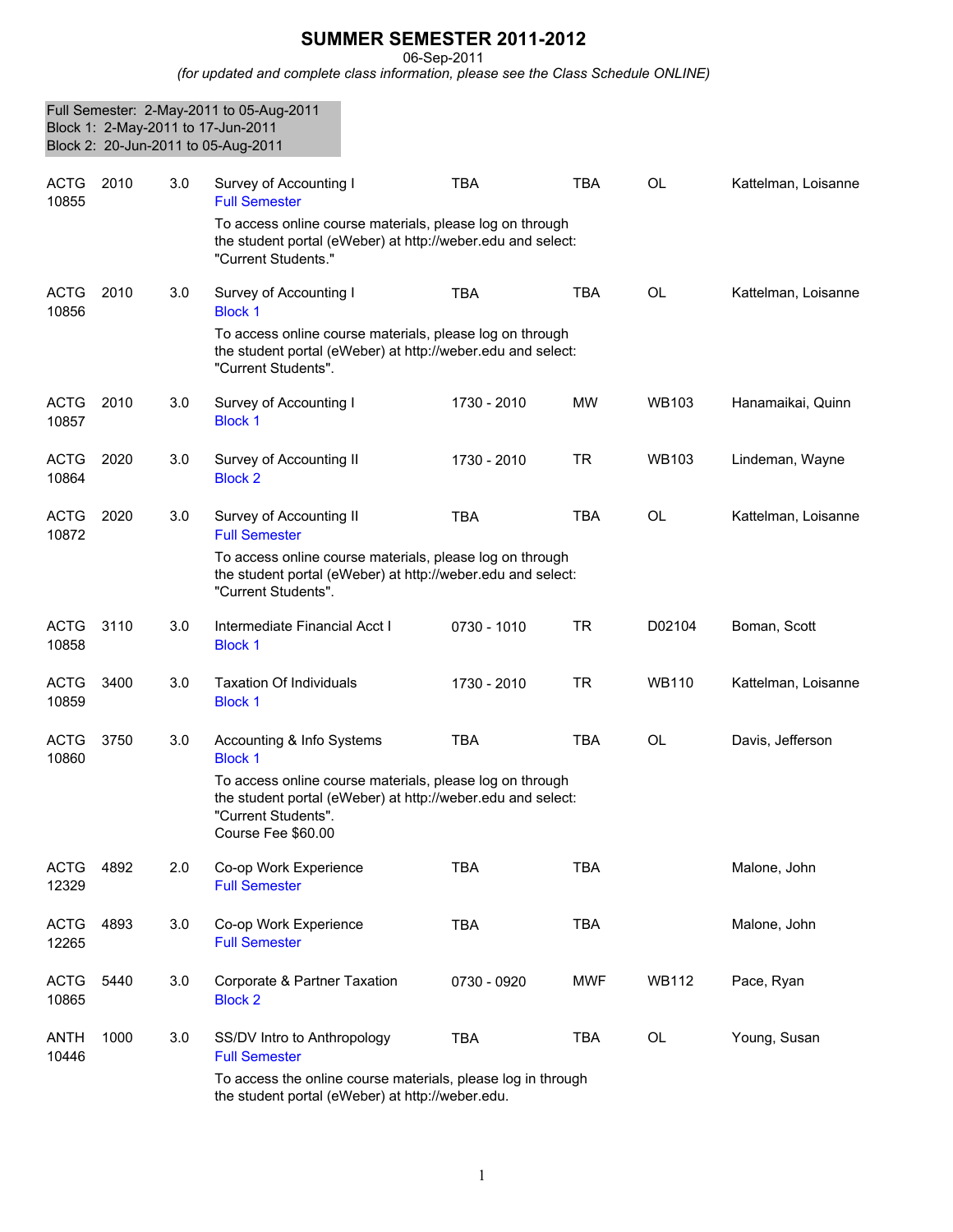| <b>ANTH</b><br>10447 | 1000 | 3.0 | SS/DV Intro to Anthropology<br><b>Block 1</b>                                                                                                                        | 1130 - 1320 | <b>MWF</b>   | D02103 | McManama-Kearin, Lisa |
|----------------------|------|-----|----------------------------------------------------------------------------------------------------------------------------------------------------------------------|-------------|--------------|--------|-----------------------|
| <b>ANTH</b><br>10663 | 1000 | 3.0 | SS/DV Intro to Anthropology<br><b>Block 1</b>                                                                                                                        | 0930 - 1210 | <b>TR</b>    | SS103  | McManama-Kearin, Lisa |
| ANTH<br>10448        | 1020 | 3.0 | LS/DV Biological Anthropology<br><b>Block 2</b>                                                                                                                      | 0930 - 1210 | <b>TR</b>    | D02103 | Niedzwiecki, Stephen  |
| ANTH<br>10661        | 2010 | 3.0 | SS/DV Peoples & Cultures World<br><b>Block 1</b>                                                                                                                     | 1730 - 2020 | <b>TR</b>    | SS103  | Davies, Legrande      |
| ANTH<br>10672        | 3300 | 6.0 | Archaeological Field Technique<br><b>Block 1</b>                                                                                                                     | <b>TBA</b>  | <b>MTWRF</b> |        | Arkush, Brooke        |
| <b>ANTH</b><br>10673 | 3300 | 3.0 | Archaeological Field Technique<br><b>Block 1</b>                                                                                                                     | <b>TBA</b>  | <b>MTWRF</b> |        | Arkush, Brooke        |
| <b>ANTH</b><br>10674 | 3300 | 3.0 | Archaeological Field Technique<br><b>Block 1</b>                                                                                                                     | <b>TBA</b>  | <b>MTWRF</b> |        | Arkush, Brooke        |
| <b>ANTH</b><br>10665 | 4830 | 1.0 | Readings and/or Projects<br><b>Full Semester</b>                                                                                                                     | <b>TBA</b>  | <b>TBA</b>   |        | Arkush, Brooke        |
| <b>ANTH</b><br>10667 | 4830 | 2.0 | Readings and/or Projects<br><b>Full Semester</b>                                                                                                                     | <b>TBA</b>  | <b>TBA</b>   |        | Arkush, Brooke        |
| <b>ANTH</b><br>10668 | 4830 | 3.0 | Readings and/or Projects<br><b>Full Semester</b>                                                                                                                     | <b>TBA</b>  | <b>TBA</b>   |        | Arkush, Brooke        |
| <b>ANTH</b><br>10669 | 4890 | 1.0 | Internship in Anthropology<br><b>Full Semester</b>                                                                                                                   | <b>TBA</b>  | <b>TBA</b>   |        | Arkush, Brooke        |
| <b>ANTH</b><br>10670 | 4890 | 2.0 | Internship in Anthropology<br><b>Full Semester</b>                                                                                                                   | <b>TBA</b>  | <b>TBA</b>   |        | Arkush, Brooke        |
| ANTH<br>10671        | 4890 | 3.0 | Internship in Anthropology<br><b>Full Semester</b>                                                                                                                   | <b>TBA</b>  | <b>TBA</b>   |        | Arkush, Brooke        |
| <b>ART</b><br>11558  | 1010 | 3.0 | CA Introduction to Visual Arts<br><b>Block 1</b>                                                                                                                     | <b>TBA</b>  | TBA          | OL     | Stott, Jeremy         |
|                      |      |     | To access online course materials, please log on through the<br>student portal (eWeber) at http://weber.edu and select:<br>"Current Students".<br>Course Fee \$10.00 |             |              |        |                       |
| <b>ART</b><br>11559  | 1010 | 3.0 | CA Introduction to Visual Arts<br><b>Block 1</b>                                                                                                                     | <b>TBA</b>  | TBA          | OL     | Titus, Sarah          |
|                      |      |     | To access online course materials, please log on through<br>the student portal (eWeber) at http://weber.edu and select:<br>"Current Students".<br>Course Fee \$10.00 |             |              |        |                       |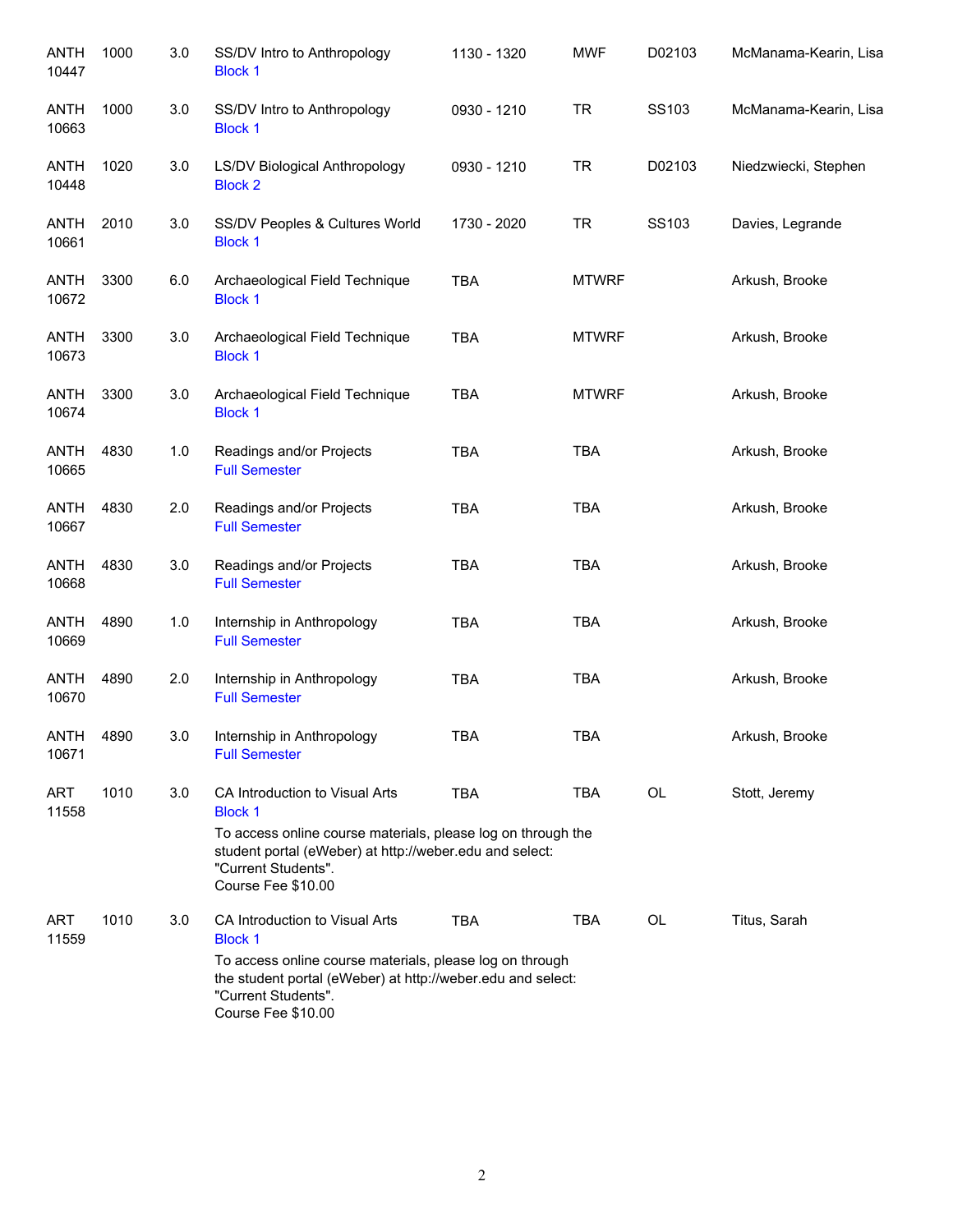| <b>ART</b><br>11571 | 1010 | 3.0 | CA Introduction to Visual Arts<br><b>Block 2</b>                                                                                                                     | <b>TBA</b>  | <b>TBA</b> | OL           | Stott, Jeremy      |
|---------------------|------|-----|----------------------------------------------------------------------------------------------------------------------------------------------------------------------|-------------|------------|--------------|--------------------|
|                     |      |     | To access online course materials, please log on through the<br>student portal (eWeber) at http://weber.edu and select:<br>"Current Students".<br>Course Fee \$10.00 |             |            |              |                    |
| ART<br>11572        | 1010 | 3.0 | CA Introduction to Visual Arts<br><b>Block 1</b>                                                                                                                     | <b>TBA</b>  | <b>TBA</b> | OL           | Stones, Steve      |
|                     |      |     | To access onlin course materials, please log on through<br>the student portal (eWeber) at http://weber.edu and select:<br>"Current Students".<br>Course Fee \$10.00  |             |            |              |                    |
| ART<br>11573        | 1010 | 3.0 | CA Introduction to Visual Arts<br><b>Block 2</b>                                                                                                                     | <b>TBA</b>  | <b>TBA</b> | OL           | Stones, Steve      |
|                     |      |     | To access online course materials, please log on through<br>the student portal (eWeber) at http://weber.edu and select:<br>"Current Students".<br>Course Fee \$10.00 |             |            |              |                    |
| <b>ART</b><br>11574 | 1010 | 3.0 | CA Introduction to Visual Arts<br><b>Block 2</b>                                                                                                                     | <b>TBA</b>  | <b>TBA</b> | <b>OL</b>    | Reynolds, Gretchen |
|                     |      |     | To access online course materials, log on through the<br>student portal (eWeber) at http://weber.edu and select:<br>"Current Students".<br>Course Fee \$10.00        |             |            |              |                    |
| ART<br>11575        | 1010 | 3.0 | CA Introduction to Visual Arts<br><b>Block 1</b>                                                                                                                     | <b>TBA</b>  | <b>TBA</b> | OL           | Stecklein, Brian   |
|                     |      |     | To access online course materials, please log on through<br>the student portal (eWeber) at http://weber.edu and select:<br>"Current Students".<br>Course Fee \$10.00 |             |            |              |                    |
| <b>ART</b><br>11598 | 1030 | 3.0 | CA Studio Art for NonArt Major<br><b>Full Semester</b><br>Course Fee \$15.00                                                                                         | 1330 - 1530 | <b>MW</b>  | WW108        | Stones, Steve      |
| <b>ART</b><br>11599 | 1030 | 3.0 | CA Studio Art for NonArt Major<br><b>Block 1</b><br>Course Fee \$15.00                                                                                               | 1700 - 2100 | <b>TR</b>  | WW108        | Lenzi, Kristina    |
| <b>ART</b><br>11495 | 1040 | 3.0 | Orientation to Visual Studies<br><b>Block 1</b><br>Course Fee \$18.00                                                                                                | 0830 - 1420 | <b>TR</b>  | KA150        | Adams, Amy         |
| <b>ART</b><br>11499 | 1110 | 3.0 | Drawing I<br><b>Block 1</b><br>Course Fee \$18.00                                                                                                                    | 1430 - 2020 | <b>TR</b>  | KA307        | Reynolds, Gretchen |
| ART<br>11496        | 1130 | 3.0 | Design: 3D<br><b>Block 2</b><br>Course Fee \$118.00                                                                                                                  | 0830 - 1420 | <b>MW</b>  | <b>KA168</b> | Adams, Amy         |
| ART<br>11497        | 1140 | 3.0 | Color Theory<br><b>Block 1</b><br>Course Fee \$18.00                                                                                                                 | 1430 - 2020 | <b>MW</b>  | KA210        | Lenzi, Kristina    |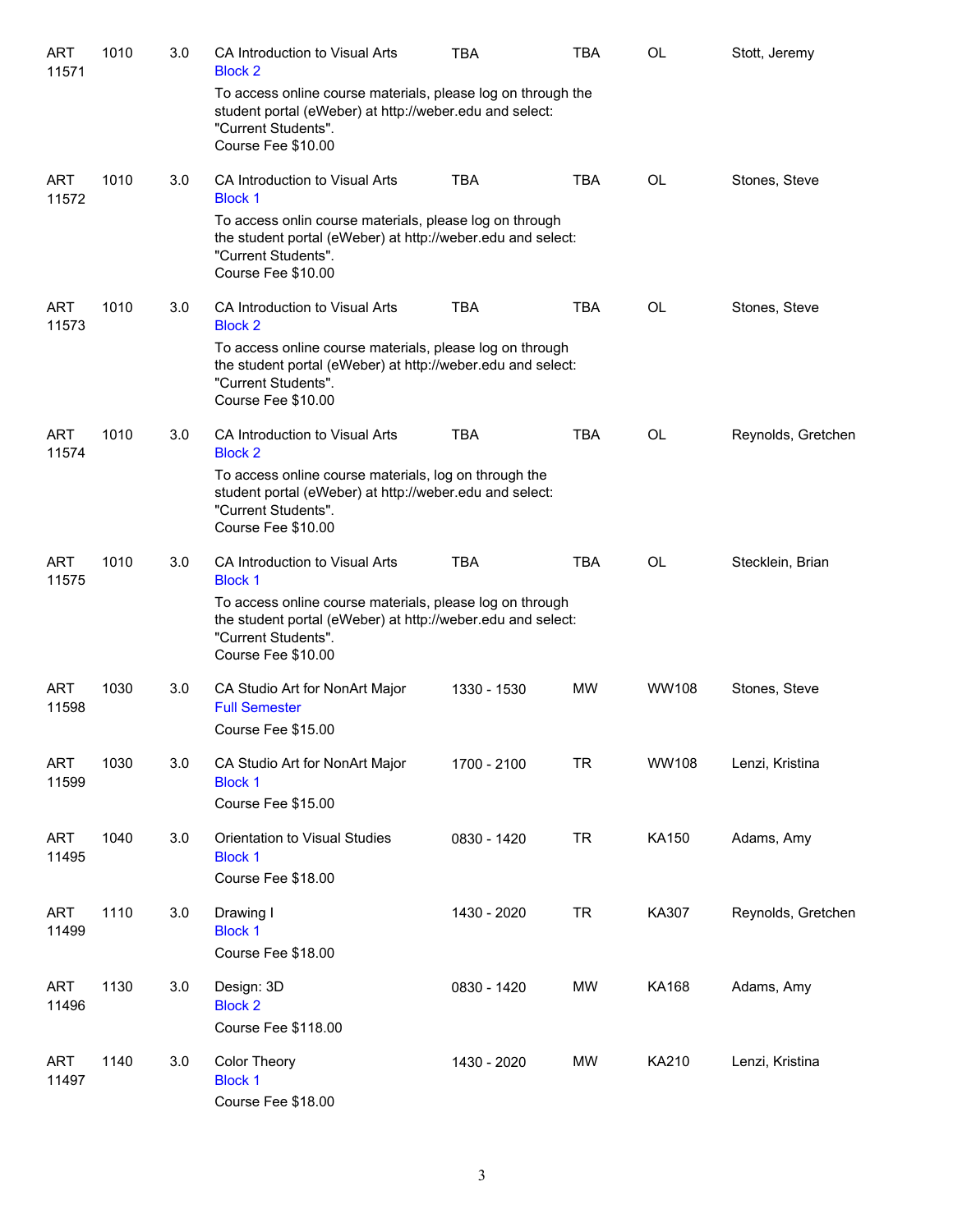| <b>ART</b><br>11581  | 2015  | 3.0 | Drawing on the Land<br><b>Block 2</b>                                                                                                                                                                                                                                         | TBA         | <b>TBA</b> |              | Clarkson, Larry    |
|----------------------|-------|-----|-------------------------------------------------------------------------------------------------------------------------------------------------------------------------------------------------------------------------------------------------------------------------------|-------------|------------|--------------|--------------------|
|                      |       |     | Creative excursions in Capitol Reef, Calf Creek and Boulder<br>mountain. A special 2-week concentrated Art, Design & Nature<br>Writing summer class (July 9th to 23rd).<br>For more information about this course please contact Larry<br>Clarkson at larryclarkson@weber.edu |             |            |              |                    |
| <b>ART</b><br>11501  | 2450  | 3.0 | Photography: Color/Digital<br><b>Block 2</b><br>Course Fee \$143.00                                                                                                                                                                                                           | 1430 - 2020 | <b>TR</b>  | <b>KA223</b> | Ripplinger, Kent   |
| <b>ART</b><br>11498  | 3420D | 1.0 | Design for the Internet<br><b>Block 1</b><br>Course Fee \$21.00                                                                                                                                                                                                               | 0830 - 1420 | F          | KA210        | Stott, Jeremy      |
| <b>ART</b><br>12058  | 4900  | 3.0 | <b>Individual Studies</b><br><b>Block 2</b><br>Course Fee \$18.00                                                                                                                                                                                                             | <b>TBA</b>  | <b>TBA</b> |              | Clarkson, Larry    |
| <b>ART</b><br>12224  | 4900  | 3.0 | <b>Individual Studies</b><br><b>Full Semester</b><br>Course Fee \$18.00                                                                                                                                                                                                       | <b>TBA</b>  | <b>TBA</b> |              | Clarkson, Larry    |
| <b>ART</b><br>12227  | 4900  | 3.0 | <b>Individual Studies</b><br><b>Full Semester</b><br>Course Fee \$18.00                                                                                                                                                                                                       | <b>TBA</b>  | <b>TBA</b> |              | Ripplinger, Kent   |
| <b>ART</b><br>12291  | 4900  | 2.0 | <b>Individual Studies</b><br><b>Full Semester</b><br>Course Fee \$18.00                                                                                                                                                                                                       | <b>TBA</b>  | <b>TBA</b> |              | Clarkson, Larry    |
| ART<br>12351         | 4900  | 1.0 | <b>Individual Studies</b><br><b>Full Semester</b>                                                                                                                                                                                                                             | <b>TBA</b>  | <b>TBA</b> |              | Clarkson, Larry    |
| <b>ART</b><br>12168  | 4910  | 3.0 | Photography: Internship<br><b>Full Semester</b><br>Course Fee \$18.00                                                                                                                                                                                                         | <b>TBA</b>  | <b>TBA</b> |              | Winegar, Joshua    |
| <b>ART</b><br>12352  | 4930  | 2.0 | <b>Teaching Assistantship Experie</b><br><b>Full Semester</b>                                                                                                                                                                                                                 | <b>TBA</b>  | <b>TBA</b> |              | Clarkson, Larry    |
| ARTH<br>12057        | 1090  | 4.0 | CA Art/Arch: Paleolith-AD1000<br><b>Block 2</b><br>Course Fee \$24.00                                                                                                                                                                                                         | 1000 - 1330 | TR         | KA143        | Hohlios, Stephanie |
| <b>ASL</b><br>10090  | 1010  | 3.0 | First Year Sign Language I<br><b>Block 1</b><br>Course Fee \$8.00                                                                                                                                                                                                             | 0830 - 1020 | <b>MWF</b> | EH115        | Williams, Amelia   |
| <b>ASL</b><br>10091  | 1020  | 3.0 | First Year Sign Language II<br><b>Block 2</b><br>Course Fee \$8.00                                                                                                                                                                                                            | 0830 - 1020 | <b>MWF</b> | EH115        | Harrop, Scott      |
| <b>ASTR</b><br>11655 | 1040  | 3.0 | PS/SI Elementary Astronomy<br><b>Full Semester</b><br>This course is crosslisted with PHYS 1040 (CRN 11653).<br>Course Fee \$10.00                                                                                                                                            | 1730 - 2020 | М          | LL203        | Kaur, Simranjit    |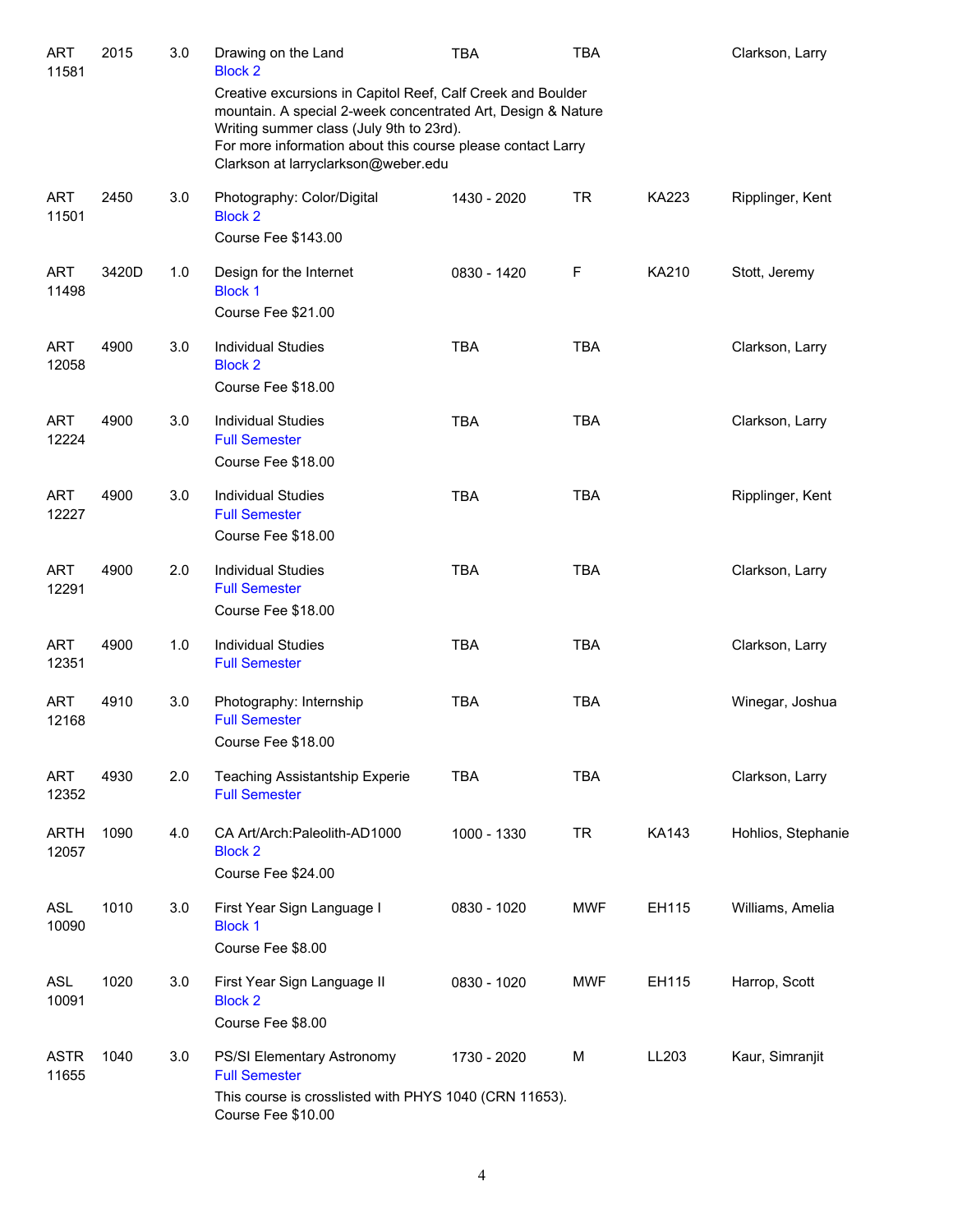| AT<br>11351          | 1300 | 2.0 | First Aid: Resp to Emergencies<br><b>Block 1</b><br>Class meets May 7 and May 14 only.      | 0815 - 1700 | $\mathbf S$ | <b>SW68</b>  | Stone, Lester          |
|----------------------|------|-----|---------------------------------------------------------------------------------------------|-------------|-------------|--------------|------------------------|
|                      |      |     | Course Fee \$15.00                                                                          |             |             |              |                        |
| AT<br>11353          | 2300 | 3.0 | <b>Emergency Response</b><br><b>Full Semester</b><br>Course Fee \$30.00                     | 1430 - 1700 | Τ           | <b>SW68</b>  | Bugnet, Paul           |
| AT<br>11357          | 3200 | 3.0 | Psychology of Sport & Injury<br><b>Full Semester</b><br>Course Fee \$15.00                  | 1030 - 1120 | <b>MWF</b>  | ED303        | Hamson-Utley, Jennifer |
| AT<br>11355          | 3300 | 3.0 | Eval & Care/Lower Extremity<br><b>Full Semester</b>                                         | 1000 - 1120 | <b>TR</b>   | <b>SW117</b> | Bass, Joel             |
| AT<br>11356          | 3301 | 3.0 | Eval & Care/Upper Extremity<br><b>Full Semester</b>                                         | 1130 - 1250 | <b>TR</b>   | <b>SW68</b>  | Hamson-Utley, Jennifer |
| AT<br>12230          | 4800 | 1.0 | <b>Individual Projects</b><br><b>Full Semester</b>                                          | <b>TBA</b>  | <b>TBA</b>  |              | Hamson-Utley, Jennifer |
| AT<br>12231          | 4800 | 2.0 | Individual Projects<br><b>Full Semester</b>                                                 | <b>TBA</b>  | <b>TBA</b>  |              | Hamson-Utley, Jennifer |
| AT<br>12232          | 4800 | 3.0 | Individual Projects<br><b>Full Semester</b>                                                 | <b>TBA</b>  | <b>TBA</b>  |              | Hamson-Utley, Jennifer |
| <b>ATTC</b><br>10970 | 3880 | 3.0 | Cooperative Practicum<br><b>Full Semester</b><br>COOPERATIVE PRACTICUM FOR BS STUDENTS ONLY | <b>TBA</b>  | <b>TBA</b>  |              | Kelly, John            |
| <b>AUSV</b><br>10989 | 2860 | 3.0 | Auto Shop Practice<br><b>Full Semester</b><br>COOPERATIVE PRACTICUM FOR ATEP STUDENTS       | <b>TBA</b>  | <b>TBA</b>  |              | Speigle, William       |
| <b>AUSV</b><br>10992 | 2860 | 3.0 | Auto Shop Practice<br><b>Block 1</b><br>COOPERATIVE PRACTICUM FOR COLLISION STUDENTS        | <b>TBA</b>  | <b>TBA</b>  |              | Tate, Justin           |
| <b>AUSV</b><br>10993 | 2860 | 3.0 | Auto Shop Practice<br><b>Block 2</b><br>COOPERATIVE PRACTICUM FOR COLLISION STUDENTS        | <b>TBA</b>  | <b>TBA</b>  |              | Tate, Justin           |
| <b>AUSV</b><br>10995 | 2880 | 3.0 | Cooperative Practicum<br><b>Full Semester</b><br>COOPERATIVE PRACTICUM FOR T-TEN STUDENTS   | <b>TBA</b>  | <b>TBA</b>  |              | Roner, Kevin           |
| <b>AUSV</b><br>10997 | 2880 | 3.0 | Cooperative Practicum<br><b>Full Semester</b><br>COOPERATIVE PRACTICUM FOR GM ASEP STUDENTS | <b>TBA</b>  | <b>TBA</b>  |              | Grundvig, Joseph       |
| <b>AUSV</b><br>10998 | 2880 | 3.0 | Cooperative Practicum<br><b>Block 1</b><br>COOPERATIVE PRACTICUM FOR CHRYSLER CAP STUDENTS  | <b>TBA</b>  | <b>TBA</b>  |              | Hadzik, Scott          |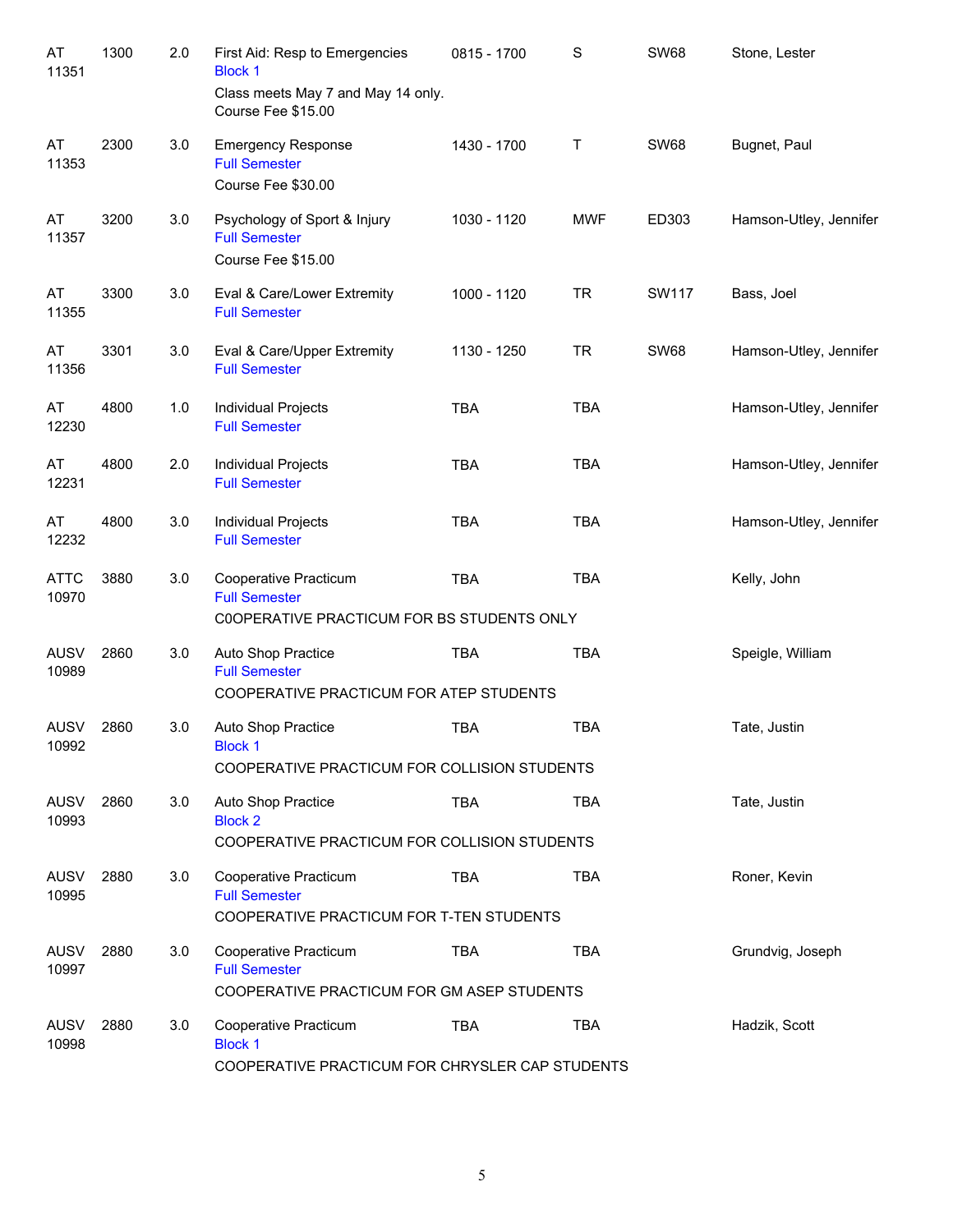| <b>AUSV</b><br>10999 | 2880 | 3.0 | Cooperative Practicum<br><b>Block 2</b><br>COOPERATIVE PRACTICUM FOR CHRYSLER CAP STUDENTS                                                                                                                                               | <b>TBA</b>  | <b>TBA</b> |              | Hadzik, Scott     |
|----------------------|------|-----|------------------------------------------------------------------------------------------------------------------------------------------------------------------------------------------------------------------------------------------|-------------|------------|--------------|-------------------|
|                      |      |     |                                                                                                                                                                                                                                          |             |            |              |                   |
| <b>BIS</b><br>11910  | 3800 | 2.0 | BIS Capstone & Grad Prep<br><b>Full Semester</b>                                                                                                                                                                                         | <b>TBA</b>  | <b>TBA</b> | <b>OL</b>    | Sitzman, Kathleen |
|                      |      |     | To register for this class, please contact Continuing<br>Education at 801-626-6600.<br>To access the online course materials, please log in through<br>the student portal (eWeber) at http://weber.edu and select:<br>"current students" |             |            |              |                   |
| <b>BIS</b><br>10939  | 3850 | 1.0 | <b>BIS Internship</b><br><b>Full Semester</b>                                                                                                                                                                                            | <b>TBA</b>  | <b>TBA</b> |              | Sitzman, Kathleen |
| <b>BIS</b><br>10940  | 3850 | 2.0 | <b>BIS Internship</b><br><b>Full Semester</b>                                                                                                                                                                                            | <b>TBA</b>  | <b>TBA</b> |              | Sitzman, Kathleen |
| <b>BIS</b><br>10941  | 3850 | 3.0 | <b>BIS Internship</b><br><b>Full Semester</b>                                                                                                                                                                                            | <b>TBA</b>  | <b>TBA</b> |              | Sitzman, Kathleen |
| <b>BIS</b><br>12181  | 3850 | 1.0 | <b>BIS Internship</b><br><b>Full Semester</b>                                                                                                                                                                                            | <b>TBA</b>  | <b>TBA</b> |              | Sitzman, Kathleen |
| <b>BIS</b><br>12182  | 3850 | 2.0 | <b>BIS Internship</b><br><b>Full Semester</b>                                                                                                                                                                                            | <b>TBA</b>  | <b>TBA</b> |              | Sitzman, Kathleen |
| <b>BIS</b><br>12183  | 3850 | 3.0 | <b>BIS Internship</b><br><b>Full Semester</b>                                                                                                                                                                                            | <b>TBA</b>  | <b>TBA</b> |              | Sitzman, Kathleen |
| <b>BIS</b><br>12180  | 4800 | 3.0 | <b>BIS Senior Capstone</b><br><b>Full Semester</b>                                                                                                                                                                                       | <b>TBA</b>  | <b>TBA</b> |              | Sitzman, Kathleen |
| <b>BSAD</b><br>11279 | 1010 | 3.0 | <b>Introduction To Business</b><br><b>Full Semester</b>                                                                                                                                                                                  | <b>TBA</b>  | <b>TBA</b> | <b>OL</b>    | Davis, Brian      |
|                      |      |     | To access the online course materials, please log in through<br>the student portal (eWeber) at http://weber.edu and select:<br>"current students"                                                                                        |             |            |              |                   |
| <b>BSAD</b><br>11142 | 2899 | 0.0 | <b>Business Foundations Assessmnt</b><br><b>Full Semester</b>                                                                                                                                                                            | <b>TBA</b>  | <b>TBA</b> |              | Sikkink, Mara     |
| <b>BSAD</b><br>11280 | 3000 | 3.0 | <b>Small Business Management</b><br><b>Full Semester</b>                                                                                                                                                                                 | <b>TBA</b>  | <b>TBA</b> | <b>OL</b>    | Addams, H         |
|                      |      |     | To access the online course materials, please log in through<br>the student portal (eWeber) at http://weber.edu and select:<br>"current students"                                                                                        |             |            |              |                   |
| <b>BSAD</b><br>11088 | 3200 | 3.0 | Legal Environment of Business<br><b>Block 1</b>                                                                                                                                                                                          | 1730 - 2015 | MW         | <b>WB119</b> | Dove, Kenyon      |
| <b>BSAD</b><br>11281 | 3200 | 3.0 | Legal Environment of Business<br><b>Full Semester</b>                                                                                                                                                                                    | <b>TBA</b>  | TBA        | OL           | Junk, Michael     |
|                      |      |     | To access the online course materials, please log in through<br>the student portal (eWeber) at http://weber.edu and select:<br>"current students"                                                                                        |             |            |              |                   |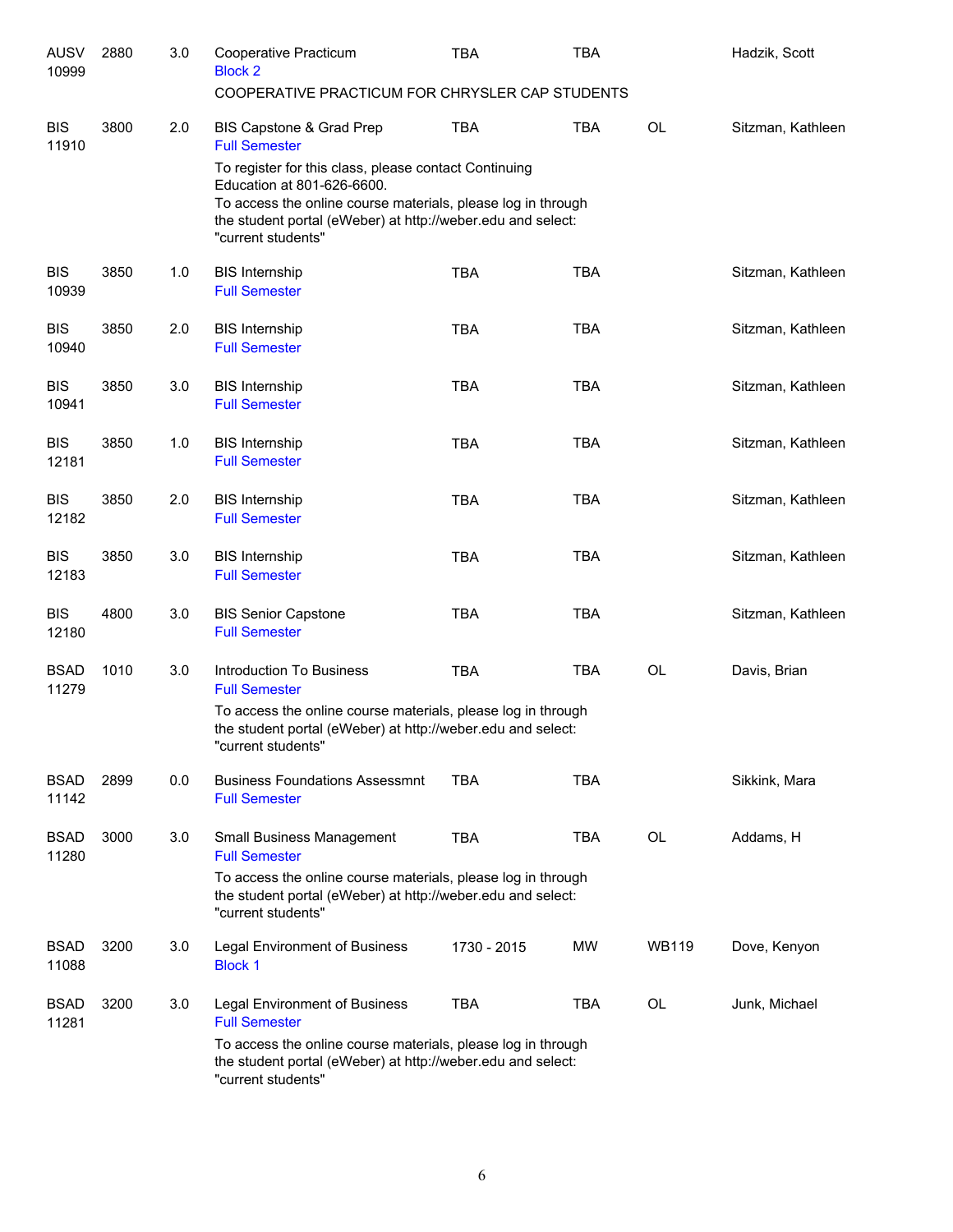| <b>BSAD</b><br>11096 | 3330 | 3.0 | Bus Ethics & Environ Respons<br><b>Full Semester</b>                                                                                              | 1630 - 2000 | W          | <b>WB106</b> | Gomberg, Barry    |
|----------------------|------|-----|---------------------------------------------------------------------------------------------------------------------------------------------------|-------------|------------|--------------|-------------------|
| <b>BSAD</b><br>11282 | 4210 | 3.0 | Survey of Business Law<br><b>Full Semester</b>                                                                                                    | <b>TBA</b>  | <b>TBA</b> | <b>OL</b>    | Junk, Michael     |
|                      |      |     | To access the online course materials, please log in through<br>the student portal (eWeber) at http://weber.edu and select:<br>"current students" |             |            |              |                   |
| <b>BSAD</b><br>11297 | 4620 | 1.0 | <b>Executive Lectures</b><br><b>Block 1</b>                                                                                                       | <b>TBA</b>  | <b>TBA</b> | <b>OL</b>    | Steagall, Jeffrey |
|                      |      |     | To access the online course materials, please log in through<br>the student portal (eWeber) at http://weber.edu and select:<br>"current students" |             |            |              |                   |
| <b>BSAD</b><br>11294 | 4780 | 3.0 | Strategic Management<br><b>Block 1</b>                                                                                                            | <b>TBA</b>  | <b>TBA</b> | <b>OL</b>    | Valentin, Erhard  |
|                      |      |     | To access the online course materials, please log in through<br>the student portal (eWeber) at http://weber.edu and select:<br>"current students" |             |            |              |                   |
| <b>BSAD</b><br>11296 | 4780 | 3.0 | Strategic Management<br><b>Block 1</b>                                                                                                            | <b>TBA</b>  | <b>TBA</b> | <b>OL</b>    | Valentin, Erhard  |
|                      |      |     | To access the online course materials, please log in through<br>the student portal (eWeber) at http://weber.edu and select:<br>"current students" |             |            |              |                   |
| <b>BTNY</b><br>10916 | 1203 | 3.0 | LS Plant Biology<br><b>Block 1</b>                                                                                                                | <b>TBA</b>  | <b>TBA</b> | <b>OL</b>    | Harley, Suzanne   |
|                      |      |     | To access online course materials, please log on through<br>the student portal (eWeber) at http://weber.edu and select:<br>"Current Students".    |             |            |              |                   |
| <b>BTNY</b><br>10907 | 1303 | 3.0 | LS Plants in Human Affairs<br><b>Full Semester</b>                                                                                                | <b>TBA</b>  | <b>TBA</b> | <b>OL</b>    | Gatherum, Dawn    |
|                      |      |     | To access online course materials, please log on through<br>the student portal (eWeber) at http://weber.edu and select:<br>"Current Students".    |             |            |              |                   |
| <b>BTNY</b><br>10969 | 1403 | 3.0 | <b>LS Enviroment Appreciation</b><br><b>Block 1</b>                                                                                               | 0830 - 1110 | <b>MW</b>  | LL129        | Clark, Stephen    |
| <b>BTNY</b><br>10973 | 1403 | 4.0 | <b>LS Enviroment Appreciation</b><br><b>Block 1</b>                                                                                               | 0830 - 1110 | <b>MW</b>  | LL129        | Clark, Stephen    |
| <b>BTNY</b><br>10978 | 3403 | 3.0 | <b>Environment Appreciation</b><br><b>Block 1</b>                                                                                                 | 0830 - 1110 | <b>MW</b>  | LL129        | Clark, Stephen    |
| <b>BTNY</b><br>12272 | 4800 | 2.0 | Individual Research<br><b>Full Semester</b>                                                                                                       | <b>TBA</b>  | <b>TBA</b> |              | Deckert, Ron      |
| <b>BTNY</b><br>12266 | 4830 | 2.0 | Readings In Botany<br><b>Full Semester</b>                                                                                                        | <b>TBA</b>  | <b>TBA</b> |              | Wachocki, Barbara |
| <b>BTNY</b><br>11380 | 4840 | 2.0 | <b>Thesis Readings</b><br><b>Full Semester</b>                                                                                                    | <b>TBA</b>  | <b>TBA</b> |              | Wachocki, Barbara |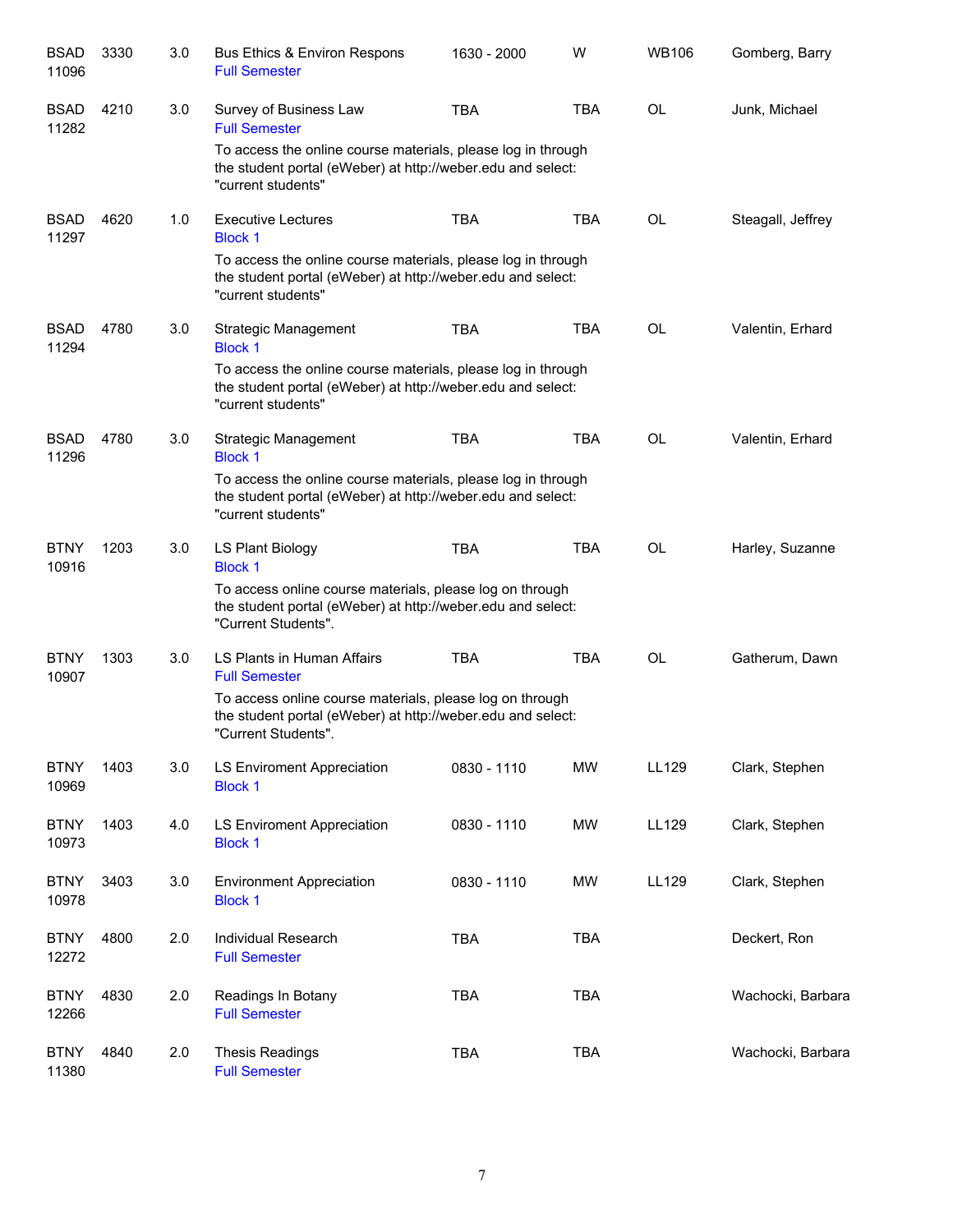| <b>BTNY</b><br>11381 | 4850  | 2.0 | Thesis Research<br><b>Full Semester</b>                                                                                                                                                                                                                                           | <b>TBA</b>  | <b>TBA</b> |              | Wachocki, Barbara      |
|----------------------|-------|-----|-----------------------------------------------------------------------------------------------------------------------------------------------------------------------------------------------------------------------------------------------------------------------------------|-------------|------------|--------------|------------------------|
| <b>CHEM</b><br>11861 | 1010  | 3.0 | PS Introductory Chemistry<br><b>Block 2</b>                                                                                                                                                                                                                                       | 0830 - 1110 | <b>TR</b>  | <b>HC014</b> | Hartman, Laird         |
|                      |       |     | This class will be held in the Hurst Center (HC) Room 014.<br>The Hurst Center is located between the WSU Alumni Center<br>and Promontory Tower.                                                                                                                                  |             |            |              |                        |
| <b>CHEM</b><br>11862 | 1010  | 3.0 | PS Introductory Chemistry<br><b>Block 2</b>                                                                                                                                                                                                                                       | 0830 - 1110 | <b>TR</b>  | WW102        | Hartman, Laird         |
| <b>CHEM</b><br>11868 | 1010  | 3.0 | PS Introductory Chemistry<br><b>Full Semester</b>                                                                                                                                                                                                                                 | <b>TBA</b>  | <b>TBA</b> | <b>OL</b>    | Paustenbaugh, Michelle |
|                      |       |     | To access the online course materials, please log in through<br>the student portal (eWeber) at http://weber.edu and select:<br>"current students"                                                                                                                                 |             |            |              |                        |
| <b>CHEM</b><br>11869 | 1010  | 3.0 | PS Introductory Chemistry<br><b>Full Semester</b>                                                                                                                                                                                                                                 | <b>TBA</b>  | <b>TBA</b> | <b>OL</b>    | Berghout, Henry        |
|                      |       |     | To access the online course materials, please log in through<br>the student portal (eWeber) at http://weber.edu and select:<br>"current students"                                                                                                                                 |             |            |              |                        |
| <b>CHEM</b><br>11870 | 1010  | 3.0 | PS Introductory Chemistry<br><b>Full Semester</b>                                                                                                                                                                                                                                 | <b>TBA</b>  | <b>TBA</b> | <b>OL</b>    | Davidson, Charles      |
|                      |       |     | To access the online course materials, please log in through<br>the student portal (eWeber) at http://weber.edu and select:<br>"current students"                                                                                                                                 |             |            |              |                        |
| <b>CHEM</b><br>11871 | 1010  | 3.0 | PS Introductory Chemistry<br><b>Full Semester</b>                                                                                                                                                                                                                                 | <b>TBA</b>  | <b>TBA</b> | <b>OL</b>    | Davidson, Robert       |
|                      |       |     | To access the online course materials, please log in through<br>the student portal (eWeber) at http://weber.edu and select:<br>"current students"                                                                                                                                 |             |            |              |                        |
| <b>CHEM</b><br>12131 | 1010  | 3.0 | PS Introductory Chemistry<br><b>Block 1</b>                                                                                                                                                                                                                                       | 0830 - 1110 | <b>MW</b>  | D02301       | Davidson, Charles      |
| CHEM<br>11872        | 1050  | 5.0 | PS Intro Gen, Organic, & Bio<br><b>Full Semester</b>                                                                                                                                                                                                                              | <b>TBA</b>  | TBA        | OL           | Seager, Spencer        |
|                      |       |     | You must also register for Chem 1050L (Lab), course<br>reference number 11873. This Lab is included in the online<br>course and no attendance on campus is necessary. There is<br>a \$30.00 Lab fee. Paced course. Login on the first day of<br>class for course/assignment info. |             |            |              |                        |
| <b>CHEM</b><br>11873 | 1050L | 0.0 | Lab<br><b>Full Semester</b>                                                                                                                                                                                                                                                       | <b>TBA</b>  | <b>TBA</b> | <b>OL</b>    | Seager, Spencer        |
|                      |       |     | This Lab section is exclusively only for Dr. Seager's<br>and Dr. Slabaugh's online Chem 1050, course<br>reference number 11872.                                                                                                                                                   |             |            |              |                        |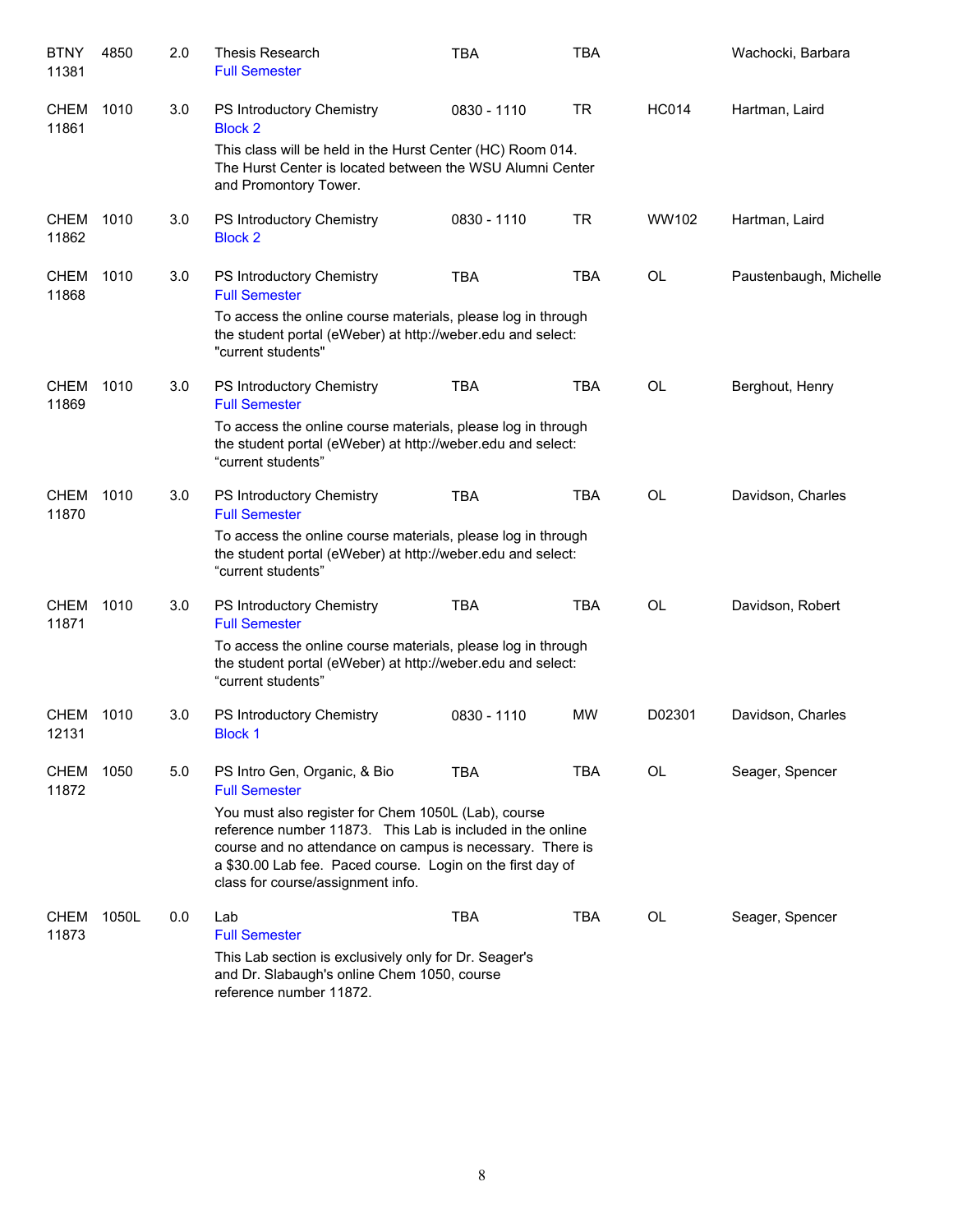| <b>CHEM</b><br>11874 | 1110  | 5.0 | PS Elementary Chemistry<br><b>Full Semester</b><br>You must also register for Chem 1110L (Lab), course<br>reference number 11875. This Lab is included in the<br>online course and no attendance on campus is<br>necessary. There is a \$30.00 Lab fee. Paced course.<br>Login on the first day of class for course/assignment<br>info. | <b>TBA</b> | TBA        | <b>OL</b> | Seager, Spencer   |
|----------------------|-------|-----|-----------------------------------------------------------------------------------------------------------------------------------------------------------------------------------------------------------------------------------------------------------------------------------------------------------------------------------------|------------|------------|-----------|-------------------|
| <b>CHEM</b><br>11878 | 1110  | 5.0 | PS Elementary Chemistry<br><b>Full Semester</b><br>You must also register for Chem 1110L (Lab), course<br>reference number 11879. This Lab is included in the<br>online course and no attendance on campus is<br>necessary. There is a \$30.00 Lab fee. Paced course.<br>Login on the first day of class for course/assignment<br>info. | <b>TBA</b> | <b>TBA</b> | OL        | Johnson, Todd     |
| <b>CHEM</b><br>11875 | 1110L | 0.0 | Lab<br><b>Full Semester</b><br>This Lab section is exclusively only for Dr. Seager's and<br>Dr. Slabaugh's online Chem 1110, course reference<br>number 11874.                                                                                                                                                                          | <b>TBA</b> | <b>TBA</b> | <b>OL</b> | Seager, Spencer   |
| <b>CHEM</b><br>11879 | 1110L | 0.0 | Lab<br><b>Full Semester</b><br>This Lab section is exclusively only for Dr. Johnson's and<br>Dr. Lippert's online Chem 1110, course reference<br>number 11878.                                                                                                                                                                          | <b>TBA</b> | <b>TBA</b> | <b>OL</b> | Johnson, Todd     |
| <b>CHEM</b><br>12241 | 1115  | 1.0 | <b>Elementary Chemistry Lab</b><br><b>Full Semester</b><br>To access online materials, please log on through the<br>student portal (eWeber) at http://weber.edu and select:<br>"Current Students".                                                                                                                                      | <b>TBA</b> | <b>TBA</b> | OL        | Slabaugh, Michael |
| <b>CHEM</b><br>11876 | 1120  | 5.0 | Elem Organic Bio-Chemistry<br><b>Full Semester</b><br>You must also register for Chem 1120L (Lab), course<br>reference number 11877. This Lab is included in the<br>online course and no attendance on campus is necessary.<br>There is a \$30.00 Lab fee. Paced course. Login on the<br>first day of class for course/assignment info. | <b>TBA</b> | <b>TBA</b> | OL        | Seager, Spencer   |
| <b>CHEM</b><br>11877 | 1120L | 0.0 | Lab<br><b>Full Semester</b><br>This Lab section is exclusively only for Dr. Seager's and<br>Dr. Slabaugh's online Chem 1120, course reference<br>number 11876.                                                                                                                                                                          | <b>TBA</b> | <b>TBA</b> | OL        | Seager, Spencer   |
| <b>CHEM</b><br>12013 | 1125  | 1.0 | Elemen Organic Bio-Chem Lab<br><b>Full Semester</b>                                                                                                                                                                                                                                                                                     | <b>TBA</b> | <b>TBA</b> |           | Seager, Spencer   |
| CHEM<br>11880        | 1200  | 3.0 | Preparation for College Chem<br><b>Full Semester</b><br>Paced course. Login on the first day of class for<br>course/assignment info.                                                                                                                                                                                                    | <b>TBA</b> | <b>TBA</b> | OL        | Johnson, Todd     |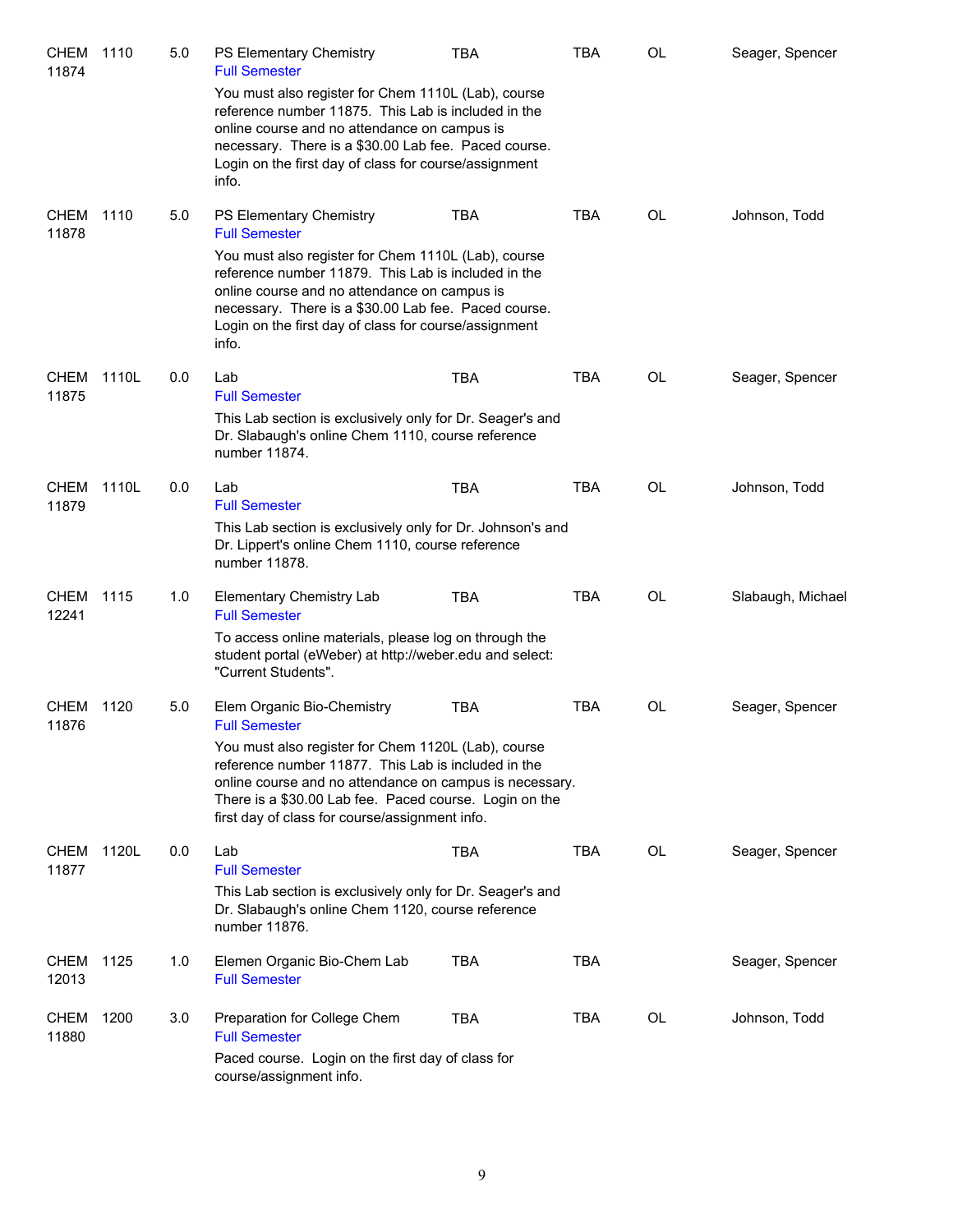| CHEM<br>11406        | 1210  | 5.0 | PS Principles of Chemistry I<br><b>Full Semester</b>                                                                                                          | 1700 - 1750 | W           | LL122        | Davidson, Charles |
|----------------------|-------|-----|---------------------------------------------------------------------------------------------------------------------------------------------------------------|-------------|-------------|--------------|-------------------|
|                      |       |     | This is a HYBRID course. Class attendance is once a week for 1 hour followed by<br>a 3 hour lab. You must register for 1210 lab CRN 11407 or 11408.           |             |             |              |                   |
| <b>CHEM</b><br>11484 | 1210  | 5.0 | PS Principles of Chemistry I<br><b>Block 1</b><br>You MUST register for a lab with this class.                                                                | 0830 - 1020 | <b>MTWR</b> | LL123        | Johnson, Todd     |
|                      |       |     | Course Fee \$35.00                                                                                                                                            |             |             |              |                   |
| <b>CHEM</b><br>11407 | 1210L | 0.0 | Lab<br><b>Full Semester</b><br>This lab is ONLY for tose students taking Chem 1210 CRN 11406                                                                  | 1800 - 2050 | W           | <b>SL526</b> | Davidson, Charles |
| CHEM<br>11408        | 1210L | 0.0 | Lab<br><b>Full Semester</b><br>This lab is ONLY for tose students taking Chem 1210 CRN 11406<br>This lab is ONLY for tose students taking Chem 1210 CRN 11406 | 1800 - 2050 | W           | <b>SL527</b> | Davidson, Charles |
| <b>CHEM</b><br>11485 | 1210L | 0.0 | Lab<br><b>Block 1</b>                                                                                                                                         | 1030 - 1330 | MW          | <b>SL531</b> | Johnson, Todd     |
| CHEM<br>11486        | 1210L | 0.0 | Lab<br><b>Block 1</b>                                                                                                                                         | 1030 - 1330 | MW          | <b>SL532</b> | Johnson, Todd     |
| <b>CHEM</b><br>11409 | 1220  | 5.0 | Principles of Chemistry II<br><b>Full Semester</b><br>This is a HYBRID course. Class Attendance is once a week for 1 hour followed by                         | 1700 - 1750 | W           | <b>SL540</b> | Berghout, Henry   |
|                      |       |     | a 3 hour lab. You must register for 1220 lab CRN 11410 or 11411.                                                                                              |             |             |              |                   |
| <b>CHEM</b><br>11487 | 1220  | 5.0 | Principles of Chemistry II<br><b>Block 2</b><br>You MUST register for a lab with this class.<br>Course Fee \$35.00                                            | 0830 - 1020 | <b>MTWR</b> | LL123        | Seager, Spencer   |
| <b>CHEM</b><br>11410 | 1220L | 0.0 | Lab<br><b>Full Semester</b><br>This lab is ONLY for those students taking Chem 1220<br>CRN 11409                                                              | 1800 - 2050 | W           | <b>SL531</b> | Berghout, Henry   |
| <b>CHEM</b><br>11411 | 1220L | 0.0 | Lab<br><b>Full Semester</b>                                                                                                                                   | 1800 - 2050 | W           | <b>SL532</b> | Berghout, Henry   |
|                      |       |     | This lab is only for those students taking Chem 1220<br><b>CRN 11409</b>                                                                                      |             |             |              |                   |
| <b>CHEM</b><br>11488 | 1220L | 0.0 | Lab<br><b>Block 2</b>                                                                                                                                         | 1030 - 1330 | MW          | <b>SL531</b> | Seager, Spencer   |
| <b>CHEM</b><br>11489 | 1220L | 0.0 | Lab<br><b>Block 2</b>                                                                                                                                         | 1030 - 1330 | MW          | <b>SL532</b> | Seager, Spencer   |
| <b>CHEM</b><br>12137 | 1225  | 1.0 | Principles of Chemistry II Lab<br><b>Block 2</b>                                                                                                              | 1030 - 1330 | MW          | <b>SL532</b> | Seager, Spencer   |
| <b>CHEM</b><br>11478 | 2310  | 5.0 | <b>Organic Chemistry I</b><br><b>Block 1</b><br>You MUST register for a lab with this class.<br>Course Fee \$35.00                                            | 0730 - 0920 | <b>MTWR</b> | <b>LL122</b> | Lloyd, Barry      |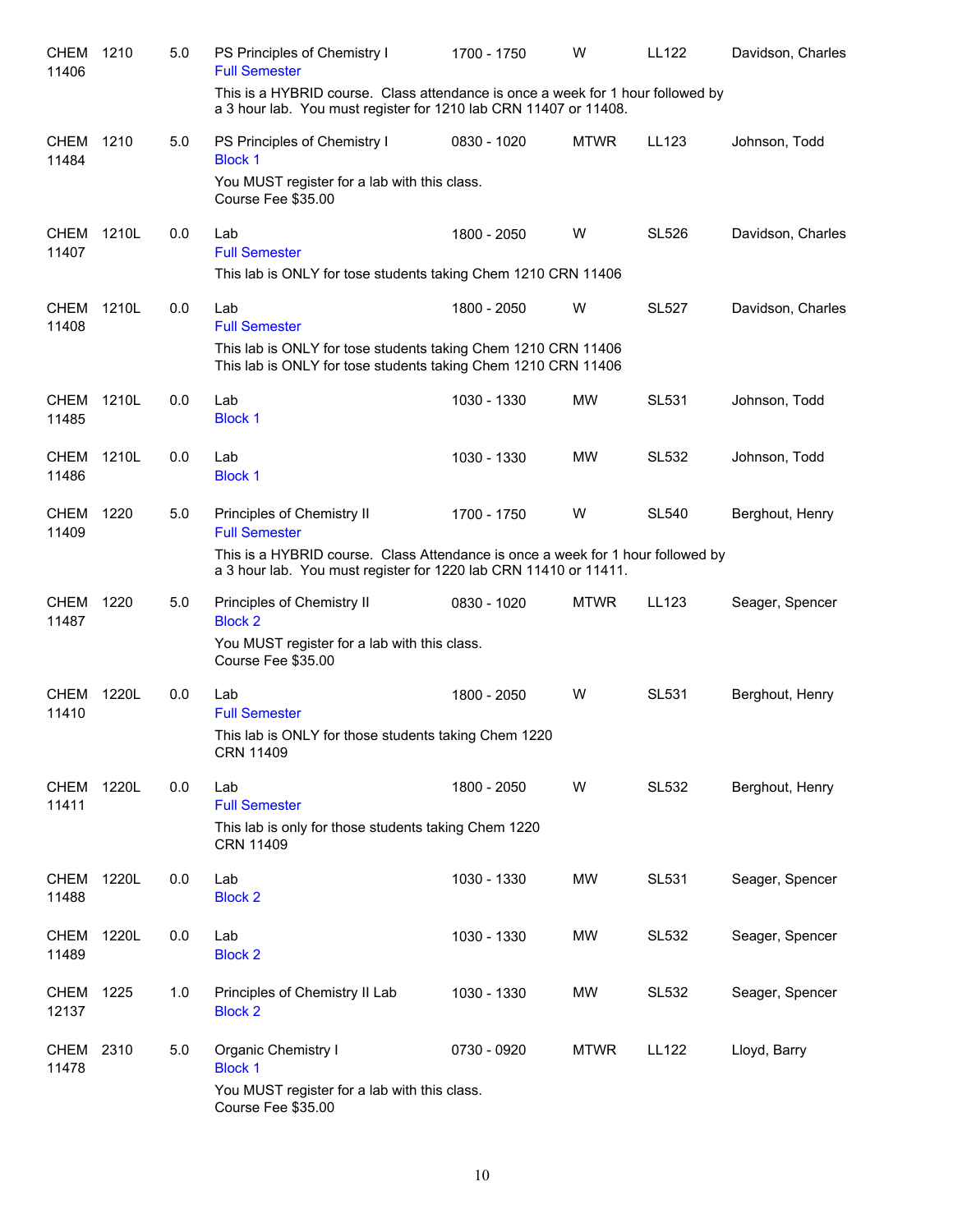| <b>CHEM</b><br>11479 | 2310L | 0.0 | Lab<br><b>Block 1</b>                                                                                                                          | 0930 - 1220 | <b>MW</b>   | <b>SL621</b> | Lloyd, Barry   |
|----------------------|-------|-----|------------------------------------------------------------------------------------------------------------------------------------------------|-------------|-------------|--------------|----------------|
| <b>CHEM</b><br>11480 | 2310L | 0.0 | Lab<br><b>Block 1</b>                                                                                                                          | 0930 - 1220 | MW          | SL621        | Lloyd, Barry   |
| CHEM 2320<br>11481   |       | 5.0 | Organic Chemistry II<br><b>Block 2</b>                                                                                                         | 0730 - 0920 | <b>MTWR</b> | LL122        | Davies, Don    |
|                      |       |     | You MUST register for a lab with this class.<br>Course Fee \$35.00                                                                             |             |             |              |                |
| <b>CHEM</b><br>11482 | 2320L | 0.0 | Lab<br><b>Block 2</b>                                                                                                                          | 0930 - 1220 | <b>MW</b>   | <b>SL621</b> | Davies, Don    |
| CHEM 2320L<br>11483  |       | 0.0 | Lab<br><b>Block 2</b>                                                                                                                          | 0930 - 1220 | MW          | <b>SL621</b> | Davies, Don    |
| CHEM 2890<br>12339   |       | 3.0 | Cooperative Work Experience<br><b>Block 2</b>                                                                                                  | <b>TBA</b>  | <b>TBA</b>  |              | Walker, Edward |
| CHEM<br>11578        | 3000  | 4.0 | Quantitative Analysis<br><b>Block 2</b>                                                                                                        | 0830 - 1020 | <b>MTWR</b> | <b>SL540</b> | Lippert, J.    |
|                      |       |     | You MUST register for a lab with this class.<br>NOTE: THIS CLASS WILL ONLY BE TAUGHT WITH AN ENROLLMENT OF<br>5 OR MORE<br>Course Fee \$25.00  |             |             |              |                |
| <b>CHEM</b><br>11579 | 3000L | 0.0 | Lab<br><b>Block 2</b>                                                                                                                          | 1030 - 1320 | <b>MTW</b>  | <b>SL525</b> | Lippert, J.    |
| <b>CHEM</b><br>12140 | 4800  | 3.0 | Research & Independent Study<br><b>Full Semester</b>                                                                                           | <b>TBA</b>  | <b>TBA</b>  |              | Walker, Edward |
| <b>CHF</b>           | 1400  | 3.0 | Course Fee \$5.00<br>Marriage as Interpersonal Proc                                                                                            | <b>TBA</b>  | <b>TBA</b>  | <b>OL</b>    | Merrill, Chloe |
| 10098                |       |     | <b>Block 1</b><br>To access online materials, please log on through                                                                            |             |             |              |                |
|                      |       |     | the student portal (eWeber) at http://weber.edu and select:<br>"Current Students".                                                             |             |             |              |                |
| <b>CHF</b><br>10103  | 1500  | 3.0 | SS Human Development<br><b>Block 2</b>                                                                                                         | <b>TBA</b>  | <b>TBA</b>  | OL           | Day, Tom       |
|                      |       |     | To access online course materials, please log on through<br>the student portal (eWeber) at http://weber.edu and select:<br>"Current Students". |             |             |              |                |
| <b>CHF</b><br>10179  | 1500  | 3.0 | SS Human Development<br><b>Block 1</b>                                                                                                         | 1030 - 1310 | <b>TR</b>   | LP205        | Smith, Julee   |
| <b>CHF</b><br>10183  | 1500  | 3.0 | SS Human Development<br><b>Full Semester</b>                                                                                                   | 1730 - 1900 | <b>TR</b>   | D02103       | Smith, Julee   |
| <b>CHF</b><br>12071  | 1500  | 3.0 | SS Human Development<br><b>Block 1</b>                                                                                                         | 1030 - 1310 | <b>TR</b>   | WW102        | Smith, Julee   |
|                      |       |     | Interactive Audio/Visual Delivery -- EdNet                                                                                                     |             |             |              |                |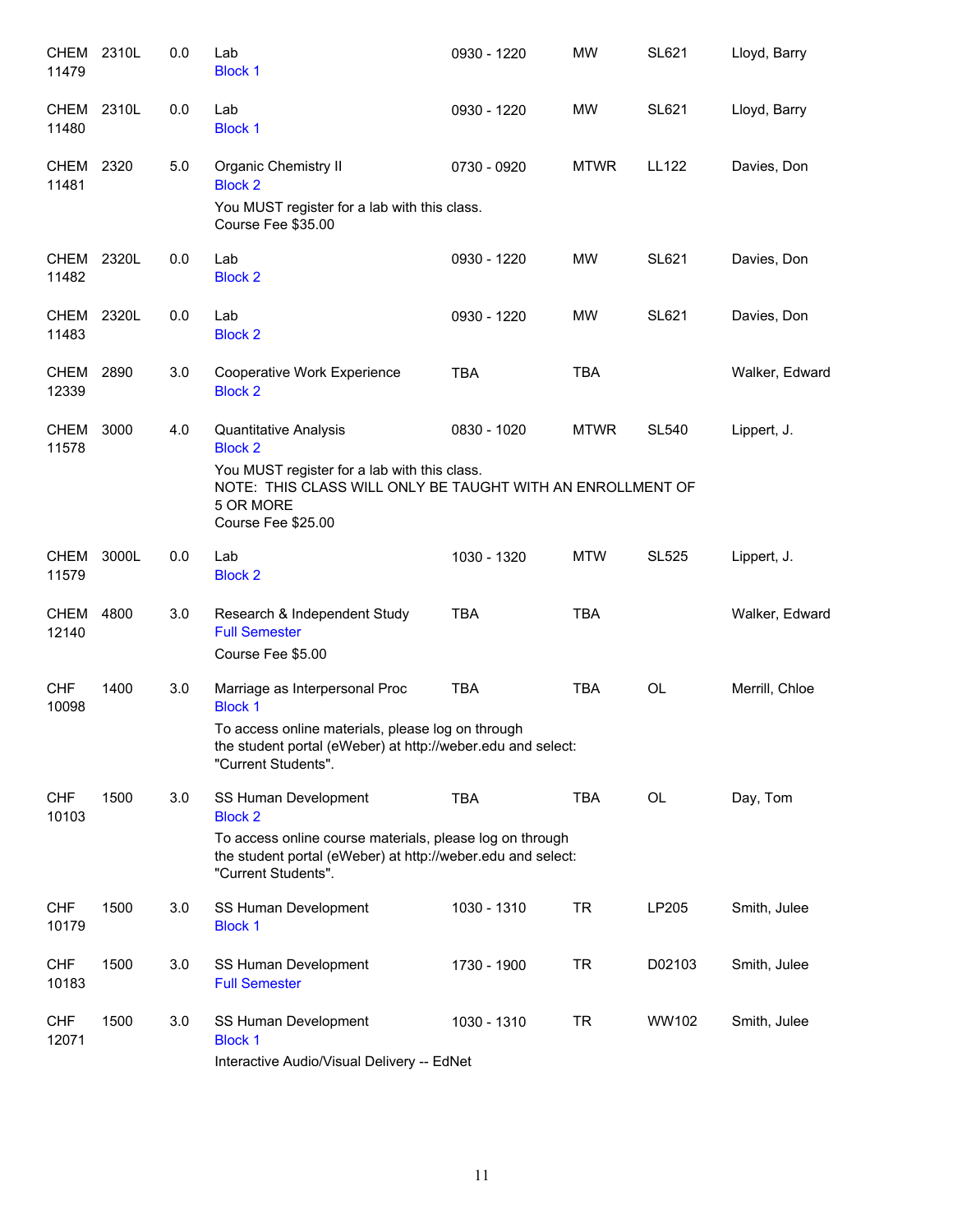| <b>CHF</b><br>10096 | 2100 | 3.0 | Family Resource Management<br><b>Full Semester</b>                                                                                                | <b>TBA</b>  | <b>TBA</b> | <b>OL</b> | Buck, Joyce        |
|---------------------|------|-----|---------------------------------------------------------------------------------------------------------------------------------------------------|-------------|------------|-----------|--------------------|
|                     |      |     | To access online course materials, please log on through<br>the student portal (eWeber) at http://weber.edu and select:<br>"Current Students."    |             |            |           |                    |
| <b>CHF</b><br>10099 | 2400 | 3.0 | <b>Family Relations</b><br><b>Block 1</b>                                                                                                         | <b>TBA</b>  | <b>TBA</b> | <b>OL</b> | Schvaneveldt, Paul |
|                     |      |     | To access onlnie course materials, please log on through<br>the student portal (eWeber) at http://weber.edu and select:<br>"Current Students".    |             |            |           |                    |
| <b>CHF</b><br>10104 | 2500 | 3.0 | Develop of Child Birth - 8<br><b>Block 2</b>                                                                                                      | <b>TBA</b>  | <b>TBA</b> | <b>OL</b> | Qiu, Wei           |
|                     |      |     | To access online cours materials, please log on through<br>the student portal (eWeber) at http://weber.edu and select:<br>"Current Students".     |             |            |           |                    |
| <b>CHF</b><br>10180 | 2610 | 3.0 | Guidance - Development Theory<br><b>Full Semester</b>                                                                                             | 0730 - 0845 | <b>MW</b>  | ED104     | West, Sherrie      |
|                     |      |     | Prereq: CHF 1500. Lab experience 2 hrs per week.                                                                                                  |             |            |           |                    |
| <b>CHF</b><br>12126 | 2610 | 3.0 | Guidance - Development Theory<br><b>Full Semester</b>                                                                                             | 0730 - 0845 | <b>TR</b>  | ED104     | West, Sherrie      |
|                     |      |     | Prereq: CHF 1500. Lab experience 2 hrs per week                                                                                                   |             |            |           |                    |
| <b>CHF</b><br>10181 | 2620 | 3.0 | <b>Planning Creative Experiences</b><br><b>Full Semester</b>                                                                                      | 0900 - 1015 | <b>TR</b>  | ED104     | Bearden, Camie     |
|                     |      |     | Prereq: CHF 1500 and 2610. Lab experience 2 hrs per week.                                                                                         |             |            |           |                    |
| <b>CHF</b><br>12127 | 2620 | 3.0 | <b>Planning Creative Experiences</b><br><b>Full Semester</b>                                                                                      | 1030 - 1145 | <b>TR</b>  | ED104     | Bearden, Camie     |
|                     |      |     | Prereq: CHF 1500 and 2610. May be taken concurrently with CHF 2600. Lab<br>experience 2 hrs per week.                                             |             |            |           |                    |
| <b>CHF</b><br>10108 | 2900 | 2.0 | Career Development<br><b>Full Semester</b>                                                                                                        | <b>TBA</b>  | <b>TBA</b> | OL        | Simons, Betty      |
|                     |      |     | To access online course materials, please log on through<br>the student portal (eWeber) at http://weber.edu and select:<br>"Current Students".    |             |            |           |                    |
| <b>CHF</b><br>10097 | 3150 | 3.0 | Consumer Rights & Responsibil<br><b>Full Semester</b>                                                                                             | <b>TBA</b>  | <b>TBA</b> | <b>OL</b> | Buck, Joyce        |
|                     |      |     | To access online course materials, please log on through<br>the student portal (eWeber) at http://weber.edu and select:<br>"Continuing Students". |             |            |           |                    |
| <b>CHF</b><br>10100 | 3550 | 3.0 | Parenting Education<br><b>Block 1</b>                                                                                                             | TBA         | TBA        | <b>OL</b> | Schvaneveldt, Paul |
|                     |      |     | To access online course materials, please log on through<br>the student portal (eWeber) at http://weber.edu and select:<br>"Current Students".    |             |            |           |                    |
| <b>CHF</b><br>10101 | 4400 | 3.0 | The Family in Stress<br><b>Block 1</b>                                                                                                            | <b>TBA</b>  | <b>TBA</b> | <b>OL</b> | Merrill, Chloe     |
|                     |      |     | To access online course materials, please log on through<br>the student portal (eWeber) at http://weber.edu and select:<br>"Current Students".    |             |            |           |                    |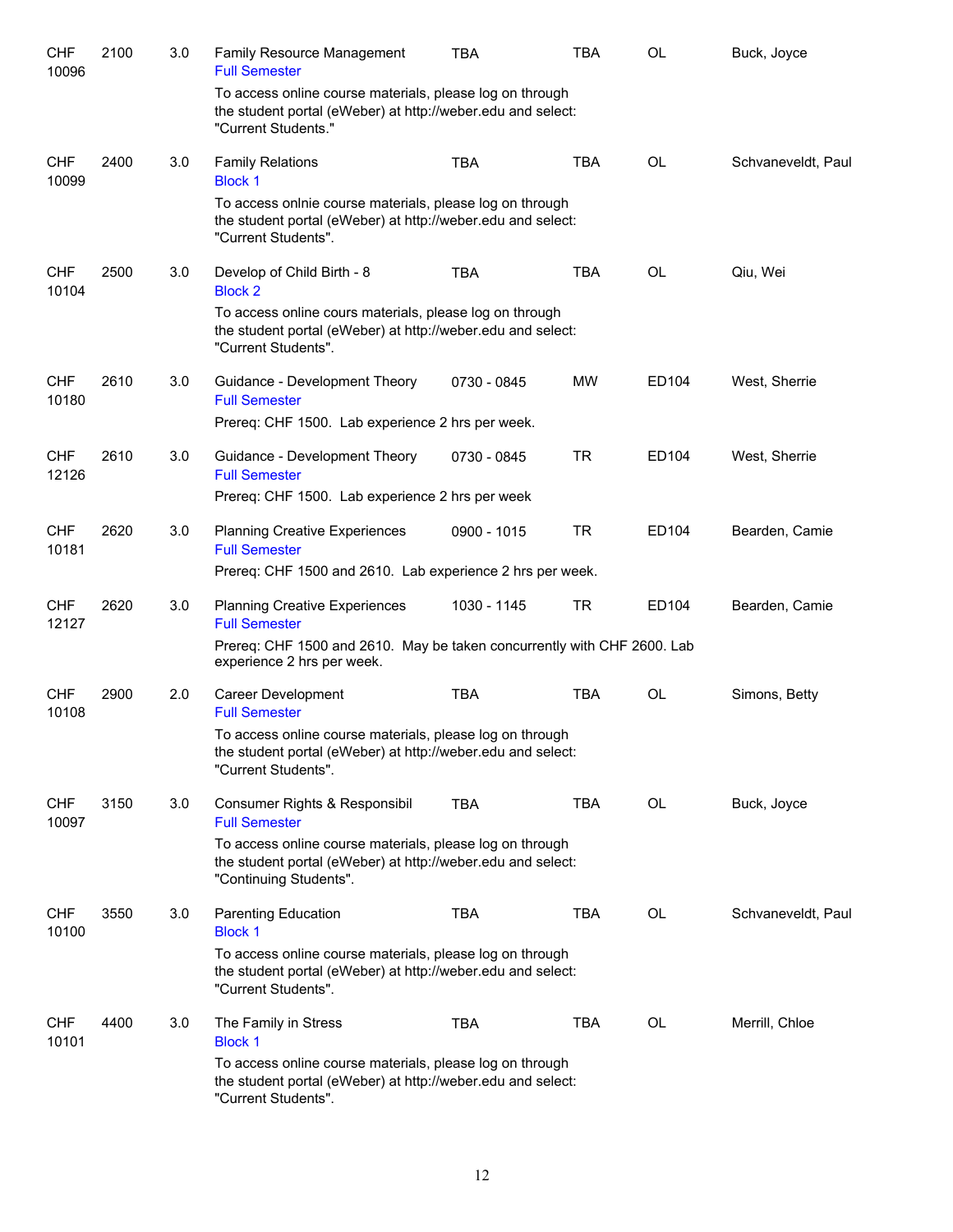| <b>CHF</b><br>10102 | 4500 | 3.0 | Comp Study of Childhood/Adoles<br><b>Block 1</b>                                                                                               | <b>TBA</b>                 | <b>TBA</b>        | OL                     | Schvaneveldt, Paul     |
|---------------------|------|-----|------------------------------------------------------------------------------------------------------------------------------------------------|----------------------------|-------------------|------------------------|------------------------|
|                     |      |     | To access online course materials, please log on through<br>the student portal (eWeber) at http://weber.edu and select:<br>"Current Students". |                            |                   |                        |                        |
| <b>CHF</b><br>12136 | 4720 | 6.0 | Student Teach/Childrens School<br><b>Full Semester</b>                                                                                         | 0900 - 1400<br>1100 - 1200 | <b>MTWRF</b><br>M | <b>ED106B</b><br>ED240 | Jacobson, Kelsey       |
| <b>CHF</b><br>12223 | 4830 | 3.0 | <b>Directed Readings</b><br><b>Full Semester</b>                                                                                               | <b>TBA</b>                 | <b>TBA</b>        |                        | West, Sherrie          |
| <b>CHF</b><br>12242 | 4830 | 1.0 | <b>Directed Readings</b><br><b>Block 1</b>                                                                                                     | <b>TBA</b>                 | <b>TBA</b>        |                        | Buck, Joyce            |
| <b>CHF</b><br>12135 | 4860 | 3.0 | Practicum<br><b>Full Semester</b>                                                                                                              | <b>TBA</b>                 | <b>TBA</b>        |                        | Buck, Joyce            |
| <b>CHF</b><br>12056 | 4890 | 3.0 | Cooperative Work Experience<br><b>Full Semester</b>                                                                                            | <b>TBA</b>                 | <b>TBA</b>        |                        | Qiu, Wei               |
| CJ<br>10311         | 1010 | 3.0 | SS Intro to Criminal Justice<br><b>Full Semester</b>                                                                                           | 1330 - 1445                | <b>TR</b>         | SS215                  | Senjo, Scott           |
| CJ<br>10314         | 1010 | 3.0 | SS Intro to Criminal Justice<br><b>Full Semester</b>                                                                                           | 1030 - 1145                | <b>TR</b>         | SS215                  | Newton, Samuel         |
| CJ<br>10347         | 1010 | 3.0 | SS Intro to Criminal Justice<br><b>Full Semester</b>                                                                                           | 0900 - 1015                | <b>TR</b>         | D02325                 | McBride, Lavarr        |
| CJ<br>10350         | 1330 | 3.0 | <b>Criminal Law</b><br><b>Full Semester</b>                                                                                                    | 1730 - 2010                | M                 | D02325                 | Westmoreland, Fredrick |
| CJ<br>10410         | 1330 | 3.0 | <b>Criminal Law</b><br><b>Full Semester</b>                                                                                                    | <b>TBA</b>                 | <b>TBA</b>        | OL                     | Senjo, Scott           |
|                     |      |     | To access online course materials, please log on through<br>the student portal (eWeber) at http://weber.edu and select:<br>"Current Students". |                            |                   |                        |                        |
| CJ<br>10307         | 1350 | 3.0 | <b>Introduction Forensic Science</b><br><b>Full Semester</b>                                                                                   | 0900 - 1015                | <b>TR</b>         | SS226                  | Horn, Brent            |
| CJ<br>10327         | 2330 | 3.0 | Juvenile Justice<br><b>Full Semester</b>                                                                                                       | <b>TBA</b>                 | <b>TBA</b>        | OL                     | Bayley, Bruce          |
|                     |      |     | To access online course materials, please log on through<br>the student portal (eWeber) at http://weber.edu and select:<br>"Current Students". |                            |                   |                        |                        |
| CJ<br>10315         | 2350 | 3.0 | Laws of Evidence<br><b>Full Semester</b>                                                                                                       | 0900 - 1015                | <b>TR</b>         | SS215                  | Newton, Samuel         |
| CJ<br>10411         | 3020 | 3.0 | <b>Criminal Justice Management</b><br><b>Full Semester</b>                                                                                     | <b>TBA</b>                 | <b>TBA</b>        | OL                     | Chabries, Michael      |
|                     |      |     | To access online course materials; please log on through<br>the student portal (eWeber) at http://weber.edu and select:<br>"Current Students". |                            |                   |                        |                        |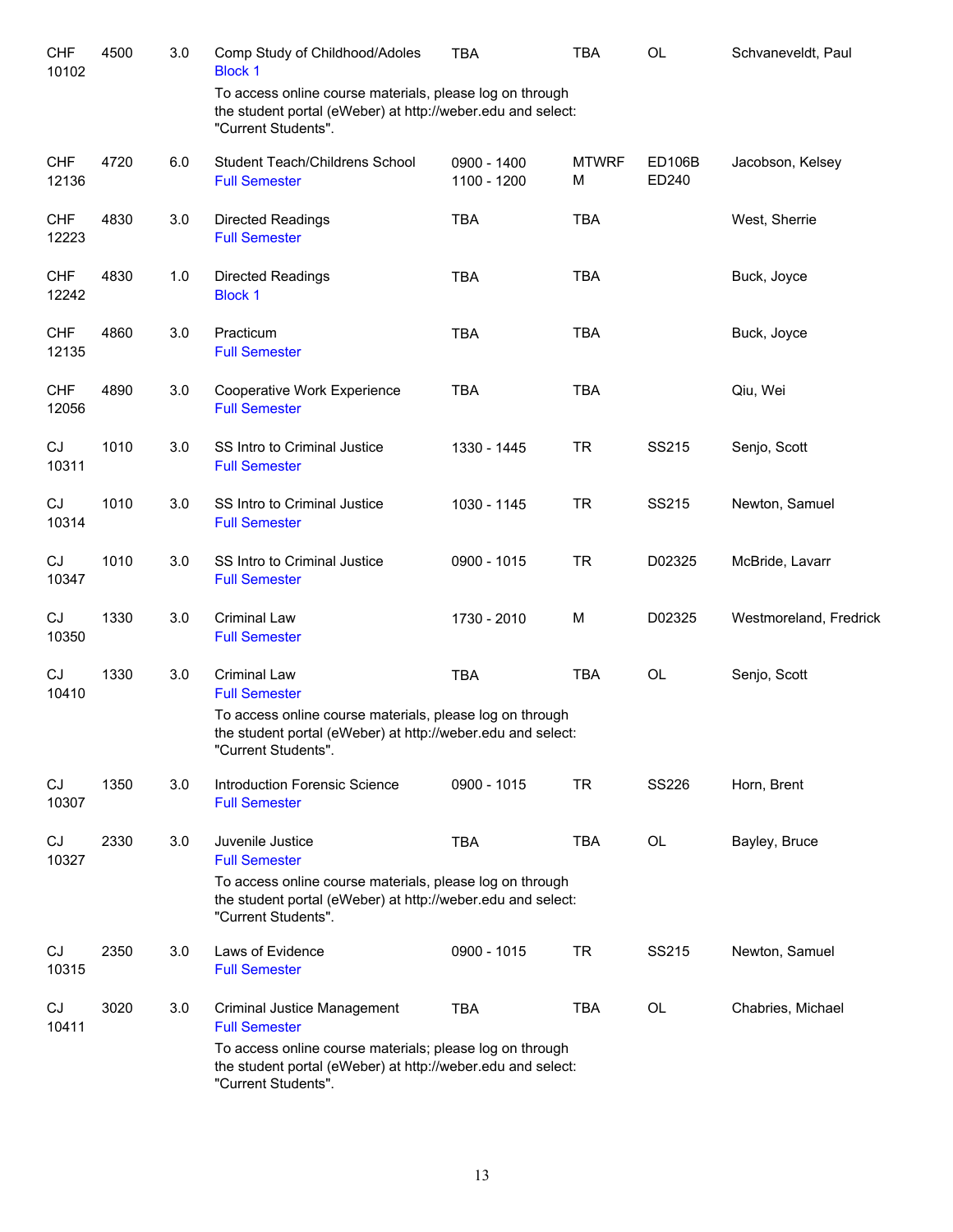| CJ<br>10351         | 3060 | 3.0 | Corrections in the Community<br><b>Full Semester</b>                                                                                                                                             | 1200 - 1315 | <b>TR</b>   | D02325       | McBride, Lavarr      |
|---------------------|------|-----|--------------------------------------------------------------------------------------------------------------------------------------------------------------------------------------------------|-------------|-------------|--------------|----------------------|
| CJ<br>10312         | 3270 | 3.0 | Theories - Crime & Delinquency<br><b>Full Semester</b>                                                                                                                                           | 0730 - 0845 | <b>TR</b>   | <b>SS226</b> | Pilkington, Mitchell |
| CJ<br>10352         | 3270 | 3.0 | Theories - Crime & Delinquency<br><b>Full Semester</b>                                                                                                                                           | 1030 - 1145 | <b>TR</b>   | D02325       | McBride, Lavarr      |
| CJ<br>10549         | 3270 | 3.0 | Theories - Crime & Delinquency<br><b>Block 2</b>                                                                                                                                                 | 1730 - 2010 | <b>TR</b>   | SS215        | Reyns, Bradford      |
| CJ<br>10353         | 3300 | 3.0 | Victimology<br><b>Full Semester</b>                                                                                                                                                              | 1730 - 2010 | R           | D02112       | McBride, Lavarr      |
| CJ<br>10125         | 3600 | 3.0 | <b>Criminal Justice Statistics</b><br><b>Full Semester</b>                                                                                                                                       | 1700 - 1940 | M           | TB403        | Haddon, Michael      |
| CJ<br>10310         | 3600 | 3.0 | <b>Criminal Justice Statistics</b><br><b>Full Semester</b>                                                                                                                                       | 1200 - 1315 | <b>TR</b>   | SS215        | Senjo, Scott         |
| CJ<br>10126         | 4100 | 3.0 | Laws Arrest, Search & Seizure<br><b>Full Semester</b>                                                                                                                                            | 1700 - 1940 | $\mathsf T$ | <b>TB105</b> | Torgensen, Kirk      |
| CJ<br>10329         | 4200 | 3.0 | Ethical Issues in CJ<br><b>Full Semester</b><br>To access online course materials, please log on through<br>the student portal (eWeber) at http://weber.edu and select:<br>"Current Students".   | <b>TBA</b>  | <b>TBA</b>  | <b>OL</b>    | Bayley, Bruce        |
| CJ<br>12190         | 4830 | 1.0 | Directed Readings/Special Proj<br><b>Full Semester</b>                                                                                                                                           | <b>TBA</b>  | <b>TBA</b>  |              | Lynch, David         |
| CJ<br>10318         | 4860 | 3.0 | Crim Justice Field Experience<br><b>Full Semester</b>                                                                                                                                            | 1730 - 2010 | W           | <b>SS226</b> | Bayley, Bruce        |
| CJ<br>10330         | 4900 | 3.0 | Current Issues in CJ<br><b>Full Semester</b><br>To access the course materials, log into the Student Portal<br>(eWeber) at http://weber.edu and select "Current Students".                       | <b>TBA</b>  | <b>TBA</b>  | <b>OL</b>    | Chabries, Michael    |
| CJ<br>10331         | 4980 | 3.0 | Research Methods in CJ<br><b>Full Semester</b><br>To access online course materials, please log on through<br>the student portal (eWeber) at http://weber.edu and select:<br>"Current Students". | <b>TBA</b>  | <b>TBA</b>  | <b>OL</b>    | Senjo, Scott         |
| CJ<br>10127         | 4990 | 3.0 | <b>Criminal Justice Seminar</b><br><b>Full Semester</b>                                                                                                                                          | 1700 - 1940 | W           | <b>TB105</b> | Chabries, Michael    |
| CJ<br>10309         | 4990 | 3.0 | <b>Criminal Justice Seminar</b><br><b>Full Semester</b>                                                                                                                                          | 1230 - 1510 | Τ           | <b>SS226</b> | Chabries, Michael    |
| <b>CMT</b><br>11717 | 1100 | 1.0 | <b>Construction Manag Orientation</b><br><b>Full Semester</b><br>to access the online materials please log in through<br>the student portal at weber.edu                                         | <b>TBA</b>  | <b>TBA</b>  | OL           | Soelberg, Chris      |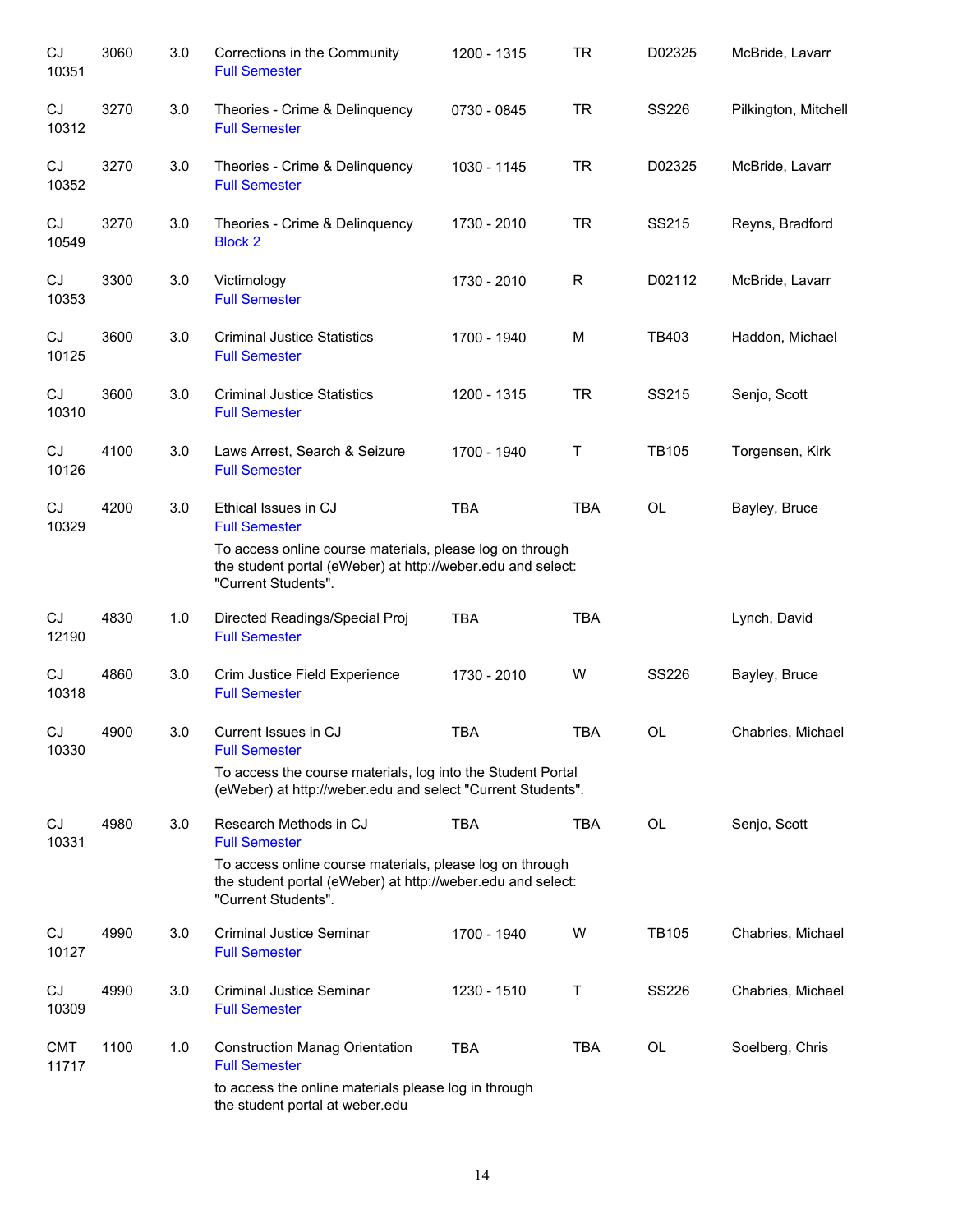| <b>CMT</b><br>11718 | 1150 | 3.0 | <b>Construction Graphics</b><br><b>Full Semester</b>                                                                                           | <b>TBA</b>  | <b>TBA</b> | <b>OL</b> | Peterson, Steven |
|---------------------|------|-----|------------------------------------------------------------------------------------------------------------------------------------------------|-------------|------------|-----------|------------------|
|                     |      |     | to access the online course materials please log in through<br>the student portal at weber.edu                                                 |             |            |           |                  |
| <b>CMT</b><br>11719 | 1210 | 3.0 | <b>Residential Constr Materials/M</b><br><b>Full Semester</b>                                                                                  | <b>TBA</b>  | <b>TBA</b> | <b>OL</b> | Hogan, James     |
|                     |      |     | To access the online course materials please log in through<br>the student portal at weber.edu                                                 |             |            |           |                  |
| <b>CMT</b><br>11720 | 1310 | 3.0 | <b>Commercial Constru Methods/Mat</b><br><b>Full Semester</b>                                                                                  | <b>TBA</b>  | <b>TBA</b> | OL        | Soelberg, Chris  |
|                     |      |     | To access the online course materials please log in through<br>the student portal at weber.edu                                                 |             |            |           |                  |
| <b>CMT</b><br>11721 | 2220 | 3.0 | Const Contracts & Specificati<br><b>Block 1</b>                                                                                                | <b>TBA</b>  | TBA        | <b>OL</b> | Park, Kristen    |
|                     |      |     | To access the online course materials please log in through<br>the student portal at weber.edu                                                 |             |            |           |                  |
| <b>CMT</b><br>11001 | 2340 | 2.0 | <b>Construction Surveying</b><br><b>Block 1</b>                                                                                                | 1730 - 1920 | M          | ET238     | Peterson, Steven |
|                     |      |     | Course Fee \$10.00                                                                                                                             |             |            |           |                  |
| <b>CMT</b><br>11722 | 2360 | 2.0 | <b>Building Codes &amp; Inspection</b><br><b>Full Semester</b>                                                                                 | <b>TBA</b>  | <b>TBA</b> | OL        | Peterson, Steven |
|                     |      |     | To access the online course materials please log in through<br>the student portal at weber.edu                                                 |             |            |           |                  |
| <b>CMT</b><br>11723 | 2640 | 2.0 | <b>Architectural Estimating</b><br><b>Full Semester</b>                                                                                        | <b>TBA</b>  | <b>TBA</b> | <b>OL</b> | Peterson, Steven |
|                     |      |     | To access the online course materials please log in through<br>the student portal at weber.edu                                                 |             |            |           |                  |
| <b>CMT</b><br>11725 | 2880 | 3.0 | Internship<br><b>Full Semester</b>                                                                                                             | <b>TBA</b>  | <b>TBA</b> | OL        | Soelberg, Chris  |
|                     |      |     | to access the online course materials please log in through<br>the student portal at weber.edu                                                 |             |            |           |                  |
| <b>CMT</b><br>11726 | 3260 | 4.0 | Mechanical/Electrical Systems<br><b>Full Semester</b>                                                                                          | <b>TBA</b>  | TBA        | OL        | Peterson, Steven |
|                     |      |     | To access the online course materials please log in through<br>the student portal at weber.edu                                                 |             |            |           |                  |
| <b>CMT</b><br>11727 | 4890 | 2.0 | Practicum<br><b>Full Semester</b>                                                                                                              | <b>TBA</b>  | <b>TBA</b> | <b>OL</b> | Hogan, James     |
|                     |      |     | To access the online course materials please log in through<br>the student portal at weber.edu                                                 |             |            |           |                  |
| COMM 1020<br>10332  |      | 3.0 | HU Princip Of Public Speaking<br><b>Full Semester</b>                                                                                          | <b>TBA</b>  | <b>TBA</b> | OL        | Merkley, Mark    |
|                     |      |     | To access online course materials, please log on through<br>the student portal (eWeber) at http://weber.edu and select:<br>"Current Students". |             |            |           |                  |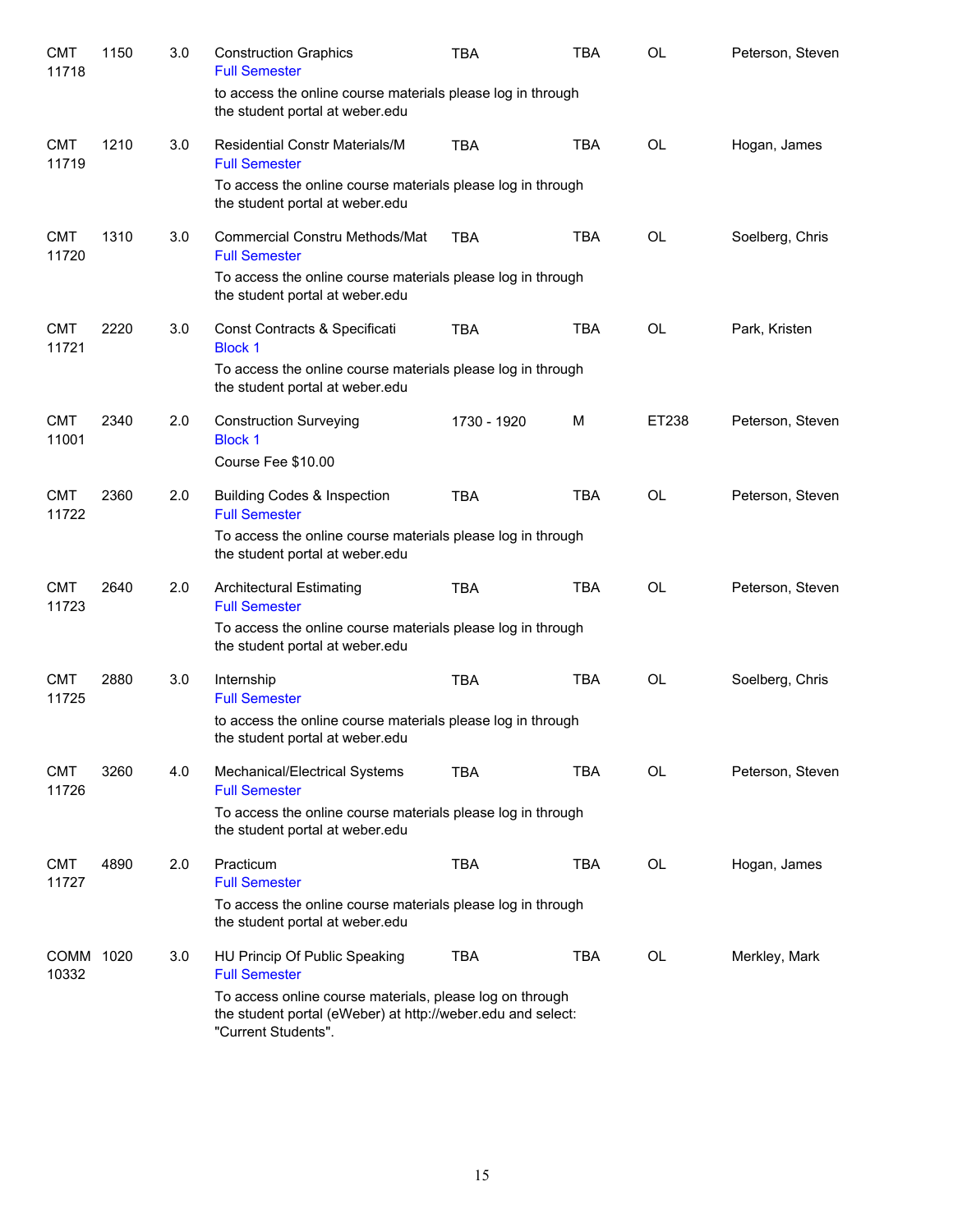| COMM 1020<br>10333 | 3.0 | HU Princip Of Public Speaking<br><b>Block 1</b>                                                                                                                                                       | TBA         | <b>TBA</b> | <b>OL</b> | Johns, Rebecca   |
|--------------------|-----|-------------------------------------------------------------------------------------------------------------------------------------------------------------------------------------------------------|-------------|------------|-----------|------------------|
|                    |     | To access online course materials, please log on through<br>the student portal (eWeber) at http://weber.edu and select:<br>"Current Students".                                                        |             |            |           |                  |
| COMM 1020<br>10382 | 3.0 | HU Princip Of Public Speaking<br><b>Block 1</b>                                                                                                                                                       | 1730 - 2010 | <b>MW</b>  | EH314     | Guevara, Omar    |
| COMM 1020<br>10383 | 3.0 | HU Princip Of Public Speaking<br><b>Block 1</b>                                                                                                                                                       | 0730 - 1010 | <b>TR</b>  | EH406     | Bishop, Cynthia  |
| COMM 1020<br>10384 | 3.0 | HU Princip Of Public Speaking<br><b>Block 2</b>                                                                                                                                                       | 0730 - 1010 | MW         | EH314     | Guevara, Omar    |
| COMM 1020<br>10530 | 3.0 | HU Princip Of Public Speaking<br><b>Block 1</b>                                                                                                                                                       | 0730 - 1010 | <b>TR</b>  | D02320    | Noel, Howard     |
| COMM 1020<br>10531 | 3.0 | HU Princip Of Public Speaking<br><b>Block 2</b>                                                                                                                                                       | 0730 - 1010 | <b>TR</b>  | D02320    | Scott, Constance |
| COMM 1020<br>10762 | 3.0 | HU Princip Of Public Speaking<br><b>Full Semester</b>                                                                                                                                                 | 0830 - 1110 | S          | WW102     | Berg, David      |
| COMM 1020<br>11477 | 3.0 | HU Princip Of Public Speaking<br><b>Block 2</b>                                                                                                                                                       | 1730 - 2010 | <b>MW</b>  | EH314     | Guevara, Omar    |
| COMM 1020<br>11907 | 3.0 | HU Princip Of Public Speaking<br><b>Block 2</b>                                                                                                                                                       | 1030 - 1310 | <b>TR</b>  | EH407     | Rampton, Russ    |
| COMM 1130<br>10395 | 3.0 | <b>Media Writing</b><br><b>Block 1</b><br>Prerequisite: Proficiency in word processing.                                                                                                               | 1030 - 1310 | <b>TR</b>  | EH410     | Tyler, AnDrew    |
| COMM 1130<br>10401 | 3.0 | Media Writing<br><b>Block 2</b><br>Prerequisites: Proficiency in word processing.                                                                                                                     | 0730 - 1010 | <b>TR</b>  | EH410     | Tyler, AnDrew    |
| COMM 1500<br>10334 | 3.0 | Intro to Mass Communication<br><b>Full Semester</b><br>To access online course materials, please log on through<br>the student portal (eWeber) at http://weber.edu and select:<br>"Current Students". | <b>TBA</b>  | <b>TBA</b> | <b>OL</b> | Sanders, Anthony |
| COMM 2110<br>10386 | 3.0 | HU CBL Intrprsnl/Sm Group Comm<br><b>Block 1</b>                                                                                                                                                      | 1030 - 1310 | <b>TR</b>  | EH406     | Bishop, Cynthia  |
| COMM 2110<br>10387 | 3.0 | HU CBL Intrprsnl/Sm Group Comm<br><b>Block 2</b>                                                                                                                                                      | 1730 - 2010 | MW         | EH406     | Canfield, Clair  |
| COMM 2110<br>10532 | 3.0 | HU CBL Intrprsnl/Sm Group Comm<br><b>Block 2</b>                                                                                                                                                      | 1030 - 1310 | <b>TR</b>  | D02324    | Canfield, Clair  |
| COMM 2110<br>11494 | 3.0 | HU CBL Intrprsnl/Sm Group Comm<br><b>Block 2</b>                                                                                                                                                      | 0730 - 1010 | TR         | EH406     | Bishop, Cynthia  |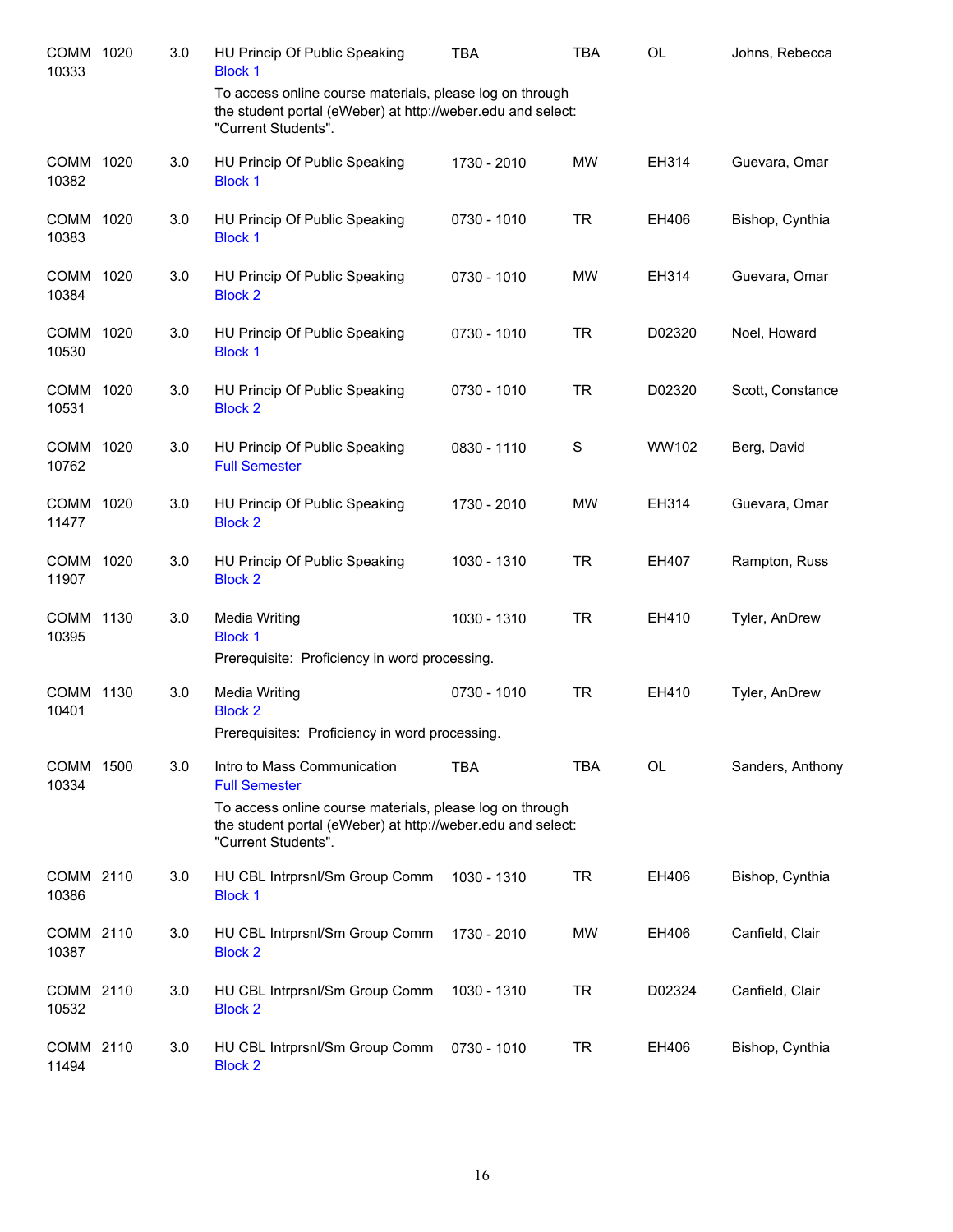| COMM 2730<br>10445 | 1.0 | Radio Production Workshop<br><b>Full Semester</b>                                                                                                                                                                                            | 1330 - 1610 | <b>TR</b> | EH406 | Sanders, Anthony |
|--------------------|-----|----------------------------------------------------------------------------------------------------------------------------------------------------------------------------------------------------------------------------------------------|-------------|-----------|-------|------------------|
|                    |     | Prerequisite: COMM 1560 or permission of instructor.                                                                                                                                                                                         |             |           |       |                  |
| COMM 3000<br>10431 | 3.0 | <b>Communication Theory</b><br><b>Block 1</b>                                                                                                                                                                                                | 1030 - 1310 | <b>TR</b> | EH314 | Packer, Colleen  |
|                    |     | Prerequisites for COMM majors, minors & BIS students:<br>COMM 1020, 1130, 2110 & acceptance in program.<br>Prerequisite for non-Communication students: advanced<br>standing.                                                                |             |           |       |                  |
| COMM 3150<br>10409 | 3.0 | <b>Communication Research Methods</b><br><b>Block 1</b>                                                                                                                                                                                      | 0930 - 1120 | МW        | EH410 | Singh, Mukhbir   |
|                    |     | Prerequisites for Communication majors, minors and BIS<br>students: COMM 1020, 1130, 2110 & acceptance in the program.<br>Pre/co-requisite, COMM 3000. Prerequisites for non-comm.<br>students: quantitative literacy and advanced standing. |             |           |       |                  |
| COMM 3650<br>10432 | 3.0 | <b>Communication Law</b><br><b>Block 1</b>                                                                                                                                                                                                   | 1730 - 2010 | <b>TR</b> | EH314 | Guevara, Omar    |
|                    |     | Prerequisites for COMM majors, minors & BIS students:<br>COMM 1020, 1130, 2110 & acceptance in program; pre/co-<br>requisite, COMM 3000. Prerequisite for non-COMM students:<br>advanced standing.                                           |             |           |       |                  |
| COMM 3810<br>10433 | 3.0 | Persuasive Communication<br><b>Block 1</b>                                                                                                                                                                                                   | 1730 - 2010 | <b>MW</b> | EH307 | Scott, Randolph  |
|                    |     | Prerequisites for COMM majors, minors & BIS students:<br>COMM 1020, 1130, 2110 & acceptance in program; pre/co-<br>requisite COMM 3000. Prerequisite for non-COMM students:<br>advanced standing.                                            |             |           |       |                  |
| COMM 4800<br>10434 | 1.0 | Spec Study/Indiv Projects<br><b>Full Semester</b>                                                                                                                                                                                            | 0730 - 0920 | м         | EH304 | Hafen, Susan     |
|                    |     | This class will meet one time FTF.<br>Prerequisites for COMM majors, minors & BIS students:<br>COMM 1020, 1130, 2110, 3000, 3150, acceptance in program<br>and permission of instructor.                                                     |             |           |       |                  |
| COMM 4800<br>10435 | 2.0 | Spec Study/Indiv Projects<br><b>Full Semester</b>                                                                                                                                                                                            | 0730 - 0920 | м         | EH304 | Hafen, Susan     |
|                    |     | This class will meet one time FTF.<br>Prerequisites for COMM majors, minors and BIS students:<br>COMM 1020, 1130, 2110, 3000, 3150, acceptance in program and<br>permission of instructor.                                                   |             |           |       |                  |
| COMM 4800<br>10436 | 3.0 | Spec Study/Indiv Projects<br><b>Full Semester</b>                                                                                                                                                                                            | 0730 - 0920 | м         | EH304 | Hafen, Susan     |
|                    |     | This class will meet one time FTF.<br>Prerequisites for COMM majors, minors & BIS students:<br>COMM 1020, 1130, 2110, 3000, 3150, acceptance in program<br>and permission of instructor.                                                     |             |           |       |                  |
| COMM 4890<br>10437 | 1.0 | Co-op Work Exper<br><b>Full Semester</b>                                                                                                                                                                                                     | 0730 - 0920 | м         | EH304 | Hafen, Susan     |
|                    |     | This class will meet one time as a group FTF.<br>Prerequisites: COMM major with junior or senior standing.<br>Pre/co-requisite: COMM 3000.                                                                                                   |             |           |       |                  |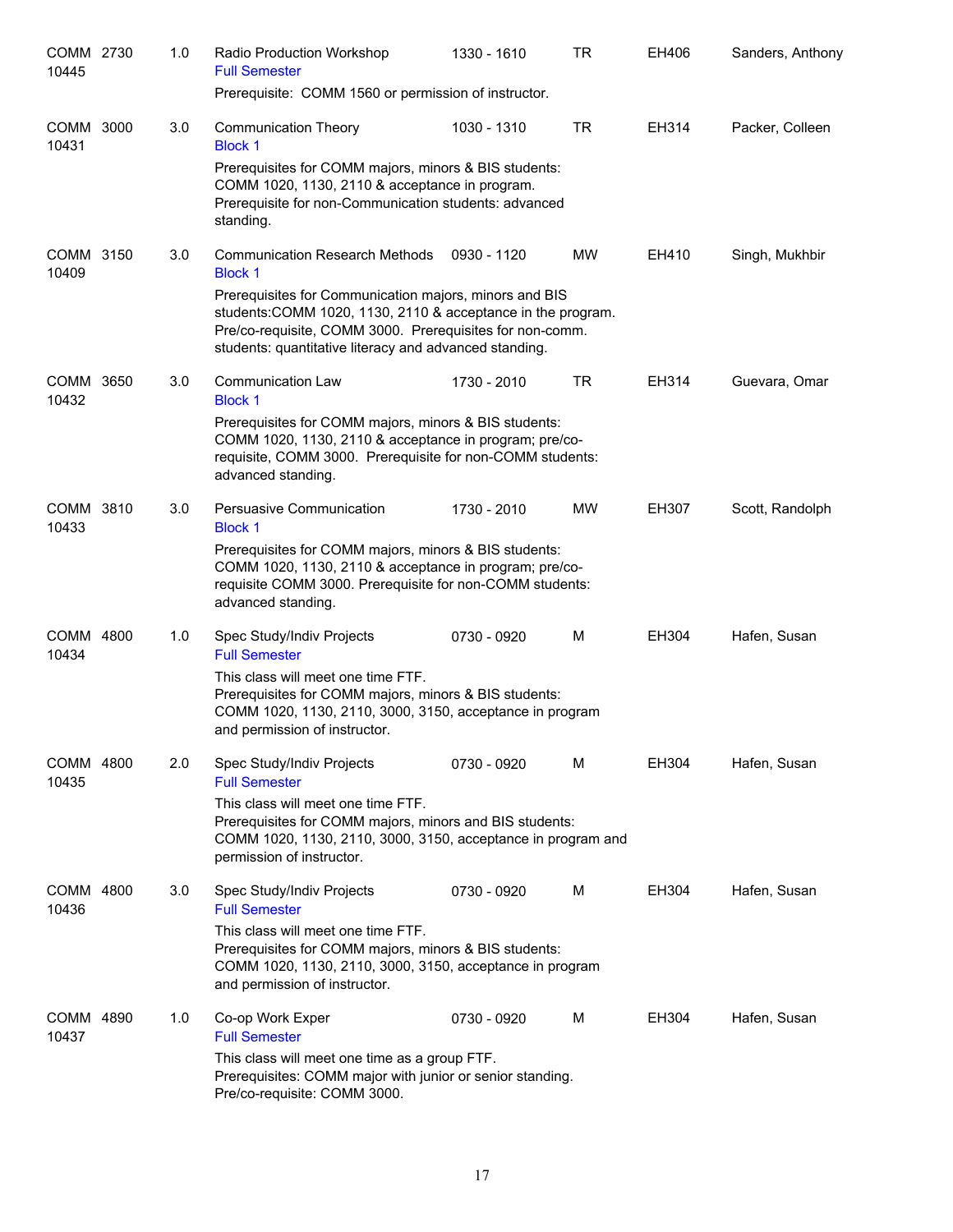| COMM 4890<br>10438   |      | 2.0 | Co-op Work Exper<br><b>Full Semester</b>                                                                                                                                | 0730 - 0920 | M          | EH304     | Hafen, Susan       |
|----------------------|------|-----|-------------------------------------------------------------------------------------------------------------------------------------------------------------------------|-------------|------------|-----------|--------------------|
|                      |      |     | This class will meet one time as a group face to face.<br>Prerequisites: COMM major with junior or senior standing.<br>Pre/co-requisite: COMM 3000.                     |             |            |           |                    |
| COMM 4890<br>10439   |      | 3.0 | Co-op Work Exper<br><b>Full Semester</b>                                                                                                                                | 0730 - 0920 | м          | EH304     | Hafen, Susan       |
|                      |      |     | This class will meet one time as a group FTF.<br>Prerequisites: COMM major with junior or senior standing.<br>Pre/co-requisites: COMM 3000                              |             |            |           |                    |
| COMM 4990<br>10441   |      | 3.0 | Senior Seminar<br><b>Full Semester</b>                                                                                                                                  | 0730 - 1010 | <b>TR</b>  | EH314     | Packer, Colleen    |
|                      |      |     | Prerequisites: COMM major, COMM 3000, COMM SI 3150 and<br>senior-level standing.                                                                                        |             |            |           |                    |
| <b>CONC</b><br>11309 | 0001 | 1.0 | <b>Concurrent Nursing</b><br><b>Full Semester</b>                                                                                                                       | <b>TBA</b>  | <b>TBA</b> |           | Stevens, Candace   |
| CONC<br>11315        | 0002 | 1.0 | Off Campus Programs<br><b>Full Semester</b>                                                                                                                             | TBA         | <b>TBA</b> |           | Stevens, Candace   |
| <b>CS</b><br>11247   | 1010 | 3.0 | CA Intro to Interact Entertain<br><b>Full Semester</b>                                                                                                                  | <b>TBA</b>  | <b>TBA</b> | <b>OL</b> | Anderson, Gregory  |
|                      |      |     | To access the online course materials, please log in through<br>the student portal (eWeber) at http://weber.edu and select:<br>"current students"<br>Course Fee \$15.00 |             |            |           |                    |
| <b>CS</b><br>11184   | 1030 | 4.0 | Foundations - Computer Science<br><b>Full Semester</b><br>Course Fee \$20.00                                                                                            | 1730 - 1920 | <b>TR</b>  | D02312    | Sunderland, Alison |
| CS<br>11252          | 1030 | 4.0 | Foundations - Computer Science<br><b>Full Semester</b>                                                                                                                  | <b>TBA</b>  | <b>TBA</b> | <b>OL</b> | Hilton, Spencer    |
|                      |      |     | To access the online course materials, please log in through<br>the student portal (eWeber) at http://weber.edu and select:<br>"current students"<br>Course Fee \$20.00 |             |            |           |                    |
| CS<br>11189          | 1400 | 4.0 | Fundamentals of Programming<br><b>Full Semester</b><br>Course Fee \$20.00                                                                                               | 1930 - 2120 | <b>TR</b>  | D02312    | Reed, James        |
| CS<br>11256          | 1400 | 4.0 | Fundamentals of Programming<br><b>Full Semester</b>                                                                                                                     | <b>TBA</b>  | <b>TBA</b> | OL        | Hilton, Spencer    |
|                      |      |     | To access the online course materials, please log in through<br>the student portal (eWeber) at http://weber.edu and select:<br>"current students"<br>Course Fee \$20.00 |             |            |           |                    |
| CS<br>11195          | 1410 | 4.0 | Object-Oriented Programming<br><b>Full Semester</b><br>Course Fee \$20.00                                                                                               | 1930 - 2120 | <b>TR</b>  | D02314    | Horton, Matthew    |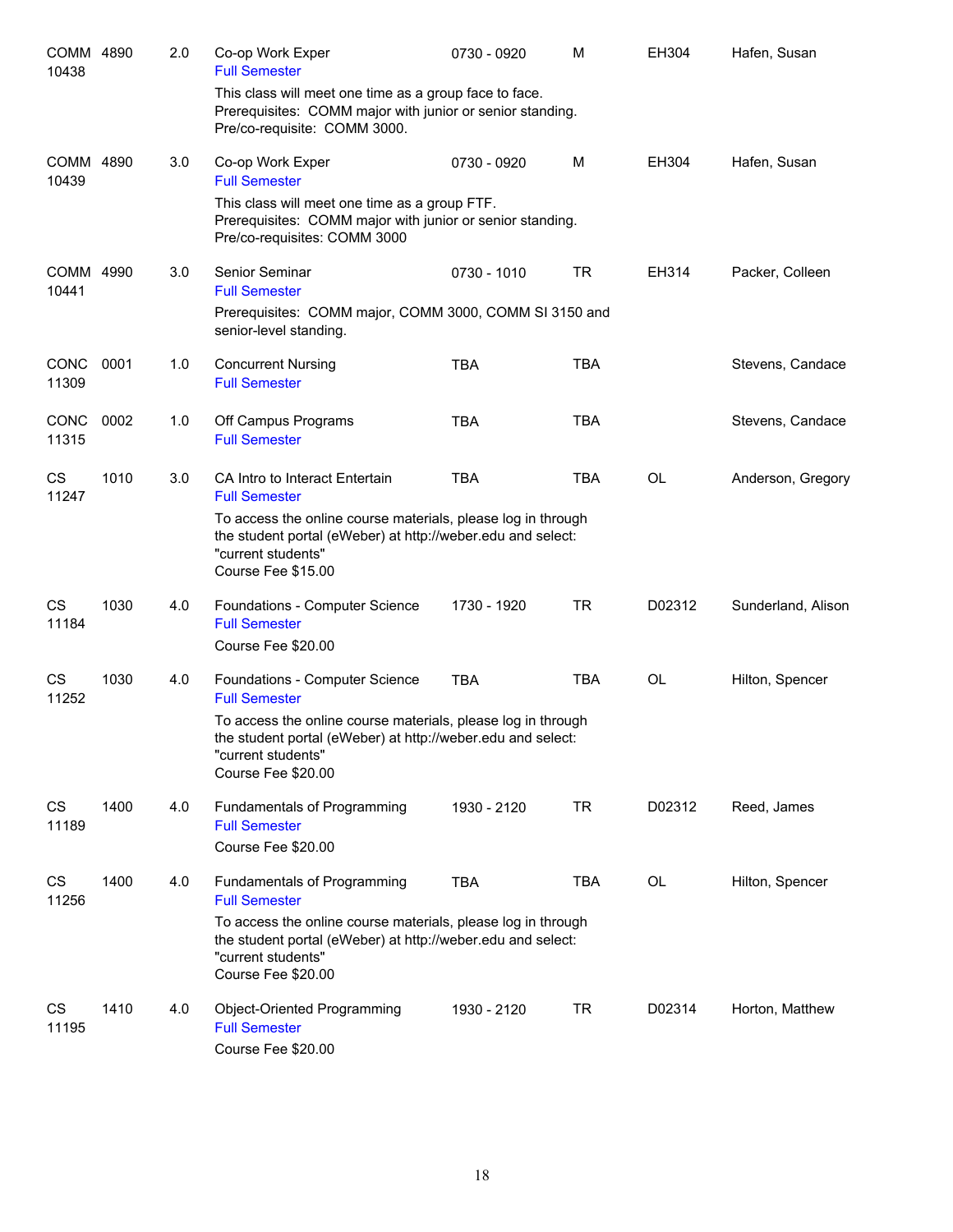| CS<br>11258        | 1410 | 4.0 | Object-Oriented Programming<br><b>Full Semester</b>                                                                                                                     | TBA         | TBA        | <b>OL</b> | Rague, Brian      |
|--------------------|------|-----|-------------------------------------------------------------------------------------------------------------------------------------------------------------------------|-------------|------------|-----------|-------------------|
|                    |      |     | To access the online course materials, please log in through<br>the student portal (eWeber) at http://weber.edu and select:<br>"current students"<br>Course Fee \$20.00 |             |            |           |                   |
| CS<br>11261        | 2350 | 4.0 | Web Development<br><b>Full Semester</b>                                                                                                                                 | <b>TBA</b>  | <b>TBA</b> | <b>OL</b> | Fry, Richard      |
|                    |      |     | To access the online course materials, please log in through<br>the student portal (eWeber) at http://weber.edu and select:<br>"current students"<br>Course Fee \$30.00 |             |            |           |                   |
| CS<br>11199        | 2420 | 4.0 | Data Structures & Algorithms<br><b>Full Semester</b><br>Course Fee \$20.00                                                                                              | 1930 - 2120 | <b>MW</b>  | D02312    | Peterson, Bradley |
| CS<br>12163        | 2420 | 4.0 | Data Structures & Algorithms<br><b>Full Semester</b><br>Course Fee \$20.00                                                                                              | 1730 - 1920 | <b>TR</b>  | D02314    | Peterson, Bradley |
| CS<br>11265        | 2450 | 4.0 | Software Engineering<br><b>Full Semester</b>                                                                                                                            | <b>TBA</b>  | <b>TBA</b> | OL        | Fry, Richard      |
|                    |      |     | To access the online course materials, please log in through<br>the student portal (eWeber) at http://weber.edu and select:<br>"current students"<br>Course Fee \$20.00 |             |            |           |                   |
| <b>CS</b><br>11267 | 2550 | 4.0 | Database Design & Application<br><b>Full Semester</b>                                                                                                                   | <b>TBA</b>  | <b>TBA</b> | <b>OL</b> | Hilton, Robert    |
|                    |      |     | To access the online course materials, please log in through<br>the student portal (eWeber) at http://weber.edu and select:<br>"current students"<br>Course Fee \$20.00 |             |            |           |                   |
| <b>CS</b><br>11268 | 2650 | 4.0 | Comp Architecture/Organization<br><b>Full Semester</b>                                                                                                                  | <b>TBA</b>  | <b>TBA</b> | <b>OL</b> | Hilton, Robert    |
|                    |      |     | To access the online course materials, please log in through<br>the student portal (eWeber) at http://weber.edu and select:<br>"current students"<br>Course Fee \$20.00 |             |            |           |                   |
| CS<br>11266        | 2705 | 4.0 | Network Fundamentals/Design<br><b>Full Semester</b>                                                                                                                     | <b>TBA</b>  | <b>TBA</b> | <b>OL</b> | Weidman, Drew     |
|                    |      |     | To access the online course materials, please log in through<br>the student portal (eWeber) at http://weber.edu and select:<br>"current students"<br>Course Fee \$20.00 |             |            |           |                   |
| CS<br>10917        | 2800 | 1.0 | Individual Projects and Resear<br><b>Full Semester</b>                                                                                                                  | <b>TBA</b>  | <b>TBA</b> |           | Weidman, Drew     |
| CS<br>10921        | 2800 | 2.0 | Individual Projects and Resear<br><b>Full Semester</b>                                                                                                                  | <b>TBA</b>  | <b>TBA</b> |           | Weidman, Drew     |
| CS<br>10922        | 2800 | 3.0 | Individual Projects and Resear<br><b>Full Semester</b>                                                                                                                  | <b>TBA</b>  | <b>TBA</b> |           | Weidman, Drew     |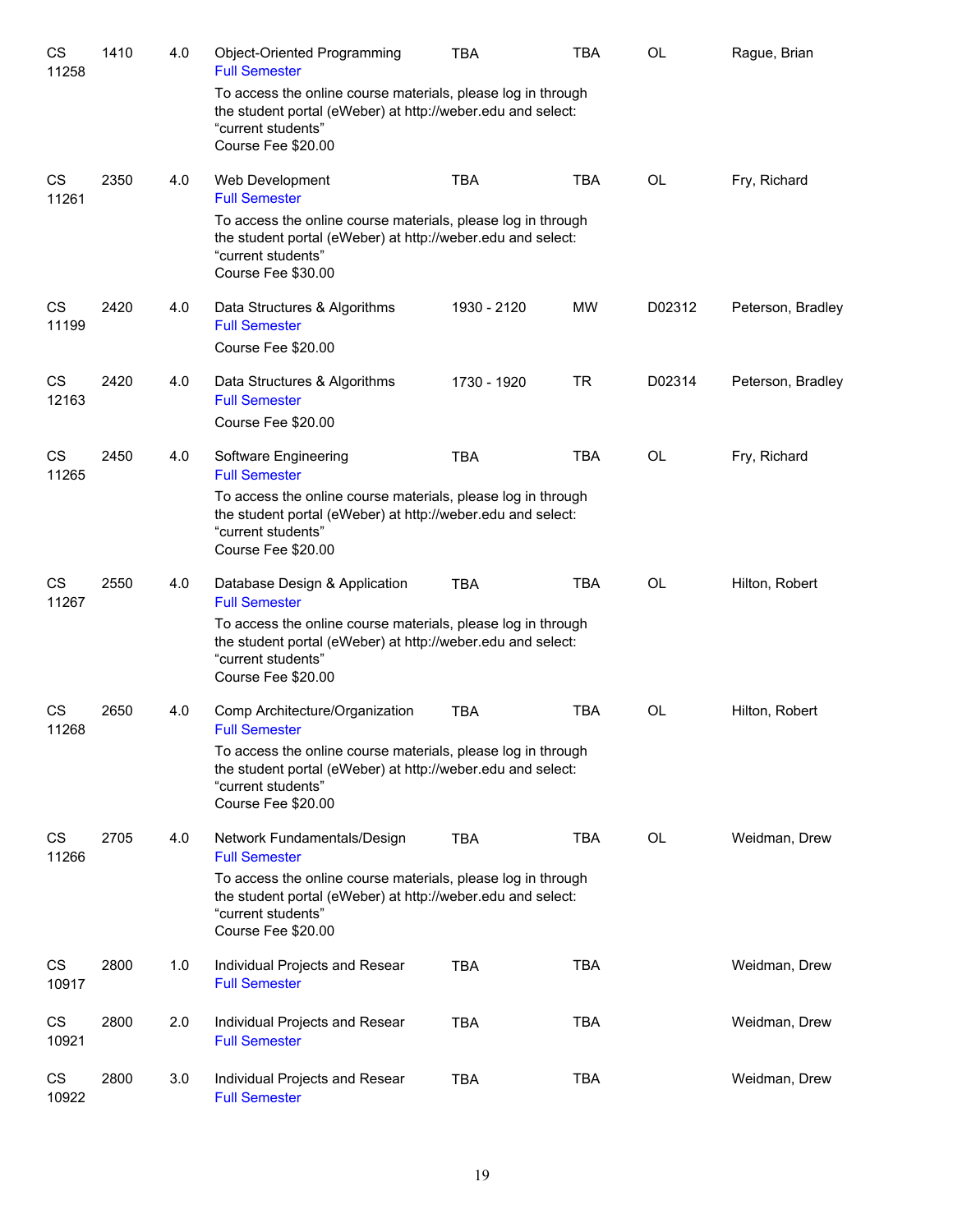| CS<br>10923        | 2800 | 4.0 | Individual Projects and Resear<br><b>Full Semester</b>                                                                                                                  | <b>TBA</b>  | <b>TBA</b> |              | Weidman, Drew     |
|--------------------|------|-----|-------------------------------------------------------------------------------------------------------------------------------------------------------------------------|-------------|------------|--------------|-------------------|
| CS<br>10924        | 2890 | 1.0 | Coop Work Experience<br><b>Full Semester</b>                                                                                                                            | <b>TBA</b>  | <b>TBA</b> |              | Weidman, Drew     |
| CS<br>10925        | 2890 | 2.0 | Coop Work Experience<br><b>Full Semester</b>                                                                                                                            | <b>TBA</b>  | <b>TBA</b> |              | Weidman, Drew     |
| CS<br>10926        | 2890 | 3.0 | Coop Work Experience<br><b>Full Semester</b>                                                                                                                            | <b>TBA</b>  | <b>TBA</b> |              | Weidman, Drew     |
| CS<br>10927        | 2890 | 4.0 | Coop Work Experience<br><b>Full Semester</b>                                                                                                                            | <b>TBA</b>  | <b>TBA</b> |              | Weidman, Drew     |
| CS<br>11073        | 3040 | 4.0 | Windows/Unix/Linux Infra/Admin<br><b>Full Semester</b><br>Course Fee \$20.00                                                                                            | 1730 - 1920 | <b>MW</b>  | <b>SM126</b> | Bowcut, Jeremy    |
| <b>CS</b><br>11269 | 3100 | 4.0 | <b>Operating Systems</b><br><b>Full Semester</b>                                                                                                                        | <b>TBA</b>  | <b>TBA</b> | OL           | Fry, Richard      |
|                    |      |     | To access the online course materials, please log in through<br>the student portal (eWeber) at http://weber.edu and select:<br>"current students"<br>Course Fee \$20.00 |             |            |              |                   |
| CS<br>11077        | 3550 | 4.0 | Distrib Database Architecture<br><b>Full Semester</b><br>Course Fee \$20.00                                                                                             | 1930 - 2120 | <b>MW</b>  | <b>SM126</b> | Brown, Jason      |
| CS<br>11078        | 3610 | 4.0 | Intro to Gaming Industry<br><b>Full Semester</b>                                                                                                                        | 1930 - 2120 | <b>MW</b>  | SM130        | Stringham, Don    |
| CS<br>11236        | 4110 | 4.0 | Formal Languages & Algorithms<br><b>Full Semester</b><br>Course Fee \$20.00                                                                                             | 1730 - 1920 | <b>MW</b>  | D02314       | Fuller, Stephanie |
| CS<br>11079        | 4230 | 4.0 | Java Application Development<br><b>Full Semester</b>                                                                                                                    | 1930 - 2120 | TR         | SM126        | Larsen, K         |
| CS<br>11237        | 4780 | 4.0 | <b>Object Oriented Windows</b><br><b>Full Semester</b><br>Course Fee \$20.00                                                                                            | 1930 - 2120 | MW         | D02314       | Cowder, Shawn     |
| CS<br>10928        | 4800 | 1.0 | Individual Projects & Research<br><b>Full Semester</b><br>Course Fee \$7.50                                                                                             | <b>TBA</b>  | <b>TBA</b> |              | Weidman, Drew     |
| CS<br>10932        | 4800 | 2.0 | Individual Projects & Research<br><b>Full Semester</b><br>Course Fee \$15.00                                                                                            | <b>TBA</b>  | <b>TBA</b> |              | Weidman, Drew     |
| CS<br>10933        | 4800 | 3.0 | Individual Projects & Research<br><b>Full Semester</b><br>Course Fee \$22.50                                                                                            | <b>TBA</b>  | <b>TBA</b> |              | Weidman, Drew     |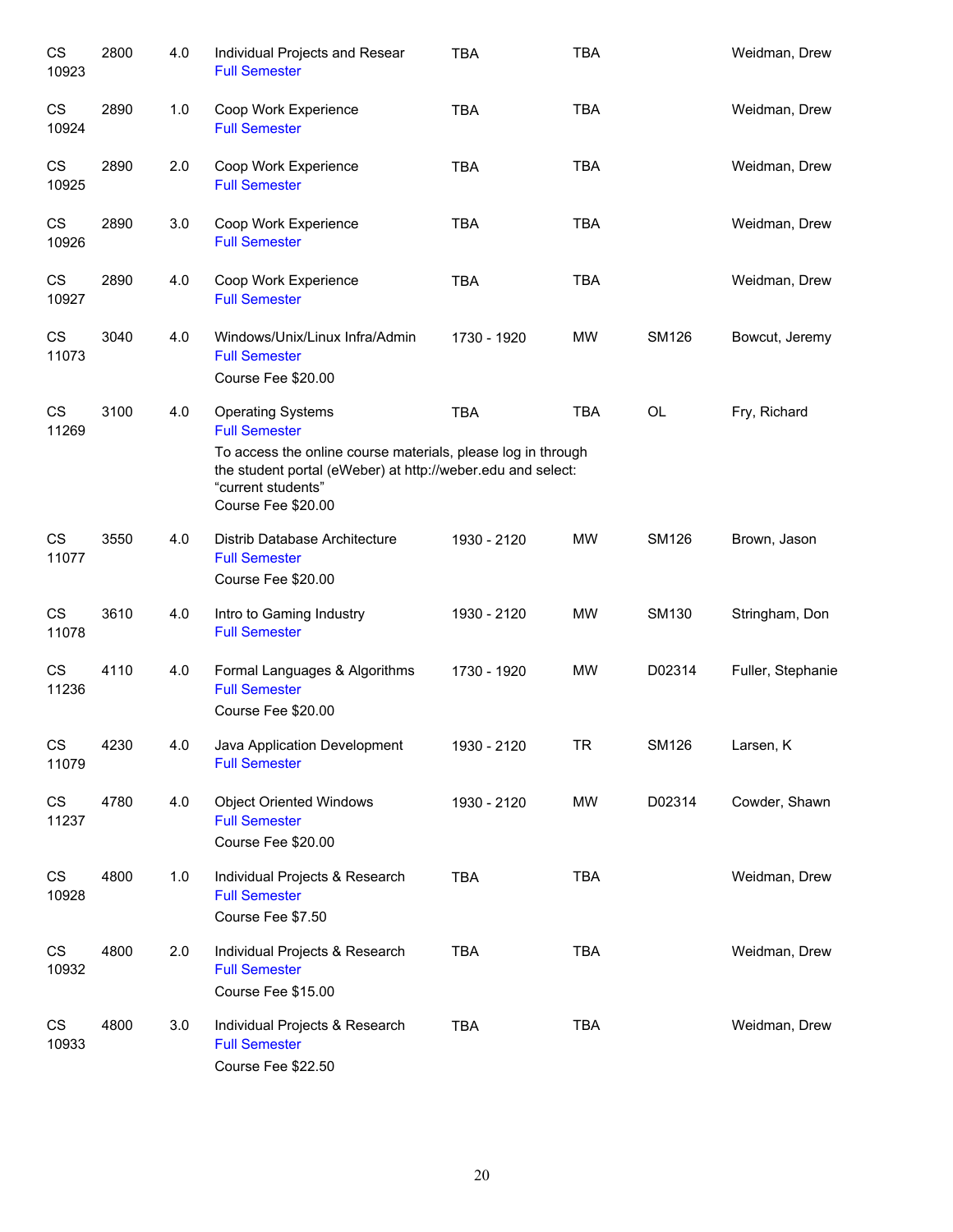| CS<br>10934          | 4800 | 4.0 | Individual Projects & Research<br><b>Full Semester</b><br>Course Fee \$30.00                                                       | <b>TBA</b>                 | <b>TBA</b>               |                            | Weidman, Drew      |
|----------------------|------|-----|------------------------------------------------------------------------------------------------------------------------------------|----------------------------|--------------------------|----------------------------|--------------------|
| CS<br>11081          | 4820 | 4.0 | Compiler Design<br><b>Full Semester</b><br>Course Fee \$20.00                                                                      | 1730 - 1920                | <b>TR</b>                | <b>SM126</b>               | Cousin, Larry      |
| CS<br>10935          | 4890 | 1.0 | Cooperative Work Experience<br><b>Full Semester</b>                                                                                | <b>TBA</b>                 | <b>TBA</b>               |                            | Weidman, Drew      |
| CS<br>10936          | 4890 | 2.0 | Cooperative Work Experience<br><b>Full Semester</b>                                                                                | <b>TBA</b>                 | <b>TBA</b>               |                            | Weidman, Drew      |
| CS<br>10937          | 4890 | 3.0 | Cooperative Work Experience<br><b>Full Semester</b>                                                                                | <b>TBA</b>                 | <b>TBA</b>               |                            | Weidman, Drew      |
| CS<br>10938          | 4890 | 4.0 | Cooperative Work Experience<br><b>Full Semester</b>                                                                                | <b>TBA</b>                 | <b>TBA</b>               |                            | Weidman, Drew      |
| <b>DANC</b><br>10870 | 1010 | 3.0 | CA/DV Introduction to Dance<br><b>Block 1</b><br>This class will meet during the 1st seven-week block, May<br>2nd to June 17th.    | 1730 - 1920<br>1730 - 1920 | <b>MWF</b><br><b>MWF</b> | <b>SG72</b><br><b>SG71</b> | Sowerby, Amanda    |
| <b>DANC</b><br>10871 | 1010 | 3.0 | CA/DV Introduction to Dance<br><b>Block 2</b><br>This class will meet during the 2nd seven-week block, June<br>20th to August 5th. | 1730 - 2010<br>1730 - 2010 | <b>TR</b><br><b>TR</b>   | <b>SG72</b><br><b>SG71</b> | Beaumont, Jennifer |
| <b>DANC</b><br>11405 | 1010 | 3.0 | CA/DV Introduction to Dance<br><b>Full Semester</b>                                                                                | 1200 - 1320<br>1200 - 1320 | MW<br>MW                 | <b>SG72</b><br><b>SG71</b> | Woodruff, Alysia   |
| <b>DANC</b><br>10877 | 3860 | 1.0 | <b>Field Experience</b><br><b>Full Semester</b><br>See instructor before the end of Spring semester. BC 213A                       | <b>TBA</b>                 | <b>TBA</b>               |                            | Sowerby, Amanda    |
| <b>DANC</b><br>10878 | 4800 | 1.0 | Individual Study<br><b>Full Semester</b><br>By permission only.                                                                    | TBA                        | TBA                      |                            | Lawrence, Joanne   |
| <b>DANC</b><br>12195 | 4800 | 4.0 | Individual Study<br><b>Full Semester</b>                                                                                           | <b>TBA</b>                 | <b>TBA</b>               |                            | Lawrence, Joanne   |
| <b>DENT</b><br>12177 | 3130 | 1.0 | Independent Study<br><b>Full Semester</b>                                                                                          | <b>TBA</b>                 | <b>TBA</b>               |                            | Hanson, Kami       |
| <b>DENT</b><br>12178 | 3130 | 2.0 | Independent Study<br><b>Full Semester</b>                                                                                          | <b>TBA</b>                 | <b>TBA</b>               |                            | Hanson, Kami       |
| <b>DENT</b><br>12179 | 3130 | 3.0 | Independent Study<br><b>Full Semester</b>                                                                                          | <b>TBA</b>                 | <b>TBA</b>               |                            | Hanson, Kami       |
| <b>DMS</b><br>10245  | 4120 | 3.0 | <b>Quality Assurance</b><br><b>Full Semester</b><br>Course Fee \$9.00                                                              | TBA                        | <b>TBA</b>               | MH                         | Kawamura, Diane    |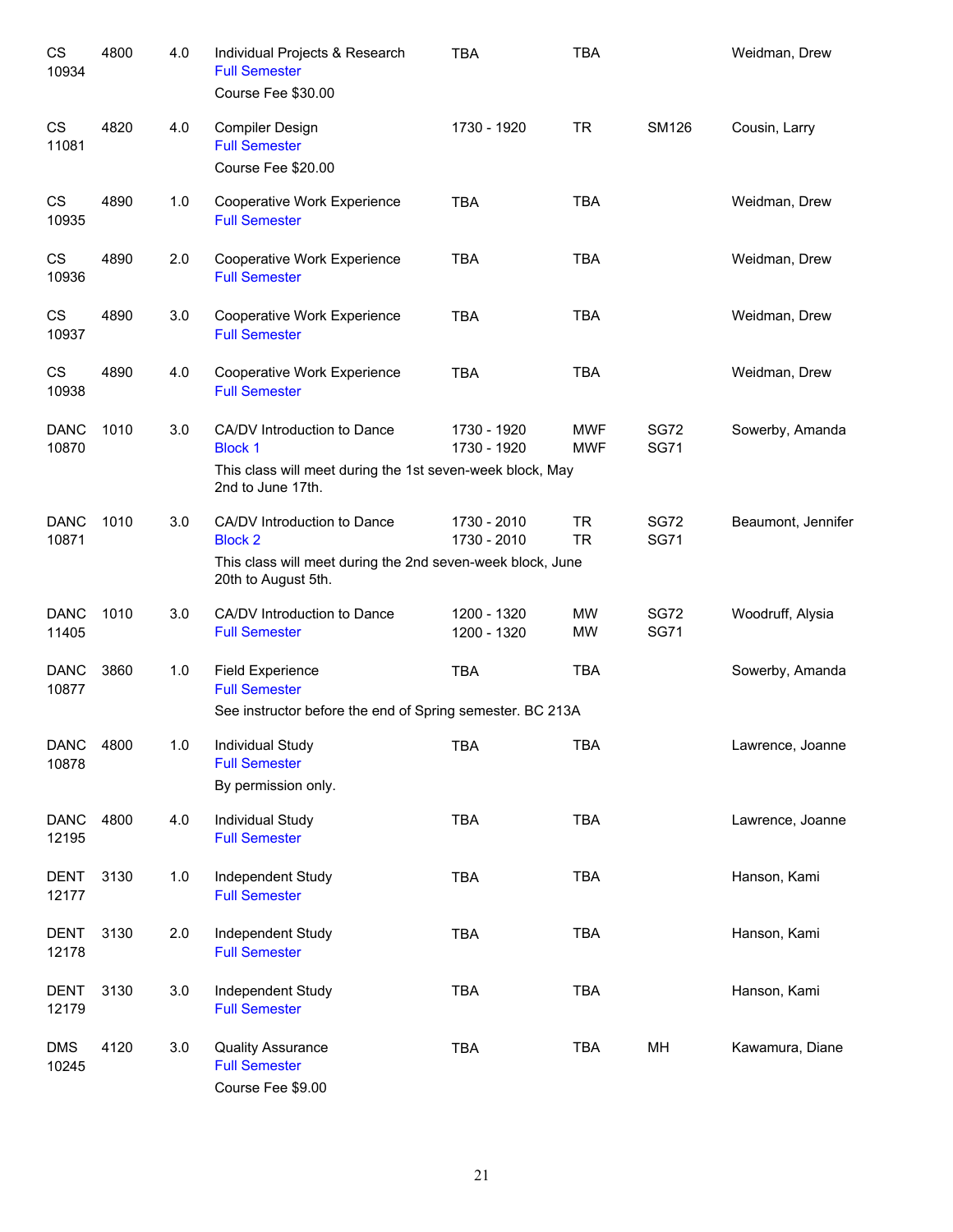| <b>DMS</b><br>10249 | 4120 | 3.0 | <b>Quality Assurance</b><br><b>Full Semester</b><br>Course Fee \$9.00 | <b>TBA</b> | <b>TBA</b> | MH | Kawamura, Diane    |
|---------------------|------|-----|-----------------------------------------------------------------------|------------|------------|----|--------------------|
| <b>DMS</b><br>10703 | 4120 | 3.0 | <b>Quality Assurance</b><br><b>Full Semester</b><br>Course Fee \$9.00 | <b>TBA</b> | <b>TBA</b> |    | Kawamura, Diane    |
| <b>DMS</b><br>10706 | 4120 | 3.0 | <b>Quality Assurance</b><br><b>Full Semester</b><br>Course Fee \$9.00 | <b>TBA</b> | <b>TBA</b> |    | Kawamura, Diane    |
| <b>DMS</b><br>10710 | 4120 | 3.0 | <b>Quality Assurance</b><br><b>Full Semester</b><br>Course Fee \$9.00 | <b>TBA</b> | <b>TBA</b> |    | Kawamura, Diane    |
| <b>DMS</b><br>10711 | 4230 | 3.0 | Cardiac Sonography III<br><b>Full Semester</b><br>Course Fee \$9.00   | <b>TBA</b> | <b>TBA</b> |    | Devenport, Michael |
| <b>DMS</b><br>10248 | 4801 | 3.0 | Individualized Research<br><b>Full Semester</b>                       | <b>TBA</b> | <b>TBA</b> | MH | Kawamura, Diane    |
| <b>DMS</b><br>10252 | 4801 | 3.0 | Individualized Research<br><b>Full Semester</b>                       | <b>TBA</b> | <b>TBA</b> | MH | Kawamura, Diane    |
| <b>DMS</b><br>10705 | 4801 | 3.0 | Individualized Research<br><b>Full Semester</b>                       | <b>TBA</b> | <b>TBA</b> |    | Kawamura, Diane    |
| <b>DMS</b><br>10709 | 4801 | 3.0 | Individualized Research<br><b>Full Semester</b>                       | <b>TBA</b> | <b>TBA</b> |    | Kawamura, Diane    |
| <b>DMS</b><br>10713 | 4801 | 3.0 | Individualized Research<br><b>Full Semester</b>                       | <b>TBA</b> | <b>TBA</b> |    | Kawamura, Diane    |
| <b>DMS</b><br>11881 | 4801 | 1.0 | Individualized Research<br><b>Full Semester</b>                       | <b>TBA</b> | <b>TBA</b> | MH | Kawamura, Diane    |
| <b>DMS</b><br>11882 | 4801 | 2.0 | Individualized Research<br><b>Full Semester</b>                       | <b>TBA</b> | <b>TBA</b> | MH | Kawamura, Diane    |
| <b>DMS</b><br>11883 | 4801 | 1.0 | Individualized Research<br><b>Full Semester</b>                       | <b>TBA</b> | <b>TBA</b> | MH | Kawamura, Diane    |
| <b>DMS</b><br>11884 | 4801 | 2.0 | Individualized Research<br><b>Full Semester</b>                       | <b>TBA</b> | <b>TBA</b> | MН | Kawamura, Diane    |
| <b>DMS</b><br>11885 | 4801 | 1.0 | Individualized Research<br><b>Full Semester</b>                       | <b>TBA</b> | <b>TBA</b> |    | Kawamura, Diane    |
| <b>DMS</b><br>11886 | 4801 | 2.0 | Individualized Research<br><b>Full Semester</b>                       | <b>TBA</b> | <b>TBA</b> |    | Kawamura, Diane    |
| <b>DMS</b><br>11887 | 4801 | 1.0 | Individualized Research<br><b>Full Semester</b>                       | <b>TBA</b> | <b>TBA</b> |    | Kawamura, Diane    |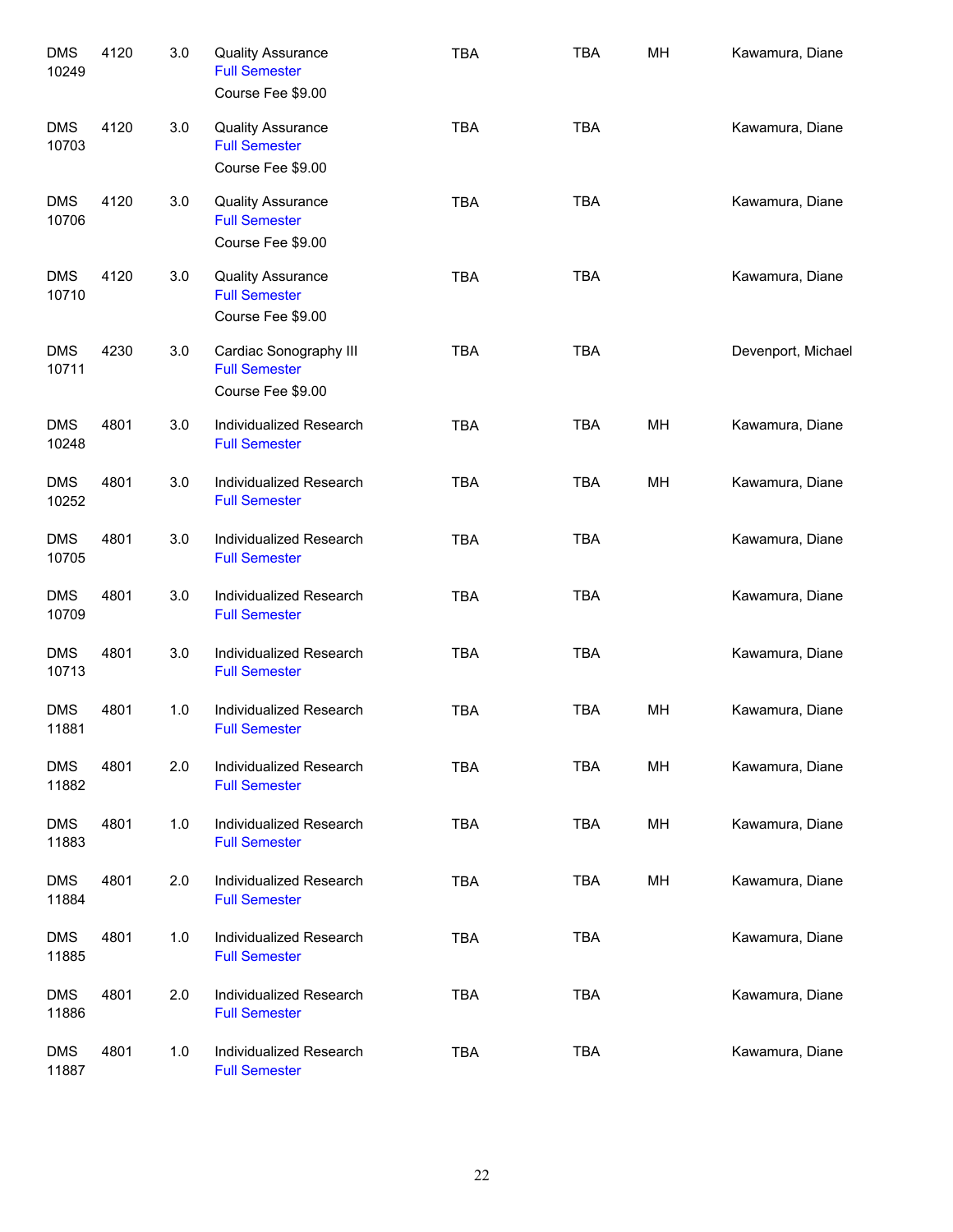| <b>DMS</b><br>11888  | 4801 | 2.0 | Individualized Research<br><b>Full Semester</b>                                                                  | <b>TBA</b>  | <b>TBA</b> |              | Kawamura, Diane   |
|----------------------|------|-----|------------------------------------------------------------------------------------------------------------------|-------------|------------|--------------|-------------------|
| <b>DMS</b><br>11889  | 4801 | 1.0 | Individualized Research<br><b>Full Semester</b>                                                                  | <b>TBA</b>  | <b>TBA</b> |              | Kawamura, Diane   |
| <b>DMS</b><br>11890  | 4801 | 2.0 | Individualized Research<br><b>Full Semester</b>                                                                  | <b>TBA</b>  | <b>TBA</b> |              | Kawamura, Diane   |
| <b>DMS</b><br>10712  | 4812 | 3.0 | Cardiac Clinical II<br><b>Full Semester</b>                                                                      | <b>TBA</b>  | <b>TBA</b> |              | Kawamura, Diane   |
| <b>DMS</b><br>10246  | 4822 | 3.0 | Medical Clincal II<br><b>Full Semester</b>                                                                       | <b>TBA</b>  | <b>TBA</b> | MH           | Kawamura, Diane   |
| <b>DMS</b><br>10704  | 4822 | 3.0 | Medical Clincal II<br><b>Full Semester</b>                                                                       | <b>TBA</b>  | <b>TBA</b> |              | Kawamura, Diane   |
| <b>DMS</b><br>10250  | 4833 | 3.0 | Vascular Clinical III<br><b>Full Semester</b>                                                                    | <b>TBA</b>  | <b>TBA</b> | MН           | Jurkiewicz, Terri |
| <b>DMS</b><br>10707  | 4833 | 3.0 | Vascular Clinical III<br><b>Full Semester</b>                                                                    | <b>TBA</b>  | <b>TBA</b> |              | Jurkiewicz, Terri |
| <b>DMS</b><br>10251  | 4913 | 1.0 | Vascular Comprehensive Review<br><b>Full Semester</b>                                                            | <b>TBA</b>  | <b>TBA</b> | MН           | Jurkiewicz, Terri |
| <b>DMS</b><br>10708  | 4913 | 1.0 | Vascular Comprehensive Review<br><b>Full Semester</b>                                                            | <b>TBA</b>  | <b>TBA</b> |              | Jurkiewicz, Terri |
| <b>ECON</b><br>10913 | 1010 | 3.0 | SS Econ as a Social Science<br><b>Block 2</b>                                                                    | 0930 - 1120 | MWF        | <b>WB110</b> | Froerer, Deana    |
| <b>ECON</b><br>10912 | 2010 | 3.0 | SS Principles of Microeconomic<br><b>Block 2</b>                                                                 | 0830 - 1020 | MWF        | <b>WB119</b> | Koford, Brandon   |
| <b>ECON</b><br>10910 | 2020 | 3.0 | SS Principles of Macroeconomic<br><b>Block 1</b>                                                                 | 0730 - 0920 | <b>MWF</b> | <b>WB119</b> | Kidd, Jeremy      |
| <b>ECON</b><br>11589 | 2899 | 0.0 | <b>Econ Foundations Assessment</b><br><b>Full Semester</b>                                                       | <b>TBA</b>  | <b>TBA</b> |              | Stevenson, Doris  |
| <b>ECON</b><br>12204 | 4920 | 3.0 | Workshop<br><b>Full Semester</b><br>Economics Internship                                                         | <b>TBA</b>  | <b>TBA</b> |              | Stevenson, Doris  |
| <b>ECON</b><br>11912 | 4980 | 3.0 | <b>Research Methods</b><br><b>Full Semester</b>                                                                  | <b>TBA</b>  | <b>TBA</b> |              | Nowell, Clifford  |
| <b>EDUC</b><br>10754 | 1010 | 3.0 | <b>Exploring Teaching</b><br><b>Block 1</b>                                                                      | 0930 - 1210 | <b>TR</b>  | <b>ED15</b>  | Rasmussen, Jack   |
| <b>EDUC</b><br>11491 | 1010 | 3.0 | <b>Exploring Teaching</b><br><b>Block 1</b>                                                                      | <b>TBA</b>  | <b>TBA</b> | OL           | Hadley, Kristin   |
|                      |      |     | To access the online course materials, please log in through<br>the student portal (eWeber) at http://weber.edu. |             |            |              |                   |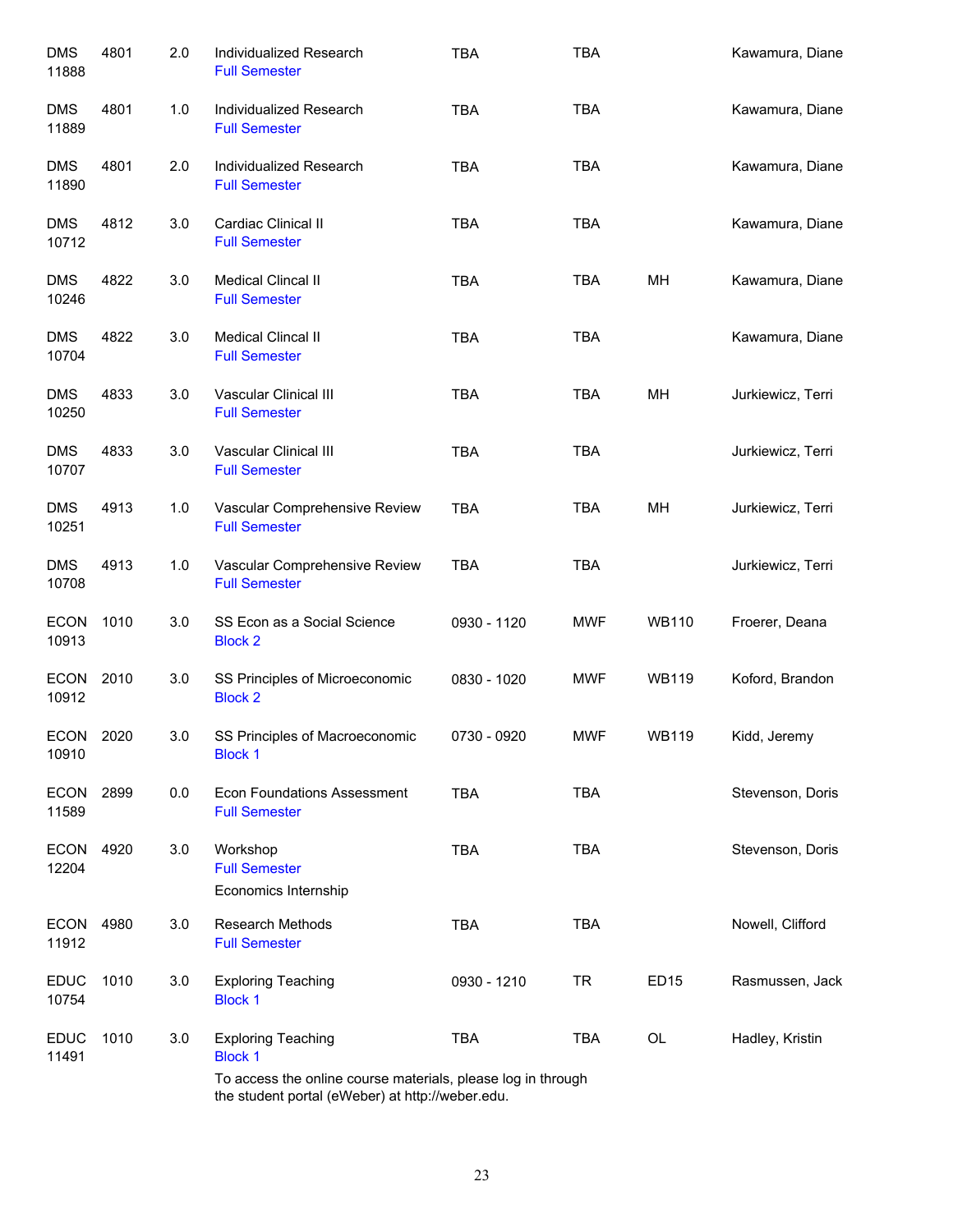| <b>EDUC</b><br>11492 | 1010  | 3.0 | <b>Exploring Teaching</b><br><b>Block 1</b>                                                                                                                                                        | <b>TBA</b>                 | <b>TBA</b>   | OL               | Alexander, Melina   |
|----------------------|-------|-----|----------------------------------------------------------------------------------------------------------------------------------------------------------------------------------------------------|----------------------------|--------------|------------------|---------------------|
|                      |       |     | To access the online course materials, please log in through<br>the student portal (eWeber) at http://weber.edu.                                                                                   |                            |              |                  |                     |
| <b>EDUC</b><br>10068 | 1105  | 3.0 | Introduction to the University<br><b>Block 1</b>                                                                                                                                                   | 0930 - 1210                | <b>TR</b>    | D02318           | Drake, Lori         |
| <b>EDUC</b><br>10069 | 1105  | 3.0 | Introduction to the University<br><b>Block 2</b>                                                                                                                                                   | 0930 - 1210                | <b>TR</b>    | D02114           | Longhurst, Danielle |
| <b>EDUC</b><br>10109 | 1105  | 3.0 | Introduction to the University<br><b>Block 1</b>                                                                                                                                                   | 1030 - 1220                | <b>TWR</b>   | SC141            | Hawkins, Hanalee    |
| <b>EDUC</b><br>10755 | 2000  | 3.0 | Soc Studies for Elem Teachers<br><b>Block 2</b>                                                                                                                                                    | 1030 - 1220                | <b>MWF</b>   | ED330            | Bittner, Nancy      |
| <b>EDUC</b><br>10756 | 2010  | 3.0 | Human Exceptionality<br><b>Block 2</b>                                                                                                                                                             | 1015 - 1310                | <b>MW</b>    | ED325            | Williams, Natalie   |
| <b>EDUC</b><br>11275 | 3140D | 3.0 | Educ Psych/Classroom Mgmnt<br><b>Full Semester</b><br>NOTE: For Special Education majors only                                                                                                      | 1630 - 1910                | м            | ED <sub>15</sub> | Alexander, Melina   |
| <b>EDUC</b><br>10110 | 3170  | 0.0 | FYE Mentor Leadership<br><b>Block 1</b>                                                                                                                                                            | <b>TBA</b>                 | <b>TBA</b>   |                  | Grob, Jill          |
|                      |       |     | Students can only be registered for this class with permission from the First Year<br>Experience personnel.                                                                                        |                            |              |                  |                     |
| <b>EDUC</b><br>10758 | 3200D | 3.0 | DV Foundations of Diversity<br><b>Full Semester</b><br>Note: For Special Education majors only.                                                                                                    | 1630 - 1910                | W            | ED15             | Alexander, Melina   |
| <b>EDUC</b><br>11151 | 3430  | 3.0 | Creat Processes - Elem School<br><b>Block 1</b><br>NOTE: EDUC 3430 IS OFFERED M-F 8:00 - 4:00 APRIL 25-29, 2011<br>Prereq.: Admission to Teacher Education, or w/ permission of<br>the Instructor. | 0800 - 1600                | <b>MTWRF</b> | ED317            | Walker, Loretta     |
| <b>EDUC</b><br>10759 | 4250  | 3.0 | Second Language Acquisition<br><b>Block 1</b>                                                                                                                                                      | 1630 - 1910                | <b>TR</b>    | ED330            | Byrd, David         |
| <b>EDUC</b><br>11493 | 4740  | 1.0 | Partnerships ESL/Bilingual<br><b>Block 1</b><br>To access the online course materials, please log in through<br>the student portal (eWeber) at http://weber.edu.                                   | <b>TBA</b>                 | <b>TBA</b>   | <b>OL</b>        | Byrd, David         |
| <b>EDUC</b><br>12132 | 4920  | 1.0 | Workshop<br><b>Block 1</b><br>Reading & Writing Conference EDUC 4920 CRN 12132 is the<br>ADD-to-LOAD section for regular WSU students.<br>Course Fee \$40.00                                       | 0800 - 1630<br>0800 - 1300 | F<br>S       |                  | Mitchell, Judith    |
| <b>EDUC</b><br>10761 | 5860  | 2.0 | Practicum in Education<br><b>Full Semester</b>                                                                                                                                                     | <b>TBA</b>                 | <b>TBA</b>   |                  | Saunders, Peggy     |
| <b>EDUC</b><br>11169 | 5860  | 4.0 | Practicum in Education<br><b>Full Semester</b>                                                                                                                                                     | <b>TBA</b>                 | <b>TBA</b>   |                  | Saunders, Peggy     |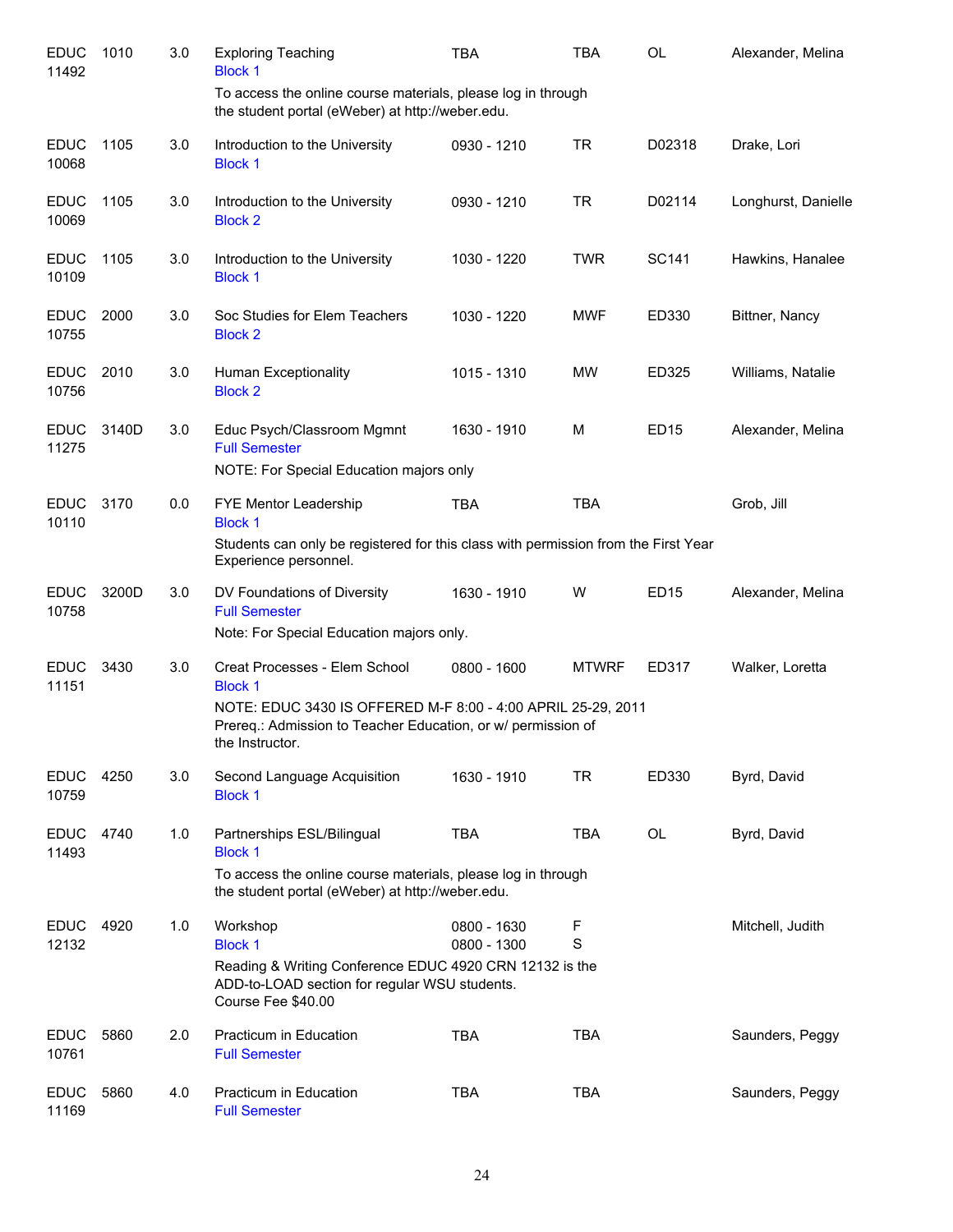| <b>EDUC</b><br>12133 | 5920 | 1.0 | Workshop<br><b>Block 1</b>                                                                                                                        | 0800 - 1630<br>0800 - 1300 | F<br>S     |        | Mitchell, Judith |
|----------------------|------|-----|---------------------------------------------------------------------------------------------------------------------------------------------------|----------------------------|------------|--------|------------------|
|                      |      |     | Reading & Writing Conference, EDUC 5920 CRN 12133 is the<br>ADD to LOAD section for regular WSU students.<br>Course Fee \$40.00                   |                            |            |        |                  |
| EE.<br>11891         | 3310 | 4.0 | Electromagnetics I<br><b>Full Semester</b>                                                                                                        | 1800 - 1950                | <b>MW</b>  | D02333 | Smith, Jennifer  |
| <b>EE</b><br>12264   | 4210 | 3.0 | <b>Digital Signal Processing</b><br><b>Full Semester</b>                                                                                          | 2000 - 2130                | <b>MW</b>  | D02333 | Smith, Jennifer  |
| ENGL<br>10556        | 0955 | 6.0 | Dev College Reading/Writing<br><b>Full Semester</b>                                                                                               | 0730 - 0845                | <b>TR</b>  | EH218  | Call, Christy    |
| <b>ENGL</b><br>10558 | 0955 | 6.0 | Dev College Reading/Writing<br><b>Full Semester</b>                                                                                               | 0900 - 1015                | <b>TR</b>  | EH218  | Call, Christy    |
| <b>ENGL</b><br>10559 | 0955 | 6.0 | Dev College Reading/Writing<br><b>Full Semester</b>                                                                                               | 1030 - 1145                | <b>TR</b>  | EH218  | Call, Christy    |
| <b>ENGL</b><br>10561 | 0955 | 6.0 | Dev College Reading/Writing<br><b>Full Semester</b>                                                                                               | 0830 - 0920                | <b>MWF</b> | EH219  | Asay, Toni       |
| <b>ENGL</b><br>10566 | 0955 | 6.0 | Dev College Reading/Writing<br><b>Full Semester</b>                                                                                               | 0930 - 1020                | <b>MWF</b> | EH219  | Asay, Toni       |
| <b>ENGL</b><br>10570 | 0955 | 6.0 | Dev College Reading/Writing<br><b>Full Semester</b>                                                                                               | 1030 - 1120                | <b>MWF</b> | EH219  | Marchant, Becky  |
| <b>ENGL</b><br>10578 | 0955 | 6.0 | Dev College Reading/Writing<br><b>Full Semester</b>                                                                                               | 1730 - 2010                | Τ          | EH218  | Marchant, Becky  |
| <b>ENGL</b><br>10793 | 0955 | 6.0 | Dev College Reading/Writing<br><b>Full Semester</b>                                                                                               | 1730 - 2010                | W          | D02104 | Asay, Toni       |
| <b>ENGL</b><br>12239 | 0955 | 6.0 | Dev College Reading/Writing<br><b>Full Semester</b>                                                                                               | 1730 - 2010                | M          | EH203  | Marchant, Becky  |
| <b>ENGL</b><br>10613 | 1010 | 3.0 | <b>EN Introduct College Writing</b><br><b>Full Semester</b>                                                                                       | <b>TBA</b>                 | <b>TBA</b> | OL     | Luper, A         |
|                      |      |     | To access the online course materials, please log in through<br>the student portal (eWeber) at http://weber.edu and select:<br>"Current Students" |                            |            |        |                  |
| <b>ENGL</b><br>10618 | 1010 | 3.0 | <b>EN Introduct College Writing</b><br><b>Full Semester</b>                                                                                       | <b>TBA</b>                 | <b>TBA</b> | OL     | Triplett, Joan   |
|                      |      |     | To access the online course materials, please log in through<br>the student portal (eWeber) at http://weber.edu and select:<br>"Current Students" |                            |            |        |                  |
| <b>ENGL</b><br>10619 | 1010 | 3.0 | <b>EN Introduct College Writing</b><br><b>Full Semester</b>                                                                                       | <b>TBA</b>                 | <b>TBA</b> | OL     | Stott, Laura     |
|                      |      |     | To access the online course materials, please log in through<br>the student portal (eWeber) at http://weber.edu and select:<br>"Current Students" |                            |            |        |                  |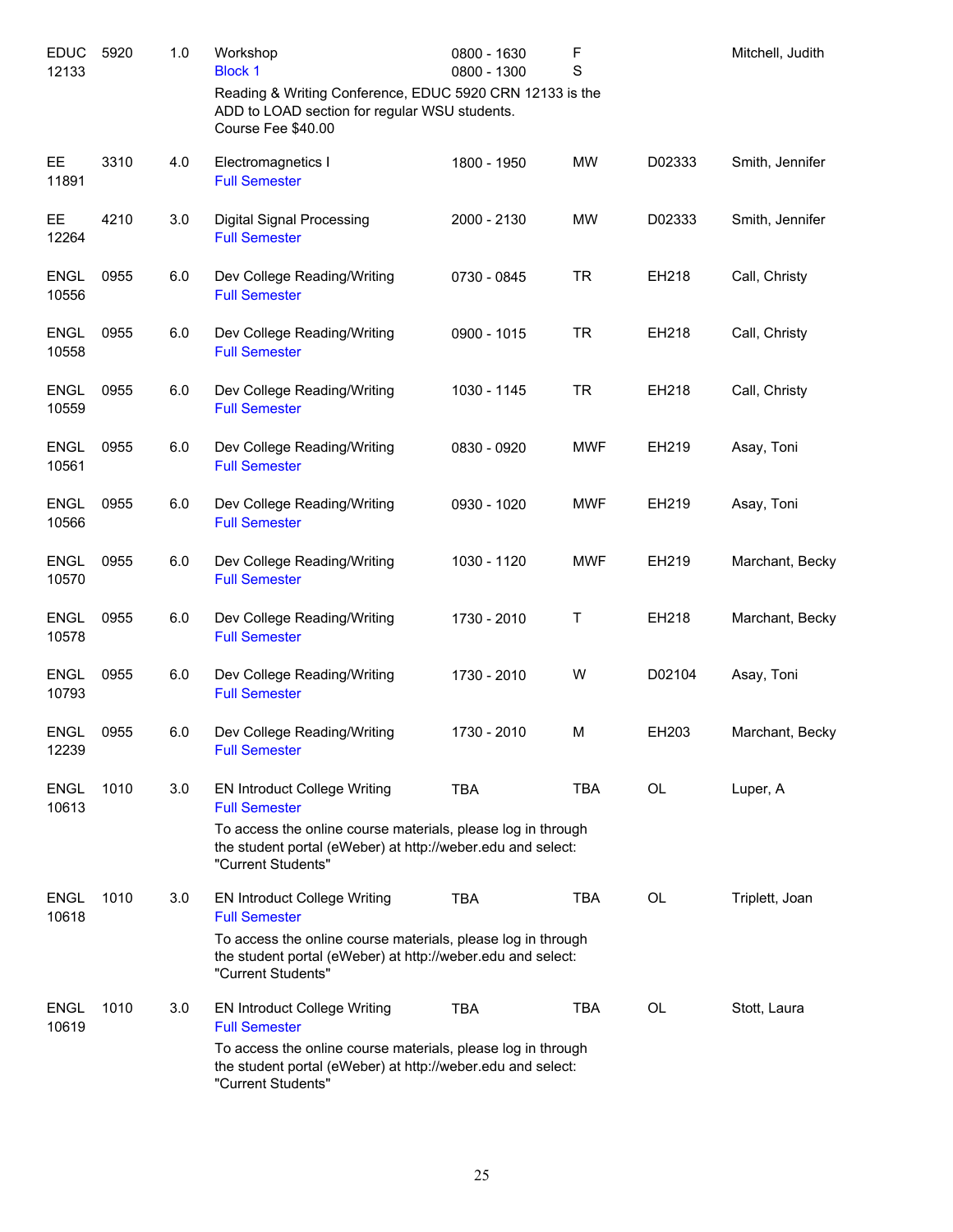| <b>ENGL</b><br>10620 | 1010 | 3.0 | <b>EN Introduct College Writing</b><br><b>Full Semester</b>                                                                                       | <b>TBA</b>  | <b>TBA</b> | OL           | Hudson, Kyra         |
|----------------------|------|-----|---------------------------------------------------------------------------------------------------------------------------------------------------|-------------|------------|--------------|----------------------|
|                      |      |     | To access the online course materials, please log in through<br>the student portal (eWeber) at http://weber.edu and select:<br>"Current Students" |             |            |              |                      |
| <b>ENGL</b><br>10623 | 1010 | 3.0 | <b>EN Introduct College Writing</b><br><b>Full Semester</b>                                                                                       | <b>TBA</b>  | <b>TBA</b> | OL           | Stott, Laura         |
|                      |      |     | To access the online course materials, please log in through<br>the student portal (eWeber) at http://weber.edu and select:<br>"Current Students" |             |            |              |                      |
| <b>ENGL</b><br>10675 | 1010 | 3.0 | <b>EN Introduct College Writing</b><br><b>Block 2</b>                                                                                             | 0730 - 1010 | <b>MW</b>  | EH204        | Whitby, Emily        |
| <b>ENGL</b><br>10676 | 1010 | 3.0 | <b>EN Introduct College Writing</b><br><b>Block 1</b>                                                                                             | 0730 - 1010 | <b>TR</b>  | EH204        | Holdsworth, Kevin    |
| <b>ENGL</b><br>10677 | 1010 | 3.0 | <b>EN Introduct College Writing</b><br><b>Block 1</b>                                                                                             | 1030 - 1310 | <b>MW</b>  | EH204        | Wade, Leslie         |
| <b>ENGL</b><br>10678 | 1010 | 3.0 | <b>EN Introduct College Writing</b><br><b>Block 1</b>                                                                                             | 1030 - 1310 | <b>TR</b>  | EH204        | Pollett, William     |
| <b>ENGL</b><br>10679 | 1010 | 3.0 | <b>EN Introduct College Writing</b><br><b>Block 1</b>                                                                                             | 1730 - 2010 | <b>MW</b>  | EH204        | Macdonald, Robert    |
| <b>ENGL</b><br>10680 | 1010 | 3.0 | <b>EN Introduct College Writing</b><br><b>Block 2</b>                                                                                             | 1730 - 2010 | <b>TR</b>  | EH204        | Wheelwright, Cheyney |
| <b>ENGL</b><br>10794 | 1010 | 3.0 | <b>EN Introduct College Writing</b><br><b>Block 1</b>                                                                                             | 0730 - 1010 | <b>MW</b>  | D02223       | Marchant, Rodney     |
| <b>ENGL</b><br>10795 | 1010 | 3.0 | <b>EN Introduct College Writing</b><br><b>Block 1</b>                                                                                             | 1730 - 2010 | <b>TR</b>  | D02321       | Drott, Jolynn        |
| <b>ENGL</b><br>10799 | 1010 | 3.0 | <b>EN Introduct College Writing</b><br><b>Block 2</b>                                                                                             | 1030 - 1310 | <b>TR</b>  | <b>WW108</b> | Carper, Donald       |
| <b>ENGL</b><br>10883 | 1010 | 3.0 | <b>EN Introduct College Writing</b><br><b>Block 1</b>                                                                                             | 1730 - 2010 | <b>TR</b>  | WW103        | Borup, Byron         |
| <b>ENGL</b><br>12188 | 1010 | 3.0 | <b>EN Introduct College Writing</b><br><b>Full Semester</b>                                                                                       | <b>TBA</b>  | <b>TBA</b> | OL           | Triplett, Joan       |
|                      |      |     | To access the online course materials, please log in through<br>the student portal (eWeber) at http://weber.edu and select:<br>"current students" |             |            |              |                      |
| <b>ENGL</b><br>12244 | 1010 | 3.0 | <b>EN Introduct College Writing</b><br><b>Full Semester</b>                                                                                       | <b>TBA</b>  | <b>TBA</b> | OL           | Stott, Laura         |
|                      |      |     | To access online course materials please log on through the<br>student portal (eWeber) at http://weber.edu and select:<br>"Current Students".     |             |            |              |                      |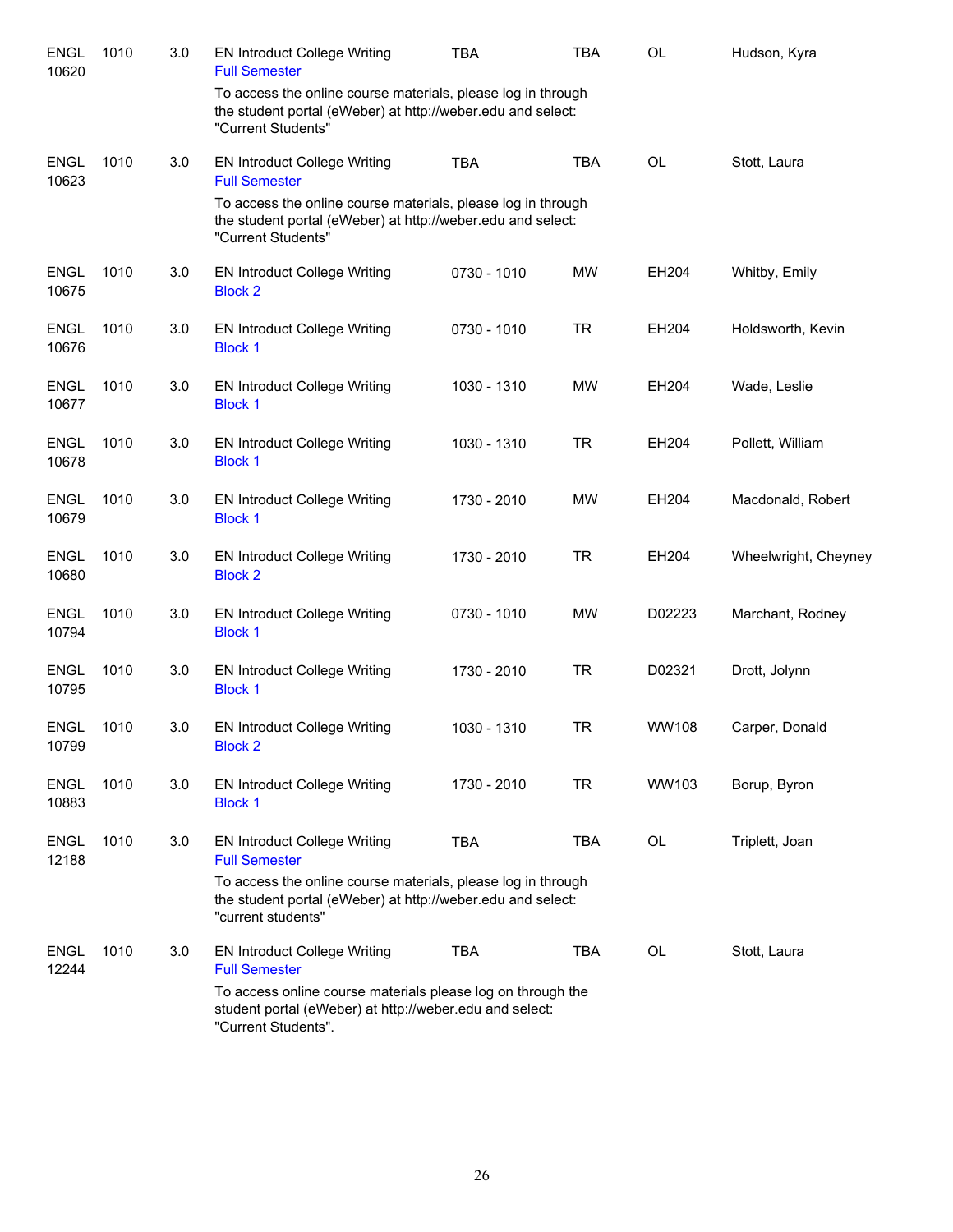| <b>ENGL</b><br>10638 | 2010 | 3.0 | <b>EN Intermed College Writing</b><br><b>Full Semester</b>                                                                                        | <b>TBA</b>  | <b>TBA</b> | OL        | Sheridan, Deborah |
|----------------------|------|-----|---------------------------------------------------------------------------------------------------------------------------------------------------|-------------|------------|-----------|-------------------|
|                      |      |     | To access the online course materials, please log in through<br>the student portal (eWeber) at http://weber.edu and select:<br>"Current Students" |             |            |           |                   |
| <b>ENGL</b><br>10641 | 2010 | 3.0 | <b>EN Intermed College Writing</b><br><b>Full Semester</b>                                                                                        | <b>TBA</b>  | <b>TBA</b> | <b>OL</b> | Smith, Brigette   |
|                      |      |     | To access the online course materials, please log in through<br>the student portal (eWeber) at http://weber.edu and select:<br>"Current Students" |             |            |           |                   |
| <b>ENGL</b><br>10642 | 2010 | 3.0 | <b>EN Intermed College Writing</b><br><b>Full Semester</b>                                                                                        | <b>TBA</b>  | <b>TBA</b> | <b>OL</b> | Hamer, Jan        |
|                      |      |     | To access the online course materials, please log in through<br>the student portal (eWeber) at http://weber.edu and select:<br>"Current Students" |             |            |           |                   |
| <b>ENGL</b><br>10643 | 2010 | 3.0 | <b>EN Intermed College Writing</b><br><b>Full Semester</b>                                                                                        | <b>TBA</b>  | <b>TBA</b> | <b>OL</b> | Sheridan, Deborah |
|                      |      |     | To access the online course materials, please log in through<br>the student portal (eWeber) at http://weber.edu and select:<br>"Current Students" |             |            |           |                   |
| <b>ENGL</b><br>10644 | 2010 | 3.0 | <b>EN Intermed College Writing</b><br><b>Full Semester</b>                                                                                        | <b>TBA</b>  | <b>TBA</b> | <b>OL</b> | Smith, Brigette   |
|                      |      |     | To access the online course materials, please log in through<br>the student portal (eWeber) at http://weber.edu and select:<br>"Current Students" |             |            |           |                   |
| <b>ENGL</b><br>10649 | 2010 | 3.0 | <b>EN Intermed College Writing</b><br><b>Full Semester</b>                                                                                        | <b>TBA</b>  | <b>TBA</b> | <b>OL</b> | Reddy, Prasanna   |
|                      |      |     | To access the online course materials, please log in through<br>the student portal (eWeber) at http://weber.edu and select:<br>"Current Students" |             |            |           |                   |
| ENGL<br>10653        | 2010 | 3.0 | <b>EN Intermed College Writing</b><br><b>Full Semester</b>                                                                                        | <b>TBA</b>  | <b>TBA</b> | OL        | Luper, A          |
|                      |      |     | To access the online course materials, please log in through<br>the student portal (eWeber) at http://weber.edu and select:<br>"Current Students" |             |            |           |                   |
| <b>ENGL</b><br>10655 | 2010 | 3.0 | <b>EN Intermed College Writing</b><br><b>Full Semester</b>                                                                                        | <b>TBA</b>  | <b>TBA</b> | OL        | Hirst, Holly      |
|                      |      |     | To access the online course materials, please log in through<br>the student portal (eWeber) at http://weber.edu and select:<br>"Current Students" |             |            |           |                   |
| <b>ENGL</b><br>10681 | 2010 | 3.0 | <b>EN Intermed College Writing</b><br><b>Block 2</b>                                                                                              | 0730 - 1010 | <b>MW</b>  | EH205     | Chard, Mario      |
| <b>ENGL</b><br>10682 | 2010 | 3.0 | <b>EN Intermed College Writing</b><br><b>Block 2</b>                                                                                              | 0730 - 1010 | <b>TR</b>  | EH205     | Schaffer, Edward  |
| <b>ENGL</b><br>10683 | 2010 | 3.0 | <b>EN Intermed College Writing</b><br><b>Block 2</b>                                                                                              | 1030 - 1310 | MW         | EH205     | Vause, Sarah      |
| <b>ENGL</b><br>10684 | 2010 | 3.0 | <b>EN Intermed College Writing</b><br><b>Block 2</b>                                                                                              | 1030 - 1310 | <b>TR</b>  | EH205     | Vause, Sarah      |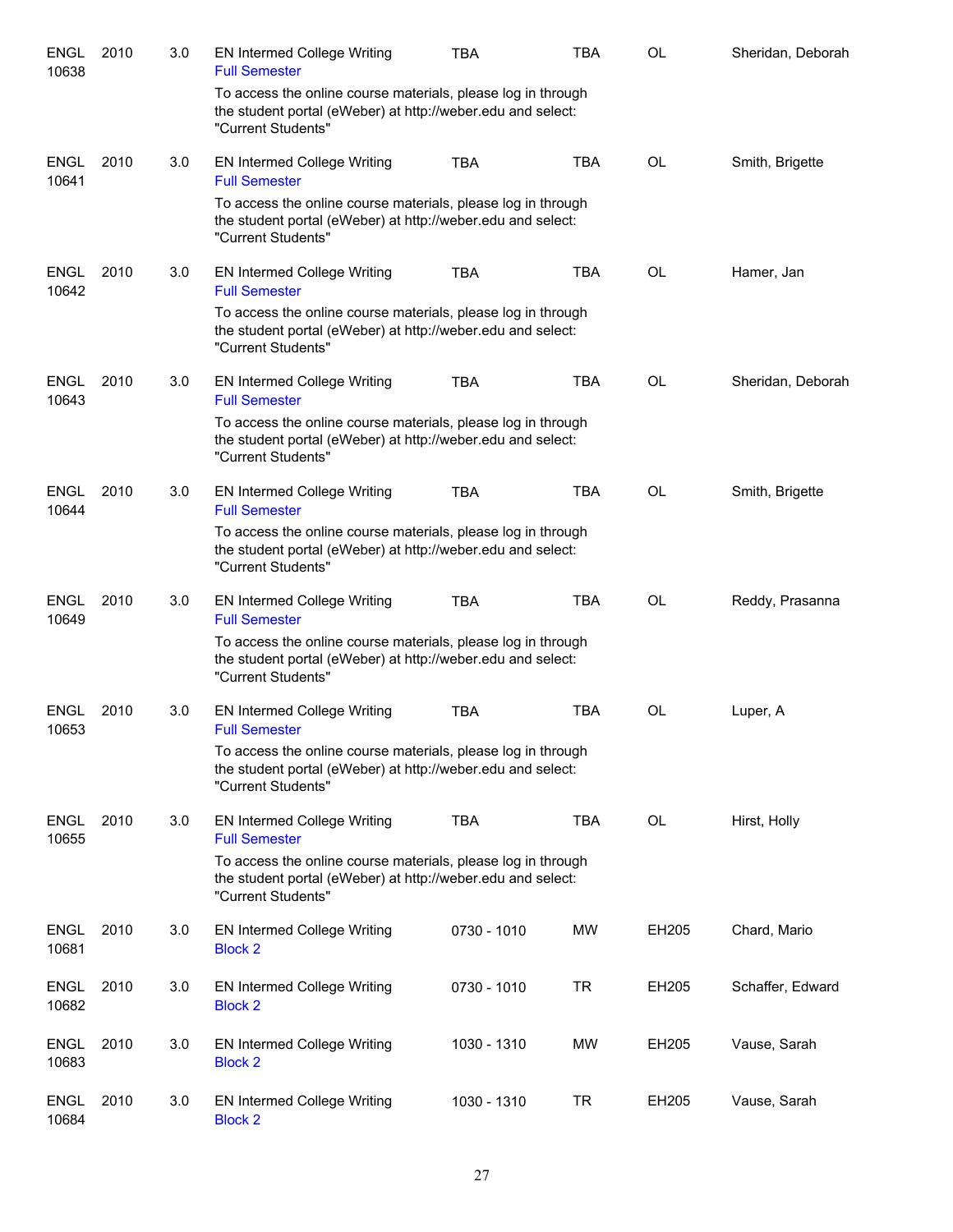| <b>ENGL</b><br>10685 | 2010 | 3.0 | <b>EN Intermed College Writing</b><br><b>Block 1</b>                                                                                              | 1730 - 2010 | <b>MW</b>  | EH205     | Ludlow, Steven   |
|----------------------|------|-----|---------------------------------------------------------------------------------------------------------------------------------------------------|-------------|------------|-----------|------------------|
| <b>ENGL</b><br>10686 | 2010 | 3.0 | <b>EN Intermed College Writing</b><br><b>Block 1</b>                                                                                              | 1730 - 2010 | <b>TR</b>  | EH205     | Wilkinson, Sunni |
| <b>ENGL</b><br>10796 | 2010 | 3.0 | EN Intermed College Writing<br><b>Block 1</b>                                                                                                     | 0730 - 1010 | <b>TR</b>  | D02114    | Marchant, Rodney |
|                      |      |     | Accelerated-Hybrid course: This 7 week face-to-face course<br>has a computer component.                                                           |             |            |           |                  |
| <b>ENGL</b><br>10797 | 2010 | 3.0 | <b>EN Intermed College Writing</b><br><b>Block 2</b>                                                                                              | 1730 - 2010 | MW         | D02103    | Summers, Kaydee  |
| <b>ENGL</b><br>10802 | 2010 | 3.0 | <b>EN Intermed College Writing</b><br><b>Block 1</b>                                                                                              | 1030 - 1310 | <b>MW</b>  | WW116     | Brown, Teri      |
| <b>ENGL</b><br>10900 | 2010 | 3.0 | <b>EN Intermed College Writing</b><br><b>Block 2</b>                                                                                              | 1730 - 2010 | <b>MW</b>  | WW102     | Handley, Helen   |
|                      |      |     | Computer component added to this face-to-face class.                                                                                              |             |            |           |                  |
| <b>ENGL</b><br>12245 | 2010 | 3.0 | <b>EN Intermed College Writing</b><br><b>Full Semester</b>                                                                                        | <b>TBA</b>  | <b>TBA</b> | OL        | Luper, A         |
|                      |      |     | To access online course materials please log on through<br>the student portal (eWeber) at http://weber.edu and select:<br>"Current Students".     |             |            |           |                  |
| <b>ENGL</b><br>10657 | 2100 | 3.0 | <b>Technical Writing</b><br><b>Full Semester</b>                                                                                                  | <b>TBA</b>  | <b>TBA</b> | <b>OL</b> | Egan, Stacie     |
|                      |      |     | To access the online course materials, please log in through<br>the student portal (eWeber) at http://weber.edu and select:<br>"Current Students" |             |            |           |                  |
| <b>ENGL</b><br>10658 | 2200 | 3.0 | HU/DV Intro to Literature<br><b>Full Semester</b>                                                                                                 | <b>TBA</b>  | <b>TBA</b> | OL        | Reddy, Prasanna  |
|                      |      |     | To access the online course materials, please log in through<br>the student portal (eWeber) at http://weber.edu and select:<br>"Current Students" |             |            |           |                  |
| <b>ENGL</b><br>10687 | 2200 | 3.0 | HU/DV Intro to Literature<br><b>Block 2</b>                                                                                                       | 0730 - 1010 | <b>TR</b>  | EH217     | Houtz, Susan     |
| <b>ENGL</b><br>10659 | 2220 | 3.0 | HU/DV Introduction to Fiction<br><b>Full Semester</b>                                                                                             | <b>TBA</b>  | <b>TBA</b> | OL        | Reagan, Lori     |
|                      |      |     | To access the online course materials, please log in through<br>the student portal (eWeber) at http://weber.edu and select:<br>"Current Students" |             |            |           |                  |
| ENGL<br>10688        | 2220 | 3.0 | HU/DV Introduction to Fiction<br><b>Block 1</b>                                                                                                   | 0730 - 1010 | MW         | EH215     | Prothero, Walter |
| <b>ENGL</b><br>10689 | 2260 | 3.0 | CA Intro Writing Short Fiction<br><b>Block 1</b>                                                                                                  | 1030 - 1310 | MW         | EH205     | Deeter, Ronald   |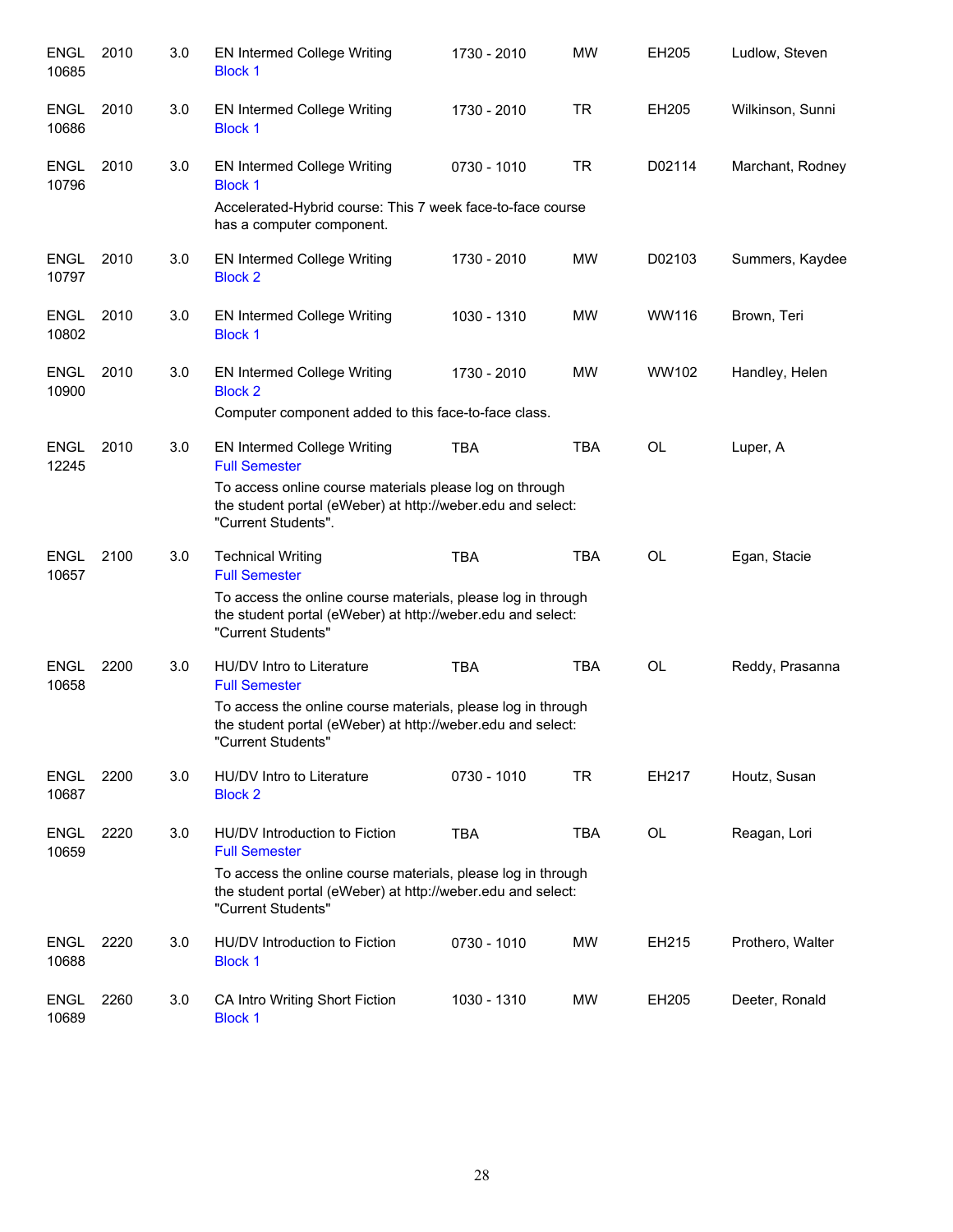| <b>ENGL</b><br>10720 | 2830 | 1.0 | <b>Directed Readings</b><br><b>Full Semester</b>                                                                                                                                                              | TBA         | TBA        |              | Herndon, Kathleen |
|----------------------|------|-----|---------------------------------------------------------------------------------------------------------------------------------------------------------------------------------------------------------------|-------------|------------|--------------|-------------------|
|                      |      |     | FOR EMERGENCY CIRCUMSTANCES/NOT A REGULAR COURSE.<br>NEED TO PICK UP CONTRACT FROM DEPT. IN EH 413. WILL<br>NEED TO RECEIVE APPROVAL FROM DEPT. CHAIR.                                                        |             |            |              |                   |
| <b>ENGL</b><br>10721 | 2830 | 2.0 | <b>Directed Readings</b><br><b>Full Semester</b>                                                                                                                                                              | <b>TBA</b>  | <b>TBA</b> |              | Herndon, Kathleen |
|                      |      |     | FOR EMERGENCY CIRCUMSTANCES/NOT A REGULAR COURSE.<br>NEED TO PICK UP CONTRACT FOR DEPT. IN EH 413. WILL<br>NEED TO RECEIVE APPROVAL FROM DEPT. CHAIR.                                                         |             |            |              |                   |
| <b>ENGL</b><br>10724 | 2830 | 3.0 | <b>Directed Readings</b><br><b>Full Semester</b>                                                                                                                                                              | <b>TBA</b>  | <b>TBA</b> |              | Herndon, Kathleen |
|                      |      |     | FOR EMERGENCY CIRCUMSTANCES/NOT A REGULAR COURSE.<br>NEED TO PICK UP CONTRACT FROM DEPT. IN EH 413. WILL<br>NEED TO RECEIVE APPROVAL FROM DEPT. CHAIR.                                                        |             |            |              |                   |
| <b>ENGL</b><br>10726 | 3010 | 3.0 | Intro to Linguistics<br><b>Block 1</b>                                                                                                                                                                        | 1030 - 1310 | <b>TR</b>  | EH205        | LeTourneau, Mark  |
| <b>ENGL</b><br>10727 | 3030 | 3.0 | <b>Structure of English</b><br><b>Block 2</b>                                                                                                                                                                 | 1330 - 1610 | MW         | <b>LL228</b> | McKay, Susan      |
| <b>ENGL</b><br>10728 | 3080 | 3.0 | Critical Approaches to Literat<br><b>Block 2</b>                                                                                                                                                              | 1030 - 1310 | <b>TR</b>  | EH204        | Krantz, Mary      |
| <b>ENGL</b><br>10660 | 3100 | 3.0 | Professional/Technical Writing<br><b>Full Semester</b>                                                                                                                                                        | <b>TBA</b>  | <b>TBA</b> | <b>OL</b>    | Egan, Stacie      |
|                      |      |     | To access the online course materials, please log in through<br>the student portal (eWeber) at http://weber.edu and select:<br>"Current Students"                                                             |             |            |              |                   |
| <b>ENGL</b><br>10729 | 3300 | 3.0 | <b>Childrens Literature</b><br><b>Block 2</b>                                                                                                                                                                 | 0730 - 1010 | <b>TR</b>  | EH403        | Olson, Eleanor    |
| ENGL<br>10730        | 3300 | 3.0 | <b>Childrens Literature</b><br><b>Block 2</b>                                                                                                                                                                 | 1030 - 1310 | <b>TR</b>  | EH403        | Olson, Eleanor    |
| <b>ENGL</b><br>10731 | 3350 | 3.0 | Studies in Literary Genres<br><b>Block 1</b>                                                                                                                                                                  | 1730 - 2010 | <b>MW</b>  | EH217        | Roghaar, Brad     |
|                      |      |     | MODERATE HIKING TO LOCAL AREAS AND AN OVERNIGHT<br>CAMPING EXPERIENCE. PARTICIPANTS WILL READ AND WRITE<br>ORIGINAL FICTION, NONFICTION AND POETRY BASED UPON<br>FIELD EXPERIENCE IN THE NATURAL ENVIRONMENT. |             |            |              |                   |
| <b>ENGL</b><br>10732 | 3350 | 3.0 | <b>Studies in Literary Genres</b><br><b>Block 1</b>                                                                                                                                                           | 1030 - 1310 | <b>MW</b>  | EH215        | Prothero, Walter  |
| <b>ENGL</b><br>10733 | 3510 | 3.0 | HU/DV World Literature<br><b>Block 1</b>                                                                                                                                                                      | 1730 - 2010 | <b>MW</b>  | EH215        | Deeter, Ronald    |
| <b>ENGL</b><br>10662 | 3520 | 3.0 | <b>HU Literature of Natural World</b><br><b>Full Semester</b>                                                                                                                                                 | <b>TBA</b>  | <b>TBA</b> | <b>OL</b>    | Vause, L          |
|                      |      |     | To access the online course materials, please log in through<br>the student portal (eWeber) at http://weber.edu and select:<br>"Current Students"                                                             |             |            |              |                   |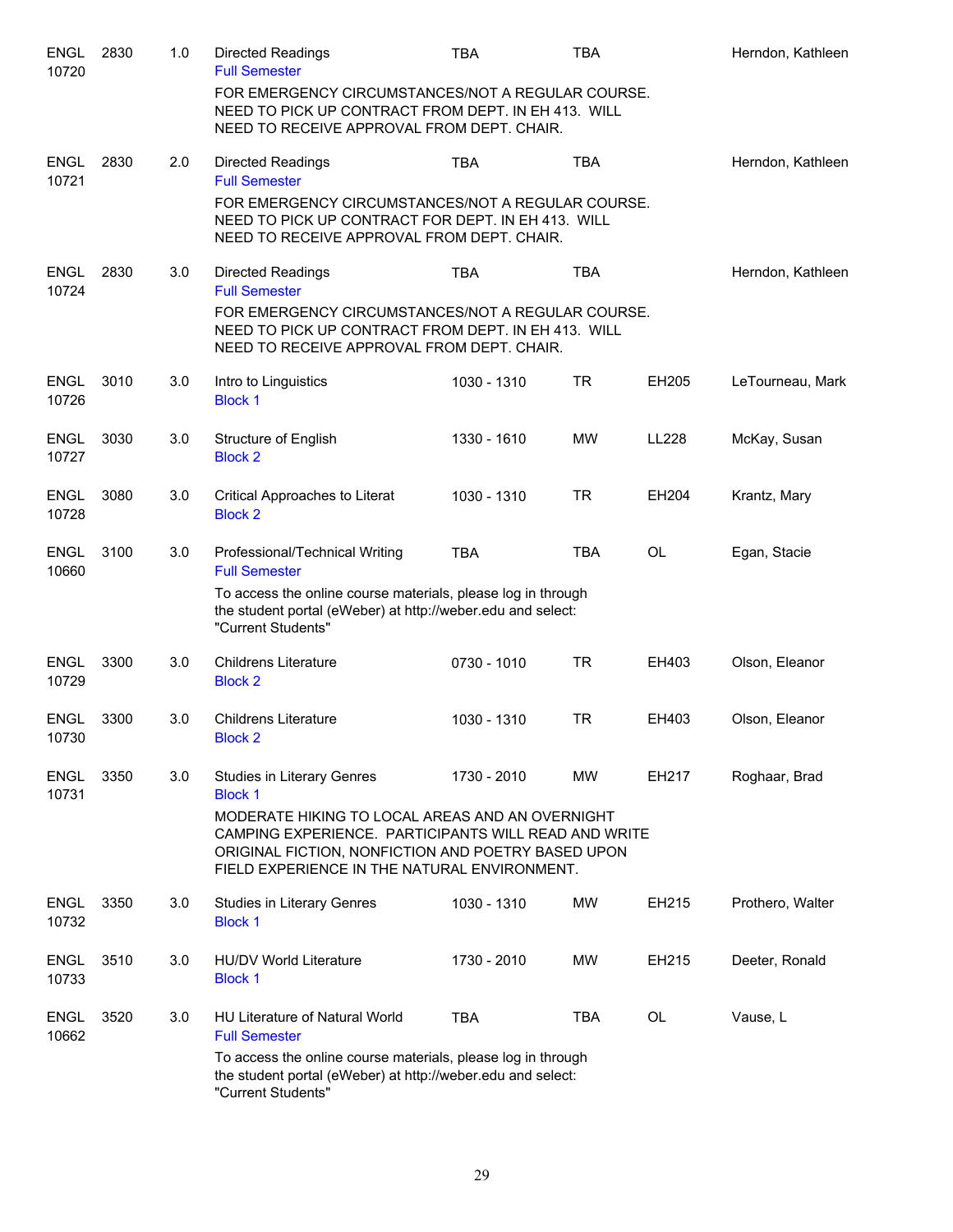| <b>ENGL</b><br>10664 | 3750 | 3.0 | HU Topics & Ideas - Literature<br><b>Full Semester</b>                                                                                                  | <b>TBA</b>  | <b>TBA</b>  | <b>OL</b> | Vause, L          |
|----------------------|------|-----|---------------------------------------------------------------------------------------------------------------------------------------------------------|-------------|-------------|-----------|-------------------|
|                      |      |     | To access the online course materials, please log in through<br>the student portal (eWeber) at http://weber.edu and select:<br>"Current Students"       |             |             |           |                   |
| <b>ENGL</b><br>10734 | 4420 | 3.0 | Phonology/Syntax for ESL Teach<br><b>Block 2</b>                                                                                                        | 1330 - 1610 | MW          | EH204     | Conrad, Timothy   |
| ENGL<br>10735        | 4450 | 3.0 | <b>ESL/Bilin Assessment: Theory</b><br><b>Block 2</b>                                                                                                   | 1030 - 1310 | <b>MW</b>   | EH204     | Conrad, Timothy   |
| <b>ENGL</b><br>10737 | 4520 | 3.0 | American Lit: Early & Romantic<br><b>Block 1</b>                                                                                                        | 1030 - 1310 | <b>TR</b>   | EH217     | McShane, Becky    |
| <b>ENGL</b><br>10738 | 4540 | 3.0 | American Lit: Modern<br><b>Block 1</b>                                                                                                                  | 0730 - 1010 | MW          | EH217     | Roghaar, Brad     |
| <b>ENGL</b><br>10739 | 4630 | 3.0 | British Lit: Neoclassic/Romant<br><b>Block 2</b>                                                                                                        | 1030 - 1310 | MW          | EH217     | Vause, L          |
| <b>ENGL</b><br>10740 | 4640 | 3.0 | British Lit: Victorian<br><b>Block 2</b>                                                                                                                | 1030 - 1310 | <b>TR</b>   | EH217     | Cheney, Merlin    |
| <b>ENGL</b><br>10666 | 4710 | 3.0 | <b>Eminent Authors</b><br><b>Full Semester</b>                                                                                                          | <b>TBA</b>  | <b>TBA</b>  | <b>OL</b> | Vause, L          |
|                      |      |     | To access the online course materials, please log in through<br>the student portal (eWeber) at http://weber.edu and select:<br>"Current Students"       |             |             |           |                   |
| <b>ENGL</b><br>10742 | 4830 | 1.0 | <b>Directed Readings</b><br><b>Full Semester</b>                                                                                                        | <b>TBA</b>  | <b>TBA</b>  |           | Herndon, Kathleen |
| <b>ENGL</b><br>10743 | 4830 | 2.0 | <b>Directed Readings</b><br><b>Full Semester</b>                                                                                                        | <b>TBA</b>  | <b>TBA</b>  |           | Herndon, Kathleen |
|                      |      |     | FOR EMERGENCY CIRCUMSTANCES. NOT A REGULAR COURSE.<br>NEED TO PICK UP COTNRACT FROM DEPT. IN EH 413. WILL<br>NEED TO RECEIVE APPROVAL FROM DEPT. CHAIR. |             |             |           |                   |
| <b>ENGL</b><br>10744 | 4830 | 3.0 | <b>Directed Readings</b><br><b>Full Semester</b>                                                                                                        | <b>TBA</b>  | <b>TBA</b>  |           | Herndon, Kathleen |
|                      |      |     | FOR EMERGENCY CIRCUMSTANCES. NOT A REGULAR COURSE.<br>NEED TO PICK UP CONTRACT FROM DEPT. IN EH 413. WILL<br>NEED TO RECEIVE APPROVAL FROM DEPT. CHAIR. |             |             |           |                   |
| ESL<br>11231         | 0010 | 2.0 | Language Foundations I<br><b>Block 1</b>                                                                                                                | 0930 - 1020 | <b>MTWR</b> | EH250     | Mortensen, Maria  |
| <b>ESL</b><br>11254  | 0015 | 2.0 | Language Foundations II<br><b>Block 1</b>                                                                                                               | 1130 - 1220 | <b>MTWR</b> | EH206     | Luvsan, Oyunaa    |
| <b>ESL</b><br>11603  | 0015 | 2.0 | Language Foundations II<br><b>Block 2</b>                                                                                                               | 1130 - 1220 | <b>MTWR</b> | EH206     | Luvsan, Oyunaa    |
| <b>ESL</b><br>11606  | 0015 | 2.0 | Language Foundations II<br><b>Block 2</b>                                                                                                               | 1230 - 1330 | <b>MTWR</b> | EH203     |                   |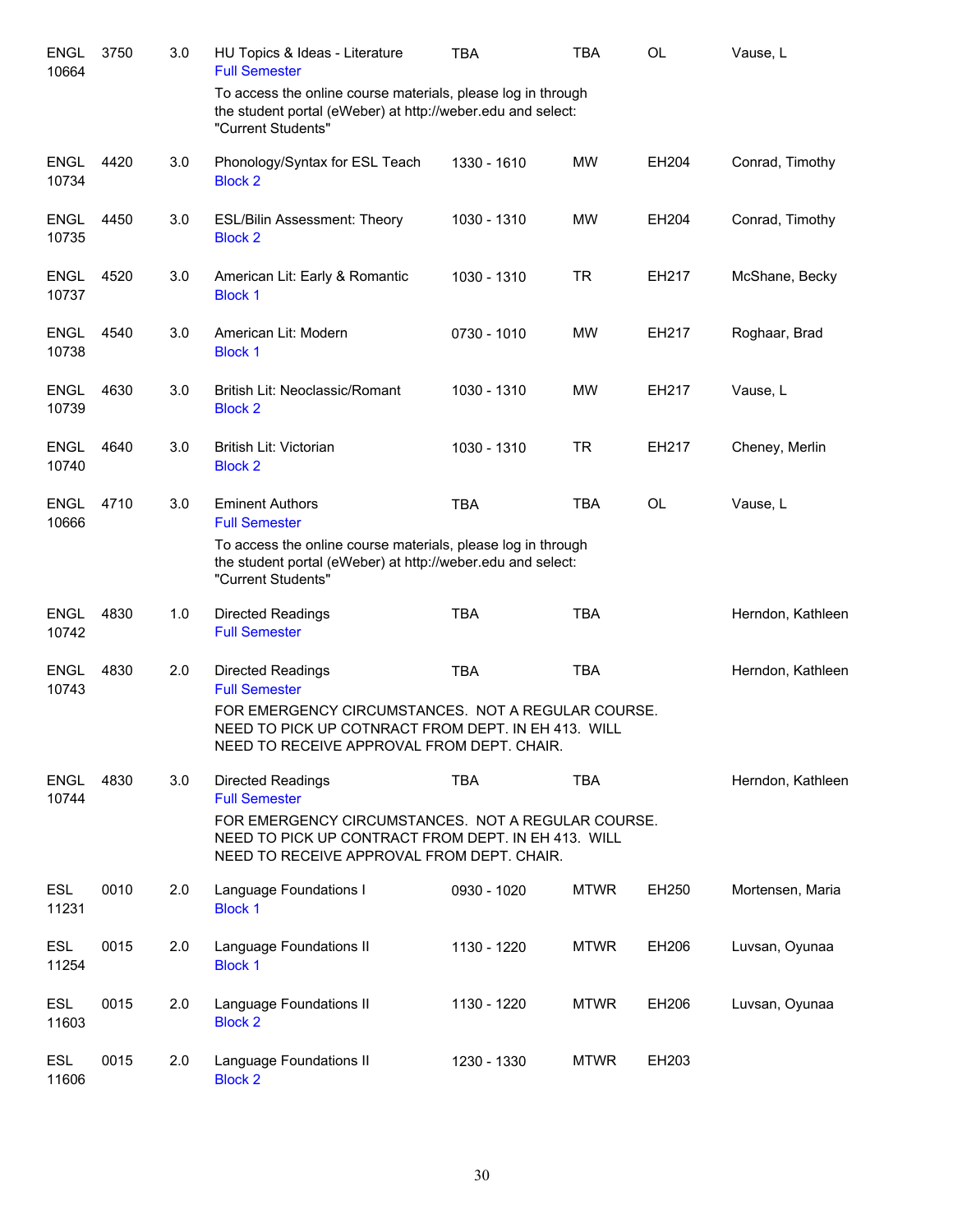| <b>ESL</b><br>12302 | 0015 | 2.0 | Language Foundations II<br><b>Block 1</b>            | 1130 - 1220 | <b>MTWR</b> | EH203 | Mortensen, Maria |
|---------------------|------|-----|------------------------------------------------------|-------------|-------------|-------|------------------|
| <b>ESL</b><br>11235 | 0020 | 2.0 | Begining Reading I<br><b>Block 1</b>                 | 1030 - 1120 | <b>MTWR</b> | EH250 | LaRocco, Craig   |
| <b>ESL</b><br>11255 | 0025 | 2.0 | <b>Beginning Reading II</b><br><b>Block 1</b>        | 1330 - 1420 | <b>MTWR</b> | EH205 | Tang, Katia      |
| <b>ESL</b><br>11611 | 0025 | 2.0 | <b>Beginning Reading II</b><br><b>Block 2</b>        | 1330 - 1420 | <b>MTWR</b> | EH206 | Winters, Matthew |
| <b>ESL</b><br>11616 | 0025 | 2.0 | <b>Beginning Reading II</b><br><b>Block 2</b>        | 1330 - 1420 | <b>MTWR</b> | EH203 |                  |
| <b>ESL</b><br>11250 | 0030 | 2.0 | <b>Basic Conversation I</b><br><b>Block 1</b>        | 1230 - 1320 | <b>MTWR</b> | EH250 | Hansen, Debra    |
| <b>ESL</b><br>11257 | 0035 | 2.0 | <b>Basic Conversation II</b><br><b>Block 1</b>       | 1430 - 1520 | <b>MTWR</b> | EH250 | Tang, Katia      |
| <b>ESL</b><br>11617 | 0035 | 2.0 | <b>Basic Conversation II</b><br><b>Block 2</b>       | 1430 - 1520 | <b>MTWR</b> | EH250 | Hansen, Debra    |
| <b>ESL</b><br>11618 | 0035 | 2.0 | <b>Basic Conversation II</b><br><b>Block 2</b>       | 1430 - 1520 | <b>MTWR</b> | EH203 |                  |
| <b>ESL</b><br>11260 | 0110 | 2.0 | Written Communication I<br><b>Block 1</b>            | 0930 - 1020 | <b>MTWR</b> | EH216 | Green, Austin    |
| <b>ESL</b><br>11262 | 0110 | 2.0 | Written Communication I<br><b>Block 1</b>            | 0930 - 1020 | <b>MTWR</b> | EH203 | Kolz, Buck       |
| <b>ESL</b><br>11633 | 0110 | 2.0 | Written Communication I<br><b>Block 2</b>            | 0930 - 1020 | <b>MTWR</b> | EH117 | Green, Austin    |
| <b>ESL</b><br>11641 | 0110 | 2.0 | Written Communication I<br><b>Block 2</b>            | 0930 - 1020 | <b>MTWR</b> | EH106 | Mortensen, Maria |
| <b>ESL</b><br>11264 | 0120 | 2.0 | Topics In English<br><b>Block 1</b>                  | 1330 - 1420 | <b>MTWR</b> | EH216 | Pack, G          |
| <b>ESL</b><br>11397 | 0120 | 2.0 | Topics In English<br><b>Block 1</b>                  | 1330 - 1420 | <b>MTWR</b> | EH203 | Turman, Bettie   |
| <b>ESL</b><br>11642 | 0120 | 2.0 | Topics In English<br><b>Block 2</b>                  | 1330 - 1420 | <b>MTWR</b> | EH218 | Pack, G          |
| <b>ESL</b><br>11399 | 0130 | 2.0 | <b>Basic English Communication</b><br><b>Block 1</b> | 1230 - 1320 | <b>MTWR</b> | EH216 | Rivera, Ada      |
| <b>ESL</b><br>11401 | 0130 | 2.0 | <b>Basic English Communication</b><br><b>Block 1</b> | 1230 - 1320 | <b>MTWR</b> | EH118 | Sawyer, Dharma   |
| <b>ESL</b><br>11644 | 0130 | 2.0 | <b>Basic English Communication</b><br><b>Block 2</b> | 1230 - 1320 | <b>MTWR</b> | EH118 | Rivera, Ada      |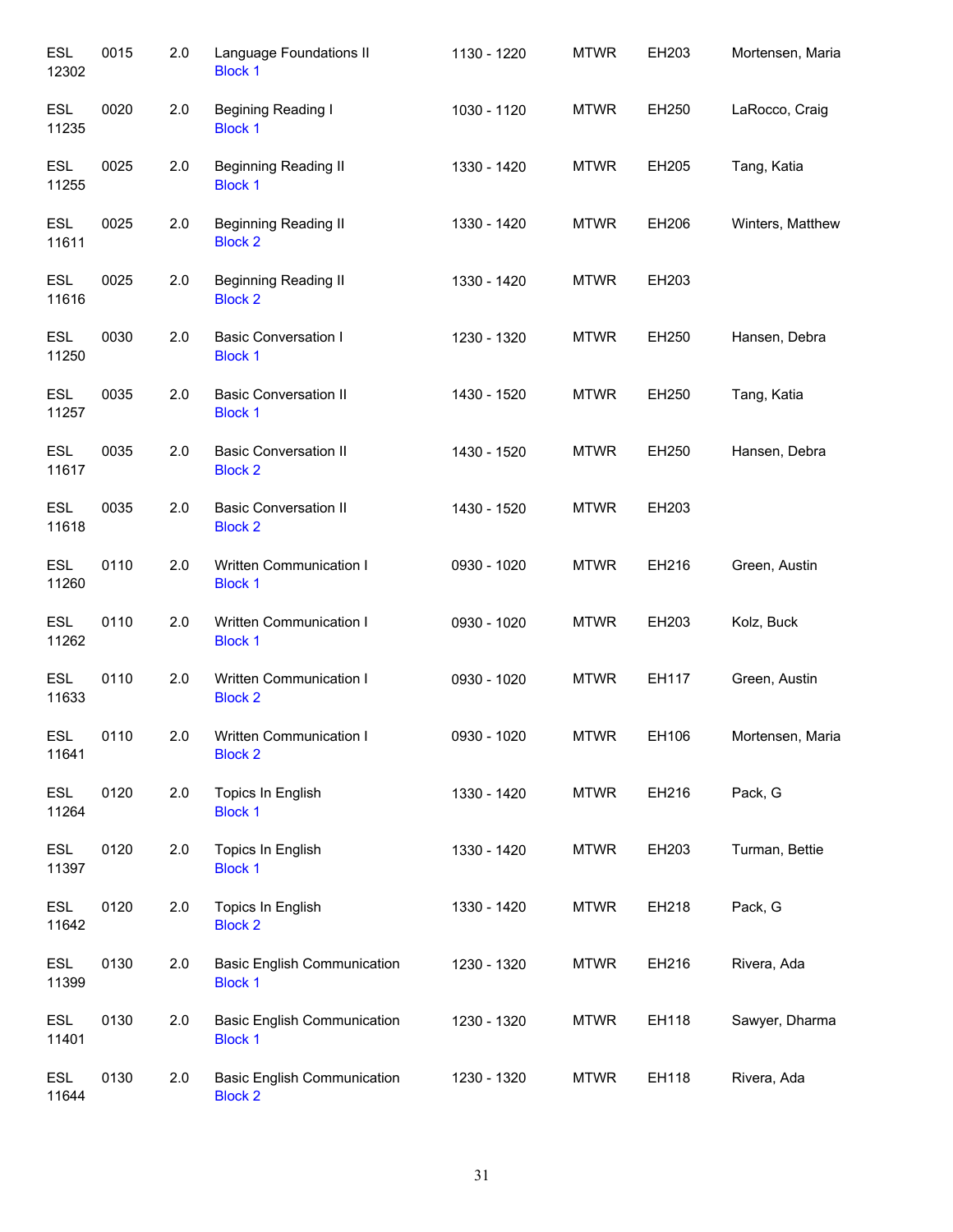| <b>ESL</b><br>11402 | 0141 | 2.0 | <b>Grammar Foundations I</b><br><b>Block 1</b> | 1030 - 1120 | <b>MTWR</b> | EH216 | Green, Austin        |
|---------------------|------|-----|------------------------------------------------|-------------|-------------|-------|----------------------|
| <b>ESL</b><br>11403 | 0141 | 2.0 | <b>Grammar Foundations I</b><br><b>Block 1</b> | 1030 - 1120 | <b>MTWR</b> | EH203 | Sheridan, Deborah    |
| <b>ESL</b><br>11647 | 0141 | 2.0 | <b>Grammar Foundations I</b><br><b>Block 2</b> | 1030 - 1120 | <b>MTWR</b> | EH203 | Sheridan, Deborah    |
| <b>ESL</b><br>11413 | 0150 | 1.0 | Pronunciation I<br><b>Block 1</b>              | 1430 - 1520 | MW          | EH216 | Green, Austin        |
| <b>ESL</b><br>11414 | 0150 | 1.0 | Pronunciation I<br><b>Block 1</b>              | 1430 - 1520 | MW          | EH206 | Mortensen, Maria     |
| <b>ESL</b><br>11648 | 0150 | 1.0 | Pronunciation I<br><b>Block 2</b>              | 1430 - 1520 | <b>MW</b>   | EH216 | Conrad, Timothy      |
| <b>ESL</b><br>11649 | 0150 | 1.0 | Pronunciation I<br><b>Block 2</b>              | 1430 - 1520 | <b>MW</b>   | EH206 |                      |
| <b>ESL</b><br>11415 | 1210 | 2.0 | Written Communication II<br><b>Block 1</b>     | 0930 - 1030 | <b>MTWR</b> | EH116 | Curtis, Giana        |
| <b>ESL</b><br>11416 | 1210 | 2.0 | Written Communication II<br><b>Block 1</b>     | 0930 - 1020 | <b>MTWR</b> | EH117 | Kareva, Yana         |
| <b>ESL</b><br>11650 | 1210 | 2.0 | Written Communication II<br><b>Block 2</b>     | 0930 - 1020 | <b>MTWR</b> | EH116 | Curtis, Giana        |
| <b>ESL</b><br>11417 | 1220 | 2.0 | Topics In Learning English<br><b>Block 1</b>   | 1330 - 1420 | <b>MTWR</b> | EH116 | Curtis, Giana        |
| <b>ESL</b><br>11418 | 1220 | 2.0 | Topics In Learning English<br><b>Block 1</b>   | 1330 - 1420 | <b>MTWR</b> | EH117 | Goodrich, Chanar     |
| <b>ESL</b><br>11654 | 1220 | 2.0 | Topics In Learning English<br><b>Block 2</b>   | 1330 - 1420 | <b>MTWR</b> | EH116 | Curtis, Giana        |
| <b>ESL</b><br>11656 | 1220 | 2.0 | Topics In Learning English<br><b>Block 2</b>   | 1330 - 1420 | <b>MTWR</b> | EH117 | Goodrich, Chanar     |
| <b>ESL</b><br>11657 | 1220 | 2.0 | Topics In Learning English<br><b>Block 2</b>   | 1330 - 1420 | <b>MTWR</b> | EH106 |                      |
| <b>ESL</b><br>11419 | 1230 | 2.0 | Interpersonal Communication<br><b>Block 1</b>  | 1230 - 1330 | <b>MTWR</b> | EH116 | Peterson, Mark       |
| <b>ESL</b><br>11420 | 1230 | 2.0 | Interpersonal Communication<br><b>Block 1</b>  | 1230 - 1330 | <b>MTWR</b> | EH117 | Wheelwright, Cheyney |
| <b>ESL</b><br>11662 | 1230 | 2.0 | Interpersonal Communication<br><b>Block 2</b>  | 1230 - 1320 | <b>MTWR</b> | EH117 | Wheelwright, Cheyney |
| <b>ESL</b><br>11663 | 1230 | 2.0 | Interpersonal Communication<br><b>Block 2</b>  | 1230 - 1330 | <b>MTWR</b> | EH106 |                      |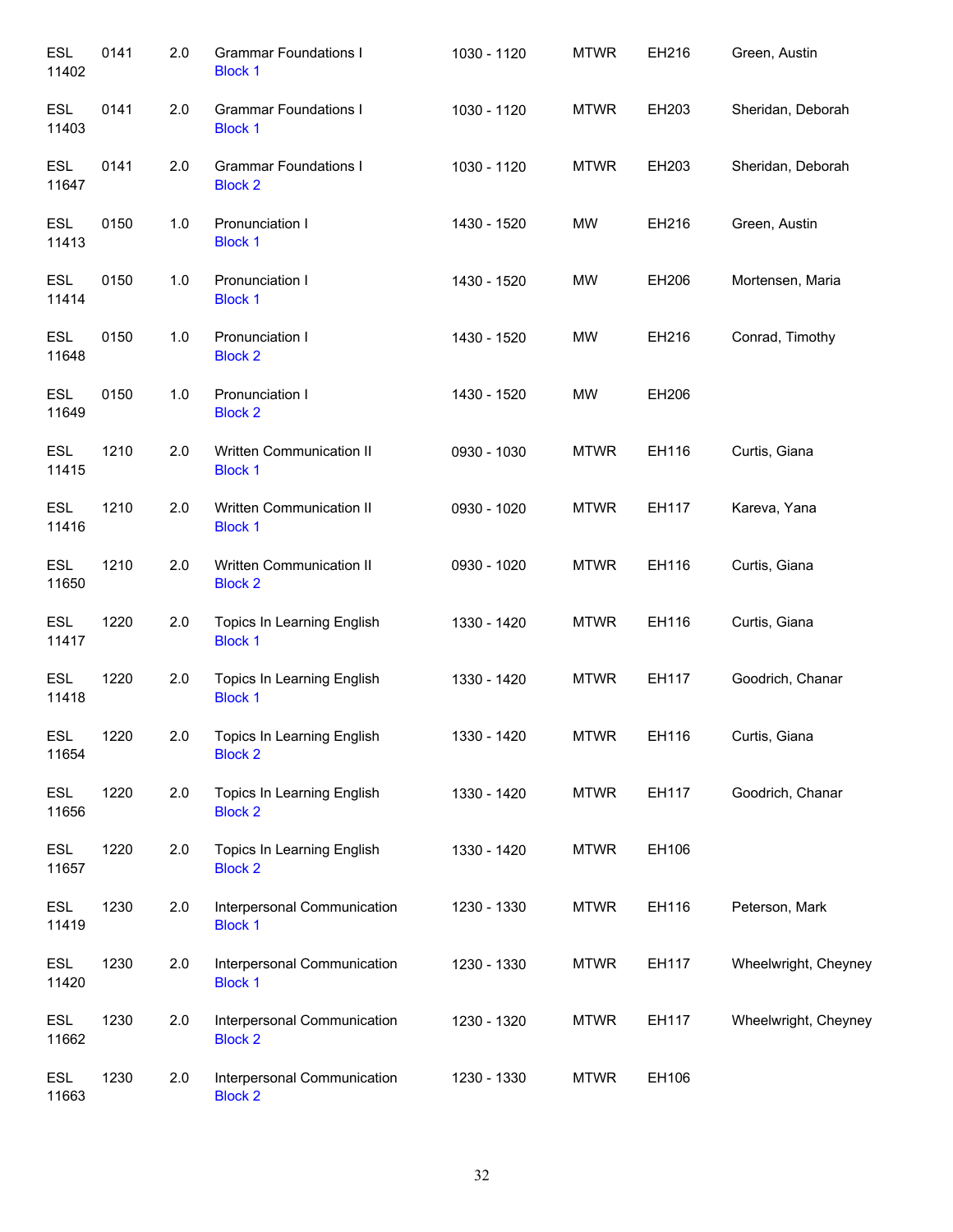| <b>ESL</b><br>11421 | 1241 | 2.0 | <b>Grammar Foundations II</b><br><b>Block 1</b>  | 1030 - 1120 | <b>MTWR</b> | EH116 | Wheelwright, Cheyney   |
|---------------------|------|-----|--------------------------------------------------|-------------|-------------|-------|------------------------|
| ESL<br>11422        | 1241 | 2.0 | <b>Grammar Foundations II</b><br><b>Block 1</b>  | 1030 - 1120 | <b>MTWR</b> | EH304 | Szalay, Eva            |
| <b>ESL</b><br>11664 | 1241 | 2.0 | <b>Grammar Foundations II</b><br><b>Block 2</b>  | 1030 - 1120 | <b>MTWR</b> | EH304 | Szalay, Eva            |
| <b>ESL</b><br>11666 | 1241 | 2.0 | <b>Grammar Foundations II</b><br><b>Block 2</b>  | 1030 - 1120 | <b>MTWR</b> | EH106 |                        |
| <b>ESL</b><br>11423 | 1250 | 1.0 | Pronunciation II<br><b>Block 1</b>               | 1430 - 1520 | MW          | EH116 | Curtis, Giana          |
| <b>ESL</b><br>11424 | 1250 | 1.0 | Pronunciation II<br><b>Block 1</b>               | 1430 - 1520 | <b>TR</b>   | EH216 | Wheelwright, Cheyney   |
| <b>ESL</b><br>11667 | 1250 | 1.0 | Pronunciation II<br><b>Block 2</b>               | 1430 - 1520 | MW          | EH116 | Curtis, Giana          |
| <b>ESL</b><br>11668 | 1250 | 1.0 | Pronunciation II<br><b>Block 2</b>               | 1430 - 1520 | <b>TR</b>   | EH205 | Kolz, Buck             |
| <b>ESL</b><br>11669 | 1250 | 1.0 | Pronunciation II<br><b>Block 2</b>               | 1430 - 1520 | <b>TR</b>   | EH206 |                        |
| <b>ESL</b><br>11425 | 2310 | 2.0 | Written Communication III<br><b>Block 1</b>      | 0930 - 1020 | <b>MTWR</b> | EH315 | Sheridan, Deborah      |
| <b>ESL</b><br>11426 | 2310 | 2.0 | Written Communication III<br><b>Block 1</b>      | 0930 - 1030 | <b>MTWR</b> | EH304 | McKay, Susan           |
| ESL<br>11670        | 2310 | 2.0 | Written Communication III<br><b>Block 2</b>      | 0930 - 1020 | <b>MTWR</b> | EH305 | Sawyer, Dharma         |
| <b>ESL</b><br>11428 | 2320 | 2.0 | Topics for Academic Purposes I<br><b>Block 1</b> | 1330 - 1420 | <b>MTWR</b> | EH115 | Heslop, Brian          |
| <b>ESL</b><br>11429 | 2320 | 2.0 | Topics for Academic Purposes I<br><b>Block 1</b> | 0830 - 0920 | <b>MW</b>   | EH106 | Rodriguez Mesa, Monica |
| <b>ESL</b><br>11672 | 2320 | 2.0 | Topics for Academic Purposes I<br><b>Block 2</b> | 1330 - 1420 | <b>MTWR</b> | EH206 | Rodriguez Mesa, Monica |
| <b>ESL</b><br>11431 | 2330 | 2.0 | Academic Communication I<br><b>Block 1</b>       | 1230 - 1330 | <b>MTWR</b> | EH107 | Curtis, Giana          |
| ESL<br>11433        | 2330 | 2.0 | Academic Communication I<br><b>Block 1</b>       | 1230 - 1330 | <b>MTWR</b> | EH115 | Szalay, Eva            |
| ESL<br>12226        | 2330 | 2.0 | Academic Communication I<br><b>Block 2</b>       | 1230 - 1320 | <b>MTWR</b> | EH105 | Curtis, Giana          |
| <b>ESL</b><br>11436 | 2341 | 2.0 | Advanced Grammar I<br><b>Block 1</b>             | 1030 - 1120 | <b>MTWR</b> | EH107 | Kareva, Yana           |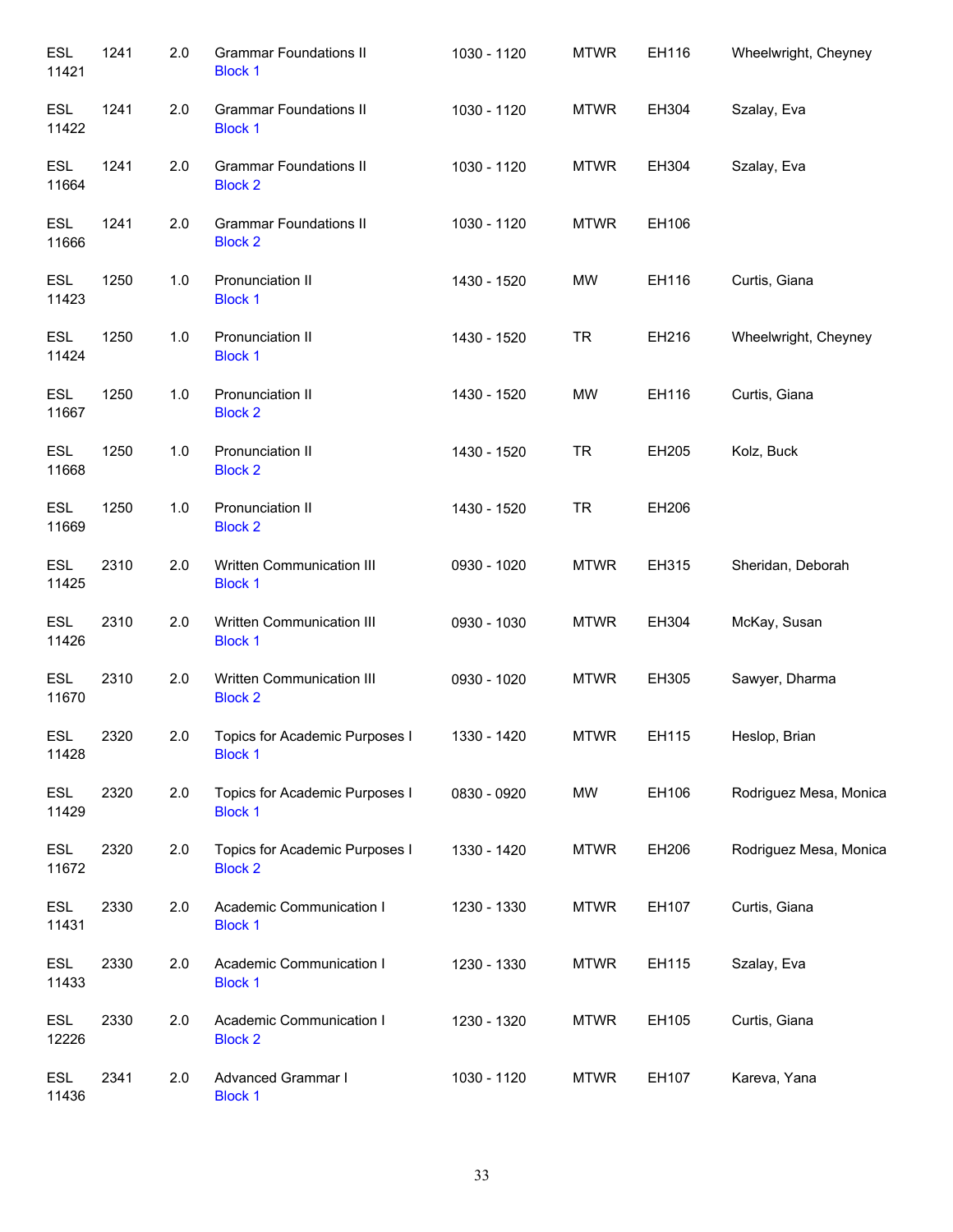| <b>ESL</b><br>11437 | 2341 | 2.0 | <b>Advanced Grammar I</b><br><b>Block 1</b>     | 1030 - 1120 | <b>MTWR</b> | EH117 | Curtis, Giana     |
|---------------------|------|-----|-------------------------------------------------|-------------|-------------|-------|-------------------|
| <b>ESL</b><br>11677 | 2341 | 2.0 | Advanced Grammar I<br><b>Block 2</b>            | 1030 - 1120 | <b>MTWR</b> | EH117 | Curtis, Giana     |
| <b>ESL</b><br>11439 | 2410 | 2.0 | Written Communication IV<br><b>Block 1</b>      | 0930 - 1030 | <b>MTWR</b> | EH107 | Peterson, Mark    |
| ESL<br>11440        | 2410 | 2.0 | Written Communication IV<br><b>Block 1</b>      | 0930 - 1030 | <b>MTWR</b> | EH306 | Stitt, Leslie     |
| <b>ESL</b><br>11679 | 2410 | 2.0 | Written Communication IV<br><b>Block 2</b>      | 0930 - 1020 | <b>MTWR</b> | EH306 | Stitt, Leslie     |
| <b>ESL</b><br>11680 | 2410 | 2.0 | Written Communication IV<br><b>Block 2</b>      | 0930 - 1030 | <b>MTWR</b> | EH307 |                   |
| <b>ESL</b><br>11442 | 2420 | 2.0 | Topics - Academic Purposes II<br><b>Block 1</b> | 1330 - 1420 | <b>MTWR</b> | EH118 | Peterson, Mark    |
| <b>ESL</b><br>11450 | 2420 | 2.0 | Topics - Academic Purposes II<br><b>Block 1</b> | 1330 - 1420 | <b>MTWR</b> | EH105 | McKay, Susan      |
| <b>ESL</b><br>11681 | 2420 | 2.0 | Topics - Academic Purposes II<br><b>Block 2</b> | 1330 - 1420 | <b>MTWR</b> | EH104 | McKay, Susan      |
| <b>ESL</b><br>11683 | 2420 | 2.0 | Topics - Academic Purposes II<br><b>Block 2</b> | 1330 - 1420 | <b>MTWR</b> | EH118 |                   |
| ESL<br>11459        | 2430 | 2.0 | Academic Communication II<br><b>Block 1</b>     | 1230 - 1330 | <b>MTWR</b> | EH315 | Sheridan, Deborah |
| <b>ESL</b><br>11557 | 2430 | 2.0 | Academic Communication II<br><b>Block 1</b>     | 1230 - 1330 | <b>MTWR</b> | EH104 | Heslop, Brian     |
| ESL<br>11685        | 2430 | 2.0 | Academic Communication II<br><b>Block 2</b>     | 1230 - 1320 | <b>MTWR</b> | EH315 | Sheridan, Deborah |
| <b>ESL</b><br>11687 | 2430 | 2.0 | Academic Communication II<br><b>Block 2</b>     | 1230 - 1330 | <b>MTWR</b> | EH304 |                   |
| <b>ESL</b><br>11569 | 2441 | 2.0 | Advanced Grammar II<br><b>Block 1</b>           | 1030 - 1120 | <b>MTWR</b> | EH315 | McKay, Susan      |
| <b>ESL</b><br>11586 | 2441 | 2.0 | Advanced Grammar II<br><b>Block 1</b>           | 1030 - 1120 | <b>MTWR</b> | EH307 | Sawyer, Dharma    |
| <b>ESL</b><br>11688 | 2441 | 2.0 | Advanced Grammar II<br><b>Block 2</b>           | 1030 - 1120 | <b>MTWR</b> | EH315 | McKay, Susan      |
| <b>ESL</b><br>11691 | 2510 | 3.0 | Written Communication V<br><b>Block 2</b>       | 1330 - 1620 | MW          | EH315 | Pittman, Melissa  |
| <b>ESL</b><br>11835 | 2510 | 3.0 | Written Communication V<br><b>Block 1</b>       | 1330 - 1620 | MW          | EH107 | Pittman, Melissa  |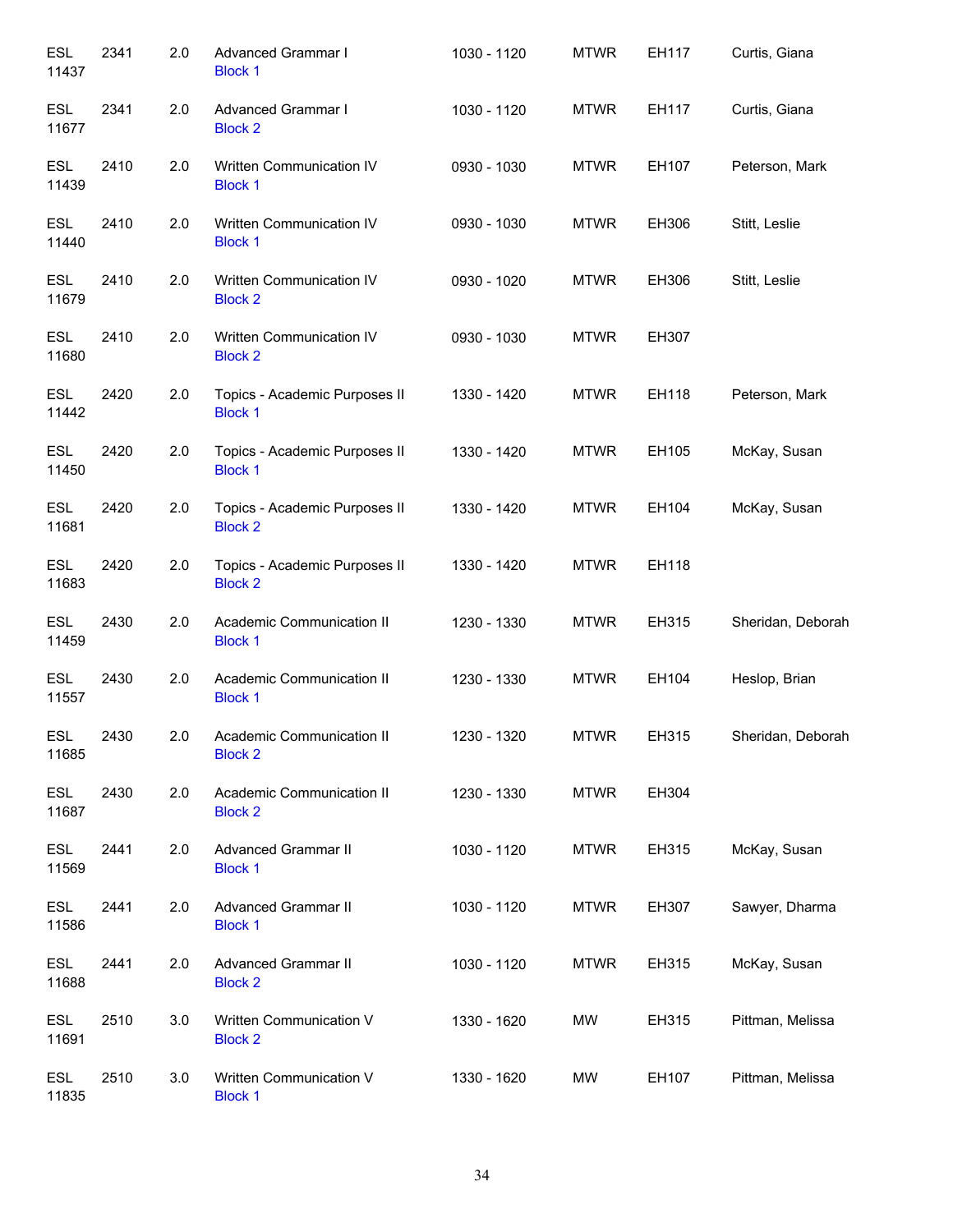| <b>ESL</b><br>11839 | 2510 | 3.0   | Written Communication V<br><b>Block 1</b>                                                                                                                                                            | 1330 - 1620 | <b>MW</b>  | EH315        | Sheridan, Deborah |
|---------------------|------|-------|------------------------------------------------------------------------------------------------------------------------------------------------------------------------------------------------------|-------------|------------|--------------|-------------------|
| <b>ESL</b><br>12335 | 2510 | 3.0   | Written Communication V<br><b>Block 2</b>                                                                                                                                                            | <b>TBA</b>  | <b>TR</b>  |              | Heslop, Brian     |
| <b>ESL</b><br>11692 | 2520 | 3.0   | Variable Topics-Academic Study<br><b>Block 2</b>                                                                                                                                                     | 1330 - 1620 | <b>TR</b>  | EH107        | Sheridan, Deborah |
| <b>ESL</b><br>11841 | 2520 | 3.0   | Variable Topics-Academic Study<br><b>Block 1</b>                                                                                                                                                     | 1330 - 1620 | <b>TR</b>  | EH107        | Sheridan, Deborah |
| ESL<br>11847        | 2520 | 3.0   | Variable Topics-Academic Study<br><b>Block 1</b>                                                                                                                                                     | 1330 - 1620 | <b>TR</b>  | EH           | Reimann, Amy      |
| <b>ESL</b><br>12336 | 2520 | 3.0   | Variable Topics-Academic Study<br><b>Block 2</b>                                                                                                                                                     | TBA         | MW         |              | Sheridan, Deborah |
| <b>ESL</b><br>11594 | 2750 | $1.0$ | <b>Special Projects</b><br><b>Block 1</b><br>Course Fee \$5.00                                                                                                                                       | <b>TBA</b>  | <b>TBA</b> |              | Curtis, Giana     |
| <b>ESL</b><br>11595 | 2750 | 2.0   | <b>Special Projects</b><br><b>Block 1</b><br>Course Fee \$10.00                                                                                                                                      | <b>TBA</b>  | <b>TBA</b> |              | Curtis, Giana     |
| <b>ESL</b><br>11596 | 2750 | 3.0   | <b>Special Projects</b><br><b>Block 1</b><br>Course Fee \$15.00                                                                                                                                      | <b>TBA</b>  | <b>TBA</b> |              | Curtis, Giana     |
| <b>ESL</b><br>11693 | 2750 | 1.0   | <b>Special Projects</b><br><b>Block 2</b><br>Course Fee \$5.00                                                                                                                                       | <b>TBA</b>  | <b>TBA</b> |              | Curtis, Giana     |
| <b>ESL</b><br>11694 | 2750 | 2.0   | <b>Special Projects</b><br><b>Block 2</b><br>Course Fee \$10.00                                                                                                                                      | <b>TBA</b>  | <b>TBA</b> |              | Curtis, Giana     |
| <b>ESL</b><br>11695 | 2750 | 3.0   | <b>Special Projects</b><br><b>Block 2</b><br>Course Fee \$15.00                                                                                                                                      | <b>TBA</b>  | <b>TBA</b> |              | Curtis, Giana     |
| <b>FIN</b><br>11292 | 1010 | 3.0   | <b>Personal Finance</b><br><b>Full Semester</b><br>To access the online course materials, please log in through<br>the student portal (eWeber) at http://weber.edu and select:<br>"current students" | <b>TBA</b>  | <b>TBA</b> | OL           | Livingston, E     |
| <b>FIN</b><br>11089 | 3200 | 3.0   | <b>Financial Management</b><br><b>Block 1</b>                                                                                                                                                        | 1030 - 1310 | <b>TR</b>  | <b>WB114</b> | Morgan, Terrilyn  |
| <b>FIN</b><br>11090 | 3200 | 3.0   | <b>Financial Management</b><br><b>Block 1</b>                                                                                                                                                        | 1730 - 2010 | MW         | <b>WB114</b> | Morgan, Terrilyn  |
| <b>FIN</b><br>11094 | 3300 | 3.0   | Investments<br><b>Block 2</b>                                                                                                                                                                        | 1030 - 1310 | <b>TR</b>  | <b>WB110</b> | Fan, Yuhong       |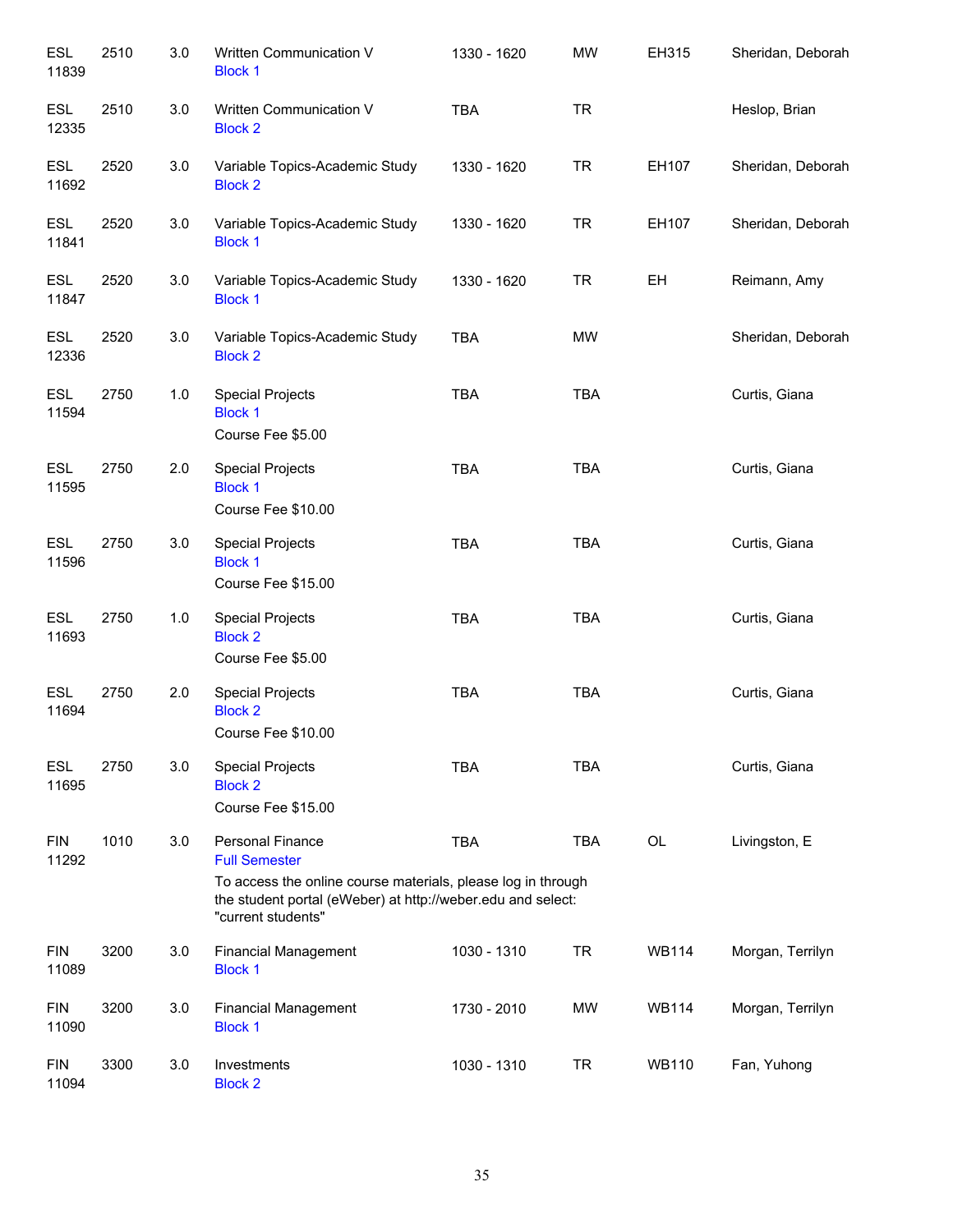| <b>FIN</b><br>11091  | 3350 | 3.0 | <b>Financial Institutions</b><br><b>Block 1</b>                                                                                                                                                                                     | 0730 - 1010 | TR         | <b>WB120</b> | Morgan, Terrilyn   |
|----------------------|------|-----|-------------------------------------------------------------------------------------------------------------------------------------------------------------------------------------------------------------------------------------|-------------|------------|--------------|--------------------|
| <b>FIN</b><br>11087  | 4860 | 3.0 | Finance Internship<br><b>Full Semester</b>                                                                                                                                                                                          | <b>TBA</b>  | <b>TBA</b> |              | Russell, Stephen   |
| FL.<br>11604         | 4500 | 4.0 | Methods of Teaching For Lang<br><b>Full Semester</b><br>To access the online course materials, please log in through<br>the student portal (eWeber) at http://weber.edu and select:<br>"current students"                           | <b>TBA</b>  | <b>TBA</b> | <b>OL</b>    | Bell, Teresa       |
| FL<br>11905          | 4990 | 0.5 | Senior Assessment<br><b>Full Semester</b><br>Students will meet once with instructor in EH 420                                                                                                                                      | <b>TBA</b>  | <b>TBA</b> |              | Mathews, Thomas    |
| FL.<br>11605         | 6500 | 4.0 | Methods of Teaching For Lang<br><b>Full Semester</b><br>To access the online course materials, please log in through<br>the student portal (eWeber) at http://weber.edu and select:<br>"current students"                           | <b>TBA</b>  | <b>TBA</b> | <b>OL</b>    | Bell, Teresa       |
| GEO<br>10971         | 1030 | 3.0 | PS Earthquakes & Volcanoes<br><b>Block 1</b>                                                                                                                                                                                        | 0930 - 1210 | <b>TR</b>  | LL124        | Nielsen, Gregory   |
| GEO<br>11016         | 1030 | 3.0 | PS Earthquakes & Volcanoes<br><b>Block 2</b>                                                                                                                                                                                        | 1730 - 2010 | <b>MW</b>  | D02320       | Larsen, David      |
| <b>GEO</b><br>11580  | 1030 | 3.0 | PS Earthquakes & Volcanoes<br><b>Full Semester</b><br>To access the online course materials, please log in through                                                                                                                  | <b>TBA</b>  | <b>TBA</b> | <b>OL</b>    | Hernandez, Michael |
| GEO<br>11018         | 1060 | 3.0 | the student portal (eWeber) at http://weber.edu.<br><b>PS Environmental Geosciences</b><br><b>Full Semester</b><br>To access the online course materials, please log in through<br>the student portal (eWeber) at http://weber.edu. | <b>TBA</b>  | <b>TBA</b> | OL           | Matyjasik, Marek   |
| GEO<br>11023         | 1110 | 3.0 | PS Dynamic Earth: Physical Geo<br><b>Full Semester</b><br>To access the online course materials, please log in through<br>the student portal (eWeber) at http://weber.edu.                                                          | <b>TBA</b>  | <b>TBA</b> | OL           | Matyjasik, Marek   |
| GEO<br>11015         | 1130 | 3.0 | PS Intro to Meteorology<br><b>Block 1</b>                                                                                                                                                                                           | 0930 - 1210 | <b>TR</b>  | D02113       | Ford, Richard      |
| GEO<br>12261         | 4800 | 1.0 | Independent Research<br><b>Full Semester</b>                                                                                                                                                                                        | <b>TBA</b>  | <b>TBA</b> |              | Hernandez, Michael |
| <b>GEOG</b><br>10553 | 1000 | 3.0 | PS Natural Environmnt of Earth<br><b>Block 1</b>                                                                                                                                                                                    | 0930 - 1210 | <b>TR</b>  | SS318        | Lang, Anna         |
| <b>GEOG</b><br>10554 | 1000 | 3.0 | PS Natural Environmnt of Earth<br><b>Block 1</b>                                                                                                                                                                                    | 0930 - 1120 | <b>MWF</b> | SS318        | Richards, Paul     |
| <b>GEOG</b><br>10557 | 1000 | 3.0 | PS Natural Environmnt of Earth<br><b>Block 2</b>                                                                                                                                                                                    | 0930 - 1120 | <b>MWF</b> | SS318        | Dickie, Wendy      |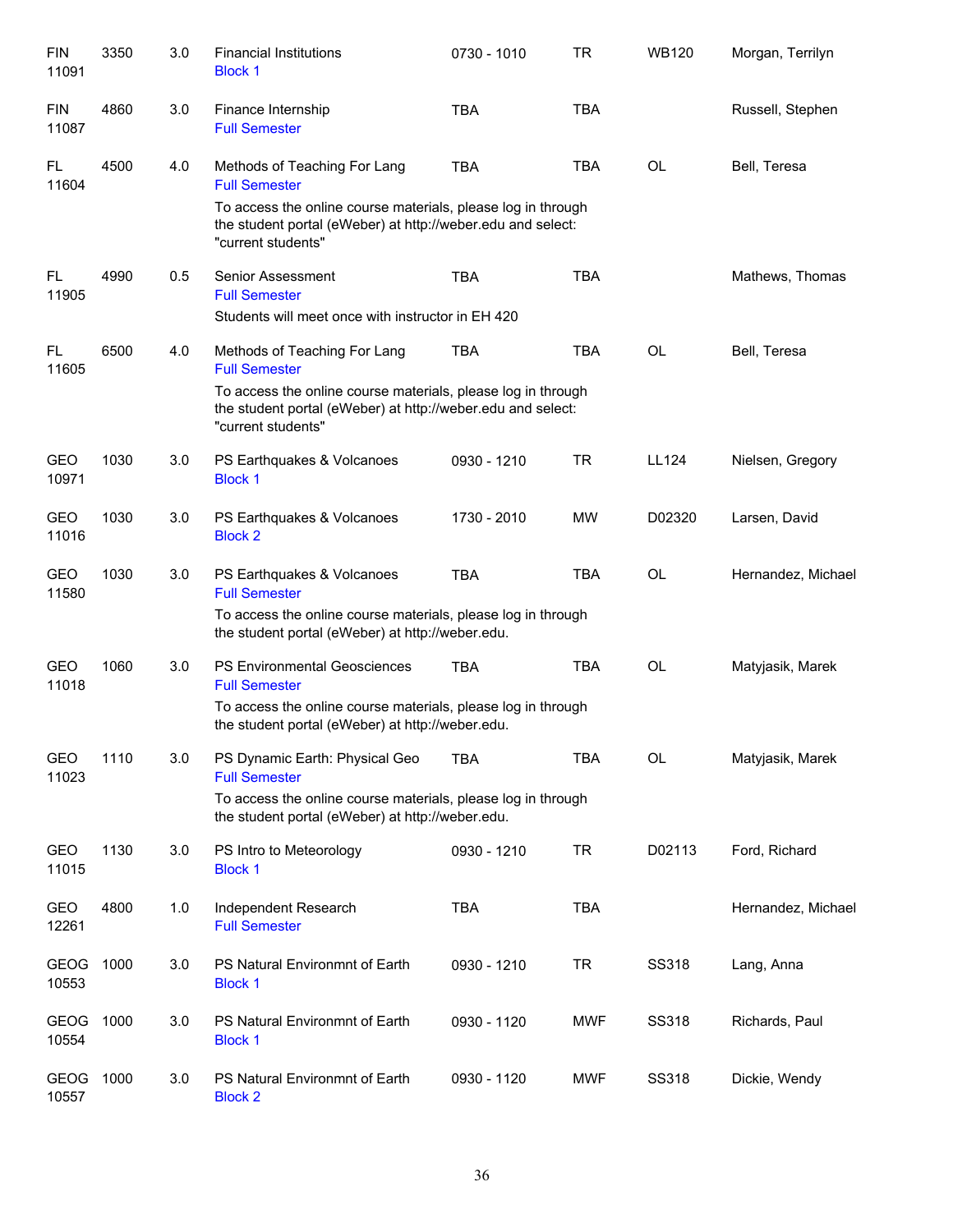| <b>GEOG</b><br>10611 | 1000 | 3.0 | PS Natural Environmnt of Earth<br><b>Block 1</b>                                                                                                                                                                                   | 0930 - 1210 | <b>TR</b>    | D02103       | Hadfield, Kimball      |
|----------------------|------|-----|------------------------------------------------------------------------------------------------------------------------------------------------------------------------------------------------------------------------------------|-------------|--------------|--------------|------------------------|
| GEOG<br>10562        | 1002 | 2.0 | Map Reading & Land Navigation<br><b>Block 1</b>                                                                                                                                                                                    | 0930 - 1230 | $\mathsf{R}$ | <b>SS46</b>  | Hanniger, Kurt         |
|                      |      |     | Students will meet in the classroom Thurs., May 5 to June 16<br>from 9:30 a.m.-1:00 p.m. Two Field Days: Sat., June 4 and<br>Sat., June 11 from 8:00 a.m.-4:00 p.m.                                                                |             |              |              |                        |
| <b>GEOG</b><br>10564 | 1300 | 3.0 | SS/DV Places & Peoples World<br><b>Block 2</b>                                                                                                                                                                                     | 0930 - 1210 | <b>TR</b>    | <b>SS318</b> | Gurgel, Klaus          |
| GEOG 4800<br>10575   |      | 1.0 | <b>Individual Research</b><br><b>Full Semester</b>                                                                                                                                                                                 | <b>TBA</b>  | <b>TBA</b>   |              | Elliott, Harold        |
| GEOG<br>10577        | 4800 | 2.0 | <b>Individual Research</b><br><b>Full Semester</b>                                                                                                                                                                                 | <b>TBA</b>  | <b>TBA</b>   |              | Elliott, Harold        |
| GEOG<br>10579        | 4800 | 3.0 | Individual Research<br><b>Full Semester</b>                                                                                                                                                                                        | <b>TBA</b>  | <b>TBA</b>   |              | Elliott, Harold        |
| GEOG<br>10580        | 4800 | 1.0 | Individual Research<br><b>Full Semester</b>                                                                                                                                                                                        | <b>TBA</b>  | <b>TBA</b>   |              | Lang, Anna             |
| GEOG<br>10581        | 4800 | 2.0 | Individual Research<br><b>Full Semester</b>                                                                                                                                                                                        | <b>TBA</b>  | <b>TBA</b>   |              | Lang, Anna             |
| GEOG 4800<br>10582   |      | 3.0 | Individual Research<br><b>Full Semester</b>                                                                                                                                                                                        | <b>TBA</b>  | <b>TBA</b>   |              | Lang, Anna             |
| GEOG<br>12197        | 4800 | 3.0 | Individual Research<br><b>Full Semester</b>                                                                                                                                                                                        | <b>TBA</b>  | <b>TBA</b>   |              | Dorsey, Bryan          |
| <b>GEOG</b><br>12040 | 4890 | 3.0 | Cooperative Work Experience<br><b>Full Semester</b>                                                                                                                                                                                | <b>TBA</b>  | <b>TBA</b>   |              | Dorsey, Bryan          |
| <b>GERT</b><br>10178 | 3600 | 3.0 | <b>Social Statistics</b><br><b>Block 2</b>                                                                                                                                                                                         | 0930 - 1120 | <b>MWF</b>   | SS101        | Kennedy-Pressey, Kerry |
|                      |      |     | This class is cross-listed with Social Work. Gerontology<br>Majors should register for GERT3600. SW Majors can<br>register for either SW or GERT3600. Contact 801-626-6157<br>if you have any questions.                           |             |              |              |                        |
| <b>GERT</b><br>10481 | 3600 | 3.0 | <b>Social Statistics</b><br><b>Block 2</b>                                                                                                                                                                                         | <b>TBA</b>  | <b>TBA</b>   | OL           | Kennedy-Pressey, Kerry |
|                      |      |     | To access online course materials, please log on through<br>the student portal (eWeber) at http://weber.edu and select:<br>"Current Students".                                                                                     |             |              |              |                        |
| <b>GERT</b><br>10176 | 4830 | 3.0 | Readings and/or Projects<br><b>Full Semester</b>                                                                                                                                                                                   | TBA         | TBA          |              | Bigler, Mark           |
|                      |      |     | Instructor approval required. Contact the Social Work & Gerontology Office for<br>instructions at 801-626-6157.<br>Instructor approval required. Contact the Social Work & Gerontology Office for<br>instructions at 801-626-6157. |             |              |              |                        |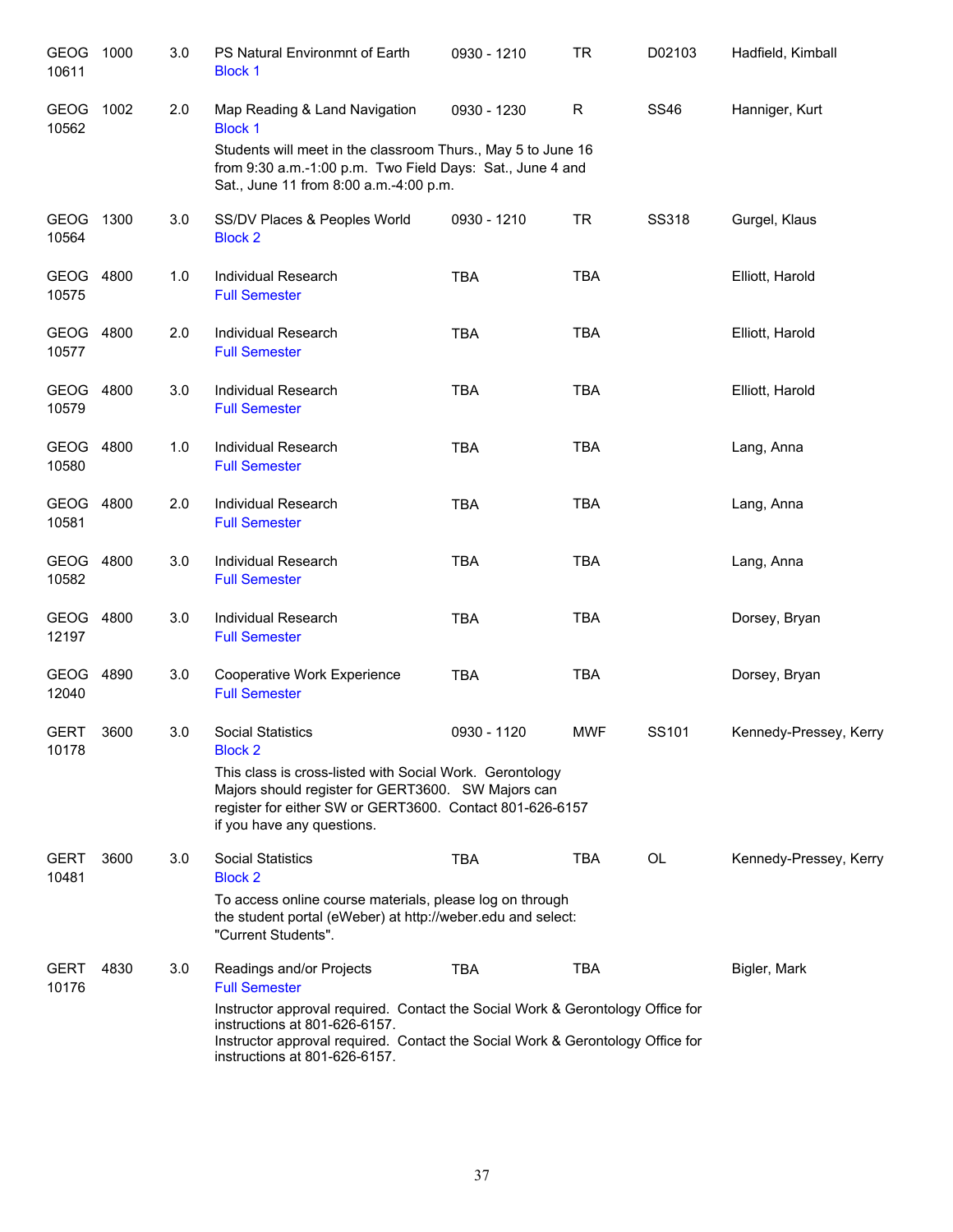| <b>GERT</b><br>10124 | 4860 | 2.0 | Introductory Field Practicum<br><b>Full Semester</b>                                                                       | TBA        | TBA        |    | Vigil, Steven       |
|----------------------|------|-----|----------------------------------------------------------------------------------------------------------------------------|------------|------------|----|---------------------|
|                      |      |     | Instructor approval is required. Contact the Social Work & Gerontology Office<br>at801-626-6157.                           |            |            |    |                     |
|                      |      |     | Instructor approval is required. Contact the Social Work & Gerontology Office<br>at801-626-6157.                           |            |            |    |                     |
|                      |      |     | Instructor approval is required. Contact the Social Work & Gerontology Office<br>at801-626-6157.                           |            |            |    |                     |
|                      |      |     | Instructor approval is required. Contact the Social Work & Gerontology Office<br>at801-626-6157.                           |            |            |    |                     |
| GRMN<br>11011        | 2851 | 3.0 | <b>HU Study Abroad</b><br><b>Full Semester</b>                                                                             | <b>TBA</b> | <b>TBA</b> |    | Daines, Erika       |
| <b>GRMN</b><br>11014 | 2852 | 3.0 | <b>Study Abroad</b><br><b>Full Semester</b>                                                                                | <b>TBA</b> | <b>TBA</b> |    | Daines, Erika       |
| <b>GRMN</b><br>11017 | 3850 | 6.0 | <b>Study Abroad</b><br><b>Full Semester</b>                                                                                | <b>TBA</b> | <b>TBA</b> |    | Daines, Erika       |
| <b>GRMN</b><br>11019 | 4850 | 6.0 | <b>Study Abroad</b><br><b>Full Semester</b>                                                                                | <b>TBA</b> | <b>TBA</b> |    | Daines, Erika       |
| <b>HAS</b><br>11185  | 3000 | 3.0 | The Health Care System<br><b>Block 1</b>                                                                                   | <b>TBA</b> | <b>TBA</b> | OL | Dahlkemper, Richard |
|                      |      |     | To access the course materials, log into the Student Portal<br>(eWeber) at http://weber.edu and select "Current Students". |            |            |    |                     |
| <b>HAS</b><br>11186  | 3020 | 3.0 | <b>Health Care Marketing</b><br><b>Block 1</b>                                                                             | TBA        | <b>TBA</b> | OL | Dahlkemper, Richard |
|                      |      |     | To access the course materials, log into the Student Portal<br>(eWeber) at http://weber.edu and select "Current Students". |            |            |    |                     |
| <b>HAS</b><br>11187  | 3150 | 3.0 | Com Health Agencies & Services<br><b>Full Semester</b>                                                                     | <b>TBA</b> | <b>TBA</b> | OL | Johnson, Kenneth    |
|                      |      |     | To access the course materials, log into the Student Portal<br>(eWeber) at http://weber.edu and select "Current Students". |            |            |    |                     |
| <b>HAS</b><br>11188  | 3190 | 3.0 | DV Cultural Divers in Patient<br><b>Full Semester</b>                                                                      | TBA        | <b>TBA</b> | OL | Johnson, Kenneth    |
|                      |      |     | To access the course materials, log into the Student Portal<br>(eWeber) at http://weber.edu and select "Current Students". |            |            |    |                     |
| HAS<br>11190         | 3230 | 3.0 | <b>Health Communication</b><br><b>Full Semester</b>                                                                        | <b>TBA</b> | TBA        | OL | Moss, Cory          |
|                      |      |     | To access the course materials, log into the Student Portal<br>(eWeber) at http://weber.edu and select "Current Students". |            |            |    |                     |
| HAS<br>11191         | 3240 | 3.0 | Human Resource Develpmnt HC<br><b>Full Semester</b>                                                                        | <b>TBA</b> | TBA        | OL | Moss, Cory          |
|                      |      |     | To access the course materials, log into the Student Portal<br>(eWeber) at http://weber.edu and select "Current Students". |            |            |    |                     |
| HAS<br>11193         | 3260 | 3.0 | Administrative/Supervisor Theo<br><b>Block 1</b>                                                                           | <b>TBA</b> | TBA        | OL | Burton, Lloyd       |
|                      |      |     | To access the course materials, log into the Student Portal<br>(eWeber) at http://weber.edu and select "Current Students". |            |            |    |                     |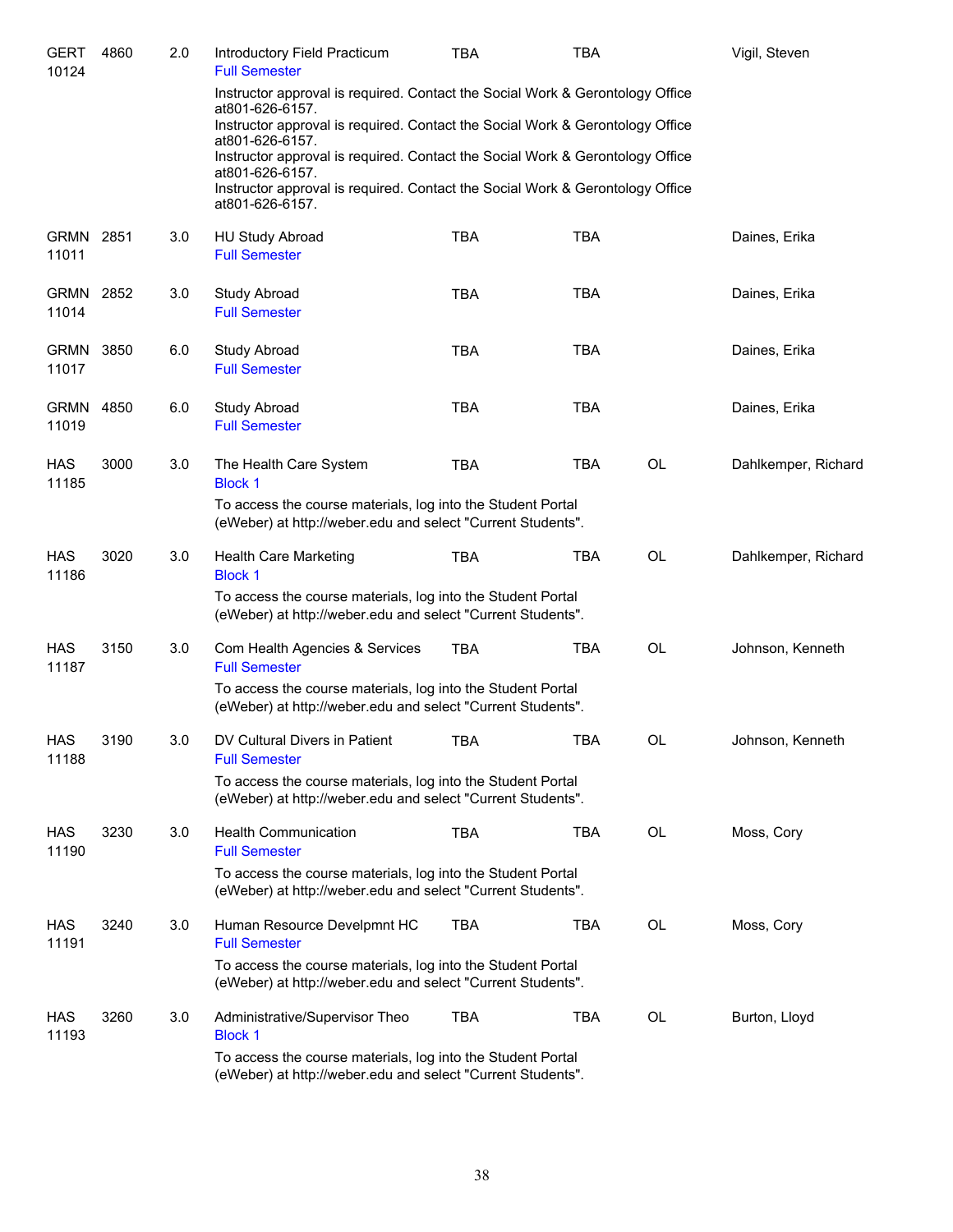| <b>HAS</b><br>11197  | 4620 | 3.0 | International Health Care<br><b>Block 2</b>                                                                                | <b>TBA</b>  | <b>TBA</b> | <b>OL</b> | Wyant, David     |
|----------------------|------|-----|----------------------------------------------------------------------------------------------------------------------------|-------------|------------|-----------|------------------|
|                      |      |     | To access the course materials, log into the Student Portal<br>(eWeber) at http://weber.edu and select "Current Students". |             |            |           |                  |
| HIM<br>11198         | 2300 | 3.0 | Diagnosis Coding<br><b>Full Semester</b>                                                                                   | <b>TBA</b>  | <b>TBA</b> | <b>OL</b> | Carter, Darcy    |
|                      |      |     | To access the course materials, log into the Student Portal<br>(eWeber) at http://weber.edu and select "Current Students". |             |            |           |                  |
| HIM<br>11200         | 2320 | 3.0 | Ambulatory/Physician Office Co<br><b>Full Semester</b>                                                                     | <b>TBA</b>  | <b>TBA</b> | OL        | Merkley, Heather |
|                      |      |     | To access the course materials, log into the Student Portal<br>(eWeber) at http://weber.edu and select "Current Students". |             |            |           |                  |
| HIM<br>11201         | 2330 | 2.0 | Class Systems Topics/Reimburse<br><b>Full Semester</b>                                                                     | <b>TBA</b>  | <b>TBA</b> | <b>OL</b> | Shaw, Patricia   |
|                      |      |     | To access the course materials, log into the Student Portal<br>(eWeber) at http://weber.edu and select "Current Students". |             |            |           |                  |
| HIM<br>11202         | 2863 | 1.0 | Profess Pract Exper in Coding<br><b>Full Semester</b>                                                                      | <b>TBA</b>  | <b>TBA</b> | <b>OL</b> | Carter, Darcy    |
|                      |      |     | To access the course materials, log into the Student Portal<br>(eWeber) at http://weber.edu and select "Current Students". |             |            |           |                  |
| HIM<br>11203         | 3000 | 3.0 | Computer Applications in HIth<br><b>Block 1</b>                                                                            | <b>TBA</b>  | <b>TBA</b> | <b>OL</b> | Merkley, Heather |
|                      |      |     | To access the course materials, log into the Student Portal<br>(eWeber) at http://weber.edu and select "Current Students". |             |            |           |                  |
| <b>HIM</b><br>11205  | 3200 | 3.0 | Epidemiology & Biostatistics<br><b>Full Semester</b>                                                                       | <b>TBA</b>  | <b>TBA</b> | <b>OL</b> | Burton, Lloyd    |
|                      |      |     | To access the course materials, log into the Student Portal<br>(eWeber) at http://weber.edu and select "Current Students". |             |            |           |                  |
| HIM<br>11204         | 3300 | 3.0 | Intro Quality Improve Hith Car<br><b>Full Semester</b>                                                                     | <b>TBA</b>  | <b>TBA</b> | <b>OL</b> | Shaw, Patricia   |
|                      |      |     | To access the course materials, log into the Student Portal<br>(eWeber) at http://weber.edu and select "Current Students". |             |            |           |                  |
| <b>HIST</b><br>10697 | 1500 | 3.0 | SS World History to 1500<br><b>Full Semester</b>                                                                           | 1030 - 1145 | TR         | SS217     | Moffett, Randall |
| <b>HIST</b><br>10808 | 1500 | 3.0 | SS World History to 1500<br><b>Block 1</b>                                                                                 | <b>TBA</b>  | <b>TBA</b> | OL        | Francis, Stephen |
|                      |      |     | To access the course materials, log into the Student Portal<br>(eWeber) at http://weber.edu and select "Current Students". |             |            |           |                  |
| <b>HIST</b><br>10719 | 1510 | 3.0 | SS/DV World Hist 1500 to Pres<br><b>Block 2</b>                                                                            | 0930 - 1120 | <b>MWF</b> | SS201     | Moffett, Randall |
| <b>HIST</b><br>10809 | 1510 | 3.0 | SS/DV World Hist 1500 to Pres<br><b>Block 1</b>                                                                            | <b>TBA</b>  | <b>TBA</b> | OL        | Francis, Stephen |
|                      |      |     | To access the course materials, log into the Student Portal<br>(eWeber) at http://weber.edu and select "Current Students". |             |            |           |                  |
| HIST<br>10866        | 1510 | 3.0 | SS/DV World Hist 1500 to Pres<br><b>Full Semester</b>                                                                      | 1730 - 2010 | Т          | D02322    | MacKay, Michael  |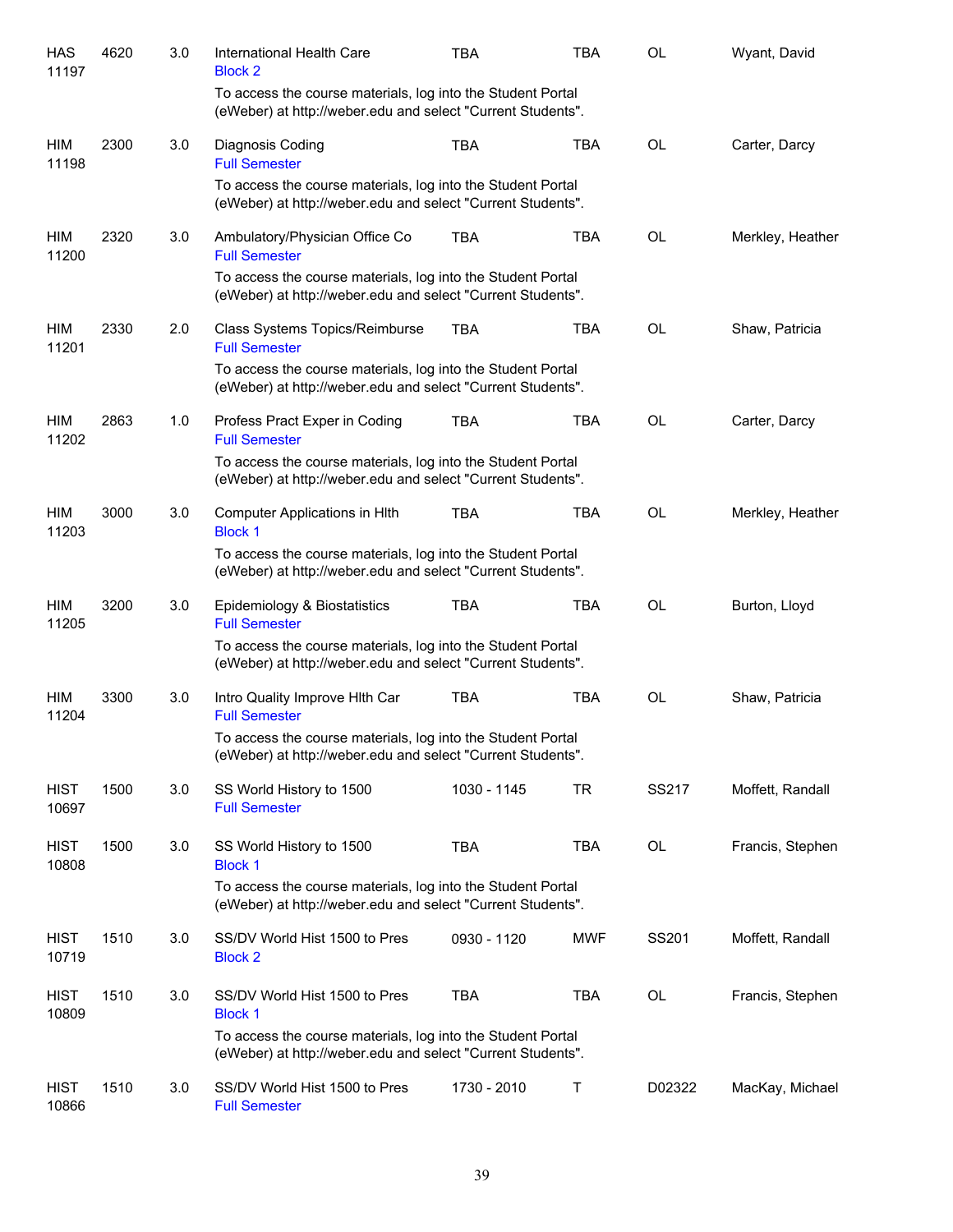| <b>HIST</b><br>10714 | 1700 | 3.0 | Al American Civilization<br><b>Full Semester</b>                                                                           | 0730 - 0845 | <b>TR</b>  | SS219        | Hedges, Andrew     |
|----------------------|------|-----|----------------------------------------------------------------------------------------------------------------------------|-------------|------------|--------------|--------------------|
| <b>HIST</b><br>10717 | 1700 | 3.0 | Al American Civilization<br><b>Block 1</b>                                                                                 | 1030 - 1310 | <b>TR</b>  | SS219        | Reynolds, Dynette  |
| <b>HIST</b><br>10725 | 1700 | 3.0 | Al American Civilization<br><b>Block 1</b>                                                                                 | 1730 - 2010 | <b>TR</b>  | SS219        | Kronmiller, Jay    |
| <b>HIST</b><br>10810 | 1700 | 3.0 | Al American Civilization<br><b>Full Semester</b>                                                                           | <b>TBA</b>  | <b>TBA</b> | <b>OL</b>    | Sessions, Gene     |
|                      |      |     | To access the course materials, log into the Student Portal<br>(eWeber) at http://weber.edu and select "Current Students". |             |            |              |                    |
| <b>HIST</b><br>10811 | 1700 | 3.0 | Al American Civilization<br><b>Block 1</b>                                                                                 | <b>TBA</b>  | <b>TBA</b> | <b>OL</b>    | Vickers, Vikki     |
|                      |      |     | To access the course materials, log into the Student Portal<br>(eWeber) at http://weber.edu and select "Current Students". |             |            |              |                    |
| <b>HIST</b><br>10868 | 1700 | 3.0 | Al American Civilization<br><b>Full Semester</b>                                                                           | 1730 - 2010 | Т          | D02325       | Smith, Tracey      |
| <b>HIST</b><br>11000 | 1700 | 3.0 | Al American Civilization<br><b>Block 2</b>                                                                                 | 0930 - 1210 | <b>TR</b>  | D02113       | Seely, Christopher |
| <b>HIST</b><br>10812 | 2700 | 3.0 | Al History of the U.S. to 1877<br><b>Full Semester</b>                                                                     | <b>TBA</b>  | <b>TBA</b> | <b>OL</b>    | MacKay, Kathryn    |
|                      |      |     | To access the course materials, log into the Student Portal<br>(eWeber) at http://weber.edu and select "Current Students". |             |            |              |                    |
| <b>HIST</b><br>10814 | 2710 | 3.0 | AI Hist of the U.S. Since 1877<br><b>Full Semester</b>                                                                     | <b>TBA</b>  | <b>TBA</b> | OL           | MacKay, Kathryn    |
|                      |      |     | To access the course materials, log into the Student Portal<br>(eWeber) at http://weber.edu and select "Current Students". |             |            |              |                    |
| <b>HIST</b><br>10715 | 3000 | 3.0 | Investigating History<br><b>Full Semester</b>                                                                              | 1330 - 1610 | Τ          | SS217        | Sillito, John      |
| <b>HIST</b><br>10815 | 3030 | 3.0 | DV African-American History<br><b>Block 1</b>                                                                              | <b>TBA</b>  | <b>TBA</b> | OL           | Vickers, Vikki     |
|                      |      |     | To access the course materials, log into the Student Portal<br>(eWeber) at http://weber.edu and select "Current Students". |             |            |              |                    |
| <b>HIST</b><br>10841 | 4070 | 3.0 | 20th Century U.S. since 1945<br><b>Full Semester</b>                                                                       | <b>TBA</b>  | <b>TBA</b> | OL           | Sessions, Gene     |
|                      |      |     | To access the course materials, log into the Student Portal<br>(eWeber) at http://weber.edu and select "Current Students". |             |            |              |                    |
| HIST<br>10718        | 4130 | 3.0 | History Of Utah<br><b>Block 1</b>                                                                                          | 0930 - 1210 | <b>TR</b>  | <b>SS274</b> | Sadler, Richard    |
| <b>HIST</b><br>11460 | 4500 | 3.0 | Teaching Soc. Studies in 5-12<br><b>Block 2</b>                                                                            | 0930 - 1210 | <b>TR</b>  | D02112       | Hadley, Van        |
| <b>HIST</b><br>10816 | 4610 | 3.0 | History of Africa<br><b>Full Semester</b>                                                                                  | <b>TBA</b>  | <b>TBA</b> | OL           | Sessions, Gene     |
|                      |      |     | To access the course materials, log into the Student Portal<br>(eWeber) at http://weber.edu and select "Current Students". |             |            |              |                    |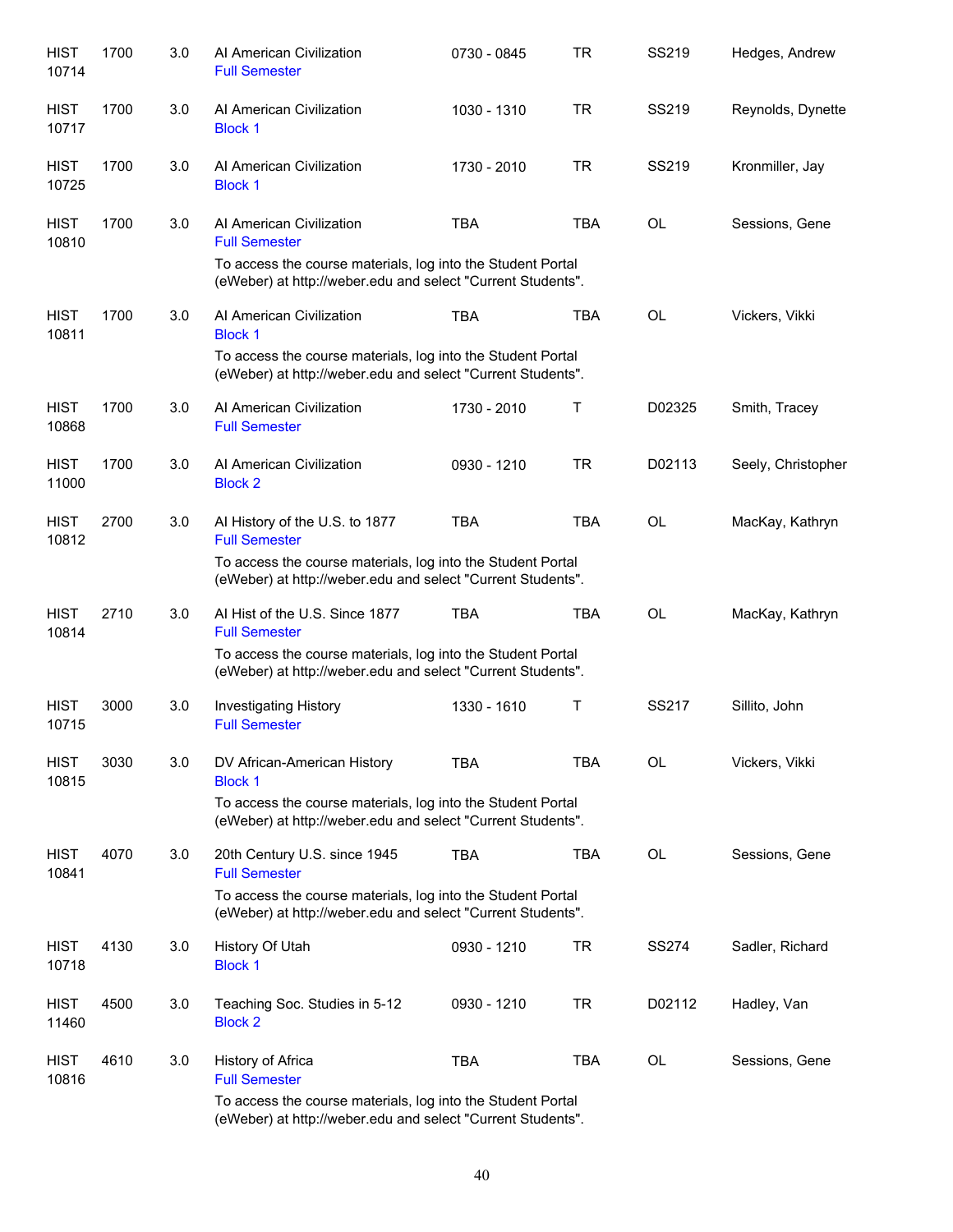| <b>HIST</b><br>10944 | 4730 | 3.0 | <b>Issues in Global History</b><br><b>Block 1</b><br>20th Century Mexico, Central America and The Carribean                                      | 1730 - 2010 | <b>TR</b>  | SS217 | Ibarguen, John          |
|----------------------|------|-----|--------------------------------------------------------------------------------------------------------------------------------------------------|-------------|------------|-------|-------------------------|
| <b>HIST</b><br>10596 | 4830 | 1.0 | Directed Readings<br><b>Full Semester</b>                                                                                                        | <b>TBA</b>  | <b>TBA</b> |       | Matt, Susan             |
| <b>HIST</b><br>10597 | 4830 | 2.0 | Directed Readings<br><b>Full Semester</b>                                                                                                        | <b>TBA</b>  | <b>TBA</b> |       | Matt, Susan             |
| <b>HIST</b><br>10598 | 4830 | 3.0 | Directed Readings<br><b>Full Semester</b>                                                                                                        | <b>TBA</b>  | <b>TBA</b> |       | Matt, Susan             |
| <b>HIST</b><br>10599 | 4860 | 1.0 | Internship in Historical Study<br><b>Full Semester</b>                                                                                           | <b>TBA</b>  | <b>TBA</b> |       | MacKay, Kathryn         |
| <b>HIST</b><br>10600 | 4860 | 2.0 | Internship in Historical Study<br><b>Full Semester</b>                                                                                           | <b>TBA</b>  | <b>TBA</b> |       | MacKay, Kathryn         |
| <b>HIST</b><br>10601 | 4860 | 3.0 | Internship in Historical Study<br><b>Full Semester</b>                                                                                           | <b>TBA</b>  | <b>TBA</b> |       | MacKay, Kathryn         |
| <b>HIST</b><br>10602 | 4860 | 4.0 | Internship in Historical Study<br><b>Full Semester</b>                                                                                           | <b>TBA</b>  | <b>TBA</b> |       | MacKay, Kathryn         |
| <b>HIST</b><br>10603 | 4860 | 5.0 | Internship in Historical Study<br><b>Full Semester</b>                                                                                           | <b>TBA</b>  | <b>TBA</b> |       | MacKay, Kathryn         |
| <b>HIST</b><br>10604 | 4860 | 6.0 | Internship in Historical Study<br><b>Full Semester</b>                                                                                           | <b>TBA</b>  | <b>TBA</b> |       | MacKay, Kathryn         |
| <b>HIST</b><br>10605 | 4890 | 1.0 | Cooperative Work Experience<br><b>Full Semester</b>                                                                                              | <b>TBA</b>  | <b>TBA</b> |       | Matt, Susan             |
| <b>HIST</b><br>10606 | 4890 | 2.0 | Cooperative Work Experience<br><b>Full Semester</b>                                                                                              | <b>TBA</b>  | <b>TBA</b> |       | Matt, Susan             |
| <b>HIST</b><br>10607 | 4890 | 3.0 | Cooperative Work Experience<br><b>Full Semester</b>                                                                                              | <b>TBA</b>  | <b>TBA</b> |       | Matt, Susan             |
| <b>HIST</b><br>10608 | 4890 | 4.0 | Cooperative Work Experience<br><b>Full Semester</b>                                                                                              | <b>TBA</b>  | <b>TBA</b> |       | Matt, Susan             |
| <b>HIST</b><br>10609 | 4890 | 5.0 | Cooperative Work Experience<br><b>Full Semester</b>                                                                                              | <b>TBA</b>  | <b>TBA</b> |       | Matt, Susan             |
| <b>HIST</b><br>10610 | 4890 | 6.0 | Cooperative Work Experience<br><b>Full Semester</b>                                                                                              | <b>TBA</b>  | <b>TBA</b> |       | Matt, Susan             |
| <b>HIST</b><br>10722 | 4990 | 3.0 | Senior Seminar<br><b>Full Semester</b>                                                                                                           | 1730 - 2010 | M          | SS217 | Sessions, Gene          |
| <b>HLTH</b><br>11449 | 1030 | 3.0 | SS Healthy Lifestyles<br><b>Full Semester</b>                                                                                                    | <b>TBA</b>  | <b>TBA</b> | OL    | Eisenbarth, Christopher |
|                      |      |     | To access the course materials, log into the Student Portal<br>(eWeber) at http://weber.edu and select "Current Students".<br>Course Fee \$10.00 |             |            |       |                         |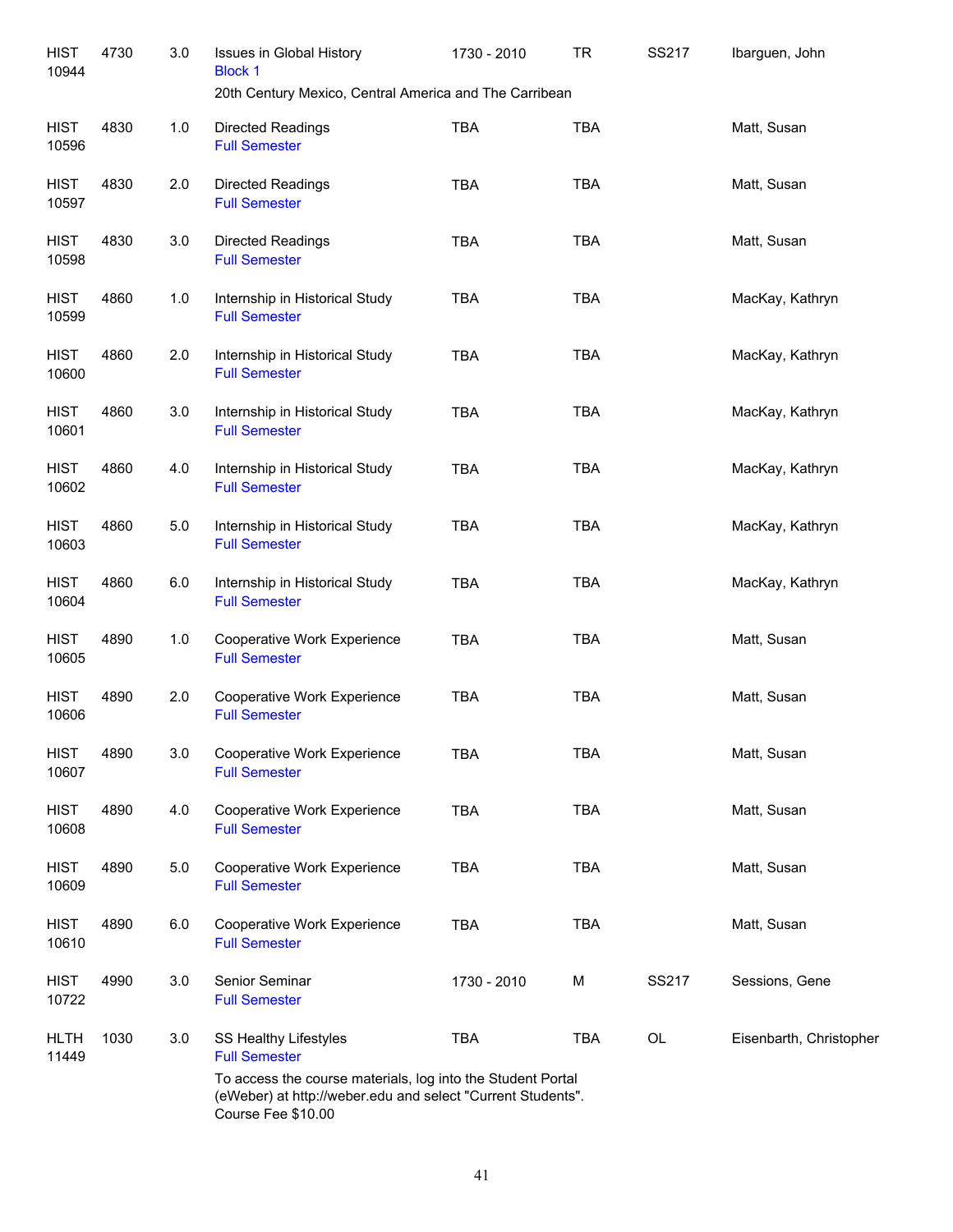| <b>HLTH</b><br>11451 | 1030 | 3.0 | SS Healthy Lifestyles<br><b>Full Semester</b>                                                                                                    | <b>TBA</b>  | <b>TBA</b> | OL          | Olpin, Shanyn           |
|----------------------|------|-----|--------------------------------------------------------------------------------------------------------------------------------------------------|-------------|------------|-------------|-------------------------|
|                      |      |     | To access the course materials, log into the Student Portal<br>(eWeber) at http://weber.edu and select "Current Students".<br>Course Fee \$10.00 |             |            |             |                         |
| <b>HLTH</b><br>11452 | 1110 | 3.0 | <b>Stress Management</b><br><b>Full Semester</b>                                                                                                 | <b>TBA</b>  | <b>TBA</b> | OL          | Olpin, Michael          |
|                      |      |     | To access the course materials, log into the Student Portal<br>(eWeber) at http://weber.edu and select "Current Students".<br>Course Fee \$10.00 |             |            |             |                         |
| <b>HLTH</b><br>11352 | 1300 | 2.0 | First Aid: Resp to Emergencies<br><b>Block 1</b><br>Class meets May 7 and May 14 only.<br>Course Fee \$15.00                                     | 0815 - 1700 | S          | <b>SW68</b> | Stone, Lester           |
| <b>HLTH</b><br>11354 | 2300 | 3.0 | <b>Emergency Response</b><br><b>Full Semester</b><br>Course Fee \$30.00                                                                          | 1430 - 1700 | Τ          |             | Bugnet, Paul            |
| <b>HLTH</b><br>11358 | 2400 | 3.0 | Mind/Body Wellness<br><b>Block 1</b>                                                                                                             | 1030 - 1220 | <b>MWF</b> | <b>SW62</b> | Olpin, Michael          |
| <b>HLTH</b><br>11453 | 2700 | 3.0 | <b>Consumer Health</b><br><b>Full Semester</b><br>To access the course materials, log into the Student Portal                                    | <b>TBA</b>  | <b>TBA</b> | <b>OL</b>   | Hadley, Susan           |
|                      |      |     | (eWeber) at http://weber.edu and select "Current Students".                                                                                      |             |            |             |                         |
| <b>HLTH</b><br>11454 | 3000 | 3.0 | Foundations of Hith Promotion<br><b>Full Semester</b>                                                                                            | <b>TBA</b>  | <b>TBA</b> | <b>OL</b>   | Eisenbarth, Christopher |
|                      |      |     | To access the course materials, log into the Student Portal<br>(eWeber) at http://weber.edu and select "Current Students".                       |             |            |             |                         |
| <b>HLTH</b><br>11359 | 3200 | 3.0 | Methods in Health Education<br><b>Block 1</b>                                                                                                    | 0830 - 1020 | <b>MWF</b> | <b>SW62</b> | Olpin, Michael          |
| HLTH<br>11455        | 3400 | 3.0 | Substance Abuse Prevention<br><b>Full Semester</b>                                                                                               | TBA         | <b>TBA</b> | OL          | Cost, Patricia          |
|                      |      |     | To access the course materials, log into the Student Portal<br>(eWeber) at http://weber.edu and select "Current Students".                       |             |            |             |                         |
| <b>HLTH</b><br>11360 | 3500 | 3.0 | Human Sexuality<br><b>Block 1</b>                                                                                                                | 0930 - 1210 | TR         | <b>SW62</b> | Cost, Patricia          |
| <b>HLTH</b><br>11456 | 3500 | 3.0 | Human Sexuality<br><b>Full Semester</b>                                                                                                          | <b>TBA</b>  | <b>TBA</b> | OL          | Cost, Patricia          |
|                      |      |     | To access the course materials, log into the Student Portal<br>(eWeber) at http://weber.edu and select "Current Students".                       |             |            |             |                         |
| <b>HLTH</b><br>11458 | 4250 | 2.0 | <b>Health Issues Adolescents</b><br><b>Full Semester</b>                                                                                         | <b>TBA</b>  | <b>TBA</b> | OL          | Olpin, Shanyn           |
|                      |      |     | To access the course materials, log into the Student Portal<br>(eWeber) at http://weber.edu and select "Current Students".                       |             |            |             |                         |
| <b>HLTH</b><br>11361 | 4300 | 2.0 | Health Ed in Elementary School<br><b>Block 1</b>                                                                                                 | 1330 - 1520 | TR         | <b>SW62</b> | Cost, Patricia          |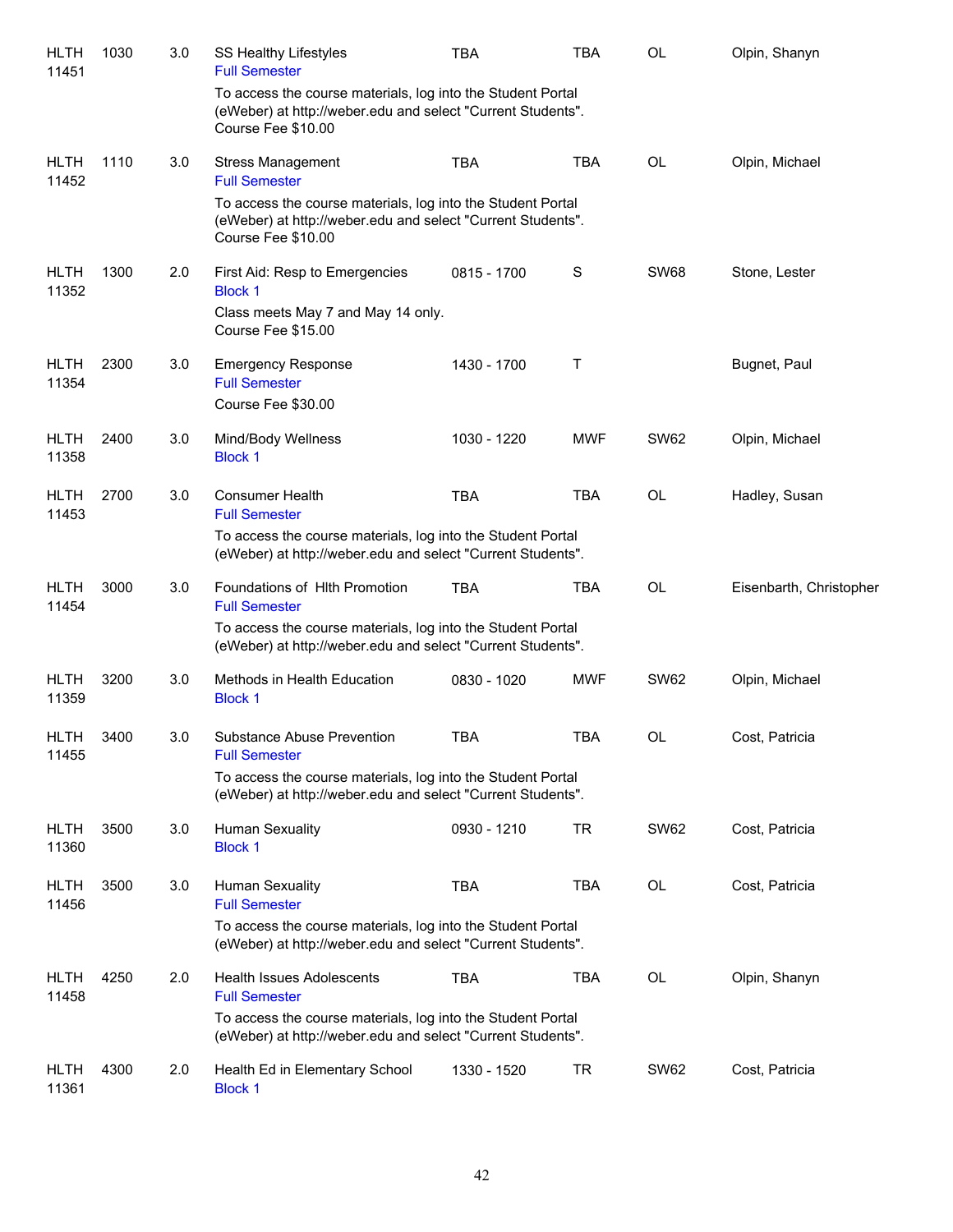| <b>HLTH</b><br>11607 | 4860 | 2.0 | <b>Field Experience</b><br><b>Full Semester</b>                                                                                                                                                                                                                                                                                                                                                                                                                | 1430 - 1520 | <b>TR</b>  | <b>SW80</b> | Eisenbarth, Christopher |
|----------------------|------|-----|----------------------------------------------------------------------------------------------------------------------------------------------------------------------------------------------------------------------------------------------------------------------------------------------------------------------------------------------------------------------------------------------------------------------------------------------------------------|-------------|------------|-------------|-------------------------|
|                      |      |     | Instructor approval required. Contact ceisenbarth@weber.edu                                                                                                                                                                                                                                                                                                                                                                                                    |             |            |             |                         |
| <b>HLTH</b><br>11608 | 4860 | 3.0 | <b>Field Experience</b><br><b>Full Semester</b>                                                                                                                                                                                                                                                                                                                                                                                                                | 1430 - 1520 | <b>TR</b>  | <b>SW80</b> | Eisenbarth, Christopher |
|                      |      |     | Instructor approval required. Contact ceisenbarth@weber.edu                                                                                                                                                                                                                                                                                                                                                                                                    |             |            |             |                         |
| <b>HLTH</b><br>11609 | 4860 | 4.0 | <b>Field Experience</b><br><b>Full Semester</b>                                                                                                                                                                                                                                                                                                                                                                                                                | 1430 - 1520 | <b>TR</b>  | <b>SW80</b> | Eisenbarth, Christopher |
|                      |      |     | Instructor approval required. Contact ceisenbarth@weber.edu                                                                                                                                                                                                                                                                                                                                                                                                    |             |            |             |                         |
| <b>HLTH</b><br>11610 | 4860 | 5.0 | <b>Field Experience</b><br><b>Full Semester</b>                                                                                                                                                                                                                                                                                                                                                                                                                | 1430 - 1520 | TR         | <b>SW80</b> | Eisenbarth, Christopher |
|                      |      |     | Instructor approval required. Contact ceisenbarth@weber.edu                                                                                                                                                                                                                                                                                                                                                                                                    |             |            |             |                         |
| <b>HLTH</b><br>11612 | 4860 | 6.0 | <b>Field Experience</b><br><b>Full Semester</b>                                                                                                                                                                                                                                                                                                                                                                                                                | 1430 - 1520 | TR         | <b>SW80</b> | Eisenbarth, Christopher |
|                      |      |     | Instructor approval required. Contact ceisenbarth@weber.edu                                                                                                                                                                                                                                                                                                                                                                                                    |             |            |             |                         |
| <b>HLTH</b><br>11362 | 6300 | 2.0 | Health Ed in Elementary School<br><b>Block 1</b>                                                                                                                                                                                                                                                                                                                                                                                                               | 1330 - 1520 | TR         | <b>SW62</b> | Cost, Patricia          |
| <b>HTHS</b><br>10972 | 1101 | 2.0 | <b>Medical Terminology</b><br><b>Full Semester</b>                                                                                                                                                                                                                                                                                                                                                                                                             | <b>TBA</b>  | <b>TBA</b> | OL          | Hoffman, Rosemary       |
|                      |      |     | To access the course materials, log into the Student Portal<br>(eWeber) at http://weber.edu and select "Current Students".                                                                                                                                                                                                                                                                                                                                     |             |            |             |                         |
| <b>HTHS</b><br>10974 | 1101 | 2.0 | <b>Medical Terminology</b><br><b>Full Semester</b>                                                                                                                                                                                                                                                                                                                                                                                                             | <b>TBA</b>  | <b>TBA</b> | OL          | Nichols, Roger          |
|                      |      |     | To access the course materials, log into the Student Portal<br>(eWeber) at http://weber.edu and select "Current Students".                                                                                                                                                                                                                                                                                                                                     |             |            |             |                         |
| <b>HTHS</b><br>10975 | 1110 | 4.0 | LS Biomedical Core Lecture<br><b>Full Semester</b>                                                                                                                                                                                                                                                                                                                                                                                                             | <b>TBA</b>  | <b>TBA</b> | <b>OL</b>   | Hutchins, James         |
|                      |      |     | Students taking 1110 Online (CRN#10975) must also sign up for lab 1110L<br>Online(CRN#10979) and put both courses in their cart at the same time.<br>Students taking 1110 Online (CRN#10975) must also sign up for lab 1110L<br>Online(CRN#10979) and put both courses in their cart at the same time.<br>Students taking 1110 Online (CRN#10975) must also sign up for lab 1110L<br>Online (CRN#10979) and put both courses in their cart at the same time.   |             |            |             |                         |
| <b>HTHS</b><br>10976 | 1110 | 4.0 | LS Biomedical Core Lecture<br><b>Full Semester</b>                                                                                                                                                                                                                                                                                                                                                                                                             | <b>TBA</b>  | <b>TBA</b> | OL          | DeFriez, Curtis         |
|                      |      |     | Students taking 1110 Online (CRN#10976) must also sign up for lab 1110L<br>Online (CRN#10980) and put both courses in their cart at the same time.<br>Students taking 1110 Online (CRN#10976) must also sign up for lab 1110L<br>Online (CRN#10980) and put both courses in their cart at the same time.<br>Students taking 1110 Online (CRN#10976) must also sign up for lab 1110L<br>Online (CRN#10980) and put both courses in their cart at the same time. |             |            |             |                         |
| <b>HTHS</b><br>11535 | 1110 | 4.0 | LS Biomedical Core Lecture<br><b>Full Semester</b>                                                                                                                                                                                                                                                                                                                                                                                                             | 1600 - 1720 | MW         | MH341       | Richardson, Brent       |
|                      |      |     | Course Fee \$30.00                                                                                                                                                                                                                                                                                                                                                                                                                                             |             |            |             |                         |
| <b>HTHS</b><br>11544 | 1110 | 4.0 | LS Biomedical Core Lecture<br><b>Full Semester</b><br>Course Fee \$30.00                                                                                                                                                                                                                                                                                                                                                                                       | 0830 - 0950 | TW         | MH341       | Marden, Brad            |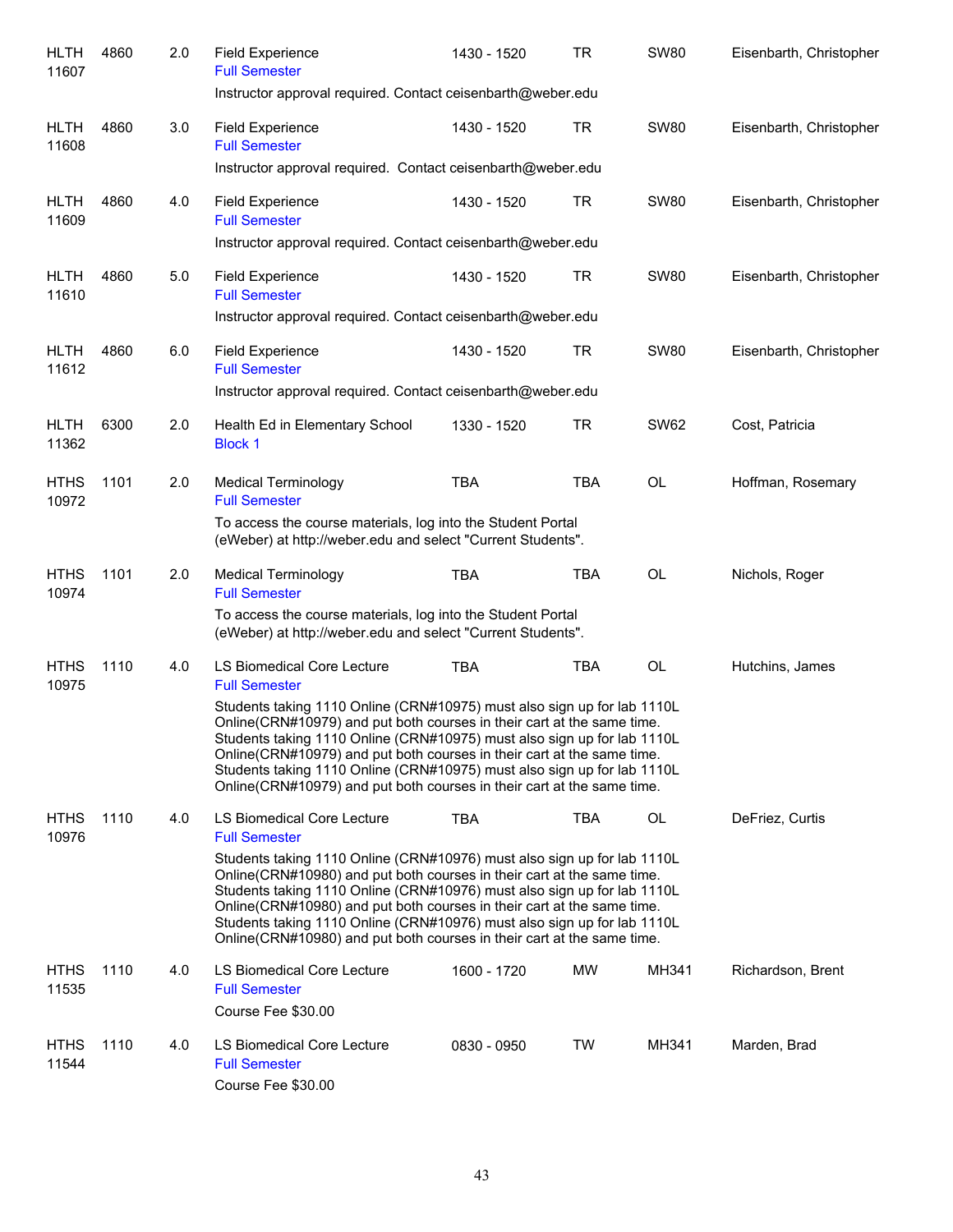| <b>HTHS</b><br>10979 | 1110L | 0.0 | <b>Biomed Core Lab</b><br><b>Full Semester</b>                                                                                                                                                                                                                                                                                                                                                                                                              | <b>TBA</b>    | TBA        | OL            | Hutchins, James      |
|----------------------|-------|-----|-------------------------------------------------------------------------------------------------------------------------------------------------------------------------------------------------------------------------------------------------------------------------------------------------------------------------------------------------------------------------------------------------------------------------------------------------------------|---------------|------------|---------------|----------------------|
|                      |       |     | To access the course materials, log into the Student Portal<br>(eWeber) at http://weber.edu and select "Current Students".                                                                                                                                                                                                                                                                                                                                  |               |            |               |                      |
| <b>HTHS</b><br>10980 | 1110L | 0.0 | <b>Biomed Core Lab</b><br><b>Full Semester</b>                                                                                                                                                                                                                                                                                                                                                                                                              | <b>TBA</b>    | <b>TBA</b> | <b>OL</b>     | DeFriez, Curtis      |
|                      |       |     | To access the course materials, log into the Student Portal<br>(eWeber) at http://weber.edu and select "Current Students".                                                                                                                                                                                                                                                                                                                                  |               |            |               |                      |
| <b>HTHS</b><br>11560 | 1110L | 0.0 | <b>Biomed Core Lab</b><br><b>Full Semester</b>                                                                                                                                                                                                                                                                                                                                                                                                              | 1730 - 1920   | м          | <b>MH111A</b> | Henderson, Frederick |
| <b>HTHS</b><br>11561 | 1110L | 0.0 | <b>Biomed Core Lab</b><br><b>Full Semester</b>                                                                                                                                                                                                                                                                                                                                                                                                              | 1000 - 1150   | Τ          | <b>MH111A</b> | Burr, Justin         |
| <b>HTHS</b><br>11563 | 1110L | 0.0 | <b>Biomed Core Lab</b><br><b>Full Semester</b>                                                                                                                                                                                                                                                                                                                                                                                                              | $1000 - 1150$ | W          | <b>MH111A</b> | Burr, Justin         |
| <b>HTHS</b><br>11565 | 1110L | 0.0 | <b>Biomed Core Lab</b><br><b>Full Semester</b>                                                                                                                                                                                                                                                                                                                                                                                                              | 1730 - 1920   | W          | <b>MH111A</b> | Calvin, Carolee      |
| <b>HTHS</b><br>10981 | 1111  | 4.0 | <b>Biomedical Core Lecture</b><br><b>Full Semester</b>                                                                                                                                                                                                                                                                                                                                                                                                      | <b>TBA</b>    | <b>TBA</b> | <b>OL</b>     | Chugg, Kraig         |
|                      |       |     | Students taking 1111 Online (CRN#10981) must also sign up for lab 1111L<br>Online(CRN#10982) and put both courses in their cart at the same time.<br>Students taking 1111 Online (CRN#10981) must also sign up for lab 1111L<br>Online(CRN#10982) and put both courses in their cart at the same time.<br>Students taking 1111 Online (CRN#10981) must also sign up for lab 1111L<br>Online(CRN#10982) and put both courses in their cart at the same time. |               |            |               |                      |
| <b>HTHS</b><br>11532 | 1111  | 4.0 | <b>Biomedical Core Lecture</b><br><b>Full Semester</b><br>Course Fee \$30.00                                                                                                                                                                                                                                                                                                                                                                                | 1030 - 1150   | <b>MW</b>  | MH222         | Clayton, Cathryn     |
| <b>HTHS</b><br>11538 | 1111  | 4.0 | <b>Biomedical Core Lecture</b><br><b>Full Semester</b><br>Course Fee \$30.00                                                                                                                                                                                                                                                                                                                                                                                | 1600 - 1720   | <b>TR</b>  | MH341         | Richardson, Brent    |
| <b>HTHS</b><br>10982 | 1111L | 0.0 | <b>Biomed Core Lab</b><br><b>Full Semester</b>                                                                                                                                                                                                                                                                                                                                                                                                              | <b>TBA</b>    | <b>TBA</b> | OL            | Chugg, Kraig         |
|                      |       |     | To access the course materials, log into the Student Portal<br>(eWeber) at http://weber.edu and select "Current Students".                                                                                                                                                                                                                                                                                                                                  |               |            |               |                      |
| <b>HTHS</b><br>11533 | 1111L | 0.0 | <b>Biomed Core Lab</b><br><b>Full Semester</b>                                                                                                                                                                                                                                                                                                                                                                                                              | 1730 - 1920   | T          | <b>MH111A</b> | Combe, Anthony       |
| <b>HTHS</b><br>11562 | 1111L | 0.0 | <b>Biomed Core Lab</b><br><b>Full Semester</b>                                                                                                                                                                                                                                                                                                                                                                                                              | 0800 - 0950   | W          | <b>MH111A</b> | Phelps, David        |
| <b>HTHS</b><br>11564 | 1111L | 0.0 | <b>Biomed Core Lab</b><br><b>Full Semester</b>                                                                                                                                                                                                                                                                                                                                                                                                              | 1200 - 1350   | W          | <b>MH111A</b> | Combe, Anthony       |
| <b>HTHS</b><br>10983 | 2230  | 3.0 | Introductory Pathophysiology<br><b>Full Semester</b><br>To access the course materials, log into the Student Portal                                                                                                                                                                                                                                                                                                                                         | <b>TBA</b>    | <b>TBA</b> | OL            | Hutchins, James      |
|                      |       |     | (eWeber) at http://weber.edu and select "Current Students".                                                                                                                                                                                                                                                                                                                                                                                                 |               |            |               |                      |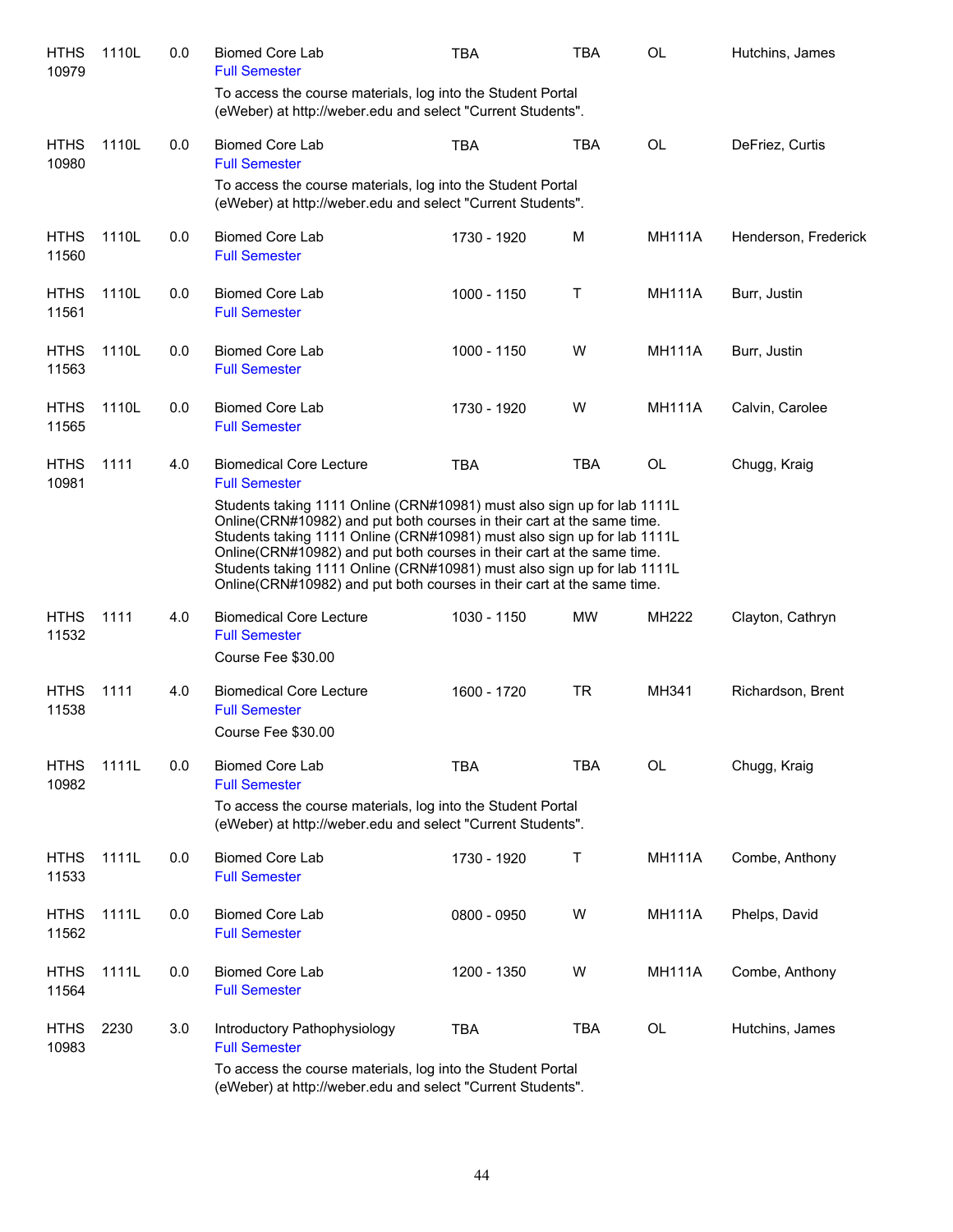| <b>HTHS</b><br>10984 | 2230 | 3.0 | Introductory Pathophysiology<br><b>Full Semester</b>                                                                                                                                  | <b>TBA</b>  | <b>TBA</b>  | <b>OL</b>     | Chugg, Kraig         |
|----------------------|------|-----|---------------------------------------------------------------------------------------------------------------------------------------------------------------------------------------|-------------|-------------|---------------|----------------------|
|                      |      |     | To access the course materials, log into the Student Portal<br>(eWeber) at http://weber.edu and select "Current Students".                                                            |             |             |               |                      |
| <b>HTHS</b><br>11525 | 2230 | 3.0 | Introductory Pathophysiology<br><b>Full Semester</b>                                                                                                                                  | 0830 - 0950 | TW          | MH101         | Chugg, Kraig         |
| <b>HTHS</b><br>10985 | 2231 | 1.0 | Intro Pathophysiology Lab<br><b>Full Semester</b>                                                                                                                                     | <b>TBA</b>  | <b>TBA</b>  | OL            | Chugg, Kraig         |
|                      |      |     | To access the course materials, log into the Student Portal<br>(eWeber) at http://weber.edu and select "Current Students".<br>Course Fee \$20.00                                      |             |             |               |                      |
| <b>HTHS</b><br>11546 | 2231 | 1.0 | Intro Pathophysiology Lab<br><b>Full Semester</b>                                                                                                                                     | 0830 - 1020 | M           | <b>MH111A</b> | Henderson, Frederick |
|                      |      |     | Course Fee \$20.00                                                                                                                                                                    |             |             |               |                      |
| <b>HTHS</b><br>11728 | 2231 | 1.0 | Intro Pathophysiology Lab<br><b>Full Semester</b>                                                                                                                                     | 0830 - 1020 | $\mathsf R$ | <b>MH111A</b> | Combe, Anthony       |
|                      |      |     | Course Fee \$20.00                                                                                                                                                                    |             |             |               |                      |
| <b>HTHS</b><br>10987 | 2240 | 3.0 | Introduction to Pharmacology<br><b>Full Semester</b>                                                                                                                                  | <b>TBA</b>  | <b>TBA</b>  | <b>OL</b>     | DeFriez, Curtis      |
|                      |      |     | To access the course materials, log into the Student Portal<br>(eWeber) at http://weber.edu and select "Current Students".<br>This class reserves 10 seats for out-of-state students. |             |             |               |                      |
| <b>HTHS</b><br>10990 | 2904 | 1.0 | Info Resources in Hith Prof<br><b>Full Semester</b>                                                                                                                                   | <b>TBA</b>  | <b>TBA</b>  | <b>OL</b>     | Davis, Garad M       |
|                      |      |     | To access the course materials, log into the Student Portal<br>(eWeber) at http://weber.edu and select "Current Students".                                                            |             |             |               |                      |
| <b>HTHS</b><br>10991 | 3240 | 3.0 | Intro to Pharmacology<br><b>Full Semester</b>                                                                                                                                         | <b>TBA</b>  | <b>TBA</b>  | <b>OL</b>     | DeFriez, Curtis      |
|                      |      |     | To access the course materials, log into the Student Portal<br>(eWeber) at http://weber.edu and select "Current Students".                                                            |             |             |               |                      |
| <b>HTHS</b><br>10994 | 3328 | 2.0 | Pathophysiology Cells & Tissue<br><b>Full Semester</b>                                                                                                                                | <b>TBA</b>  | <b>TBA</b>  | OL            | Clayton, Cathryn     |
|                      |      |     | To access the course materials, log into the Student Portal<br>(eWeber) at http://weber.edu and select "Current Students".                                                            |             |             |               |                      |
| <b>HTHS</b><br>10996 | 3329 | 2.0 | Pathophysiology Organs/Systems<br><b>Full Semester</b>                                                                                                                                | <b>TBA</b>  | TBA         | OL            | Clayton, Cathryn     |
|                      |      |     | To access the course materials, log into the Student Portal<br>(eWeber) at http://weber.edu and select "Current Students".                                                            |             |             |               |                      |
| IDT<br>10182         | 1010 | 3.0 | Introduction - Interior Design<br><b>Full Semester</b>                                                                                                                                | <b>TBA</b>  | TBA         | OL            | Slabaugh, Cherie     |
|                      |      |     | To access online course materials, please log on through the<br>student portal (eWeber) at http://weber.edu and select:<br>"Current Students".<br>Course Fee \$15.00                  |             |             |               |                      |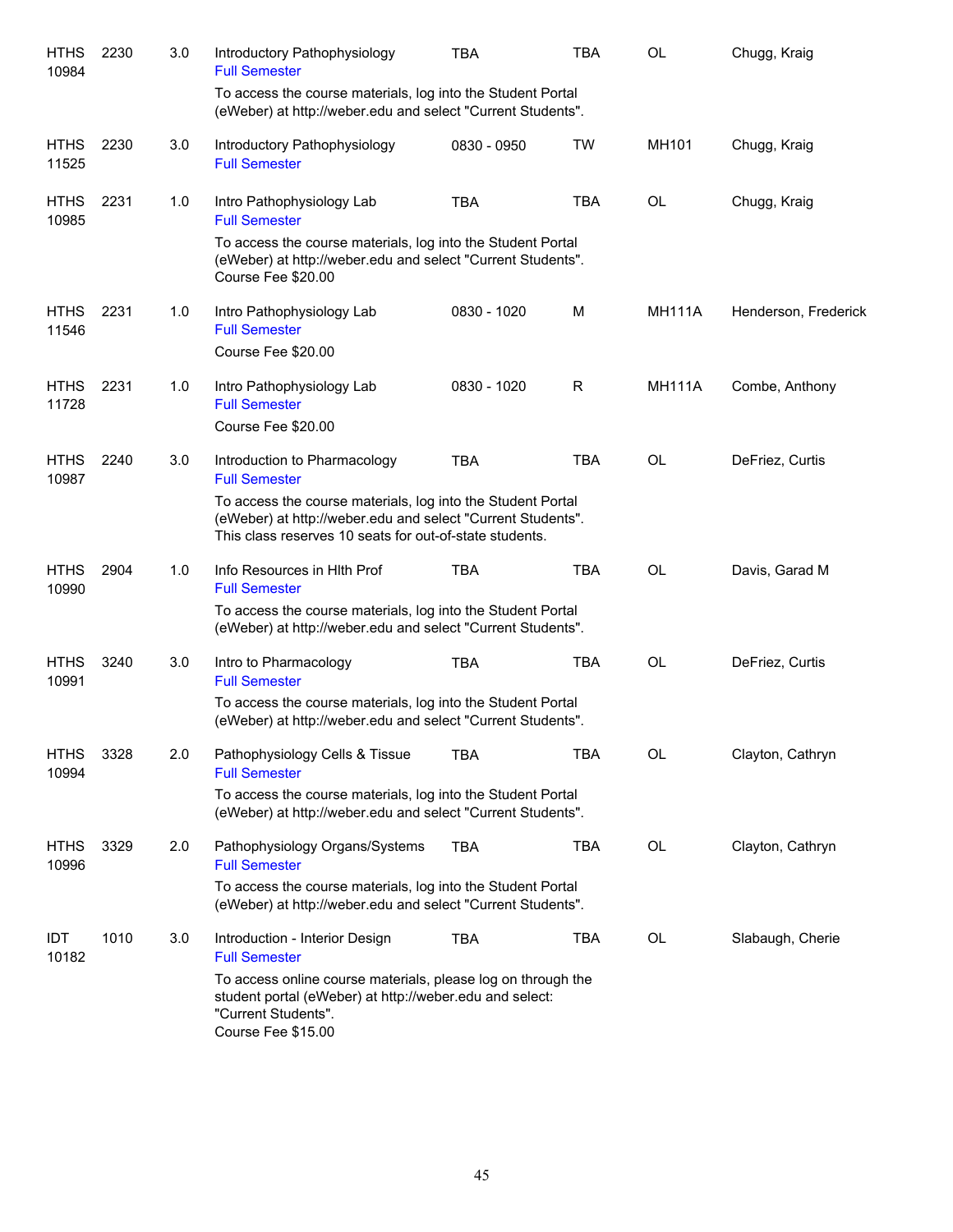| <b>IST</b><br>10947 | 1100 | 3.0 | SS The Wired Society<br><b>Full Semester</b>                                                                                                                           | <b>TBA</b> | <b>TBA</b> | OL        | Fernandez, Luke   |
|---------------------|------|-----|------------------------------------------------------------------------------------------------------------------------------------------------------------------------|------------|------------|-----------|-------------------|
|                     |      |     | To access the online course materials, please log in through<br>the student portal (eWeber) at http://weber.edu and select:<br>"current students"<br>Course Fee \$5.00 |            |            |           |                   |
| <b>IST</b><br>10948 | 1100 | 3.0 | SS The Wired Society<br><b>Full Semester</b>                                                                                                                           | <b>TBA</b> | <b>TBA</b> | <b>OL</b> | Painter, Ava      |
|                     |      |     | To access the online course materials, please log in through<br>the student portal (eWeber) at http://weber.edu and select:<br>"current students"<br>Course Fee \$5.00 |            |            |           |                   |
| <b>IST</b><br>10949 | 2010 | 1.0 | TE Business Computer Skills<br><b>Full Semester</b>                                                                                                                    | <b>TBA</b> | <b>TBA</b> | OL        | Dover, Sharon     |
|                     |      |     | To access the online course materials, please log in through<br>the student portal (eWeber) at http://weber.edu and select:<br>"current students"<br>Course Fee \$5.00 |            |            |           |                   |
| <b>IST</b><br>10950 | 2010 | 1.0 | TE Business Computer Skills<br><b>Full Semester</b>                                                                                                                    | <b>TBA</b> | <b>TBA</b> | <b>OL</b> | Allen, Terry      |
|                     |      |     | To access the online course materials, please log in through<br>the student portal (eWeber) at http://weber.edu and select:<br>"current students"<br>Course Fee \$5.00 |            |            |           |                   |
| <b>IST</b><br>10951 | 2010 | 1.0 | TE Business Computer Skills<br><b>Full Semester</b>                                                                                                                    | <b>TBA</b> | <b>TBA</b> | <b>OL</b> | Smith, Susan      |
|                     |      |     | To access the online course materials, please log in through<br>the student portal (eWeber) at http://weber.edu and select:<br>"current students"<br>Course Fee \$5.00 |            |            |           |                   |
| <b>IST</b><br>10952 | 3110 | 3.0 | Information Technology/Busines<br><b>Block 1</b>                                                                                                                       | <b>TBA</b> | <b>TBA</b> | OL        | Song, Seokwoo     |
|                     |      |     | To access the online course materials, please log in through<br>the student portal (eWeber) at http://weber.edu and select:<br>"current students"<br>Course Fee \$5.00 |            |            |           |                   |
| <b>IST</b><br>10954 | 3110 | 3.0 | Information Technology/Busines<br><b>Block 1</b>                                                                                                                       | <b>TBA</b> | TBA        | <b>OL</b> | Belflower, Shelly |
|                     |      |     | To access the online course materials, please log in through<br>the student portal (eWeber) at http://weber.edu and select:<br>"current students"<br>Course Fee \$5.00 |            |            |           |                   |
| <b>IST</b><br>10955 | 3710 | 3.0 | Global Issues in I.T.<br><b>Block 2</b>                                                                                                                                | <b>TBA</b> | TBA        | OL        | Yu, Zhuolin       |
|                     |      |     | To access the online course materials, please log in through<br>the student portal (eWeber) at http://weber.edu and select:<br>"current students"<br>Course Fee \$5.00 |            |            |           |                   |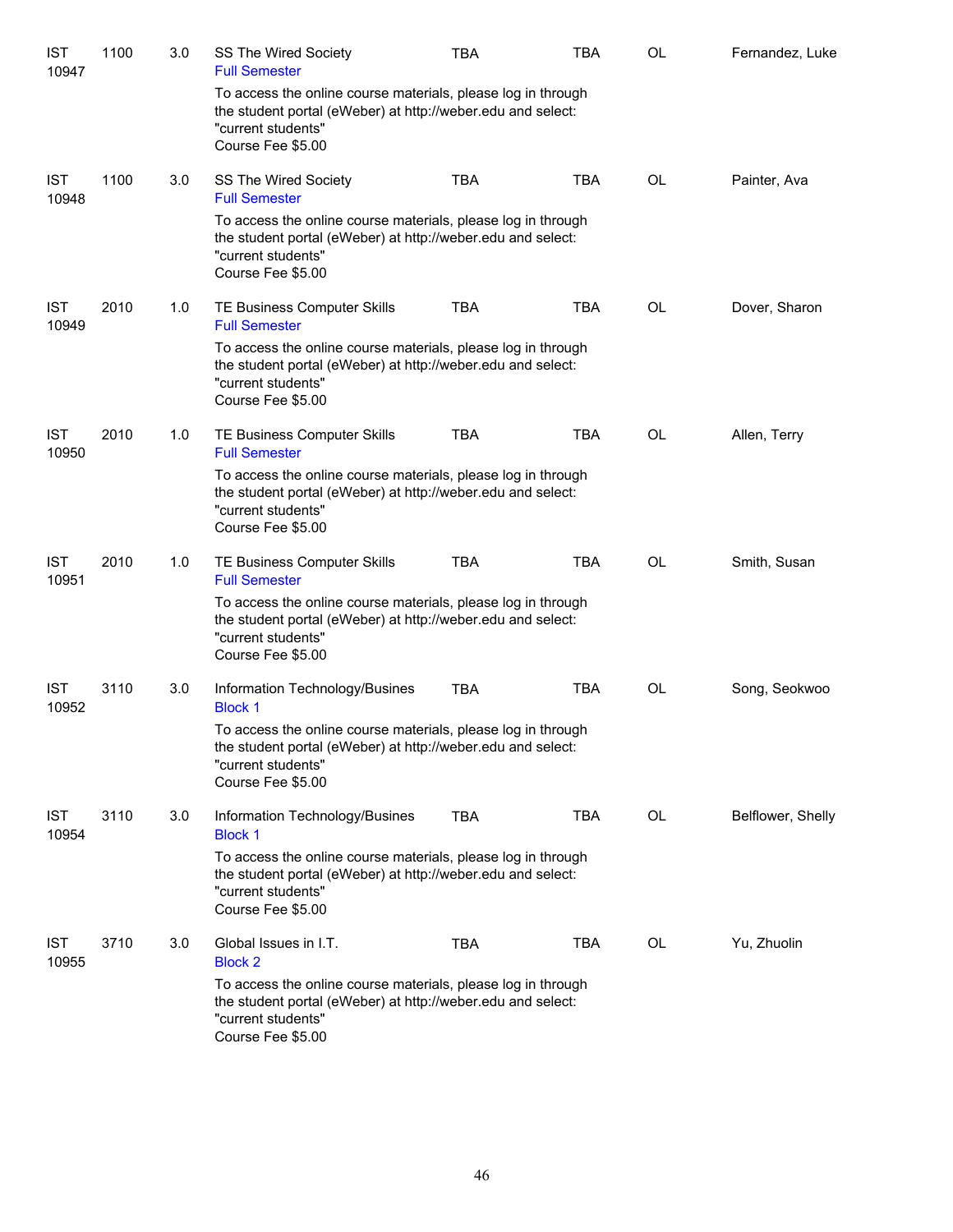| <b>IST</b><br>10956  | 6800 | 1.0 | <b>Directed Studies</b><br><b>Full Semester</b>                                                                                                   | <b>TBA</b>  | <b>TBA</b> | <b>OL</b> | Harris, G          |
|----------------------|------|-----|---------------------------------------------------------------------------------------------------------------------------------------------------|-------------|------------|-----------|--------------------|
|                      |      |     | To access the online course materials, please log in through<br>the student portal (eWeber) at http://weber.edu and select:<br>"current students" |             |            |           |                    |
| <b>JPNS</b><br>11908 | 1010 | 3.0 | First Year Japanese I<br><b>Full Semester</b><br>Course Fee \$8.00                                                                                | 1030 - 1120 | <b>MWF</b> | EH118     | Olson, Tazuko      |
| <b>JPNS</b><br>11697 | 1020 | 3.0 | First Year Japanese II<br><b>Full Semester</b><br>Course Fee \$8.00                                                                               | 1030 - 1120 | <b>MWF</b> | EH115     | Lay, Lisa          |
| <b>LIBS</b><br>11637 | 1704 | 1.0 | TD Information Navigator<br><b>Block 1</b>                                                                                                        | 0830 - 0920 | <b>TR</b>  | LI31      | Christensen, Evan  |
| <b>LIBS</b><br>11638 | 1704 | 1.0 | TD Information Navigator<br><b>Block 2</b>                                                                                                        | 0930 - 1100 | R          | LI106     | Davis, Garad M     |
| <b>LIBS</b><br>11640 | 1704 | 1.0 | TD Information Navigator<br><b>Block 2</b>                                                                                                        | 1730 - 1900 | T          | LI106     | Zedney, Francis    |
| <b>LIBS</b><br>11709 | 1704 | 1.0 | TD Information Navigator<br><b>Full Semester</b><br>To access the online course materials please log in through                                   | <b>TBA</b>  | <b>TBA</b> | <b>OL</b> | Slade, Keith       |
|                      |      |     | the student portal at weber.edu                                                                                                                   |             |            |           |                    |
| <b>LIBS</b><br>11796 | 1704 | 1.0 | TD Information Navigator<br><b>Block 2</b>                                                                                                        | 0930 - 1100 | Τ          | D02223    | Kinikin, Janae     |
| <b>LIBS</b><br>12051 | 1704 | 1.0 | TD Information Navigator<br><b>Block 1</b>                                                                                                        | <b>TBA</b>  | <b>TBA</b> | <b>OL</b> | Baker, Lesli       |
|                      |      |     | To access the online coures materials please log in<br>through the student portal at weber.edu                                                    |             |            |           |                    |
| <b>LIBS</b><br>12052 | 1704 | 1.0 | TD Information Navigator<br><b>Block 1</b>                                                                                                        | <b>TBA</b>  | <b>TBA</b> | <b>OL</b> | Carpenter, Gerald  |
|                      |      |     | To access the online course materials please log in through<br>the student portal at weber.edu                                                    |             |            |           |                    |
| <b>LIBS</b><br>12053 | 1704 | 1.0 | TD Information Navigator<br><b>Block 1</b>                                                                                                        | <b>TBA</b>  | <b>TBA</b> | OL        | Eissinger, Richard |
|                      |      |     | To access the online course materials please log in through<br>the student portal at weber.edu                                                    |             |            |           |                    |
| <b>LIBS</b><br>12054 | 1704 | 1.0 | TD Information Navigator<br><b>Full Semester</b>                                                                                                  | <b>TBA</b>  | <b>TBA</b> | OL        | Francis, Jason     |
|                      |      |     | To access the online course materials please log in through<br>the student portal at weber.edu                                                    |             |            |           |                    |
| <b>LIBS</b><br>12055 | 1704 | 1.0 | TD Information Navigator<br><b>Block 1</b>                                                                                                        | TBA         | TBA        | OL        | Jackson, Shaun     |
|                      |      |     | To access the online course materials please log in through<br>the student portal at weber.edu                                                    |             |            |           |                    |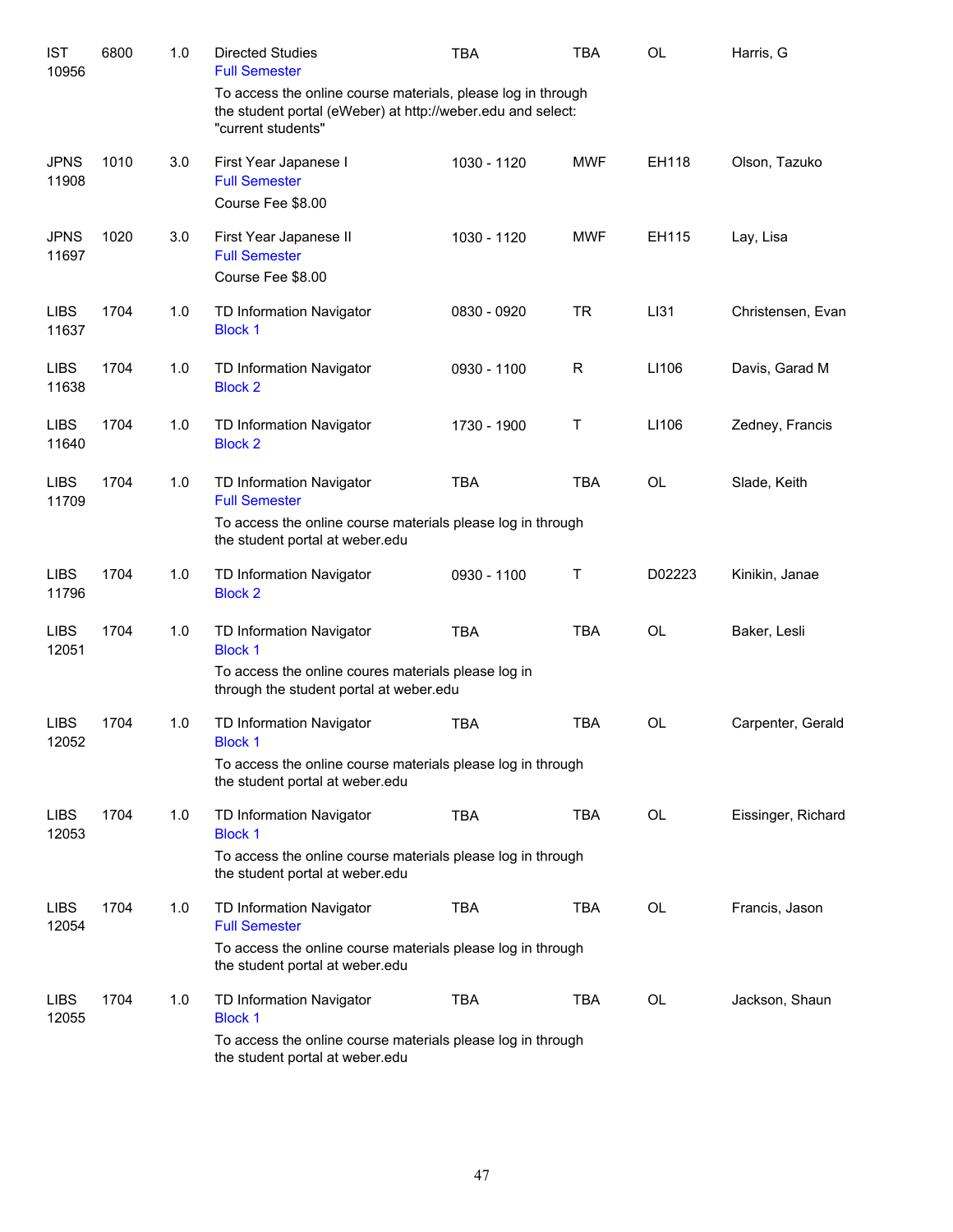| <b>LIBS</b><br>11711 | 2904 | 1.0 | Info Resources in HIth Prof<br><b>Full Semester</b>                                            | <b>TBA</b>  | <b>TBA</b>  | <b>OL</b> | Davis, Garad M     |
|----------------------|------|-----|------------------------------------------------------------------------------------------------|-------------|-------------|-----------|--------------------|
|                      |      |     | To access the online course materials please log in through<br>the student portal at weber.edu |             |             |           |                    |
| <b>LING</b><br>10745 | 4830 | 3.0 | Directed Read in Linguistics<br><b>Full Semester</b>                                           | <b>TBA</b>  | <b>TBA</b>  |           | LeTourneau, Mark   |
| <b>LING</b><br>10746 | 4990 | 3.0 | <b>Centering Experience</b><br><b>Full Semester</b>                                            | <b>TBA</b>  | <b>TBA</b>  |           | LeTourneau, Mark   |
| <b>MACC</b><br>10861 | 6120 | 3.0 | Financial Accounting/Report<br><b>Block 1</b>                                                  | 1830 - 2110 | <b>TR</b>   | D02104    | Medell, Michael    |
| <b>MATH</b><br>11934 | 0950 | 3.0 | Pre-algebra<br><b>Full Semester</b><br>Course Fee \$95.00                                      | 0930 - 1020 | T           | ET127     | Allred, Alice      |
| MATH<br>11940        | 0950 | 3.0 | Pre-algebra<br><b>Full Semester</b><br>Course Fee \$95.00                                      | 1230 - 1320 | Τ           | B4516     | Hansen, Mary       |
| <b>MATH</b><br>11943 | 0950 | 3.0 | Pre-algebra<br><b>Full Semester</b><br>Course Fee \$95.00                                      | 1730 - 1820 | Τ           | B4516     | Marriott, Katrina  |
| MATH<br>11946        | 0950 | 3.0 | Pre-algebra<br><b>Full Semester</b><br>Course Fee \$95.00                                      | 0930 - 1020 | W           | B4516     | Allred, Alice      |
| MATH<br>11949        | 0950 | 3.0 | Pre-algebra<br><b>Full Semester</b><br>Course Fee \$95.00                                      | 1330 - 1420 | W           | B4517     | Allred, Alice      |
| MATH<br>11952        | 0950 | 3.0 | Pre-algebra<br><b>Full Semester</b><br>Course Fee \$95.00                                      | 1830 - 1920 | W           | B4516     | Allred, Alice      |
| <b>MATH</b><br>11955 | 0950 | 3.0 | Pre-algebra<br><b>Full Semester</b><br>Course Fee \$95.00                                      | 0830 - 0920 | $\mathsf R$ | B4516     | Wilkinson, Janette |
| <b>MATH</b><br>11958 | 0950 | 3.0 | Pre-algebra<br><b>Full Semester</b><br>Course Fee \$95.00                                      | 1130 - 1220 | $\mathsf R$ | B4517     | Hansen, Mary       |
| <b>MATH</b><br>11961 | 0950 | 3.0 | Pre-algebra<br><b>Full Semester</b><br>Course Fee \$95.00                                      | 1830 - 1920 | $\mathsf R$ | B4517     | Marx, Christine    |
| <b>MATH</b><br>11967 | 0950 | 3.0 | Pre-algebra<br><b>Full Semester</b><br>Course Fee \$95.00                                      | 0830 - 0920 | Τ           | B4517     | Hansen, Mary       |
| <b>MATH</b><br>11970 | 0950 | 3.0 | Pre-algebra<br><b>Full Semester</b><br>Course Fee \$95.00                                      | 1030 - 1120 | Τ           | B4516     | Hunt, Corinne      |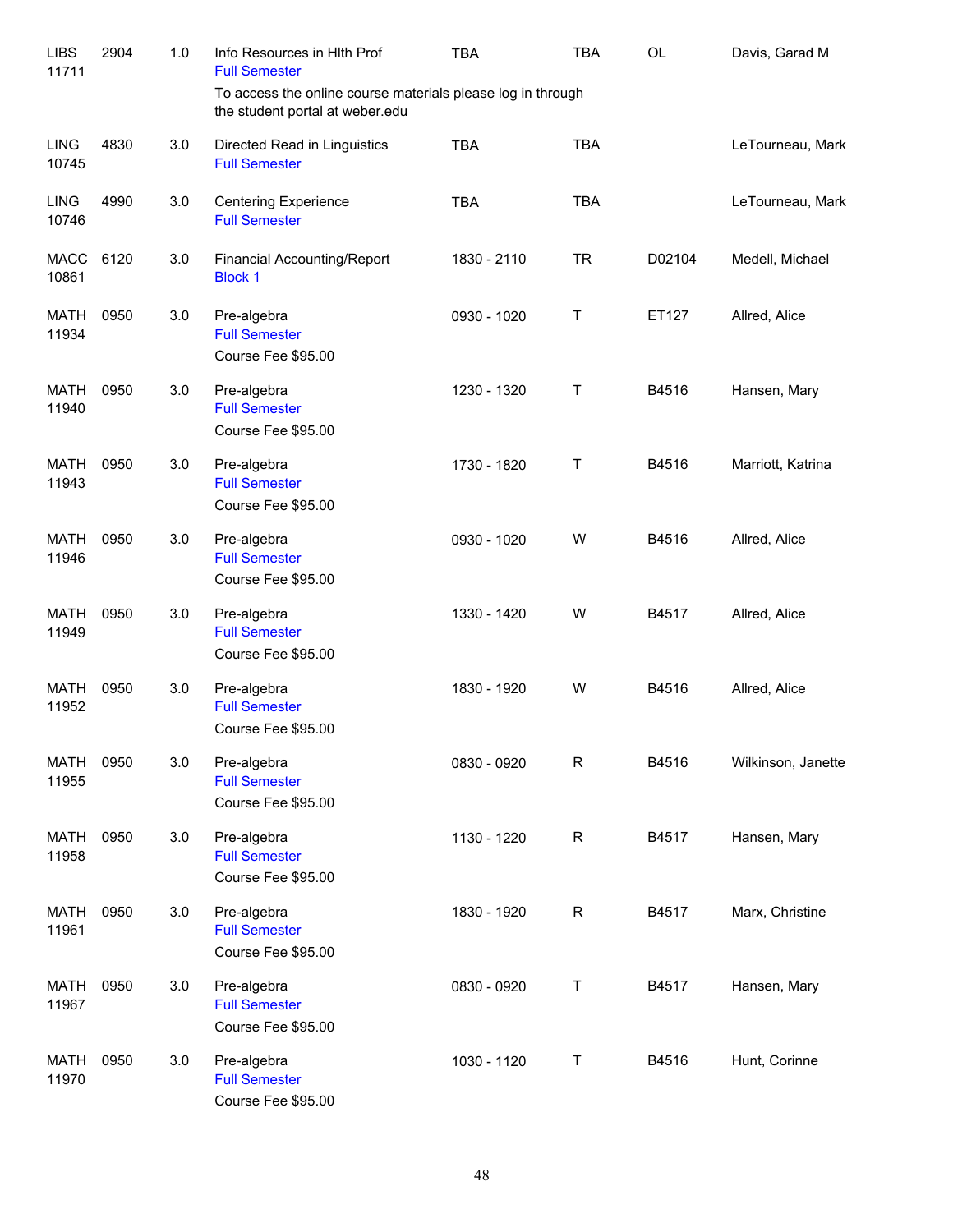| <b>MATH</b><br>11974 | 0950 | 3.0 | Pre-algebra<br><b>Full Semester</b><br>Course Fee \$95.00 | 1130 - 1220 | Τ           | B4517 | Hansen, Mary       |
|----------------------|------|-----|-----------------------------------------------------------|-------------|-------------|-------|--------------------|
| <b>MATH</b><br>11977 | 0950 | 3.0 | Pre-algebra<br><b>Full Semester</b><br>Course Fee \$95.00 | 1830 - 1920 | Τ           | B4517 | Marx, Christine    |
| <b>MATH</b><br>11980 | 0950 | 3.0 | Pre-algebra<br><b>Full Semester</b><br>Course Fee \$95.00 | 0830 - 0920 | W           | B4516 | Allred, Alice      |
| <b>MATH</b><br>11983 | 0950 | 3.0 | Pre-algebra<br><b>Full Semester</b><br>Course Fee \$95.00 | 1130 - 1220 | W           | ET127 | Hansen, Mary       |
| <b>MATH</b><br>11986 | 0950 | 3.0 | Pre-algebra<br><b>Full Semester</b><br>Course Fee \$95.00 | 0930 - 1020 | $\mathsf R$ | ET127 | Allred, Alice      |
| <b>MATH</b><br>11989 | 0950 | 3.0 | Pre-algebra<br><b>Full Semester</b><br>Course Fee \$95.00 | 1230 - 1320 | $\mathsf R$ | B4516 | Hansen, Mary       |
| <b>MATH</b><br>11992 | 0950 | 3.0 | Pre-algebra<br><b>Full Semester</b><br>Course Fee \$95.00 | 1730 - 1820 | $\mathsf R$ | B4517 | Jennings, Cristine |
| <b>MATH</b><br>11995 | 0950 | 3.0 | Pre-algebra<br><b>Full Semester</b><br>Course Fee \$95.00 | 0830 - 0920 | Τ           | B4516 | Allred, Alice      |
| <b>MATH</b><br>11998 | 0950 | 3.0 | Pre-algebra<br><b>Full Semester</b><br>Course Fee \$95.00 | 1130 - 1220 | Τ           | ET127 | Marx, Christine    |
| MATH<br>12001        | 0950 | 3.0 | Pre-algebra<br><b>Full Semester</b><br>Course Fee \$95.00 | 1230 - 1320 | Τ           | B4517 | Allred, Alice      |
| <b>MATH</b><br>12004 | 0950 | 3.0 | Pre-algebra<br><b>Full Semester</b><br>Course Fee \$95.00 | 1830 - 1920 | T           | B4516 | Marriott, Katrina  |
| MATH<br>12008        | 0950 | 3.0 | Pre-algebra<br><b>Full Semester</b><br>Course Fee \$95.00 | 1930 - 2020 | T           | B4517 | Marx, Christine    |
| MATH<br>12011        | 0950 | 3.0 | Pre-algebra<br><b>Full Semester</b><br>Course Fee \$95.00 | 0930 - 1020 | W           | ET127 | Hansen, Mary       |
| MATH<br>12015        | 0950 | 3.0 | Pre-algebra<br><b>Full Semester</b><br>Course Fee \$95.00 | 1030 - 1120 | W           | B4517 | Hansen, Mary       |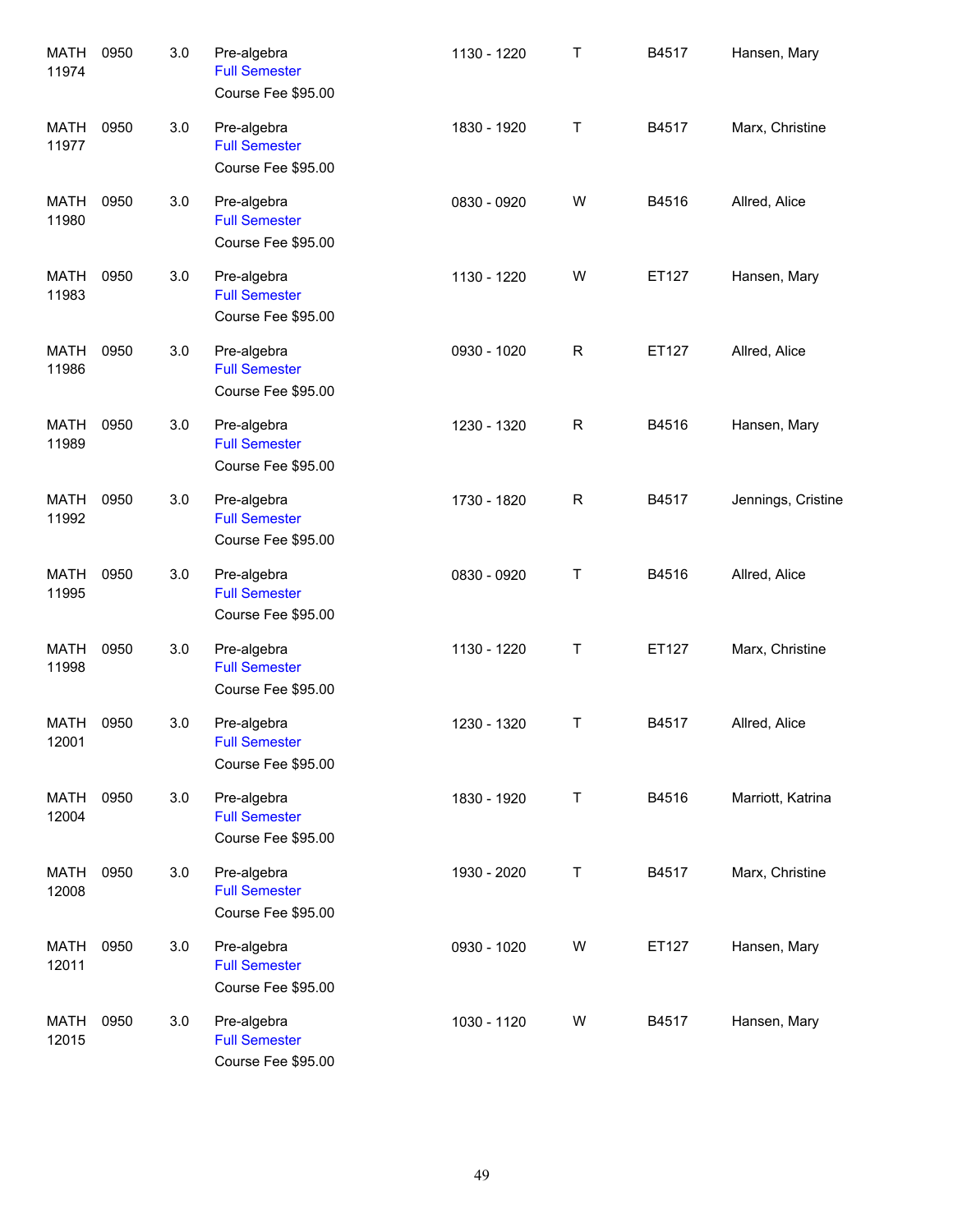| <b>MATH</b><br>12018 | 0950 | 3.0 | Pre-algebra<br><b>Full Semester</b><br>Course Fee \$95.00                                                                                                                                                   | 1230 - 1320 | W            | B4516           | Allred, Alice    |
|----------------------|------|-----|-------------------------------------------------------------------------------------------------------------------------------------------------------------------------------------------------------------|-------------|--------------|-----------------|------------------|
| MATH<br>12021        | 0950 | 3.0 | Pre-algebra<br><b>Full Semester</b><br>Course Fee \$95.00                                                                                                                                                   | 1730 - 1820 | W            | B4517           | Allred, Alice    |
| MATH<br>12024        | 0950 | 3.0 | Pre-algebra<br><b>Full Semester</b><br>Course Fee \$95.00                                                                                                                                                   | 0730 - 0820 | R            | ET127           | Allred, Alice    |
| MATH<br>12027        | 0950 | 3.0 | Pre-algebra<br><b>Full Semester</b><br>Course Fee \$95.00                                                                                                                                                   | 0830 - 0920 | $\mathsf{R}$ | B4517           | Allred, Alice    |
| <b>MATH</b><br>12030 | 0950 | 3.0 | Pre-algebra<br><b>Full Semester</b><br>Course Fee \$95.00                                                                                                                                                   | 1030 - 1120 | $\mathsf{R}$ | B4516           | Hansen, Mary     |
| MATH<br>12034        | 0950 | 3.0 | Pre-algebra<br><b>Full Semester</b><br>Course Fee \$95.00                                                                                                                                                   | 1230 - 1320 | $\mathsf{R}$ | B4517           | Allred, Alice    |
| MATH<br>12037        | 0950 | 3.0 | Pre-algebra<br><b>Full Semester</b><br>Course Fee \$95.00                                                                                                                                                   | 1930 - 2020 | $\mathsf R$  | B4517           | Marx, Christine  |
| MATH<br>12072        | 0950 | 3.0 | Pre-algebra<br><b>Full Semester</b><br>To access online course materials, please log on through<br>the student portal (eWeber) at http://weber.edu and select:<br>"Current Students".<br>Course Fee \$95.00 | <b>TBA</b>  | <b>TBA</b>   | <b>OL</b>       | Quesnell, Carrie |
| <b>MATH</b><br>12073 | 0950 | 3.0 | Pre-algebra<br><b>Full Semester</b><br>To acess online cours materials, please log on through<br>the student portal (eWeber) at http://weber.edu and select:<br>"Current Students".<br>Course Fee \$95.00   | <b>TBA</b>  | <b>TBA</b>   | OL              | Hadlock, Amanda  |
| MATH<br>12081        | 0950 | 3.0 | Pre-algebra<br><b>Full Semester</b><br>Course Fee \$95.00                                                                                                                                                   | 0830 - 0920 | Τ            | D02235          | Imig, David      |
| MATH<br>12084        | 0950 | 3.0 | Pre-algebra<br><b>Full Semester</b><br>Course Fee \$95.00                                                                                                                                                   | 1130 - 1220 | W            | D02235          | Imig, David      |
| MATH<br>12087        | 0950 | 3.0 | Pre-algebra<br><b>Full Semester</b><br>Course Fee \$95.00                                                                                                                                                   | 1730 - 1820 | R            | D02235          | Imig, David      |
| MATH<br>12091        | 0950 | 3.0 | Pre-algebra<br><b>Full Semester</b><br>Course Fee \$95.00                                                                                                                                                   | 1130 - 1220 | Т            | D <sub>02</sub> | Imig, David      |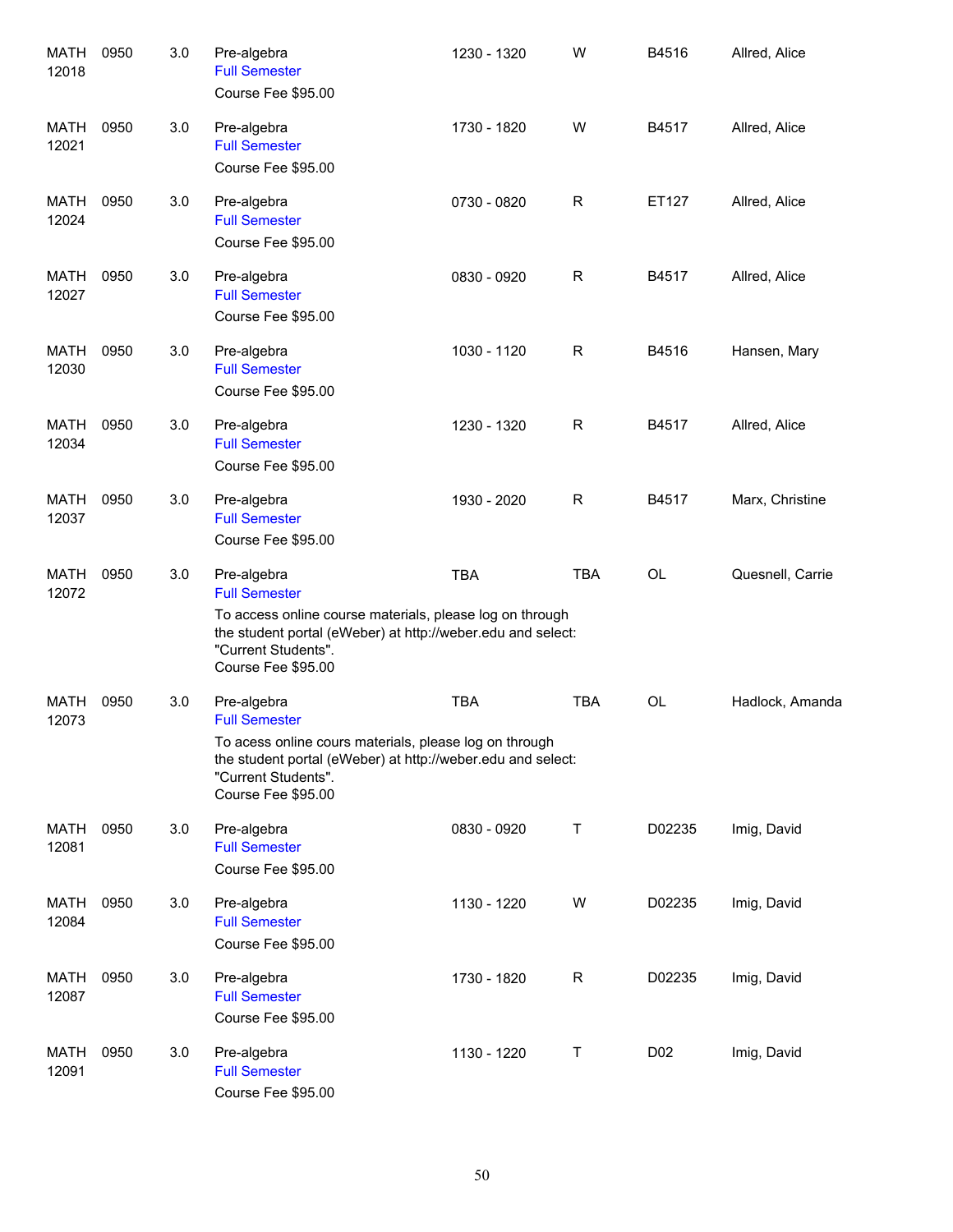| <b>MATH</b><br>12094 | 0950 | 3.0 | Pre-algebra<br><b>Full Semester</b><br>Course Fee \$95.00                                                                                                                                                   | 1730 - 1820 | Τ            | D02              | Acor, Brenda    |
|----------------------|------|-----|-------------------------------------------------------------------------------------------------------------------------------------------------------------------------------------------------------------|-------------|--------------|------------------|-----------------|
| <b>MATH</b><br>12097 | 0950 | 3.0 | Pre-algebra<br><b>Full Semester</b><br>Course Fee \$95.00                                                                                                                                                   | 0830 - 0920 | W            | D <sub>0</sub> 2 | Imig, David     |
| <b>MATH</b><br>12100 | 0950 | 3.0 | Pre-algebra<br><b>Full Semester</b><br>Course Fee \$95.00                                                                                                                                                   | 1830 - 1920 | W            | D <sub>0</sub> 2 | Hallin, Stephen |
| <b>MATH</b><br>12103 | 0950 | 3.0 | Pre-algebra<br><b>Full Semester</b><br>Course Fee \$95.00                                                                                                                                                   | 1230 - 1320 | $\mathsf{R}$ | D <sub>0</sub> 2 | Imig, David     |
| <b>MATH</b><br>12107 | 0950 | 3.0 | Pre-algebra<br><b>Full Semester</b><br>Course Fee \$95.00                                                                                                                                                   | 0930 - 1020 | Τ            | D <sub>0</sub> 2 | Imig, David     |
| <b>MATH</b><br>12110 | 0950 | 3.0 | Pre-algebra<br><b>Full Semester</b><br>Course Fee \$95.00                                                                                                                                                   | 1830 - 1920 | Τ            | D <sub>0</sub> 2 | Acor, Brenda    |
| <b>MATH</b><br>12113 | 0950 | 3.0 | Pre-algebra<br><b>Full Semester</b><br>Course Fee \$95.00                                                                                                                                                   | 0930 - 1020 | W            | D <sub>0</sub> 2 | Imig, David     |
| <b>MATH</b><br>12116 | 0950 | 3.0 | Pre-algebra<br><b>Full Semester</b><br>Course Fee \$95.00                                                                                                                                                   | 1230 - 1320 | W            | D <sub>0</sub> 2 | Imig, David     |
| <b>MATH</b><br>12119 | 0950 | 3.0 | Pre-algebra<br><b>Full Semester</b><br>Course Fee \$95.00                                                                                                                                                   | 1730 - 1820 | W            | D <sub>02</sub>  | Hallin, Stephen |
| MATH<br>12122        | 0950 | 3.0 | Pre-algebra<br><b>Full Semester</b><br>Course Fee \$95.00                                                                                                                                                   | 1130 - 1220 | R            | D <sub>0</sub> 2 | Imig, David     |
| MATH<br>12125        | 0950 | 3.0 | Pre-algebra<br><b>Full Semester</b><br>Course Fee \$95.00                                                                                                                                                   | 1830 - 1920 | R            | D02              | Floyd, M        |
| MATH<br>12173        | 0950 | 3.0 | Pre-algebra<br><b>Full Semester</b><br>Course Fee \$95.00                                                                                                                                                   | 1930 - 2020 | W            | B4517            | Allred, Alice   |
| MATH<br>12216        | 0950 | 3.0 | Pre-algebra<br><b>Full Semester</b><br>To access online course materials, please log on through the<br>student portal (eWeber) at http://weber.edu and select:<br>"Current Students".<br>Course Fee \$95.00 | <b>TBA</b>  | <b>TBA</b>   | OL               | Lund, Julliana  |
| MATH<br>12252        | 0950 | 3.0 | Pre-algebra<br><b>Full Semester</b><br>Course Fee \$95.00                                                                                                                                                   | 0930 - 1020 | W            | B4517            | Marx, Christine |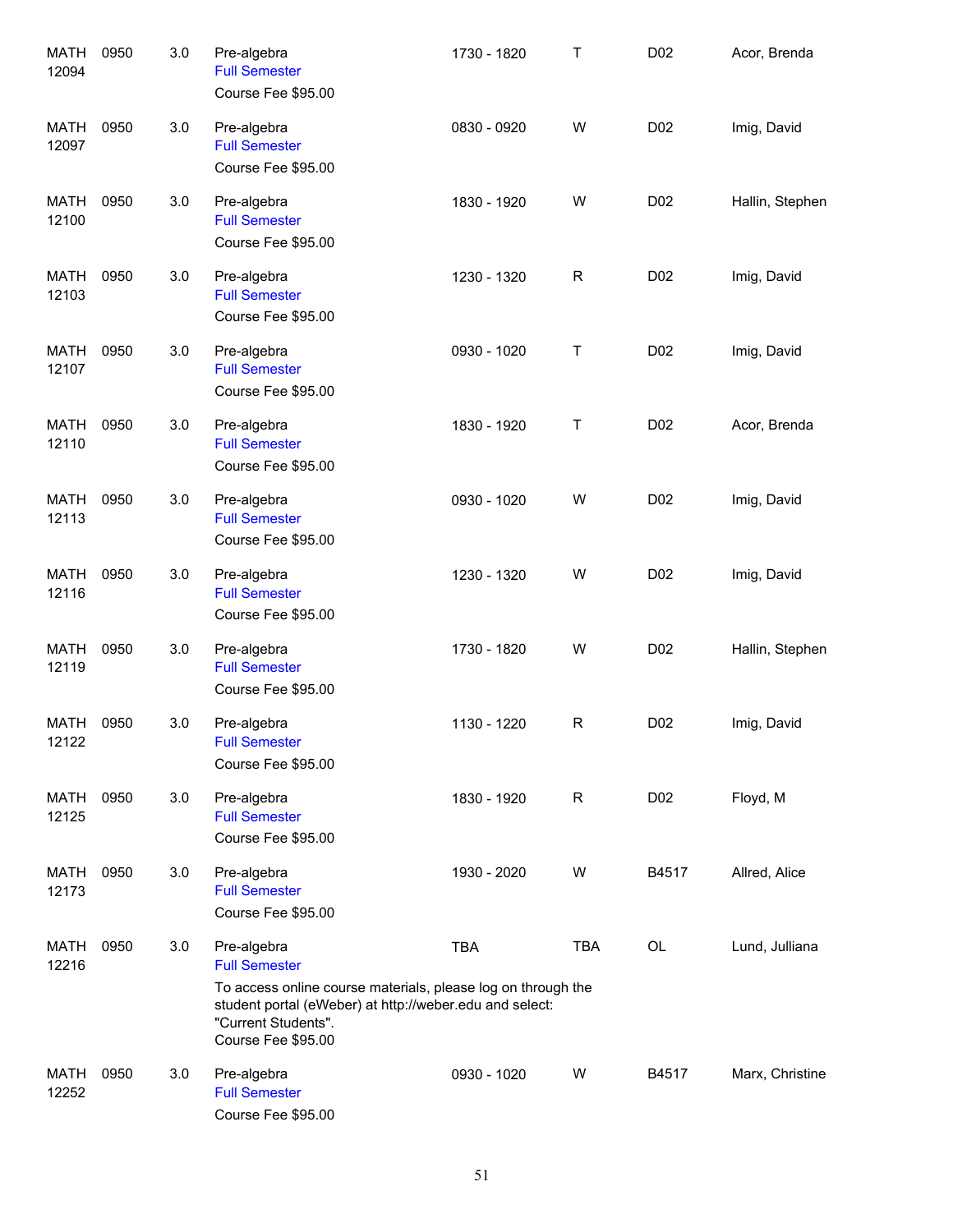| <b>MATH</b><br>11935 | 0990 | 3.0 | First Course in Algebra<br><b>Full Semester</b><br>Course Fee \$95.00                        | 0930 - 1020 | Τ           | ET127 | Allred, Alice      |
|----------------------|------|-----|----------------------------------------------------------------------------------------------|-------------|-------------|-------|--------------------|
| MATH<br>11941        | 0990 | 3.0 | First Course in Algebra<br><b>Full Semester</b><br>Course Fee \$95.00                        | 1230 - 1320 | Т           | B4516 | Hansen, Mary       |
| MATH<br>11944        | 0990 | 3.0 | First Course in Algebra<br><b>Full Semester</b><br>Course Fee \$95.00                        | 1730 - 1820 | Τ           | B4516 | Marriott, Katrina  |
| MATH<br>11947        | 0990 | 3.0 | First Course in Algebra<br><b>Full Semester</b><br>Course Fee \$95.00                        | 0930 - 1020 | W           | B4516 | Allred, Alice      |
| MATH<br>11950        | 0990 | 3.0 | First Course in Algebra<br><b>Full Semester</b><br>Course Fee \$95.00                        | 1330 - 1420 | W           | B4517 | Allred, Alice      |
| MATH<br>11953        | 0990 | 3.0 | First Course in Algebra<br><b>Full Semester</b><br>Course Fee \$95.00                        | 1830 - 1920 | W           | B4516 | Allred, Alice      |
| MATH<br>11956        | 0990 | 3.0 | First Course in Algebra<br><b>Full Semester</b><br>Course Fee \$95.00                        | 0830 - 0920 | $\mathsf R$ | B4516 | Wilkinson, Janette |
| <b>MATH</b><br>11959 | 0990 | 3.0 | First Course in Algebra<br><b>Full Semester</b><br>Course Fee \$95.00                        | 1130 - 1220 | R           | B4517 | Hansen, Mary       |
| <b>MATH</b><br>11962 | 0990 | 3.0 | First Course in Algebra<br><b>Full Semester</b><br>Course Fee \$95.00                        | 1830 - 1920 | $\mathsf R$ | B4517 | Marx, Christine    |
| MATH<br>11964        | 0990 | 3.0 | First Course in Algebra<br><b>Full Semester</b><br>Formerly Math 0960.<br>Course Fee \$95.00 | 0830 - 0920 | Т           | B4517 | Hansen, Mary       |
| MATH<br>11968        | 0990 | 3.0 | First Course in Algebra<br><b>Full Semester</b><br>Formerly Math 0960.<br>Course Fee \$95.00 | 1030 - 1120 | Τ           | B4516 | Hunt, Corinne      |
| MATH<br>11972        | 0990 | 3.0 | First Course in Algebra<br><b>Full Semester</b><br>Formerly Math 0960.<br>Course Fee \$95.00 | 1130 - 1220 | Т           | B4517 | Hansen, Mary       |
| MATH<br>11975        | 0990 | 3.0 | First Course in Algebra<br><b>Full Semester</b><br>Formerly Math 0960.<br>Course Fee \$95.00 | 1830 - 1920 | Τ           | B4517 | Marx, Christine    |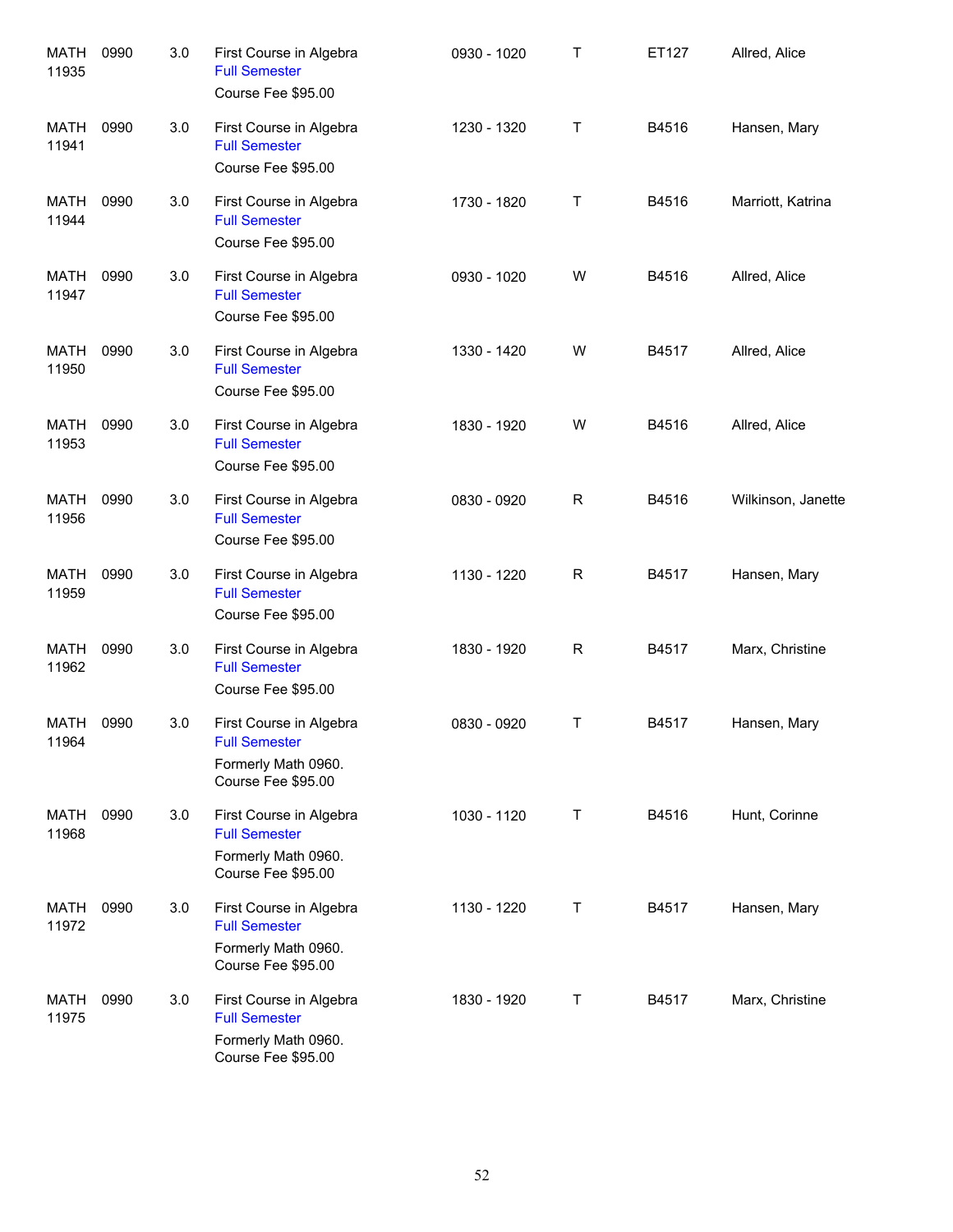| <b>MATH</b><br>11978 | 0990 | 3.0 | First Course in Algebra<br><b>Full Semester</b><br>Formerly Math 0960.<br>Course Fee \$95.00 | 0830 - 0920 | W            | B4516 | Allred, Alice      |
|----------------------|------|-----|----------------------------------------------------------------------------------------------|-------------|--------------|-------|--------------------|
| <b>MATH</b><br>11981 | 0990 | 3.0 | First Course in Algebra<br><b>Full Semester</b><br>Formerly Math 0960.<br>Course Fee \$95.00 | 1130 - 1220 | W            | ET127 | Hansen, Mary       |
| <b>MATH</b><br>11984 | 0990 | 3.0 | First Course in Algebra<br><b>Full Semester</b><br>Formerly Math 0960.<br>Course Fee \$95.00 | 0930 - 1020 | $\mathsf R$  | ET127 | Allred, Alice      |
| <b>MATH</b><br>11987 | 0990 | 3.0 | First Course in Algebra<br><b>Full Semester</b><br>Formerly Math 0960.<br>Course Fee \$95.00 | 1230 - 1320 | $\mathsf{R}$ | B4516 | Hansen, Mary       |
| <b>MATH</b><br>11990 | 0990 | 3.0 | First Course in Algebra<br><b>Full Semester</b><br>Formerly Math 0960.<br>Course Fee \$95.00 | 1730 - 1820 | $\mathsf R$  | B4517 | Jennings, Cristine |
| <b>MATH</b><br>11996 | 0990 | 3.0 | First Course in Algebra<br><b>Full Semester</b><br>Course Fee \$95.00                        | 0830 - 0920 | $\mathsf T$  | B4516 | Allred, Alice      |
| <b>MATH</b><br>11999 | 0990 | 3.0 | First Course in Algebra<br><b>Full Semester</b><br>Course Fee \$95.00                        | 1130 - 1220 | $\mathsf T$  | ET127 | Marx, Christine    |
| <b>MATH</b><br>12002 | 0990 | 3.0 | First Course in Algebra<br><b>Full Semester</b><br>Course Fee \$95.00                        | 1230 - 1320 | $\mathsf T$  | B4517 | Allred, Alice      |
| <b>MATH</b><br>12005 | 0990 | 3.0 | First Course in Algebra<br><b>Full Semester</b><br>Course Fee \$95.00                        | 1830 - 1920 | Τ            | B4516 | Marriott, Katrina  |
| <b>MATH</b><br>12009 | 0990 | 3.0 | First Course in Algebra<br><b>Full Semester</b><br>Course Fee \$95.00                        | 1930 - 2020 | Т            | B4517 | Marx, Christine    |
| MATH<br>12012        | 0990 | 3.0 | First Course in Algebra<br><b>Full Semester</b><br>Course Fee \$95.00                        | 0930 - 1020 | W            | ET127 | Hansen, Mary       |
| MATH<br>12016        | 0990 | 3.0 | First Course in Algebra<br><b>Full Semester</b><br>Course Fee \$95.00                        | 1030 - 1120 | W            | B4517 | Hansen, Mary       |
| MATH<br>12019        | 0990 | 3.0 | First Course in Algebra<br><b>Full Semester</b><br>Course Fee \$95.00                        | 1230 - 1320 | W            | B4516 | Allred, Alice      |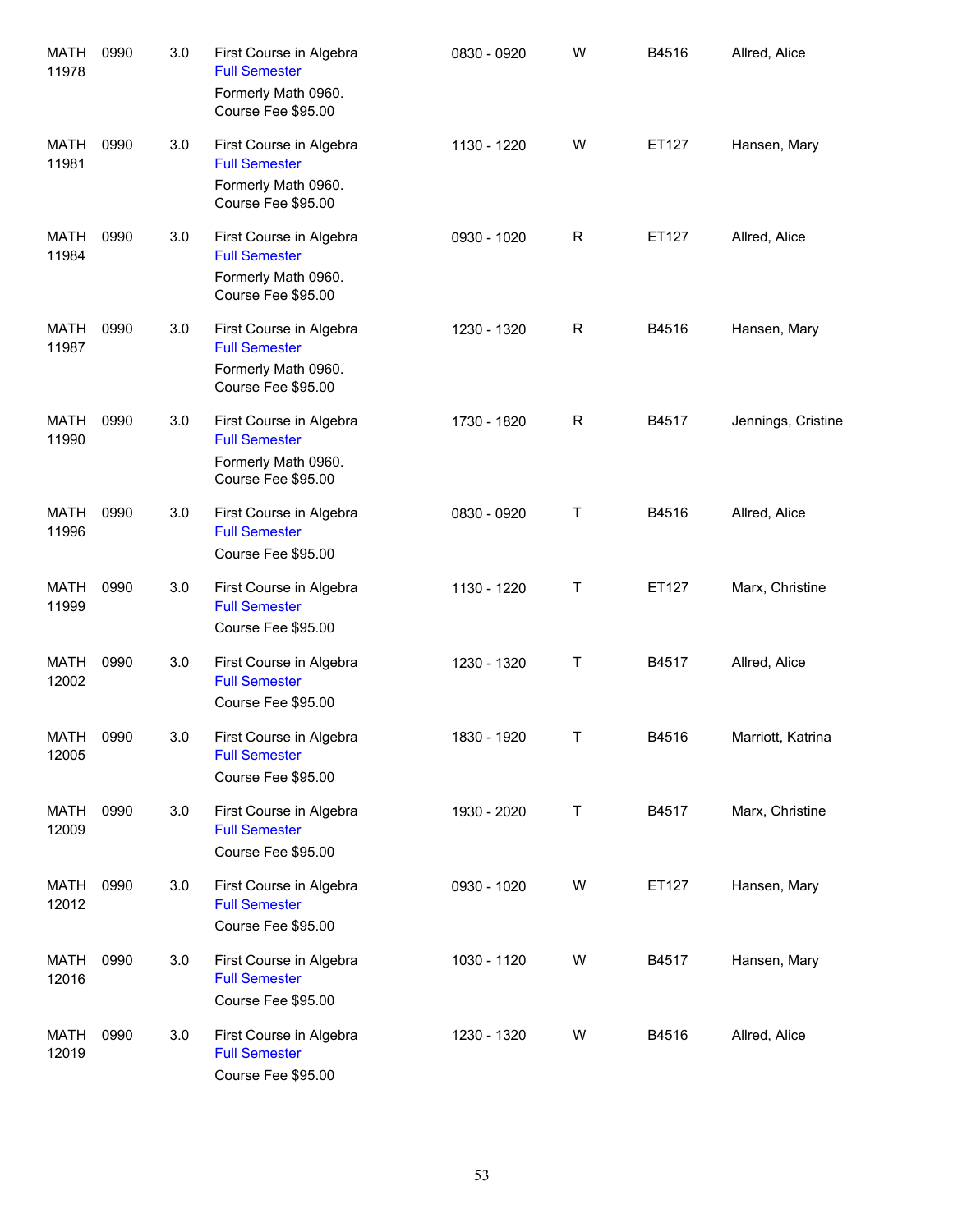| <b>MATH</b><br>12022 | 0990 | 3.0 | First Course in Algebra<br><b>Full Semester</b><br>Course Fee \$95.00                                                                                                | 1730 - 1820 | W          | B4517            | Allred, Alice   |
|----------------------|------|-----|----------------------------------------------------------------------------------------------------------------------------------------------------------------------|-------------|------------|------------------|-----------------|
| MATH<br>12025        | 0990 | 3.0 | First Course in Algebra<br><b>Full Semester</b><br>Course Fee \$95.00                                                                                                | 0730 - 0820 | R          | ET127            | Allred, Alice   |
| MATH<br>12028        | 0990 | 3.0 | First Course in Algebra<br><b>Full Semester</b><br>Course Fee \$95.00                                                                                                | 0830 - 0920 | R          | B4517            | Allred, Alice   |
| <b>MATH</b><br>12031 | 0990 | 3.0 | First Course in Algebra<br><b>Full Semester</b><br>Course Fee \$95.00                                                                                                | 1030 - 1120 | R          | B4516            | Hansen, Mary    |
| <b>MATH</b><br>12035 | 0990 | 3.0 | First Course in Algebra<br><b>Full Semester</b><br>Course Fee \$95.00                                                                                                | 1230 - 1320 | R          | B4517            | Allred, Alice   |
| MATH<br>12076        | 0990 | 3.0 | First Course in Algebra<br><b>Full Semester</b>                                                                                                                      | <b>TBA</b>  | <b>TBA</b> | <b>OL</b>        | Poore, Darrell  |
|                      |      |     | To access online course materials, please log on through<br>the student portal (eWeber) at http://weber.edu and select:<br>"Current Students".<br>Course Fee \$95.00 |             |            |                  |                 |
| <b>MATH</b><br>12077 | 0990 | 3.0 | First Course in Algebra<br><b>Full Semester</b>                                                                                                                      | <b>TBA</b>  | <b>TBA</b> | <b>OL</b>        | Marx, Christine |
|                      |      |     | To access online course materials, please log on through<br>the student portal (eWeber) at http://weber.edu and select:<br>"Current Students".<br>Course Fee \$95.00 |             |            |                  |                 |
| <b>MATH</b><br>12082 | 0990 | 3.0 | First Course in Algebra<br><b>Full Semester</b><br>Course Fee \$95.00                                                                                                | 0830 - 0920 | Т          | D <sub>0</sub> 2 | Imig, David     |
| <b>MATH</b><br>12085 | 0990 | 3.0 | First Course in Algebra<br><b>Full Semester</b><br>Course Fee \$95.00                                                                                                | 1130 - 1220 | W          | D <sub>0</sub> 2 | Imig, David     |
| <b>MATH</b><br>12088 | 0990 | 3.0 | First Course in Algebra<br><b>Full Semester</b><br>Course Fee \$95.00                                                                                                | 1730 - 1820 | R          | D <sub>02</sub>  | Imig, David     |
| <b>MATH</b><br>12090 | 0990 | 3.0 | First Course in Algebra<br><b>Full Semester</b><br>Course Fee \$95.00                                                                                                | 1130 - 1220 | Τ          | D02235           | Imig, David     |
| <b>MATH</b><br>12093 | 0990 | 3.0 | First Course in Algebra<br><b>Full Semester</b><br>Course Fee \$95.00                                                                                                | 1730 - 1820 | Τ          | D02235           | Acor, Brenda    |
| <b>MATH</b><br>12096 | 0990 | 3.0 | First Course in Algebra<br><b>Full Semester</b><br>Course Fee \$95.00                                                                                                | 0830 - 0920 | W          | D02235           | Imig, David     |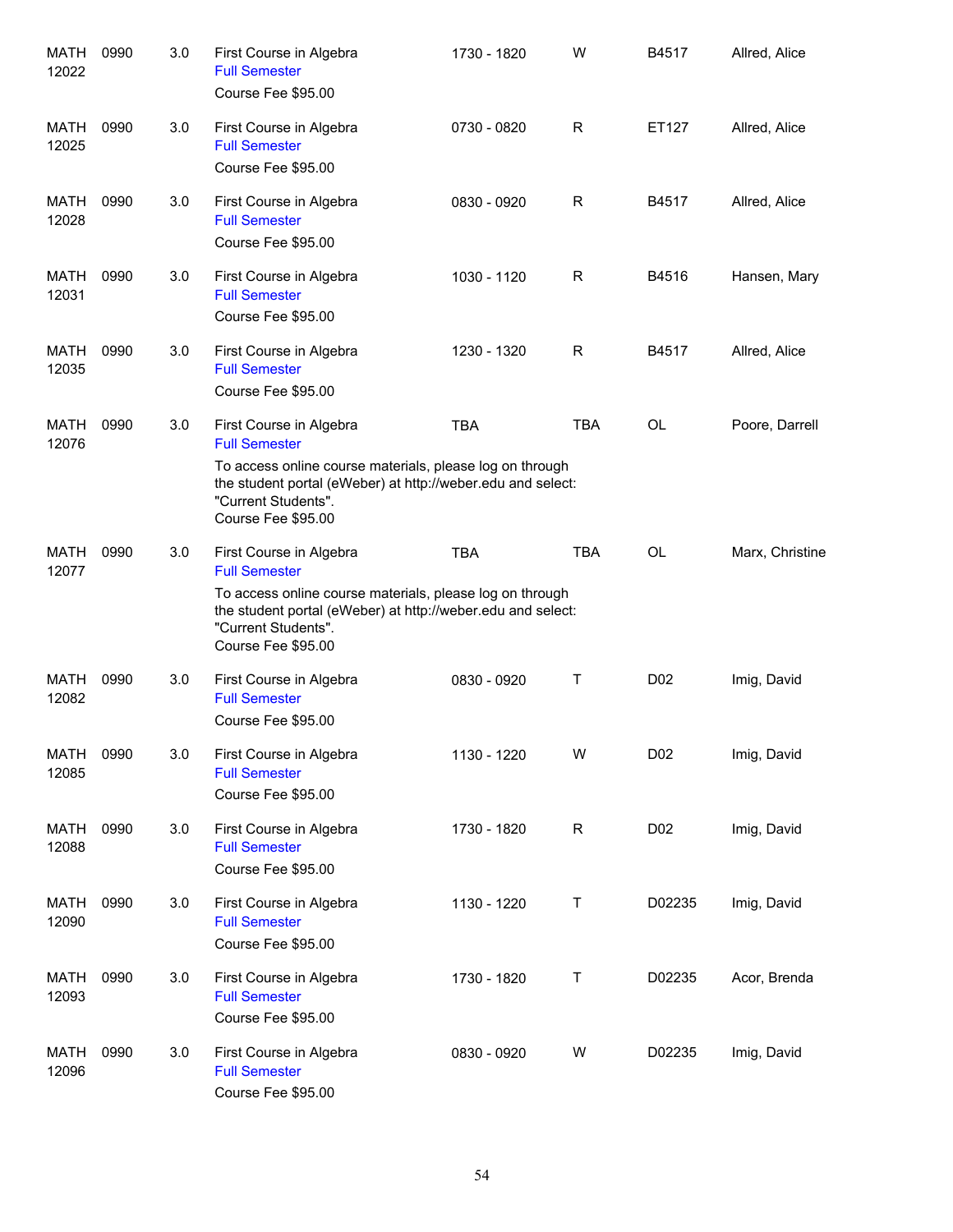| <b>MATH</b><br>12099 | 0990 | 3.0 | First Course in Algebra<br><b>Full Semester</b><br>Course Fee \$95.00                                                                                                                                                   | 1830 - 1920 | W           | D02235           | Hallin, Stephen |
|----------------------|------|-----|-------------------------------------------------------------------------------------------------------------------------------------------------------------------------------------------------------------------------|-------------|-------------|------------------|-----------------|
| MATH<br>12102        | 0990 | 3.0 | First Course in Algebra<br><b>Full Semester</b><br>Course Fee \$95.00                                                                                                                                                   | 1230 - 1320 | $\mathsf R$ | D02235           | Imig, David     |
| MATH<br>12106        | 0990 | 3.0 | First Course in Algebra<br><b>Full Semester</b><br>Course Fee \$95.00                                                                                                                                                   | 0930 - 1020 | Т           | D <sub>02</sub>  | Imig, David     |
| MATH<br>12109        | 0990 | 3.0 | First Course in Algebra<br><b>Full Semester</b><br>Course Fee \$95.00                                                                                                                                                   | 1830 - 1920 | Т           | D <sub>0</sub> 2 | Acor, Brenda    |
| MATH<br>12112        | 0990 | 3.0 | First Course in Algebra<br><b>Full Semester</b><br>Course Fee \$95.00                                                                                                                                                   | 0930 - 1020 | W           | D <sub>0</sub> 2 | Imig, David     |
| MATH<br>12115        | 0990 | 3.0 | First Course in Algebra<br><b>Full Semester</b><br>Course Fee \$95.00                                                                                                                                                   | 1230 - 1320 | W           | D <sub>0</sub> 2 | Imig, David     |
| MATH<br>12118        | 0990 | 3.0 | First Course in Algebra<br><b>Full Semester</b><br>Course Fee \$95.00                                                                                                                                                   | 1730 - 1820 | W           | D <sub>0</sub> 2 | Hallin, Stephen |
| MATH<br>12121        | 0990 | 3.0 | First Course in Algebra<br><b>Full Semester</b><br>Course Fee \$95.00                                                                                                                                                   | 1130 - 1220 | R           | D <sub>0</sub> 2 | Imig, David     |
| MATH<br>12124        | 0990 | 3.0 | First Course in Algebra<br><b>Full Semester</b><br>Course Fee \$95.00                                                                                                                                                   | 1830 - 1920 | R           | D <sub>0</sub> 2 | Floyd, M        |
| MATH<br>12171        | 0990 | 3.0 | First Course in Algebra<br><b>Full Semester</b><br>Course Fee \$95.00                                                                                                                                                   | 1930 - 2020 | R           | B4517            | Marx, Christine |
| MATH<br>12172        | 0990 | 3.0 | First Course in Algebra<br><b>Full Semester</b><br>Formerly Math 0960. Course fee \$95.00                                                                                                                               | 1930 - 2020 | W           | B4517            | Allred, Alice   |
| MATH<br>12217        | 0990 | 3.0 | First Course in Algebra<br><b>Full Semester</b><br>To access online course materials, please log on through the<br>student portal (eWeber) at http://weber.edu and select:<br>"Current Students".<br>Course Fee \$95.00 | <b>TBA</b>  | <b>TBA</b>  | <b>OL</b>        | Poore, Darrell  |
| <b>MATH</b><br>12253 | 0990 | 3.0 | First Course in Algebra<br><b>Full Semester</b><br>Course Fee \$95.00                                                                                                                                                   | 1030 - 1120 | W           | B4516            | Marx, Christine |
| <b>MATH</b><br>12267 | 0990 | 3.0 | First Course in Algebra<br><b>Full Semester</b>                                                                                                                                                                         | 1730 - 1820 | Т           | B4517            | Hollopeter, W   |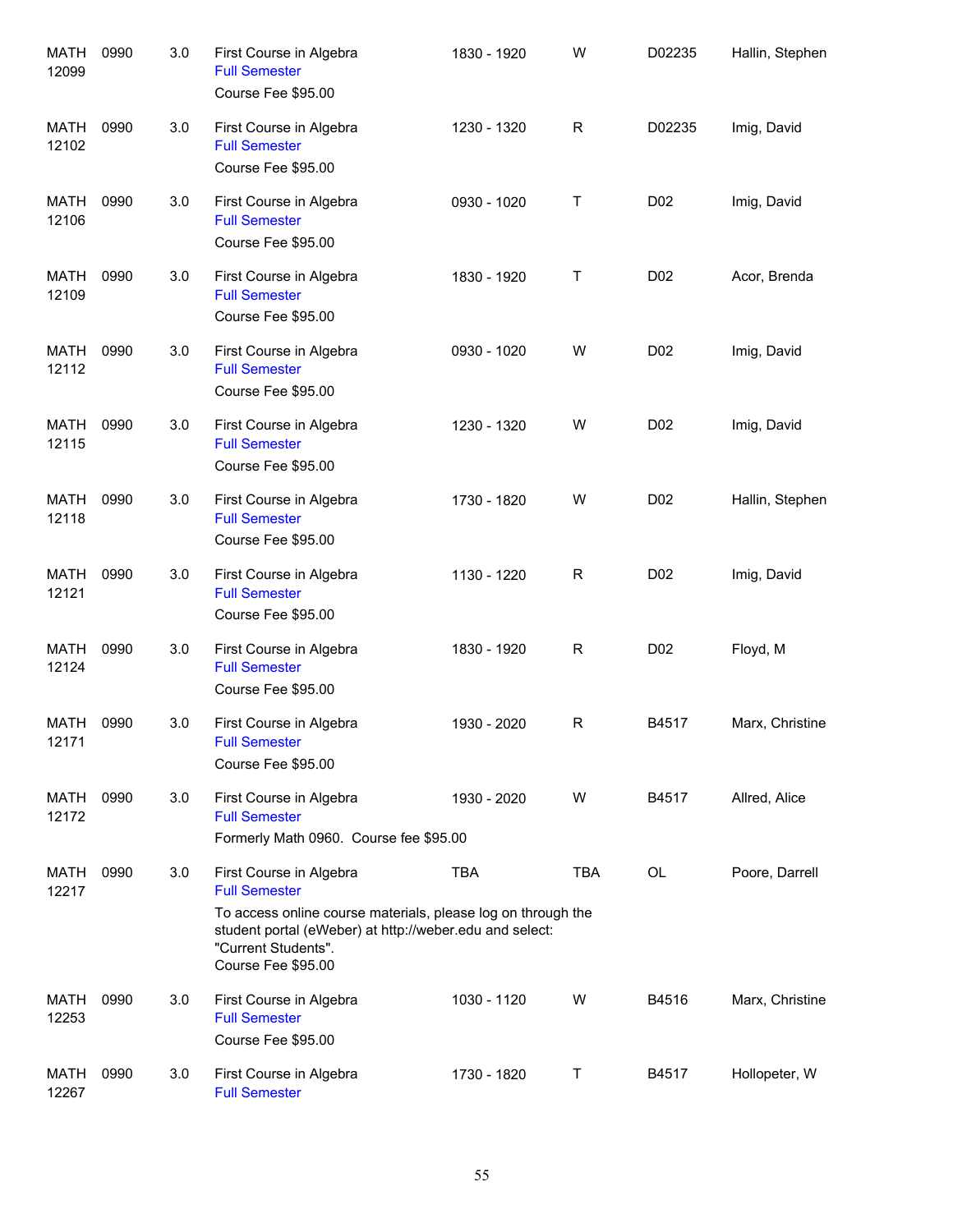| <b>MATH</b><br>12268 | 0990 | 3.0 | First Course in Algebra<br><b>Block 2</b>                          | <b>TBA</b>  | <b>TBA</b>  |       | Acor, Brenda       |
|----------------------|------|-----|--------------------------------------------------------------------|-------------|-------------|-------|--------------------|
|                      |      |     | You may NOT register for this section. FOR DEPT USE ONLY.          |             |             |       |                    |
| MATH<br>11939        | 1010 | 4.0 | Intermediate Algebra<br><b>Full Semester</b><br>Course Fee \$95.00 | 0930 - 1020 | Т           | ET127 | Allred, Alice      |
|                      |      |     |                                                                    |             |             |       |                    |
| MATH<br>11942        | 1010 | 4.0 | Intermediate Algebra<br><b>Full Semester</b><br>Course Fee \$95.00 | 1230 - 1320 | Τ           | B4516 | Hansen, Mary       |
|                      |      |     |                                                                    |             |             |       |                    |
| <b>MATH</b><br>11945 | 1010 | 4.0 | Intermediate Algebra<br><b>Full Semester</b><br>Course Fee \$95.00 | 1730 - 1820 | Т           | B4516 | Marriott, Katrina  |
| MATH<br>11948        | 1010 | 4.0 | Intermediate Algebra<br><b>Full Semester</b><br>Course Fee \$95.00 | 0930 - 1020 | W           | B4516 | Allred, Alice      |
| <b>MATH</b><br>11951 | 1010 | 4.0 | Intermediate Algebra<br><b>Full Semester</b>                       | 1330 - 1420 | W           | B4517 | Allred, Alice      |
|                      |      |     | Course Fee \$95.00                                                 |             |             |       |                    |
| MATH<br>11954        | 1010 | 4.0 | Intermediate Algebra<br><b>Full Semester</b><br>Course Fee \$95.00 | 1830 - 1920 | W           | B4516 | Allred, Alice      |
| MATH<br>11957        | 1010 | 4.0 | Intermediate Algebra<br><b>Full Semester</b><br>Course Fee \$95.00 | 0830 - 0920 | $\mathsf R$ | B4516 | Wilkinson, Janette |
| MATH<br>11960        | 1010 | 4.0 | Intermediate Algebra<br><b>Full Semester</b><br>Course Fee \$95.00 | 1130 - 1220 | $\mathsf R$ | B4517 | Hansen, Mary       |
| MATH<br>11963        | 1010 | 4.0 | Intermediate Algebra<br><b>Full Semester</b><br>Course Fee \$95.00 | 1830 - 1920 | $\mathsf R$ | B4517 | Marx, Christine    |
| <b>MATH</b><br>11966 | 1010 | 4.0 | Intermediate Algebra<br><b>Full Semester</b><br>Course Fee \$95.00 | 0830 - 0920 | T           | B4517 | Hansen, Mary       |
| MATH<br>11969        | 1010 | 4.0 | Intermediate Algebra<br><b>Full Semester</b><br>Course Fee \$95.00 | 1030 - 1120 | T           | B4516 | Hunt, Corinne      |
| MATH<br>11973        | 1010 | 4.0 | Intermediate Algebra<br><b>Full Semester</b><br>Course Fee \$95.00 | 1130 - 1220 | T           | B4517 | Hansen, Mary       |
| MATH<br>11976        | 1010 | 4.0 | Intermediate Algebra<br><b>Full Semester</b><br>Course Fee \$95.00 | 1830 - 1920 | Т           | B4517 | Marx, Christine    |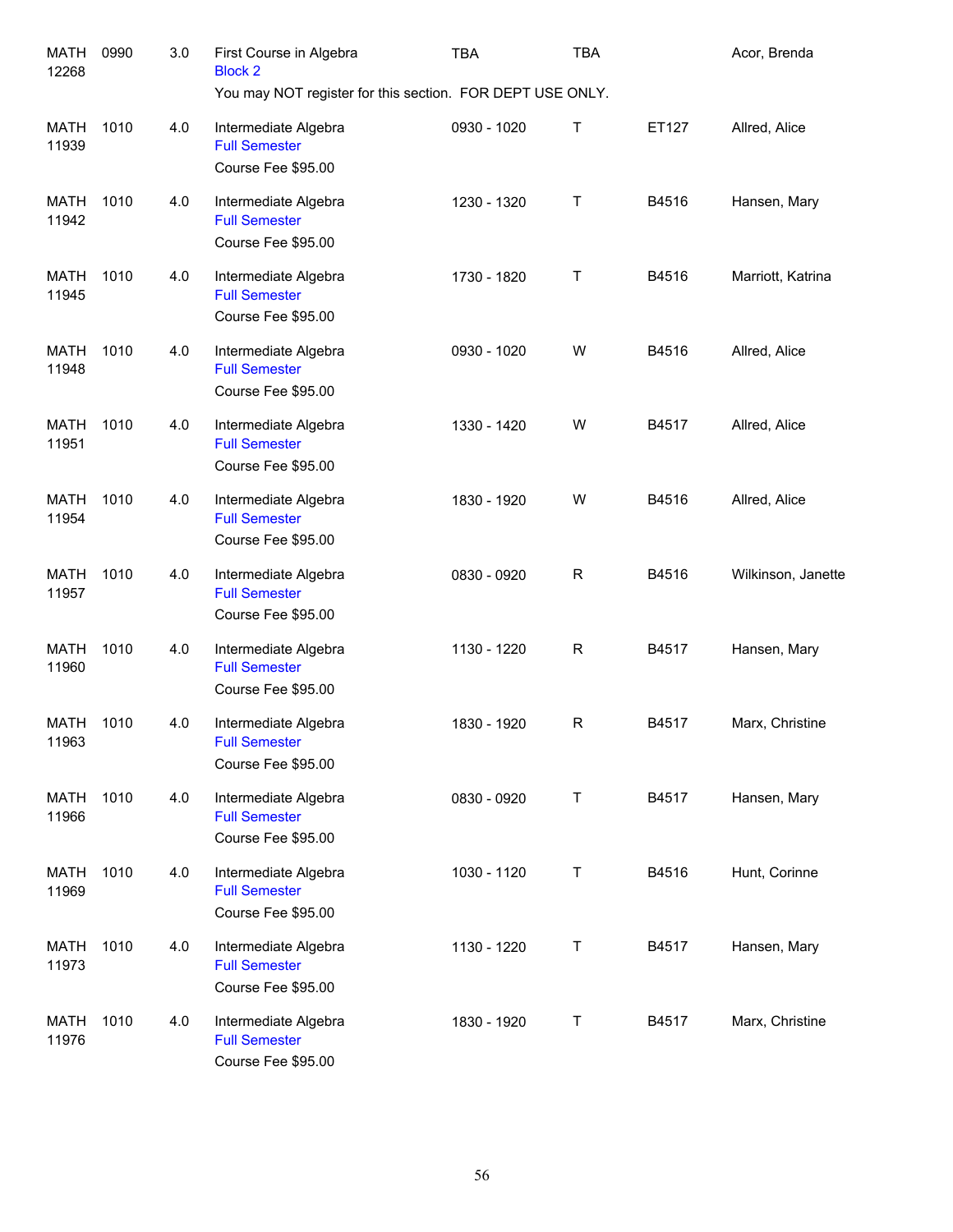| <b>MATH</b><br>11979 | 1010 | 4.0 | Intermediate Algebra<br><b>Full Semester</b><br>Course Fee \$95.00 | 0830 - 0920 | W | B4516 | Allred, Alice      |
|----------------------|------|-----|--------------------------------------------------------------------|-------------|---|-------|--------------------|
| <b>MATH</b><br>11982 | 1010 | 4.0 | Intermediate Algebra<br><b>Full Semester</b><br>Course Fee \$95.00 | 1130 - 1220 | W | ET127 | Hansen, Mary       |
| <b>MATH</b><br>11985 | 1010 | 4.0 | Intermediate Algebra<br><b>Full Semester</b><br>Course Fee \$95.00 | 0930 - 1020 | R | ET127 | Allred, Alice      |
| <b>MATH</b><br>11988 | 1010 | 4.0 | Intermediate Algebra<br><b>Full Semester</b><br>Course Fee \$95.00 | 1230 - 1320 | R | B4516 | Hansen, Mary       |
| <b>MATH</b><br>11991 | 1010 | 4.0 | Intermediate Algebra<br><b>Full Semester</b><br>Course Fee \$95.00 | 1730 - 1820 | R | B4517 | Jennings, Cristine |
| <b>MATH</b><br>11994 | 1010 | 4.0 | Intermediate Algebra<br><b>Full Semester</b><br>Course Fee \$95.00 | 0830 - 0920 | Τ | B4516 | Allred, Alice      |
| MATH<br>11997        | 1010 | 4.0 | Intermediate Algebra<br><b>Full Semester</b><br>Course Fee \$95.00 | 1130 - 1220 | Τ | ET127 | Marx, Christine    |
| <b>MATH</b><br>12000 | 1010 | 4.0 | Intermediate Algebra<br><b>Full Semester</b><br>Course Fee \$95.00 | 1230 - 1320 | Τ | B4517 | Allred, Alice      |
| <b>MATH</b><br>12003 | 1010 | 4.0 | Intermediate Algebra<br><b>Full Semester</b><br>Course Fee \$95.00 | 1830 - 1920 | Τ | B4516 | Marriott, Katrina  |
| <b>MATH</b><br>12006 | 1010 | 4.0 | Intermediate Algebra<br><b>Full Semester</b><br>Course Fee \$95.00 | 1930 - 2020 | Τ | B4517 | Marx, Christine    |
| MATH<br>12010        | 1010 | 4.0 | Intermediate Algebra<br><b>Full Semester</b><br>Course Fee \$95.00 | 0930 - 1020 | W | ET127 | Hansen, Mary       |
| MATH<br>12014        | 1010 | 4.0 | Intermediate Algebra<br><b>Full Semester</b><br>Course Fee \$95.00 | 1030 - 1120 | W | B4517 | Hansen, Mary       |
| MATH<br>12017        | 1010 | 4.0 | Intermediate Algebra<br><b>Full Semester</b><br>Course Fee \$95.00 | 1230 - 1320 | W | B4516 | Allred, Alice      |
| <b>MATH</b><br>12020 | 1010 | 4.0 | Intermediate Algebra<br><b>Full Semester</b><br>Course Fee \$95.00 | 1730 - 1820 | W | B4517 | Allred, Alice      |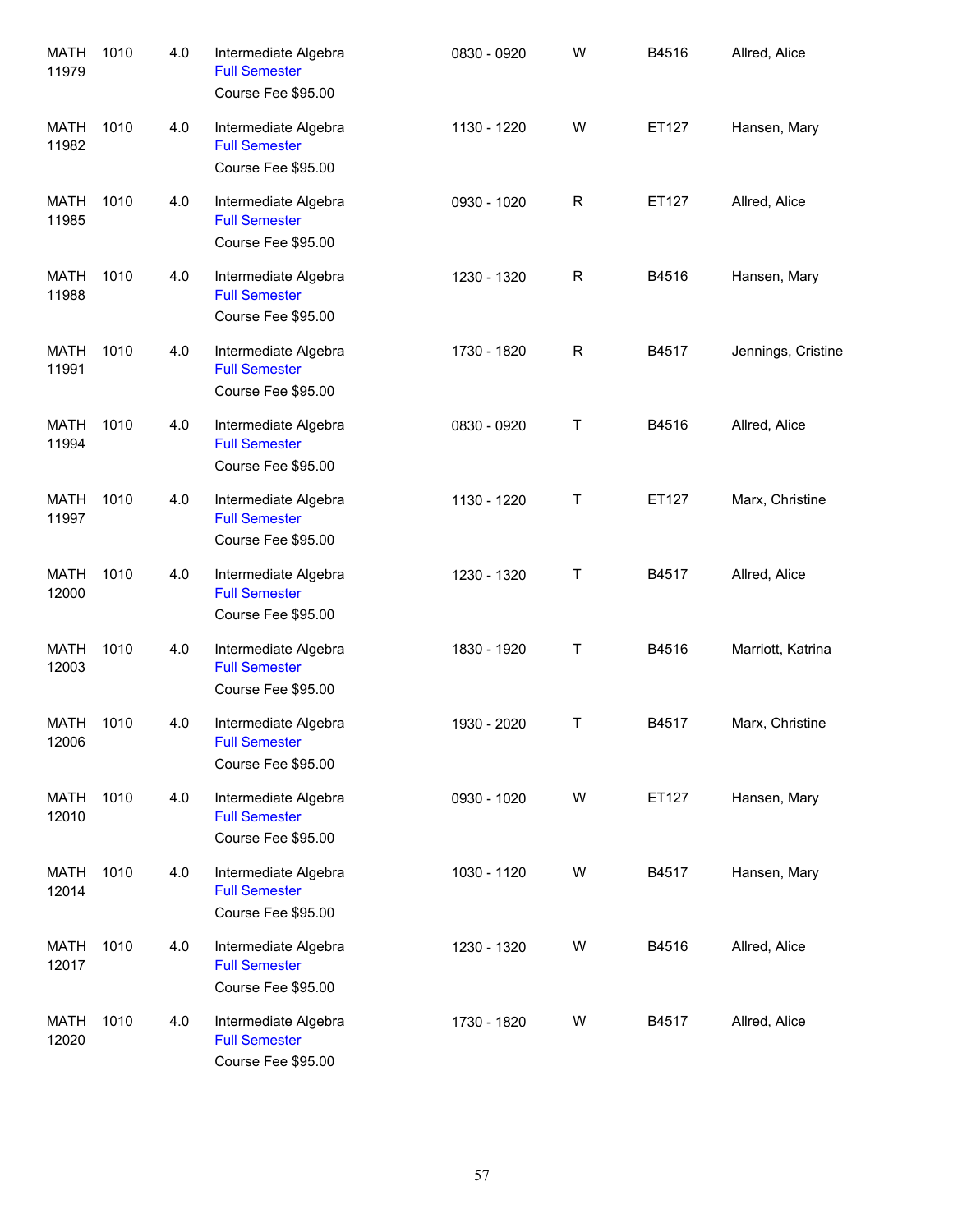| <b>MATH</b><br>12023 | 1010 | 4.0 | Intermediate Algebra<br><b>Full Semester</b><br>Course Fee \$95.00                                                                                                                                                   | 0730 - 0820 | R           | ET127            | Allred, Alice    |
|----------------------|------|-----|----------------------------------------------------------------------------------------------------------------------------------------------------------------------------------------------------------------------|-------------|-------------|------------------|------------------|
| MATH<br>12026        | 1010 | 4.0 | Intermediate Algebra<br><b>Full Semester</b><br>Course Fee \$95.00                                                                                                                                                   | 0830 - 0920 | R           | B4517            | Allred, Alice    |
| MATH<br>12029        | 1010 | 4.0 | Intermediate Algebra<br><b>Full Semester</b><br>Course Fee \$95.00                                                                                                                                                   | 1030 - 1120 | R           | B4516            | Hansen, Mary     |
| MATH<br>12032        | 1010 | 4.0 | Intermediate Algebra<br><b>Full Semester</b><br>Course Fee \$95.00                                                                                                                                                   | 1230 - 1320 | R           | B4517            | Allred, Alice    |
| MATH<br>12036        | 1010 | 4.0 | Intermediate Algebra<br><b>Full Semester</b><br>Course Fee \$95.00                                                                                                                                                   | 1930 - 2020 | R           | B4517            | Marx, Christine  |
| MATH<br>12074        | 1010 | 4.0 | Intermediate Algebra<br><b>Full Semester</b><br>To access online course materials, please log on through the<br>student portal (eWeber) at http://weber.edu and select:<br>"Current Students".<br>Course Fee \$95.00 | <b>TBA</b>  | <b>TBA</b>  | OL               | Quesnell, Carrie |
| <b>MATH</b><br>12075 | 1010 | 4.0 | Intermediate Algebra<br><b>Full Semester</b><br>To access online course materials, please log on through<br>the student portal (eWeber) at http://weber.edu and select:<br>"Current Students".<br>Course Fee \$95.00 | <b>TBA</b>  | <b>TBA</b>  | <b>OL</b>        | Lund, Julliana   |
| <b>MATH</b><br>12083 | 1010 | 4.0 | Intermediate Algebra<br><b>Full Semester</b><br>Course Fee \$95.00                                                                                                                                                   | 0830 - 0920 | Τ           | D <sub>0</sub> 2 | Imig, David      |
| <b>MATH</b><br>12086 | 1010 | 4.0 | Intermediate Algebra<br><b>Full Semester</b><br>Course Fee \$95.00                                                                                                                                                   | 1130 - 1220 | W           | D <sub>0</sub> 2 | Imig, David      |
| <b>MATH</b><br>12089 | 1010 | 4.0 | Intermediate Algebra<br><b>Full Semester</b><br>Course Fee \$95.00                                                                                                                                                   | 1730 - 1820 | $\mathsf R$ | D <sub>0</sub> 2 | Imig, David      |
| <b>MATH</b><br>12092 | 1010 | 4.0 | Intermediate Algebra<br><b>Full Semester</b><br>Course Fee \$95.00                                                                                                                                                   | 1130 - 1220 | Τ           | D <sub>0</sub> 2 | Imig, David      |
| <b>MATH</b><br>12095 | 1010 | 4.0 | Intermediate Algebra<br><b>Full Semester</b><br>Course Fee \$95.00                                                                                                                                                   | 1730 - 1820 | Τ           | D <sub>0</sub> 2 | Acor, Brenda     |
| <b>MATH</b><br>12098 | 1010 | 4.0 | Intermediate Algebra<br><b>Full Semester</b><br>Course Fee \$95.00                                                                                                                                                   | 0830 - 0920 | W           | D <sub>0</sub> 2 | Imig, David      |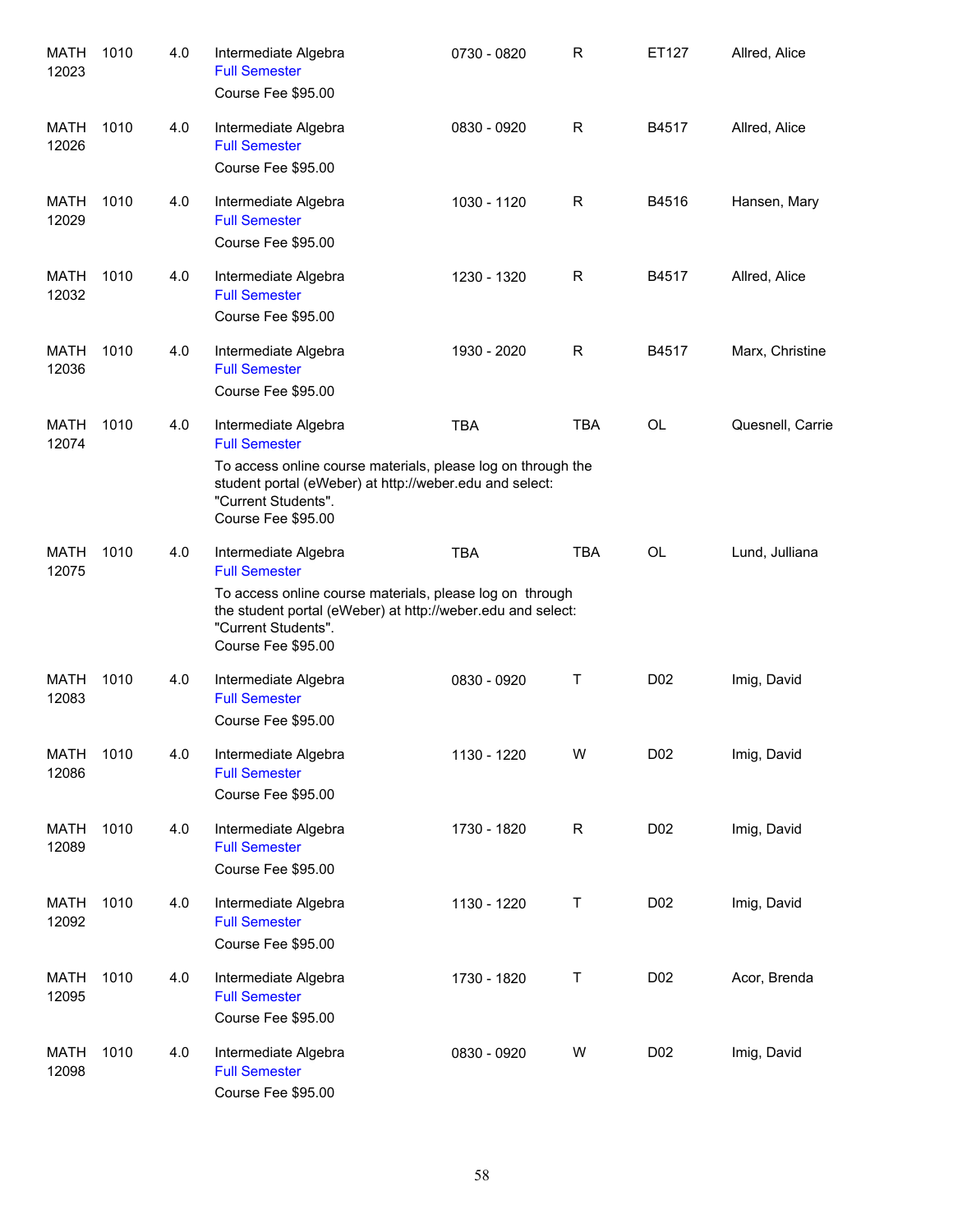| <b>MATH</b><br>12101 | 1010 | 4.0 | Intermediate Algebra<br><b>Full Semester</b><br>Course Fee \$95.00                                                                                                   | 1830 - 1920 | W           | D <sub>0</sub> 2 | Hallin, Stephen  |
|----------------------|------|-----|----------------------------------------------------------------------------------------------------------------------------------------------------------------------|-------------|-------------|------------------|------------------|
| MATH<br>12104        | 1010 | 4.0 | Intermediate Algebra<br><b>Full Semester</b><br>Course Fee \$95.00                                                                                                   | 1230 - 1320 | $\mathsf R$ | D <sub>02</sub>  | Imig, David      |
| MATH<br>12105        | 1010 | 4.0 | Intermediate Algebra<br><b>Full Semester</b><br>Course Fee \$95.00                                                                                                   | 0930 - 1020 | Τ           | D02235           | Imig, David      |
| MATH<br>12108        | 1010 | 4.0 | Intermediate Algebra<br><b>Full Semester</b><br>Course Fee \$95.00                                                                                                   | 1830 - 1920 | Τ           | D02235           | Acor, Brenda     |
| MATH<br>12111        | 1010 | 4.0 | Intermediate Algebra<br><b>Full Semester</b><br>Course Fee \$95.00                                                                                                   | 0930 - 1020 | W           | D02235           | Imig, David      |
| MATH<br>12114        | 1010 | 4.0 | Intermediate Algebra<br><b>Full Semester</b><br>Course Fee \$95.00                                                                                                   | 1230 - 1320 | W           | D02235           | Imig, David      |
| MATH<br>12117        | 1010 | 4.0 | Intermediate Algebra<br><b>Full Semester</b><br>Course Fee \$95.00                                                                                                   | 1730 - 1820 | W           | D02235           | Hallin, Stephen  |
| MATH<br>12120        | 1010 | 4.0 | Intermediate Algebra<br><b>Full Semester</b><br>Course Fee \$95.00                                                                                                   | 1130 - 1220 | R           | D02235           | Imig, David      |
| <b>MATH</b><br>12123 | 1010 | 4.0 | Intermediate Algebra<br><b>Full Semester</b><br>Course Fee \$95.00                                                                                                   | 1830 - 1920 | $\mathsf R$ | D02235           | Floyd, M         |
| MATH<br>12174        | 1010 | 4.0 | Intermediate Algebra<br><b>Full Semester</b><br>Course Fee \$95.00                                                                                                   | 1930 - 2020 | W           | B4517            | Allred, Alice    |
| MATH<br>12218        | 1010 | 4.0 | Intermediate Algebra<br><b>Full Semester</b>                                                                                                                         | <b>TBA</b>  | TBA         | <b>OL</b>        | Acor, Brenda     |
|                      |      |     | To access online course materials, please log on through<br>the student portal (eWeber) at http://weber.edu and select:<br>"Current Students".<br>Course Fee \$95.00 |             |             |                  |                  |
| MATH<br>12254        | 1010 | 4.0 | Intermediate Algebra<br><b>Full Semester</b><br>Course Fee \$95.00                                                                                                   | 1730 - 1820 | Т           | B4517            | Hollopeter, W    |
| MATH<br>12269        | 1010 | 4.0 | Intermediate Algebra<br><b>Block 2</b>                                                                                                                               | <b>TBA</b>  | <b>TBA</b>  |                  | Quesnell, Carrie |
|                      |      |     | You may NOT register for this section. FOR DEPT USE ONLY.                                                                                                            |             |             |                  |                  |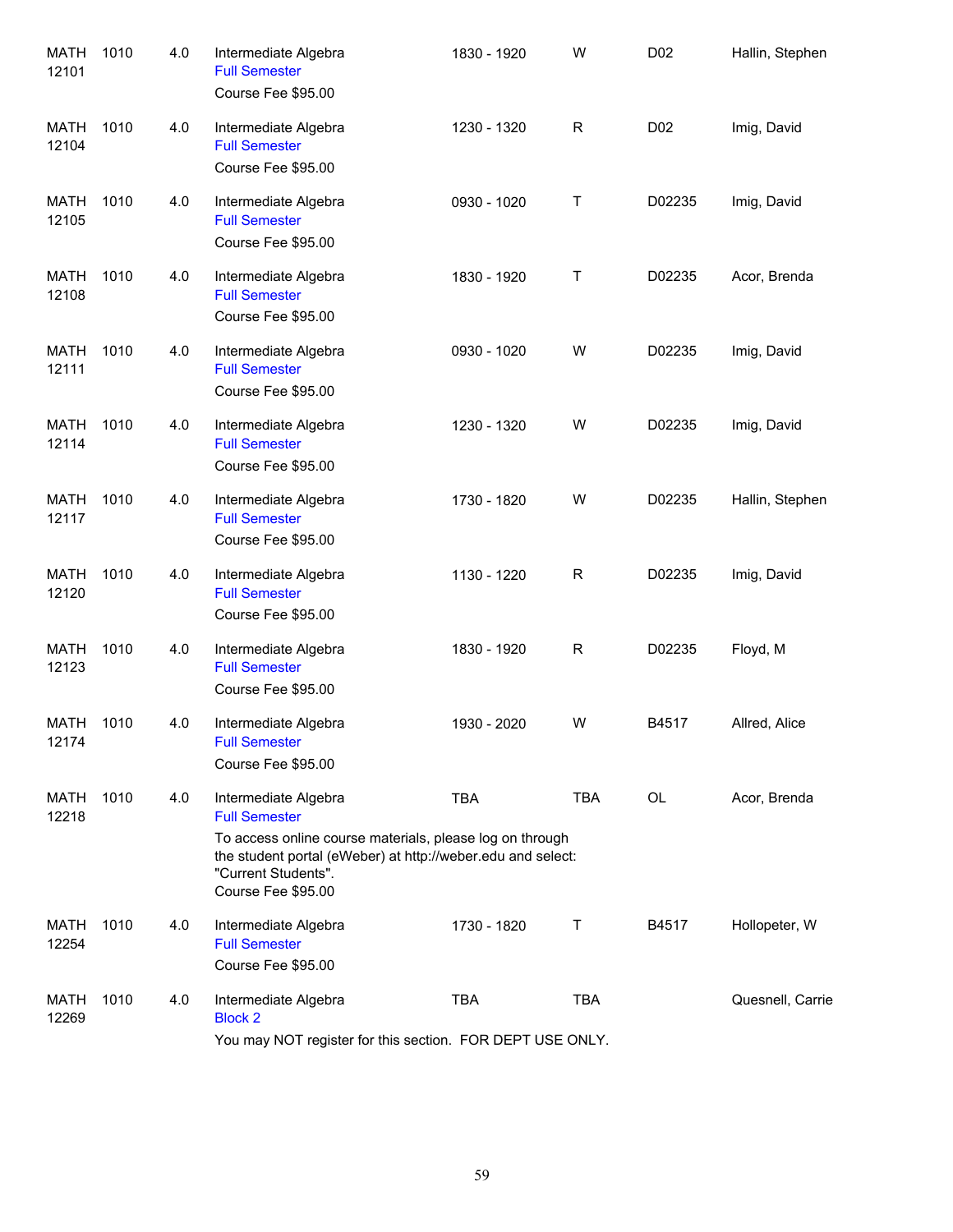| <b>MATH</b><br>11046 | 1030 | 3.0 | QL Contemporary Math<br><b>Full Semester</b>                                                                                                                                                | <b>TBA</b>  | TBA         | <b>OL</b>    | Peters, James         |
|----------------------|------|-----|---------------------------------------------------------------------------------------------------------------------------------------------------------------------------------------------|-------------|-------------|--------------|-----------------------|
|                      |      |     | To access the online course materials, please log in through<br>the student portal (eWeber) at http://weber.edu and select:<br>"current students"                                           |             |             |              |                       |
| <b>MATH</b><br>11318 | 1030 | 3.0 | QL Contemporary Math<br><b>Full Semester</b>                                                                                                                                                | 1630 - 1745 | <b>MW</b>   | B4515        | Marx, Christine       |
| <b>MATH</b><br>11350 | 1030 | 3.0 | QL Contemporary Math<br><b>Block 1</b>                                                                                                                                                      | 0830 - 1020 | <b>MWF</b>  | B4518        | Ghoreishi, Afshin     |
| <b>MATH</b><br>11049 | 1040 | 3.0 | <b>QL Introduction To Statistics</b><br><b>Full Semester</b>                                                                                                                                | <b>TBA</b>  | <b>TBA</b>  | <b>OL</b>    | Ghoreishi, Afshin     |
|                      |      |     | Exams must be taken at a Testing Center. The course<br>materials will be availalbe, and you may start work, on<br>April 25. For more infomraiton see:<br>http://facuty.weber.edu/aghoreishi |             |             |              |                       |
| <b>MATH</b><br>11052 | 1050 | 4.0 | QL College Algebra<br><b>Full Semester</b>                                                                                                                                                  | <b>TBA</b>  | <b>TBA</b>  | <b>OL</b>    | Fital-Akelbek, Sandra |
|                      |      |     | To access the online course materials, please log in through<br>the student portal (eWeber) at http://weber.edu and select:<br>"current students"                                           |             |             |              |                       |
| <b>MATH</b><br>11055 | 1050 | 4.0 | QL College Algebra<br><b>Full Semester</b>                                                                                                                                                  | 0930 - 1020 | <b>MTWR</b> | D02117       | Baker, Stacey         |
| <b>MATH</b><br>11060 | 1050 | 4.0 | QL College Algebra<br><b>Full Semester</b>                                                                                                                                                  | 1730 - 1920 | <b>TR</b>   | D02324       | Haueter, Gordon       |
| <b>MATH</b><br>11063 | 1050 | 4.0 | QL College Algebra<br><b>Full Semester</b>                                                                                                                                                  | 1730 - 1920 | <b>MW</b>   | D02324       | Wheeler, Randal       |
| <b>MATH</b><br>11064 | 1050 | 4.0 | QL College Algebra<br><b>Full Semester</b>                                                                                                                                                  | 1730 - 1920 | <b>TR</b>   | WW102        | Wheeler, Nicole       |
| <b>MATH</b><br>11328 | 1050 | 4.0 | QL College Algebra<br><b>Full Semester</b>                                                                                                                                                  | 1030 - 1120 | <b>MTWR</b> | B4510        | Salt, Jeffrey         |
| <b>MATH</b><br>11329 | 1050 | 4.0 | QL College Algebra<br><b>Full Semester</b>                                                                                                                                                  | 1730 - 1920 | <b>MW</b>   | <b>LL222</b> | Ellis, Maria          |
| <b>MATH</b><br>11330 | 1050 | 4.0 | QL College Algebra<br><b>Full Semester</b>                                                                                                                                                  | 1730 - 1920 | <b>TR</b>   | B4515        | Hunt, Corinne         |
| <b>MATH</b><br>11059 | 1060 | 3.0 | Trigonometry<br><b>Full Semester</b>                                                                                                                                                        | 1030 - 1145 | <b>MW</b>   | D02117       | Baker, Stacey         |
| <b>MATH</b><br>11331 | 1060 | 3.0 | Trigonometry<br><b>Block 1</b>                                                                                                                                                              | 1130 - 1320 | <b>MWF</b>  | B4511        | Kvernadze, George     |
| <b>MATH</b><br>11332 | 1060 | 3.0 | Trigonometry<br><b>Full Semester</b>                                                                                                                                                        | 1800 - 1915 | <b>TR</b>   | B4510        | Salt, Jeffrey         |
| <b>MATH</b><br>11333 | 1080 | 5.0 | QL Pre-calculus<br><b>Full Semester</b>                                                                                                                                                     | 1730 - 1945 | <b>TR</b>   | B4511        | Emami, Robab          |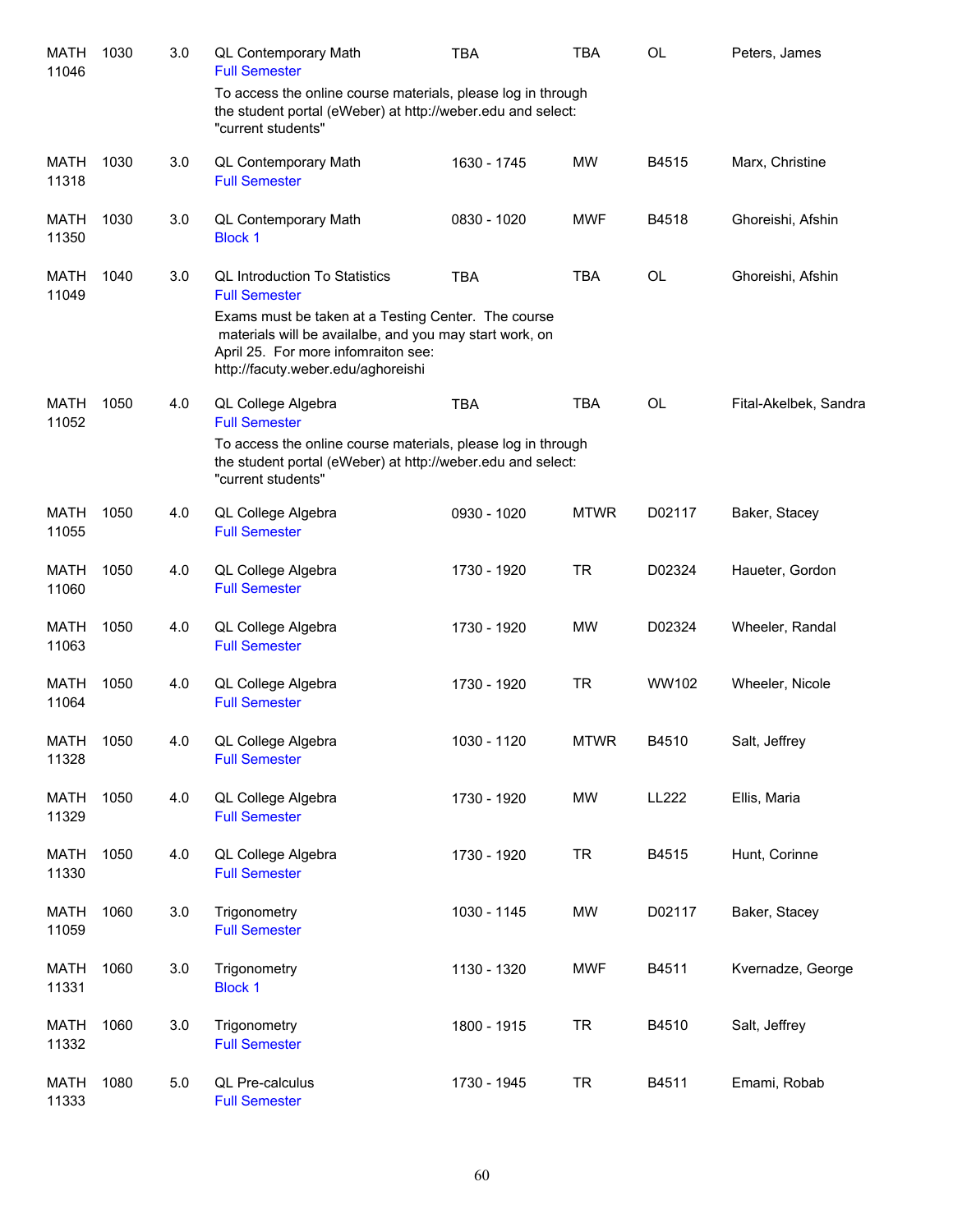| <b>MATH</b><br>11335 | 1080 | 5.0 | QL Pre-calculus<br><b>Full Semester</b>                                                                                                                                                                       | 1130 - 1220 | <b>MTWRF</b> | B4515  | Cocos, Mihail     |
|----------------------|------|-----|---------------------------------------------------------------------------------------------------------------------------------------------------------------------------------------------------------------|-------------|--------------|--------|-------------------|
| MATH<br>11379        | 1200 | 1.0 | Mathematics Computer Lab<br><b>Block 1</b>                                                                                                                                                                    | 1630 - 1720 | <b>MW</b>    | B4505  | Ghoreishi, Afshin |
|                      |      |     | The correspondence and assignments will be done via email.<br>Contact the instructor or visit<br>http://faculty.weber.edu/aghoreishi for more information.                                                    |             |              |        |                   |
| <b>MATH</b><br>11338 | 1210 | 4.0 | Calculus I<br><b>Full Semester</b>                                                                                                                                                                            | 0930 - 1020 | <b>MTWR</b>  | B4515  | Cocos, Mihail     |
| MATH<br>12184        | 1210 | 4.0 | Calculus I<br><b>Full Semester</b>                                                                                                                                                                            | 1930 - 2130 | <b>TR</b>    | D02318 | Acor, Brenda      |
| <b>MATH</b><br>11340 | 1220 | 4.0 | Calculus II<br><b>Full Semester</b>                                                                                                                                                                           | 0830 - 0920 | <b>MTWR</b>  | B4515  | Kvernadze, George |
| <b>MATH</b><br>11238 | 1630 | 4.0 | Discrete Math Applied to Comp<br><b>Full Semester</b>                                                                                                                                                         | 1730 - 1920 | MW           | D02312 | Peterson, Bradley |
| MATH<br>11341        | 2020 | 3.0 | Math for Elem Teachers II<br><b>Block 1</b>                                                                                                                                                                   | 1030 - 1220 | <b>MTWR</b>  | B4539  | Allred, Alice     |
| MATH<br>11343        | 2210 | 4.0 | Calculus III<br><b>Full Semester</b>                                                                                                                                                                          | 1030 - 1120 | <b>MTWR</b>  | B4511  | Kvernadze, George |
| MATH<br>11344        | 2270 | 3.0 | Elementary Linear Algebra<br><b>Full Semester</b>                                                                                                                                                             | 0830 - 0920 | <b>MWF</b>   | B4508  | Cocos, Mihail     |
| <b>MATH</b><br>11684 | 4910 | 3.0 | Senior Research Project<br><b>Full Semester</b>                                                                                                                                                               | <b>TBA</b>  | <b>TBA</b>   |        | Cocos, Mihail     |
| <b>MATH</b><br>12228 | 4910 | 3.0 | Senior Research Project<br><b>Full Semester</b>                                                                                                                                                               | <b>TBA</b>  | <b>TBA</b>   |        | Akelbek, Mahmud   |
| MBA<br>11386         | 6010 | 3.0 | Legal/Regulatory Enviro Busine<br><b>Block 1</b>                                                                                                                                                              | 1730 - 2030 | W            | D02112 | Kidd, Jeremy      |
|                      |      |     | Foundations course. Required for non-business undergrads<br>unless exempted by Dr. Stevenson                                                                                                                  |             |              |        |                   |
| MBA<br>11393         | 6020 | 3.0 | Financial & Managerial Account<br><b>Block 2</b>                                                                                                                                                              | 1730 - 2030 | R            | D02113 | Peterson, Mark    |
|                      |      |     | Foundation course No pre-regs needed                                                                                                                                                                          |             |              |        |                   |
| MBA<br>11389         | 6120 | 3.0 | Organizational Behavior<br><b>Block 2</b>                                                                                                                                                                     | 1730 - 2030 | <b>MR</b>    | D02106 | Stevens, Michael  |
|                      |      |     | Required course 4 week class, meets twice a week<br>Class meets 6/13,6/16,6/20,6/23,6/30, 7/7 AND 7/11<br>to make up for 4th of July holiday CAUTION this class will<br>overlap with MBA 6180 Do not overlap! |             |              |        |                   |
| MBA<br>11387         | 6160 | 3.0 | Applications of Decision Model<br><b>Block 1</b>                                                                                                                                                              | 1730 - 2030 | W            | D02101 | Hill, Stephen     |
|                      |      |     | Elective course. Prereqs - MBA 6050/51 or equivalent courses<br>in statistics                                                                                                                                 |             |              |        |                   |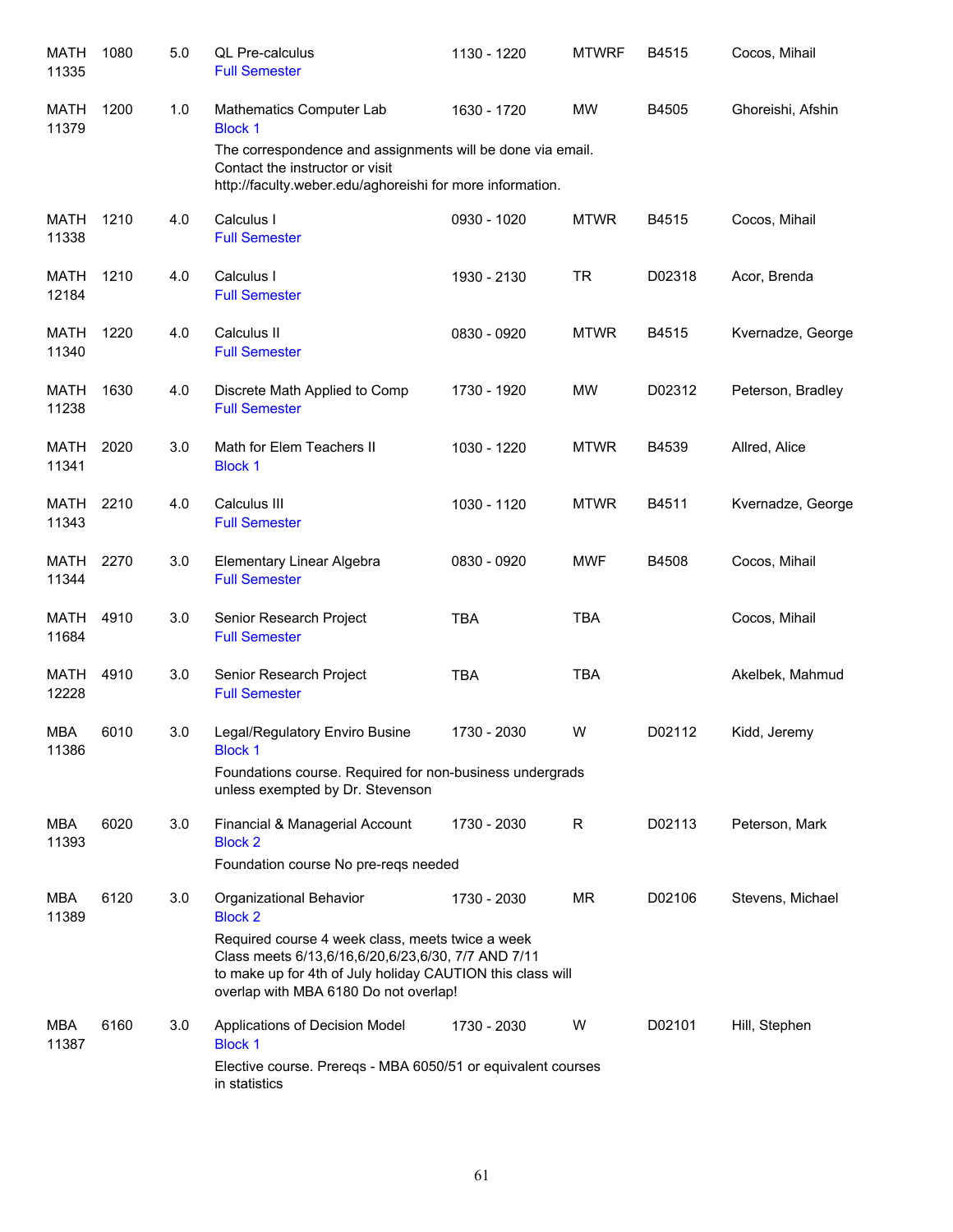| <b>MBA</b><br>11384 | 6180 | 3.0 | <b>Strategic Management</b><br><b>Block 1</b>                                                                                                    | 1730 - 2030 | M          | D02112 | Dixon, Rolf        |
|---------------------|------|-----|--------------------------------------------------------------------------------------------------------------------------------------------------|-------------|------------|--------|--------------------|
|                     |      |     | Capstone Class - Required Prereqs: MBA 6130,6140, 6150<br>NO EXCEPTIONS - prereqs must be completed in order to take<br>the Nation wide MBA Exam |             |            |        |                    |
| MBA<br>11385        | 6420 | 3.0 | The Economics of Industry<br><b>Block 1</b>                                                                                                      | 1730 - 2030 | Τ          | D02112 | Parkhurst, Gregory |
|                     |      |     | Elective Course - Prerequisite MBA 6040 or equivalent course<br>work in Economics                                                                |             |            |        |                    |
| MBA<br>11390        | 6430 | 3.0 | International Marketing<br><b>Block 2</b>                                                                                                        | 1730 - 2030 | M          | D02113 | Hoffman, John      |
|                     |      |     | Elective class No pre-reqs CAUTION<br>This class will overlap with MBA 6180 Do Not Overlap!<br>Pick another elective if needed.                  |             |            |        |                    |
| <b>MBA</b><br>11577 | 6540 | 3.0 | Negotiations<br><b>Block 2</b>                                                                                                                   | 1730 - 2030 | Т          | D02113 | Skanchy, Randall   |
|                     |      |     | Elective course No pre-reqs CAUTION<br>Will overlap with MBA 6420 Do not overlap<br>Pick a different course                                      |             |            |        |                    |
| MBA<br>11392        | 6560 | 3.0 | <b>Bus/Market Plan Using Online</b><br><b>Block 2</b>                                                                                            | 1730 - 2030 | W          | D02134 | Valentin, Erhard   |
|                     |      |     | Elective course No pre-reqs CAUTION<br>Will overlap with MBA6010 and MBA 6160<br>Do not overlap - choose another class                           |             |            |        |                    |
| MBA<br>11394        | 6680 | 3.0 | <b>Graduate Consulting Project</b><br><b>Full Semester</b>                                                                                       | <b>TBA</b>  | <b>TBA</b> |        | Mouritsen, Matthew |
|                     |      |     | Elective course Instructor approval required. Contact<br>department to register 395-3519                                                         |             |            |        |                    |
| <b>MBA</b><br>11396 | 6730 | 3.0 | Proj Environmnt Sustainability<br><b>Full Semester</b>                                                                                           | <b>TBA</b>  | <b>TBA</b> |        | Mouritsen, Matthew |
|                     |      |     | Elective course Instructor approval required.<br>Dept. approval required to register. Contact<br>the office to enroll. 395-3519                  |             |            |        |                    |
| <b>MBA</b><br>11395 | 6800 | 3.0 | Directed Study<br><b>Full Semester</b>                                                                                                           | <b>TBA</b>  | <b>TBA</b> |        | Mouritsen, Matthew |
|                     |      |     | Elective course Requires Instructor approval<br>Call Dept. to register 395-3519                                                                  |             |            |        |                    |
| <b>MCJ</b><br>10588 | 6150 | 3.0 | Diversity Issues in Criminal J<br><b>Full Semester</b>                                                                                           | 1830 - 2110 | M          | SS215  | McBride, Lavarr    |
| <b>MCJ</b><br>10700 | 6250 | 3.0 | Topics in Criminal Justice<br><b>Full Semester</b>                                                                                               | <b>TBA</b>  | <b>TBA</b> | OL     | Chabries, Michael  |
|                     |      |     | To access the course materials, log into the Student Portal<br>(eWeber) at http://weber.edu and select "Current Students".                       |             |            |        |                    |
| <b>MCJ</b><br>11909 | 6250 | 3.0 | Topics in Criminal Justice<br><b>Block 2</b>                                                                                                     | 1830 - 2110 | TR         | SS226  | Gillespie, L       |
|                     |      |     | Title of Class = Prisons and Penal Institutions in Movies                                                                                        |             |            |        |                    |
| <b>MCJ</b><br>12356 | 6250 | 1.0 | Topics in Criminal Justice<br><b>Full Semester</b>                                                                                               | <b>TBA</b>  | <b>TBA</b> |        | Bayley, Bruce      |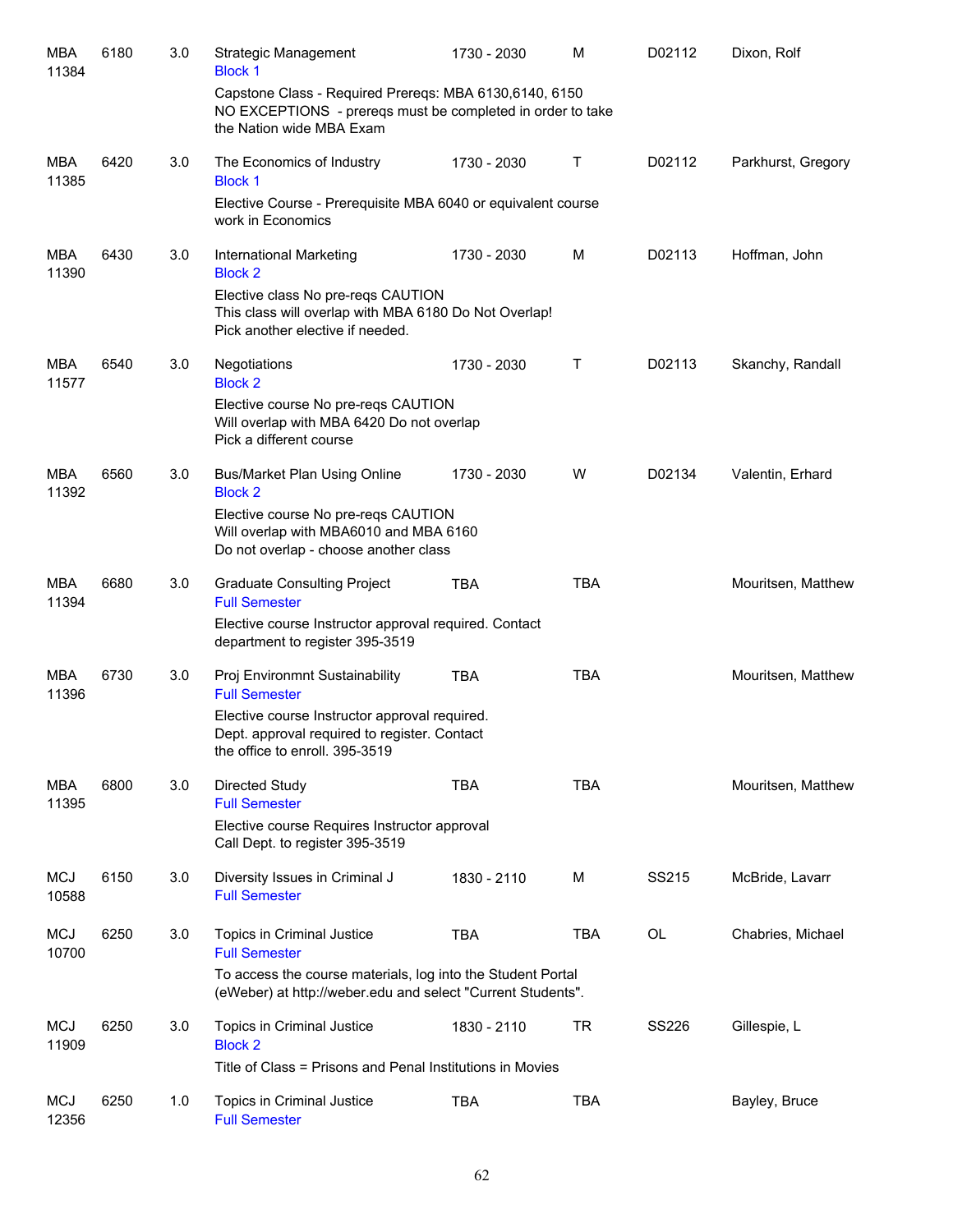| <b>MCJ</b><br>10585 | 6255 | 3.0 | Great Thought in Crim Justice<br><b>Full Semester</b>                                                                                                                                                                                                                                                                                                                                                                                                                                                                                                                                                                                                                                                                                                  | 1600 - 1830 | M            | <b>SS239</b> | Gillespie, L      |
|---------------------|------|-----|--------------------------------------------------------------------------------------------------------------------------------------------------------------------------------------------------------------------------------------------------------------------------------------------------------------------------------------------------------------------------------------------------------------------------------------------------------------------------------------------------------------------------------------------------------------------------------------------------------------------------------------------------------------------------------------------------------------------------------------------------------|-------------|--------------|--------------|-------------------|
| MCJ<br>12170        | 6260 | 3.0 | <b>Graduate Readings</b><br><b>Full Semester</b>                                                                                                                                                                                                                                                                                                                                                                                                                                                                                                                                                                                                                                                                                                       | <b>TBA</b>  | <b>TBA</b>   |              | Bayley, Bruce     |
| MED<br>11038        | 6000 | 2.0 | <b>Fundamentals of Grad Study</b><br><b>Block 2</b>                                                                                                                                                                                                                                                                                                                                                                                                                                                                                                                                                                                                                                                                                                    | 0730 - 1000 | <b>MTWRF</b> | ED227        | Saunders, Peggy   |
|                     |      |     | First day of class June 21 and on the following dates: June 23, 28, 30, July 5, 7,<br>12, 14, 19, 21, 26 and 28, 2011.                                                                                                                                                                                                                                                                                                                                                                                                                                                                                                                                                                                                                                 |             |              |              |                   |
| MED<br>11044        | 6010 | 2.0 | <b>Advanced Historical Foundation</b><br><b>Block 1</b>                                                                                                                                                                                                                                                                                                                                                                                                                                                                                                                                                                                                                                                                                                | 1630 - 1910 | <b>TR</b>    | ED330        | Moulding, Louise  |
| <b>MED</b><br>11058 | 6020 | 2.0 | Diversity In Education<br><b>Block 2</b>                                                                                                                                                                                                                                                                                                                                                                                                                                                                                                                                                                                                                                                                                                               | 0730 - 1000 | <b>MWF</b>   | ED219        | Crawford, Forrest |
|                     |      |     | Scheduled class dates Monday, Wednesday and Fridays: June 20, 22, 24, 27,<br>29, July 1, 6, 8, 11 and 13                                                                                                                                                                                                                                                                                                                                                                                                                                                                                                                                                                                                                                               |             |              |              |                   |
| <b>MED</b><br>11053 | 6030 | 2.0 | <b>Advanced Education Psychology</b><br><b>Block 1</b>                                                                                                                                                                                                                                                                                                                                                                                                                                                                                                                                                                                                                                                                                                 | 1630 - 1910 | MW           | ED325        | Ellis, Ann        |
| MED<br>11054        | 6050 | 3.0 | Curriculum Design/Eval/Assess<br><b>Block 1</b>                                                                                                                                                                                                                                                                                                                                                                                                                                                                                                                                                                                                                                                                                                        | 1630 - 1910 | MW           | ED330        | Moulding, Louise  |
| MED<br>11061        | 6060 | 2.0 | <b>Instruction Strategies</b><br><b>Block 2</b>                                                                                                                                                                                                                                                                                                                                                                                                                                                                                                                                                                                                                                                                                                        | 1300 - 1530 | <b>MTWRF</b> | ED317        | Walker, Loretta   |
|                     |      |     | First class on June 30, thereafter, classes will be held July 5 through 8 and July<br>11-15, 2011 (Monday, Tuesday, Wednesday, Thursday and Friday).                                                                                                                                                                                                                                                                                                                                                                                                                                                                                                                                                                                                   |             |              |              |                   |
| MED<br>11048        | 6085 | 1.0 | Developing Project Proposal<br><b>Block 1</b>                                                                                                                                                                                                                                                                                                                                                                                                                                                                                                                                                                                                                                                                                                          | 1630 - 1910 | W            | ED317        | Hadley, Kristin   |
|                     |      |     | Prerequisite: Student must have a signed Graduate Committee Request form on<br>first night of class.<br>Class will be held only on Wednesdays.<br>Prerequisite: Student must have a signed Graduate Committee Request form on<br>first night of class.<br>Class will be held only on Wednesdays.<br>Prerequisite: Student must have a signed Graduate Committee Request form on<br>first night of class.<br>Class will be held only on Wednesdays.<br>Prerequisite: Student must have a signed Graduate Committee Request form on<br>first night of class.<br>Class will be held only on Wednesdays.<br>Prerequisite: Student must have a signed Graduate Committee Request form on<br>first night of class.<br>Class will be held only on Wednesdays. |             |              |              |                   |
| MED<br>12169        | 6085 | 1.0 | Developing Project Proposal<br><b>Full Semester</b>                                                                                                                                                                                                                                                                                                                                                                                                                                                                                                                                                                                                                                                                                                    | 1630 - 1910 | W            | ED317        | Saunders, Peggy   |
|                     |      |     | Prerequisite: Must have completed MED 6080. Additional prerequisite courses:<br>MED 6030, 6050, 6060. Student must have a signed Graduate Committee<br>Request form on first night of class.                                                                                                                                                                                                                                                                                                                                                                                                                                                                                                                                                           |             |              |              |                   |
| MED<br>11074        | 6090 | 3.0 | <b>Masters Project</b><br><b>Full Semester</b>                                                                                                                                                                                                                                                                                                                                                                                                                                                                                                                                                                                                                                                                                                         | 1630 - 1910 | <b>MTWRF</b> | ED.          | Saunders, Peggy   |
|                     |      |     | Prerequisite: MEd program approval                                                                                                                                                                                                                                                                                                                                                                                                                                                                                                                                                                                                                                                                                                                     |             |              |              |                   |
|                     |      |     | Student should contact Master of Education secretary (626-6278) to reserve a<br>room for his/her defense. At that time, request may be made to be added to the<br>MED 6090 course.                                                                                                                                                                                                                                                                                                                                                                                                                                                                                                                                                                     |             |              |              |                   |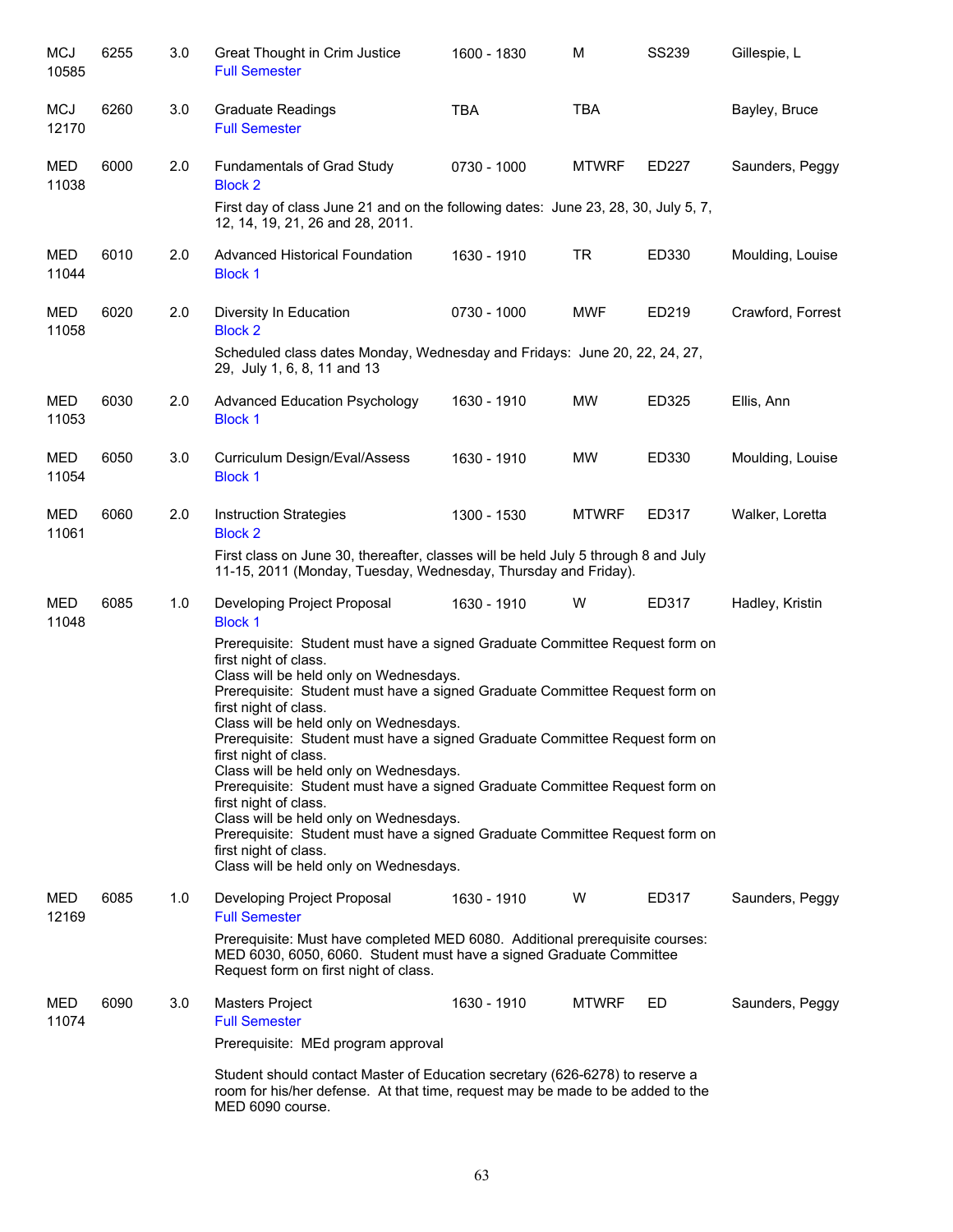| <b>MED</b><br>11066 | 6091 | 1.0 | <b>Graduate Synthesis</b><br><b>Block 2</b>                                                                             | 0730 - 1000 | <b>MW</b>    | ED227     | Gowans, Linda     |
|---------------------|------|-----|-------------------------------------------------------------------------------------------------------------------------|-------------|--------------|-----------|-------------------|
|                     |      |     | Prerequisite: Must have a signed proposal on first<br>night of class.                                                   |             |              |           |                   |
|                     |      |     | Class begins: June 20 and will be held on the<br>following dates: June 22, 27, 29 and July 6.                           |             |              |           |                   |
| MED<br>11067        | 6110 | 3.0 | Intro to Classroom Management<br><b>Block 2</b>                                                                         | 1015 - 1245 | <b>TRF</b>   | ED325     | Williams, Natalie |
|                     |      |     | Class will be held on Tuesday and Thursday, with an additional class to be held<br>on Friday, June 24, 2011.            |             |              |           |                   |
| MED<br>11175        | 6220 | 3.0 | <b>Current Problems in Education</b><br><b>Block 1</b>                                                                  | <b>TBA</b>  | TBA          | <b>OL</b> | Rasmussen, Jack   |
|                     |      |     | To access the online course materials, please log in through<br>the student portal (eWeber) at http://weber.edu.        |             |              |           |                   |
| MED<br>11068        | 6230 | 3.0 | Instruction Tech for Teachers<br><b>Block 2</b>                                                                         | 1300 - 1530 | <b>MTWR</b>  | ED303     | Napper, Vicki     |
|                     |      |     | First day of class: June 20; last day of class July 28. No class will held July 4-8,<br>2011.                           |             |              |           |                   |
| MED<br>11056        | 6250 | 3.0 | Second Language Acquisition<br><b>Block 1</b>                                                                           | 1630 - 1910 | <b>TR</b>    | ED330     | Byrd, David       |
| MED<br>11057        | 6311 | 2.0 | Inst. Ele. School: Science<br><b>Block 1</b>                                                                            | 1630 - 1910 | <b>TR</b>    | ED317     | Pontius, Richard  |
| MED<br>11179        | 6320 | 3.0 | Content Area Literacy Instruct<br><b>Full Semester</b>                                                                  | <b>TBA</b>  | <b>TBA</b>   | <b>OL</b> | Gowans, Linda     |
|                     |      |     | To access the online course materials, please log in through<br>the student portal (eWeber) at http://weber.edu.        |             |              |           |                   |
| MED<br>11072        | 6430 | 3.0 | Creative Processes in Elem<br><b>Block 1</b>                                                                            | 1630 - 1910 | <b>MTWRF</b> | ED317     | Walker, Loretta   |
|                     |      |     | Please Note: This course will be held April 25 through 29, 2011.                                                        |             |              |           |                   |
| <b>MED</b><br>11069 | 6510 | 3.0 | Foundation - Special Education<br><b>Block 2</b>                                                                        | 1015 - 1245 | <b>MWF</b>   | ED15      | Butler, Frances   |
|                     |      |     | This course is for Elementary and Secondary Licensure<br>Track students. First day of class: July1<br>Course Fee \$5.00 |             |              |           |                   |
| MED<br>11076        | 6900 | 1.0 | <b>Individual Study</b><br><b>Full Semester</b>                                                                         | 1630 - 1910 | <b>MTWRF</b> | ED        | Saunders, Peggy   |
|                     |      |     | Prerequisite: Must have an approved MEd contract.                                                                       |             |              |           |                   |
| MED<br>11080        | 6900 | 2.0 | Individual Study<br><b>Full Semester</b>                                                                                | 1630 - 1910 | <b>MTWRF</b> | ED.       | Saunders, Peggy   |
|                     |      |     | Prerequisite: Must have an approved MEd contract.                                                                       |             |              |           |                   |
| MED<br>11082        | 6900 | 3.0 | Individual Study<br><b>Full Semester</b>                                                                                | 1630 - 1910 | <b>MTWRF</b> | ED.       | Saunders, Peggy   |
|                     |      |     | Prerequisites: Must have an approved MEd contract.                                                                      |             |              |           |                   |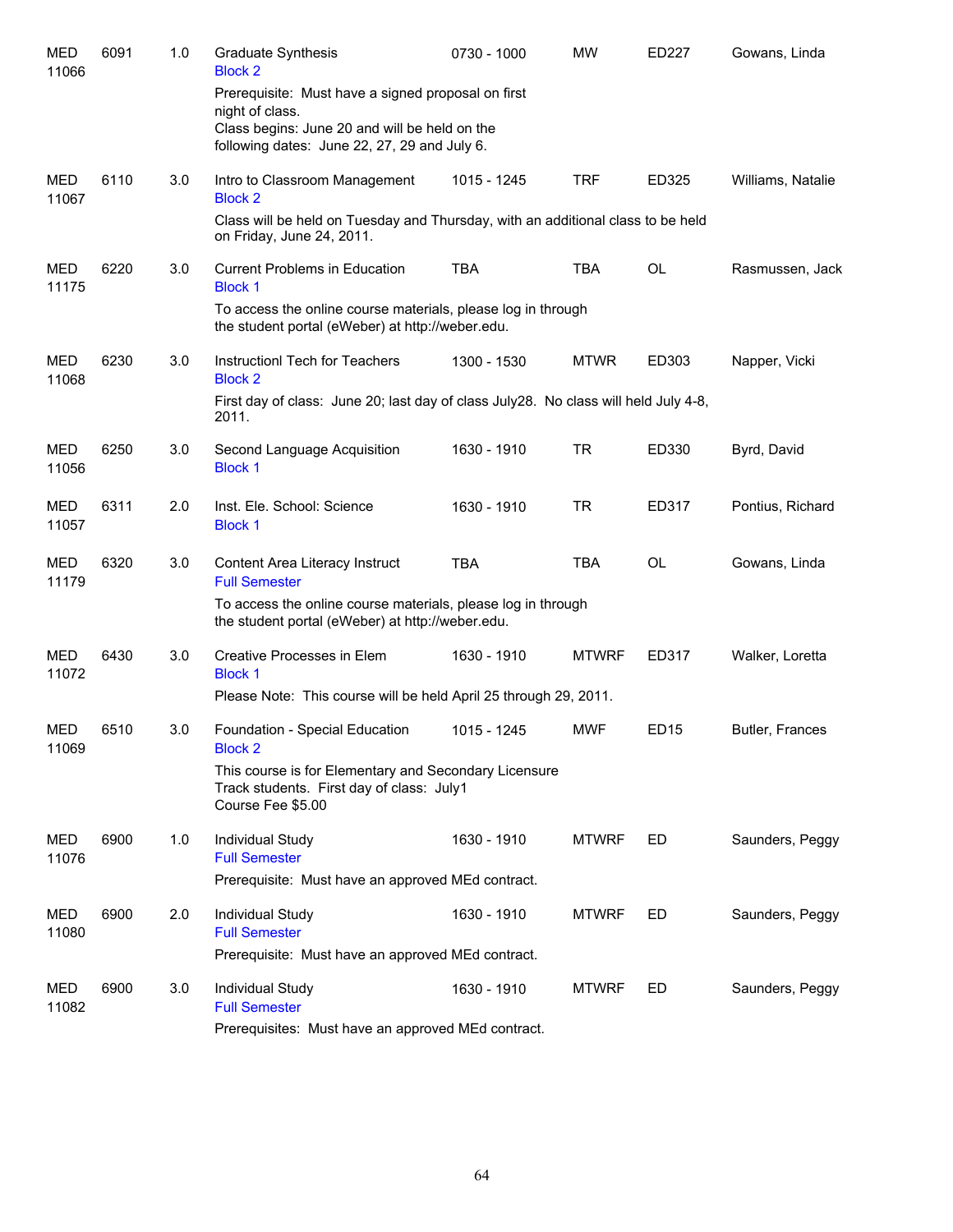| <b>MED</b><br>12134       | 6920 | 1.0 | Workshop<br><b>Block 1</b>                                                                                                     | 0800 - 1630<br>0800 - 1300 | F<br>S       |        | Mitchell, Judith    |
|---------------------------|------|-----|--------------------------------------------------------------------------------------------------------------------------------|----------------------------|--------------|--------|---------------------|
|                           |      |     | Reading & Writing Conference MED 6920, CRN 12134 is the<br>ADD to LOAD section for regular WSU students.<br>Course Fee \$40.00 |                            |              |        |                     |
| <b>MED</b><br>11075       | 6990 | 1.0 | <b>Continuing Graduate Advisement</b><br><b>Full Semester</b>                                                                  | 1630 - 1910                | <b>MTWRF</b> | ED     | Saunders, Peggy     |
|                           |      |     | Prerequisite: MEd program approval.                                                                                            |                            |              |        |                     |
| MENG<br>11102             | 5010 | 3.0 | Introduction to Linguistics<br><b>Block 1</b>                                                                                  | 1030 - 1310                | <b>TR</b>    | EH205  | LeTourneau, Mark    |
| <b>MENG</b><br>11105      | 5080 | 3.0 | Critical Approach to Literatur<br><b>Block 2</b>                                                                               | 1030 - 1310                | <b>TR</b>    | EH204  | Krantz, Mary        |
| MENG<br>11118             | 5520 | 3.0 | Amer Lit/Early and Romantic<br><b>Block 1</b>                                                                                  | 1030 - 1310                | <b>TR</b>    | EH217  | McShane, Becky      |
| <b>MENG 5540</b><br>11119 |      | 3.0 | American Literature: Modern<br><b>Block 1</b>                                                                                  | 0730 - 1010                | <b>MW</b>    | EH217  | Roghaar, Brad       |
| MENG<br>11120             | 5630 | 3.0 | Brit Lit: Neoclassical/Romanti<br><b>Block 2</b>                                                                               | 1030 - 1310                | <b>MW</b>    | EH217  | Vause, L            |
| MENG<br>11121             | 5640 | 3.0 | British Literature: Victorian<br><b>Block 2</b>                                                                                | 1030 - 1310                | <b>TR</b>    | EH217  | Cheney, Merlin      |
| MENG 6250<br>11125        |      | 3.0 | Seminar in British Literature<br><b>Block 2</b>                                                                                | 0730 - 1010                | <b>TR</b>    | EH204  | Cheney, Merlin      |
| MENG 6260<br>11122        |      | 3.0 | Seminar in World Literature<br><b>Block 1</b>                                                                                  | 1630 - 1910                | <b>MW</b>    | EH218  | Subbiah, Mahalingam |
| MENG<br>11114             | 6420 | 3.0 | Phonology & Syntax for ESL<br><b>Block 2</b>                                                                                   | 1330 - 1610                | <b>MW</b>    | EH204  | Conrad, Timothy     |
| <b>MENG 6450</b><br>11116 |      | 3.0 | <b>ESL/Bilingual Assessment</b><br><b>Block 2</b>                                                                              | 1030 - 1310                | MW           | EH204  | Conrad, Timothy     |
| <b>MENG</b><br>11123      | 6510 | 3.0 | Seminar in Eminent Writers<br><b>Block 2</b>                                                                                   | 1730 - 2010                | <b>MW</b>    | EH204  | Vause, L            |
| <b>MENG</b><br>11183      | 6520 | 3.0 | Seminar in Shakespeare<br><b>Block 2</b>                                                                                       | 1730 - 2010                | <b>TR</b>    | D02306 | Harper, Gavin       |
| <b>MENG</b><br>11182      | 6610 | 3.0 | Advanced Studies in Genre<br><b>Block 1</b>                                                                                    | 1730 - 2010                | <b>TR</b>    | D02306 | Hogge, Robert       |
| MENG 6710<br>11124        |      | 3.0 | Variable Topics<br><b>Block 2</b>                                                                                              | 1330 - 1610                | <b>TR</b>    | EH204  | McKay, Susan        |
| MENG<br>12255             | 6830 | 2.0 | <b>Directed Readings</b><br><b>Full Semester</b>                                                                               | <b>TBA</b>                 | <b>TBA</b>   |        | Dohrer, Gary        |
| MENG<br>12327             | 6830 | 1.0 | <b>Directed Readings</b><br><b>Block 2</b>                                                                                     | <b>TBA</b>                 | <b>TBA</b>   |        | Vause, L            |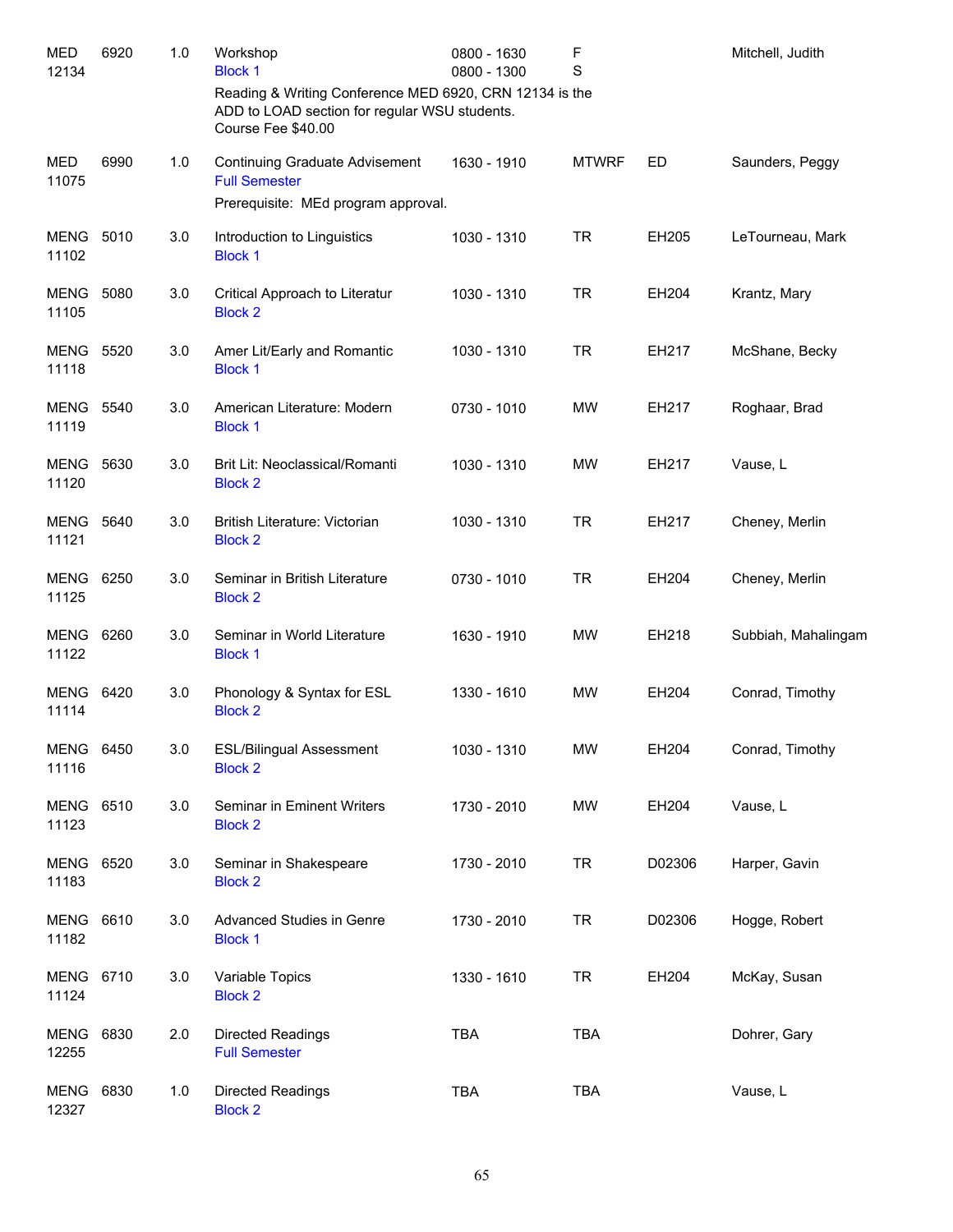| MENG<br>12328        | 6830 | 2.0 | <b>Directed Readings</b><br><b>Block 2</b>                                                                                                        | <b>TBA</b>  | <b>TBA</b>  |                 | Vause, L         |
|----------------------|------|-----|---------------------------------------------------------------------------------------------------------------------------------------------------|-------------|-------------|-----------------|------------------|
| MENG<br>12337        | 6830 | 3.0 | <b>Directed Readings</b><br><b>Block 2</b>                                                                                                        | <b>TBA</b>  | <b>TBA</b>  |                 | Vause, L         |
| MENG<br>12338        | 6830 | 1.0 | <b>Directed Readings</b><br><b>Block 2</b>                                                                                                        | <b>TBA</b>  | <b>TBA</b>  |                 | Vause, L         |
| MENG 6940<br>12196   |      | 3.0 | Master's Project<br><b>Full Semester</b>                                                                                                          | <b>TBA</b>  | <b>TBA</b>  |                 | Elsley, Judith   |
| MGMT 2400<br>11270   |      | 3.0 | <b>Project Management</b><br><b>Full Semester</b>                                                                                                 | <b>TBA</b>  | <b>TBA</b>  | <b>OL</b>       | Cowan, Ted       |
|                      |      |     | To access the online course materials, please log in through<br>the student portal (eWeber) at http://weber.edu and select:<br>"current students" |             |             |                 |                  |
| MGMT 3010<br>11585   |      | 3.0 | Organizational Behavior & Mgmt<br><b>Block 1</b>                                                                                                  | 1730 - 2010 | MW          | <b>WB110</b>    | Stevens, Michael |
| <b>MGMT</b><br>12060 | 3400 | 3.0 | <b>International Business</b><br><b>Block 1</b>                                                                                                   | <b>TBA</b>  | <b>TBA</b>  | <b>OL</b>       | Dixon, Rolf      |
|                      |      |     | To access online course materials, please log on through the<br>student portal (eWeber) at http://weber.edu and select:<br>"Current Students".    |             |             |                 |                  |
| MGMT 4350<br>12207   |      | 3.0 | Training<br><b>Full Semester</b>                                                                                                                  | 1730 - 2010 | $\mathsf R$ | D02229A         | Davis, Bruce     |
| MGMT 4860<br>11086   |      | 3.0 | Managment Internship<br><b>Full Semester</b>                                                                                                      | <b>TBA</b>  | <b>TBA</b>  |                 | Russell, Stephen |
| MGMT 4865<br>11083   |      | 3.0 | Human Resource Internship<br><b>Full Semester</b>                                                                                                 | <b>TBA</b>  | <b>TBA</b>  |                 | Russell, Stephen |
| <b>MHA</b><br>11248  | 6180 | 3.0 | Health Care Entrepreneurship<br><b>Block 2</b>                                                                                                    | 1730 - 2010 | Τ           | D02105          | Davis, Bruce     |
| <b>MHA</b><br>11249  | 6320 | 3.0 | <b>Health Policy &amp; Economics</b><br><b>Block 2</b>                                                                                            | 1730 - 2010 | R           | D02105          | Wyant, David     |
| <b>MHA</b><br>11251  | 6500 | 3.0 | Field Work<br><b>Full Semester</b>                                                                                                                | TBA         | <b>TBA</b>  | D <sub>02</sub> | Burton, Lloyd    |
| <b>MICR</b><br>10826 | 1113 | 3.0 | LS Intro to Microbiology<br><b>Block 2</b>                                                                                                        | 0930 - 1210 | <b>TR</b>   | <b>LL127</b>    | Jackson, Richard |
| <b>MICR</b><br>10827 | 1113 | 3.0 | LS Intro to Microbiology<br><b>Block 2</b>                                                                                                        | 1730 - 2010 | <b>TR</b>   | <b>LL127</b>    | Jackson, Richard |
| <b>MICR</b><br>10891 | 1113 | 3.0 | LS Intro to Microbiology<br><b>Block 1</b>                                                                                                        | 1730 - 2010 | <b>TR</b>   | D02117          | Burt, Wayne      |
| <b>MICR</b><br>10892 | 1113 | 3.0 | LS Intro to Microbiology<br><b>Block 1</b>                                                                                                        | 1030 - 1310 | <b>TR</b>   | D02112          | Call, Evan       |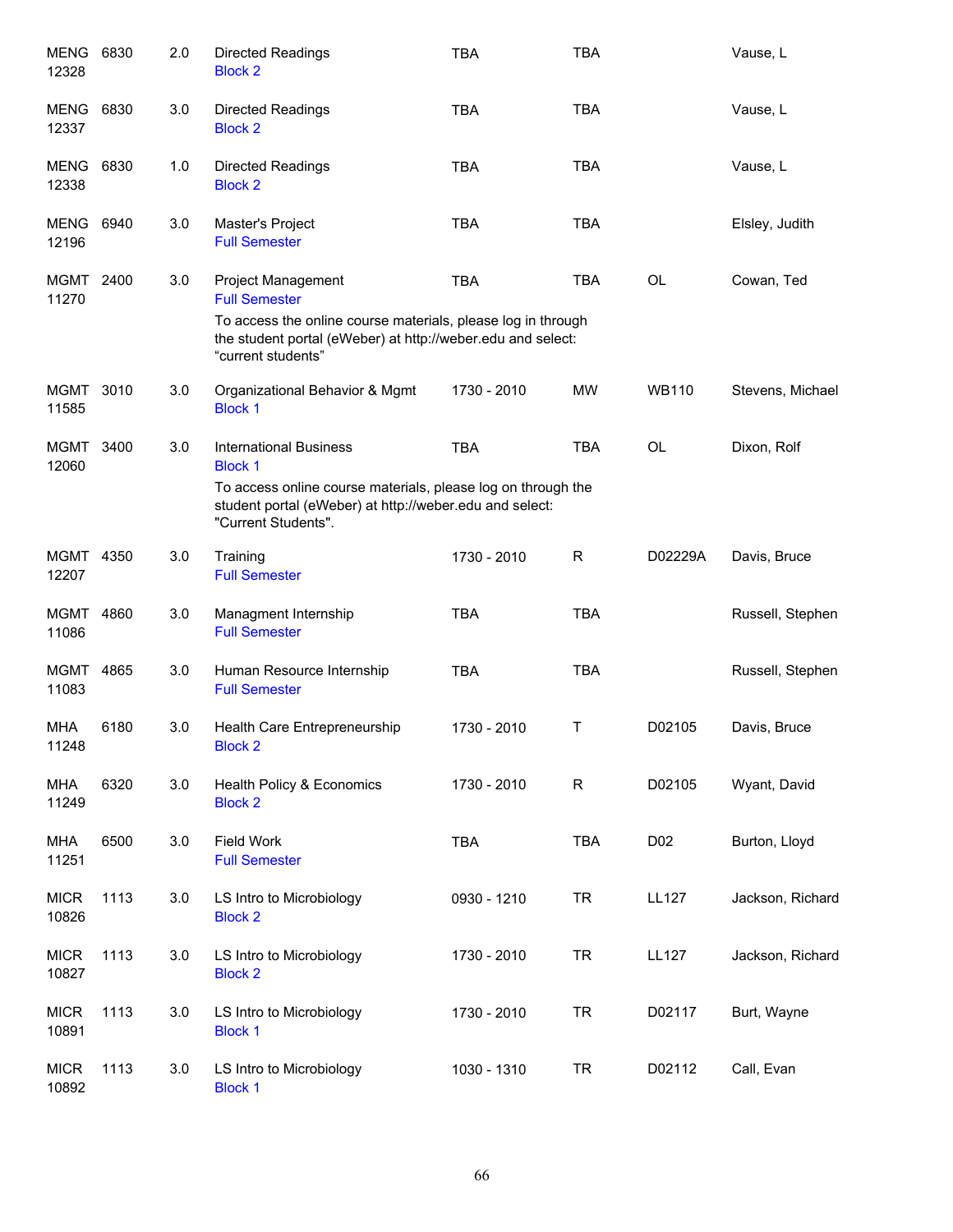| <b>MICR</b><br>10895 | 1113 | 3.0 | LS Intro to Microbiology<br><b>Block 2</b>                                                                                                        | 1730 - 2010 | <b>MW</b>  | D02117    | Burt, Wayne       |
|----------------------|------|-----|---------------------------------------------------------------------------------------------------------------------------------------------------|-------------|------------|-----------|-------------------|
| <b>MICR</b><br>10901 | 1113 | 3.0 | LS Intro to Microbiology<br><b>Block 1</b>                                                                                                        | <b>TBA</b>  | <b>TBA</b> | <b>OL</b> | Oberg, Craig      |
|                      |      |     | To access the online course materials, please log in through<br>the student portal (eWeber) at http://weber.edu and select:<br>"current students" |             |            |           |                   |
| <b>MICR</b><br>10903 | 1113 | 3.0 | LS Intro to Microbiology<br><b>Block 2</b>                                                                                                        | <b>TBA</b>  | <b>TBA</b> | <b>OL</b> | Domek, Matthew    |
|                      |      |     | To access the online course materials, please log in through<br>the student portal (eWeber) at http://weber.edu and select:<br>"current students" |             |            |           |                   |
| <b>MICR</b><br>10902 | 1153 | 3.0 | LS Elementary Public Health<br><b>Block 1</b>                                                                                                     | <b>TBA</b>  | <b>TBA</b> | <b>OL</b> | Oberg, Craig      |
|                      |      |     | To access the online course materials, please log in through<br>the student portal (eWeber) at http://weber.edu and select:<br>"current students" |             |            |           |                   |
| <b>MICR</b><br>10904 | 1153 | 3.0 | LS Elementary Public Health<br><b>Block 2</b>                                                                                                     | <b>TBA</b>  | <b>TBA</b> | <b>OL</b> | Culumber, Michele |
|                      |      |     | To access the online course materials, please log in through<br>the student portal (eWeber) at http://weber.edu and select:<br>"current students" |             |            |           |                   |
| <b>MICR</b><br>10905 | 3203 | 3.0 | Immune System in Hith/Disease<br><b>Block 2</b>                                                                                                   | <b>TBA</b>  | <b>TBA</b> | <b>OL</b> | Nakaoka, Karen    |
|                      |      |     | To access the online course materials, please log in through<br>the student portal (eWeber) at http://weber.edu and select:<br>"current students" |             |            |           |                   |
| <b>MICR</b><br>10906 | 3603 | 3.0 | Adv Micro for Health Professio<br><b>Block 2</b>                                                                                                  | <b>TBA</b>  | <b>TBA</b> | OL        | Nakaoka, Karen    |
|                      |      |     | To access the online course materials, please log in through<br>the student portal (eWeber) at http://weber.edu and select:<br>"current students" |             |            |           |                   |
| <b>MICR</b><br>10832 | 4800 | 1.0 | Directed Research<br><b>Full Semester</b>                                                                                                         | <b>TBA</b>  | <b>TBA</b> |           | Domek, Matthew    |
| <b>MICR</b><br>10834 | 4800 | 1.0 | <b>Directed Research</b><br><b>Full Semester</b>                                                                                                  | <b>TBA</b>  | <b>TBA</b> |           | Lorowitz, William |
| <b>MICR</b><br>10835 | 4800 | 1.0 | Directed Research<br><b>Full Semester</b>                                                                                                         | <b>TBA</b>  | <b>TBA</b> |           | Nakaoka, Karen    |
| <b>MICR</b><br>10836 | 4800 | 1.0 | Directed Research<br><b>Full Semester</b>                                                                                                         | <b>TBA</b>  | <b>TBA</b> |           | Oberg, Craig      |
| <b>MICR</b><br>10837 | 4800 | 2.0 | Directed Research<br><b>Full Semester</b>                                                                                                         | <b>TBA</b>  | <b>TBA</b> |           | Domek, Matthew    |
| <b>MICR</b><br>10838 | 4800 | 2.0 | Directed Research<br><b>Full Semester</b>                                                                                                         | <b>TBA</b>  | <b>TBA</b> |           | Lorowitz, William |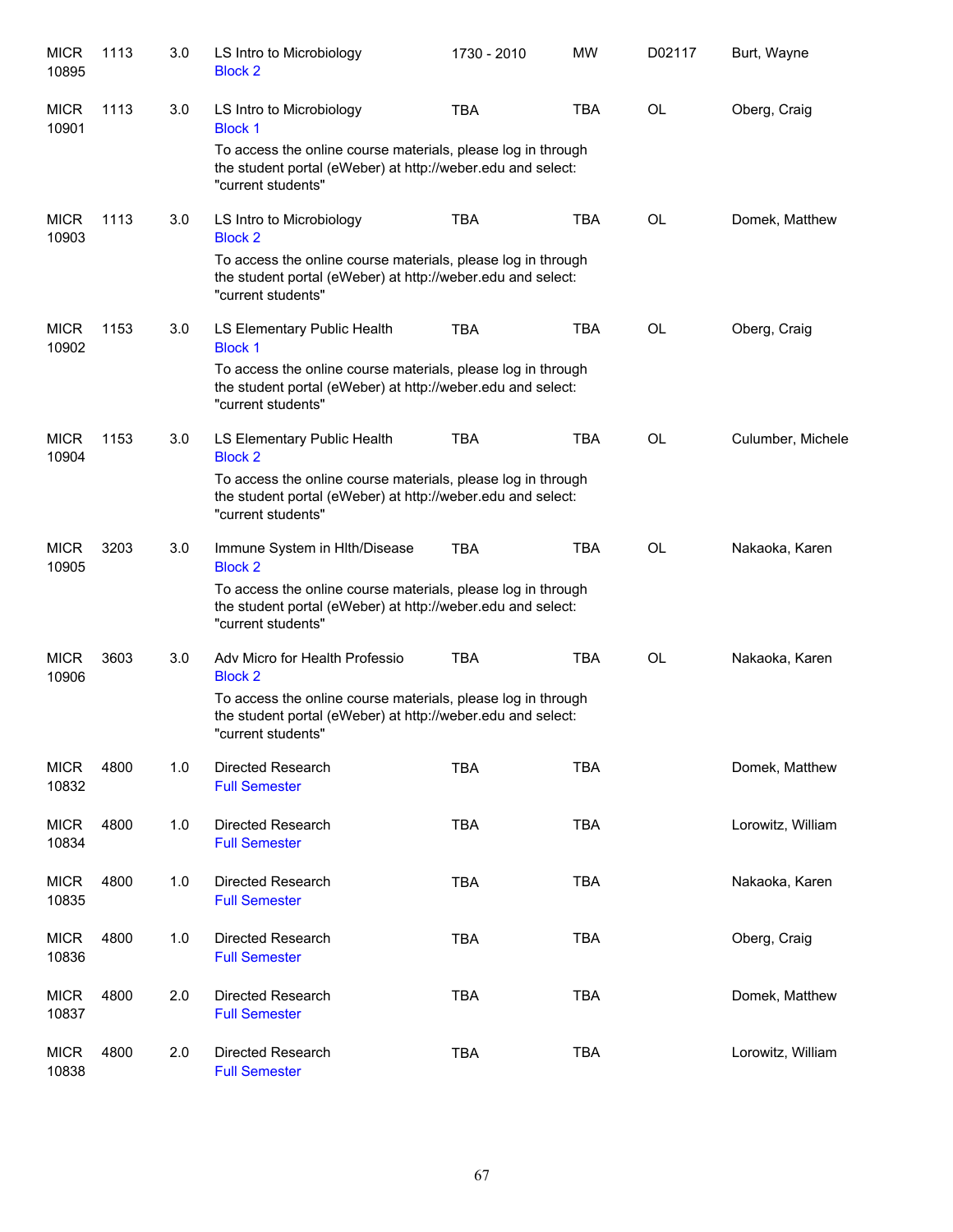| <b>MICR</b><br>10839 | 4800 | 2.0   | Directed Research<br><b>Full Semester</b>             | <b>TBA</b> | <b>TBA</b> | Nakaoka, Karen    |
|----------------------|------|-------|-------------------------------------------------------|------------|------------|-------------------|
| <b>MICR</b><br>10840 | 4800 | 2.0   | Directed Research<br><b>Full Semester</b>             | <b>TBA</b> | <b>TBA</b> | Oberg, Craig      |
| <b>MICR</b><br>10842 | 4830 | 1.0   | Directed Readings<br><b>Full Semester</b>             | <b>TBA</b> | <b>TBA</b> | Domek, Matthew    |
| <b>MICR</b><br>10843 | 4830 | 1.0   | Directed Readings<br><b>Full Semester</b>             | <b>TBA</b> | <b>TBA</b> | Lorowitz, William |
| <b>MICR</b><br>10844 | 4830 | 1.0   | Directed Readings<br><b>Full Semester</b>             | <b>TBA</b> | <b>TBA</b> | Nakaoka, Karen    |
| <b>MICR</b><br>10845 | 4830 | 1.0   | Directed Readings<br><b>Full Semester</b>             | <b>TBA</b> | <b>TBA</b> | Oberg, Craig      |
| <b>MICR</b><br>10846 | 4830 | 2.0   | <b>Directed Readings</b><br><b>Full Semester</b>      | <b>TBA</b> | <b>TBA</b> | Domek, Matthew    |
| <b>MICR</b><br>10847 | 4830 | 2.0   | Directed Readings<br><b>Full Semester</b>             | <b>TBA</b> | <b>TBA</b> | Lorowitz, William |
| <b>MICR</b><br>10848 | 4830 | 2.0   | Directed Readings<br><b>Full Semester</b>             | <b>TBA</b> | <b>TBA</b> | Nakaoka, Karen    |
| <b>MICR</b><br>10849 | 4830 | 2.0   | Directed Readings<br><b>Full Semester</b>             | <b>TBA</b> | <b>TBA</b> | Oberg, Craig      |
| <b>MICR</b><br>10850 | 4890 | 1.0   | Coop Work Experience<br><b>Full Semester</b>          | <b>TBA</b> | <b>TBA</b> | Oberg, Craig      |
| <b>MICR</b><br>10851 | 4890 | 2.0   | Coop Work Experience<br><b>Full Semester</b>          | <b>TBA</b> | <b>TBA</b> | Oberg, Craig      |
| <b>MICR</b><br>10852 | 4890 | 3.0   | Coop Work Experience<br><b>Full Semester</b>          | TBA        | TBA        | Oberg, Craig      |
| <b>MICR</b><br>10853 | 4890 | 4.0   | Coop Work Experience<br><b>Full Semester</b>          | <b>TBA</b> | <b>TBA</b> | Oberg, Craig      |
| <b>MICR</b><br>10854 | 4890 | $5.0$ | Coop Work Experience<br><b>Full Semester</b>          | <b>TBA</b> | <b>TBA</b> | Oberg, Craig      |
| <b>MILS</b><br>10614 | 2830 | 1.0   | Directed Readings & Projects<br><b>Full Semester</b>  | <b>TBA</b> | <b>TBA</b> | Shuck, Richard    |
| <b>MILS</b><br>10615 | 2830 | 2.0   | Directed Readings & Projects<br><b>Full Semester</b>  | <b>TBA</b> | <b>TBA</b> | Shuck, Richard    |
| <b>MILS</b><br>10616 | 2830 | 3.0   | Directed Readings & Projects<br><b>Full Semester</b>  | <b>TBA</b> | <b>TBA</b> | Shuck, Richard    |
| <b>MILS</b><br>10617 | 2921 | 3.0   | ROTC Leader's Training Course<br><b>Full Semester</b> | <b>TBA</b> | <b>TBA</b> | Ballinger, Brian  |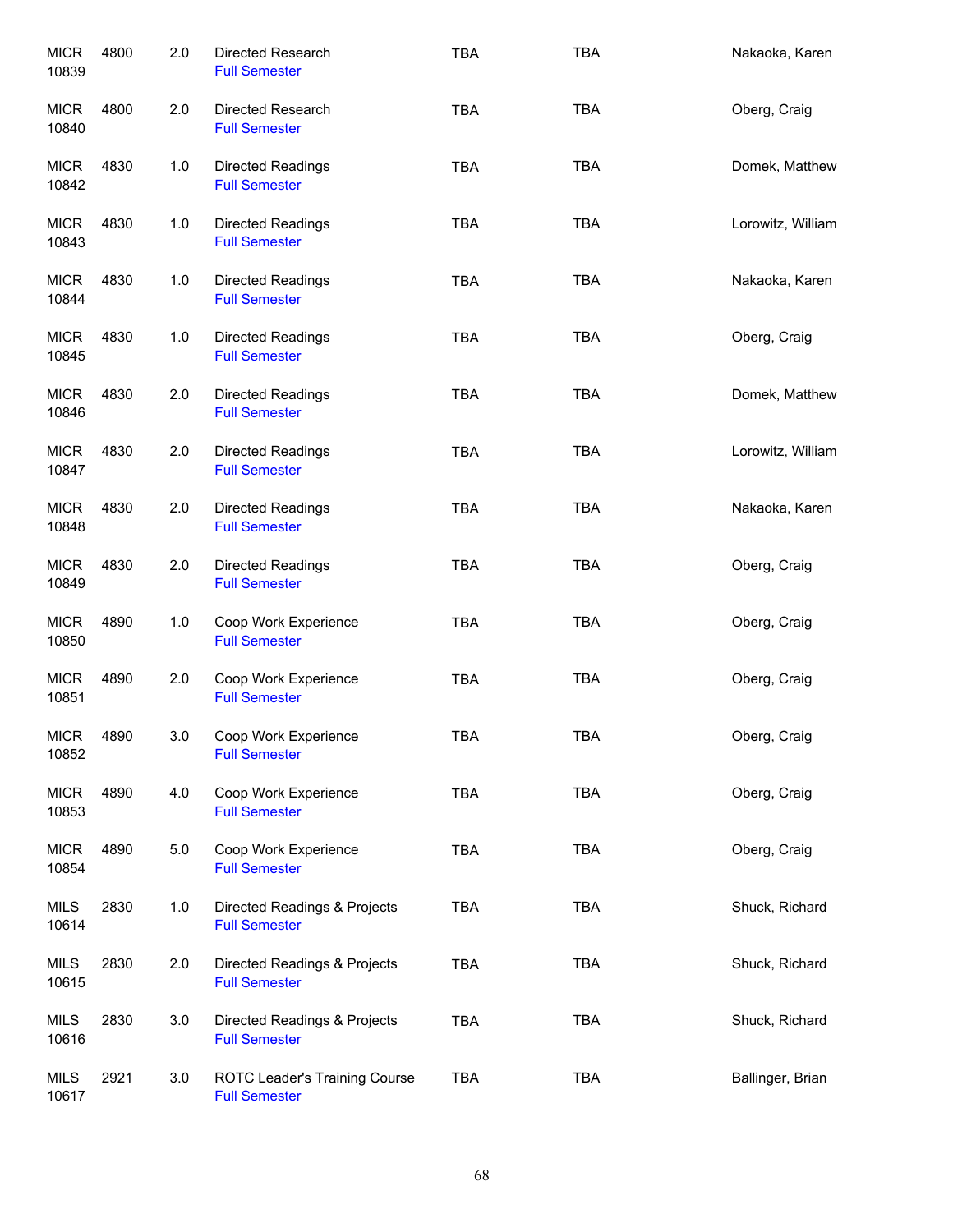| MILS<br>10621        | 2922 | 2.0 | Northern Warfare<br><b>Full Semester</b>                                                                                                                                                                    | <b>TBA</b>  | <b>TBA</b> |              | Ballinger, Brian |
|----------------------|------|-----|-------------------------------------------------------------------------------------------------------------------------------------------------------------------------------------------------------------|-------------|------------|--------------|------------------|
| MILS<br>10624        | 2923 | 2.0 | Air Assault<br><b>Full Semester</b>                                                                                                                                                                         | <b>TBA</b>  | <b>TBA</b> |              | Ballinger, Brian |
| MILS<br>10625        | 4830 | 1.0 | Directed Readings & Projects<br><b>Full Semester</b>                                                                                                                                                        | <b>TBA</b>  | <b>TBA</b> |              | Shuck, Richard   |
| MILS<br>10626        | 4830 | 2.0 | Directed Readings & Projects<br><b>Full Semester</b>                                                                                                                                                        | <b>TBA</b>  | <b>TBA</b> |              | Shuck, Richard   |
| MILS<br>10628        | 4830 | 3.0 | Directed Readings & Projects<br><b>Full Semester</b>                                                                                                                                                        | <b>TBA</b>  | <b>TBA</b> |              | Shuck, Richard   |
| <b>MILS</b><br>10629 | 4921 | 3.0 | Leadership Dev/Assess Course<br><b>Full Semester</b>                                                                                                                                                        | <b>TBA</b>  | <b>TBA</b> |              | Ballinger, Brian |
| MILS<br>10630        | 4922 | 2.0 | <b>Airborne Operations</b><br><b>Full Semester</b>                                                                                                                                                          | <b>TBA</b>  | <b>TBA</b> |              | Ballinger, Brian |
| <b>MILS</b><br>10632 | 4923 | 2.0 | Cadet Troop Leader Training<br><b>Full Semester</b>                                                                                                                                                         | <b>TBA</b>  | <b>TBA</b> |              | Ballinger, Brian |
| <b>MKTG</b><br>11283 | 3010 | 3.0 | Marketing Concepts & Practices<br><b>Full Semester</b><br>To access the online course materials, please log in through<br>the student portal (eWeber) at http://weber.edu and select:<br>"current students" | <b>TBA</b>  | <b>TBA</b> | <b>OL</b>    | Allred, Anthony  |
| <b>MKTG</b><br>11288 | 3010 | 3.0 | Marketing Concepts & Practices<br><b>Full Semester</b><br>To access the online course materials, please log in through<br>the student portal (eWeber) at http://weber.edu and select:<br>"current students" | <b>TBA</b>  | <b>TBA</b> | <b>OL</b>    | Allred, Anthony  |
| <b>MKTG</b><br>11289 | 3100 | 3.0 | <b>Consumer Behavior</b><br><b>Full Semester</b><br>To access the online course materials, please log in through<br>the student portal (eWeber) at http://weber.edu and select:<br>"current students"       | <b>TBA</b>  | <b>TBA</b> | OL           | Davis, Brian     |
| <b>MKTG</b><br>11095 | 3200 | 3.0 | Selling & Sales Management<br><b>Block 2</b>                                                                                                                                                                | 0730 - 1010 | TR         | <b>WB110</b> | Allred, Anthony  |
| <b>MKTG</b><br>11290 | 3500 | 3.0 | <b>Retail Management</b><br><b>Full Semester</b><br>To access the online course materials, please log in through<br>the student portal (eWeber) at http://weber.edu and select:<br>"current students"       | <b>TBA</b>  | <b>TBA</b> | OL           | Davis, Brian     |
| <b>MKTG</b><br>11085 | 4860 | 3.0 | Marketing Internship<br><b>Full Semester</b>                                                                                                                                                                | <b>TBA</b>  | <b>TBA</b> |              | Russell, Stephen |
| <b>MLS</b><br>11271  | 1000 | 3.0 | Core Clinical Laboratory Skill<br><b>Full Semester</b><br>To access the course materials, log into the Student Portal<br>(eWeber) at http://weber.edu and select "Current Students".                        | <b>TBA</b>  | TBA        | <b>OL</b>    | Kranek, Cindi    |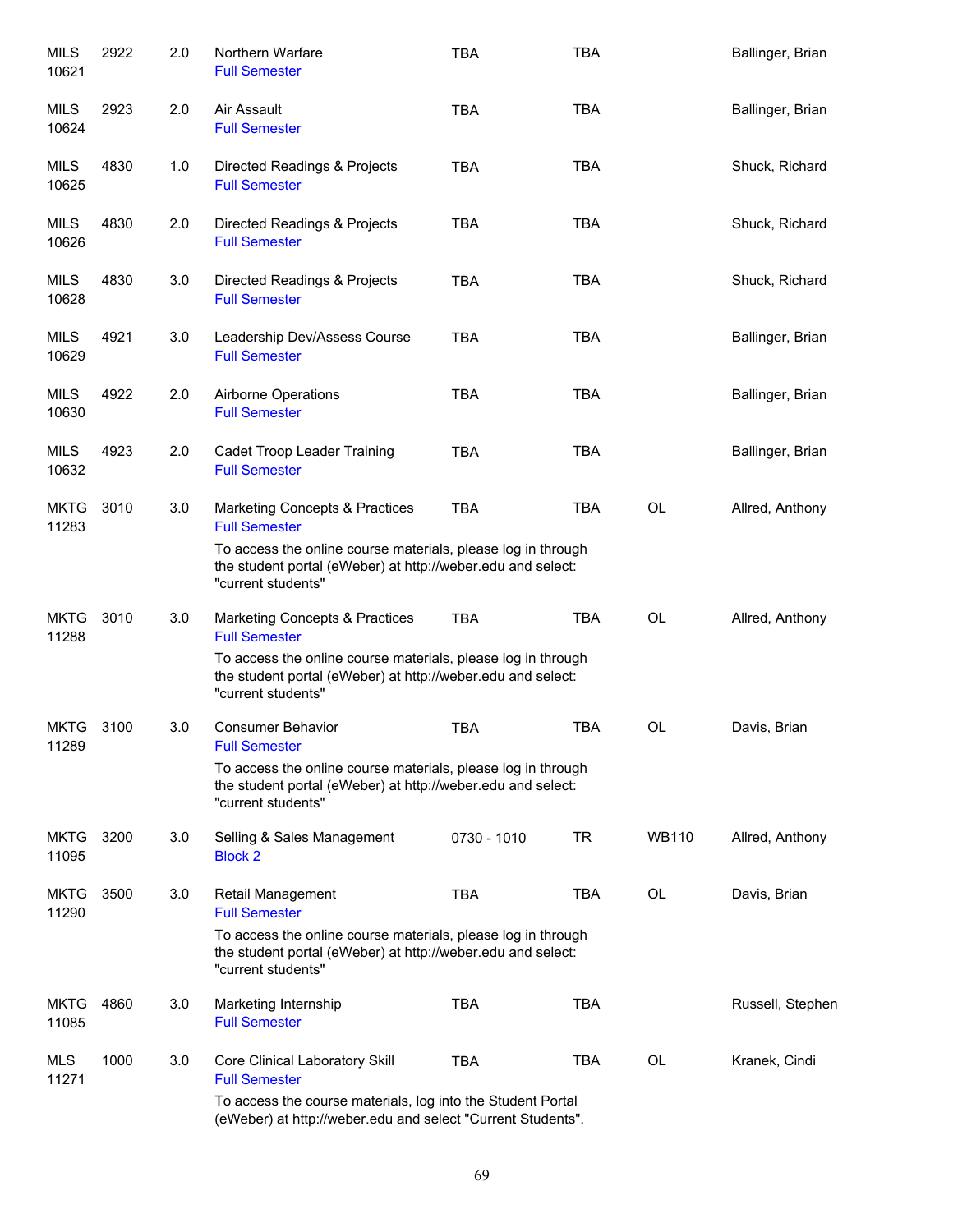| <b>MLS</b><br>11272 | 1001  | 1.0 | <b>Online Orientation AAS Degree</b><br><b>Full Semester</b>                                                                                     | <b>TBA</b>  | TBA        | OL        | Kranek, Cindi      |
|---------------------|-------|-----|--------------------------------------------------------------------------------------------------------------------------------------------------|-------------|------------|-----------|--------------------|
|                     |       |     | To access the course materials, log into the Student Portal<br>(eWeber) at http://weber.edu and select "Current Students".                       |             |            |           |                    |
| <b>MLS</b><br>11712 | 1113  | 4.0 | Intro to Medical Lab Practices<br><b>Block 1</b>                                                                                                 | 0930 - 1120 | <b>TWR</b> | MH117     | Price, Travis      |
|                     |       |     | Course Fee \$40.00                                                                                                                               |             |            |           |                    |
| <b>MLS</b><br>11714 | 1113L | 0.0 | Lab<br><b>Block 1</b>                                                                                                                            | 1230 - 1450 | <b>TR</b>  | MH211     | Price, Travis      |
| <b>MLS</b><br>11514 | 1123  | 5.0 | Prin Hematology & Hemostasis<br><b>Full Semester</b>                                                                                             | <b>TBA</b>  | <b>TBA</b> | OL        | Hansen-Suchy, Kara |
|                     |       |     | To access the course materials, log into the Student Portal<br>(eWeber) at http://weber.edu and select "Current Students".                       |             |            |           |                    |
| <b>MLS</b><br>11713 | 1123  | 5.0 | Prin Hematology & Hemostasis<br><b>Block 2</b>                                                                                                   | 0930 - 1120 | <b>TWR</b> | MH117     | Hansen-Suchy, Kara |
| <b>MLS</b><br>11515 | 1123L | 0.0 | Lab<br><b>Full Semester</b>                                                                                                                      | <b>TBA</b>  | <b>TBA</b> | OL        | Hansen-Suchy, Kara |
|                     |       |     | To access the course materials, log into the Student Portal<br>(eWeber) at http://weber.edu and select "Current Students".<br>Course Fee \$50.00 |             |            |           |                    |
| <b>MLS</b><br>11715 | 1123L | 0.0 | Lab<br><b>Block 2</b><br>Course Fee \$50.00                                                                                                      | 1230 - 1520 | <b>TWR</b> | MH211     | Hansen-Suchy, Kara |
| <b>MLS</b><br>11516 | 2215  | 4.0 | Prin of Immunohematology<br><b>Full Semester</b>                                                                                                 | <b>TBA</b>  | <b>TBA</b> | <b>OL</b> | Rhees, Justin      |
|                     |       |     | To access the course materials, log into the Student Portal<br>(eWeber) at http://weber.edu and select "Current Students".                       |             |            |           |                    |
| <b>MLS</b><br>11517 | 2215L | 0.0 | Lab<br><b>Full Semester</b>                                                                                                                      | <b>TBA</b>  | <b>TBA</b> | OL        | Rhees, Justin      |
|                     |       |     | To access the course materials, log into the Student Portal<br>(eWeber) at http://weber.edu and select "Current Students".<br>Course Fee \$40.00 |             |            |           |                    |
| MLS<br>11732        | 2830  | 1.0 | Directed Reading<br><b>Full Semester</b>                                                                                                         | <b>TBA</b>  | <b>TBA</b> |           |                    |
| MLS<br>11518        | 3301  | 1.0 | Online Orientation for BS Degr<br><b>Full Semester</b>                                                                                           | <b>TBA</b>  | <b>TBA</b> | OL        | Kranek, Cindi      |
|                     |       |     | To access the course materials, log into the Student Portal<br>(eWeber) at http://weber.edu and select "Current Students".<br>Course Fee \$10.00 |             |            |           |                    |
| MLS<br>11519        | 3302  | 4.0 | Adv Medical Lab Practices I<br><b>Full Semester</b>                                                                                              | <b>TBA</b>  | <b>TBA</b> | OL        | Price, Travis      |
|                     |       |     | To access the course materials, log into the Student Portal<br>(eWeber) at http://weber.edu and select "Current Students".<br>Course Fee \$40.00 |             |            |           |                    |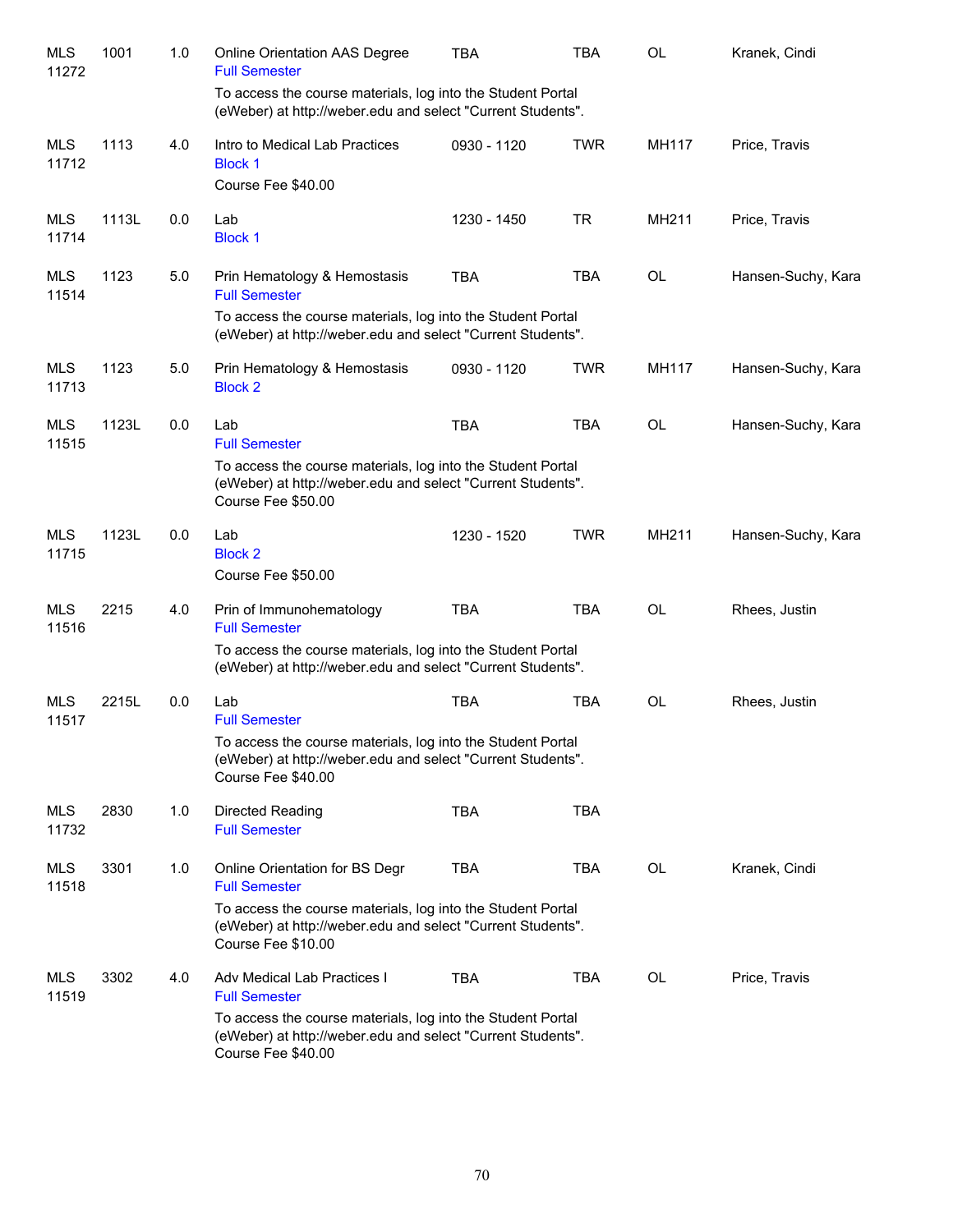| MLS<br>12130        | 3302L | 0.0 | Lab<br><b>Full Semester</b>                                                                                                                    | <b>TBA</b>  | <b>TBA</b> | OL        | Price, Travis       |
|---------------------|-------|-----|------------------------------------------------------------------------------------------------------------------------------------------------|-------------|------------|-----------|---------------------|
|                     |       |     | To access online course materials, please log on through the<br>student portal (eWeber) at http://weber.edu and select:<br>"Current Students". |             |            |           |                     |
| <b>MLS</b><br>11520 | 4409  | 1.0 | <b>Clinical Correlation</b><br><b>Full Semester</b>                                                                                            | <b>TBA</b>  | <b>TBA</b> | OL        | Simonian, Yasmen    |
|                     |       |     | To access the course materials, log into the Student Portal<br>(eWeber) at http://weber.edu and select "Current Students".                     |             |            |           |                     |
| MLS<br>11521        | 4412  | 4.0 | Simulated Laboratory II<br><b>Full Semester</b>                                                                                                | <b>TBA</b>  | <b>TBA</b> | <b>OL</b> | Hawse, Mary         |
|                     |       |     | To access the course materials, log into the Student Portal<br>(eWeber) at http://weber.edu and select "Current Students".                     |             |            |           |                     |
| <b>MLS</b><br>11317 | 4414  | 2.0 | Lab Teaching & Supervision I<br><b>Full Semester</b>                                                                                           | <b>TBA</b>  | <b>TBA</b> | OL        | Maciel, Megan       |
|                     |       |     | To access the course materials, log into the Student Portal<br>(eWeber) at http://weber.edu and select "Current Students".                     |             |            |           |                     |
| MLS<br>11319        | 4417  | 1.0 | Lab Teaching & Supervision II<br><b>Full Semester</b>                                                                                          | <b>TBA</b>  | <b>TBA</b> | OL        | Maciel, Megan       |
|                     |       |     | To access the course materials, log into the Student Portal<br>(eWeber) at http://weber.edu and select "Current Students".                     |             |            |           |                     |
| MLS<br>11733        | 4800  | 1.0 | <b>Special Problems</b><br><b>Full Semester</b>                                                                                                | <b>TBA</b>  | <b>TBA</b> |           |                     |
| MLS<br>11734        | 4830  | 1.0 | <b>Directed Readings</b><br><b>Full Semester</b>                                                                                               | <b>TBA</b>  | <b>TBA</b> |           |                     |
| MLS<br>11321        | 5101  | 4.0 | Analytical Chemistry Appl/MLS<br><b>Full Semester</b>                                                                                          | <b>TBA</b>  | <b>TBA</b> | <b>OL</b> | Rostamkhani, Masoud |
|                     |       |     | To access the course materials, log into the Student Portal<br>(eWeber) at http://weber.edu and select "Current Students".                     |             |            |           |                     |
| <b>MLS</b><br>11324 | 5102  | 3.0 | Clin App/Hematology/Hemostasis<br><b>Full Semester</b>                                                                                         | <b>TBA</b>  | <b>TBA</b> | OL        | Hansen-Suchy, Kara  |
|                     |       |     | To access the course materials, log into the Student Portal<br>(eWeber) at http://weber.edu and select "Current Students".                     |             |            |           |                     |
| MLS<br>11325        | 5102  | 3.0 | Clin App/Hematology/Hemostasis<br><b>Full Semester</b>                                                                                         | <b>TBA</b>  | <b>TBA</b> | OL        | Thomas, Janice      |
|                     |       |     | To access the course materials, log into the Student Portal<br>(eWeber) at http://weber.edu and select "Current Students".                     |             |            |           |                     |
| MLS<br>11523        | 5105  | 3.0 | Clinical Immunohematology<br><b>Full Semester</b>                                                                                              | <b>TBA</b>  | TBA        | OL        | Rhees, Justin       |
|                     |       |     | To access the course materials, log into the Student Portal<br>(eWeber) at http://weber.edu and select "Current Students".                     |             |            |           |                     |
| <b>MPC</b><br>11474 | 6000  | 1.0 | Intro to Grad Studies MPC<br><b>Block 1</b>                                                                                                    | 0900 - 1600 | S          | EH407     | Johns, Rebecca      |
|                     |       |     | Class meets twice: May 7 from 9:00 am to 4:00 pm and<br>May 14, 9:00 am to 4:00 pm.                                                            |             |            |           |                     |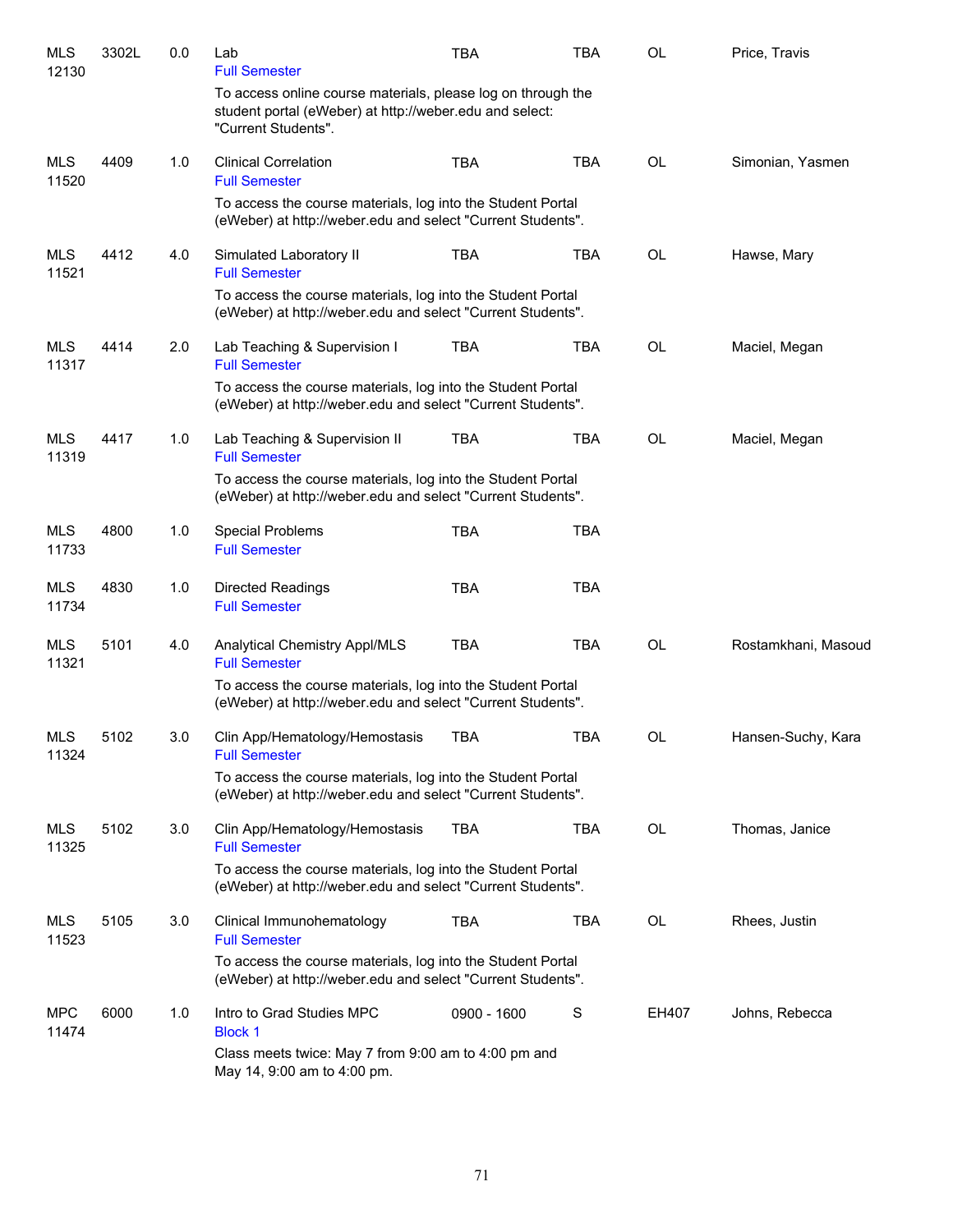| <b>MPC</b><br>11513  | 6150 | 3.0 | Writing for Prof Communicators<br><b>Block 1</b>                                                                                                  | <b>TBA</b>  | <b>TBA</b> | <b>OL</b>   | Josephson, Sheree      |
|----------------------|------|-----|---------------------------------------------------------------------------------------------------------------------------------------------------|-------------|------------|-------------|------------------------|
|                      |      |     | To access the online course materials, please log in through<br>the student portal (eWeber) at http://weber.edu and select:<br>"current students" |             |            |             |                        |
| <b>MPC</b><br>11476  | 6200 | 2.0 | Comm Prof in Speak & Vis Comm<br><b>Block 1</b>                                                                                                   | 1730 - 2000 | W          | EH406       | Packer, Colleen        |
|                      |      |     | Course will meet Wednesday nights beginning May 11 through<br>June 22.                                                                            |             |            |             |                        |
| <b>MSAT</b><br>11363 | 6200 | 3.0 | Psychology of Sport & Injury<br><b>Full Semester</b>                                                                                              | 0930 - 1020 | <b>MWF</b> | ED303       | Hamson-Utley, Jennifer |
| <b>MSAT</b><br>11364 | 6301 | 3.0 | Ortho Assessment: Upper<br><b>Full Semester</b>                                                                                                   | 1000 - 1120 | <b>TR</b>  | <b>SW68</b> | Hamson-Utley, Jennifer |
| <b>MSAT</b><br>11365 | 6431 | 1.0 | <b>Orthopedic Bracing</b><br><b>Full Semester</b>                                                                                                 | 0830 - 0950 | <b>TR</b>  | SW117       | Bass, Joel             |
| <b>MSAT</b><br>11366 | 6500 | 2.0 | Intro to Graduate AT<br><b>Full Semester</b>                                                                                                      | 1300 - 1420 | <b>TR</b>  | SW117       | Herzog, Valerie        |
| MSAT<br>11367        | 6504 | 3.0 | <b>CBL Graduate Practicum IV</b><br><b>Full Semester</b>                                                                                          | 1130 - 1250 | <b>TR</b>  | SW117       | Herzog, Valerie        |
| <b>MSAT</b><br>11368 | 6600 | 3.0 | AT Admin. and Management<br><b>Full Semester</b>                                                                                                  | 1000 - 1120 | <b>TR</b>  | SW116       | Herzog, Valerie        |
| <b>MSAT</b><br>11369 | 6999 | 1.0 | <b>Critical Thinking</b><br><b>Block 1</b>                                                                                                        | 1140 - 1350 | W          | ED303       | Hamson-Utley, Jennifer |
| <b>MSN</b><br>12175  | 6850 | 1.0 | <b>MSN Project Extension</b><br><b>Full Semester</b>                                                                                              | <b>TBA</b>  | <b>TBA</b> | <b>OL</b>   |                        |
|                      |      |     | To access online course materials, please log on through<br>the student portal (eWeber) at http://weber.edu and select:<br>"Current Students".    |             |            |             |                        |
| MTAX<br>10862        | 6440 | 3.0 | Exempt En & State & Local Tax<br><b>Block 1</b>                                                                                                   | 1530 - 1810 | <b>MW</b>  | D02114      | Smith, Eric            |
| <b>MTAX</b><br>10863 | 6460 | 3.0 | <b>Advanced Corporate Taxation</b><br><b>Block 1</b>                                                                                              | 1830 - 2110 | MW         | D02114      | Pace, Ryan             |
| <b>MTAX</b><br>10869 | 6470 | 3.0 | Adv Partnership Taxation<br><b>Block 2</b>                                                                                                        | 1830 - 2110 | MW         | D02114      | Pace, Ryan             |
| <b>MTAX</b><br>10867 | 6490 | 3.0 | Mergers, Acquistns, Consolid<br><b>Block 2</b>                                                                                                    | 1530 - 1810 | MW         | D02114      | Seipert, Kyle          |
| <b>MTHE</b><br>11349 | 4700 | 3.0 | Senior Project in Elem Teach<br><b>Full Semester</b>                                                                                              | <b>TBA</b>  | <b>TBA</b> |             | Blackinton, Dixilee    |
| <b>MUSC</b><br>10696 | 1010 | 3.0 | CA Introduction to Music<br><b>Full Semester</b>                                                                                                  | <b>TBA</b>  | <b>TBA</b> | OL          | Feller, David          |
|                      |      |     | To access the online course materials, please log in through<br>the student portal (eWeber) at http://weber.edu and select:<br>"Current Students" |             |            |             |                        |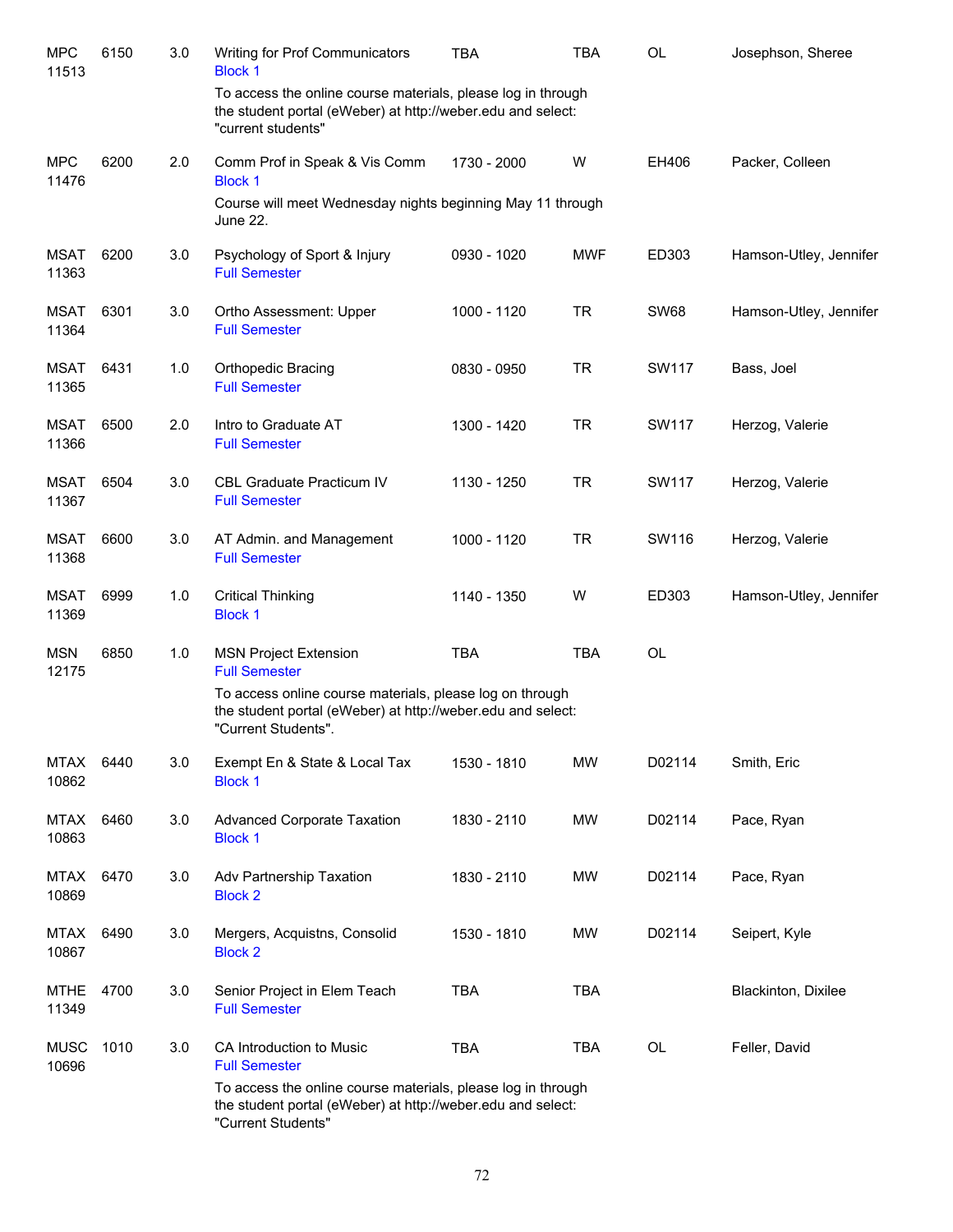| <b>MUSC</b><br>10751 | 1010 | 3.0 | CA Introduction to Music<br><b>Block 2</b>                                                                                                                                   | 1030 - 1310 | <b>TR</b>  | D02320       | Basinger, Bettie |
|----------------------|------|-----|------------------------------------------------------------------------------------------------------------------------------------------------------------------------------|-------------|------------|--------------|------------------|
| <b>MUSC</b><br>10752 | 1010 | 3.0 | CA Introduction to Music<br><b>Full Semester</b>                                                                                                                             | 1730 - 2010 | W          | <b>WW108</b> | Johnson, Gordon  |
| <b>MUSC</b><br>10873 | 1010 | 3.0 | CA Introduction to Music<br><b>Full Semester</b>                                                                                                                             | 1030 - 1310 | м          | <b>BC319</b> | Basinger, Bettie |
| <b>MUSC</b><br>10874 | 1010 | 3.0 | CA Introduction to Music<br><b>Full Semester</b>                                                                                                                             | 0930 - 1210 | S          | <b>BC319</b> | Johnson, Gordon  |
| <b>MUSC</b><br>10698 | 1030 | 3.0 | CA Introduction to Jazz<br><b>Block 2</b>                                                                                                                                    | <b>TBA</b>  | TBA        | OL           | Keipp, Donald    |
|                      |      |     | To access the online course materials, please log in through<br>the student portal (eWeber) at http://weber.edu and select:<br>"Current Students"                            |             |            |              |                  |
| <b>MUSC</b><br>10699 | 1040 | 3.0 | CA DV Music of World Cultures<br><b>Block 2</b>                                                                                                                              | <b>TBA</b>  | <b>TBA</b> | OL           | Keipp, Donald    |
|                      |      |     | To access the online course materials, please log in through<br>the student portal (eWeber) at http://weber.edu and select:<br>"Current Students"                            |             |            |              |                  |
| <b>MUSC</b><br>11490 | 1100 | 2.0 | <b>Fundamentals of Music</b><br><b>Block 1</b>                                                                                                                               | 0930 - 1120 | <b>TR</b>  | <b>BC319</b> | Palumbo, Michael |
|                      |      |     | This class is open to anyone interested in music.<br>The class meets from May 2nd to June 17th.                                                                              |             |            |              |                  |
| <b>MUSC</b><br>10128 | 1601 | 1.0 | <b>Private Instruction</b><br><b>Full Semester</b>                                                                                                                           | <b>TBA</b>  | <b>TBA</b> |              | Priest, Thomas   |
|                      |      |     | For non-music majors and minors. Private lessons in voice/<br>keyboard/ woodwinds/ brass/ strings/ percussion. Course fee<br>\$258. Call 626-6437 for a list of instructors. |             |            |              |                  |
| <b>MUSC</b><br>10129 | 1610 | 1.0 | Applied Keyboard: Piano<br><b>Full Semester</b>                                                                                                                              | <b>TBA</b>  | <b>TBA</b> |              | Yang, Yu-Jane    |
|                      |      |     | Music majors and minors only. Course fee \$350                                                                                                                               |             |            |              |                  |
| <b>MUSC</b><br>10130 | 1611 | 1.0 | Applied Keyboard: Organ<br><b>Full Semester</b>                                                                                                                              | <b>TBA</b>  | <b>TBA</b> |              | Christiansen, B  |
|                      |      |     | Music majors and minors only. Course fee \$350                                                                                                                               |             |            |              |                  |
| <b>MUSC</b><br>10131 | 1620 | 1.0 | <b>Applied Voice</b><br><b>Full Semester</b>                                                                                                                                 | <b>TBA</b>  | <b>TBA</b> |              | Brookens, Karen  |
|                      |      |     | Music majors and minors only. Course fee \$350                                                                                                                               |             |            |              |                  |
| <b>MUSC</b><br>10132 | 1630 | 1.0 | Applied Woodwinds: Flute<br><b>Full Semester</b>                                                                                                                             | <b>TBA</b>  | <b>TBA</b> |              | Feller, David    |
|                      |      |     | Music majors and minors only. Course fee \$350                                                                                                                               |             |            |              |                  |
| <b>MUSC</b><br>10133 | 1631 | 1.0 | Applied Woodwinds: Oboe<br><b>Full Semester</b>                                                                                                                              | <b>TBA</b>  | <b>TBA</b> |              | Feller, David    |
|                      |      |     | Music majors and minors only. Course fee \$350                                                                                                                               |             |            |              |                  |
| <b>MUSC</b><br>10134 | 1632 | 1.0 | Applied Woodwinds: Clarinet<br><b>Full Semester</b>                                                                                                                          | <b>TBA</b>  | TBA        |              | Feller, David    |
|                      |      |     | Music majors and minors only. Course fee \$350                                                                                                                               |             |            |              |                  |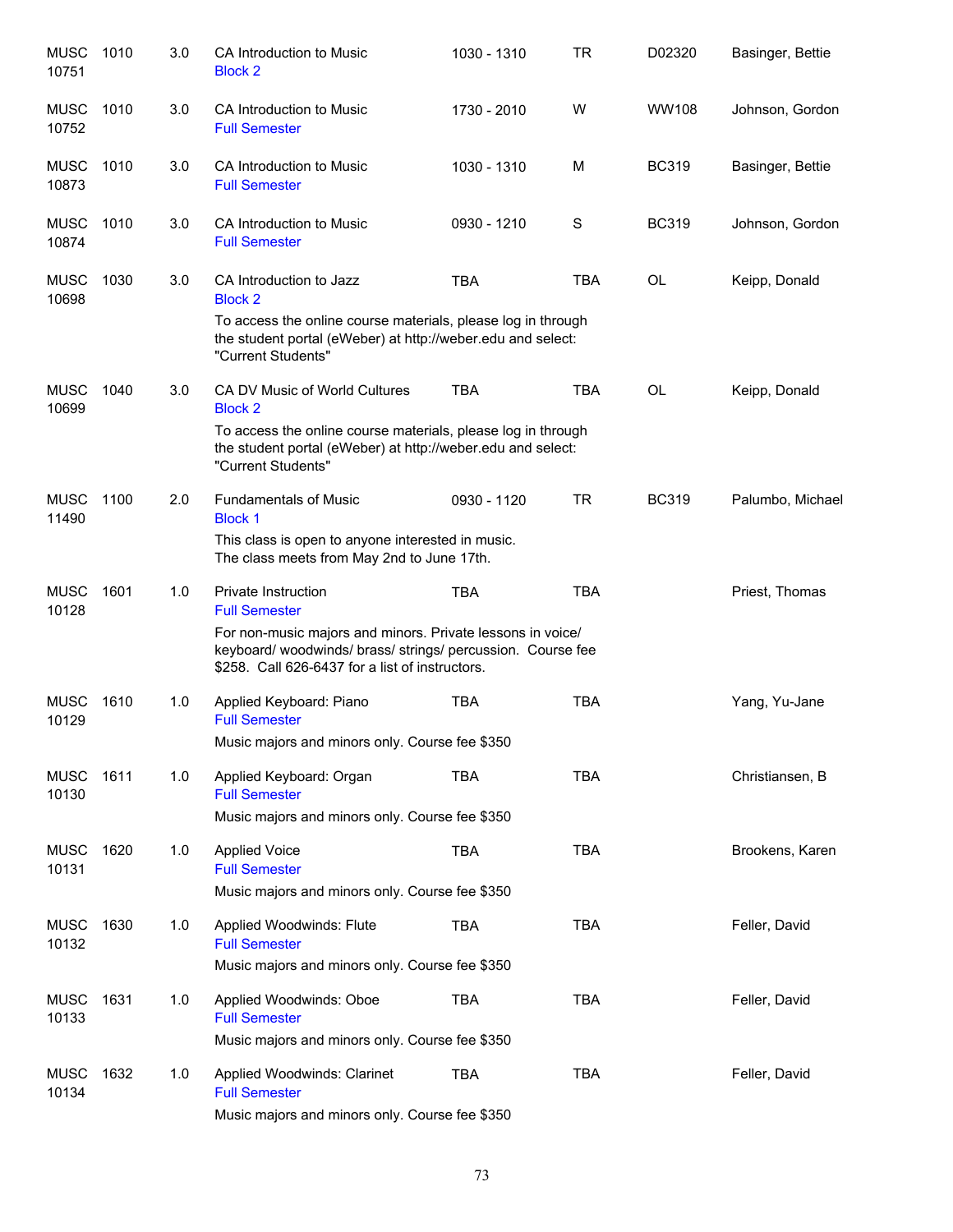| <b>MUSC</b><br>10135 | 1633 | 1.0 | Applied Woodwinds: Saxaphone<br><b>Full Semester</b><br>Music majors and minors only. Course fee \$350                                                                                                                          | <b>TBA</b> | <b>TBA</b> | Feller, David    |
|----------------------|------|-----|---------------------------------------------------------------------------------------------------------------------------------------------------------------------------------------------------------------------------------|------------|------------|------------------|
| <b>MUSC</b><br>10136 | 1634 | 1.0 | Applied Woodwinds: Bassoon<br><b>Full Semester</b><br>Music majors and minors only. Course fee \$350                                                                                                                            | TBA        | <b>TBA</b> | Feller, David    |
| MUSC<br>10137        | 1640 | 1.0 | Applied Brass: Trumpet<br><b>Full Semester</b><br>Music majors and minors only. Course fee \$350                                                                                                                                | <b>TBA</b> | <b>TBA</b> | Root, Thomas     |
| MUSC<br>10138        | 1641 | 1.0 | Applied Brass: French Horn<br><b>Full Semester</b><br>Music majors and minors only. Course fee \$350                                                                                                                            | TBA        | <b>TBA</b> | Root, Thomas     |
| MUSC<br>10139        | 1642 | 1.0 | Applied Brass: Trombone<br><b>Full Semester</b><br>Music majors and minors only. Course fee \$350                                                                                                                               | TBA        | <b>TBA</b> | Root, Thomas     |
| <b>MUSC</b><br>10140 | 1643 | 1.0 | Applied Brass: Euphonium/Tuba<br><b>Full Semester</b><br>Music majors and minors only. Course fee \$350                                                                                                                         | TBA        | <b>TBA</b> | Root, Thomas     |
| MUSC<br>10141        | 1650 | 1.0 | Applied Strings: Violin<br><b>Full Semester</b><br>Music majors and minors only. Course fee \$350                                                                                                                               | TBA        | <b>TBA</b> | Palumbo, Michael |
| MUSC<br>10142        | 1651 | 1.0 | Applied Strings: Viola<br><b>Full Semester</b><br>Music majors and minors only. Course fee \$350                                                                                                                                | TBA        | <b>TBA</b> | Palumbo, Michael |
| MUSC<br>10143        | 1652 | 1.0 | Applied Strings: Violincello<br><b>Full Semester</b><br>Music majors and minors only. Course fee \$350                                                                                                                          | TBA        | <b>TBA</b> | Palumbo, Michael |
| <b>MUSC</b><br>10145 | 1653 | 1.0 | <b>Applied Strings: String Bass</b><br><b>Full Semester</b><br>Music majors and minors only. Course fee \$350                                                                                                                   | <b>TBA</b> | <b>TBA</b> | Palumbo, Michael |
| MUSC<br>10146        | 1654 | 1.0 | Applied Strings: Guitar<br><b>Full Semester</b><br>Music majors and minors only. Course fee \$350                                                                                                                               | TBA        | <b>TBA</b> | Palumbo, Michael |
| MUSC<br>10147        | 1655 | 1.0 | Applied Strings: Harp<br><b>Full Semester</b><br>Music majors and minors only. Course fee \$350                                                                                                                                 | TBA        | <b>TBA</b> | Palumbo, Michael |
| <b>MUSC</b><br>10148 | 1660 | 1.0 | <b>Applied Percussion</b><br><b>Full Semester</b><br>Music majors and minors only. Course fee \$350                                                                                                                             | TBA        | <b>TBA</b> | Keipp, Donald    |
| <b>MUSC</b><br>10149 | 1673 | 2.0 | Private Instruction<br><b>Full Semester</b><br>All performance areas. Two hours instruction/ week. Minimum<br>of 18 hrs/ week practice required. One-half hour special<br>assignment. By consent of instructor only. Fee: \$700 | <b>TBA</b> | <b>TBA</b> | Priest, Thomas   |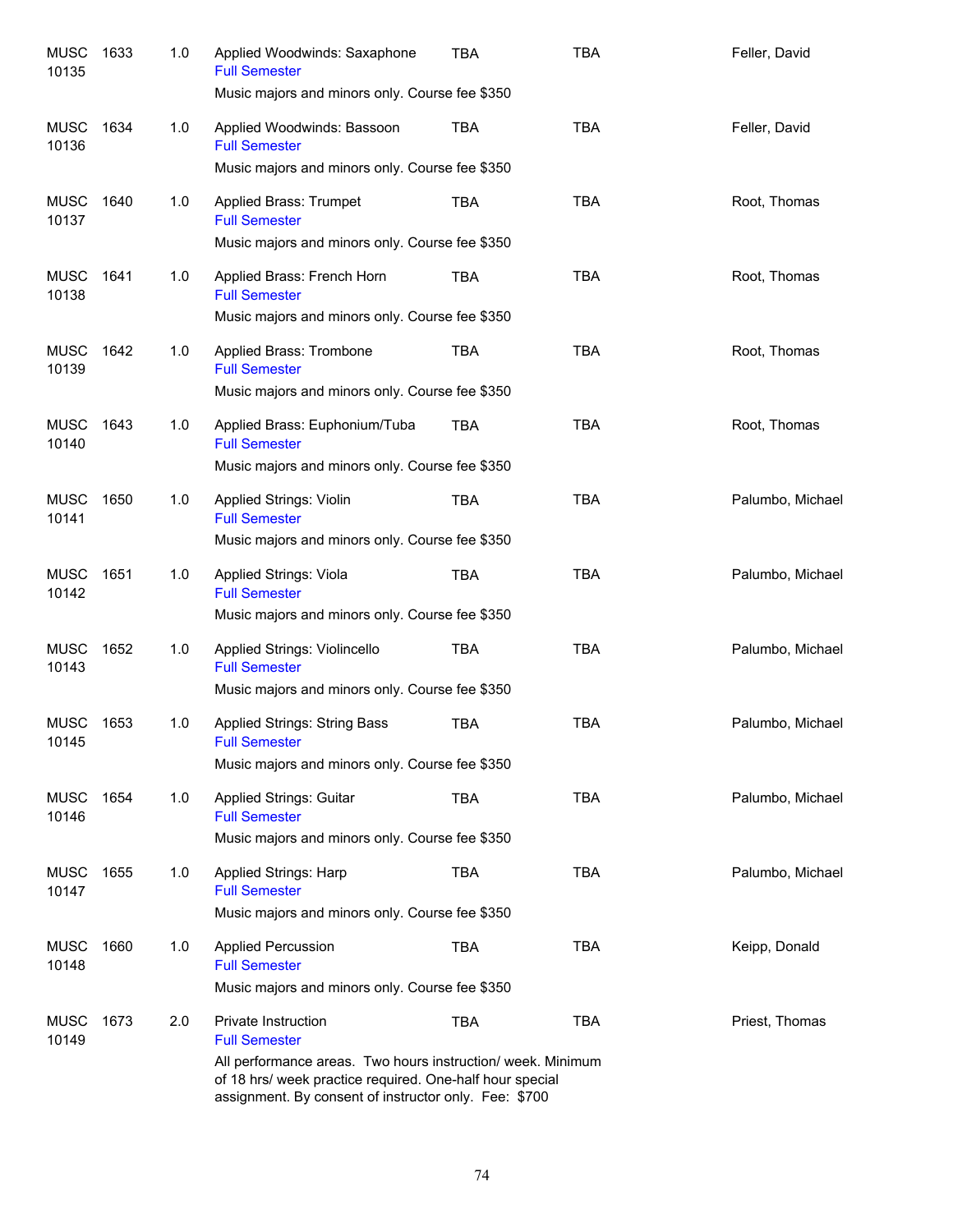| <b>MUSC</b><br>10150 | 2610 | 1.0 | Applied Keyboard: Piano<br><b>Full Semester</b><br>Music majors and minors only. Course fee \$350       | TBA        | <b>TBA</b> | Yang, Yu-Jane    |
|----------------------|------|-----|---------------------------------------------------------------------------------------------------------|------------|------------|------------------|
| MUSC<br>10151        | 2611 | 1.0 | Applied Keyboard: Organ<br><b>Full Semester</b><br>Music majors and minors only. Course fee \$350       | TBA        | <b>TBA</b> | Christiansen, B  |
| MUSC<br>10152        | 2620 | 1.0 | <b>Applied Voice</b><br><b>Full Semester</b><br>Music majors and minors only. Course fee \$350          | <b>TBA</b> | <b>TBA</b> | Brookens, Karen  |
| MUSC<br>10153        | 2630 | 1.0 | Applied Woodwinds: Flute<br><b>Full Semester</b><br>Music majors and minors only. Course fee \$350      | <b>TBA</b> | <b>TBA</b> | Feller, David    |
| MUSC<br>10154        | 2631 | 1.0 | Applied Woodwinds: Oboe<br><b>Full Semester</b><br>Music majors and minors only. Course fee \$350       | <b>TBA</b> | <b>TBA</b> | Feller, David    |
| MUSC<br>10155        | 2632 | 1.0 | Applied Woodwinds: Clarinet<br><b>Full Semester</b><br>Music majors and minors only. Course fee \$350   | TBA        | <b>TBA</b> | Feller, David    |
| MUSC<br>10156        | 2633 | 1.0 | Applied Woodwinds: Saxaphone<br><b>Full Semester</b><br>Music majors and minors only. Course fee \$350  | TBA        | <b>TBA</b> | Feller, David    |
| MUSC<br>10157        | 2634 | 1.0 | Applied Woodwinds: Bassoon<br><b>Full Semester</b><br>Music majors and minors only. Course fee \$350    | <b>TBA</b> | <b>TBA</b> | Feller, David    |
| <b>MUSC</b><br>10158 | 2640 | 1.0 | Applied Brass: Trumpet<br><b>Full Semester</b><br>Music majors and minors only. Course fee \$350        | <b>TBA</b> | <b>TBA</b> | Root, Thomas     |
| <b>MUSC</b><br>10159 | 2641 | 1.0 | Applied Brass: French Horn<br><b>Full Semester</b><br>Music majors and minors only. Course fee \$350    | TBA        | <b>TBA</b> | Root, Thomas     |
| MUSC<br>10160        | 2642 | 1.0 | Applied Brass: Trombone<br><b>Full Semester</b><br>Music majors and minors only. Course fee \$350       | TBA        | <b>TBA</b> | Root, Thomas     |
| MUSC<br>10161        | 2643 | 1.0 | Applied Brass: Euphonium/Tuba<br><b>Full Semester</b><br>Music majors and minors only. Course fee \$350 | <b>TBA</b> | <b>TBA</b> | Root, Thomas     |
| MUSC<br>10162        | 2650 | 1.0 | Applied Strings: Violin<br><b>Full Semester</b><br>Music majors and minors only. Course fee \$350       | TBA        | <b>TBA</b> | Palumbo, Michael |
| <b>MUSC</b><br>10163 | 2651 | 1.0 | Applied Strings: Viola<br><b>Full Semester</b><br>Music majors and minors only. Course fee \$350        | TBA        | <b>TBA</b> | Palumbo, Michael |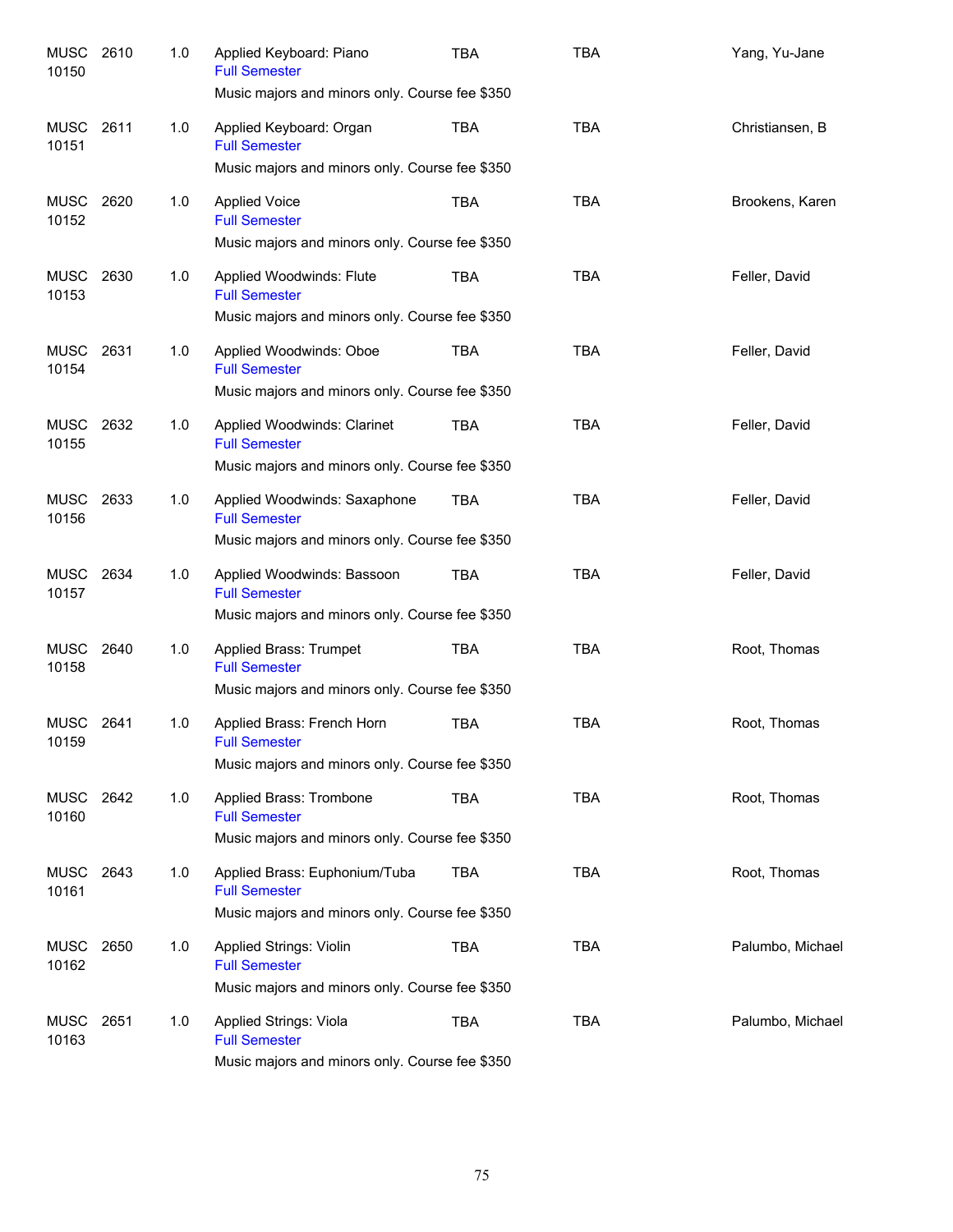| MUSC<br>10164        | 2652 | 1.0 | Applied Strings: Violincello<br><b>Full Semester</b>                                                                                                                                    | <b>TBA</b> | <b>TBA</b> | Palumbo, Michael |
|----------------------|------|-----|-----------------------------------------------------------------------------------------------------------------------------------------------------------------------------------------|------------|------------|------------------|
|                      |      |     | Music majors and minors only. Course fee \$350                                                                                                                                          |            |            |                  |
| MUSC<br>10165        | 2653 | 1.0 | <b>Applied Strings: String Bass</b><br><b>Full Semester</b>                                                                                                                             | TBA        | <b>TBA</b> | Palumbo, Michael |
|                      |      |     | Music majors and minors only. Course fee \$350                                                                                                                                          |            |            |                  |
| MUSC<br>10166        | 2654 | 1.0 | <b>Applied Strings: Guitar</b><br><b>Full Semester</b>                                                                                                                                  | TBA        | <b>TBA</b> | Palumbo, Michael |
|                      |      |     | Music majors and minors only. Course fee \$350                                                                                                                                          |            |            |                  |
| <b>MUSC</b><br>10167 | 2655 | 1.0 | <b>Applied Strings: Harp</b><br><b>Full Semester</b>                                                                                                                                    | TBA        | <b>TBA</b> | Palumbo, Michael |
|                      |      |     | Music majors and minors only. Course fee \$350                                                                                                                                          |            |            |                  |
| MUSC<br>10168        | 2660 | 1.0 | <b>Applied Percussion</b><br><b>Full Semester</b>                                                                                                                                       | <b>TBA</b> | <b>TBA</b> | Keipp, Donald    |
|                      |      |     | Music majors and minors only. Course fee \$350                                                                                                                                          |            |            |                  |
| MUSC<br>10169        | 2673 | 2.0 | <b>Private Instruction</b><br><b>Full Semester</b>                                                                                                                                      | <b>TBA</b> | <b>TBA</b> | Priest, Thomas   |
|                      |      |     | All performance areas. Two hours instruction/ week. Minimum<br>of 18 hrs/ week practice required. One-half hour special<br>assignment. By consent of instructor only. Course Fee: \$700 |            |            |                  |
| <b>MUSC</b><br>10266 | 3601 | 1.0 | <b>Private Instruction</b><br><b>Full Semester</b>                                                                                                                                      | <b>TBA</b> | <b>TBA</b> | Priest, Thomas   |
|                      |      |     | For non-music majors and minors. Private lessons in voice/<br>keyboard/ woodwinds/ brass/ strings/ percussion. Course fee:<br>\$258. Call 626-6437 for a list of instructors.           |            |            |                  |
| <b>MUSC</b><br>10267 | 3610 | 1.0 | Applied Keyboard: Piano<br><b>Full Semester</b>                                                                                                                                         | TBA        | <b>TBA</b> | Yang, Yu-Jane    |
|                      |      |     | Music majors and minors only. Course fee \$350                                                                                                                                          |            |            |                  |
| <b>MUSC</b><br>10268 | 3611 | 1.0 | Applied Keyboard: Organ<br><b>Full Semester</b>                                                                                                                                         | <b>TBA</b> | <b>TBA</b> | Christiansen, B  |
|                      |      |     | Music majors and minors only. Course fee \$350                                                                                                                                          |            |            |                  |
| <b>MUSC</b><br>10269 | 3620 | 1.0 | <b>Applied Voice</b><br><b>Full Semester</b>                                                                                                                                            | <b>TBA</b> | <b>TBA</b> | Brookens, Karen  |
|                      |      |     | Music majors and minors only. Course fee \$350                                                                                                                                          |            |            |                  |
| <b>MUSC</b><br>10270 | 3630 | 1.0 | Applied Woodwinds: Flute<br><b>Full Semester</b>                                                                                                                                        | <b>TBA</b> | <b>TBA</b> | Feller, David    |
|                      |      |     | Music majors and minors only. Course fee \$350                                                                                                                                          |            |            |                  |
| <b>MUSC</b><br>10271 | 3631 | 1.0 | Applied Woodwinds: Oboe<br><b>Full Semester</b>                                                                                                                                         | <b>TBA</b> | <b>TBA</b> | Feller, David    |
|                      |      |     | Music majors and minors only. Course fee \$350                                                                                                                                          |            |            |                  |
| <b>MUSC</b><br>10272 | 3632 | 1.0 | Applied Woodwinds: Clarinet<br><b>Full Semester</b>                                                                                                                                     | <b>TBA</b> | <b>TBA</b> | Feller, David    |
|                      |      |     | Music majors and minors only. Course fee \$350                                                                                                                                          |            |            |                  |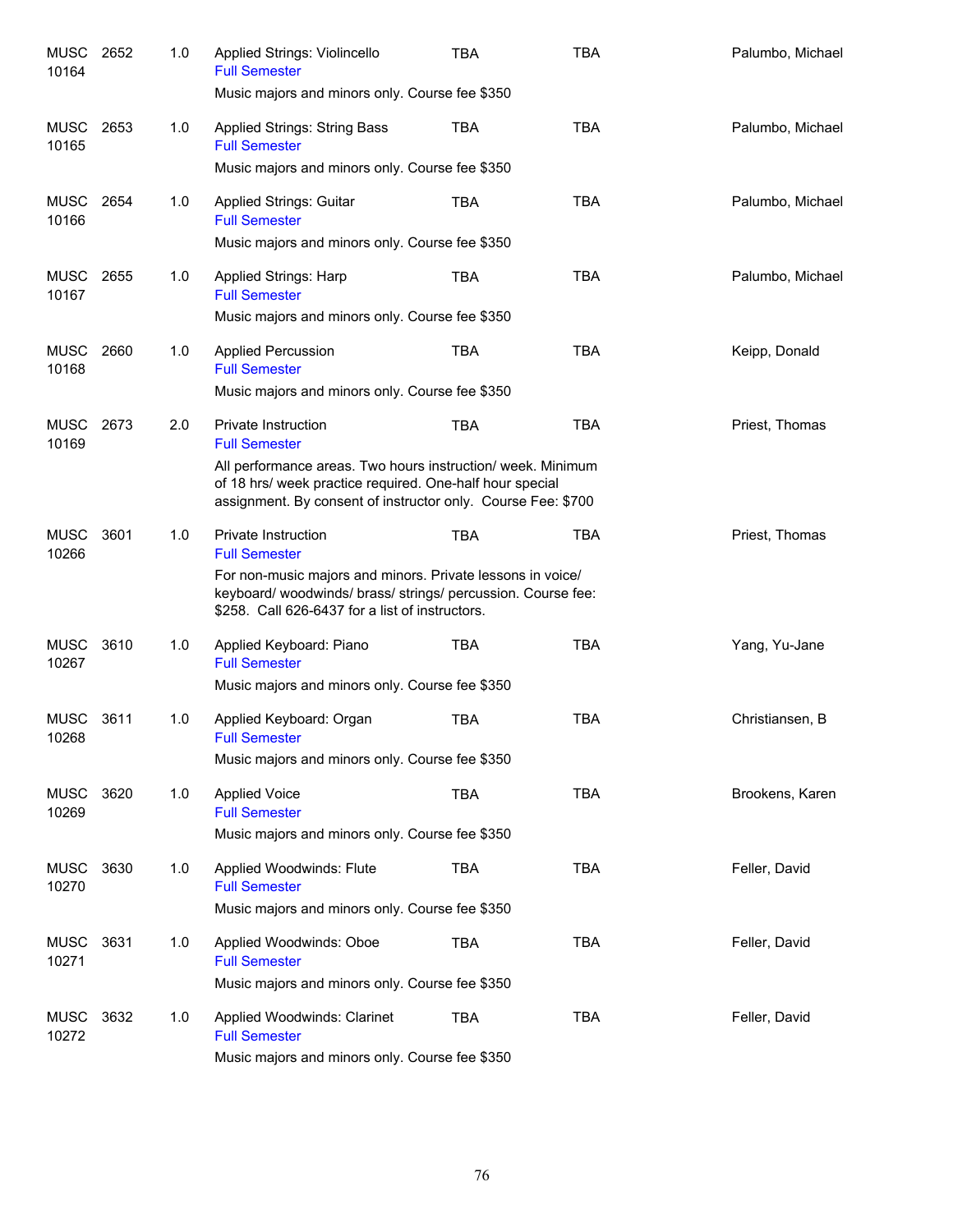| <b>MUSC</b><br>10273 | 3633 | 1.0 | Applied Woodwinds: Saxaphone<br><b>Full Semester</b><br>Music majors and minors only. Course fee \$350                                                                                                                                  | <b>TBA</b> | <b>TBA</b> | Feller, David    |
|----------------------|------|-----|-----------------------------------------------------------------------------------------------------------------------------------------------------------------------------------------------------------------------------------------|------------|------------|------------------|
| MUSC<br>10274        | 3640 | 1.0 | Applied Brass: Trumpet<br><b>Full Semester</b><br>Music majors and minors only. Course fee \$350                                                                                                                                        | <b>TBA</b> | <b>TBA</b> | Root, Thomas     |
| MUSC<br>10275        | 3641 | 1.0 | Applied Brass: French Horn<br><b>Full Semester</b><br>Music majors and minors only. Course fee \$350                                                                                                                                    | <b>TBA</b> | <b>TBA</b> | Root, Thomas     |
| MUSC<br>10276        | 3642 | 1.0 | Applied Brass: Trombone<br><b>Full Semester</b><br>Music majors and minors only. Course fee \$350                                                                                                                                       | TBA        | <b>TBA</b> | Root, Thomas     |
| MUSC<br>10277        | 3643 | 1.0 | Applied Brass: Euphonium/Tuba<br><b>Full Semester</b><br>Music majors and minors only. Course fee \$350                                                                                                                                 | TBA        | <b>TBA</b> | Root, Thomas     |
| MUSC<br>10278        | 3650 | 1.0 | Applied Strings: Vioin<br><b>Full Semester</b><br>Music majors and minors only. Course fee \$350                                                                                                                                        | TBA        | <b>TBA</b> | Palumbo, Michael |
| MUSC<br>10279        | 3651 | 1.0 | Applied Strings: Viola<br><b>Full Semester</b><br>Music majors and minors only. Lab Fee: \$350                                                                                                                                          | TBA        | <b>TBA</b> | Palumbo, Michael |
| MUSC<br>10280        | 3652 | 1.0 | Applied Strings: Violincello<br><b>Full Semester</b><br>Music majors and minors only. Course fee \$350                                                                                                                                  | TBA        | <b>TBA</b> | Palumbo, Michael |
| MUSC<br>10281        | 3653 | 1.0 | Applied Strings: String Bass<br><b>Full Semester</b><br>Music majors and minors only. Course fee \$350                                                                                                                                  | TBA        | <b>TBA</b> | Palumbo, Michael |
| MUSC<br>10282        | 3654 | 1.0 | Applied Strings: Guitar<br><b>Full Semester</b><br>Music majors and minors only. Course fee \$350                                                                                                                                       | <b>TBA</b> | <b>TBA</b> | Palumbo, Michael |
| MUSC<br>10283        | 3655 | 1.0 | Applied Strings: Harp<br><b>Full Semester</b><br>Music majors and minors only. Course fee \$350                                                                                                                                         | TBA        | <b>TBA</b> | Palumbo, Michael |
| MUSC<br>10284        | 3660 | 1.0 | <b>Applied Percussion</b><br><b>Full Semester</b><br>Music majors and minors only. Course fee \$350                                                                                                                                     | TBA        | <b>TBA</b> | Keipp, Donald    |
| MUSC<br>10286        | 3673 | 2.0 | Private Instruction<br><b>Full Semester</b><br>All performance areas. Two hours instruction/ week. Minimum<br>of 18 hrs/ week practice required. One-half hour special<br>assignment. By consent of instructor only. Course fee: \$700. | <b>TBA</b> | <b>TBA</b> | Priest, Thomas   |
| MUSC<br>10287        | 4610 | 1.0 | Applied Keyboard: Piano<br><b>Full Semester</b><br>Music majors and minors only. Course fee \$350                                                                                                                                       | TBA        | <b>TBA</b> | Yang, Yu-Jane    |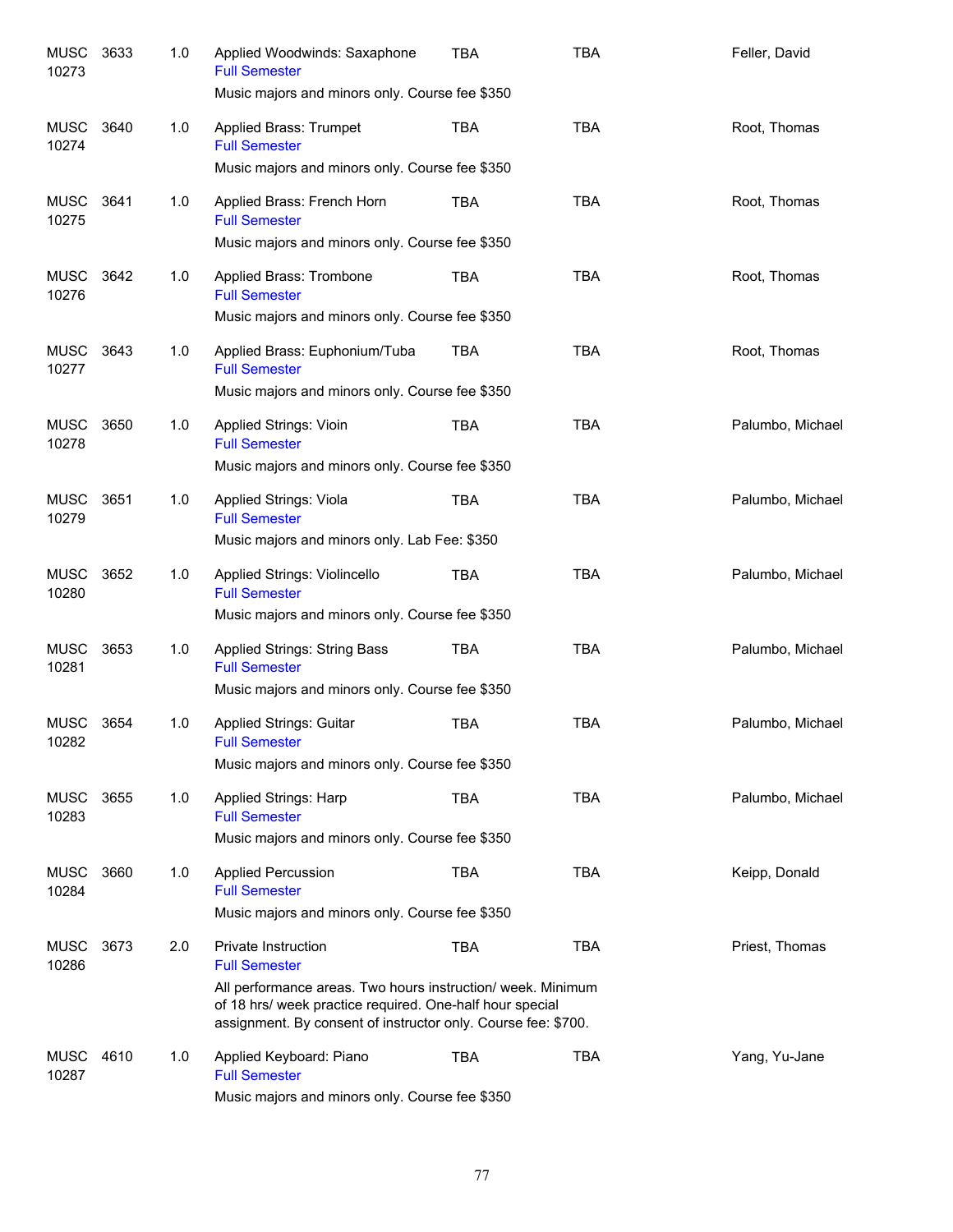| <b>MUSC</b><br>10288 | 4611 | 1.0 | Applied Keyboard: Organ<br><b>Full Semester</b><br>Music majors and minors only. Course fee \$350        | TBA        | <b>TBA</b> | Christiansen, B  |
|----------------------|------|-----|----------------------------------------------------------------------------------------------------------|------------|------------|------------------|
| MUSC<br>10289        | 4620 | 1.0 | <b>Applied Voice</b><br><b>Full Semester</b><br>Music majors and minors only. Lab Fee: \$350             | <b>TBA</b> | <b>TBA</b> | Brookens, Karen  |
| MUSC<br>10290        | 4630 | 1.0 | Applied Woodwinds: Flute<br><b>Full Semester</b><br>Music majors and minors only. Course fee \$350       | TBA        | <b>TBA</b> | Feller, David    |
| MUSC<br>10291        | 4631 | 1.0 | Applied Woodwinds: Oboe<br><b>Full Semester</b><br>Music majors and minors only. Course fee \$350        | TBA        | <b>TBA</b> | Feller, David    |
| MUSC<br>10292        | 4632 | 1.0 | Applied Woodwinds: Clarinet<br><b>Full Semester</b><br>Music majors and minors only. Course fee \$350    | TBA        | <b>TBA</b> | Feller, David    |
| MUSC<br>10293        | 4633 | 1.0 | Applied Woodwinds: Saxaphone<br><b>Full Semester</b><br>Music majors and minors only. Course fee \$350   | TBA        | <b>TBA</b> | Feller, David    |
| MUSC<br>10294        | 4634 | 1.0 | Applied Woodwinds: Bassoon<br><b>Full Semester</b><br>Music majors and minors only. Course fee \$350     | TBA        | <b>TBA</b> | Feller, David    |
| MUSC<br>10295        | 4640 | 1.0 | Applied Brass: Trumpet<br><b>Full Semester</b><br>Music majors and minors only. Course fee \$350         | TBA        | <b>TBA</b> | Root, Thomas     |
| MUSC<br>10296        | 4641 | 1.0 | Applied Brass: French Horn<br><b>Full Semester</b><br>Music majors and minors only. Course fee \$350     | TBA        | <b>TBA</b> | Root, Thomas     |
| MUSC<br>10297        | 4642 | 1.0 | Applied Brass: Trombone<br><b>Full Semester</b><br>Music majors and minors only. Course fee \$350        | TBA        | <b>TBA</b> | Root, Thomas     |
| MUSC 4643<br>10298   |      | 1.0 | Applied Brass: Euphonium/Tuba<br><b>Full Semester</b><br>Music majors and minors only. Course fee \$350  | <b>TBA</b> | <b>TBA</b> | Root, Thomas     |
| MUSC<br>10299        | 4650 | 1.0 | <b>Applied Strings: Violin</b><br><b>Full Semester</b><br>Music majors and minors only. Course fee \$350 | TBA        | <b>TBA</b> | Palumbo, Michael |
| <b>MUSC</b><br>10300 | 4651 | 1.0 | Applied Strings: Viola<br><b>Full Semester</b><br>Music majors and minors only. Course fee \$350         | TBA        | <b>TBA</b> | Palumbo, Michael |
| <b>MUSC</b><br>10301 | 4652 | 1.0 | Applied Strings: Violincello<br><b>Full Semester</b><br>Music majors and minors only. Course fee \$350   | TBA        | <b>TBA</b> | Palumbo, Michael |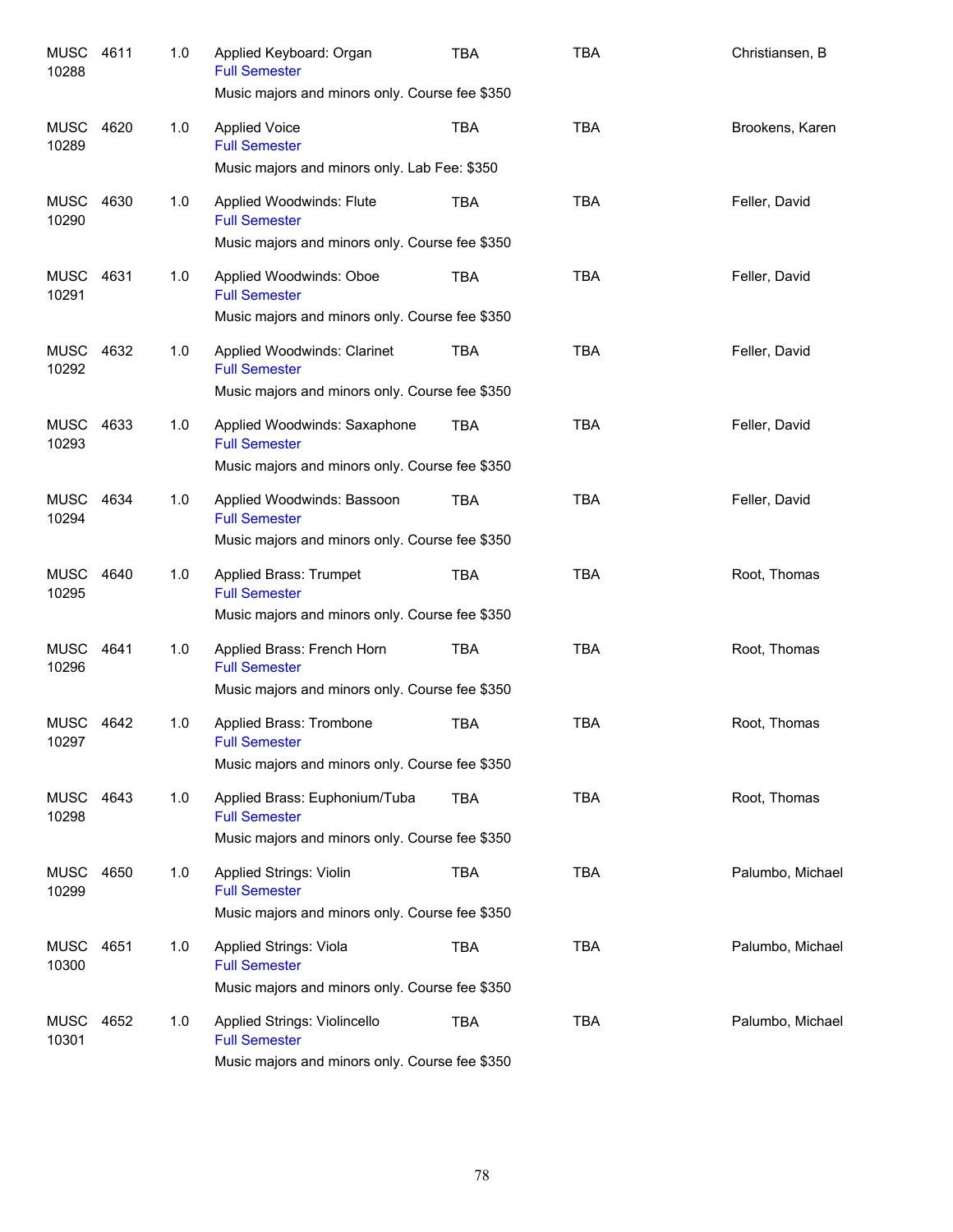| <b>MUSC</b><br>10302 | 4653  | 1.0 | Applied Strings: String Bass<br><b>Full Semester</b><br>Music majors and minors only. Course fee \$350                                                                                | TBA         | <b>TBA</b> |              | Palumbo, Michael |
|----------------------|-------|-----|---------------------------------------------------------------------------------------------------------------------------------------------------------------------------------------|-------------|------------|--------------|------------------|
| <b>MUSC</b><br>10303 | 4654  | 1.0 | <b>Applied Strings: Guitar</b><br><b>Full Semester</b>                                                                                                                                | <b>TBA</b>  | <b>TBA</b> |              | Palumbo, Michael |
|                      |       |     | Music majors and minors only. Course fee \$350                                                                                                                                        |             |            |              |                  |
| MUSC<br>10304        | 4655  | 1.0 | Applied Strings: Harp<br><b>Full Semester</b>                                                                                                                                         | <b>TBA</b>  | <b>TBA</b> |              | Palumbo, Michael |
|                      |       |     | Music majors and minors only. Course fee \$350                                                                                                                                        |             |            |              |                  |
| <b>MUSC</b><br>10305 | 4660  | 1.0 | <b>Applied Percussion</b><br><b>Full Semester</b>                                                                                                                                     | <b>TBA</b>  | <b>TBA</b> |              | Keipp, Donald    |
|                      |       |     | Music majors and minors only. Course fee \$350                                                                                                                                        |             |            |              |                  |
| <b>MUSC</b><br>10306 | 4673  | 2.0 | <b>Private Instruction</b><br><b>Full Semester</b>                                                                                                                                    | <b>TBA</b>  | <b>TBA</b> |              | Priest, Thomas   |
|                      |       |     | All performance areas. Two hours instruction/ week. Minimum<br>of 18 hrs/ week practice required. One-half hour special<br>assignment. Lab Fee: \$700. By consent of instructor only. |             |            |              |                  |
| <b>MUSC</b><br>11161 | 4820  | 1.0 | Pro Tools 101<br><b>Block 2</b>                                                                                                                                                       | 0800 - 1600 | <b>MTW</b> | <b>BC322</b> | Maxson, Mark     |
|                      |       |     | This class is scheduled for August 8-10. Fee: \$55.                                                                                                                                   |             |            |              |                  |
| <b>MUSC</b><br>11163 | 4821  | 1.0 | Pro Tools 110<br><b>Block 2</b>                                                                                                                                                       | 0800 - 1600 | <b>RFS</b> | <b>BC322</b> | Maxson, Mark     |
|                      |       |     | This class is scheduled for Aug. 11-13.                                                                                                                                               |             |            |              |                  |
| <b>MUSC</b><br>10335 | 4830A | 1.0 | <b>Directed Readings</b><br><b>Full Semester</b>                                                                                                                                      | <b>TBA</b>  | <b>TBA</b> |              | Priest, Thomas   |
| <b>MUSC</b><br>10336 | 4830A | 2.0 | <b>Directed Readings</b><br><b>Full Semester</b>                                                                                                                                      | <b>TBA</b>  | <b>TBA</b> |              | Priest, Thomas   |
| <b>MUSC</b><br>10337 | 4830A | 3.0 | <b>Directed Readings</b><br><b>Full Semester</b>                                                                                                                                      | <b>TBA</b>  | <b>TBA</b> |              | Priest, Thomas   |
| <b>MUSC</b><br>10338 | 4890  | 1.0 | Cooperative Work Experience<br><b>Full Semester</b>                                                                                                                                   | <b>TBA</b>  | <b>TBA</b> |              | Priest, Thomas   |
| <b>MUSC</b><br>10339 | 4890  | 2.0 | Cooperative Work Experience<br><b>Full Semester</b>                                                                                                                                   | <b>TBA</b>  | <b>TBA</b> |              | Priest, Thomas   |
| <b>MUSC</b><br>10340 | 4890  | 3.0 | Cooperative Work Experience<br><b>Full Semester</b>                                                                                                                                   | <b>TBA</b>  | <b>TBA</b> |              | Priest, Thomas   |
| <b>MUSC</b><br>10354 | 4890  | 4.0 | Cooperative Work Experience<br><b>Full Semester</b>                                                                                                                                   | <b>TBA</b>  | <b>TBA</b> |              | Priest, Thomas   |
| <b>MUSC</b><br>10355 | 4890  | 5.0 | Cooperative Work Experience<br><b>Full Semester</b>                                                                                                                                   | <b>TBA</b>  | <b>TBA</b> |              | Priest, Thomas   |
| <b>MUSC</b><br>10356 | 4890  | 6.0 | Cooperative Work Experience<br><b>Full Semester</b>                                                                                                                                   | <b>TBA</b>  | <b>TBA</b> |              | Priest, Thomas   |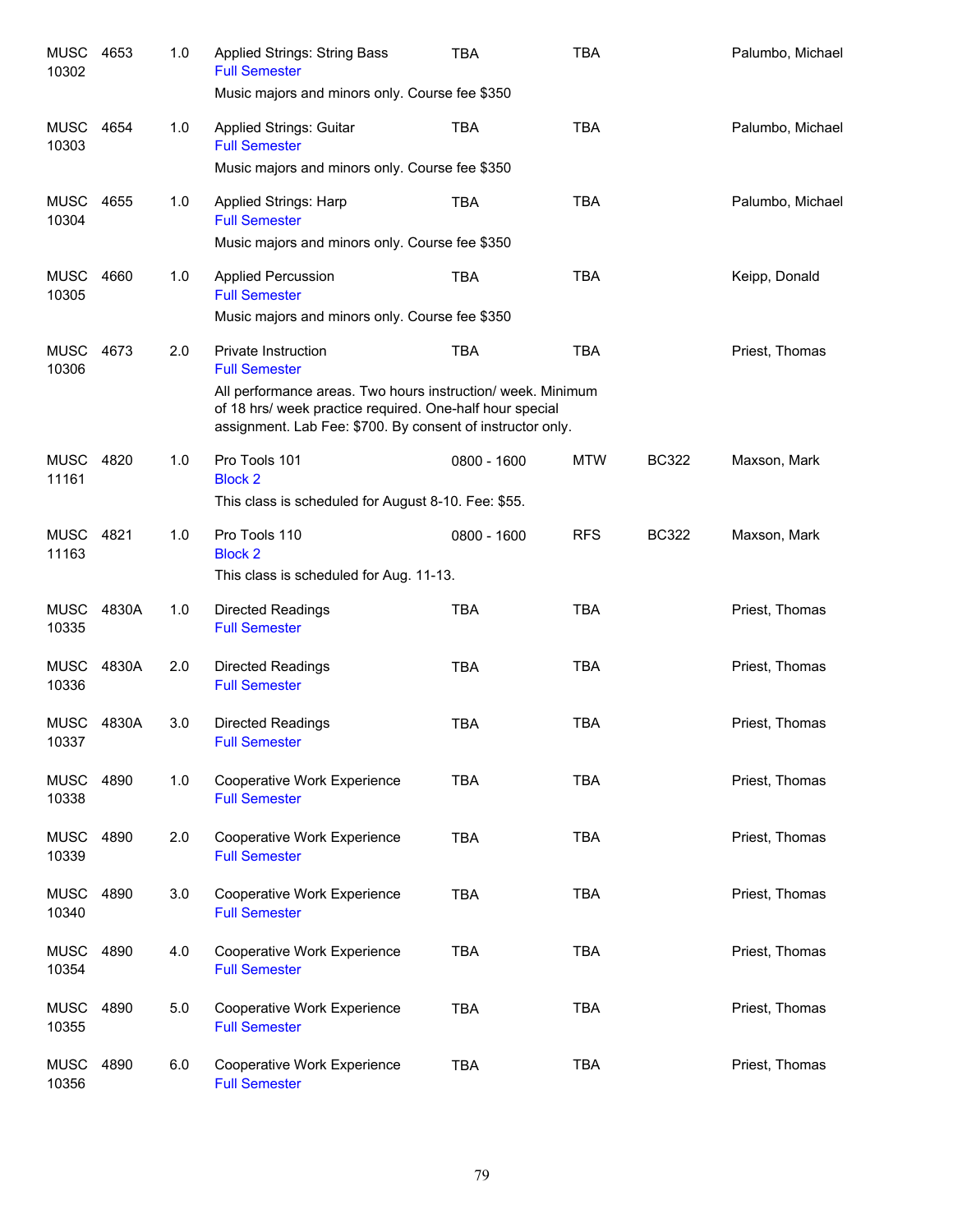| <b>MUSC</b><br>12287 | 4991 | 1.0 | Senior Recital<br><b>Full Semester</b>                                           | <b>TBA</b> | <b>TBA</b> |        | Priest, Thomas    |
|----------------------|------|-----|----------------------------------------------------------------------------------|------------|------------|--------|-------------------|
| MUSC<br>12167        | 4992 | 1.0 | Senior Project<br><b>Full Semester</b>                                           | <b>TBA</b> | <b>TBA</b> |        | Priest, Thomas    |
| <b>NRSG</b><br>11534 | 1031 | 3.0 | Found Of Nursing Clinical<br><b>Full Semester</b><br>Course Fee \$255.00         |            |            |        |                   |
| <b>NRSG</b><br>11502 | 2050 | 2.0 | <b>Treatment Modalities</b><br><b>Full Semester</b>                              | <b>TBA</b> | <b>TBA</b> | DT1115 | Dreyer, Katherine |
| <b>NRSG</b><br>11503 | 2060 | 2.0 | Psychiatric/Mental Health<br><b>Full Semester</b>                                | <b>TBA</b> | <b>TBA</b> | DT1115 | Kuncl, Nancy      |
| <b>NRSG</b><br>11504 | 2061 | 1.0 | Psych/Mental Health Clinical<br><b>Full Semester</b>                             | <b>TBA</b> | <b>TBA</b> |        | Kuncl, Nancy      |
| <b>NRSG</b><br>11505 | 2061 | 1.0 | Psych/Mental Health Clinical<br><b>Full Semester</b>                             | <b>TBA</b> | <b>TBA</b> |        | Kuncl, Nancy      |
| <b>NRSG</b><br>11506 | 2061 | 1.0 | Psych/Mental Health Clinical<br><b>Full Semester</b>                             | <b>TBA</b> | <b>TBA</b> |        | Kuncl, Nancy      |
| <b>NRSG</b><br>11507 | 2061 | 1.0 | Psych/Mental Health Clinical<br><b>Full Semester</b>                             | <b>TBA</b> | <b>TBA</b> |        | Kuncl, Nancy      |
| <b>NRSG</b><br>11508 | 2070 | 3.0 | Nurs Care - Adults/Children II<br><b>Full Semester</b>                           | <b>TBA</b> | <b>TBA</b> | DT1115 | Turner, Patricia  |
| <b>NRSG</b><br>11509 | 2071 | 4.0 | Adults/Children II Clinical<br><b>Full Semester</b><br>Course Fee \$315.00       | <b>TBA</b> | <b>TBA</b> |        | Turner, Patricia  |
| <b>NRSG</b><br>11510 | 2071 | 4.0 | Adults/Children II Clinical<br><b>Full Semester</b><br>Course Fee \$315.00       | <b>TBA</b> | <b>TBA</b> |        | Turner, Patricia  |
| <b>NRSG</b><br>11511 | 2071 | 4.0 | Adults/Children II Clinical<br><b>Full Semester</b><br>Course Fee \$315.00       | <b>TBA</b> | <b>TBA</b> |        | Turner, Patricia  |
| <b>NRSG</b><br>11512 | 2071 | 4.0 | Adults/Children II Clinical<br><b>Full Semester</b><br>Course Fee \$315.00       | <b>TBA</b> | <b>TBA</b> |        | Turner, Patricia  |
| <b>NRSG</b><br>11522 | 2080 | 2.0 | <b>Patient Care Management</b><br><b>Full Semester</b>                           | <b>TBA</b> | <b>TBA</b> | DT1115 | Dreyer, Katherine |
| <b>NRSG</b><br>11524 | 2081 | 3.0 | Patient Care Mgmt Clinical<br><b>Full Semester</b><br><b>Course Fee \$155.00</b> | <b>TBA</b> | <b>TBA</b> |        | Dreyer, Katherine |
| <b>NRSG</b><br>11526 | 2081 | 3.0 | Patient Care Mgmt Clinical<br><b>Full Semester</b><br>Course Fee \$155.00        | <b>TBA</b> | <b>TBA</b> |        | Dreyer, Katherine |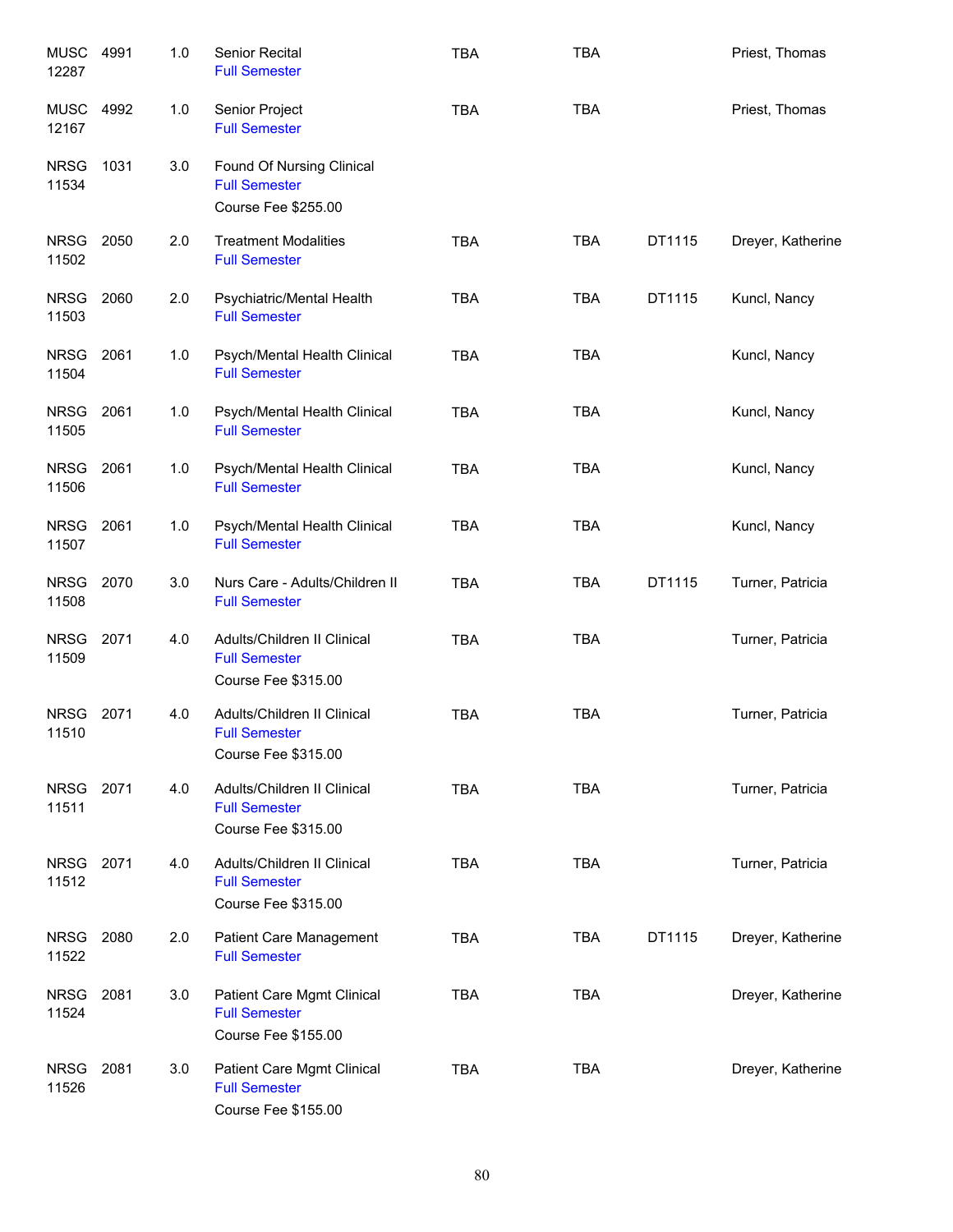| <b>NRSG</b><br>11527      | 2081 | 3.0 | Patient Care Mgmt Clinical<br><b>Full Semester</b><br><b>Course Fee \$155.00</b> | <b>TBA</b>  | <b>TBA</b> |             | Dreyer, Katherine |
|---------------------------|------|-----|----------------------------------------------------------------------------------|-------------|------------|-------------|-------------------|
| <b>NRSG</b><br>11528      | 2081 | 3.0 | Patient Care Mgmt Clinical<br><b>Full Semester</b><br><b>Course Fee \$155.00</b> | <b>TBA</b>  | <b>TBA</b> |             | Dreyer, Katherine |
| <b>NRSG</b><br>11529      | 2283 | 1.0 | Directed Readings & Projects<br><b>Full Semester</b>                             | <b>TBA</b>  | <b>TBA</b> | DT1115      | Kuncl, Nancy      |
| <b>NRSG</b><br>11530      | 2283 | 2.0 | Directed Readings & Projects<br><b>Full Semester</b>                             | <b>TBA</b>  | <b>TBA</b> | DT1115      | Kuncl, Nancy      |
| NRSG<br>11531             | 2283 | 3.0 | Directed Readings & Projects<br><b>Full Semester</b>                             | TBA         | <b>TBA</b> | DT1115      | Kuncl, Nancy      |
| <b>NUCM 4213</b><br>10231 |      | 3.0 | Scanning/Imaging Procedure II<br><b>Full Semester</b>                            | <b>TBA</b>  | <b>TBA</b> | MН          | Hawk, Julie       |
| <b>NUCM 4213</b><br>10502 |      | 3.0 | Scanning/Imaging Procedure II<br><b>Full Semester</b>                            | <b>TBA</b>  | <b>TBA</b> |             | Hawk, Julie       |
| <b>NUCM 4223</b><br>10232 |      | 3.0 | Nuclear Cardiology<br><b>Full Semester</b>                                       | <b>TBA</b>  | <b>TBA</b> | MH          | Harrison, Wynn    |
| <b>NUCM 4223</b><br>10503 |      | 3.0 | Nuclear Cardiology<br><b>Full Semester</b>                                       | <b>TBA</b>  | <b>TBA</b> |             | Harrison, Wynn    |
| <b>NUCM 4333</b><br>10233 |      | 3.0 | <b>Quality Assurance</b><br><b>Full Semester</b>                                 | <b>TBA</b>  | <b>TBA</b> | MH          | Harrison, Wynn    |
| <b>NUCM 4333</b><br>10505 |      | 3.0 | <b>Quality Assurance</b><br><b>Full Semester</b>                                 | <b>TBA</b>  | <b>TBA</b> |             | Harrison, Wynn    |
| <b>NUCM</b><br>10234      | 4863 | 3.0 | <b>Clinical Education</b><br><b>Full Semester</b>                                | <b>TBA</b>  | <b>TBA</b> | MH          | Harrison, Wynn    |
| <b>NUCM</b><br>10506      | 4863 | 3.0 | <b>Clinical Education</b><br><b>Full Semester</b>                                | <b>TBA</b>  | <b>TBA</b> |             | Harrison, Wynn    |
| <b>NUCM</b><br>10235      | 4912 | 2.0 | <b>Comprehensive Review</b><br><b>Full Semester</b>                              | <b>TBA</b>  | <b>TBA</b> | MН          | Harrison, Wynn    |
| <b>NUCM</b><br>10508      | 4912 | 2.0 | <b>Comprehensive Review</b><br><b>Full Semester</b>                              | <b>TBA</b>  | <b>TBA</b> |             | Harrison, Wynn    |
| <b>NUTR</b><br>11370      | 1020 | 3.0 | LS Foundations in Nutrition<br><b>Block 1</b><br>Course Fee \$15.00              | 0730 - 1010 | <b>TR</b>  | <b>SW34</b> | Hansen, Julie     |
| <b>NUTR</b><br>11371      | 1020 | 3.0 | LS Foundations in Nutrition<br><b>Block 1</b><br>Course Fee \$15.00              | 1730 - 2010 | <b>TR</b>  | <b>SW34</b> | Garr, Lindsay     |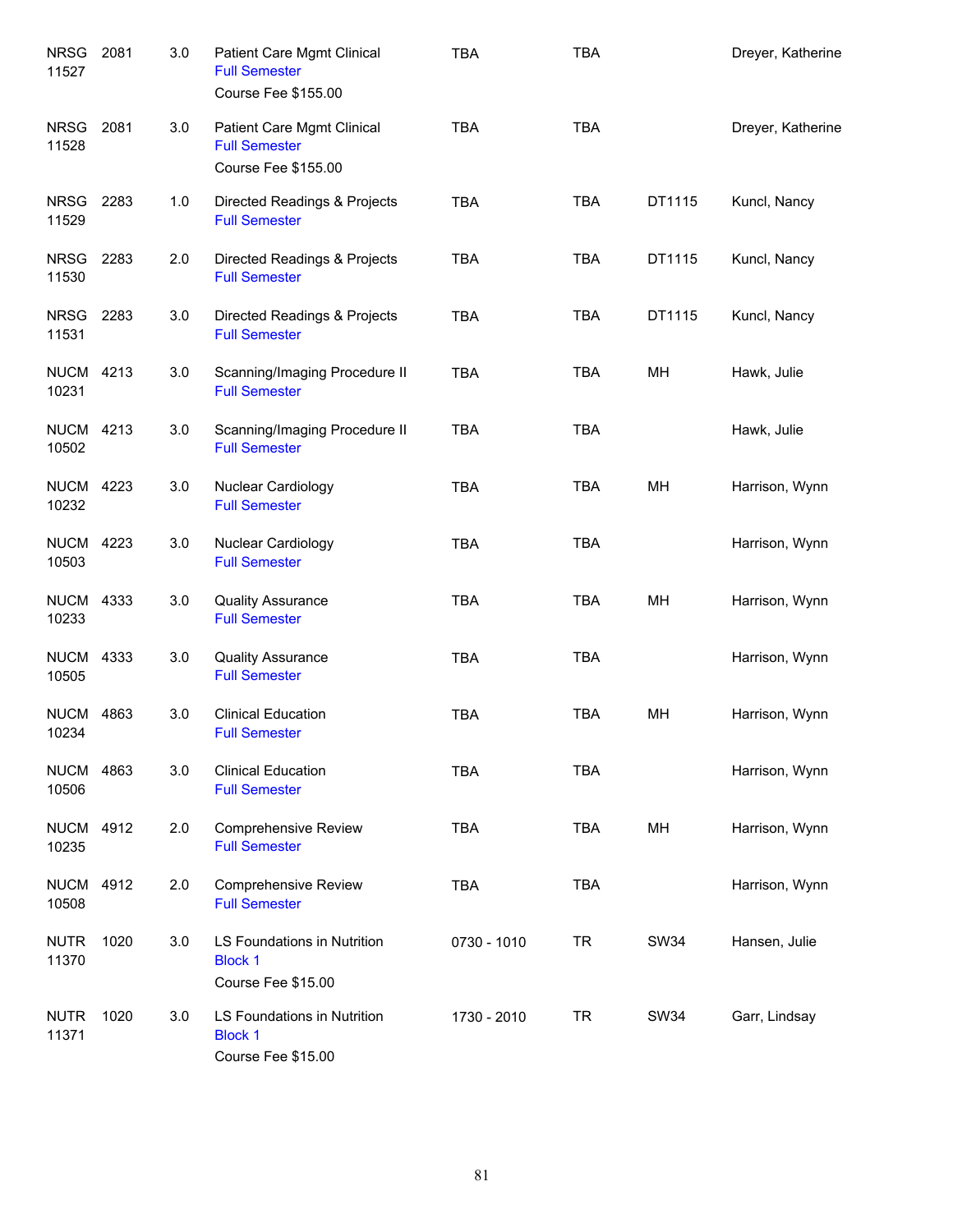| <b>NUTR</b><br>11372 | 1020 | 3.0 | LS Foundations in Nutrition<br><b>Block 2</b><br>Course Fee \$15.00                                                                              | 1730 - 2010 | <b>TR</b>  | <b>SW34</b> | Heaton, Rebecca   |
|----------------------|------|-----|--------------------------------------------------------------------------------------------------------------------------------------------------|-------------|------------|-------------|-------------------|
| <b>NUTR</b><br>11462 | 1020 | 3.0 | LS Foundations in Nutrition<br><b>Block 1</b><br>Course Fee \$15.00                                                                              | 1730 - 2010 | <b>TR</b>  | D02105      | Richards, Rebecca |
| <b>NUTR</b><br>11463 | 1020 | 3.0 | <b>LS Foundations in Nutrition</b><br><b>Full Semester</b><br>Course Fee \$15.00                                                                 | 1730 - 1845 | <b>MW</b>  | WW116       | Wycherley, Nicole |
| <b>NUTR</b><br>11464 | 1020 | 3.0 | LS Foundations in Nutrition<br><b>Full Semester</b>                                                                                              | <b>TBA</b>  | <b>TBA</b> | <b>OL</b>   | Ruden, Timothy    |
|                      |      |     | To access the course materials, log into the Student Portal<br>(eWeber) at http://weber.edu and select "Current Students".<br>Course Fee \$15.00 |             |            |             |                   |
| <b>NUTR</b><br>11465 | 1020 | 3.0 | LS Foundations in Nutrition<br><b>Block 1</b>                                                                                                    | <b>TBA</b>  | <b>TBA</b> | <b>OL</b>   | Turley, Jennifer  |
|                      |      |     | To access the course materials, log into the Student Portal<br>(eWeber) at http://weber.edu and select "Current Students".<br>Course Fee \$15.00 |             |            |             |                   |
| <b>NUTR</b><br>11466 | 1020 | 3.0 | LS Foundations in Nutrition<br><b>Block 2</b>                                                                                                    | <b>TBA</b>  | <b>TBA</b> | <b>OL</b>   | Thompson, Joan    |
|                      |      |     | To access the course materials, log into the Student Portal<br>(eWeber) at http://weber.edu and select "Current Students".<br>Course Fee \$15.00 |             |            |             |                   |
| <b>NUTR</b><br>11467 | 2220 | 2.0 | Prenatal and Infant Nutrition<br><b>Block 2</b>                                                                                                  | <b>TBA</b>  | <b>TBA</b> | <b>OL</b>   | Dawson, Lynne     |
|                      |      |     | To access the course materials, log into the Student Portal<br>(eWeber) at http://weber.edu and select "Current Students".                       |             |            |             |                   |
| <b>NUTR</b><br>11468 | 2320 | 3.0 | Food Values, Diet Design, Healt<br><b>Block 1</b>                                                                                                | <b>TBA</b>  | <b>TBA</b> | <b>OL</b>   | Turley, Jennifer  |
|                      |      |     | To access the course materials, log into the Student Portal<br>(eWeber) at http://weber.edu and select "Current Students".<br>Course Fee \$25.00 |             |            |             |                   |
| <b>NUTR</b><br>11469 | 2420 | 2.0 | Childhood/ Adolescent Nutriton<br><b>Block 1</b>                                                                                                 | <b>TBA</b>  | <b>TBA</b> | OL          | Hansen, Julie     |
|                      |      |     | To access the course materials, log into the Student Portal<br>(eWeber) at http://weber.edu and select "Current Students".                       |             |            |             |                   |
| <b>NUTR</b><br>11470 | 3220 | 2.0 | Foundations in Diet Therapy<br><b>Block 2</b>                                                                                                    | <b>TBA</b>  | <b>TBA</b> | OL          | Richards, Maria   |
|                      |      |     | To access the course materials, log into the Student Portal<br>(eWeber) at http://weber.edu and select "Current Students".                       |             |            |             |                   |
| <b>NUTR</b><br>11471 | 3320 | 3.0 | Hith & Nutr in the Older Adult<br><b>Block 2</b>                                                                                                 | <b>TBA</b>  | <b>TBA</b> | OL          | Richards, Maria   |
|                      |      |     | To access the course materials, log into the Student Portal<br>(eWeber) at http://weber.edu and select "Current Students".                       |             |            |             |                   |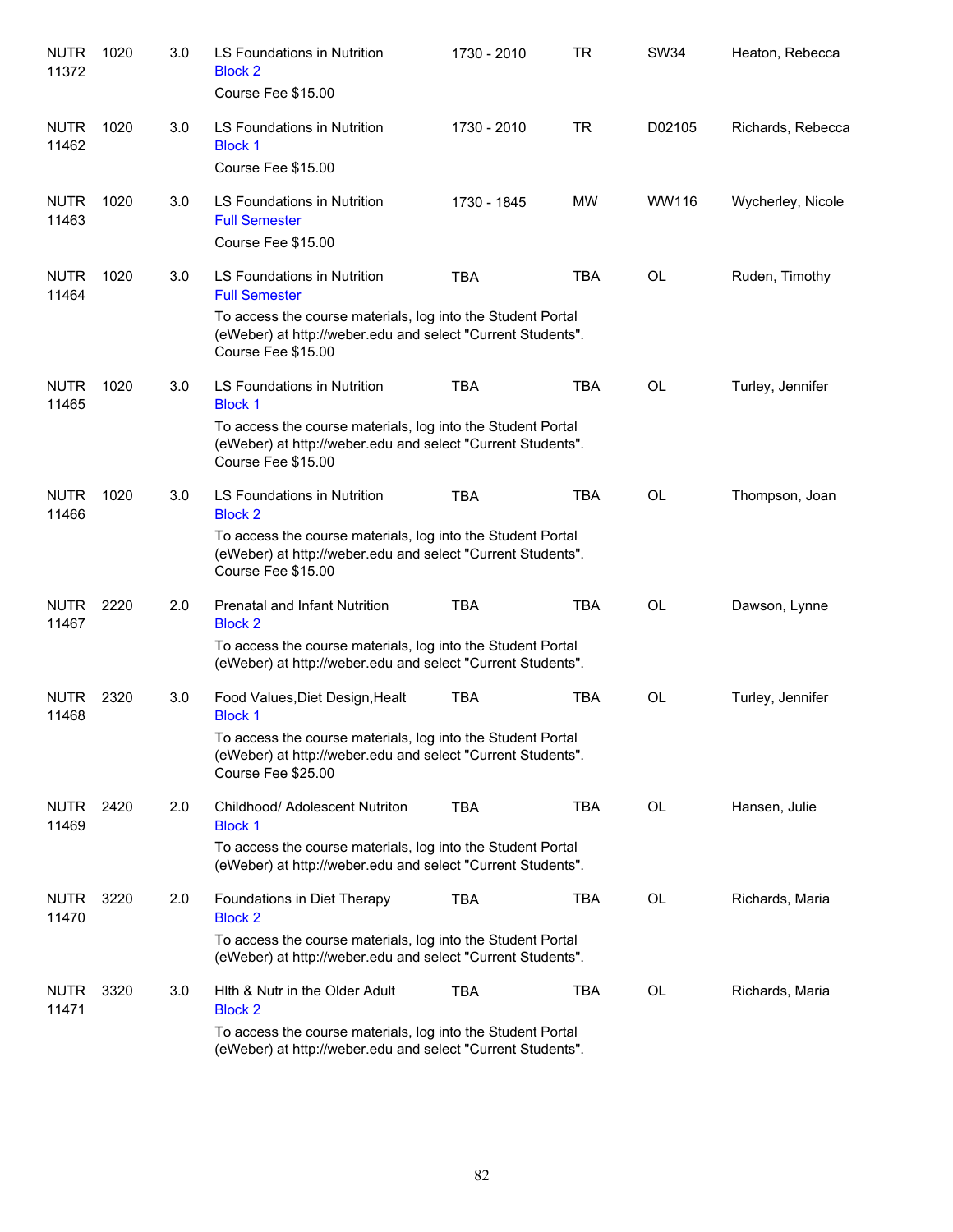| <b>PAR</b><br>11099 | 1000 | 2.0 | <b>Emergency Medical Technician</b><br><b>Full Semester</b>                                                                                                                                                                                       | 1800 - 2200 | TR          | MH304 | Nielson, Holly  |
|---------------------|------|-----|---------------------------------------------------------------------------------------------------------------------------------------------------------------------------------------------------------------------------------------------------|-------------|-------------|-------|-----------------|
|                     |      |     | Utah Bureau of EMS certification fee, approx. \$150.00 not<br>included in the tuition. Attendance to all classes is<br>expected for greatest chance of success.<br>Students planning to start paramedic Fall 2011 must enroll                     |             |             |       |                 |
|                     |      |     | for the 7 week course. Must register for both PAR 1000 and<br>its corresponding PAR 1001 (CRN 11100) lab.                                                                                                                                         |             |             |       |                 |
| <b>PAR</b><br>11382 | 1000 | 2.0 | <b>Emergency Medical Technician</b><br><b>Block 1</b>                                                                                                                                                                                             | 1800 - 2200 | <b>MTWR</b> | MН    | Nielson, Holly  |
|                     |      |     | Utah Bureau of EMS certification fee, approx. \$150.00 not<br>included in the tuition. Attendance to all classes is<br>expected for greatest chance of success. Must register for<br>both PAR 1000 and its corresponding PAR 1001(CRN 11383) lab. |             |             |       |                 |
| <b>PAR</b><br>11100 | 1001 | 4.0 | EMT - Basic Lab<br><b>Full Semester</b>                                                                                                                                                                                                           | 1800 - 2200 | TR          |       | Nielson, Holly  |
|                     |      |     | Students planning to start Paramedic Fall 2011 must enroll<br>for the 7 week course. Students should also register for<br>PAR 11099. Course Fee \$16.00                                                                                           |             |             |       |                 |
| <b>PAR</b><br>11383 | 1001 | 4.0 | EMT - Basic Lab<br><b>Block 1</b>                                                                                                                                                                                                                 | 1800 - 2200 | <b>MTWR</b> | MН    | Nielson, Holly  |
|                     |      |     | Utah Bureau of EMS certification fee, approx. \$150.00 not<br>included in the tuition. Attendance to all classes is<br>expected for greatest chance of success. Student should also<br>register for PAR 1000 (CRN 11382). Course Fee \$16.00      |             |             |       |                 |
| <b>PAR</b><br>11597 | 1005 | 3.0 | EMT - Basic Field Experience I<br><b>Full Semester</b>                                                                                                                                                                                            | <b>TBA</b>  | <b>TBA</b>  | MH414 | Grunow, Jeffrey |
|                     |      |     | MUST CONTACT DEPARTMENT AT 801-626-6521 FOR ENROLLMENT<br><b>APPROVAL</b>                                                                                                                                                                         |             |             |       |                 |
| <b>PAR</b><br>12199 | 1006 | 3.0 | EMT - Basic Field Exper II<br><b>Full Semester</b>                                                                                                                                                                                                | <b>TBA</b>  | <b>TBA</b>  |       | Grunow, Jeffrey |
|                     |      |     | CONTACT DEPARTMENT FOR OVERRIDE APPROVAL                                                                                                                                                                                                          |             |             |       |                 |
| PAR<br>11097        | 2020 | 3.0 | <b>Traumatic Emergenc</b><br><b>Full Semester</b>                                                                                                                                                                                                 | 1800 - 2200 | TR          | MH417 | Grunow, Jeffrey |
|                     |      |     | Restricted to students accepted into the PARAMEDIC<br>program. For more information call 801-626-6521.                                                                                                                                            |             |             |       |                 |
| <b>PAR</b><br>11098 | 2030 | 3.0 | <b>Special Consideration/Practice</b><br><b>Full Semester</b>                                                                                                                                                                                     | 1800 - 2200 | TR          | MН    | Grunow, Jeffrey |
|                     |      |     | Restricted to students accepted to the PARAMEDIC program.<br>For more information, call 801-626-6521                                                                                                                                              |             |             |       |                 |
| <b>PAR</b><br>11774 | 2040 | 4.0 | Paramedic Clinical Lab I<br><b>Full Semester</b>                                                                                                                                                                                                  | 1800 - 2200 | TR          | MН    | Grunow, Jeffrey |
|                     |      |     | This course will be held on the following dates:<br>Tuesday June 14 and Thursday June 16.<br>Contact Jeff Grunow with any questions 801-626-6521.<br>Course Fee \$98.00                                                                           |             |             |       |                 |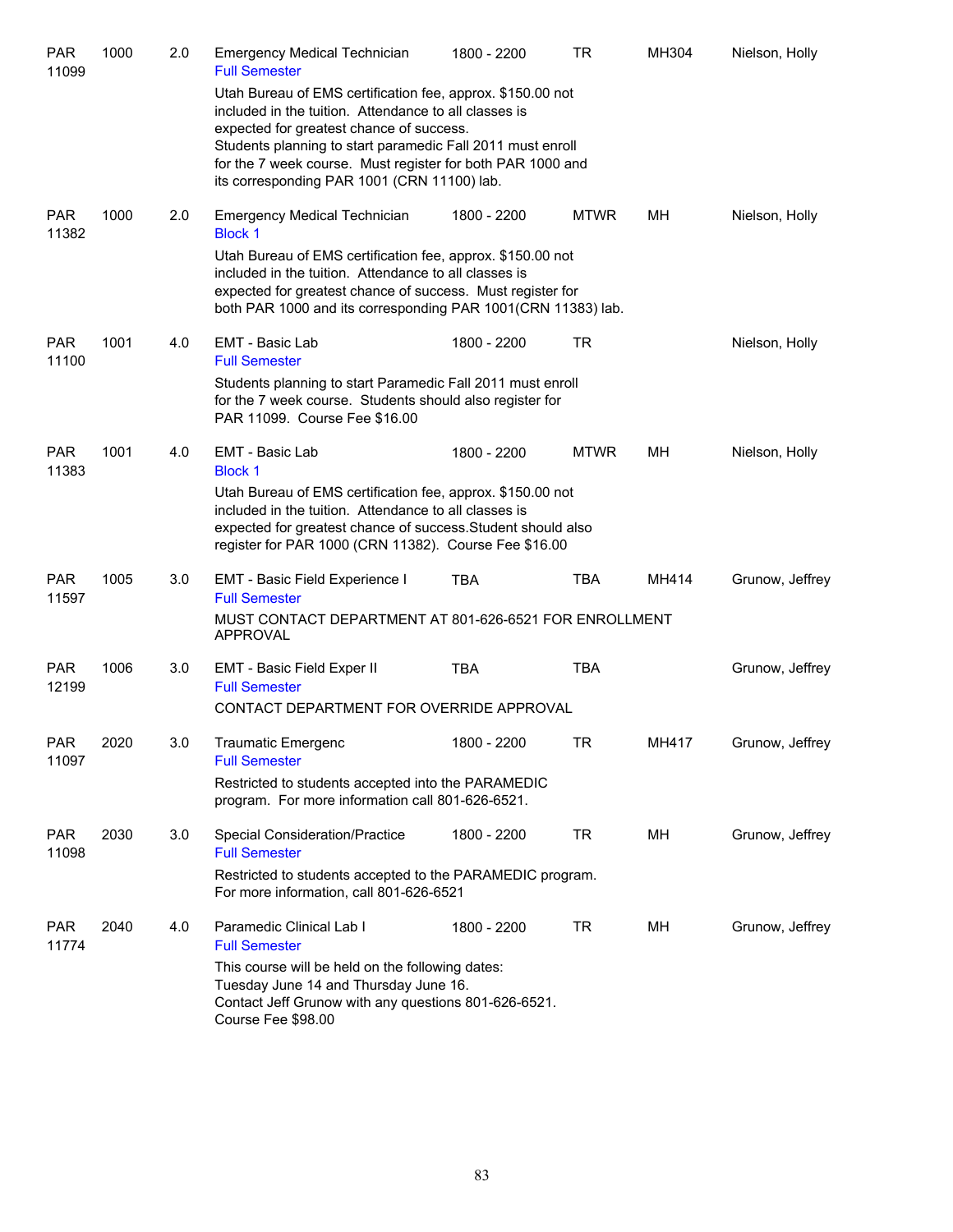| PE<br>11620        | 1010 | 1.0 | Aerobics, Level I<br><b>Full Semester</b>                                                                                                                                                                                                                                       | <b>TBA</b>  | TBA        |             | Fritz, Christopher |
|--------------------|------|-----|---------------------------------------------------------------------------------------------------------------------------------------------------------------------------------------------------------------------------------------------------------------------------------|-------------|------------|-------------|--------------------|
|                    |      |     | INDEPENDENT CONDITIONING CLASS. Contact Christopher<br>Fritz (christopherfritz@weber.edu) or Brandon Johnson<br>(brandonjohnson1@weber.edu) for course info. See blackboard<br>for orientation times.<br>Course Fee \$5.00                                                      |             |            |             |                    |
| <b>PE</b><br>11621 | 1011 | 1.0 | Aerobics, Level II<br><b>Full Semester</b>                                                                                                                                                                                                                                      | <b>TBA</b>  | <b>TBA</b> |             | Fritz, Christopher |
|                    |      |     | INDEPENDENT CONDITIONING CLASS. Contact Chris Fritz at<br>christopherfritz@weber.edu or Brandon Johnson at<br>brandonjohnson1@weber.edu for class info. See blackboard<br>for orientation times.<br>Course Fee \$5.00                                                           |             |            |             |                    |
| <b>PE</b><br>11622 | 1012 | 1.0 | Aerobics, Level III<br><b>Full Semester</b>                                                                                                                                                                                                                                     | <b>TBA</b>  | <b>TBA</b> |             | Fritz, Christopher |
|                    |      |     | <b>INDEPENDENT CONDITIONING CLASS. Contact Chris Fritz</b><br>christopherfritz@weber.edu or Brandon Johnson<br>brandonjohnson1@weber.edu for course info. See blackboard<br>for course orientation times.<br>Course Fee \$5.00                                                  |             |            |             |                    |
| <b>PE</b><br>11623 | 1040 | 1.0 | Walking for Fitness, Level I<br><b>Full Semester</b>                                                                                                                                                                                                                            | <b>TBA</b>  | <b>TBA</b> |             | Fritz, Christopher |
|                    |      |     | INDEPENDENT CONDITIONING CLASS. Contact Chris Fritz<br>christopherfritz@weber.edu or Brandon Johnson<br>brandonjohnson1@weber.edu for class info. See blackboard<br>for orientation times.<br>Course Fee \$5.00                                                                 |             |            |             |                    |
| PE<br>11624        | 1041 | 1.0 | Walking For Fitness, Level II<br><b>Full Semester</b><br><b>INDEPENDENT CONDITIONING CLASS. Contact Chris Fritz</b><br>christopherfritz@weber.edu or Brandon Johnson<br>brandonjohnson1@weber.edu for class info. See blackboard                                                | TBA         | <b>TBA</b> |             | Fritz, Christopher |
|                    |      |     | for orientation times.<br>Course Fee \$5.00                                                                                                                                                                                                                                     |             |            |             |                    |
| <b>PE</b><br>11625 | 1042 | 1.0 | Walking for Fitness, Level III<br><b>Full Semester</b>                                                                                                                                                                                                                          | <b>TBA</b>  | TBA        |             | Fritz, Christopher |
|                    |      |     | INDEPENDENT CONDITIONING CLASS. Contact Chris Fritz<br>christopherfritz@weber.edu or Brandon Johnson<br>brandonjohnson1@weber.edu for class info. See blackboard<br>for orientation times.<br>Course Fee \$5.00                                                                 |             |            |             |                    |
| <b>PE</b><br>11626 | 1070 | 1.0 | Cross Train for Fitness Lev I<br><b>Full Semester</b><br><b>INDEPENDENT CONDITIONING CLASS. Contact Brandon Johnson</b><br>brandonjohnson1@weber.edu or Chris Fritz<br>christopherfritz@weber.edu for class info. See blackboard<br>for orientation times.<br>Course Fee \$7.50 | TBA         | <b>TBA</b> |             | Johnson, Brandon   |
| <b>PE</b><br>11634 | 1070 | 1.0 | Cross Train for Fitness Lev I<br><b>Full Semester</b><br>Course Fee \$7.50                                                                                                                                                                                                      | 1200 - 1250 | <b>MW</b>  | <b>SBFA</b> | Fritz, Christopher |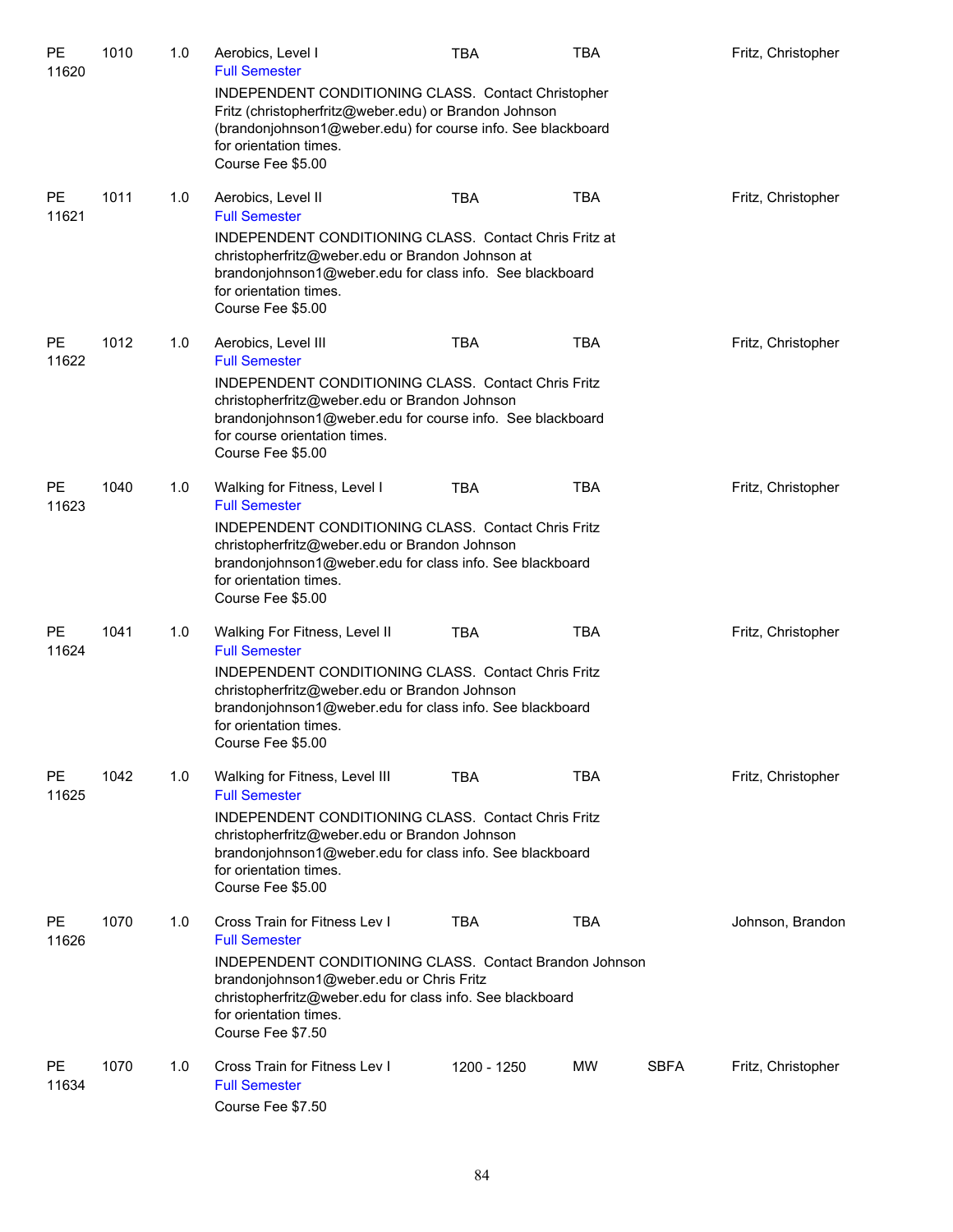| PE<br>12205 | 1070 | 1.0 | Cross Train for Fitness Lev I<br><b>Full Semester</b>                                                                                                                                                                                                                     | <b>TBA</b>  | <b>TBA</b> | <b>TL</b>   | Rogers, David      |
|-------------|------|-----|---------------------------------------------------------------------------------------------------------------------------------------------------------------------------------------------------------------------------------------------------------------------------|-------------|------------|-------------|--------------------|
| PE<br>11627 | 1071 | 1.0 | Cross Train for Fitness Lev II<br><b>Full Semester</b><br>INDEPENDENT CONDITIONING CLASS. Contact Brandon Johnson<br>brandonjohnson1@weber.edu or Chris Fritz<br>christopherfritz@weber.edu for class info. See blackboard<br>for orientation times.<br>Course Fee \$7.50 | <b>TBA</b>  | <b>TBA</b> |             | Johnson, Brandon   |
| PE<br>11635 | 1071 | 1.0 | Cross Train for Fitness Lev II<br><b>Full Semester</b><br>Course Fee \$7.50                                                                                                                                                                                               | 1200 - 1250 | <b>MW</b>  | <b>SBFA</b> | Fritz, Christopher |
| PE<br>11628 | 1072 | 1.0 | <b>Cross Training Level III</b><br><b>Full Semester</b><br>INDEPENDENT CONDITIONING CLASS. Contact Brandon Johnson<br>brandonjohnson1@weber.edu or Chris Fritz<br>christopherfritz@weber.edu for class info.<br>Course Fee \$7.50                                         | <b>TBA</b>  | <b>TBA</b> |             | Johnson, Brandon   |
| PE<br>11636 | 1072 | 1.0 | <b>Cross Training Level III</b><br><b>Full Semester</b><br>Course Fee \$7.50                                                                                                                                                                                              | 1200 - 1250 | <b>MW</b>  | <b>SBFA</b> | Fritz, Christopher |
| PE<br>11629 | 1080 | 1.0 | Strength Training, Level I<br><b>Full Semester</b><br>INDEPENDENT CONDITIONING CLASS. Contact Brandon Johnson<br>brandonjohnson1@weber.edu or Chris Fritz<br>christopherfritz@weber.edu for class info. See blackboard<br>for orientation times.<br>Course Fee \$7.50     | <b>TBA</b>  | <b>TBA</b> |             | Johnson, Brandon   |
| PE<br>11698 | 1080 | 1.0 | Strength Training, Level I<br><b>Full Semester</b><br>Course Fee \$7.50                                                                                                                                                                                                   | 1200 - 1250 | <b>TR</b>  | <b>SBFA</b> | Fritz, Christopher |
| PE<br>11701 | 1080 | 1.0 | Strength Training, Level I<br><b>Full Semester</b><br>Course Fee \$7.50                                                                                                                                                                                                   | 1630 - 1720 | <b>TR</b>  | <b>SBFA</b> | Johnson, Brandon   |
| PE<br>11630 | 1081 | 1.0 | Strength Training, Level II<br><b>Full Semester</b><br>INDEPENDENT CONDITIONING CLASS. Contact Brandon Johnson<br>brandonjohnson1@weber.edu or Chris Fritz<br>christopherfritz@weber.edu for class info. See blackboard<br>for orientation times.<br>Course Fee \$7.50    | <b>TBA</b>  | <b>TBA</b> |             | Johnson, Brandon   |
| PE<br>11699 | 1081 | 1.0 | Strength Training, Level II<br><b>Full Semester</b><br>Course Fee \$7.50                                                                                                                                                                                                  | 1200 - 1250 | <b>TR</b>  | <b>SBFA</b> | Fritz, Christopher |
| PE<br>11702 | 1081 | 1.0 | Strength Training, Level II<br><b>Full Semester</b><br>Course Fee \$7.50                                                                                                                                                                                                  | 1630 - 1720 | <b>TR</b>  | <b>SBFA</b> | Johnson, Brandon   |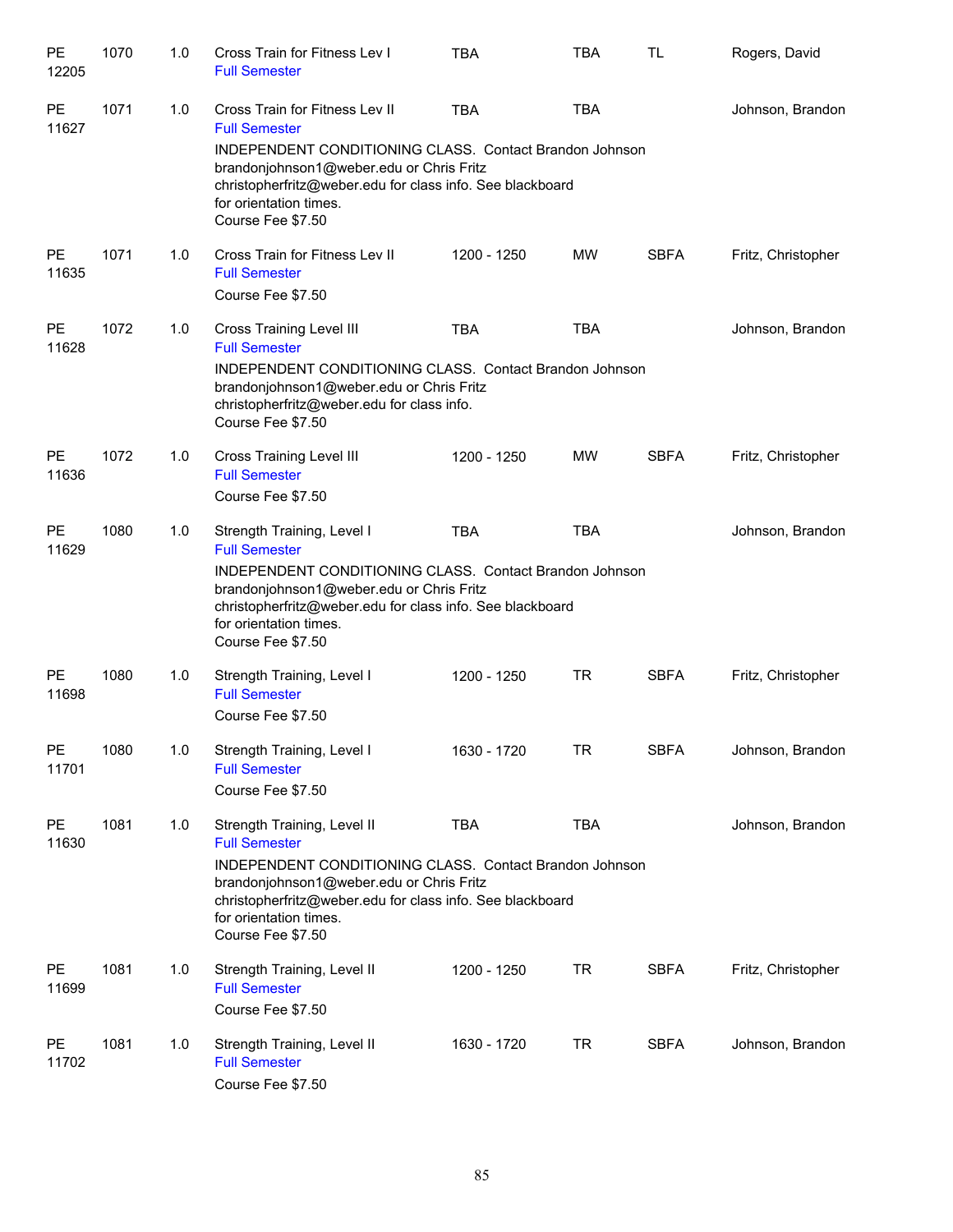| PE<br>11631        | 1082 | $1.0$ | Strength Training, Level III<br><b>Full Semester</b><br>INDEPENDENT CONDITIONING CLASS. Contact Brandon Johnson                                      | TBA         | <b>TBA</b> |             | Johnson, Brandon   |
|--------------------|------|-------|------------------------------------------------------------------------------------------------------------------------------------------------------|-------------|------------|-------------|--------------------|
|                    |      |       | brandonjohnson1@weber.edu or Chris Fritz<br>christopherfritz@weber.edu for class info. See blackboard<br>for orientation times.<br>Course Fee \$7.50 |             |            |             |                    |
| PE<br>11700        | 1082 | 1.0   | Strength Training, Level III<br><b>Full Semester</b><br>Course Fee \$7.50                                                                            | 1200 - 1250 | <b>TR</b>  | <b>SBFA</b> | Fritz, Christopher |
| PE<br>11703        | 1082 | 1.0   | Strength Training, Level III<br><b>Full Semester</b><br>Course Fee \$7.50                                                                            | 1630 - 1720 | <b>TR</b>  | <b>SBFA</b> | Johnson, Brandon   |
| PE<br>11547        | 1130 | 1.0   | Golf, Level I<br><b>Block 2</b>                                                                                                                      | 1600 - 1800 | <b>TR</b>  | SA          | Romney, Trevor     |
| PE<br>11550        | 1130 | 1.0   | Golf, Level I<br><b>Full Semester</b>                                                                                                                | 1300 - 1500 | W          | <b>VVG</b>  | Lyons, Matthew     |
| <b>PE</b><br>11548 | 1131 | 1.0   | Golf, Level II<br><b>Block 2</b>                                                                                                                     | 1600 - 1800 | <b>TR</b>  | SA          | Romney, Trevor     |
| <b>PE</b><br>11551 | 1131 | 1.0   | Golf, Level II<br><b>Full Semester</b>                                                                                                               | 1300 - 1500 | W          | <b>VVG</b>  | Lyons, Matthew     |
| <b>PE</b><br>11549 | 1132 | $1.0$ | Golf, Level III<br><b>Block 2</b>                                                                                                                    | 1600 - 1800 | <b>TR</b>  | <b>SA</b>   | Romney, Trevor     |
| <b>PE</b><br>11552 | 1132 | 1.0   | Golf, Level III<br><b>Full Semester</b>                                                                                                              | 1300 - 1500 | W          | <b>VVG</b>  | Lyons, Matthew     |
| PE<br>11554        | 1145 | 1.0   | Bowling, Level I<br><b>Block 2</b><br>Course Fee \$53.00                                                                                             | 1030 - 1210 | <b>TR</b>  | SU          | Lilly, Richard     |
| PE<br>11553        | 1150 | 1.0   | Billiards, Level I<br><b>Block 2</b><br>Course Fee \$30.00                                                                                           | 1230 - 1410 | <b>TR</b>  | SU          | Lilly, Richard     |
| PE<br>12249        | 1300 | 1.0   | Swimming, Level I<br><b>Full Semester</b><br>Course Fee \$5.00                                                                                       | 0900 - 0950 | <b>TR</b>  | SGPOOL      | Kaneko, Pepper     |
| PE<br>12250        | 1301 | 1.0   | Swimming, Level II<br><b>Full Semester</b><br>Course Fee \$5.00                                                                                      | 0900 - 0950 | <b>TR</b>  | SGPOOL      | Kaneko, Pepper     |
| PE<br>12251        | 1302 | 1.0   | Swimming, Level III<br><b>Full Semester</b><br>Course Fee \$5.00                                                                                     | 0900 - 0950 | <b>TR</b>  | SGPOOL      | Kaneko, Pepper     |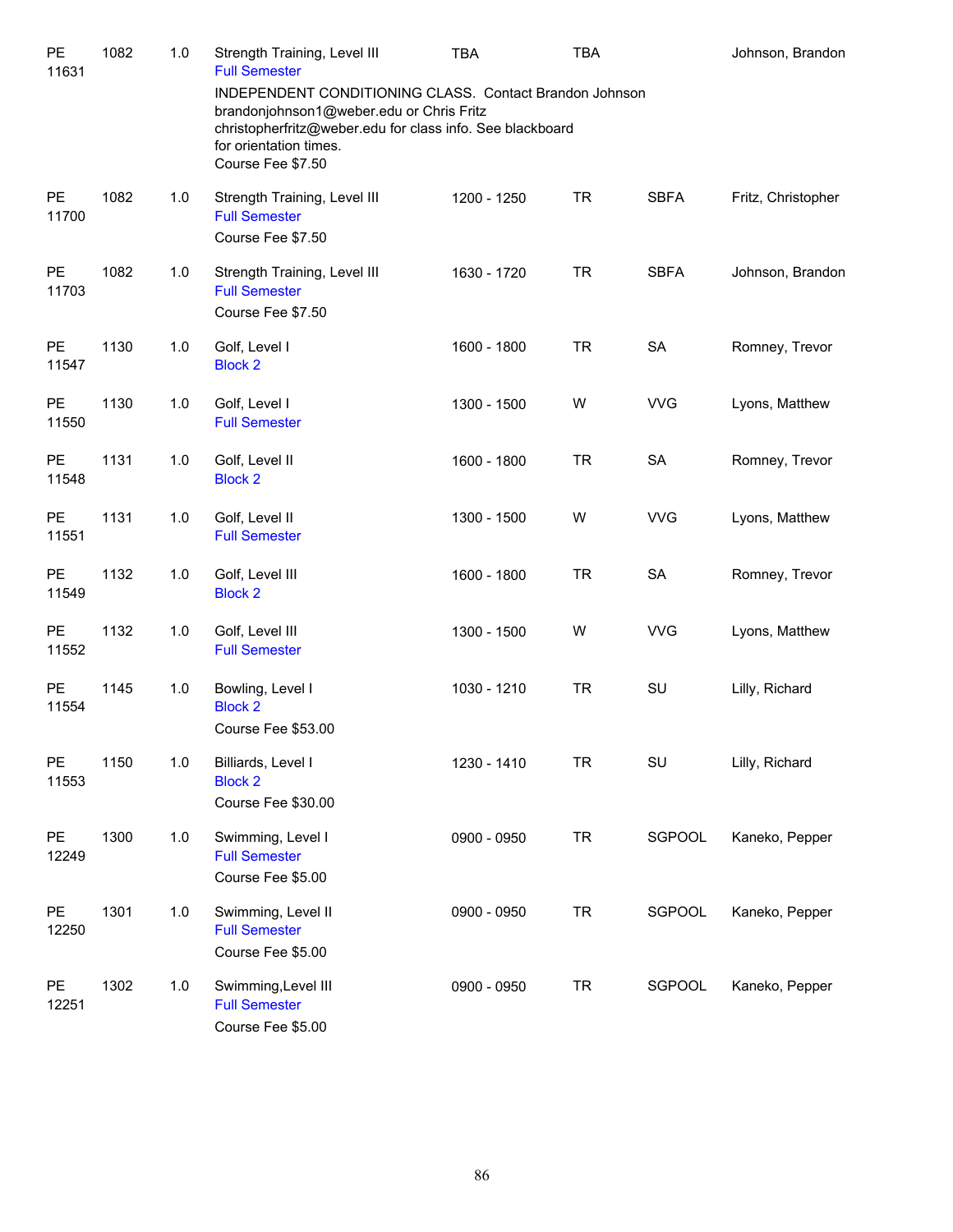| PE<br>11555         | 1350 | 1.0 | Scuba I<br><b>Full Semester</b><br>Call 801-394-8842 for class times.                                                                  | TBA         | <b>TBA</b> |             | Adams, Gregory    |
|---------------------|------|-----|----------------------------------------------------------------------------------------------------------------------------------------|-------------|------------|-------------|-------------------|
|                     |      |     | There will be additional costs with this class for books,<br>equipment rental, and diving trips.                                       |             |            |             |                   |
| <b>PE</b><br>11556  | 1350 | 1.0 | Scuba I<br><b>Full Semester</b>                                                                                                        | <b>TBA</b>  | <b>TBA</b> |             | Gilbert, Lynnette |
|                     |      |     | Call 801-476-1300 for class times.<br>There will be additional costs with this class for books,<br>equipment rental, and diving trips. |             |            |             |                   |
| <b>PE</b><br>11613  | 1410 | 1.0 | TaiChi, Level I<br><b>Full Semester</b>                                                                                                | 1630 - 1720 | <b>MW</b>  | <b>SB19</b> | Jones, Lee        |
| <b>PE</b><br>11614  | 1435 | 1.0 | Kempo, Level I<br><b>Full Semester</b>                                                                                                 | 1730 - 1820 | MW         | <b>SB19</b> | Jones, Lee        |
| <b>PE</b><br>11615  | 1436 | 1.0 | Kempo, Level II<br><b>Full Semester</b>                                                                                                | 1730 - 1820 | <b>MW</b>  | <b>SB19</b> | Jones, Lee        |
| PE<br>11619         | 1437 | 1.0 | Kempo, Level III<br><b>Full Semester</b>                                                                                               | 1730 - 1820 | <b>MW</b>  | <b>SB19</b> | Jones, Lee        |
| <b>PE</b><br>11632  | 1528 | 1.0 | Rock Climbing, Level II<br><b>Block 1</b>                                                                                              | 1600 - 1900 | Τ          | SW116       | Willden, Gary     |
|                     |      |     | Class meets May 24, May 31, June 7. City of Rocks trip<br>June 9-11<br>Course Fee \$35.00                                              |             |            |             |                   |
| <b>PEP</b><br>12059 | 2200 | 2.0 | Human Performance Mgmt Prof<br><b>Block 2</b><br>Course Fee \$5.00                                                                     | 1030 - 1220 | <b>MW</b>  | SW116       | Jensen, Sherrie   |
| <b>PEP</b><br>11914 | 2890 | 1.0 | Cooperative Work Experience<br><b>Full Semester</b><br>Instructor approval required.                                                   | 1330 - 1420 | W          | <b>SB12</b> | Davis, Myron      |
| PEP<br>11915        | 2890 | 2.0 | Cooperative Work Experience<br><b>Full Semester</b><br>Instructor approval required.                                                   | 1330 - 1420 | W          | <b>SB12</b> | Davis, Myron      |
| <b>PEP</b><br>11916 | 2890 | 3.0 | Cooperative Work Experience<br><b>Full Semester</b><br>Instructor approval required.                                                   | 1330 - 1420 | W          | <b>SB12</b> | Davis, Myron      |
| PEP<br>11917        | 2890 | 4.0 | Cooperative Work Experience<br><b>Full Semester</b><br>Instructor approval required.                                                   | 1330 - 1420 | W          | <b>SB12</b> | Davis, Myron      |
| PEP<br>11918        | 2890 | 5.0 | Cooperative Work Experience<br><b>Full Semester</b><br>Instructor approval required.                                                   | 1330 - 1420 | W          | <b>SB12</b> | Davis, Myron      |
| <b>PEP</b><br>11919 | 2890 | 6.0 | Cooperative Work Experience<br><b>Full Semester</b><br>Instructor approval required.                                                   | 1330 - 1420 | W          | <b>SB12</b> | Davis, Myron      |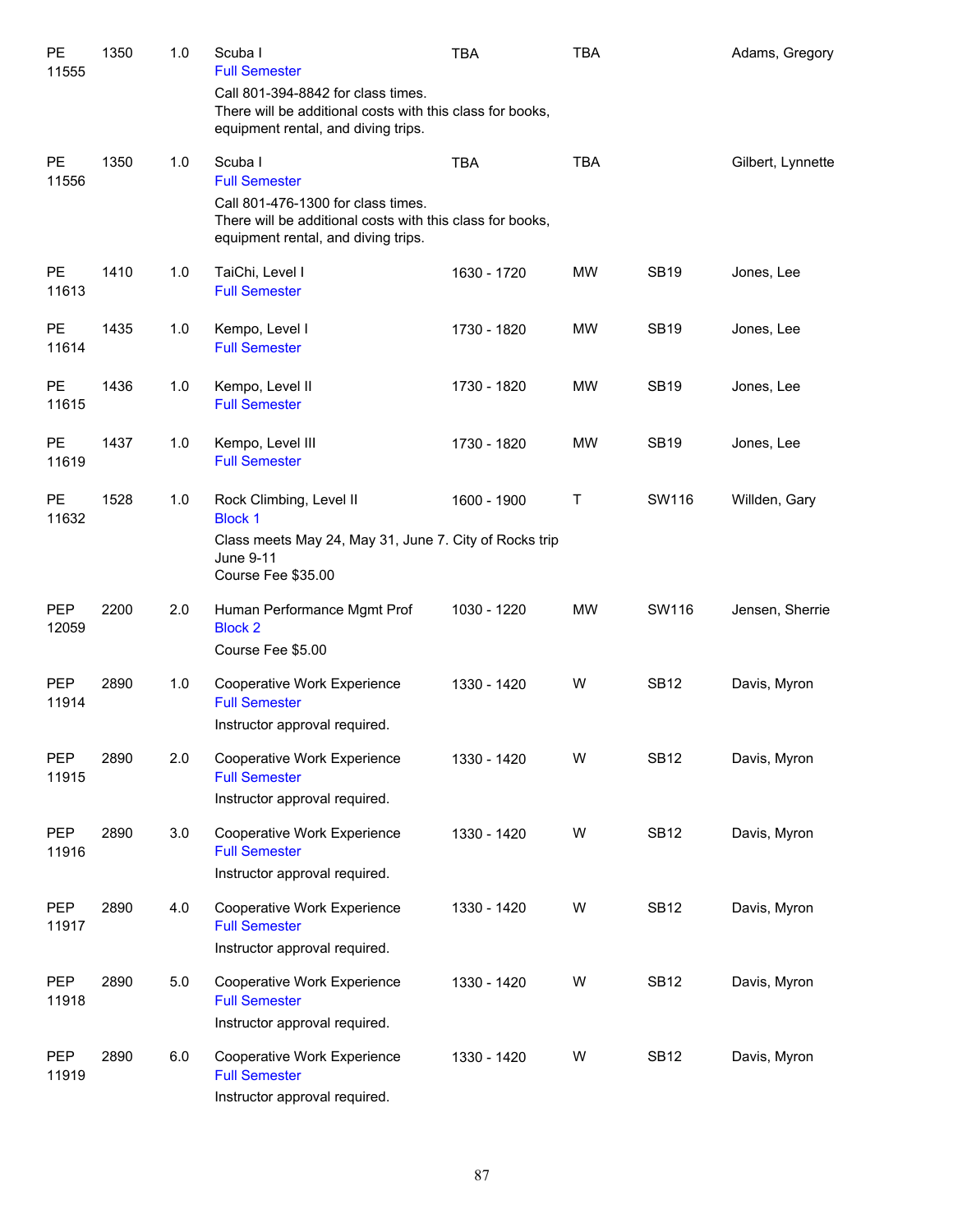| PEP<br>11932        | 3280 | 2.0 | <b>Teach Neuromuscular Cond</b><br><b>Full Semester</b><br>This class begins on Tuesday, May 17.<br>Course Fee \$10.00                                                                                                             | 0930 - 1030<br>0930 - 1115 | Τ<br>$\mathsf R$             | <b>SW80</b><br><b>SW80</b> | McGladrey, Brian |
|---------------------|------|-----|------------------------------------------------------------------------------------------------------------------------------------------------------------------------------------------------------------------------------------|----------------------------|------------------------------|----------------------------|------------------|
| <b>PEP</b><br>12198 | 3500 | 3.0 | Kinesiology<br><b>Full Semester</b><br>Course Fee \$25.00                                                                                                                                                                          | 1030 - 1120<br>1030 - 1220 | <b>MW</b><br>F               | <b>SB12</b><br><b>SB12</b> | Ruden, Timothy   |
| <b>PEP</b><br>11373 | 3630 | 3.0 | Physical Education K-6<br><b>Block 1</b><br>Teacher Ed students must have completed Level I prior to<br>taking this class. Meets 1st 4 weeks M-F. Contact Dr.<br>Geri Conlin gconlin@weber.edu or 626-6759<br>Course Fee \$7.00    | 0830 - 1140                | <b>MTWRF</b>                 | SW202                      | Rahe, Laura      |
| <b>PEP</b><br>11374 | 3630 | 3.0 | Physical Education K-6<br><b>Block 1</b><br>Teacher Ed students must have completed Level I prior to<br>taking this class. Meets 1st 4 weeks M-F. Contact Dr.<br>Geri Conlin at gconlin@weber.edu or 626-6759<br>Course Fee \$7.00 | 1230 - 1540                | <b>MTWRF</b>                 | SW202                      | Walker, Jennifer |
| <b>PEP</b><br>12229 | 3630 | 3.0 | Physical Education K-6<br><b>Block 1</b><br>Course Fee \$7.00                                                                                                                                                                      | 0830 - 1140<br>1315 - 1530 | <b>MTWRF</b><br><b>MTWRF</b> | SG202<br>SG202             | Rahe, Laura      |
| <b>PEP</b><br>11927 | 4800 | 1.0 | Individual Projects<br><b>Full Semester</b><br>Instructor approval required.                                                                                                                                                       | 1430 - 1520                | W                            | <b>SB12</b>                | Davis, Myron     |
| <b>PEP</b><br>11928 | 4800 | 2.0 | Individual Projects<br><b>Full Semester</b>                                                                                                                                                                                        | 1430 - 1520                | W                            | <b>SB12</b>                | Davis, Myron     |
| <b>PEP</b><br>11929 | 4800 | 3.0 | Individual Projects<br><b>Full Semester</b><br>Instructor approval required.                                                                                                                                                       | 1420 - 1530                | W                            | <b>SB12</b>                | Davis, Myron     |
| PEP<br>11931        | 4800 | 4.0 | Individual Projects<br><b>Full Semester</b><br>Instructor approval required.                                                                                                                                                       | 1430 - 1520                | W                            | <b>SB12</b>                | Davis, Myron     |
| PEP<br>11920        | 4890 | 1.0 | Cooperative Work Experience<br><b>Full Semester</b><br>Instructor approval required.                                                                                                                                               | 1330 - 1420                | W                            | <b>SB12</b>                | Davis, Myron     |
| PEP<br>11921        | 4890 | 2.0 | Cooperative Work Experience<br><b>Full Semester</b><br>Instructor approval required.                                                                                                                                               | 1330 - 1420                | W                            | <b>SB12</b>                | Davis, Myron     |
| PEP<br>11922        | 4890 | 3.0 | Cooperative Work Experience<br><b>Full Semester</b><br>Instructor approval required.                                                                                                                                               | 1330 - 1420                | W                            | <b>SB12</b>                | Davis, Myron     |
| PEP<br>11923        | 4890 | 3.0 | Cooperative Work Experience<br><b>Full Semester</b><br>Instructor approval required.                                                                                                                                               | 1330 - 1420                | W                            | <b>SB12</b>                | Davis, Myron     |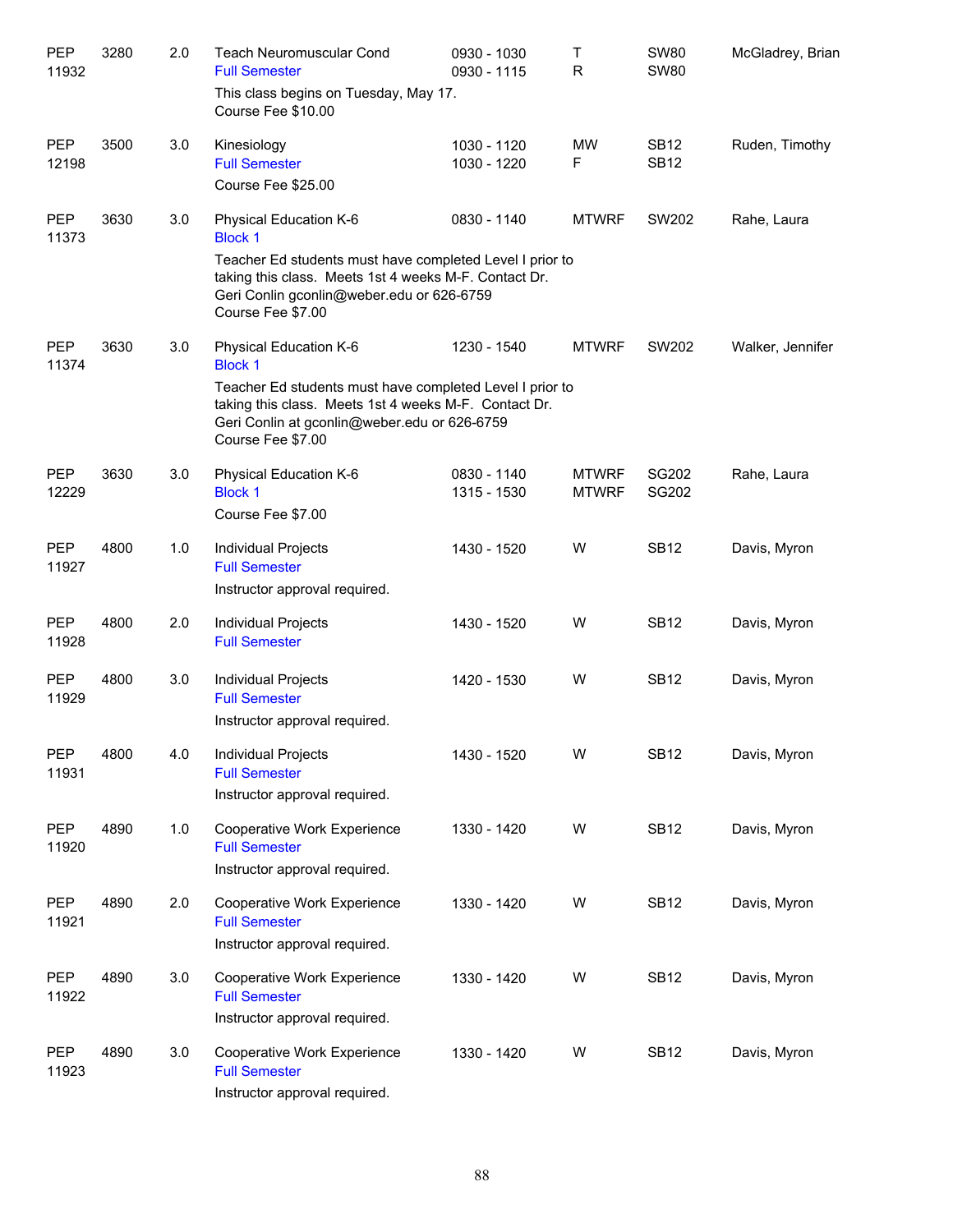| <b>PEP</b><br>11924  | 4890 | 4.0 | <b>Cooperative Work Experience</b><br><b>Full Semester</b><br>Instructor approval required.                                                                                          | 1330 - 1420 | W          | <b>SB12</b>  | Davis, Myron    |
|----------------------|------|-----|--------------------------------------------------------------------------------------------------------------------------------------------------------------------------------------|-------------|------------|--------------|-----------------|
| <b>PEP</b><br>11925  | 4890 | 5.0 | Cooperative Work Experience<br><b>Full Semester</b><br>Instructor approval required.                                                                                                 | 1330 - 1420 | W          | <b>SB12</b>  | Davis, Myron    |
| <b>PEP</b><br>11926  | 4890 | 6.0 | Cooperative Work Experience<br><b>Full Semester</b><br>Instructor approval required.                                                                                                 | 1330 - 1420 | W          | <b>SB12</b>  | Davis, Myron    |
| <b>PEP</b><br>12233  | 4890 | 1.0 | Cooperative Work Experience<br><b>Full Semester</b>                                                                                                                                  | <b>TBA</b>  | <b>TBA</b> |              | Herzog, Valerie |
| <b>PEP</b><br>12235  | 4890 | 2.0 | Cooperative Work Experience<br><b>Full Semester</b>                                                                                                                                  | <b>TBA</b>  | <b>TBA</b> |              | Herzog, Valerie |
| <b>PEP</b><br>12236  | 4890 | 3.0 | Cooperative Work Experience<br><b>Full Semester</b>                                                                                                                                  | <b>TBA</b>  | <b>TBA</b> |              | Herzog, Valerie |
| <b>PEP</b><br>12237  | 4890 | 4.0 | Cooperative Work Experience<br><b>Full Semester</b>                                                                                                                                  | <b>TBA</b>  | <b>TBA</b> |              | Herzog, Valerie |
| <b>PEP</b><br>12288  | 4890 | 5.0 | Cooperative Work Experience<br><b>Full Semester</b>                                                                                                                                  | <b>TBA</b>  | <b>TBA</b> |              | Herzog, Valerie |
| <b>PHIL</b><br>10488 | 1000 | 3.0 | HU Introduction to Philosophy<br><b>Block 2</b>                                                                                                                                      | 0930 - 1120 | <b>MWF</b> | <b>SS278</b> | Greene, Richard |
| <b>PHIL</b><br>10590 | 1000 | 3.0 | HU Introduction to Philosophy<br><b>Full Semester</b><br>To access the course materials, log into the Student Portal<br>(eWeber) at http://weber.edu and select "Current Students".  | <b>TBA</b>  | <b>TBA</b> | <b>OL</b>    | Greene, Richard |
| PHIL<br>10591        | 1120 | 3.0 | HU Contemporary Moral Problems<br><b>Full Semester</b><br>To access the course materials, log into the Student Portal<br>(eWeber) at http://weber.edu and select "Current Students". | <b>TBA</b>  | <b>TBA</b> | <b>OL</b>    | Greene, Richard |
| <b>PHIL</b><br>10592 | 1250 | 3.0 | <b>HU Critical Thinking</b><br><b>Block 2</b><br>To access the course materials, log into the Student Portal<br>(eWeber) at http://weber.edu and select "Current Students".          | <b>TBA</b>  | TBA        | OL           | Fudge, Robert   |
| PHIL<br>10589        | 2200 | 3.0 | QL-Deductive Logic<br><b>Full Semester</b><br>To access the course materials, log into the Student Portal<br>(eWeber) at http://weber.edu and select "Current Students".             | <b>TBA</b>  | TBA        | OL           | Fudge, Robert   |
| <b>PHIL</b><br>10694 | 2200 | 3.0 | QL-Deductive Logic<br><b>Block 2</b>                                                                                                                                                 | 0930 - 1210 | TR         | D02321       | Robison, Rachel |
| <b>PHIL</b><br>10593 | 4830 | 1.0 | <b>Directed Readings</b><br><b>Full Semester</b>                                                                                                                                     | <b>TBA</b>  | <b>TBA</b> |              | Greene, Richard |
| PHIL<br>10594        | 4830 | 2.0 | <b>Directed Readings</b><br><b>Full Semester</b>                                                                                                                                     | TBA         | TBA        |              | Greene, Richard |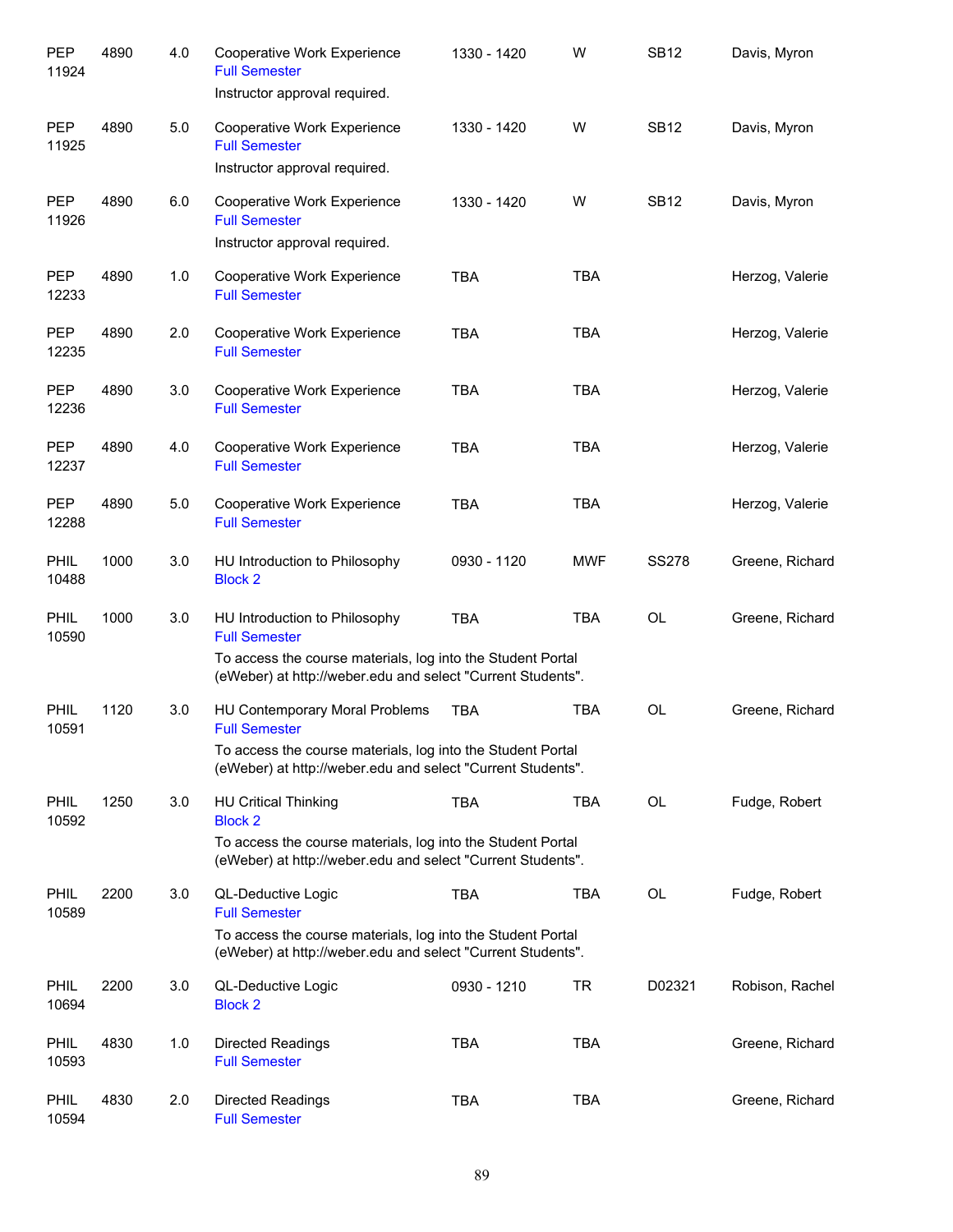| <b>PHYS</b><br>11276 | 1010 | 3.0 | PS Elementary Physics<br><b>Full Semester</b>                                                                                                                                                                                  | <b>TBA</b>  | <b>TBA</b>   | <b>OL</b>    | Amiri, Farhang   |
|----------------------|------|-----|--------------------------------------------------------------------------------------------------------------------------------------------------------------------------------------------------------------------------------|-------------|--------------|--------------|------------------|
|                      |      |     | To access the online course materials, please log in through<br>the student portal (eWeber) at http://weber.edu and select:<br>"current students"<br>Course Fee \$10.00                                                        |             |              |              |                  |
| <b>PHYS</b><br>11653 | 1040 | 3.0 | PS Elementary Astronomy<br><b>Full Semester</b><br>Please enroll in ASTR 1040 (CRN 11655).                                                                                                                                     | 1730 - 2020 | M            | LL203        | Kaur, Simranjit  |
|                      |      |     | (PHYS 1040 and ASTR 1040 are crosslisted.)<br>Course Fee \$10.00                                                                                                                                                               |             |              |              |                  |
| <b>PHYS</b><br>11658 | 2010 | 5.0 | PS College Physics I<br><b>Full Semester</b>                                                                                                                                                                                   | 1030 - 1120 | <b>MTWRF</b> | LL121        | Zollinger, Rhett |
|                      |      |     | PREREQS: MATH 1060. To use MATH 1080 as a prerequisite,<br>this requires a registration override from the Physics Dept.<br>secretary. For all override requests, please e-mail Nereyda<br>Hesterberg at nhesterberg@weber.edu. |             |              |              |                  |
| <b>PHYS</b><br>11659 | 2019 | 0.0 | College Physics I Lab<br><b>Full Semester</b><br>Course Fee \$25.00                                                                                                                                                            | 1230 - 1520 | W            | <b>SL221</b> | Lear, Charles    |
| <b>PHYS</b><br>11660 | 2019 | 0.0 | College Physics I Lab<br><b>Full Semester</b><br>Course Fee \$25.00                                                                                                                                                            | 1230 - 1520 | R            | <b>SL221</b> | Lear, Charles    |
| <b>PHYS</b><br>12273 | 2215 | 1.0 | Phys - Scien/Engineers I Lab<br><b>Full Semester</b>                                                                                                                                                                           | 1230 - 1320 | R            | <b>SL221</b> | Lear, Charles    |
| <b>PHYS</b><br>12293 | 4800 | 1.0 | Individual Research Problems<br><b>Full Semester</b>                                                                                                                                                                           | <b>TBA</b>  | <b>TBA</b>   |              | Sohl, John       |
| <b>PHYS</b><br>12347 | 4800 | 1.0 | Individual Research Problems<br><b>Full Semester</b>                                                                                                                                                                           | <b>TBA</b>  | <b>TBA</b>   |              | Johnston, Adam   |
| <b>PHYS</b><br>12289 | 4830 | 3.0 | Readings in Physics<br><b>Full Semester</b>                                                                                                                                                                                    | <b>TBA</b>  | <b>TBA</b>   |              | Johnston, Adam   |
| <b>POLS</b><br>10484 | 1100 | 3.0 | Al American Ntnl Government<br><b>Block 1</b>                                                                                                                                                                                  | 1030 - 1220 | <b>MWF</b>   | <b>SS278</b> | Johnson, Gary    |
| <b>POLS</b><br>10487 | 1100 | 3.0 | Al American Ntnl Government<br><b>Block 2</b>                                                                                                                                                                                  | 0930 - 1210 | TR           | SS278        | Reddy, T         |
| <b>POLS</b><br>10583 | 1100 | 3.0 | Al American Ntnl Government<br><b>Full Semester</b>                                                                                                                                                                            | <b>TBA</b>  | TBA          | OL           | Reddy, T         |
|                      |      |     | To access the course materials, log into the Student Portal<br>(eWeber) at http://weber.edu and select "Current Students".                                                                                                     |             |              |              |                  |
| <b>POLS</b><br>10586 | 1100 | 3.0 | Al American Ntnl Government<br><b>Full Semester</b>                                                                                                                                                                            | <b>TBA</b>  | <b>TBA</b>   | OL           | Murray, Leah     |
|                      |      |     | To access the course materials, log into the Student Portal<br>(eWeber) at http://weber.edu and select "Current Students".                                                                                                     |             |              |              |                  |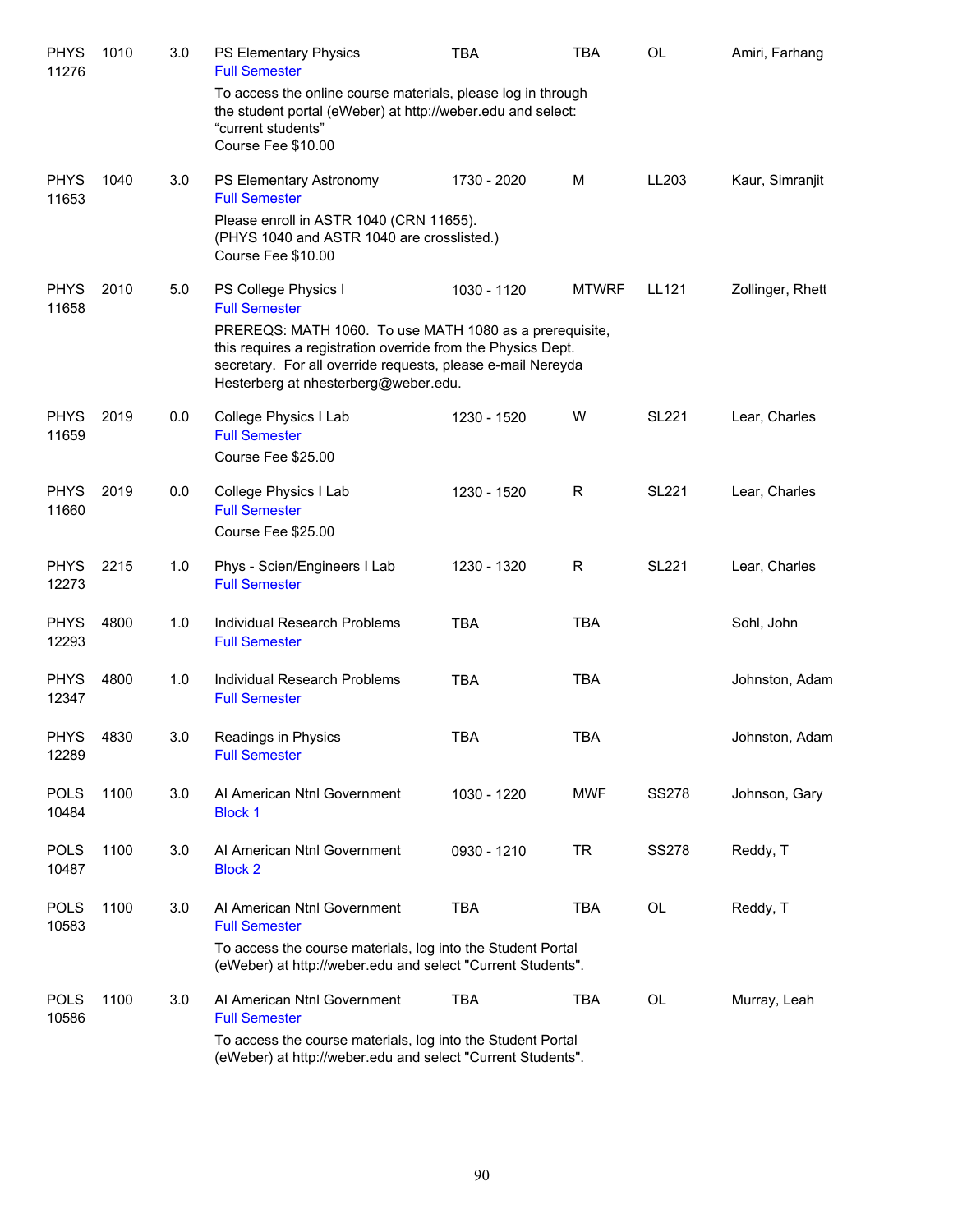| <b>POLS</b><br>10584 | 2100 | 3.0   | SS Intro - Interntnl Politics<br><b>Full Semester</b>                                                                      | <b>TBA</b>  | <b>TBA</b> | OL           | Reddy, T          |
|----------------------|------|-------|----------------------------------------------------------------------------------------------------------------------------|-------------|------------|--------------|-------------------|
|                      |      |       | To access the course materials, log into the Student Portal<br>(eWeber) at http://weber.edu and select "Current Students". |             |            |              |                   |
| <b>POLS</b><br>10485 | 3700 | 3.0   | Intro To Public Administration<br><b>Block 1</b>                                                                           | 0730 - 1010 | <b>TR</b>  | <b>SS278</b> | Johnson, Gary     |
| <b>POLS</b><br>10627 | 3990 | 3.0   | Intro Political Sci Research<br><b>Full Semester</b>                                                                       | <b>TBA</b>  | <b>TBA</b> | <b>OL</b>    | Murray, Leah      |
|                      |      |       | To access the course materials, log into the Student Portal<br>(eWeber) at http://weber.edu and select "Current Students". |             |            |              |                   |
| <b>POLS</b><br>10486 | 4060 | 3.0   | Elements Of Law<br><b>Block 1</b>                                                                                          | 1030 - 1310 | <b>TR</b>  | <b>SS278</b> | Hoskins, Kyle     |
| <b>POLS</b><br>10491 | 4800 | 1.0   | Indiv Projects and Research<br><b>Full Semester</b>                                                                        | <b>TBA</b>  | <b>TBA</b> |              | Murray, Leah      |
| <b>POLS</b><br>10492 | 4800 | 2.0   | Indiv Projects and Research<br><b>Full Semester</b>                                                                        | <b>TBA</b>  | <b>TBA</b> |              | Murray, Leah      |
| <b>POLS</b><br>10493 | 4800 | 3.0   | Indiv Projects and Research<br><b>Full Semester</b>                                                                        | <b>TBA</b>  | <b>TBA</b> |              | Murray, Leah      |
| <b>POLS</b><br>10489 | 4830 | 1.0   | Directed Readings<br><b>Full Semester</b>                                                                                  | <b>TBA</b>  | <b>TBA</b> |              | Murray, Leah      |
| <b>POLS</b><br>10490 | 4830 | 2.0   | Directed Readings<br><b>Full Semester</b>                                                                                  | <b>TBA</b>  | <b>TBA</b> |              | Murray, Leah      |
| <b>POLS</b><br>10494 | 4860 | 1.0   | Internships<br><b>Full Semester</b>                                                                                        | <b>TBA</b>  | <b>TBA</b> |              | Johnson, Gary     |
| <b>POLS</b><br>10495 | 4860 | 2.0   | Internships<br><b>Full Semester</b>                                                                                        | <b>TBA</b>  | <b>TBA</b> |              | Johnson, Gary     |
| <b>POLS</b><br>10497 | 4860 | 3.0   | Internships<br><b>Full Semester</b>                                                                                        | <b>TBA</b>  | <b>TBA</b> |              | Johnson, Gary     |
| <b>POLS</b><br>10501 | 4860 | 4.0   | Internships<br><b>Full Semester</b>                                                                                        | <b>TBA</b>  | <b>TBA</b> |              | Johnson, Gary     |
| <b>POLS</b><br>10504 | 4860 | $5.0$ | Internships<br><b>Full Semester</b>                                                                                        | TBA         | <b>TBA</b> |              | Johnson, Gary     |
| <b>POLS</b><br>10507 | 4860 | 6.0   | Internships<br><b>Full Semester</b>                                                                                        | <b>TBA</b>  | <b>TBA</b> |              | Johnson, Gary     |
| <b>PSY</b><br>10520  | 1010 | 3.0   | SS Introductory Psychology<br><b>Full Semester</b>                                                                         | 0830 - 0920 | <b>MWF</b> | LP205        | Richards, Douglas |
| <b>PSY</b><br>10528  | 1010 | 3.0   | SS Introductory Psychology<br><b>Full Semester</b><br>Interactive video conferencing course.                               | 0830 - 0920 | <b>MWF</b> | WW102        | Richards, Douglas |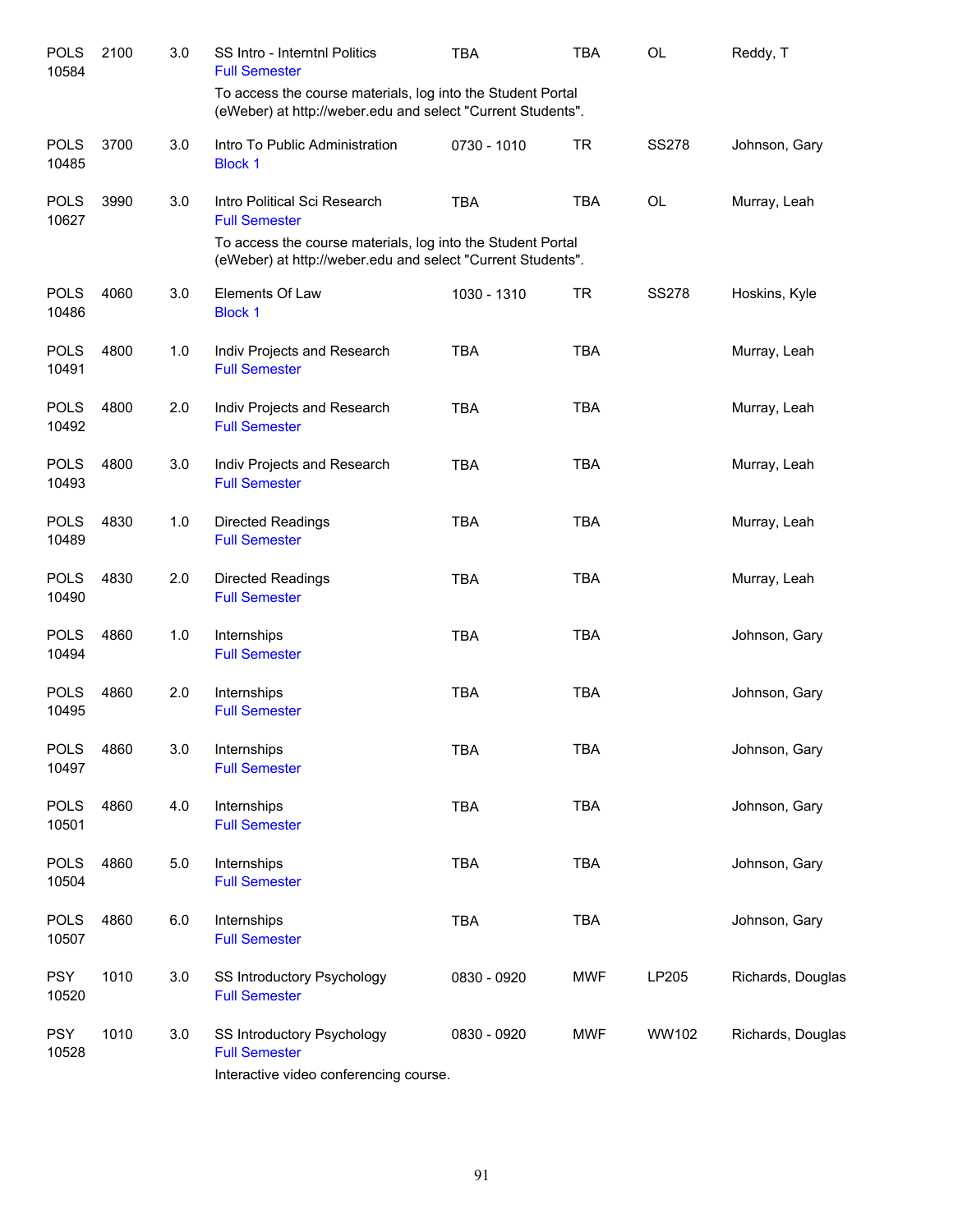| <b>PSY</b><br>10545 | 1010 | 3.0 | <b>SS Introductory Psychology</b><br><b>Full Semester</b>                                                                  | <b>TBA</b>  | <b>TBA</b>  | OL           | Fowler, Laurie         |
|---------------------|------|-----|----------------------------------------------------------------------------------------------------------------------------|-------------|-------------|--------------|------------------------|
|                     |      |     | To access the course materials, log into the Student Portal<br>(eWeber) at http://weber.edu and select "Current Students". |             |             |              |                        |
| <b>PSY</b><br>10546 | 1010 | 3.0 | SS Introductory Psychology<br><b>Block 2</b>                                                                               | <b>TBA</b>  | <b>TBA</b>  | <b>OL</b>    | Baird, Todd            |
|                     |      |     | To access the course materials, log into the Student Portal<br>(eWeber) at http://weber.edu and select "Current Students". |             |             |              |                        |
| <b>PSY</b><br>10547 | 1010 | 3.0 | SS Introductory Psychology<br><b>Block 1</b>                                                                               | <b>TBA</b>  | <b>TBA</b>  | OL           | Schmolesky, Matthew    |
|                     |      |     | To access the course materials, log into the Student Portal<br>(eWeber) at http://weber.edu and select "Current Students". |             |             |              |                        |
| <b>PSY</b><br>10750 | 1010 | 3.0 | SS Introductory Psychology<br><b>Block 2</b>                                                                               | 0830 - 1020 | <b>MWF</b>  | D02322       | Russell-Stamp, Melinda |
| <b>PSY</b><br>10450 | 1540 | 3.0 | Psych of Adjustment/Growth<br><b>Full Semester</b>                                                                         | 1330 - 1445 | <b>TR</b>   | <b>SC</b>    | Helmbrecht, Lawrence   |
|                     |      |     | Class will be held in Student Services room 152                                                                            |             |             |              |                        |
| <b>PSY</b><br>10451 | 2000 | 3.0 | SS Interpersonal Relationships<br><b>Block 2</b>                                                                           | 0930 - 1150 | $\mathbf S$ | SS317        | Russell-Stamp, Melinda |
| <b>PSY</b><br>10548 | 2000 | 3.0 | SS Interpersonal Relationships<br><b>Block 1</b>                                                                           | <b>TBA</b>  | <b>TBA</b>  | OL           | Garza, Azenett         |
|                     |      |     | To access the course materials, log into the Student Portal<br>(eWeber) at http://weber.edu and select "Current Students". |             |             |              |                        |
| <b>PSY</b><br>10452 | 2730 | 3.0 | Biopsychology<br><b>Block 1</b>                                                                                            | 1130 - 1320 | <b>MWF</b>  | <b>SS347</b> | Schmolesky, Matthew    |
| <b>PSY</b><br>10453 | 2800 | 1.0 | Projects and Research<br><b>Full Semester</b>                                                                              | <b>TBA</b>  | <b>TBA</b>  |              | Amsel, Eric            |
| <b>PSY</b><br>10454 | 2800 | 2.0 | Projects and Research<br><b>Full Semester</b>                                                                              | <b>TBA</b>  | <b>TBA</b>  |              | Amsel, Eric            |
| <b>PSY</b><br>10455 | 2800 | 3.0 | Projects and Research<br><b>Full Semester</b>                                                                              | TBA         | <b>TBA</b>  |              | Amsel, Eric            |
| <b>PSY</b><br>10456 | 2830 | 1.0 | Directed Readings<br><b>Full Semester</b>                                                                                  | <b>TBA</b>  | <b>TBA</b>  |              | Amsel, Eric            |
| <b>PSY</b><br>10457 | 2830 | 2.0 | <b>Directed Readings</b><br><b>Full Semester</b>                                                                           | <b>TBA</b>  | <b>TBA</b>  |              | Amsel, Eric            |
| <b>PSY</b><br>10458 | 2830 | 3.0 | Directed Readings<br><b>Full Semester</b>                                                                                  | TBA         | <b>TBA</b>  |              | Amsel, Eric            |
| <b>PSY</b><br>10459 | 2890 | 1.0 | Co-op Work Experience<br><b>Full Semester</b>                                                                              | <b>TBA</b>  | <b>TBA</b>  |              | Amsel, Eric            |
| <b>PSY</b><br>10460 | 2890 | 2.0 | Co-op Work Experience<br><b>Full Semester</b>                                                                              | <b>TBA</b>  | <b>TBA</b>  |              | Amsel, Eric            |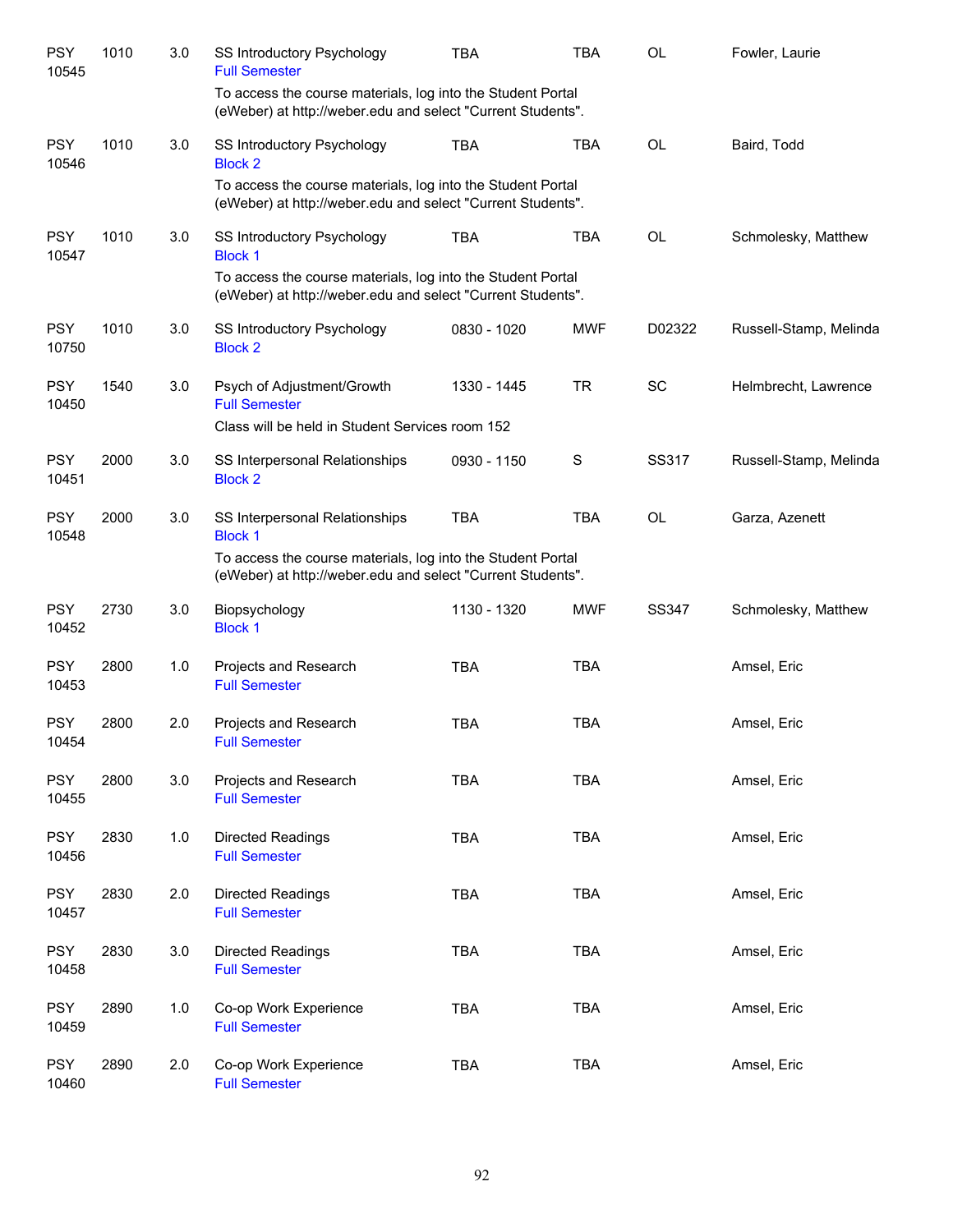| <b>PSY</b><br>10639 | 3000 | 3.0     | Child Psychology<br><b>Block 2</b>                                                                                         | <b>TBA</b>  | <b>TBA</b>  | OL           | Kay, Theresa             |
|---------------------|------|---------|----------------------------------------------------------------------------------------------------------------------------|-------------|-------------|--------------|--------------------------|
|                     |      |         | To access the course materials, log into the Student Portal<br>(eWeber) at http://weber.edu and select "Current Students". |             |             |              |                          |
| <b>PSY</b><br>10462 | 3010 | 3.0     | Abnormal Psychology<br><b>Block 2</b>                                                                                      | 1030 - 1220 | <b>MWF</b>  | SS349        | Owen, Wayne              |
| <b>PSY</b><br>10550 | 3010 | 3.0     | Abnormal Psychology<br><b>Block 2</b>                                                                                      | <b>TBA</b>  | <b>TBA</b>  | OL           | Kay, Theresa             |
|                     |      |         | To access the course materials, log into the Student Portal<br>(eWeber) at http://weber.edu and select "Current Students". |             |             |              |                          |
| <b>PSY</b><br>10541 | 3020 | 3.0     | Child & Adolescent Psychopatho<br><b>Full Semester</b>                                                                     | 1630 - 1910 | $\mathsf R$ | TB           | Smith, Margaret          |
| <b>PSY</b><br>10478 | 3100 | 3.0     | DV Psychology of Diversity<br><b>Block 1</b>                                                                               | 1730 - 2010 | <b>TR</b>   | SS349        | Parrilla de Kokal, Maria |
| <b>PSY</b><br>10595 | 3140 | 3.0     | Psychology of Adolescence<br><b>Block 1</b>                                                                                | 1030 - 1310 | <b>TR</b>   | SS349        | Parrilla de Kokal, Maria |
| <b>PSY</b><br>12138 | 3200 | 3.0     | Psychology of Sport & Injury<br><b>Full Semester</b>                                                                       | 1030 - 1120 | <b>MWF</b>  | ED303        | Hamson-Utley, Jennifer   |
| <b>PSY</b><br>10464 | 3250 | 3.0     | Conditioning & Learning<br><b>Block 1</b>                                                                                  | 0830 - 1020 | <b>MWF</b>  | SS323        | Ashley, Aaron            |
| <b>PSY</b><br>10544 | 3270 | 3.0     | <b>Motivation and Emotion</b><br><b>Full Semester</b>                                                                      | 1930 - 2210 | $\mathsf R$ | TB           | Smith, Margaret          |
| <b>PSY</b><br>10465 | 3430 | 3.0     | Theories of Personality<br><b>Block 2</b>                                                                                  | 1030 - 1310 | <b>TR</b>   | SS349        | Baird, Todd              |
| <b>PSY</b><br>10640 | 3460 | 3.0     | Social Psychology<br><b>Block 1</b>                                                                                        | <b>TBA</b>  | <b>TBA</b>  | OL           | Garza, Azenett           |
|                     |      |         | To access the course materials, log into the Student Portal<br>(eWeber) at http://weber.edu and select "Current Students". |             |             |              |                          |
| <b>PSY</b><br>10466 | 3500 | 3.0     | Cognition<br><b>Block 2</b>                                                                                                | 1730 - 2010 | <b>TR</b>   | SS349        | Chapman, Heather         |
| <b>PSY</b><br>10467 | 3600 | 3.0     | Statistics in Psychology<br><b>Block 1</b>                                                                                 | 1030 - 1320 | <b>MWF</b>  | <b>SS323</b> | Ashley, Aaron            |
| <b>PSY</b><br>10468 | 3610 | 4.0     | Research Methods in Psych<br><b>Full Semester</b>                                                                          | 0830 - 1020 | <b>TR</b>   | SS317        | Baird, Todd              |
| <b>PSY</b><br>12257 | 4380 | $2.0\,$ | Practicum<br><b>Full Semester</b>                                                                                          | <b>TBA</b>  | TBA         |              | Amsel, Eric              |
| <b>PSY</b><br>10469 | 4800 | 1.0     | Projects and Research<br><b>Full Semester</b>                                                                              | <b>TBA</b>  | <b>TBA</b>  |              | Amsel, Eric              |
| <b>PSY</b><br>10470 | 4800 | 2.0     | Projects and Research<br><b>Full Semester</b>                                                                              | <b>TBA</b>  | TBA         |              | Amsel, Eric              |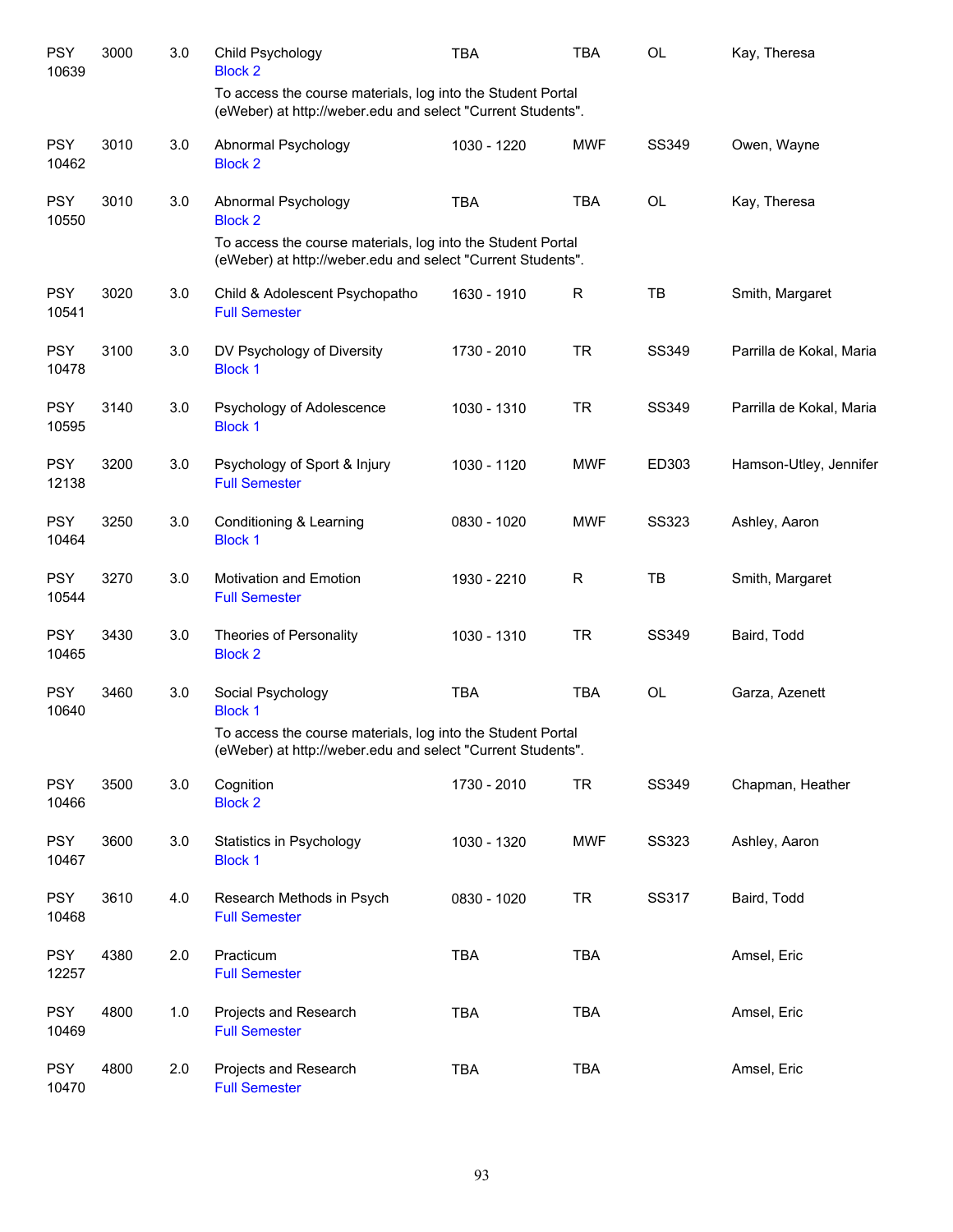| <b>PSY</b><br>10471  | 4800 | 3.0 | Projects and Research<br><b>Full Semester</b>                                        | <b>TBA</b>  | <b>TBA</b>  |              | Amsel, Eric      |
|----------------------|------|-----|--------------------------------------------------------------------------------------|-------------|-------------|--------------|------------------|
| <b>PSY</b><br>10472  | 4830 | 1.0 | <b>Directed Readings</b><br><b>Full Semester</b>                                     | <b>TBA</b>  | <b>TBA</b>  |              | Amsel, Eric      |
| <b>PSY</b><br>10473  | 4830 | 2.0 | <b>Directed Readings</b><br><b>Full Semester</b>                                     | <b>TBA</b>  | <b>TBA</b>  |              | Amsel, Eric      |
| <b>PSY</b><br>10474  | 4830 | 3.0 | Directed Readings<br><b>Full Semester</b>                                            | <b>TBA</b>  | <b>TBA</b>  |              | Amsel, Eric      |
| <b>PSY</b><br>10475  | 4890 | 1.0 | Cooperative Work Experience<br><b>Full Semester</b>                                  | <b>TBA</b>  | <b>TBA</b>  |              | Amsel, Eric      |
| <b>PSY</b><br>10476  | 4890 | 2.0 | Cooperative Work Experience<br><b>Full Semester</b>                                  | <b>TBA</b>  | <b>TBA</b>  |              | Amsel, Eric      |
| <b>PSY</b><br>10477  | 4910 | 3.0 | Capstone Research Project<br><b>Full Semester</b>                                    | <b>TBA</b>  | <b>TBA</b>  |              | Amsel, Eric      |
| QUAN<br>10915        | 2400 | 3.0 | <b>Business Calculus</b><br><b>Full Semester</b><br>Course Fee \$10.00               | 0730 - 0845 | <b>TR</b>   | <b>WB119</b> | Rogers, Philip   |
| QUAN<br>10914        | 2600 | 3.0 | <b>Business Statistics I</b><br><b>Full Semester</b><br>Course Fee \$10.00           | 1730 - 2010 | $\mathsf R$ | <b>WB119</b> | Goodwin, Robert  |
| QUAN<br>11576        | 2600 | 3.0 | <b>Business Statistics I</b><br><b>Full Semester</b><br>Course Fee \$10.00           | 0730 - 0845 | <b>TR</b>   | D02112       | Dixon, Peter     |
| QUAN<br>10909        | 3610 | 3.0 | <b>Business Statistics II</b><br><b>Block 1</b><br>Course Fee \$10.00                | 1730 - 2010 | <b>TR</b>   | <b>WB114</b> | Nowell, Clifford |
| QUAN<br>10911        | 3610 | 3.0 | <b>Business Statistics II</b><br><b>Block 1</b><br>Course Fee \$10.00                | 0930 - 1120 | <b>MWF</b>  | <b>WB119</b> | Russell, Stephen |
| <b>RADT</b><br>10218 | 1522 | 2.0 | Radio Anatomy/Positioning III<br><b>Full Semester</b><br>Course Fee \$12.00          | 0800 - 0950 | F           | MH354        | Harrison, Wynn   |
| <b>RADT</b><br>10260 | 1522 | 2.0 | Radio Anatomy/Positioning III<br><b>Full Semester</b><br>Course Fee \$12.00          | <b>TBA</b>  | <b>TBA</b>  | MH           | Harrison, Wynn   |
| <b>RADT</b><br>10321 | 1522 | 2.0 | Radio Anatomy/Positioning III<br><b>Full Semester</b><br>Course Fee \$12.00          | 0900 - 1055 | Т           | MH354        | Harrison, Wynn   |
| <b>RADT</b><br>10358 | 1522 | 2.0 | Radio Anatomy/Positioning III<br><b>Full Semester</b><br>Provo<br>Course Fee \$12.00 | 0900 - 1055 | M           |              | Christensen, Rex |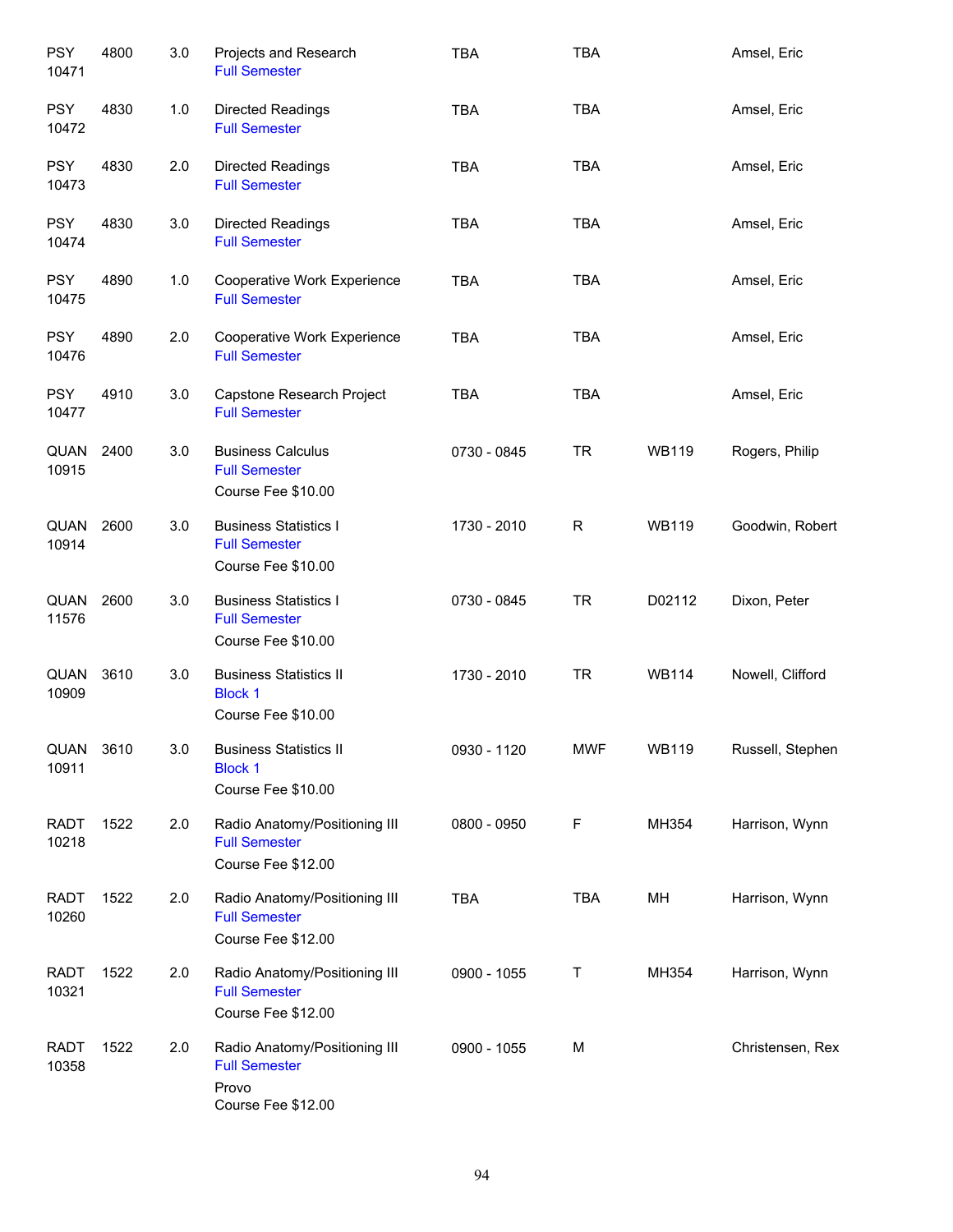| <b>RADT</b><br>10527 | 1522 | 2.0 | Radio Anatomy/Positioning III<br><b>Full Semester</b><br>Course Fee \$12.00 | <b>TBA</b>  | <b>TBA</b> |               | Harrison, Wynn  |
|----------------------|------|-----|-----------------------------------------------------------------------------|-------------|------------|---------------|-----------------|
| <b>RADT</b><br>10537 | 1522 | 2.0 | Radio Anatomy/Positioning III<br><b>Full Semester</b><br>Course Fee \$12.00 | <b>TBA</b>  | <b>TBA</b> |               | Harrison, Wynn  |
| <b>RADT</b><br>12139 | 1522 | 2.0 | Radio Anatomy/Positioning III<br><b>Full Semester</b><br>Course Fee \$12.00 | 0900 - 1055 | W          | MH354         | Walker, Robert  |
| <b>RADT</b><br>10236 | 1641 | 1.0 | Lab Experience<br><b>Full Semester</b><br>Course Fee \$12.00                | 1400 - 1455 | Τ          | MH372         | Walker, Robert  |
| <b>RADT</b><br>10237 | 1641 | 1.0 | Lab Experience<br><b>Full Semester</b><br>Course Fee \$12.00                | 1400 - 1455 | Т          | <b>MH372A</b> | Harrison, Wynn  |
| <b>RADT</b><br>10239 | 1641 | 1.0 | Lab Experience<br><b>Full Semester</b><br>Course Fee \$12.00                | 1300 - 1355 | Т          | MH372         | Nolan, Tanya    |
| <b>RADT</b><br>10241 | 1641 | 1.0 | Lab Experience<br><b>Full Semester</b><br>Course Fee \$12.00                | 1500 - 1555 | W          | MH372         | Kawamura, Diane |
| <b>RADT</b><br>10244 | 1641 | 1.0 | Lab Experience<br><b>Full Semester</b><br>Course Fee \$12.00                | 1400 - 1455 | W          | MH372         | Harrison, Wynn  |
| <b>RADT</b><br>10261 | 1641 | 1.0 | Lab Experience<br><b>Full Semester</b><br>Course Fee \$12.00                | <b>TBA</b>  | <b>TBA</b> | МH            | Nolan, Tanya    |
| <b>RADT</b><br>10322 | 1641 | 1.0 | Lab Experience<br><b>Full Semester</b><br>Course Fee \$12.00                | 1500 - 1555 | R          | MH372         | Nolan, Tanya    |
| <b>RADT</b><br>10323 | 1641 | 1.0 | Lab Experience<br><b>Full Semester</b><br>Course Fee \$12.00                | 1400 - 1455 | R          | <b>MH372A</b> | Kawamura, Diane |
| <b>RADT</b><br>10324 | 1641 | 1.0 | Lab Experience<br><b>Full Semester</b><br>Course Fee \$12.00                | 1300 - 1355 | W          | MH372         | Kawamura, Diane |
| <b>RADT</b><br>10341 | 1641 | 1.0 | Lab Experience<br><b>Full Semester</b><br>Course Fee \$12.00                | 1400 - 1455 | F          | MH372         | Nolan, Tanya    |
| <b>RADT</b><br>10342 | 1641 | 1.0 | Lab Experience<br><b>Full Semester</b><br>Course Fee \$12.00                | 1500 - 1555 | F          | MH372         | Kawamura, Diane |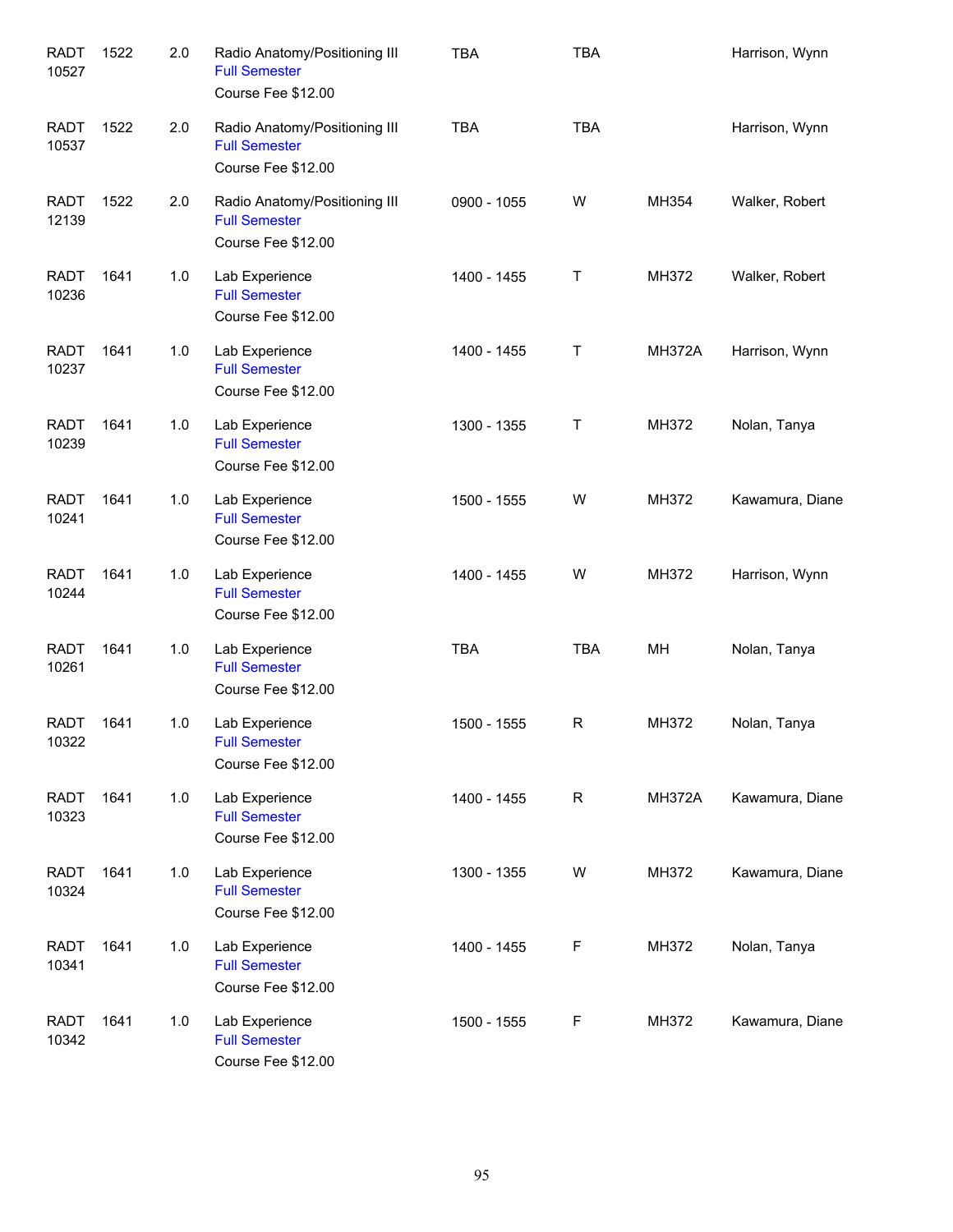| <b>RADT</b><br>10359 | 1641 | 1.0   | Lab Experience<br><b>Full Semester</b><br>Provo<br>Course Fee \$12.00    | 1000 - 1055 | W          |               | Christensen, Rex  |
|----------------------|------|-------|--------------------------------------------------------------------------|-------------|------------|---------------|-------------------|
| <b>RADT</b><br>10372 | 1641 | 1.0   | Lab Experience<br><b>Full Semester</b><br>Outreach<br>Course Fee \$12.00 | 1300 - 1355 | F          | MH372         | Kawamura, Diane   |
| <b>RADT</b><br>10373 | 1641 | 1.0   | Lab Experience<br><b>Full Semester</b><br>Outreach<br>Course Fee \$12.00 | 1300 - 1355 | F          | <b>MH372A</b> | Harrison, Wynn    |
| <b>RADT</b><br>10374 | 1641 | 1.0   | Lab Experience<br><b>Full Semester</b><br>Outreach<br>Course Fee \$12.00 | 1300 - 1355 | F          | <b>MH372E</b> | Jurkiewicz, Terri |
| <b>RADT</b><br>10375 | 1641 | 1.0   | Lab Experience<br><b>Full Semester</b><br>Outreach<br>Course Fee \$12.00 | 1400 - 1455 | F          | MH372         | Kawamura, Diane   |
| <b>RADT</b><br>10529 | 1641 | 1.0   | Lab Experience<br><b>Full Semester</b><br>Course Fee \$12.00             | <b>TBA</b>  | <b>TBA</b> |               | Nolan, Tanya      |
| <b>RADT</b><br>10538 | 1641 | 1.0   | Lab Experience<br><b>Full Semester</b><br>Course Fee \$12.00             | <b>TBA</b>  | <b>TBA</b> |               | Nolan, Tanya      |
| <b>RADT</b><br>10247 | 2803 | $1.0$ | Independent Research<br><b>Full Semester</b>                             | 0800 - 0855 | W          | MH354         | Oakley, Kathryn   |
| <b>RADT</b><br>10262 | 2803 | 1.0   | Independent Research<br><b>Full Semester</b>                             | <b>TBA</b>  | <b>TBA</b> | MH            | Oakley, Kathryn   |
| <b>RADT</b><br>10343 | 2803 | 1.0   | Independent Research<br><b>Full Semester</b>                             | 1100 - 1155 | Τ          | MH354         | Oakley, Kathryn   |
| <b>RADT</b><br>10360 | 2803 | 1.0   | Independent Research<br><b>Full Semester</b><br>Provo                    | 0800 - 0855 | M          |               | Walker, Robert    |
| <b>RADT</b><br>10376 | 2803 | 1.0   | Independent Research<br><b>Full Semester</b><br>Outreach                 | 1000 - 1055 | W          | MH351         | Oakley, Kathryn   |
| <b>RADT</b><br>10533 | 2803 | 1.0   | Independent Research<br><b>Full Semester</b>                             | TBA         | <b>TBA</b> |               | Oakley, Kathryn   |
| <b>RADT</b><br>10539 | 2803 | 1.0   | Independent Research<br><b>Full Semester</b>                             | TBA         | <b>TBA</b> |               | Oakley, Kathryn   |
| <b>RADT</b><br>11045 | 2833 | 3.0   | Directed Readings & Research<br><b>Full Semester</b>                     | 0700 - 0955 | М          | MH351         | Kawamura, Diane   |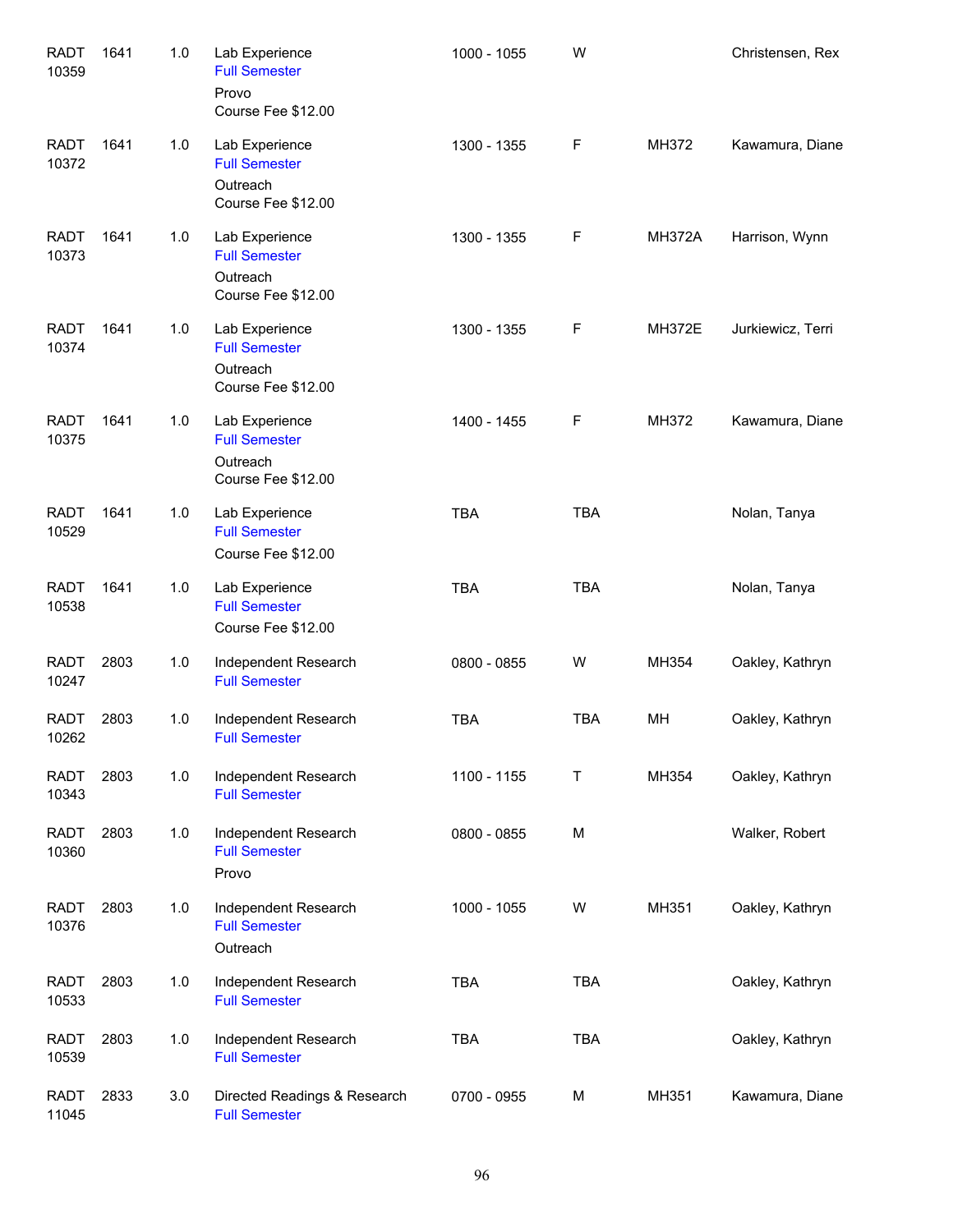| <b>RADT</b><br>11047 | 2833 | 3.0 | Directed Readings & Research<br><b>Full Semester</b>                                                 | 1000 - 1255 | M            | MH351 | Kawamura, Diane   |
|----------------------|------|-----|------------------------------------------------------------------------------------------------------|-------------|--------------|-------|-------------------|
| <b>RADT</b><br>11050 | 2833 | 3.0 | Directed Readings & Research<br><b>Full Semester</b><br>Outreach                                     | 1300 - 1555 | M            | MH351 | Kawamura, Diane   |
| <b>RADT</b><br>11051 | 2833 | 3.0 | Directed Readings & Research<br><b>Full Semester</b><br>Provo                                        | 0800 - 1055 | F            |       | Walker, Robert    |
| <b>RADT</b><br>11126 | 2833 | 3.0 | Directed Readings & Research<br><b>Full Semester</b>                                                 | <b>TBA</b>  | <b>TBA</b>   |       | Kawamura, Diane   |
| <b>RADT</b><br>11127 | 2833 | 3.0 | Directed Readings & Research<br><b>Full Semester</b>                                                 | <b>TBA</b>  | <b>TBA</b>   |       | Kawamura, Diane   |
| <b>RADT</b><br>11128 | 2833 | 3.0 | Directed Readings & Research<br><b>Full Semester</b>                                                 | <b>TBA</b>  | <b>TBA</b>   |       | Kawamura, Diane   |
| <b>RADT</b><br>10263 | 2863 | 3.0 | <b>Clinical Education</b><br><b>Full Semester</b>                                                    | <b>TBA</b>  | <b>TBA</b>   | MН    | Nolan, Tanya      |
| <b>RADT</b><br>10308 | 2863 | 3.0 | <b>Clinical Education</b><br><b>Full Semester</b><br>Alta View/Mountain West Med Center/Primary      | 1000 - 1255 | R            | MH351 | Harrison, Wynn    |
| <b>RADT</b><br>10313 | 2863 | 3.0 | <b>Clinical Education</b><br><b>Full Semester</b><br>Ogden Regional Med Center/Ogden Clinic/Nowcares | 1000 - 1255 | $\mathsf{R}$ | MH354 | Nolan, Tanya      |
| <b>RADT</b><br>10316 | 2863 | 3.0 | <b>Clinical Education</b><br><b>Full Semester</b><br>LDS/SL Reg/park City/Riverton                   | 1000 - 1200 | R            | MH355 | Kawamura, Diane   |
| <b>RADT</b><br>10317 | 2863 | 3.0 | <b>Clinical Education</b><br><b>Full Semester</b><br><b>IHC</b>                                      | 1300 - 1555 | $\mathsf{R}$ | MH351 | Nolan, Tanya      |
| <b>RADT</b><br>10344 | 2863 | 3.0 | <b>Clinical Education</b><br><b>Full Semester</b><br>Davis/Lakeview/Tanner Clinic                    | 1100 - 1355 | R            | MH354 | Harrison, Wynn    |
| <b>RADT</b><br>10345 | 2863 | 3.0 | <b>Clinical Education</b><br><b>Full Semester</b><br>McKay-Dee/Weber Instacares                      | 1300 - 1555 | Τ            | MH372 | Jurkiewicz, Terri |
| <b>RADT</b><br>10346 | 2863 | 3.0 | <b>Clinical Education</b><br><b>Full Semester</b><br>Brigham City/Logan/Bear River/Cache             | 1500 - 1755 | M            | MH354 | Kawamura, Diane   |
| <b>RADT</b><br>10348 | 2863 | 3.0 | <b>Clinical Education</b><br><b>Full Semester</b><br>Pioneer/Jordan Valley/St Marks                  | 2000 - 2250 | M            | MH354 | Harrison, Wynn    |
| <b>RADT</b><br>10361 | 2863 | 3.0 | <b>Clinical Education</b><br><b>Full Semester</b><br>Provo                                           | 0800 - 1055 | Т            |       | Walker, Robert    |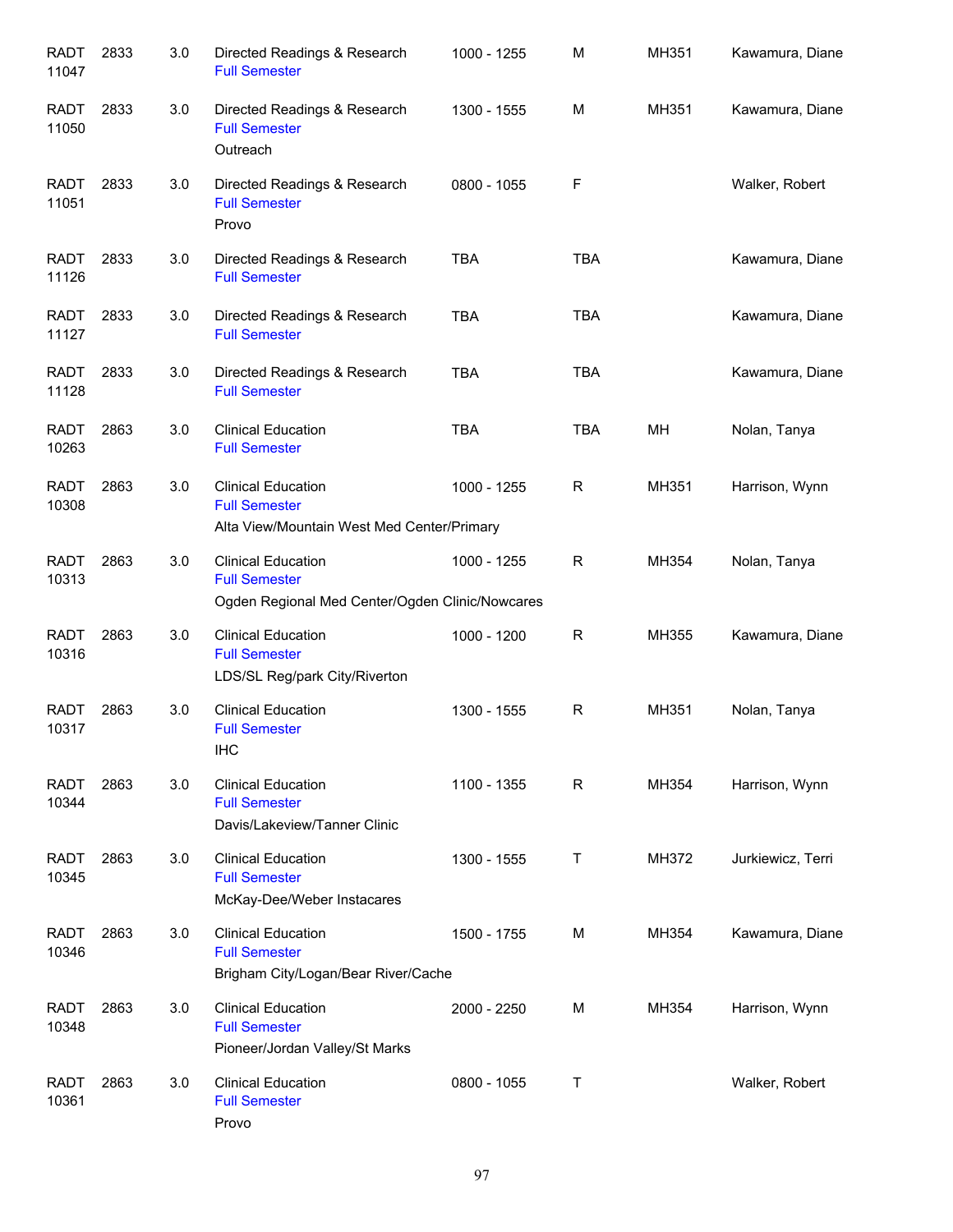| <b>RADT</b><br>10377 | 2863 | 3.0 | <b>Clinical Education</b><br><b>Full Semester</b><br>Castleview/Uintah Basin      | 1100 - 1355 | $\mathsf R$ | MH355 | Harrison, Wynn    |
|----------------------|------|-----|-----------------------------------------------------------------------------------|-------------|-------------|-------|-------------------|
| <b>RADT</b><br>10378 | 2863 | 3.0 | <b>Clinical Education</b><br><b>Full Semester</b><br>cedar City/Garfield/Beaver   | 1200 - 1455 | F           | MH351 | Kawamura, Diane   |
| <b>RADT</b><br>10379 | 2863 | 3.0 | <b>Clinical Education</b><br><b>Full Semester</b><br>Sevier Valley/Central Valley | 1200 - 1455 | F           | MH355 | Kawamura, Diane   |
| <b>RADT</b><br>10534 | 2863 | 3.0 | <b>Clinical Education</b><br><b>Full Semester</b>                                 | <b>TBA</b>  | <b>TBA</b>  |       | Jurkiewicz, Terri |
| <b>RADT</b><br>10540 | 2863 | 3.0 | <b>Clinical Education</b><br><b>Full Semester</b>                                 | <b>TBA</b>  | <b>TBA</b>  |       | Nolan, Tanya      |
| <b>RADT</b><br>10202 | 3003 | 3.0 | DV Psycho-Social Medicine<br><b>Full Semester</b>                                 | <b>TBA</b>  | <b>TBA</b>  | MН    | Walker, Robert    |
| <b>RADT</b><br>10264 | 3003 | 3.0 | DV Psycho-Social Medicine<br><b>Full Semester</b>                                 | <b>TBA</b>  | <b>TBA</b>  | MН    | Walker, Robert    |
| <b>RADT</b><br>10319 | 3003 | 3.0 | DV Psycho-Social Medicine<br><b>Full Semester</b>                                 | 1300 - 1555 | W           | MH354 | Walker, Robert    |
| <b>RADT</b><br>10349 | 3003 | 3.0 | DV Psycho-Social Medicine<br><b>Full Semester</b>                                 | 1300 - 1555 | Τ           | MH351 | Walker, Robert    |
| <b>RADT</b><br>10362 | 3003 | 3.0 | DV Psycho-Social Medicine<br><b>Full Semester</b><br>Provo                        | 1100 - 1355 | $\sf T$     |       | Walker, Robert    |
| <b>RADT</b><br>10380 | 3003 | 3.0 | DV Psycho-Social Medicine<br><b>Full Semester</b><br>Outreach                     | 1000 - 1255 | ${\sf R}$   | MH354 | Walker, Robert    |
| <b>RADT</b><br>10388 | 3003 | 3.0 | DV Psycho-Social Medicine<br><b>Full Semester</b>                                 | <b>TBA</b>  | <b>TBA</b>  |       | Walker, Robert    |
| <b>RADT</b><br>10521 | 3003 | 3.0 | DV Psycho-Social Medicine<br><b>Full Semester</b>                                 | <b>TBA</b>  | <b>TBA</b>  |       | Walker, Robert    |
| <b>RADT</b><br>10535 | 3003 | 3.0 | DV Psycho-Social Medicine<br><b>Full Semester</b>                                 | <b>TBA</b>  | <b>TBA</b>  |       | Walker, Robert    |
| <b>RADT</b><br>10542 | 3003 | 3.0 | DV Psycho-Social Medicine<br><b>Full Semester</b>                                 | <b>TBA</b>  | <b>TBA</b>  |       | Walker, Robert    |
| <b>RADT</b><br>10203 | 3043 | 3.0 | Medical Ethics and Law<br><b>Full Semester</b>                                    | <b>TBA</b>  | <b>TBA</b>  | MH    | Newham, M         |
| <b>RADT</b><br>10265 | 3043 | 3.0 | Medical Ethics and Law<br><b>Full Semester</b>                                    | <b>TBA</b>  | <b>TBA</b>  | MH    | Jurkiewicz, Terri |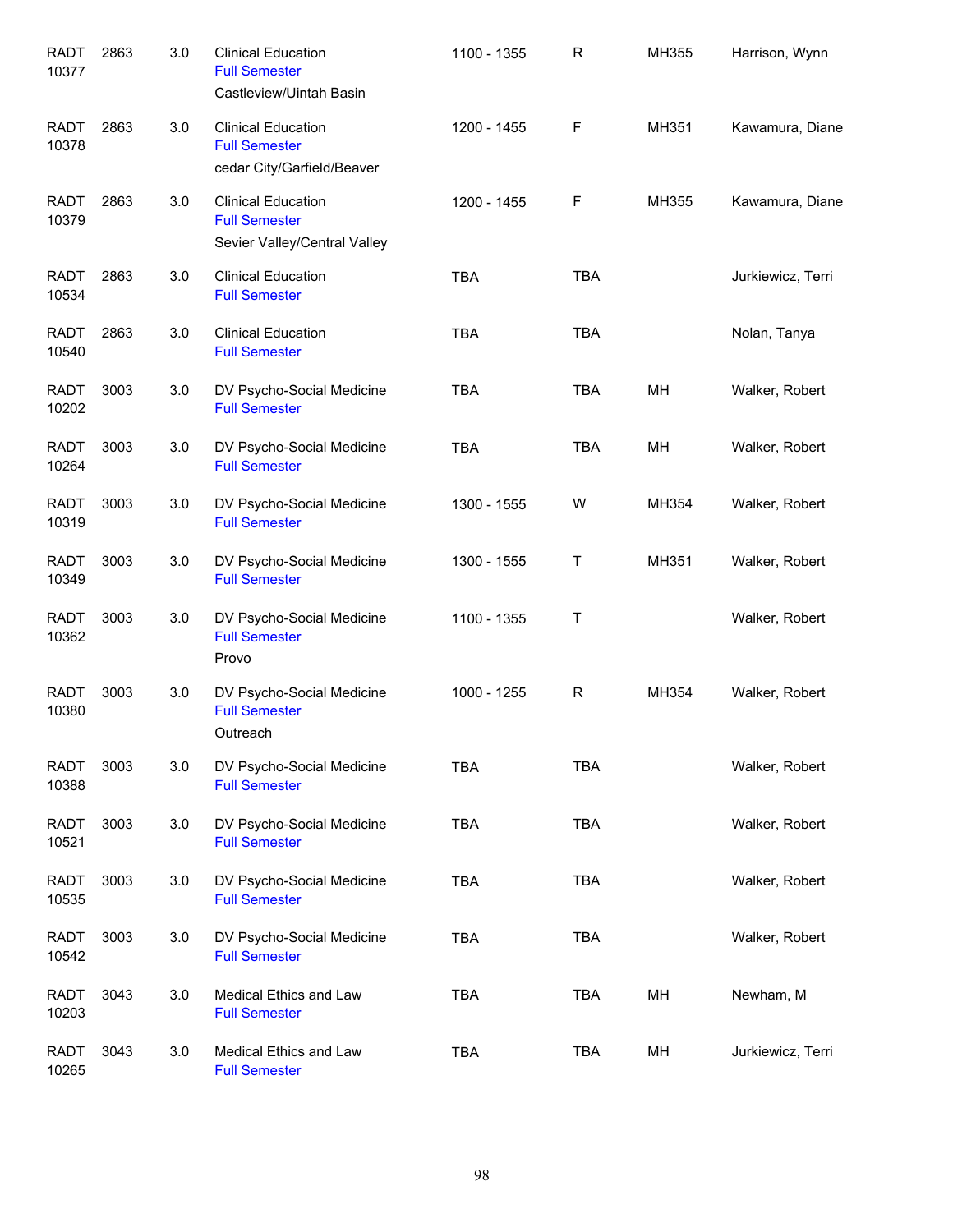| <b>RADT</b><br>10320 | 3043 | 3.0 | Medical Ethics and Law<br><b>Full Semester</b>                               | 1400 - 1655 | Τ          | MH355 | Jurkiewicz, Terri |
|----------------------|------|-----|------------------------------------------------------------------------------|-------------|------------|-------|-------------------|
| <b>RADT</b><br>10357 | 3043 | 3.0 | Medical Ethics and Law<br><b>Full Semester</b>                               | 1500 - 1755 | R          | MH355 | Jurkiewicz, Terri |
| <b>RADT</b><br>10363 | 3043 | 3.0 | Medical Ethics and Law<br><b>Full Semester</b><br>Provo                      | 1100 - 1355 | W          |       | Christensen, Rex  |
| <b>RADT</b><br>10381 | 3043 | 3.0 | Medical Ethics and Law<br><b>Full Semester</b><br>Outreach                   | 0800 - 1055 | R          | MH351 | Jurkiewicz, Terri |
| <b>RADT</b><br>10390 | 3043 | 3.0 | Medical Ethics and Law<br><b>Full Semester</b>                               | <b>TBA</b>  | <b>TBA</b> |       | Newham, M         |
| <b>RADT</b><br>10522 | 3043 | 3.0 | Medical Ethics and Law<br><b>Full Semester</b>                               | <b>TBA</b>  | <b>TBA</b> |       | Newham, M         |
| <b>RADT</b><br>10536 | 3043 | 3.0 | Medical Ethics and Law<br><b>Full Semester</b>                               | <b>TBA</b>  | <b>TBA</b> |       | Jurkiewicz, Terri |
| <b>RADT</b><br>10543 | 3043 | 3.0 | Medical Ethics and Law<br><b>Full Semester</b>                               | <b>TBA</b>  | <b>TBA</b> |       | Jurkiewicz, Terri |
| <b>RADT</b><br>10204 | 3423 | 3.0 | <b>Federal Regulations</b><br><b>Full Semester</b>                           | <b>TBA</b>  | <b>TBA</b> | MH    | Harrison, Wynn    |
| <b>RADT</b><br>10391 | 3423 | 3.0 | <b>Federal Regulations</b><br><b>Full Semester</b>                           | <b>TBA</b>  | <b>TBA</b> |       | Harrison, Wynn    |
| <b>RADT</b><br>10523 | 3443 | 3.0 | Quality Assurance in Radiology<br><b>Full Semester</b><br>Course Fee \$18.00 | <b>TBA</b>  | <b>TBA</b> |       | Newham, M         |
| <b>RADT</b><br>10205 | 4203 | 3.0 | Patient Education in Radiology<br><b>Full Semester</b>                       | <b>TBA</b>  | <b>TBA</b> | MH    | Walker, Robert    |
| RADT<br>10366        | 4203 | 3.0 | Patient Education in Radiology<br><b>Full Semester</b>                       | <b>TBA</b>  | <b>TBA</b> |       | Walker, Robert    |
| RADT<br>10206        | 4213 | 3.0 | Supervision/Staff Development<br><b>Full Semester</b>                        | <b>TBA</b>  | <b>TBA</b> | MH    | Newham, M         |
| RADT<br>10392        | 4213 | 3.0 | Supervision/Staff Development<br><b>Full Semester</b>                        | <b>TBA</b>  | <b>TBA</b> |       | Newham, M         |
| RADT<br>10207        | 4223 | 3.0 | <b>Promotional Strategies</b><br><b>Full Semester</b>                        | <b>TBA</b>  | <b>TBA</b> | MH    | Newham, M         |
| RADT<br>10393        | 4223 | 3.0 | <b>Promotional Strategies</b><br><b>Full Semester</b>                        | <b>TBA</b>  | TBA        |       | Newham, M         |
| RADT<br>10208        | 4303 | 3.0 | Cardiology<br><b>Full Semester</b>                                           | <b>TBA</b>  | <b>TBA</b> | MH    | Walker, Robert    |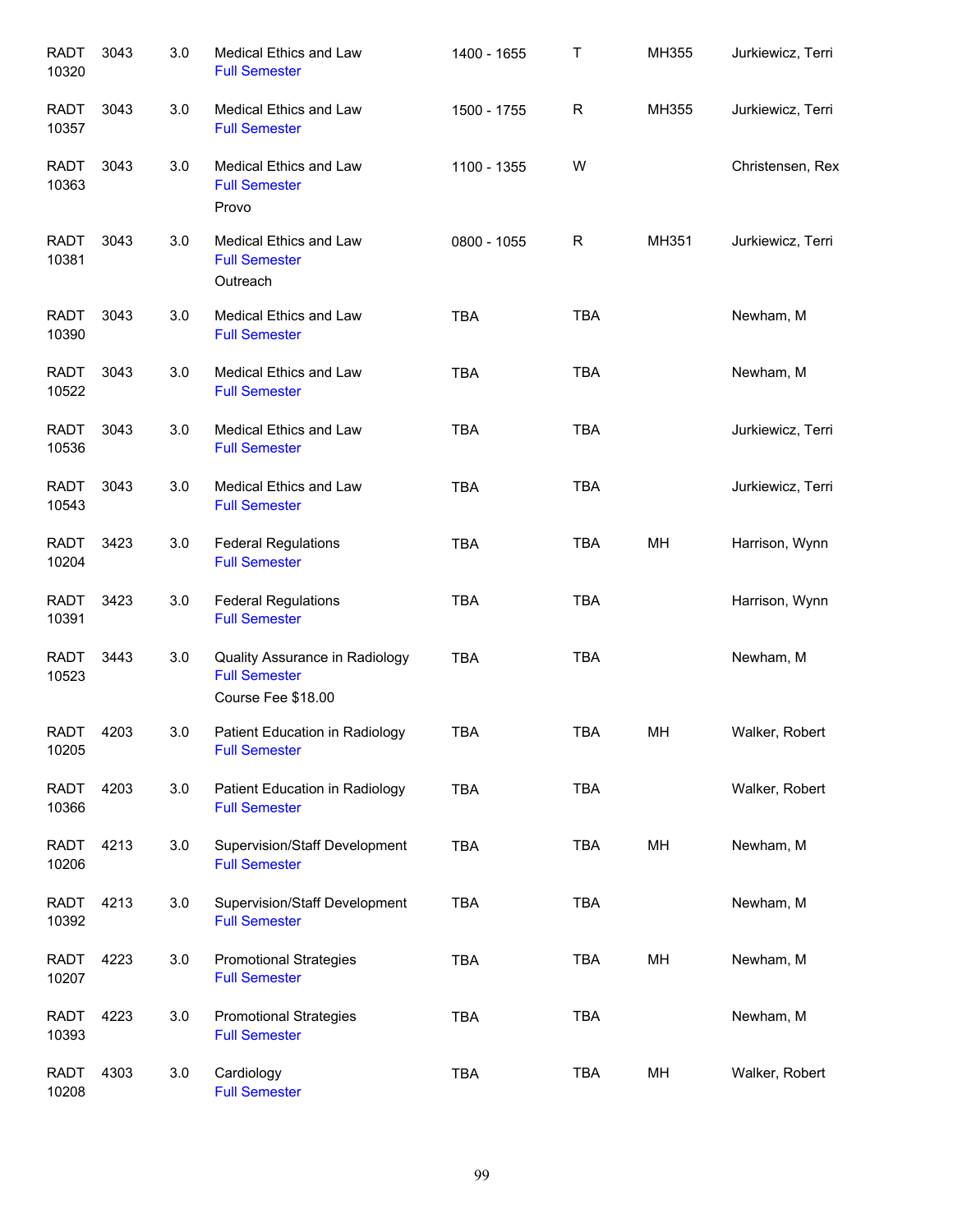| <b>RADT</b><br>10367 | 4303 | 3.0 | Cardiology<br><b>Full Semester</b>                     | <b>TBA</b> | <b>TBA</b> |    | Walker, Robert    |
|----------------------|------|-----|--------------------------------------------------------|------------|------------|----|-------------------|
| RADT<br>10524        | 4303 | 3.0 | Cardiology<br><b>Full Semester</b>                     | <b>TBA</b> | <b>TBA</b> |    | Walker, Robert    |
| RADT<br>10225        | 4333 | 3.0 | Head & Neck Angiography<br><b>Full Semester</b>        | <b>TBA</b> | <b>TBA</b> | MН | Walker, Robert    |
| RADT<br>10370        | 4333 | 3.0 | Head & Neck Angiography<br><b>Full Semester</b>        | <b>TBA</b> | <b>TBA</b> |    | Walker, Robert    |
| <b>RADT</b><br>10209 | 4543 | 3.0 | <b>Bone Densitometry</b><br><b>Full Semester</b>       | <b>TBA</b> | <b>TBA</b> | MH | Jurkiewicz, Terri |
| RADT<br>10257        | 4543 | 3.0 | <b>Bone Densitometry</b><br><b>Full Semester</b>       | <b>TBA</b> | <b>TBA</b> | MН | Jurkiewicz, Terri |
| <b>RADT</b><br>10394 | 4543 | 3.0 | <b>Bone Densitometry</b><br><b>Full Semester</b>       | <b>TBA</b> | <b>TBA</b> |    | Jurkiewicz, Terri |
| <b>RADT</b><br>10517 | 4543 | 3.0 | <b>Bone Densitometry</b><br><b>Full Semester</b>       | <b>TBA</b> | <b>TBA</b> |    | Jurkiewicz, Terri |
| <b>RADT</b><br>10210 | 4573 | 3.0 | Female Patient/Medical Imaging<br><b>Full Semester</b> | <b>TBA</b> | <b>TBA</b> | MH | Newham, M         |
| <b>RADT</b><br>10396 | 4573 | 3.0 | Female Patient/Medical Imaging<br><b>Full Semester</b> | <b>TBA</b> | <b>TBA</b> |    | Newham, M         |
| <b>RADT</b><br>10227 | 4633 | 3.0 | MRI of Central Nervous System<br><b>Full Semester</b>  | <b>TBA</b> | <b>TBA</b> | MH | Christensen, Rex  |
| <b>RADT</b><br>10253 | 4633 | 3.0 | MRI of Central Nervous System<br><b>Full Semester</b>  | <b>TBA</b> | <b>TBA</b> | MH | Christensen, Rex  |
| RADT<br>10496        | 4633 | 3.0 | MRI of Central Nervous System<br><b>Full Semester</b>  | TBA        | TBA        |    | Christensen, Rex  |
| <b>RADT</b><br>10513 | 4633 | 3.0 | MRI of Central Nervous System<br><b>Full Semester</b>  | <b>TBA</b> | <b>TBA</b> |    | Christensen, Rex  |
| RADT<br>10228        | 4653 | 3.0 | Comp Tomo/Central Nervous Syst<br><b>Full Semester</b> | <b>TBA</b> | <b>TBA</b> | MH | Newham, M         |
| <b>RADT</b><br>10255 | 4653 | 3.0 | Comp Tomo/Central Nervous Syst<br><b>Full Semester</b> | <b>TBA</b> | <b>TBA</b> | MH | Newham, M         |
| RADT<br>10498        | 4653 | 3.0 | Comp Tomo/Central Nervous Syst<br><b>Full Semester</b> | <b>TBA</b> | <b>TBA</b> |    | Newham, M         |
| <b>RADT</b><br>10515 | 4653 | 3.0 | Comp Tomo/Central Nervous Syst<br><b>Full Semester</b> | <b>TBA</b> | <b>TBA</b> |    | Newham, M         |
| <b>RADT</b><br>10211 | 4803 | 1.0 | Individual Research<br><b>Full Semester</b>            | <b>TBA</b> | TBA        | MH | Walker, Robert    |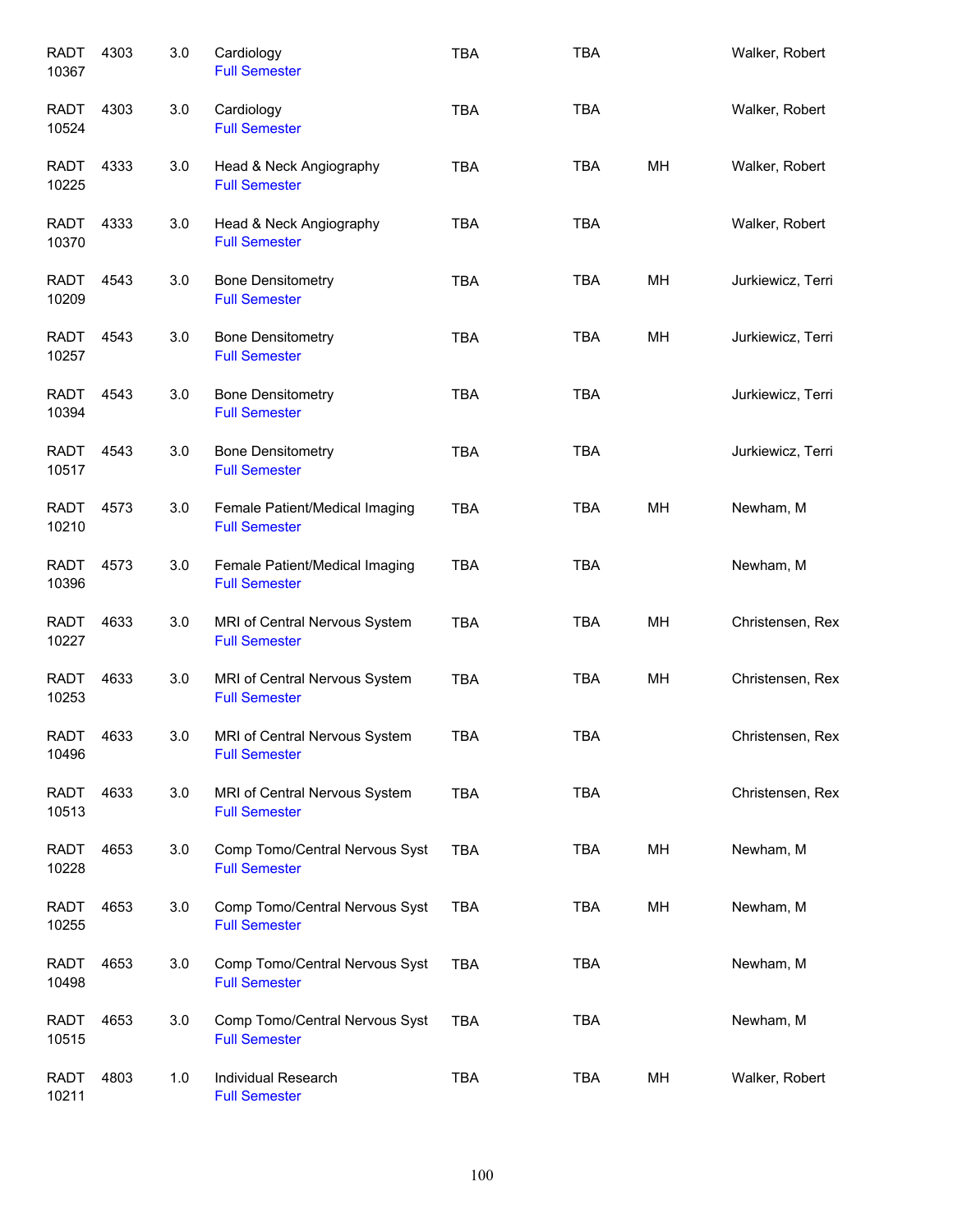| <b>RADT</b><br>10212 | 4803 | 2.0 | <b>Individual Research</b><br><b>Full Semester</b>   | <b>TBA</b> | <b>TBA</b> | MH | Walker, Robert    |
|----------------------|------|-----|------------------------------------------------------|------------|------------|----|-------------------|
| RADT<br>10213        | 4803 | 3.0 | <b>Individual Research</b><br><b>Full Semester</b>   | <b>TBA</b> | <b>TBA</b> | MH | Walker, Robert    |
| RADT<br>10397        | 4803 | 1.0 | Individual Research<br><b>Full Semester</b>          | <b>TBA</b> | <b>TBA</b> |    | Walker, Robert    |
| <b>RADT</b><br>10398 | 4803 | 2.0 | Individual Research<br><b>Full Semester</b>          | <b>TBA</b> | <b>TBA</b> |    | Walker, Robert    |
| RADT<br>10399        | 4803 | 3.0 | Individual Research<br><b>Full Semester</b>          | <b>TBA</b> | <b>TBA</b> |    | Walker, Robert    |
| <b>RADT</b><br>10214 | 4833 | 3.0 | Directed Readings & Research<br><b>Full Semester</b> | <b>TBA</b> | <b>TBA</b> | MН | Kawamura, Diane   |
| <b>RADT</b><br>10400 | 4833 | 3.0 | Directed Readings & Research<br><b>Full Semester</b> | <b>TBA</b> | <b>TBA</b> |    | Kawamura, Diane   |
| <b>RADT</b><br>10258 | 4862 | 2.0 | Clinical Internship<br><b>Full Semester</b>          | <b>TBA</b> | <b>TBA</b> | MH | Jurkiewicz, Terri |
| <b>RADT</b><br>10518 | 4862 | 2.0 | Clinical Internship<br><b>Full Semester</b>          | <b>TBA</b> | <b>TBA</b> |    | Jurkiewicz, Terri |
| <b>RADT</b><br>10215 | 4863 | 2.0 | Clinical Internship<br><b>Full Semester</b>          | <b>TBA</b> | TBA        | MН | Christensen, Rex  |
| <b>RADT</b><br>10216 | 4863 | 3.0 | Clinical Internship<br><b>Full Semester</b>          | <b>TBA</b> | <b>TBA</b> | MH | Christensen, Rex  |
| <b>RADT</b><br>10217 | 4863 | 4.0 | Clinical Internship<br><b>Full Semester</b>          | <b>TBA</b> | <b>TBA</b> | MH | Christensen, Rex  |
| <b>RADT</b><br>10368 | 4863 | 2.0 | Clinical Internship<br><b>Full Semester</b>          | <b>TBA</b> | TBA        |    | Christensen, Rex  |
| <b>RADT</b><br>10402 | 4863 | 3.0 | Clinical Internship<br><b>Full Semester</b>          | TBA        | <b>TBA</b> |    | Christensen, Rex  |
| <b>RADT</b><br>10403 | 4863 | 4.0 | Clinical Internship<br><b>Full Semester</b>          | TBA        | <b>TBA</b> |    | Christensen, Rex  |
| <b>RADT</b><br>12200 | 4863 | 3.0 | Clinical Internship<br><b>Full Semester</b>          | TBA        | <b>TBA</b> |    | Newham, M         |
| <b>RADT</b><br>10229 | 4911 | 2.0 | Comprehensive Review/CT<br><b>Full Semester</b>      | TBA        | <b>TBA</b> | MH | Newham, M         |
| <b>RADT</b><br>10256 | 4911 | 2.0 | Comprehensive Review/CT<br><b>Full Semester</b>      | <b>TBA</b> | <b>TBA</b> | MH | Newham, M         |
| <b>RADT</b><br>10499 | 4911 | 2.0 | Comprehensive Review/CT<br><b>Full Semester</b>      | <b>TBA</b> | <b>TBA</b> |    | Newham, M         |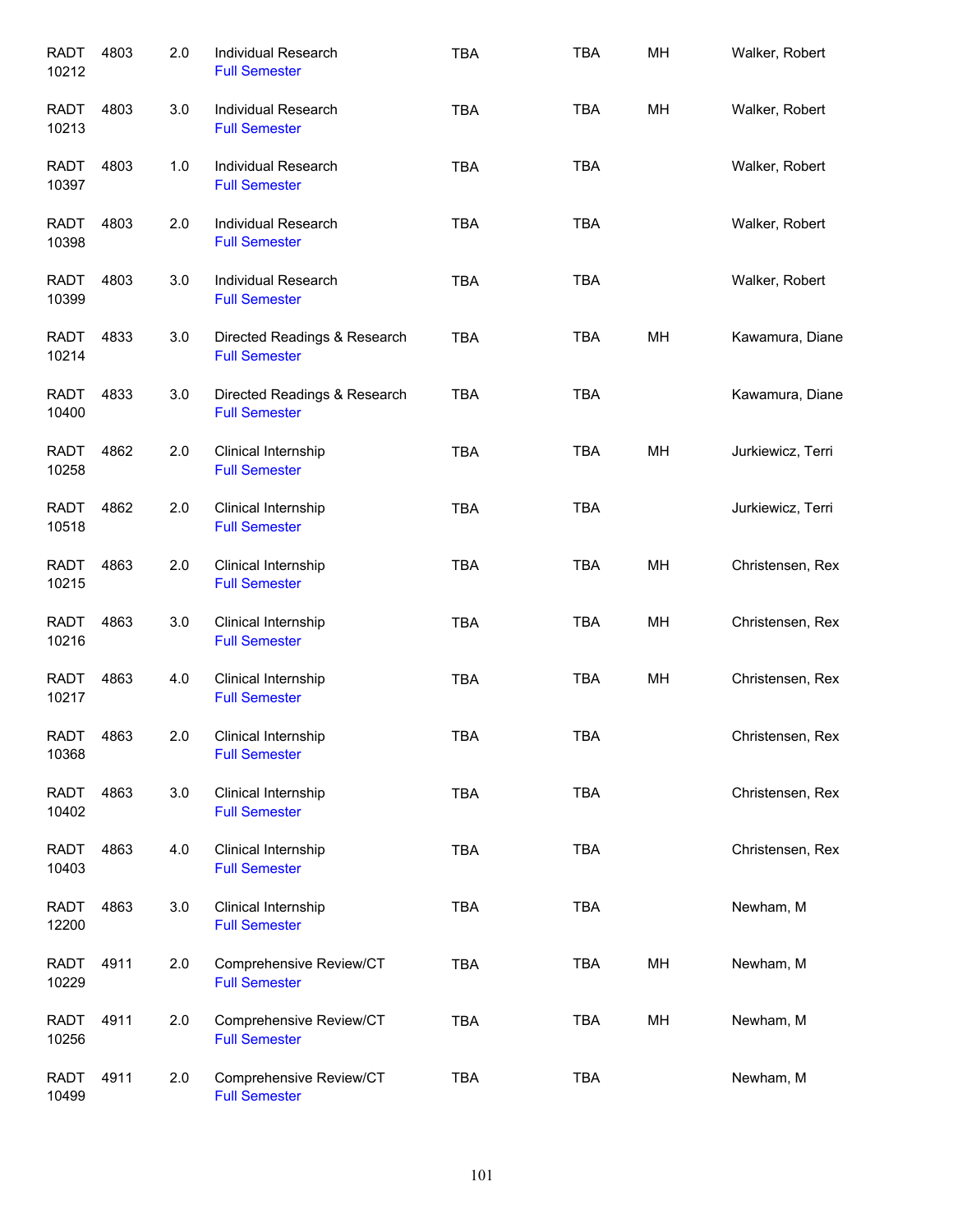| <b>RADT</b><br>10516 | 4911 | 2.0 | Comprehensive Review/CT<br><b>Full Semester</b>            | <b>TBA</b> | <b>TBA</b> |    | Newham, M         |
|----------------------|------|-----|------------------------------------------------------------|------------|------------|----|-------------------|
| RADT<br>10230        | 4912 | 2.0 | Comprehensive Review/MRI<br><b>Full Semester</b>           | <b>TBA</b> | <b>TBA</b> | MH | Christensen, Rex  |
| <b>RADT</b><br>10254 | 4912 | 2.0 | Comprehensive Review/MRI<br><b>Full Semester</b>           | <b>TBA</b> | <b>TBA</b> | MH | Christensen, Rex  |
| <b>RADT</b><br>10500 | 4912 | 2.0 | Comprehensive Review/MRI<br><b>Full Semester</b>           | <b>TBA</b> | <b>TBA</b> |    | Christensen, Rex  |
| <b>RADT</b><br>10514 | 4912 | 2.0 | Comprehensive Review/MRI<br><b>Full Semester</b>           | <b>TBA</b> | <b>TBA</b> |    | Christensen, Rex  |
| <b>RADT</b><br>10226 | 4913 | 2.0 | Comprehensive Review/CIT<br><b>Full Semester</b>           | <b>TBA</b> | <b>TBA</b> | MH | Walker, Robert    |
| <b>RADT</b><br>10371 | 4913 | 2.0 | Comprehensive Review/CIT<br><b>Full Semester</b>           | <b>TBA</b> | <b>TBA</b> |    | Walker, Robert    |
| <b>RADT</b><br>10259 | 4914 | 2.0 | Compre Review/M<br><b>Full Semester</b>                    | <b>TBA</b> | <b>TBA</b> | MH | Jurkiewicz, Terri |
| <b>RADT</b><br>10519 | 4914 | 2.0 | Compre Review/M<br><b>Full Semester</b>                    | <b>TBA</b> | <b>TBA</b> |    | Jurkiewicz, Terri |
| <b>RADT</b><br>10219 | 4922 | 2.0 | Workshop<br><b>Full Semester</b>                           | <b>TBA</b> | <b>TBA</b> | MH | Walker, Robert    |
| <b>RADT</b><br>10404 | 4922 | 2.0 | Workshop<br><b>Full Semester</b>                           | <b>TBA</b> | <b>TBA</b> |    | Walker, Robert    |
| <b>RADT</b><br>10220 | 4933 | 3.0 | Research Methods<br><b>Full Semester</b>                   | <b>TBA</b> | <b>TBA</b> | MH | Kawamura, Diane   |
| <b>RADT</b><br>10405 | 4933 | 3.0 | Research Methods<br><b>Full Semester</b>                   | <b>TBA</b> | <b>TBA</b> |    | Kawamura, Diane   |
| <b>RADT</b><br>10221 | 4942 | 2.0 | <b>Current Issues &amp; Trends</b><br><b>Full Semester</b> | <b>TBA</b> | <b>TBA</b> | MH | Walker, Robert    |
| <b>RADT</b><br>10406 | 4942 | 2.0 | <b>Current Issues &amp; Trends</b><br><b>Full Semester</b> | <b>TBA</b> | <b>TBA</b> |    | Walker, Robert    |
| RADT<br>10222        | 4943 | 3.0 | <b>Baccalaureate Thesis</b><br><b>Full Semester</b>        | <b>TBA</b> | <b>TBA</b> | MH | Kawamura, Diane   |
| <b>RADT</b><br>10369 | 4943 | 3.0 | <b>Baccalaureate Thesis</b><br><b>Full Semester</b>        | <b>TBA</b> | <b>TBA</b> |    | Kawamura, Diane   |
| <b>RADT</b><br>10223 | 4992 | 1.0 | Seminar<br><b>Full Semester</b>                            | <b>TBA</b> | TBA        | MH | Walker, Robert    |
| <b>RADT</b><br>10224 | 4992 | 2.0 | Seminar<br><b>Full Semester</b>                            | <b>TBA</b> | TBA        | MH | Hecox, Ryan       |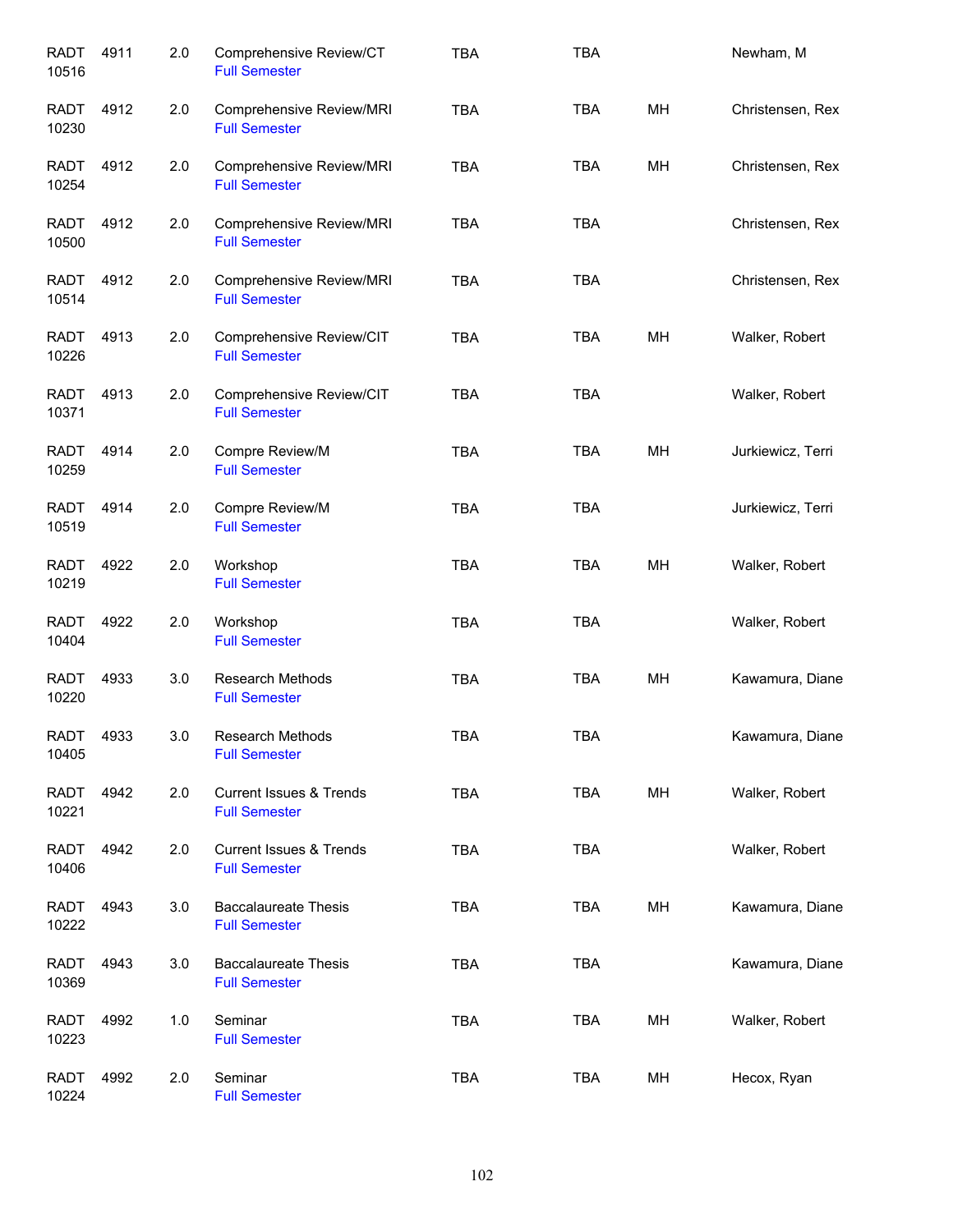| <b>RADT</b><br>10407 | 4992 | 1.0 | Seminar<br><b>Full Semester</b>                                                                                                                   | <b>TBA</b>  | <b>TBA</b>   |       | Walker, Robert  |
|----------------------|------|-----|---------------------------------------------------------------------------------------------------------------------------------------------------|-------------|--------------|-------|-----------------|
| <b>RADT</b><br>10408 | 4992 | 2.0 | Seminar<br><b>Full Semester</b>                                                                                                                   | <b>TBA</b>  | <b>TBA</b>   |       | Hecox, Ryan     |
| <b>RADT</b><br>11536 | 4992 | 1.0 | Seminar<br><b>Full Semester</b>                                                                                                                   | <b>TBA</b>  | <b>TBA</b>   |       | Newham, M       |
| <b>RADT</b><br>10525 | 5473 | 3.0 | Invasive Imaging Procedures<br><b>Full Semester</b>                                                                                               | <b>TBA</b>  | <b>TBA</b>   |       | Newham, M       |
| <b>RADT</b><br>10526 | 5863 | 3.0 | <b>Clinical Preceptorship</b><br><b>Full Semester</b>                                                                                             | <b>TBA</b>  | <b>TBA</b>   |       | Newham, M       |
| <b>RATH</b><br>10238 | 4414 | 3.0 | Radiation Oncology III<br><b>Full Semester</b>                                                                                                    | <b>TBA</b>  | <b>TBA</b>   | MH    | Oakley, Kathryn |
| <b>RATH</b><br>10509 | 4414 | 3.0 | Radiation Oncology III<br><b>Full Semester</b>                                                                                                    | <b>TBA</b>  | <b>TBA</b>   |       | Oakley, Kathryn |
| <b>RATH</b><br>10240 | 4444 | 3.0 | Advncd Treat Plan/Brachythera<br><b>Full Semester</b>                                                                                             | <b>TBA</b>  | <b>TBA</b>   | MH    | Tobler, Matthew |
| <b>RATH</b><br>10510 | 4444 | 3.0 | Advncd Treat Plan/Brachythera<br><b>Full Semester</b>                                                                                             | <b>TBA</b>  | <b>TBA</b>   |       | Tobler, Matthew |
| <b>RATH</b><br>10242 | 4863 | 3.0 | <b>Clinical Education III</b><br><b>Full Semester</b>                                                                                             | <b>TBA</b>  | TBA          | MH    | Oakley, Kathryn |
| <b>RATH</b><br>10511 | 4863 | 3.0 | <b>Clinical Education III</b><br><b>Full Semester</b>                                                                                             | <b>TBA</b>  | <b>TBA</b>   |       | Oakley, Kathryn |
| <b>RATH</b><br>10243 | 4913 | 3.0 | <b>Comprehensive Review</b><br><b>Full Semester</b>                                                                                               | <b>TBA</b>  | <b>TBA</b>   | MH    | Oakley, Kathryn |
| <b>RATH</b><br>10512 | 4913 | 3.0 | <b>Comprehensive Review</b><br><b>Full Semester</b>                                                                                               | TBA         | TBA          |       | Oakley, Kathryn |
| <b>REC</b><br>11375  | 4930 | 2.0 | <b>Outdoor Education Workshop</b><br><b>Block 1</b><br>Class meets June 13, 14, 15, 16, 17 and 20 only.                                           | 1630 - 2130 | <b>MTWRF</b> | SW116 | Willden, Gary   |
| <b>REC</b><br>11376  | 6930 | 2.0 | <b>Outdoor Education Workshop</b><br><b>Block 1</b>                                                                                               | 1630 - 2130 | <b>MTWRF</b> | SW116 | Willden, Gary   |
| <b>REST</b><br>11164 | 1540 | 1.0 | Class meets June 13, 14, 15, 16, 17 and 20 only.<br>Survey Respiratory Therapy<br><b>Full Semester</b>                                            | TBA         | TBA          | OL    | Oki, Michell    |
|                      |      |     | To access the online course materials, please log in through<br>the student portal (eWeber) at http://weber.edu and select:<br>"current students" |             |              |       |                 |
| <b>REST</b><br>11166 | 2140 | 3.0 | Intro Basic Therapeutic Modali<br><b>Full Semester</b>                                                                                            | <b>TBA</b>  | TBA          | UM    | Guenter, Robert |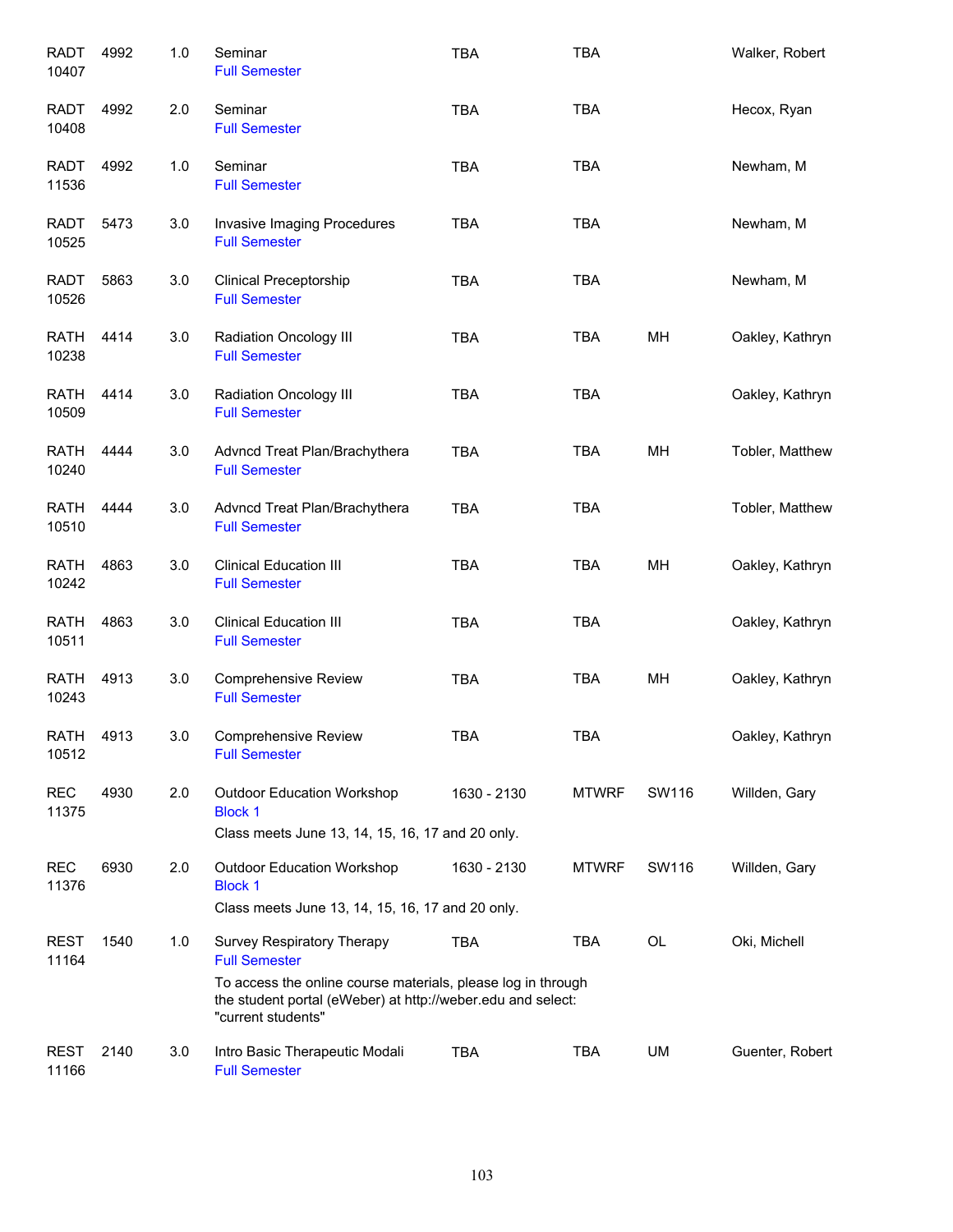| <b>REST</b><br>11215 | 2160 | 3.0 | <b>Equipment Management Lab</b><br><b>Full Semester</b>                     | <b>TBA</b>                                               | <b>TBA</b>       | D02106                               | Bouwhuis, Kristine |
|----------------------|------|-----|-----------------------------------------------------------------------------|----------------------------------------------------------|------------------|--------------------------------------|--------------------|
| <b>REST</b><br>11168 | 2210 | 3.0 | Elem Cardiopulm Anatomy/Physio<br><b>Full Semester</b>                      | <b>TBA</b>                                               | <b>TBA</b>       | UM                                   | Clawson, Gary      |
| REST<br>11217        | 2230 | 2.0 | Cardiopulmonary Pathophysiolog<br><b>Full Semester</b>                      | <b>TBA</b>                                               | <b>TBA</b>       | D02106                               | Bouwhuis, Kristine |
| <b>REST</b><br>11170 | 2250 | 2.0 | <b>Basic Patient Assessment</b><br><b>Full Semester</b>                     | <b>TBA</b>                                               | <b>TBA</b>       | UM                                   | Guenter, Robert    |
| REST<br>11218        | 2250 | 2.0 | <b>Basic Patient Assessment</b><br><b>Full Semester</b>                     | <b>TBA</b>                                               | <b>TBA</b>       | D02106                               | Hudson, Keith      |
| <b>REST</b><br>11171 | 2300 | 3.0 | Basic Modalities Resp Care I<br><b>Full Semester</b>                        | <b>TBA</b>                                               | <b>TBA</b>       | UM                                   | Clawson, Gary      |
| <b>REST</b><br>11172 | 2310 | 3.0 | Basic Modalities Resp Care II<br><b>Full Semester</b>                       | <b>TBA</b>                                               | <b>TBA</b>       | UM                                   | Clawson, Gary      |
| <b>REST</b><br>11219 | 2320 | 2.0 | <b>Essentials Mechani Ventilation</b><br><b>Full Semester</b>               | <b>TBA</b>                                               | <b>TBA</b>       | D02106                               | Hudson, Keith      |
| <b>REST</b><br>11173 | 2700 | 4.0 | <b>Clinical Applications</b><br><b>Full Semester</b>                        | <b>TBA</b>                                               | <b>TBA</b>       | UM                                   | Guenter, Robert    |
| <b>REST</b><br>11220 | 2700 | 4.0 | <b>Clinical Applications</b><br><b>Full Semester</b>                        | <b>TBA</b>                                               | <b>TBA</b>       | D02106                               | Bouwhuis, Kristine |
| <b>REST</b><br>11176 | 3210 | 2.0 | Adv Cardiopulm Anatomy/Physiol<br><b>Full Semester</b>                      | <b>TBA</b>                                               | <b>TBA</b>       | UM                                   | Clawson, Gary      |
| <b>REST</b><br>11177 | 3220 | 2.0 | Adv Cardiopulm Pathophysiology<br><b>Full Semester</b>                      | <b>TBA</b>                                               | <b>TBA</b>       | UM                                   | Clawson, Gary      |
| <b>REST</b><br>11225 | 3220 | 2.0 | Adv Cardiopulm Pathophysiology<br><b>Full Semester</b>                      | TBA                                                      | <b>TBA</b>       | <b>SR</b>                            | Eberle, Paul       |
| REST<br>11178        | 3230 | 2.0 | Adv Cardiopulmonary Technology<br><b>Full Semester</b>                      | <b>TBA</b>                                               | <b>TBA</b>       | UM                                   | Clawson, Gary      |
| REST<br>11227        | 3230 | 2.0 | Adv Cardiopulmonary Technology<br><b>Full Semester</b>                      | <b>TBA</b>                                               | <b>TBA</b>       | <b>SR</b>                            | Oki, Michell       |
| <b>REST</b><br>11222 | 3502 | 2.0 | Intro to Sleep Disorders<br><b>Block 1</b>                                  | 0900 - 1500<br>0900 - 1500<br>0900 - 1500<br>0900 - 1500 | M<br>M<br>W<br>W | D02106<br>D02106<br>D02106<br>D02106 | Oki, Michell       |
|                      |      |     | This class meets May 2, 4, 9 and 11 from 9 a.m. to 3 p.m.                   |                                                          |                  |                                      |                    |
| <b>REST</b><br>12332 | 3502 | 2.0 | Intro to Sleep Disorders<br><b>Block 2</b>                                  | <b>TBA</b>                                               | <b>TBA</b>       | OL                                   | Oki, Michell       |
|                      |      |     | This course requires instructor approval. Call 801-626-6600<br>to register. |                                                          |                  |                                      |                    |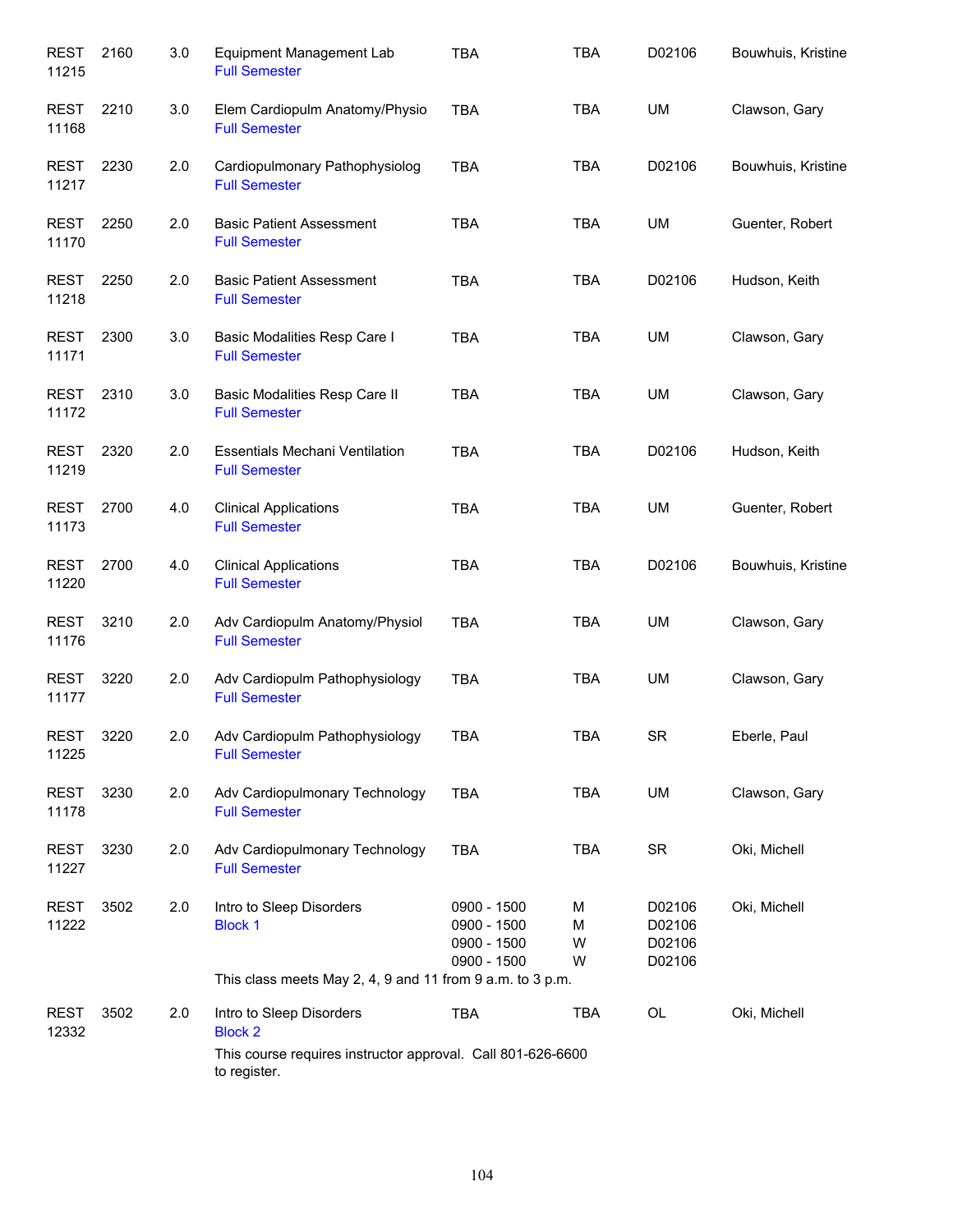| <b>REST</b><br>11165 | 3509 | 2.0 | Cases In Sleep Medicine<br><b>Block 1</b>                                                                                                         | <b>TBA</b>  | <b>TBA</b> | <b>OL</b>    | Oki, Michell        |
|----------------------|------|-----|---------------------------------------------------------------------------------------------------------------------------------------------------|-------------|------------|--------------|---------------------|
|                      |      |     | To access the online course materials, please log in through<br>the student portal (eWeber) at http://weber.edu and select:<br>"current students" |             |            |              |                     |
| <b>REST</b><br>11180 | 3760 | 4.0 | Clin Appl Neonatal/Pediatric<br><b>Full Semester</b>                                                                                              | <b>TBA</b>  | <b>TBA</b> | UM           | Guenter, Robert     |
| <b>REST</b><br>11228 | 3760 | 4.0 | Clin Appl Neonatal/Pediatric<br><b>Full Semester</b>                                                                                              | <b>TBA</b>  | <b>TBA</b> | <b>SR</b>    | Allison, Emily      |
| <b>REST</b><br>11181 | 3900 | 3.0 | <b>Clinical Simulation Seminar</b><br><b>Full Semester</b>                                                                                        | <b>TBA</b>  | <b>TBA</b> | UM           | Guenter, Robert     |
| <b>REST</b><br>11229 | 3900 | 3.0 | <b>Clinical Simulation Seminar</b><br><b>Full Semester</b>                                                                                        | <b>TBA</b>  | <b>TBA</b> | <b>SR</b>    | Allison, Emily      |
| <b>REST</b><br>12260 | 3900 | 3.0 | <b>Clinical Simulation Seminar</b><br><b>Full Semester</b>                                                                                        | <b>TBA</b>  | <b>TBA</b> | <b>OL</b>    | Oki, Michell        |
|                      |      |     | To access online course materials, please log on through<br>the student portal (eWeber) at http://weber.edu and select:<br>"Current Students".    |             |            |              |                     |
| <b>REST</b><br>12142 | 4610 | 1.0 | <b>Advanced Patient Assessment</b><br><b>Full Semester</b>                                                                                        | <b>TBA</b>  | <b>TBA</b> |              | Eberle, Paul        |
| <b>REST</b><br>12143 | 4610 | 2.0 | <b>Advanced Patient Assessment</b><br><b>Full Semester</b>                                                                                        | <b>TBA</b>  | <b>TBA</b> |              | Eberle, Paul        |
| <b>REST</b><br>12144 | 4620 | 1.0 | <b>Health Promotion</b><br><b>Full Semester</b>                                                                                                   | <b>TBA</b>  | <b>TBA</b> |              | Trujillo, Lisa      |
| <b>REST</b><br>12145 | 4620 | 2.0 | <b>Health Promotion</b><br><b>Full Semester</b>                                                                                                   | <b>TBA</b>  | <b>TBA</b> |              | Trujillo, Lisa      |
| REST<br>12146        | 4630 | 1.0 | <b>Continuous Quality Improvement</b><br><b>Full Semester</b>                                                                                     | <b>TBA</b>  | <b>TBA</b> |              | Gardiner, Janelle   |
| <b>REST</b><br>12147 | 4630 | 2.0 | <b>Continuous Quality Improvement</b><br><b>Full Semester</b>                                                                                     | <b>TBA</b>  | <b>TBA</b> |              | Gardiner, Janelle   |
| <b>REST</b><br>12061 | 4800 | 1.0 | Independent Projects<br><b>Full Semester</b>                                                                                                      | <b>TBA</b>  | <b>TBA</b> | OL           | Oki, Michell        |
|                      |      |     | To access online course materials, please log on through<br>the student portal (eWeber) at http://weber.edu and select:<br>"Current Students".    |             |            |              |                     |
| <b>SCM</b><br>11093  | 3050 | 3.0 | Operations & Logistics Mgmt<br><b>Block 1</b>                                                                                                     | 0930 - 1210 | <b>TR</b>  | <b>WB110</b> | Hill, Stephen       |
| <b>SCM</b><br>11084  | 4860 | 3.0 | Supply Chain Mngmt Internship<br><b>Full Semester</b>                                                                                             | <b>TBA</b>  | <b>TBA</b> |              | Russell, Stephen    |
| <b>SOC</b><br>10440  | 1010 | 3.0 | SS/DV Intro to Sociology<br><b>Full Semester</b>                                                                                                  | <b>TBA</b>  | <b>TBA</b> | OL           | Wei-Arthus, Huiying |
|                      |      |     | To access the course materials, log into the Student Portal<br>(eWeber) at http://weber.edu and select "Current Students".                        |             |            |              |                     |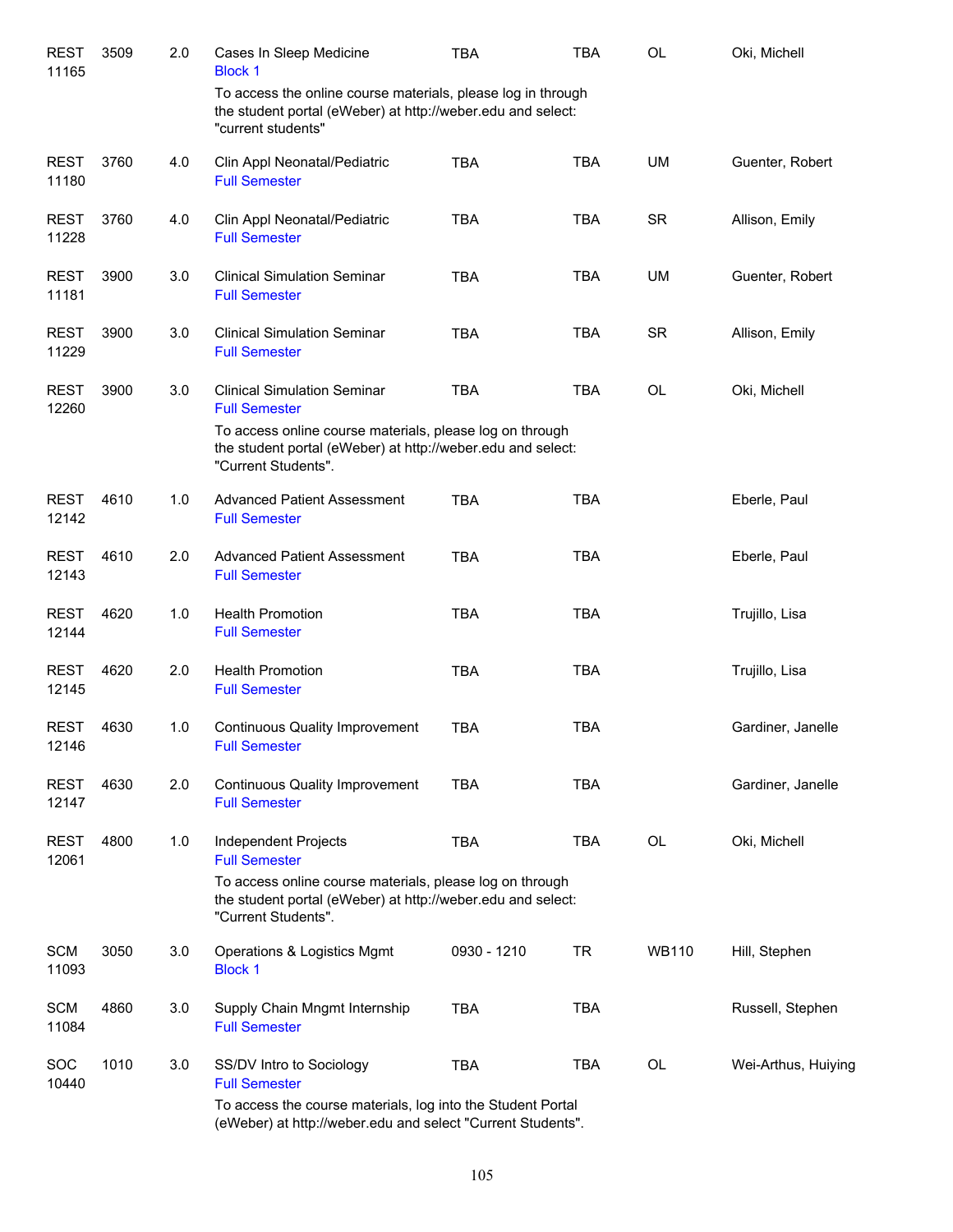| SOC<br>10442        | 1010 | 3.0 | SS/DV Intro to Sociology<br><b>Full Semester</b>                                                                           | <b>TBA</b>  | <b>TBA</b> | <b>OL</b>   | Reynolds, Robert |
|---------------------|------|-----|----------------------------------------------------------------------------------------------------------------------------|-------------|------------|-------------|------------------|
|                     |      |     | To access the course materials, log into the Student Portal<br>(eWeber) at http://weber.edu and select "Current Students". |             |            |             |                  |
| <b>SOC</b><br>11539 | 1010 | 3.0 | SS/DV Intro to Sociology<br><b>Block 1</b>                                                                                 | 0830 - 1110 | <b>MWF</b> | D02103      | Kearin, Thomas   |
| <b>SOC</b><br>10443 | 1020 | 3.0 | <b>SS/DV Social Problems</b><br><b>Full Semester</b>                                                                       | <b>TBA</b>  | <b>TBA</b> | <b>OL</b>   | Higley, Ramona   |
|                     |      |     | To access the course materials, log into the Student Portal<br>(eWeber) at http://weber.edu and select "Current Students". |             |            |             |                  |
| <b>SOC</b><br>10444 | 1020 | 3.0 | <b>SS/DV Social Problems</b><br><b>Full Semester</b>                                                                       | <b>TBA</b>  | <b>TBA</b> | <b>OL</b>   | Richens, Greg    |
|                     |      |     | To access the course materials, log into the Student Portal<br>(eWeber) at http://weber.edu and select "Current Students". |             |            |             |                  |
| <b>SOC</b><br>10636 | 1020 | 3.0 | <b>SS/DV Social Problems</b><br><b>Block 1</b>                                                                             | 1030 - 1310 | <b>TR</b>  | SS109       | Kearin, Thomas   |
| SOC<br>10633        | 3010 | 3.0 | DV Social Stratification<br><b>Block 1</b>                                                                                 | 1130 - 1320 | <b>MWF</b> | <b>SS44</b> | Reynolds, Robert |
| SOC<br>10634        | 3250 | 3.0 | Deviance and Social Control<br><b>Block 1</b>                                                                              | 0730 - 1010 | <b>TR</b>  | <b>SS44</b> | Higley, Ramona   |
| SOC<br>10637        | 3420 | 3.0 | Sociology of Education<br><b>Block 1</b>                                                                                   | 1730 - 2010 | <b>TR</b>  | SS113       | Richens, Greg    |
| SOC<br>10631        | 3600 | 3.0 | <b>Social Statistics</b><br><b>Block 1</b>                                                                                 | 0930 - 1120 | <b>MWF</b> | <b>SS44</b> | Reynolds, Robert |
| SOC<br>10635        | 3660 | 3.0 | Sociological Research<br><b>Block 1</b>                                                                                    | 1030 - 1310 | <b>TR</b>  | <b>SS44</b> | Higley, Ramona   |
| <b>SOC</b><br>10645 | 4830 | 1.0 | Readings and/or Projects<br><b>Full Semester</b>                                                                           | <b>TBA</b>  | <b>TBA</b> | SS          | Reynolds, Robert |
| SOC<br>10646        | 4830 | 2.0 | Readings and/or Projects<br><b>Full Semester</b>                                                                           | <b>TBA</b>  | <b>TBA</b> | SS          | Reynolds, Robert |
| SOC<br>10647        | 4830 | 3.0 | Readings and/or Projects<br><b>Full Semester</b>                                                                           | <b>TBA</b>  | <b>TBA</b> | SS          | Reynolds, Robert |
| SOC<br>10648        | 4890 | 1.0 | Internship<br><b>Full Semester</b>                                                                                         | <b>TBA</b>  | <b>TBA</b> |             | Reynolds, Robert |
| SOC<br>10650        | 4890 | 2.0 | Internship<br><b>Full Semester</b>                                                                                         | <b>TBA</b>  | <b>TBA</b> |             | Reynolds, Robert |
| SOC<br>10651        | 4890 | 3.0 | Internship<br><b>Full Semester</b>                                                                                         | <b>TBA</b>  | <b>TBA</b> |             | Reynolds, Robert |
| SOC<br>10652        | 4890 | 4.0 | Internship<br><b>Full Semester</b>                                                                                         | <b>TBA</b>  | <b>TBA</b> |             | Reynolds, Robert |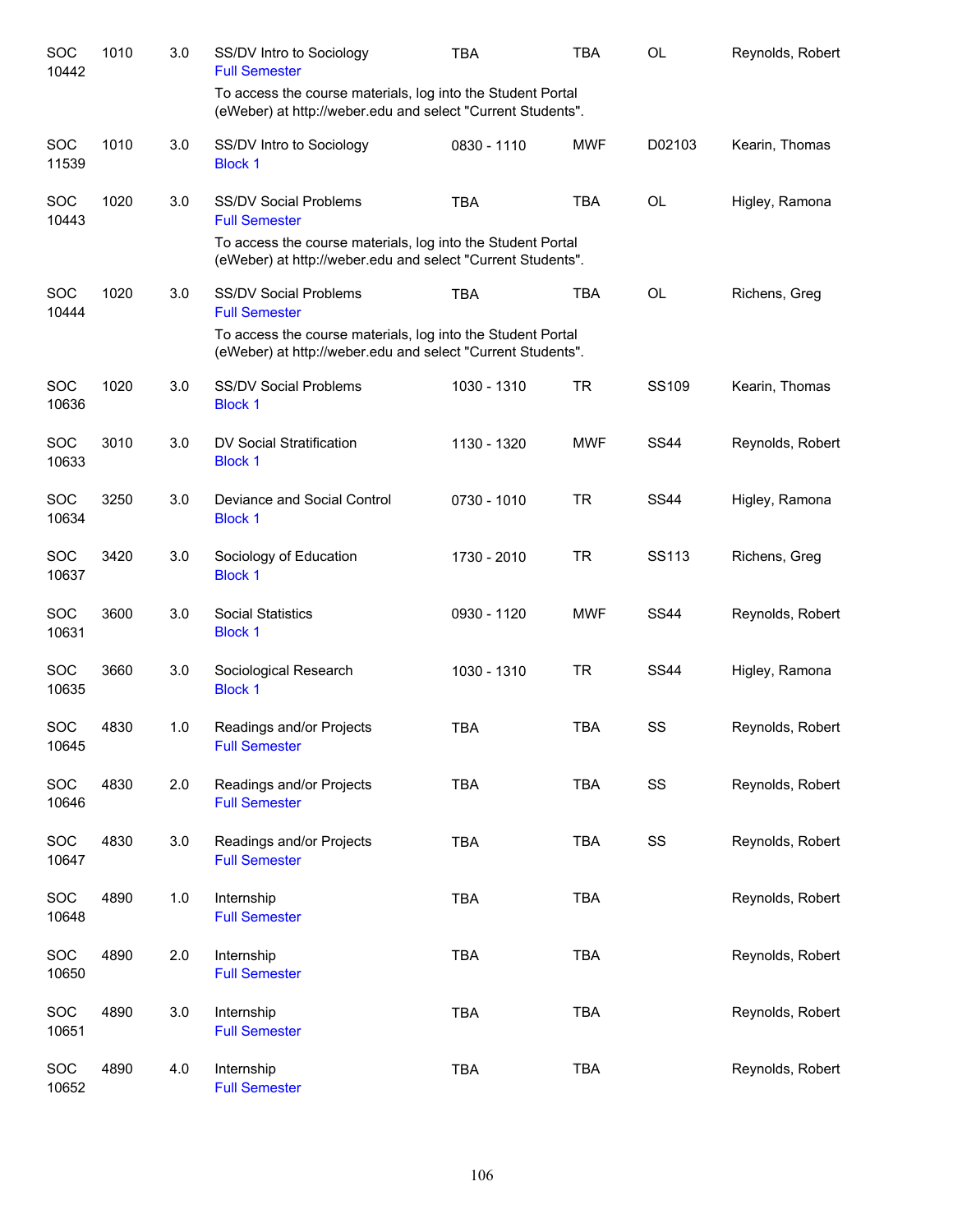| SOC<br>10654         | 4890 | 5.0 | Internship<br><b>Full Semester</b>                                                                                                                                                                              | <b>TBA</b>  | <b>TBA</b> |       | Reynolds, Robert   |
|----------------------|------|-----|-----------------------------------------------------------------------------------------------------------------------------------------------------------------------------------------------------------------|-------------|------------|-------|--------------------|
| SOC<br>10656         | 4890 | 6.0 | Internship<br><b>Full Semester</b>                                                                                                                                                                              | <b>TBA</b>  | <b>TBA</b> |       | Reynolds, Robert   |
| SOC<br>12070         | 4990 | 3.0 | Seminar In Sociology<br><b>Full Semester</b>                                                                                                                                                                    | 1700 - 1940 | R          | TB    | Blake, Spencer     |
| <b>SPAN</b><br>10082 | 1010 | 3.0 | First Year Spanish I<br><b>Block 1</b><br>Course Fee \$8.00                                                                                                                                                     | 0830 - 1020 | <b>MWF</b> | EH118 | Norseth, Marianna  |
| <b>SPAN</b><br>10083 | 1020 | 3.0 | First Year Spanish II<br><b>Block 2</b><br>Course Fee \$8.00                                                                                                                                                    | 0830 - 1020 | <b>MWF</b> | EH118 | Maw, Trenton       |
| <b>SPAN</b><br>10084 | 2010 | 3.0 | Second Year Spanish I<br><b>Block 1</b><br>Course Fee \$8.00                                                                                                                                                    | 0830 - 1020 | <b>MWF</b> | EH105 | Bergeson, Craig    |
| <b>SPAN</b><br>10085 | 2020 | 3.0 | HU Second Year Spanish II<br><b>Block 2</b><br>Course Fee \$8.00                                                                                                                                                | 0830 - 1020 | <b>MWF</b> | EH105 | Knudsen, Tyson     |
| <b>SPAN</b><br>10086 | 3060 | 3.0 | Grammar & Composition<br><b>Block 1</b><br>Course Fee \$6.00                                                                                                                                                    | 0830 - 1110 | <b>MW</b>  | EH104 | Mathews, Thomas    |
| <b>SPAN</b><br>10087 | 3160 | 3.0 | Introduction to Literature<br><b>Block 2</b><br>Course Fee \$6.00                                                                                                                                               | 0830 - 1110 | <b>MW</b>  | EH104 | Mathews, Thomas    |
| <b>SPAN</b><br>10088 | 3220 | 3.0 | Phonetics & Phonology<br><b>Block 1</b><br>Course Fee \$6.00                                                                                                                                                    | 0830 - 1110 | <b>TR</b>  | EH104 | Stokes, Jeffery    |
| <b>SPAN</b><br>10089 | 3570 | 3.0 | Special Topics in Culture<br><b>Block 2</b><br>Course Fee \$6.00                                                                                                                                                | 0830 - 1110 | TR         | EH104 | Maughan, Rona Lee  |
| <b>SPAN</b><br>12176 | 4830 | 3.0 | <b>Directed Readings</b><br><b>Full Semester</b>                                                                                                                                                                | <b>TBA</b>  | <b>TBA</b> |       | Mathews, Thomas    |
| <b>SST</b><br>10184  | 1143 | 3.0 | <b>Fundamental Selling Techniques</b><br><b>Full Semester</b><br>To access online course materials, please log on through the<br>student portal (eWeber) at http://weber.edu and select:<br>"Current Students". | <b>TBA</b>  | TBA        | OL    | Litchford, Charles |
| <b>SST</b><br>10185  | 1303 | 3.0 | <b>Distribution Principles</b><br><b>Full Semester</b><br>To access online course materials, please log on through the<br>student portal (eWeber) at http://weber.edu and select:<br>"Current Students".        | <b>TBA</b>  | TBA        | OL    | Eichmeier, Steven  |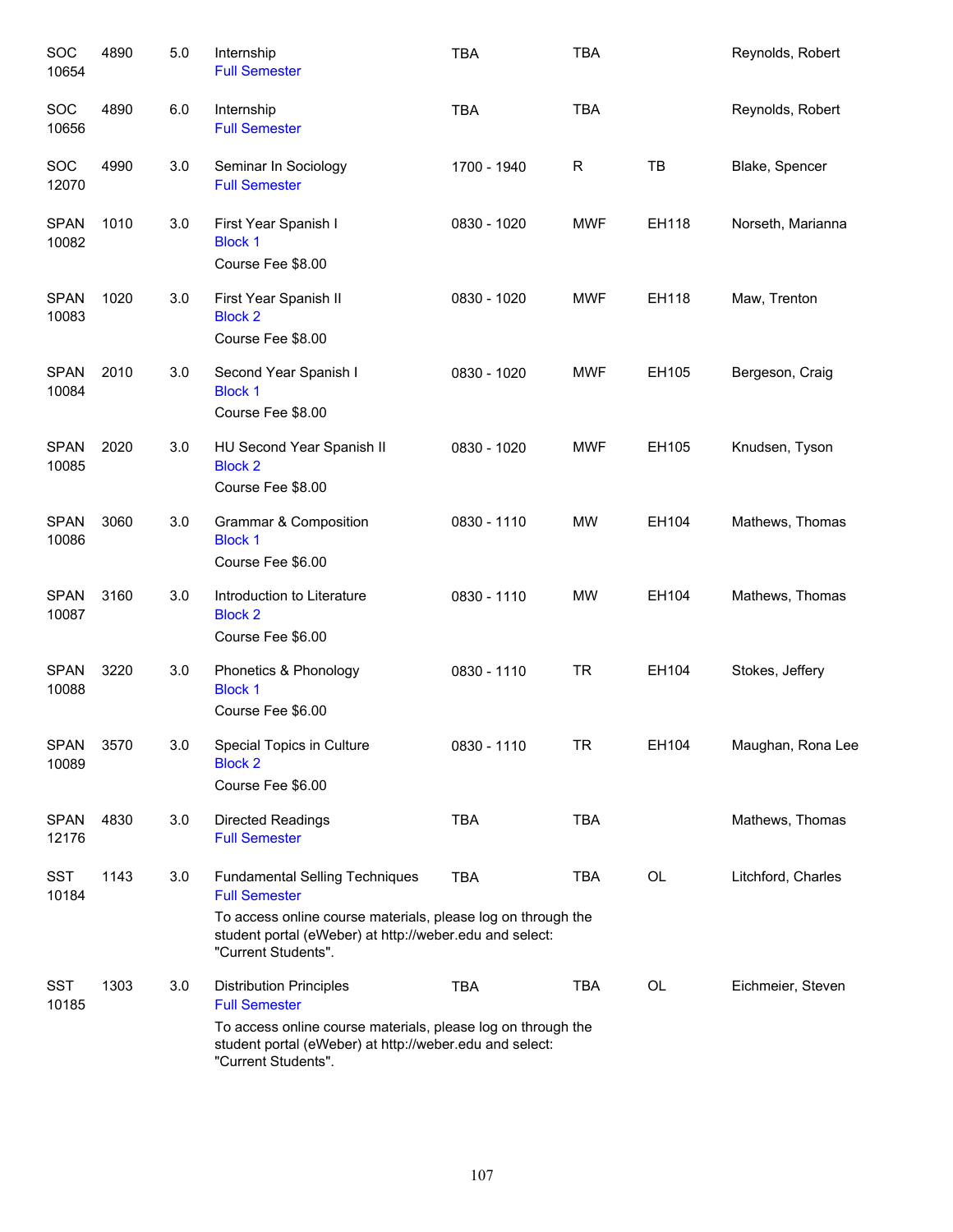| <b>SST</b><br>10186 | 1401 | 1.0 | Intoduction to SST<br><b>Full Semester</b>                                                                                                     | <b>TBA</b>                 | <b>TBA</b>  | OL                             | Eichmeier, Steven  |
|---------------------|------|-----|------------------------------------------------------------------------------------------------------------------------------------------------|----------------------------|-------------|--------------------------------|--------------------|
|                     |      |     | To access online course materials, please log on through the<br>student portal (eWeber) at http://weber.edu and select:<br>"Current Students". |                            |             |                                |                    |
| <b>SST</b><br>10188 | 2383 | 3.0 | Retail Merchandising/Buying Me<br><b>Full Semester</b>                                                                                         | <b>TBA</b>                 | <b>TBA</b>  | <b>OL</b>                      | Jonsson, Jo Ellen  |
|                     |      |     | To access online course materials, log on through<br>the student portal (eWeber) at http://weber.edu and<br>select: "Current Students"         |                            |             |                                |                    |
| <b>SST</b><br>10189 | 2443 | 3.0 | <b>Advertising Methods</b><br><b>Full Semester</b>                                                                                             | <b>TBA</b>                 | <b>TBA</b>  | OL                             | Grunander, Carl    |
|                     |      |     | To access online course materials, please log on through<br>the student portal (eWeber) at http://weber.edu and select:<br>"Current Students". |                            |             |                                |                    |
| <b>SST</b><br>10187 | 2603 | 3.0 | <b>Advanced Selling Techniques</b><br><b>Full Semester</b>                                                                                     | <b>TBA</b>                 | <b>TBA</b>  | <b>OL</b>                      | Litchford, Charles |
|                     |      |     | To access online course materials, please log on through<br>the student portal (eWeber) at http://weber.edu and select:<br>"Current Students". |                            |             |                                |                    |
| <b>SST</b><br>10190 | 3103 | 3.0 | Sales Personalities & Profiles<br><b>Full Semester</b>                                                                                         | <b>TBA</b>                 | <b>TBA</b>  | <b>OL</b>                      | Litchford, Charles |
|                     |      |     | To access online course materials, please log on through<br>the student portal (eWeber) at http://weber.edu and select:<br>"Current Students." |                            |             |                                |                    |
| <b>SST</b><br>10191 | 3203 | 3.0 | <b>Customer Service Techniques</b><br><b>Full Semester</b>                                                                                     | <b>TBA</b>                 | <b>TBA</b>  | <b>OL</b>                      | Grunander, Carl    |
|                     |      |     | To access online course materials, log on through the<br>student portal (eWeber) at http://weber.edu and select:<br>"Current Students".        |                            |             |                                |                    |
| <b>SST</b><br>10192 | 3363 | 3.0 | <b>Contract &amp; Sales Negotiation</b><br><b>Full Semester</b>                                                                                | <b>TBA</b>                 | <b>TBA</b>  | OL                             | Casler, Velton     |
|                     |      |     | To access online course materials, please log on through<br>the student portal (eWeber) at http://weber.edu and select:<br>"Current Students". |                            |             |                                |                    |
| <b>SST</b><br>10193 | 3563 | 3.0 | Principles of Supervision<br><b>Full Semester</b>                                                                                              | <b>TBA</b>                 | <b>TBA</b>  | <b>OL</b>                      | Dove, Rick         |
|                     |      |     | To access online course materials, please log on through<br>the student portal (eWeber) at http://weber.edu and select:<br>"Current Students". |                            |             |                                |                    |
| <b>SST</b><br>10194 | 3563 | 3.0 | Principles of Supervision<br><b>Full Semester</b>                                                                                              | <b>TBA</b>                 | <b>TBA</b>  | OL                             | Eichmeier, Steven  |
|                     |      |     | To access online course materials, please log on through<br>the student portal (eWeber) at http://weber.edu and select:<br>"Current Students". |                            |             |                                |                    |
| <b>SST</b><br>10105 | 3702 | 2.0 | Devloping Team Leadrshp Skills<br><b>Full Semester</b>                                                                                         | 0900 - 1900<br>0900 - 1900 | R<br>F      | <b>TE202N</b><br><b>TE202N</b> | Dove, Rick         |
|                     |      |     | 3 days only, May 12-14, 2011 9 am - 7pm TE 202N                                                                                                | 0900 - 1900                | $\mathbf S$ | <b>TE202N</b>                  |                    |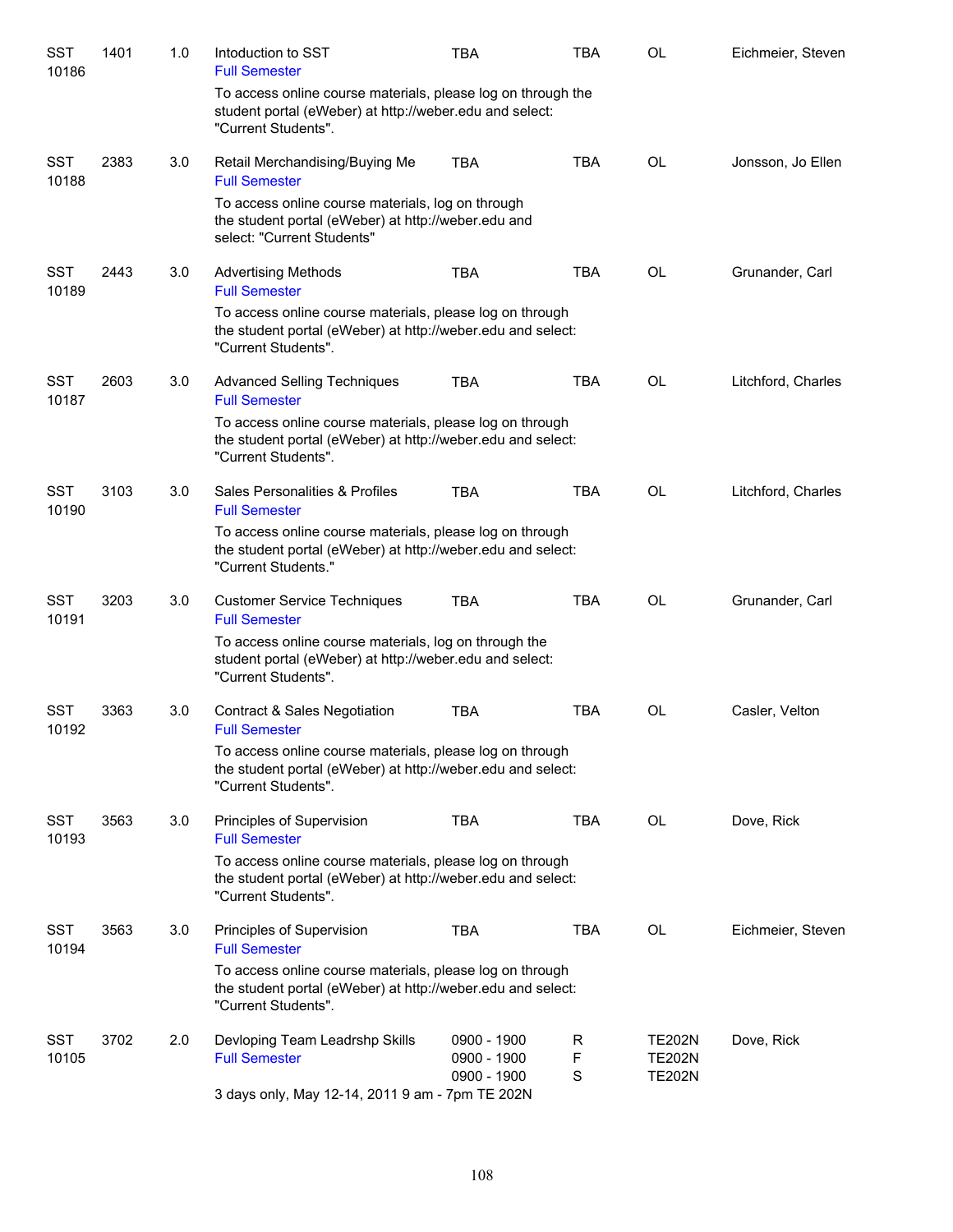| SST<br>10106        | 3702 | 2.0 | Devloping Team Leadrshp Skills<br><b>Block 1</b>                                                                                               | 0900 - 1900<br>0900 - 1900<br>0900 - 1900 | $\mathsf{R}$<br>F<br>$\mathbf S$ | <b>TE202N</b><br><b>TE202N</b><br><b>TE202N</b> | Dove, Rick        |
|---------------------|------|-----|------------------------------------------------------------------------------------------------------------------------------------------------|-------------------------------------------|----------------------------------|-------------------------------------------------|-------------------|
|                     |      |     | 3 days only, May 19 - 21, 2011 9 am to 7 pm TE 202N                                                                                            |                                           |                                  |                                                 |                   |
| <b>SST</b><br>10195 | 3803 | 3.0 | Sales Engineering Techniques<br><b>Full Semester</b>                                                                                           | <b>TBA</b>                                | <b>TBA</b>                       | <b>OL</b>                                       | Dove, Rick        |
|                     |      |     | To acccess online course materials, log on through the<br>student portal (eWeber) at http://weber.edu and select:<br>"Current Students".       |                                           |                                  |                                                 |                   |
| <b>SST</b><br>10196 | 3903 | 3.0 | Sales Presentation Strategies<br><b>Block 1</b>                                                                                                | <b>TBA</b>                                | <b>TBA</b>                       | <b>OL</b>                                       | Cooper, Desiree   |
|                     |      |     | To access online course materials, please log on through<br>the student portal (eWeber) at http;//weber.edu and select:<br>"Current students". |                                           |                                  |                                                 |                   |
| <b>SST</b><br>10197 | 4203 | 3.0 | <b>Ethical Sales and Service</b><br><b>Full Semester</b>                                                                                       | <b>TBA</b>                                | <b>TBA</b>                       | <b>OL</b>                                       | Jonsson, Jo Ellen |
|                     |      |     | To access online course materials, please log on through<br>the student portal (eWeber) at http://weber.edu and select:<br>"Current Students". |                                           |                                  |                                                 |                   |
| <b>SST</b><br>10198 | 4203 | 3.0 | <b>Ethical Sales and Service</b><br><b>Full Semester</b>                                                                                       | <b>TBA</b>                                | <b>TBA</b>                       | <b>OL</b>                                       | Dove, Rick        |
|                     |      |     | To access online course materials, please log on through<br>the student poratl (eWeber) at http://weber.edu and select:<br>"Current Students". |                                           |                                  |                                                 |                   |
| <b>SST</b><br>10199 | 4610 | 3.0 | Senior Project I<br><b>Full Semester</b>                                                                                                       | <b>TBA</b>                                | <b>TBA</b>                       | <b>OL</b>                                       | Casler, Velton    |
|                     |      |     | To access online course materials. please log on through<br>the student portal (eWeber) at http://weber.edu and select:<br>"Current Students". |                                           |                                  |                                                 |                   |
| <b>SST</b><br>10200 | 4620 | 3.0 | Senior Project II<br><b>Full Semester</b>                                                                                                      | <b>TBA</b>                                | <b>TBA</b>                       | <b>OL</b>                                       | Casler, Velton    |
|                     |      |     | To access online course materials, please log on through<br>the student portal (eWeber) at http://weber.edu and select:<br>"Current Students". |                                           |                                  |                                                 |                   |
| <b>SST</b><br>10201 | 4993 | 3.0 | Senior Seminar<br><b>Full Semester</b>                                                                                                         | <b>TBA</b>                                | <b>TBA</b>                       | OL                                              | Eichmeier, Steven |
|                     |      |     | To access online course materials, please log on through<br>the student portal (eWeber) at http://weber.edu and select:<br>"Current Students". |                                           |                                  |                                                 |                   |
| SW<br>10112         | 1010 | 3.0 | SS Intro Generalist Soc Work<br><b>Full Semester</b>                                                                                           | 0930 - 1020                               | <b>MWF</b>                       | <b>SS227</b>                                    | Hooten, Herman    |
| SW<br>10479         | 1010 | 3.0 | SS Intro Generalist Soc Work<br><b>Full Semester</b>                                                                                           | <b>TBA</b>                                | TBA                              | OL                                              | Bigler, Mark      |
|                     |      |     | To access online course materials, please log on through the<br>student portal (eWeber) at http://weber.edu and select:<br>"Current Students". |                                           |                                  |                                                 |                   |
| SW<br>10113         | 2100 | 3.0 | Human Behavior & Social Enviro<br><b>Full Semester</b>                                                                                         | 0900 - 1015                               | <b>TR</b>                        | <b>SS227</b>                                    | Hooten, Herman    |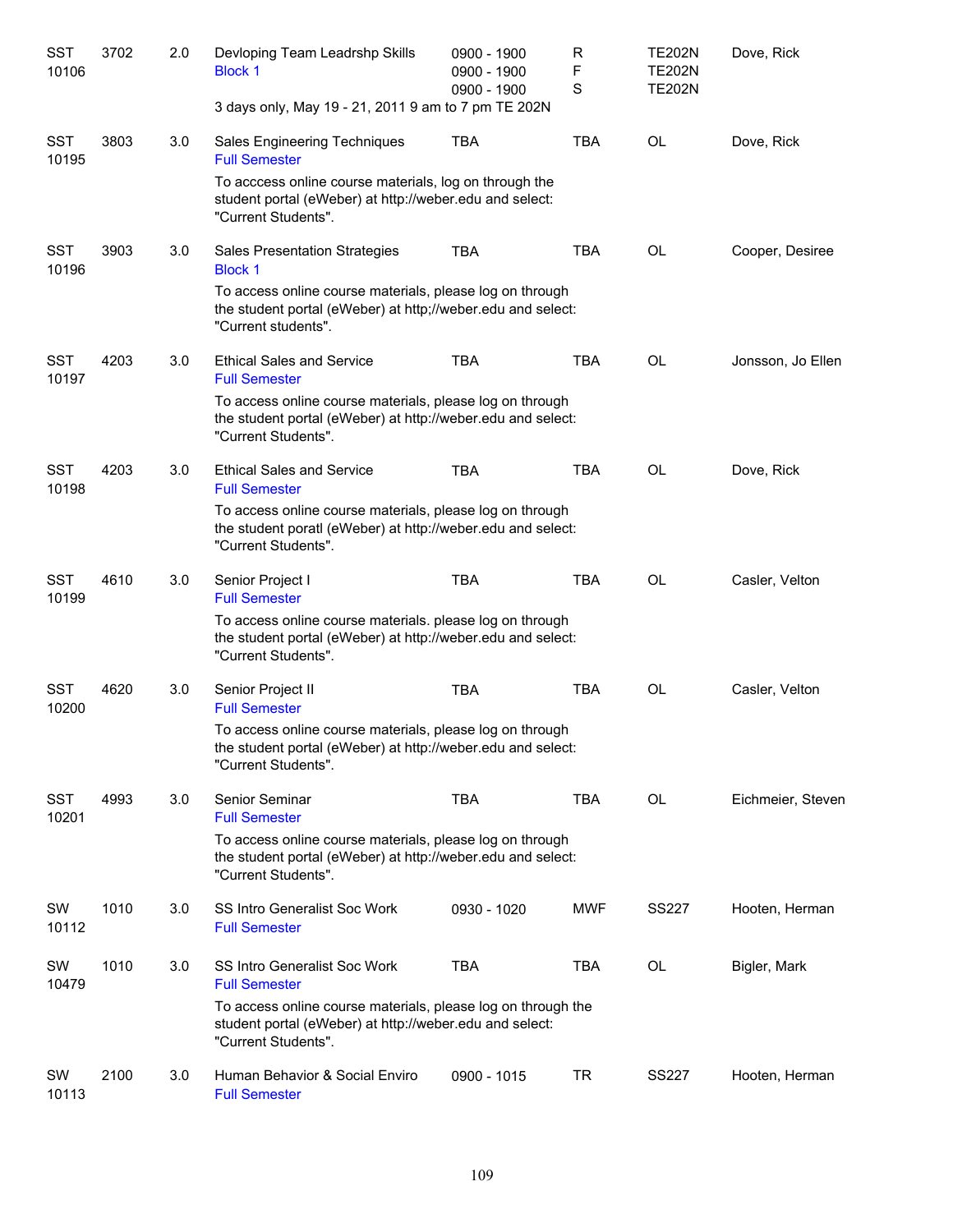| SW<br>10480 | 2100 | 3.0 | Human Behavior & Social Enviro<br><b>Block 1</b>                                                                                                                                                          | <b>TBA</b>  | <b>TBA</b> | OL    | Tadehara, Corina       |  |  |  |
|-------------|------|-----|-----------------------------------------------------------------------------------------------------------------------------------------------------------------------------------------------------------|-------------|------------|-------|------------------------|--|--|--|
|             |      |     | To access online course materials, please log on through<br>the student portal (eWeber) at http://weber.edu and select:<br>"Current Students".                                                            |             |            |       |                        |  |  |  |
| SW<br>10114 | 3100 | 2.0 | Human Behavoir & Social Enviro<br><b>Block 1</b>                                                                                                                                                          | 0930 - 1300 | Т          | SS101 | Bigler, Mark           |  |  |  |
| SW<br>10177 | 3600 | 3.0 | <b>Social Statistics</b><br><b>Block 2</b>                                                                                                                                                                | 0930 - 1120 | <b>MWF</b> | SS101 | Kennedy-Pressey, Kerry |  |  |  |
|             |      |     | This class is Cross-listed with GERT3600. Gerontology Majors<br>should register for GERT3600. Social Work Majors can<br>register for either GERT or SW3600. Contact<br>801-626-6157 for more information. |             |            |       |                        |  |  |  |
| SW<br>10115 | 3900 | 3.0 | Social Work Methods, Values<br><b>Block 1</b>                                                                                                                                                             | 0930 - 1440 | м          | SS101 | Bigler, Mark           |  |  |  |
|             |      |     | Prerequisites: SW1010, 2100, and 2200 and formal admittance to the Social<br>Work Program. Contact the Social Work & Gerontology Office 801-626-6157 for<br>more information.                             |             |            |       |                        |  |  |  |
| SW<br>10116 | 3910 | 3.0 | Social Work Practice I<br><b>Block 2</b>                                                                                                                                                                  | 1230 - 1740 | M          | SS121 | Kennedy-Pressey, Kerry |  |  |  |
|             |      |     | Prerequisites: Formal admittance to the Social Work Program. Contact the Social<br>Work & Gerontology Office 801-626-6157 for more information.                                                           |             |            |       |                        |  |  |  |
| SW<br>10117 | 3920 | 3.0 | Social work Practice II<br><b>Block 1</b>                                                                                                                                                                 | 0930 - 1440 | Т          | SS121 | Tadehara, Corina       |  |  |  |
|             |      |     | Prerequisites: SW3910 and formal admittance to the Social Work Program.<br>Must be taken with SW3930 and SW4860. Contact the Social Work &<br>Gerontology Office 801-626-6157 for more information.       |             |            |       |                        |  |  |  |
| SW<br>10118 | 3930 | 3.0 | Social Work Practice III<br><b>Block 2</b>                                                                                                                                                                | 1230 - 1740 | Т          | SS121 | Kennedy-Pressey, Kerry |  |  |  |
|             |      |     | Prerequisites: Must be taken with SW3920 and Formal Admittance to the Social<br>Work Program. Contact the Social Work & Gerontology Office 801-626-6157 for<br>more information.                          |             |            |       |                        |  |  |  |
| SW<br>10119 | 4150 | 3.0 | <b>DSM IV-TR</b><br><b>Full Semester</b>                                                                                                                                                                  | 1730 - 2045 | R          | SS101 | Vigil, Steven          |  |  |  |
| SW<br>10120 | 4500 | 3.0 | Interventions for Pop at Risk<br><b>Block 1</b>                                                                                                                                                           | 0930 - 1440 | M          | SS121 | Tadehara, Corina       |  |  |  |
| SW<br>10170 | 4800 | 1.0 | Projects and Ressearch<br><b>Full Semester</b>                                                                                                                                                            | <b>TBA</b>  | <b>TBA</b> |       | Bigler, Mark           |  |  |  |
|             |      |     | Instructor approval required. Contact the Social Work & Gerontology Office for<br>instructions at 801-626-6157.                                                                                           |             |            |       |                        |  |  |  |
| SW<br>10171 | 4800 | 2.0 | Projects and Ressearch<br><b>Full Semester</b>                                                                                                                                                            | <b>TBA</b>  | <b>TBA</b> |       | Bigler, Mark           |  |  |  |
|             |      |     | Instructor approval required. Contact the Social Work & Gerontology Office for<br>instructions at 801-626-6157.                                                                                           |             |            |       |                        |  |  |  |
| SW<br>10172 | 4800 | 3.0 | Projects and Ressearch<br><b>Full Semester</b>                                                                                                                                                            | <b>TBA</b>  | <b>TBA</b> |       | Bigler, Mark           |  |  |  |
|             |      |     | Instructor approval required. Contact the Social Work & Gerontology Office for<br>instructions at 801-626-6157.                                                                                           |             |            |       |                        |  |  |  |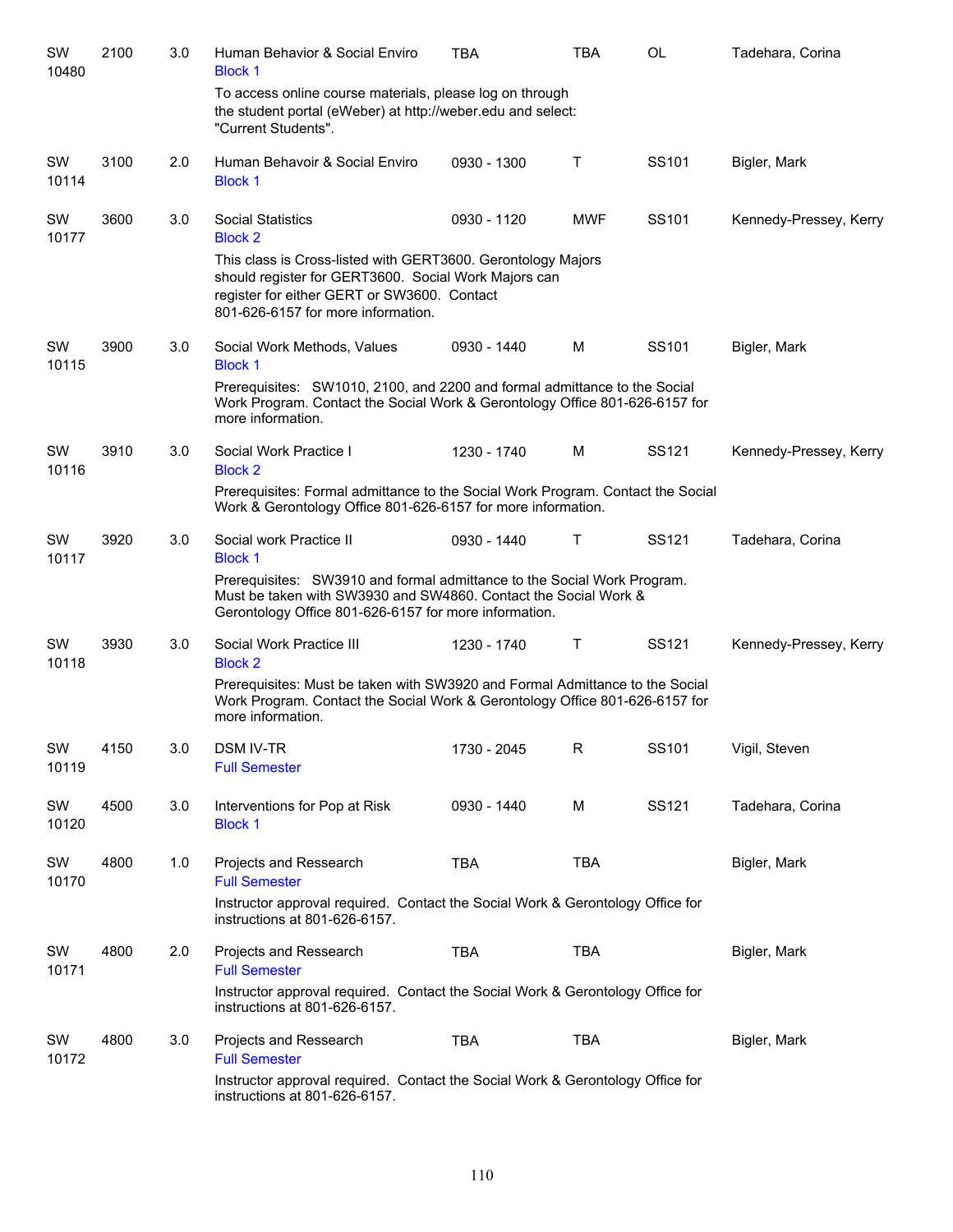| SW<br>10173         | 4830 | 1.0 | Directed Readings<br><b>Full Semester</b>                                                                                                                                                                                                                                                                                                                                                                                                                                                             | <b>TBA</b>                                                                                                                                                                         | <b>TBA</b> |                   | Bigler, Mark   |  |  |  |
|---------------------|------|-----|-------------------------------------------------------------------------------------------------------------------------------------------------------------------------------------------------------------------------------------------------------------------------------------------------------------------------------------------------------------------------------------------------------------------------------------------------------------------------------------------------------|------------------------------------------------------------------------------------------------------------------------------------------------------------------------------------|------------|-------------------|----------------|--|--|--|
|                     |      |     | Instructor approval required. Contact the Social Work & Gerontology Office for<br>instructions at 801-626-6157.                                                                                                                                                                                                                                                                                                                                                                                       |                                                                                                                                                                                    |            |                   |                |  |  |  |
| SW<br>10174         | 4830 | 2.0 | <b>Directed Readings</b><br><b>Full Semester</b>                                                                                                                                                                                                                                                                                                                                                                                                                                                      | TBA                                                                                                                                                                                | <b>TBA</b> |                   | Bigler, Mark   |  |  |  |
|                     |      |     | Instructor approval required. Contact the Social Work & Gerontology Office for<br>instructions at 801-626-6157.                                                                                                                                                                                                                                                                                                                                                                                       |                                                                                                                                                                                    |            |                   |                |  |  |  |
| SW<br>10175         | 4830 | 3.0 | Directed Readings<br><b>Full Semester</b>                                                                                                                                                                                                                                                                                                                                                                                                                                                             | TBA                                                                                                                                                                                | TBA        |                   | Bigler, Mark   |  |  |  |
|                     |      |     | Instructor approval required. Contact the Social Work & Gerontology Office for<br>instructions at 801-626-6157.                                                                                                                                                                                                                                                                                                                                                                                       |                                                                                                                                                                                    |            |                   |                |  |  |  |
| SW<br>10121         | 4860 | 4.0 | Social Service Field Exp I<br><b>Full Semester</b>                                                                                                                                                                                                                                                                                                                                                                                                                                                    | 1730 - 2045                                                                                                                                                                        | м          | SS <sub>101</sub> | Vigil, Steven  |  |  |  |
|                     |      |     | Admission to the Field is required. To be taken concurrently with SW3920,<br>SW3930. Contact SW department for more information, 801-626-6157.<br>Instructor approval is required.                                                                                                                                                                                                                                                                                                                    |                                                                                                                                                                                    |            |                   |                |  |  |  |
|                     |      |     |                                                                                                                                                                                                                                                                                                                                                                                                                                                                                                       | Admission to the Field is required. To be taken concurrently with SW3920,<br>SW3930. Contact SW department for more information, 801-626-6157.<br>Instructor approval is required. |            |                   |                |  |  |  |
|                     |      |     | Admission to the Field is required. To be taken concurrently with SW3920,<br>SW3930. Contact SW department for more information, 801-626-6157.                                                                                                                                                                                                                                                                                                                                                        |                                                                                                                                                                                    |            |                   |                |  |  |  |
|                     |      |     | Instructor approval is required.<br>Admission to the Field is required. To be taken concurrently with SW3920,<br>SW3930. Contact SW department for more information, 801-626-6157.<br>Instructor approval is required.                                                                                                                                                                                                                                                                                |                                                                                                                                                                                    |            |                   |                |  |  |  |
| SW<br>10122         | 4861 | 4.0 | Social Service Field Exp II<br><b>Full Semester</b>                                                                                                                                                                                                                                                                                                                                                                                                                                                   | 1730 - 2045                                                                                                                                                                        | М          | SS <sub>101</sub> | Vigil, Steven  |  |  |  |
|                     |      |     | Admission to the Field is required. To be taken concurrently with SW4990.<br>Contact SW department for more information, 801-626-6157. Instructor approval<br>is required.                                                                                                                                                                                                                                                                                                                            |                                                                                                                                                                                    |            |                   |                |  |  |  |
|                     |      |     | Admission to the Field is required. To be taken concurrently with SW4990.<br>Contact SW department for more information, 801-626-6157. Instructor approval                                                                                                                                                                                                                                                                                                                                            |                                                                                                                                                                                    |            |                   |                |  |  |  |
|                     |      |     | is required.<br>Admission to the Field is required. To be taken concurrently with SW4990.<br>Contact SW department for more information, 801-626-6157. Instructor approval                                                                                                                                                                                                                                                                                                                            |                                                                                                                                                                                    |            |                   |                |  |  |  |
|                     |      |     | is required.<br>Admission to the Field is required. To be taken concurrently with SW4990.<br>Contact SW department for more information, 801-626-6157. Instructor approval<br>is required.                                                                                                                                                                                                                                                                                                            |                                                                                                                                                                                    |            |                   |                |  |  |  |
| SW<br>10123         | 4990 | 2.0 | Social Work Senior Seminar<br><b>Full Semester</b>                                                                                                                                                                                                                                                                                                                                                                                                                                                    | 1530 - 1720                                                                                                                                                                        | м          | SS101             | Vigil, Steven  |  |  |  |
|                     |      |     | Class to be taken concurrently with SW4861. Contact SW department for more<br>information, 801-626-6157. Instructor approval is required to register for class.<br>Class to be taken concurrently with SW4861. Contact SW department for more<br>information, 801-626-6157. Instructor approval is required to register for class.<br>Class to be taken concurrently with SW4861. Contact SW department for more<br>information, 801-626-6157. Instructor approval is required to register for class. |                                                                                                                                                                                    |            |                   |                |  |  |  |
| <b>TBE</b><br>10819 | 1501 | 0.5 | TA Word Processing Comp Exam<br><b>Full Semester</b>                                                                                                                                                                                                                                                                                                                                                                                                                                                  | TBA                                                                                                                                                                                | TBA        | EH311             | Lapine, Carole |  |  |  |
|                     |      |     | After registering look for practice problems and exam testing times at<br>http://online.weber.edu or http://programs.weber.edu/cil                                                                                                                                                                                                                                                                                                                                                                    |                                                                                                                                                                                    |            |                   |                |  |  |  |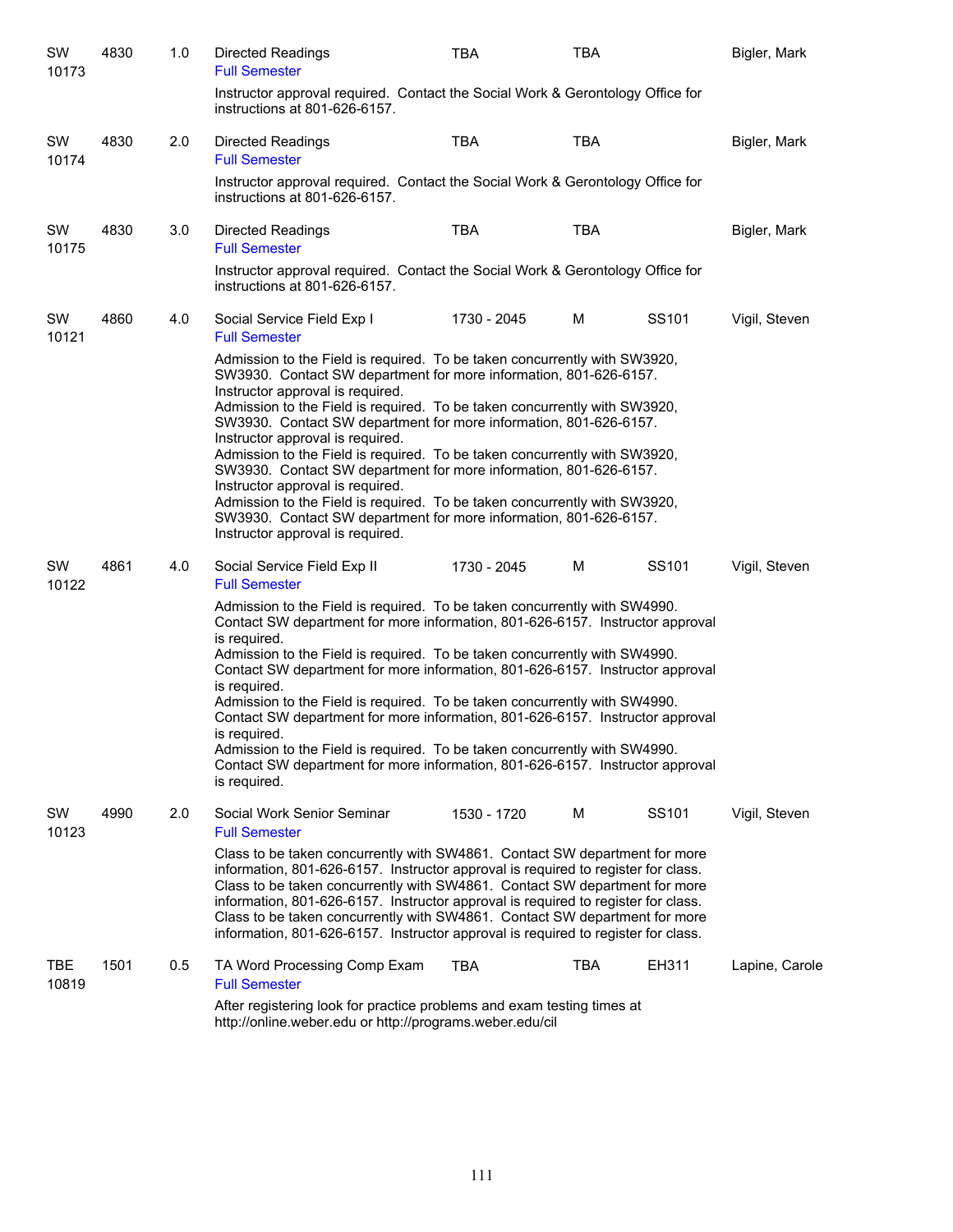| TBE<br>11336        | 1501 | 0.5 | TA Word Processing Comp Exam<br><b>Full Semester</b>                                                                                                                   | <b>TBA</b>  | <b>TBA</b> | OL        | Lapine, Carole  |  |  |
|---------------------|------|-----|------------------------------------------------------------------------------------------------------------------------------------------------------------------------|-------------|------------|-----------|-----------------|--|--|
|                     |      |     | To access the online course materials, please log in through<br>the student portal (eWeber) at http://weber.edu and select:<br>"current students"<br>Course Fee \$5.00 |             |            |           |                 |  |  |
| <b>TBE</b><br>10820 | 1502 | 0.5 | TB Micro, Operating Sys Exam<br><b>Full Semester</b>                                                                                                                   | <b>TBA</b>  | <b>TBA</b> | EH311     | Lapine, Carole  |  |  |
|                     |      |     | After registering look for practice problems and exam testing times at<br>http://online.weber.edu or http://programs.weber.edu/cil                                     |             |            |           |                 |  |  |
| <b>TBE</b><br>11337 | 1502 | 0.5 | TB Micro, Operating Sys Exam<br><b>Full Semester</b>                                                                                                                   | <b>TBA</b>  | TBA        | OL        | Lapine, Carole  |  |  |
|                     |      |     | To access the online course materials, please log in through<br>the student portal (eWeber) at http://weber.edu and select:<br>"current students"<br>Course Fee \$5.00 |             |            |           |                 |  |  |
| <b>TBE</b><br>10821 | 1503 | 0.5 | TC Spreadsheet Competency Exam TBA<br><b>Full Semester</b>                                                                                                             |             | TBA        | EH311     | Lapine, Carole  |  |  |
|                     |      |     | After registering look for practice problems and exam testing times at<br>http://online.weber.edu or http://programs.weber.edu/cil                                     |             |            |           |                 |  |  |
| <b>TBE</b><br>11339 | 1503 | 0.5 | TC Spreadsheet Competency Exam TBA<br><b>Full Semester</b>                                                                                                             |             | TBA        | OL        | Lapine, Carole  |  |  |
|                     |      |     | To access the online course materials, please log in through<br>the student portal (eWeber) at http://weber.edu and select:<br>"current students"<br>Course Fee \$5.00 |             |            |           |                 |  |  |
| <b>TBE</b><br>10822 | 1504 | 0.5 | TD Info Literacy Comp Exam<br><b>Full Semester</b>                                                                                                                     | <b>TBA</b>  | <b>TBA</b> | EH311     | Lapine, Carole  |  |  |
|                     |      |     | After registering look for practice problems and exam testing times at<br>http://online.weber.edu or http://programs.weber.edu/cil                                     |             |            |           |                 |  |  |
| <b>TBE</b><br>11342 | 1504 | 0.5 | TD Info Literacy Comp Exam<br><b>Full Semester</b>                                                                                                                     | <b>TBA</b>  | <b>TBA</b> | <b>OL</b> | Lapine, Carole  |  |  |
|                     |      |     | To access the online course materials, please log in through<br>the student portal (eWeber) at http://weber.edu and select:<br>"current students"<br>Course Fee \$5.00 |             |            |           |                 |  |  |
| <b>TBE</b><br>10778 | 1700 | 3.0 | TE Intro to Microcomputer App<br><b>Full Semester</b>                                                                                                                  | 0730 - 0920 | S          | EH318     | Gardner, Jon    |  |  |
|                     |      |     | Keyboarding 25 WPM recommended. Lab Fee: \$15.00                                                                                                                       |             |            |           |                 |  |  |
| <b>TBE</b><br>10780 | 1700 | 3.0 | TE Intro to Microcomputer App<br><b>Block 1</b>                                                                                                                        | 0730 - 1010 | MW         | EH318     | Anderson, Laura |  |  |
|                     |      |     | NOTE: THIS IS A FIRST BLOCK COURSE<br>THIS COURSE RUNS FROM MAY 2 THROUGH JUNE 17<br>Keyboarding 25 WPM recommended. Lab Fee: \$15.00                                  |             |            |           |                 |  |  |
| <b>TBE</b><br>10781 | 1700 | 3.0 | TE Intro to Microcomputer App<br><b>Block 1</b>                                                                                                                        | 0930 - 1210 | <b>TR</b>  | EH318     | Porter, Joyce   |  |  |
|                     |      |     | NOTE: THIS IS A FIRST BLOCK COURSE<br>THIS COURSE RUNS FROM MAY 2 THROUGH JUNE 17<br>Keyboarding 25 WPM recommended. Lab Fee: \$15.00                                  |             |            |           |                 |  |  |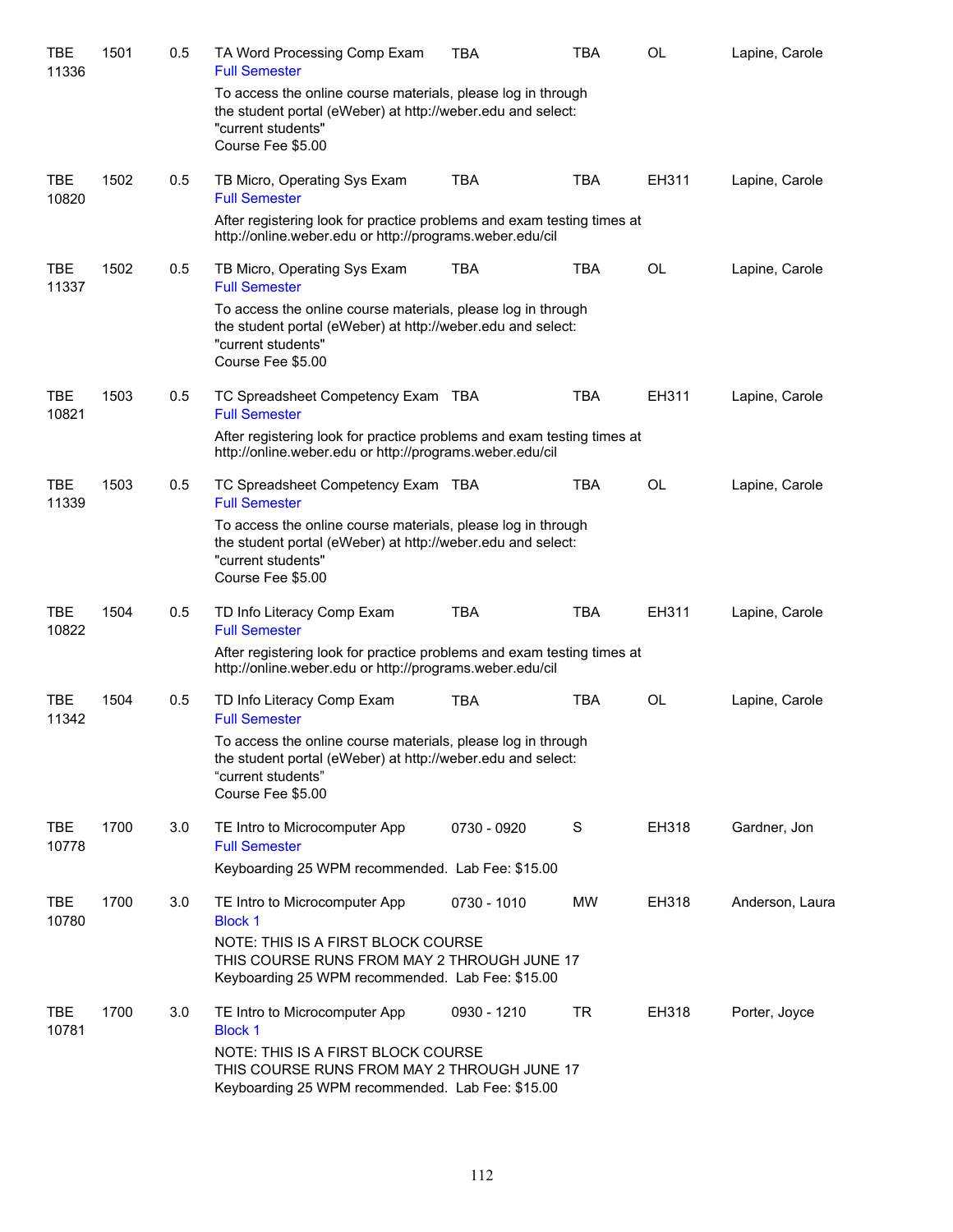| <b>TBE</b><br>10782 | 1700 | 3.0 | TE Intro to Microcomputer App<br><b>Block 1</b>                                                                                                                                                                                                                                                                                                                                                                                                                                                                                                                                                                                                                                                                                                                                                                                                                                                                                                                                                                                                                                                                                                             | 1230 - 1510 | <b>TR</b>  | EH318  | Porter, Joyce    |
|---------------------|------|-----|-------------------------------------------------------------------------------------------------------------------------------------------------------------------------------------------------------------------------------------------------------------------------------------------------------------------------------------------------------------------------------------------------------------------------------------------------------------------------------------------------------------------------------------------------------------------------------------------------------------------------------------------------------------------------------------------------------------------------------------------------------------------------------------------------------------------------------------------------------------------------------------------------------------------------------------------------------------------------------------------------------------------------------------------------------------------------------------------------------------------------------------------------------------|-------------|------------|--------|------------------|
|                     |      |     | NOTE: THIS IS A FIRST BLOCK COURSE<br>THIS COURSE RUNS FROM MAY 2 THROUGH JUNE 17<br>Keyboarding 25 WPM recommended. Lab Fee: \$15.00                                                                                                                                                                                                                                                                                                                                                                                                                                                                                                                                                                                                                                                                                                                                                                                                                                                                                                                                                                                                                       |             |            |        |                  |
| <b>TBE</b><br>10784 | 1700 | 3.0 | TE Intro to Microcomputer App<br><b>Block 2</b>                                                                                                                                                                                                                                                                                                                                                                                                                                                                                                                                                                                                                                                                                                                                                                                                                                                                                                                                                                                                                                                                                                             | 0730 - 1010 | <b>MW</b>  | EH318  | Hoyt, Nancy      |
|                     |      |     | NOTE: THIS IS A SECOND BLOCK COURSE<br>THIS COURSE RUNS FROM JUNE 20 THROUGH AUGUST 5<br>Keyboarding 25 WPM recommended. Lab Fee: \$15.00                                                                                                                                                                                                                                                                                                                                                                                                                                                                                                                                                                                                                                                                                                                                                                                                                                                                                                                                                                                                                   |             |            |        |                  |
| <b>TBE</b><br>10785 | 1700 | 3.0 | TE Intro to Microcomputer App<br><b>Block 2</b>                                                                                                                                                                                                                                                                                                                                                                                                                                                                                                                                                                                                                                                                                                                                                                                                                                                                                                                                                                                                                                                                                                             | 1030 - 1310 | <b>MW</b>  | EH318  | Hoyt, Nancy      |
|                     |      |     | NOTE: THIS IS A SECOND BLOCK COURSE<br>THIS COURSE RUNS FROM JUNE 20 THROUGH AUGUST 5<br>Keyboarding 25 WPM recommended. Lab Fee: \$15.00                                                                                                                                                                                                                                                                                                                                                                                                                                                                                                                                                                                                                                                                                                                                                                                                                                                                                                                                                                                                                   |             |            |        |                  |
| <b>TBE</b><br>10787 | 1700 | 3.0 | TE Intro to Microcomputer App<br><b>Block 2</b>                                                                                                                                                                                                                                                                                                                                                                                                                                                                                                                                                                                                                                                                                                                                                                                                                                                                                                                                                                                                                                                                                                             | 1730 - 2010 | <b>TR</b>  | EH318  | Pollard, James   |
|                     |      |     | NOTE: THIS IS A SECOND BLOCK COURSE<br>THIS COURSE RUNS FROM JUNE 20 THROUGH AUGUST 5<br>Keyboarding 25 WPM recommended. Lab Fee: \$15.00                                                                                                                                                                                                                                                                                                                                                                                                                                                                                                                                                                                                                                                                                                                                                                                                                                                                                                                                                                                                                   |             |            |        |                  |
| <b>TBE</b><br>10788 | 1700 | 3.0 | TE Intro to Microcomputer App<br><b>Block 2</b>                                                                                                                                                                                                                                                                                                                                                                                                                                                                                                                                                                                                                                                                                                                                                                                                                                                                                                                                                                                                                                                                                                             | 1430 - 1710 | <b>TR</b>  | EH318  | Morgan, Jennifer |
|                     |      |     | NOTE: THIS IS A SECOND BLOCK COURSE<br>THIS COURSE RUNS FROM JUNE 20 THROUGH AUGUST 5<br>Keyboarding 25 WPM recommended. Lab Fee: \$15.00                                                                                                                                                                                                                                                                                                                                                                                                                                                                                                                                                                                                                                                                                                                                                                                                                                                                                                                                                                                                                   |             |            |        |                  |
| <b>TBE</b><br>10789 | 1700 | 3.0 | TE Intro to Microcomputer App<br><b>Block 2</b>                                                                                                                                                                                                                                                                                                                                                                                                                                                                                                                                                                                                                                                                                                                                                                                                                                                                                                                                                                                                                                                                                                             | 1730 - 2010 | MW         | EH318  | Marriott, Naloni |
|                     |      |     | NOTE: THIS IS A SECOND BLOCK COURSE<br>THIS COURSE RUNS FROM JUNE 20 THROUGH AUGUST 5<br>Keyboarding 25 WPM recommended. Lab Fee: \$15.00                                                                                                                                                                                                                                                                                                                                                                                                                                                                                                                                                                                                                                                                                                                                                                                                                                                                                                                                                                                                                   |             |            |        |                  |
| <b>TBE</b><br>11302 | 1700 | 3.0 | TE Intro to Microcomputer App<br><b>Block 2</b><br>Course Fee \$15.00                                                                                                                                                                                                                                                                                                                                                                                                                                                                                                                                                                                                                                                                                                                                                                                                                                                                                                                                                                                                                                                                                       | 0730 - 1010 | <b>TR</b>  | D02315 | Pollard, James   |
| TBE<br>11334        | 1700 | 3.0 | TE Intro to Microcomputer App<br><b>Block 2</b><br>Course Fee \$15.00                                                                                                                                                                                                                                                                                                                                                                                                                                                                                                                                                                                                                                                                                                                                                                                                                                                                                                                                                                                                                                                                                       | 1030 - 1310 | TR.        | D02315 | Morgan, Jennifer |
| TBE<br>10823        | 1701 | 1.0 | TA Intro to Word Processing<br><b>Block 1</b>                                                                                                                                                                                                                                                                                                                                                                                                                                                                                                                                                                                                                                                                                                                                                                                                                                                                                                                                                                                                                                                                                                               | <b>TBA</b>  | <b>TBA</b> | EH311  | Talbot, Alden    |
|                     |      |     | NOTE: Class runs May 2 through June 17. Come to EH 311 for information the 1st<br>week of the semester. Access your course materials, and submit your<br>assignments through Blackboard at online.weber.edu. Lab Fee: \$5.00<br>NOTE: Class runs May 2 through June 17. Come to EH 311 for information the 1st<br>week of the semester. Access your course materials, and submit your<br>assignments through Blackboard at online.weber.edu. Lab Fee: \$5.00<br>NOTE: Class runs May 2 through June 17. Come to EH 311 for information the 1st<br>week of the semester. Access your course materials, and submit your<br>assignments through Blackboard at online.weber.edu. Lab Fee: \$5.00<br>NOTE:Class runs May 2 through June 17. Come to EH 311 for information the 1st<br>week of the semester. Access your course materials, and submit your<br>assignments through Blackboard at online.weber.edu. Lab Fee: \$5.00<br>NOTE: Class runs May 2 through June 17. Come to EH 311 for information the 1st<br>week of the semester. Access your course materials, and submit your<br>assignments through Blackboard at online.weber.edu. Lab Fee: \$5.00 |             |            |        |                  |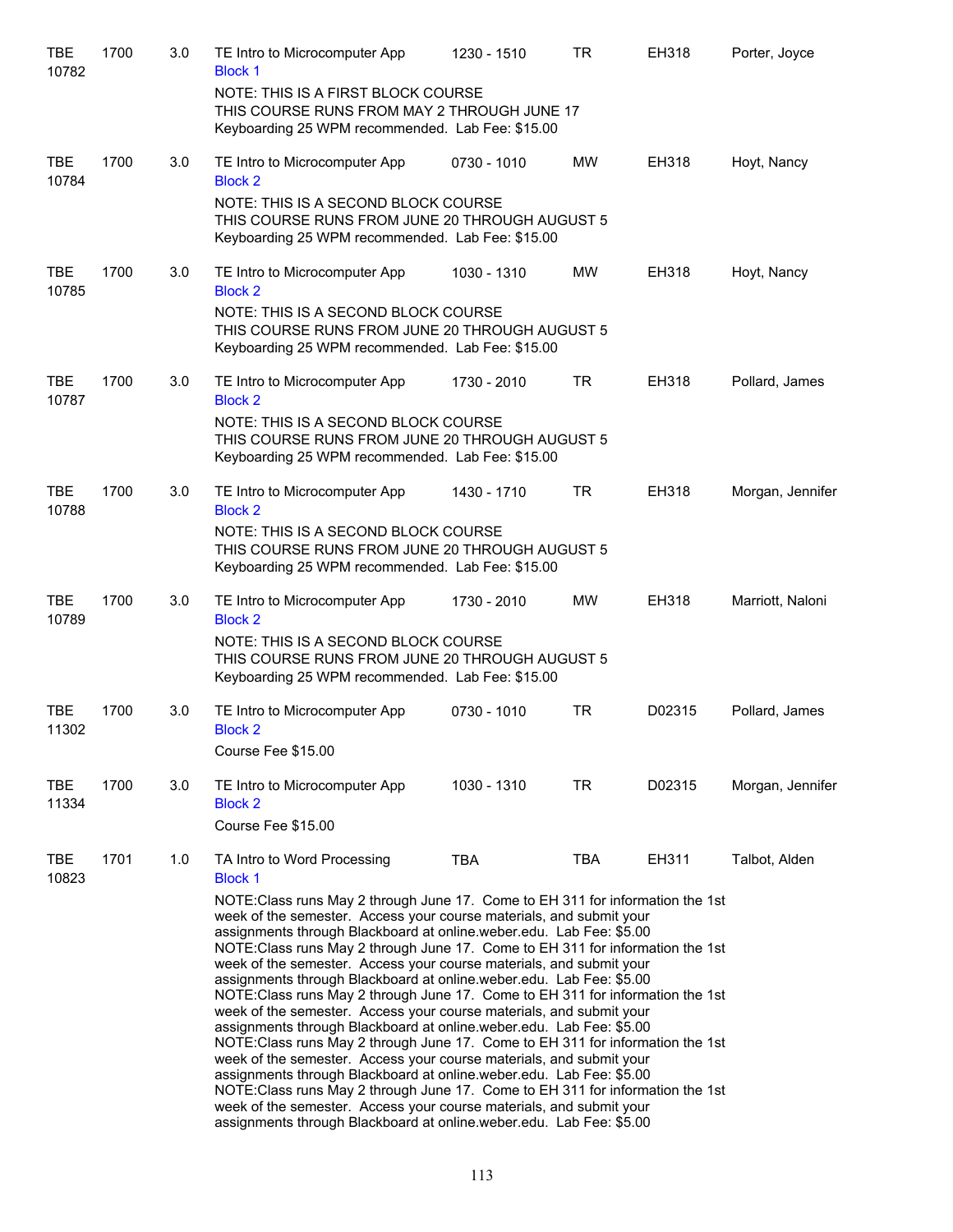| TBE<br>11345        | 1701 | 1.0 | TA Intro to Word Processing<br><b>Block 1</b>                                                                                                                                                                                                                                                                                                                                                                                                                                                                                                                                                                                                                                                                                                                                                                                                                                                                                    | TBA                                                                                                                                                                                                            | TBA        | OL    | Talbot, Alden   |
|---------------------|------|-----|----------------------------------------------------------------------------------------------------------------------------------------------------------------------------------------------------------------------------------------------------------------------------------------------------------------------------------------------------------------------------------------------------------------------------------------------------------------------------------------------------------------------------------------------------------------------------------------------------------------------------------------------------------------------------------------------------------------------------------------------------------------------------------------------------------------------------------------------------------------------------------------------------------------------------------|----------------------------------------------------------------------------------------------------------------------------------------------------------------------------------------------------------------|------------|-------|-----------------|
|                     |      |     | To access the online course materials, please log in through<br>the student portal (eWeber) at http://weber.edu and select:<br>"current students"<br>Course Fee \$5.00                                                                                                                                                                                                                                                                                                                                                                                                                                                                                                                                                                                                                                                                                                                                                           |                                                                                                                                                                                                                |            |       |                 |
| TBE<br>10824        | 1702 | 1.0 | TB Intro to Micro, E-mail, Op<br><b>Full Semester</b>                                                                                                                                                                                                                                                                                                                                                                                                                                                                                                                                                                                                                                                                                                                                                                                                                                                                            | <b>TBA</b>                                                                                                                                                                                                     | <b>TBA</b> | EH311 | Porter, Joyce   |
|                     |      |     | Class runs May 2 through July 11.<br>week of the semester. Access your course materials, and submit your<br>assignments through Blackboard at online.weber.edu. Lab Fee: \$5.00<br>Class runs May 2 through July 11.<br>week of the semester. Access your course materials, and submit your<br>assignments through Blackboard at online.weber.edu. Lab Fee: \$5.00<br>Class runs May 2 through July 11.<br>week of the semester. Access your course materials, and submit your<br>assignments through Blackboard at online.weber.edu. Lab Fee: \$5.00<br>Class runs May 2 through July 11.<br>week of the semester. Access your course materials, and submit your<br>assignments through Blackboard at online.weber.edu. Lab Fee: \$5.00<br>Class runs May 2 through July 11.<br>week of the semester. Access your course materials, and submit your<br>assignments through Blackboard at online.weber.edu. Lab Fee: \$5.00      | Come to EH 311 for information the 1st<br>Come to EH 311 for information the 1st<br>Come to EH 311 for information the 1st<br>Come to EH 311 for information the 1st<br>Come to EH 311 for information the 1st |            |       |                 |
| <b>TBE</b><br>11346 | 1702 | 1.0 | TB Intro to Micro, E-mail, Op<br><b>Full Semester</b>                                                                                                                                                                                                                                                                                                                                                                                                                                                                                                                                                                                                                                                                                                                                                                                                                                                                            | <b>TBA</b>                                                                                                                                                                                                     | <b>TBA</b> | OL    | Porter, Joyce   |
|                     |      |     | To access the online course materials, please log in through<br>the student portal (eWeber) at http://weber.edu and select:<br>"current students"<br>Course Fee \$5.00                                                                                                                                                                                                                                                                                                                                                                                                                                                                                                                                                                                                                                                                                                                                                           |                                                                                                                                                                                                                |            |       |                 |
| <b>TBE</b><br>10825 | 1703 | 1.0 | TC Intro to Spreadsheets<br><b>Full Semester</b>                                                                                                                                                                                                                                                                                                                                                                                                                                                                                                                                                                                                                                                                                                                                                                                                                                                                                 | <b>TBA</b>                                                                                                                                                                                                     | TBA        | EH311 | Porter, Joyce   |
|                     |      |     | Class runs May 2 through August 2.<br>week of the semester. Access your course materials, and submit your<br>assignments through Blackboard at online weber edu. Lab Fee: \$5.00<br>Class runs May 2 through August 2.<br>week of the semester. Access your course materials, and submit your<br>assignments through Blackboard at online.weber.edu. Lab Fee: \$5.00<br>Class runs May 2 through August 2.<br>week of the semester. Access your course materials, and submit your<br>assignments through Blackboard at online.weber.edu. Lab Fee: \$5.00<br>Class runs May 2 through August 2.<br>week of the semester. Access your course materials, and submit your<br>assignments through Blackboard at online.weber.edu. Lab Fee: \$5.00<br>Class runs May 2 through August 2.<br>week of the semester. Access your course materials, and submit your<br>assignments through Blackboard at online.weber.edu. Lab Fee: \$5.00 | Come to EH 311 for information the 1st<br>Come to EH 311 for information the 1st<br>Come to EH 311 for information the 1st<br>Come to EH 311 for information the 1st<br>Come to EH 311 for information the 1st |            |       |                 |
| TBE<br>11347        | 1703 | 1.0 | TC Intro to Spreadsheets<br><b>Full Semester</b><br>To access the online course materials, please log in through                                                                                                                                                                                                                                                                                                                                                                                                                                                                                                                                                                                                                                                                                                                                                                                                                 | <b>TBA</b>                                                                                                                                                                                                     | <b>TBA</b> | OL    | Porter, Joyce   |
|                     |      |     | the student portal (eWeber) at http://weber.edu and select:<br>"current students"<br>Course Fee \$5.00                                                                                                                                                                                                                                                                                                                                                                                                                                                                                                                                                                                                                                                                                                                                                                                                                           |                                                                                                                                                                                                                |            |       |                 |
| <b>TBE</b><br>11348 | 2080 | 1.0 | Database Applications<br><b>Block 1</b>                                                                                                                                                                                                                                                                                                                                                                                                                                                                                                                                                                                                                                                                                                                                                                                                                                                                                          | <b>TBA</b>                                                                                                                                                                                                     | <b>TBA</b> | OL    | Anderson, Laura |
|                     |      |     | To access the online course materials, please log in through<br>the student portal (eWeber) at http://weber.edu and select:<br>"current students"<br>Course Fee \$5.00                                                                                                                                                                                                                                                                                                                                                                                                                                                                                                                                                                                                                                                                                                                                                           |                                                                                                                                                                                                                |            |       |                 |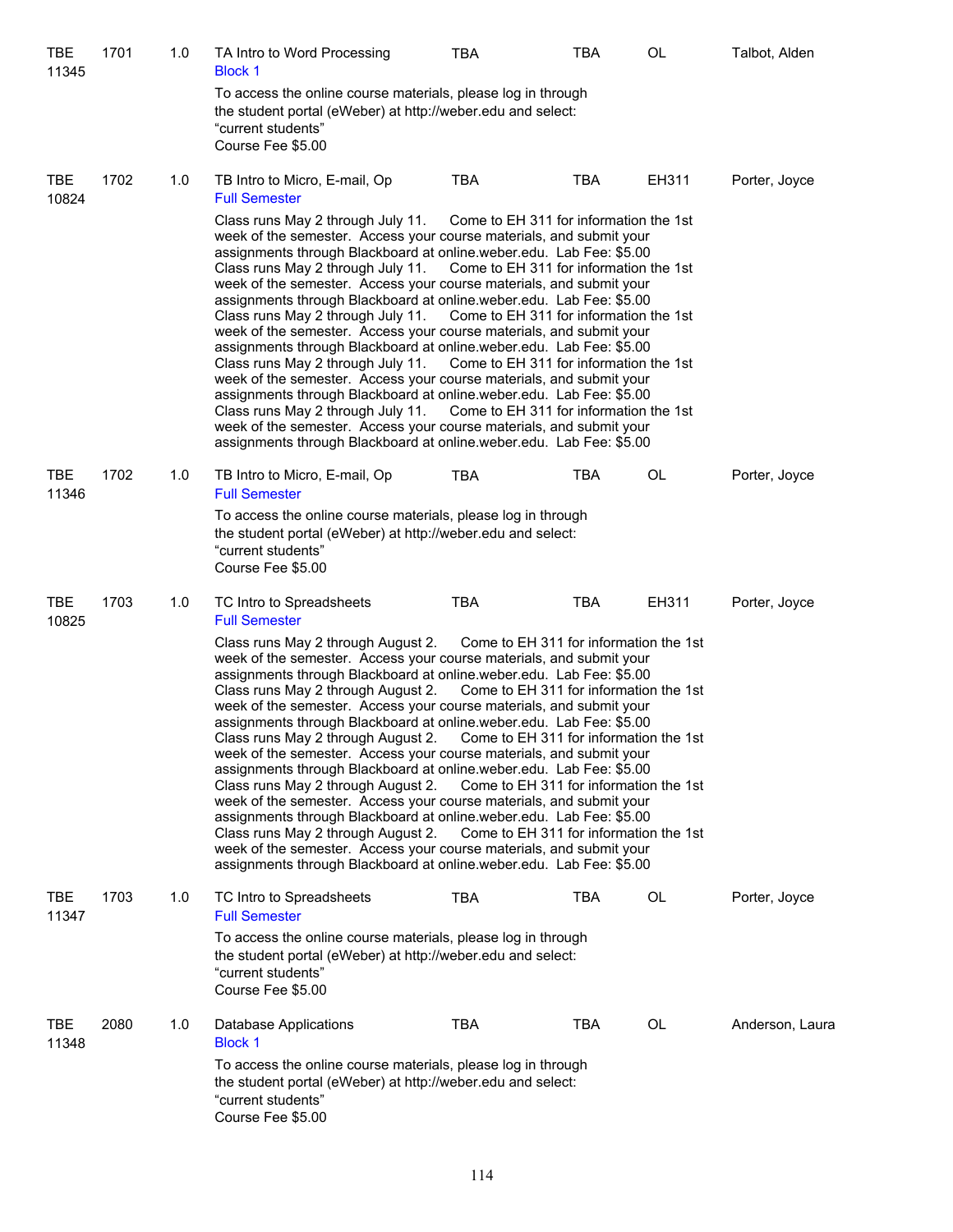| 2532 | 3.0  | Web Page Design/ Development<br><b>Full Semester</b><br>Lab Fee: \$15.00   | 1900 - 2015                                     | <b>MW</b>                                                                                                                                                                                                                                                                                       | EH313                                                                                                                                                                                                                                                                                                                                                                                                                                                                                                                        | Porter, Joyce      |  |  |  |
|------|------|----------------------------------------------------------------------------|-------------------------------------------------|-------------------------------------------------------------------------------------------------------------------------------------------------------------------------------------------------------------------------------------------------------------------------------------------------|------------------------------------------------------------------------------------------------------------------------------------------------------------------------------------------------------------------------------------------------------------------------------------------------------------------------------------------------------------------------------------------------------------------------------------------------------------------------------------------------------------------------------|--------------------|--|--|--|
| 2533 | 3.0  | Image Editing Solutions<br><b>Full Semester</b><br>Lab Fee: \$15.00        | 1730 - 1845                                     | MW                                                                                                                                                                                                                                                                                              | EH313                                                                                                                                                                                                                                                                                                                                                                                                                                                                                                                        | MacLeod, Laura     |  |  |  |
| 2534 | 3.0  | Video Editing Techniques<br><b>Block 2</b>                                 | 1730 - 2010                                     | <b>TR</b>                                                                                                                                                                                                                                                                                       | EH313                                                                                                                                                                                                                                                                                                                                                                                                                                                                                                                        | Halford, Scott     |  |  |  |
|      |      | Lab Fee: \$15.00<br>Lab Fee: \$15.00<br>Lab Fee: \$15.00                   |                                                 |                                                                                                                                                                                                                                                                                                 |                                                                                                                                                                                                                                                                                                                                                                                                                                                                                                                              |                    |  |  |  |
| 3070 | 1.0  | <b>Advanced Spreadsheet Applicat</b><br><b>Block 1</b>                     | <b>TBA</b>                                      | <b>TBA</b>                                                                                                                                                                                                                                                                                      | <b>OL</b>                                                                                                                                                                                                                                                                                                                                                                                                                                                                                                                    | Anderson, Laura    |  |  |  |
|      |      | "current students"<br>Course Fee \$5.00                                    |                                                 |                                                                                                                                                                                                                                                                                                 |                                                                                                                                                                                                                                                                                                                                                                                                                                                                                                                              |                    |  |  |  |
| 3090 | 2.0  | <b>Adv Electronic Presentations</b>                                        | <b>TBA</b>                                      | <b>TBA</b>                                                                                                                                                                                                                                                                                      | <b>OL</b>                                                                                                                                                                                                                                                                                                                                                                                                                                                                                                                    | Anderson, Laura    |  |  |  |
|      |      | "current students"<br>Course Fee \$10.00                                   |                                                 |                                                                                                                                                                                                                                                                                                 |                                                                                                                                                                                                                                                                                                                                                                                                                                                                                                                              |                    |  |  |  |
| 3250 | 3.0  | <b>Business Communication</b><br><b>Block 1</b>                            | 0930 - 1210                                     | <b>TR</b>                                                                                                                                                                                                                                                                                       | EH313                                                                                                                                                                                                                                                                                                                                                                                                                                                                                                                        | Lapine, Carole     |  |  |  |
|      |      |                                                                            |                                                 |                                                                                                                                                                                                                                                                                                 |                                                                                                                                                                                                                                                                                                                                                                                                                                                                                                                              |                    |  |  |  |
| 3250 | 3.0  | <b>Business Communication</b><br><b>Full Semester</b>                      | 1730 - 2010                                     | R                                                                                                                                                                                                                                                                                               | B3338                                                                                                                                                                                                                                                                                                                                                                                                                                                                                                                        | Green, Diana       |  |  |  |
| 3250 | 3.0  | <b>Business Communication</b><br><b>Block 2</b>                            | 1730 - 2010                                     | MW                                                                                                                                                                                                                                                                                              | B3338                                                                                                                                                                                                                                                                                                                                                                                                                                                                                                                        | Money, Lynda       |  |  |  |
|      |      | This is a Block 2 class that runs from June 20-August 5. Lab Fee: \$15.00. |                                                 |                                                                                                                                                                                                                                                                                                 |                                                                                                                                                                                                                                                                                                                                                                                                                                                                                                                              |                    |  |  |  |
| 3533 | 3.0  | Multimedia Web Animation<br><b>Block 1</b>                                 | 1730 - 2010                                     | <b>TR</b>                                                                                                                                                                                                                                                                                       | EH313                                                                                                                                                                                                                                                                                                                                                                                                                                                                                                                        | Tuck, Garth        |  |  |  |
|      |      | Lab Fee: \$15.00                                                           |                                                 |                                                                                                                                                                                                                                                                                                 |                                                                                                                                                                                                                                                                                                                                                                                                                                                                                                                              |                    |  |  |  |
| 4760 | 3.0  | Telecommunications Internship<br><b>Full Semester</b>                      | <b>TBA</b>                                      | <b>TBA</b>                                                                                                                                                                                                                                                                                      | EH301                                                                                                                                                                                                                                                                                                                                                                                                                                                                                                                        | Cuddeback, Kenneth |  |  |  |
|      |      |                                                                            |                                                 |                                                                                                                                                                                                                                                                                                 |                                                                                                                                                                                                                                                                                                                                                                                                                                                                                                                              |                    |  |  |  |
|      | 2.0  | <b>Full Semester</b>                                                       | <b>TBA</b>                                      |                                                                                                                                                                                                                                                                                                 | EH301                                                                                                                                                                                                                                                                                                                                                                                                                                                                                                                        | Cuddeback, Kenneth |  |  |  |
|      | 4790 |                                                                            | <b>Block 1</b><br><b>Telecom Senior Project</b> | NOTE: THIS IS A SECOND BLOCK COURSE<br>NOTE: THIS IS A SECOND BLOCK COURSE<br>NOTE: THIS IS A SECOND BLOCK COURSE<br>NOTE: THIS IS A FIRST BLOCK COURSE<br>NOTE: THIS IS A FIRST BLOCK COURSE<br>Should take TBE 4760 & 4790 the same semester<br>Should take TBE 4760 & 4790 the same semester | THIS COURSE RUNS FROM JUNE 20 THROUGH AUGUST 5<br>THIS COURSE RUNS FROM JUNE 20 THROUGH AUGUST 5<br>THIS COURSE RUNS FROM JUNE 20 THROUGH AUGUST 5<br>To access the online course materials, please log in through<br>the student portal (eWeber) at http://weber.edu and select:<br>To access the online course materials, please log in through<br>the student portal (eWeber) at http://weber.edu and select:<br>THIS COURSE RUNS FROM MAY 2 THROUGH JUNE 17<br>THIS COURSE RUNS FROM MAY 2 THROUGH JUNE 17<br><b>TBA</b> |                    |  |  |  |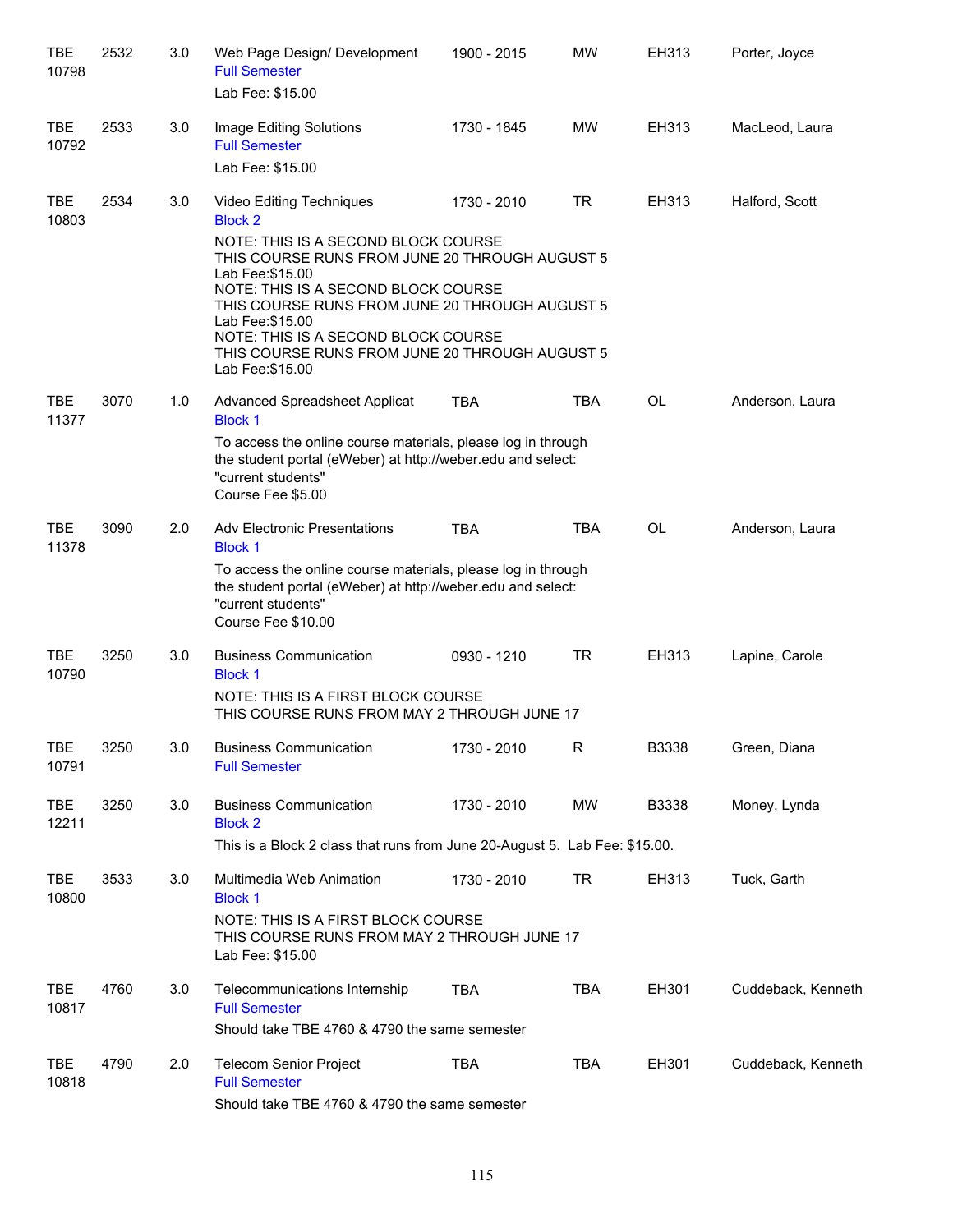| TBE<br>10805         | 4800 | 1.0 | Independent Research<br><b>Full Semester</b>                                                                                                                           | <b>TBA</b>  | <b>TBA</b>  | EH301        | Talbot, Alden          |
|----------------------|------|-----|------------------------------------------------------------------------------------------------------------------------------------------------------------------------|-------------|-------------|--------------|------------------------|
| TBE<br>10806         | 4800 | 2.0 | Independent Research<br><b>Full Semester</b>                                                                                                                           | <b>TBA</b>  | <b>TBA</b>  | EH301        | Talbot, Alden          |
| TBE<br>10807         | 4800 | 3.0 | Independent Research<br><b>Full Semester</b>                                                                                                                           | <b>TBA</b>  | <b>TBA</b>  | EH301        | Talbot, Alden          |
| <b>TBE</b><br>10813  | 4860 | 3.0 | <b>BMT</b> Internship<br><b>Full Semester</b>                                                                                                                          | 1230 - 1510 | <b>TR</b>   | EH301        | Talbot, Alden          |
|                      |      |     | Contact Dr. Alden Talbot in EH 383 or email him at atalbot@weber.edu to get<br>started on this class.                                                                  |             |             |              |                        |
| <b>THEA</b><br>10701 | 1013 | 3.0 | CA Introduction to Theatre<br><b>Full Semester</b>                                                                                                                     | <b>TBA</b>  | <b>TBA</b>  | OL           | Lowe, Phillip          |
|                      |      |     | To access the online course materials, please log in through<br>the student portal (eWeber) at http://weber.edu and select:<br>"Current Students"                      |             |             |              |                        |
| <b>THEA</b><br>10702 | 1023 | 3.0 | CA Introduction to Film<br><b>Block 2</b>                                                                                                                              | <b>TBA</b>  | <b>TBA</b>  | OL           | Zublin, Catherine      |
|                      |      |     | To access the online course materials, please log in through<br>the student portal (eWeber) at http://weber.edu and select:<br>"Current Students"<br>Course Fee \$8.00 |             |             |              |                        |
| <b>THEA</b><br>10753 | 1023 | 3.0 | CA Introduction to Film<br><b>Full Semester</b><br>Course Fee \$8.00                                                                                                   | 0930 - 1230 | $\mathbf S$ | D02104       | Pecchia-Bekkum, Steven |
| <b>THEA</b><br>10875 | 1023 | 3.0 | CA Introduction to Film<br><b>Block 1</b>                                                                                                                              | 1630 - 1910 | <b>TR</b>   | <b>BC113</b> | Woodmansee, Carla      |
|                      |      |     | This class will meet during the first 7 week block, May 2nd<br>to June 17th.<br>Course Fee \$8.00                                                                      |             |             |              |                        |
| <b>THEA</b><br>10741 | 1033 | 3.0 | CA Acting I<br><b>Block 1</b>                                                                                                                                          | 1630 - 1910 | <b>TR</b>   | WW116        | Stamp, Darryl          |
| <b>THEA</b><br>10876 | 1033 | 3.0 | CA Acting I<br><b>Block 1</b>                                                                                                                                          | 1030 - 1220 | <b>MWF</b>  | <b>BC230</b> | Callahan, Tracy        |
|                      |      |     | This class will meet during the 1st seven-week block, May<br>2nd to June 17th.                                                                                         |             |             |              |                        |
| <b>THEA</b><br>10879 | 4651 | 1.0 | Indiv Training in Stage Voice<br><b>Full Semester</b>                                                                                                                  | <b>TBA</b>  | <b>TBA</b>  |              | Christian, James       |
|                      |      |     | Lab Fee: \$350. Call 626-6437 for a list of approved<br>instructors.                                                                                                   |             |             |              |                        |
| <b>THEA</b><br>10880 | 4830 | 1.0 | <b>Directed Readings</b><br><b>Full Semester</b>                                                                                                                       | <b>TBA</b>  | <b>TBA</b>  |              | Tinkham, Van           |
| <b>THEA</b><br>10881 | 4830 | 2.0 | Directed Readings<br><b>Full Semester</b>                                                                                                                              | <b>TBA</b>  | <b>TBA</b>  |              | Tinkham, Van           |
| <b>THEA</b><br>10882 | 4830 | 3.0 | Directed Readings<br><b>Full Semester</b>                                                                                                                              | <b>TBA</b>  | <b>TBA</b>  |              | Tinkham, Van           |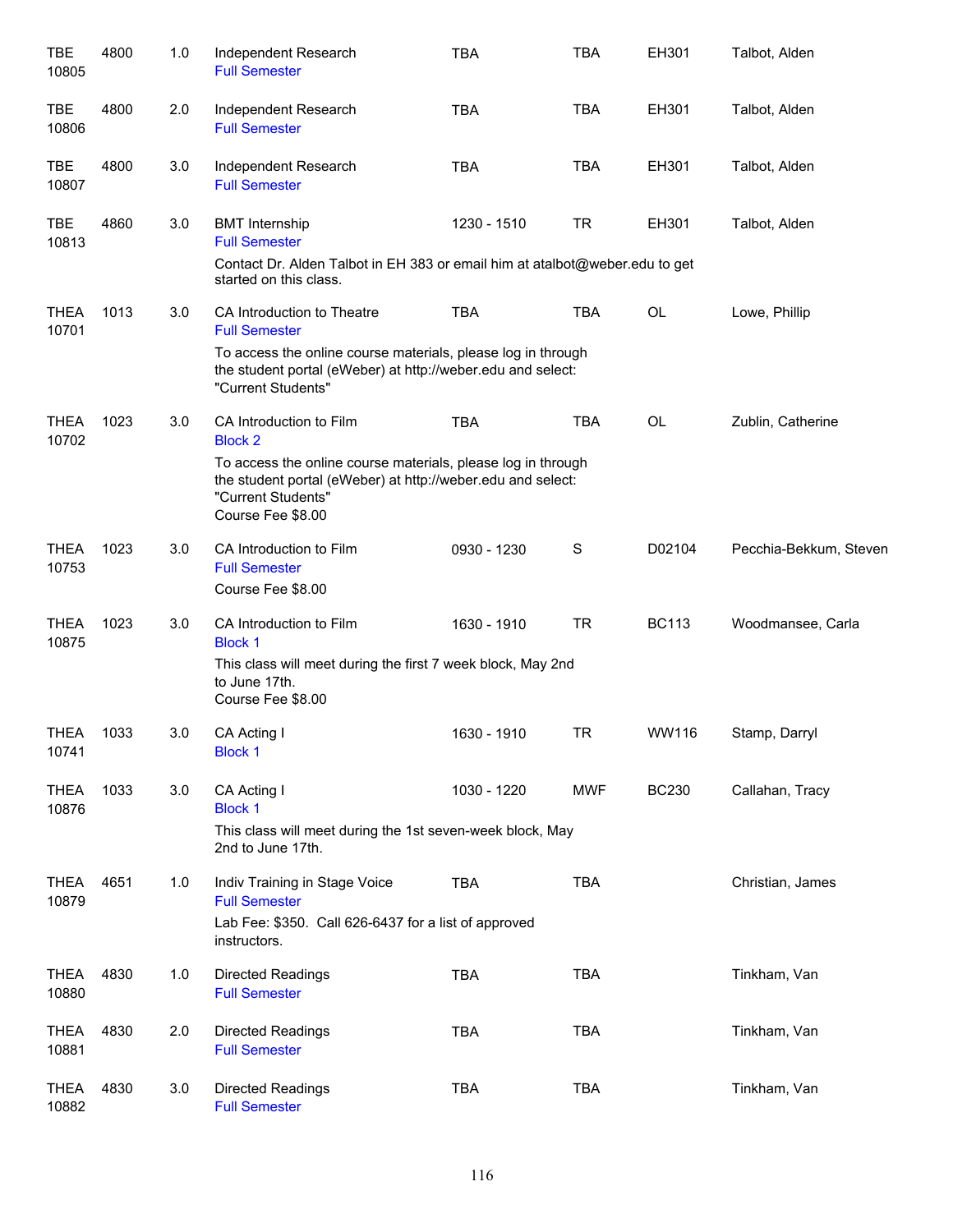| WS<br>10890          | 1500  | 3.0 | SS/DV Intro to Women's Studies<br><b>Block 1</b>                                                                                                  | 1730 - 2010 | W          | <b>SS378</b> | Gillespie, Adrienne      |
|----------------------|-------|-----|---------------------------------------------------------------------------------------------------------------------------------------------------|-------------|------------|--------------|--------------------------|
| WS<br>10555          | 2900  | 2.0 | Topics In Women Studies<br><b>Full Semester</b>                                                                                                   | <b>TBA</b>  | <b>TBA</b> |              | Parrilla de Kokal, Maria |
| WS<br>10560          | 4060  | 2.0 | Research Project<br><b>Full Semester</b>                                                                                                          | <b>TBA</b>  | <b>TBA</b> |              | Parrilla de Kokal, Maria |
| WS<br>10563          | 4830  | 1.0 | <b>Directed Readings</b><br><b>Full Semester</b>                                                                                                  | <b>TBA</b>  | <b>TBA</b> |              | Parrilla de Kokal, Maria |
| WS<br>10565          | 4830  | 2.0 | <b>Directed Readings</b><br><b>Full Semester</b>                                                                                                  | <b>TBA</b>  | <b>TBA</b> |              | Parrilla de Kokal, Maria |
| WS<br>10567          | 4830  | 3.0 | <b>Directed Readings</b><br><b>Full Semester</b>                                                                                                  | <b>TBA</b>  | <b>TBA</b> |              | Parrilla de Kokal, Maria |
| WS<br>10571          | 4860  | 1.0 | Internship in Women's Studies<br><b>Full Semester</b>                                                                                             | <b>TBA</b>  | <b>TBA</b> |              | Parrilla de Kokal, Maria |
| WS<br>10572          | 4860  | 2.0 | Internship in Women's Studies<br><b>Full Semester</b>                                                                                             | <b>TBA</b>  | <b>TBA</b> |              | Parrilla de Kokal, Maria |
| WS<br>12141          | 4990  | 2.0 | Senior Seminar<br><b>Full Semester</b>                                                                                                            | <b>TBA</b>  | <b>TBA</b> |              | Parrilla de Kokal, Maria |
| ZOOL<br>10747        | 1010  | 3.0 | <b>LS Animal Biology</b><br><b>Block 1</b>                                                                                                        | 1430 - 1710 | <b>TR</b>  | <b>SL427</b> | Prothero, Walter         |
| <b>ZOOL</b><br>10690 | 1020  | 3.0 | LS Human Biology<br><b>Full Semester</b>                                                                                                          | <b>TBA</b>  | <b>TBA</b> | OL           | Robinson, Ami            |
|                      |       |     | To access the online course materials, please log in through<br>the student portal (eWeber) at http://weber.edu and select:<br>"Current Students" |             |            |              |                          |
| ZOOL<br>10736        | 1020  | 3.0 | LS Human Biology<br><b>Block 1</b>                                                                                                                | 1730 - 2010 | <b>TR</b>  | D02320       | Prothero, Walter         |
| <b>ZOOL</b><br>10749 | 1020  | 3.0 | LS Human Biology<br><b>Block 1</b>                                                                                                                | 1630 - 1910 | MW         | ET128        | Gurr, Susan              |
| ZOOL<br>10691        | 1030  | 3.0 | LS The Nature of Sex<br><b>Full Semester</b>                                                                                                      | <b>TBA</b>  | <b>TBA</b> | OL           | Zeveloff, Samuel         |
|                      |       |     | To access the online course materials, please log in through<br>the student portal (eWeber) at http://weber.edu and select:<br>"Current Students" |             |            |              |                          |
| <b>ZOOL</b><br>10986 | 1110  | 4.0 | Principles of Zoology I<br><b>Full Semester</b>                                                                                                   | <b>TBA</b>  | <b>TBA</b> | OL           | Mull, John               |
|                      |       |     | This is a hybrid class. Students must register for the<br>on-campus lab, CRN 10763<br>Course Fee \$20.00                                          |             |            |              |                          |
| <b>ZOOL</b><br>10763 | 1110L | 0.0 | Lab<br><b>Full Semester</b>                                                                                                                       | 1230 - 1630 | W          | <b>SL429</b> | Mull, John               |
|                      |       |     | The ZOOL 1110 lab will meet every other Wednesday beginning<br>the second week of the semester.                                                   |             |            |              |                          |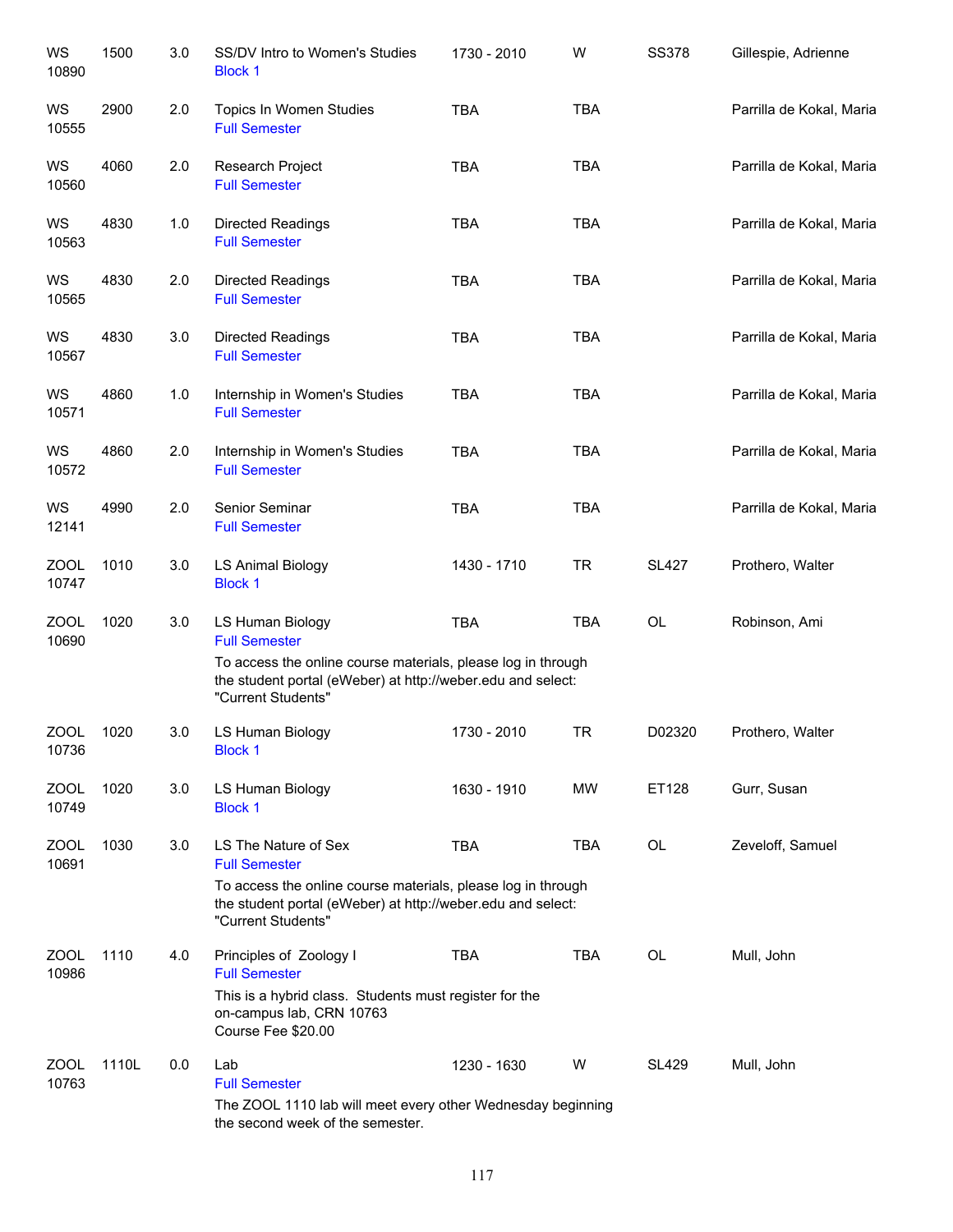| ZOOL<br>10692        | 2200  | 4.0 | Human Physiology<br><b>Full Semester</b>                                                                                                                                                                                                                                                                                                                                                                                  | <b>TBA</b>  | <b>TBA</b> | OL           | Skopec, Michele    |  |
|----------------------|-------|-----|---------------------------------------------------------------------------------------------------------------------------------------------------------------------------------------------------------------------------------------------------------------------------------------------------------------------------------------------------------------------------------------------------------------------------|-------------|------------|--------------|--------------------|--|
|                      |       |     | You must be registered for both the ZOOL 2200 ONL<br>(CRN 10692) and the ZOOL 2200L ONL lab (CRN 12078).<br>Students who do not register for both the online lab and<br>online lecture may be dropped from the corresponding<br>course. The class is fully online. You cannot mix and<br>match Online; Main-campus; or Davis-campus.                                                                                      |             |            |              |                    |  |
| ZOOL<br>10765        | 2200  | 4.0 | Human Physiology<br><b>Block 2</b>                                                                                                                                                                                                                                                                                                                                                                                        | 0900 - 1255 | <b>MW</b>  | LL130        | Berthelemy, Nicole |  |
|                      |       |     | Course Fee \$25.00.<br>You must register for both ZOOL 2200 on campus (CRN 10765) and for ZOOL<br>2200L on campus (CRN 10766).<br>Students who do not register for both the Main campus lecture (CRN 10765) and<br>the Main campus lab (CRN 10766) my be dropped from the corresponding<br>course. You can not mix and match Online and Main-campus lectures and labs.<br>This class meets in the 2nd half of the summer. |             |            |              |                    |  |
| ZOOL<br>10766        | 2200L | 0.0 | Human Physiology Lab<br><b>Block 2</b>                                                                                                                                                                                                                                                                                                                                                                                    | 1300 - 1700 | М          | <b>SL426</b> | Berthelemy, Nicole |  |
|                      |       |     | You must register for both ZOOL 2200 on campus (CRN 10765) and for ZOOL<br>2200L on campus (CRN 10766).<br>Students who do not register for both the Main campus lecture (CRN 10765) and<br>the Main campus lab (CRN 10766) my be dropped from the corresponding<br>course. You can not mix and match Online and Main-campus lectures and labs.<br>This class meets in the 2nd half of the summer.                        |             |            |              |                    |  |
| <b>ZOOL</b><br>12078 | 2200L | 0.0 | Human Physiology Lab<br><b>Full Semester</b>                                                                                                                                                                                                                                                                                                                                                                              | <b>TBA</b>  | <b>TBA</b> | OL           | Skopec, Michele    |  |
|                      |       |     | You must be registered for both the ZOOL 2200 ONL<br>(CRN 10692) and the ZOOL 2200L ONL lab (CRN 12078).<br>Students who do not register for both the online lab and<br>online lecture may be dropped from the corresponding<br>course. The class is fully online. You cannot mix and<br>match Online; Main-campus; or Davis-campus.                                                                                      |             |            |              |                    |  |
| ZOOL<br>11071        | 3300  | 4.0 | Genetics<br><b>Full Semester</b><br>Course Fee \$25.00                                                                                                                                                                                                                                                                                                                                                                    | 1730 - 2010 | TR         | <b>SL427</b> | Robinson, Ami      |  |
| <b>ZOOL</b><br>10693 | 3720  | 3.0 | Evolution<br><b>Full Semester</b>                                                                                                                                                                                                                                                                                                                                                                                         | <b>TBA</b>  | <b>TBA</b> | OL           | Zeveloff, Samuel   |  |
|                      |       |     | To access the online course materials, please log in through<br>the student portal (eWeber) at http://weber.edu and select:<br>"Current Students"                                                                                                                                                                                                                                                                         |             |            |              |                    |  |
| ZOOL<br>10931        | 4640  | 4.0 | Entomology<br><b>Block 1</b>                                                                                                                                                                                                                                                                                                                                                                                              | 0830 - 1200 | <b>TR</b>  | <b>SL430</b> | Mull, John         |  |
|                      |       |     | There is a required field trip to So. Utah at extra cost.<br>The trip is June 1st - June 5th. The extra cost is \$150.00<br>per student.<br>This course runs the 1st 7 week block of the summer.                                                                                                                                                                                                                          |             |            |              |                    |  |
| ZOOL<br>10767        | 4800  | 1.0 | Problems in Zoology<br><b>Full Semester</b>                                                                                                                                                                                                                                                                                                                                                                               | <b>TBA</b>  | <b>TBA</b> |              | Clark, Jonathan    |  |
| <b>ZOOL</b><br>10769 | 4800  | 2.0 | Problems in Zoology<br><b>Full Semester</b>                                                                                                                                                                                                                                                                                                                                                                               | <b>TBA</b>  | <b>TBA</b> |              | Clark, Jonathan    |  |